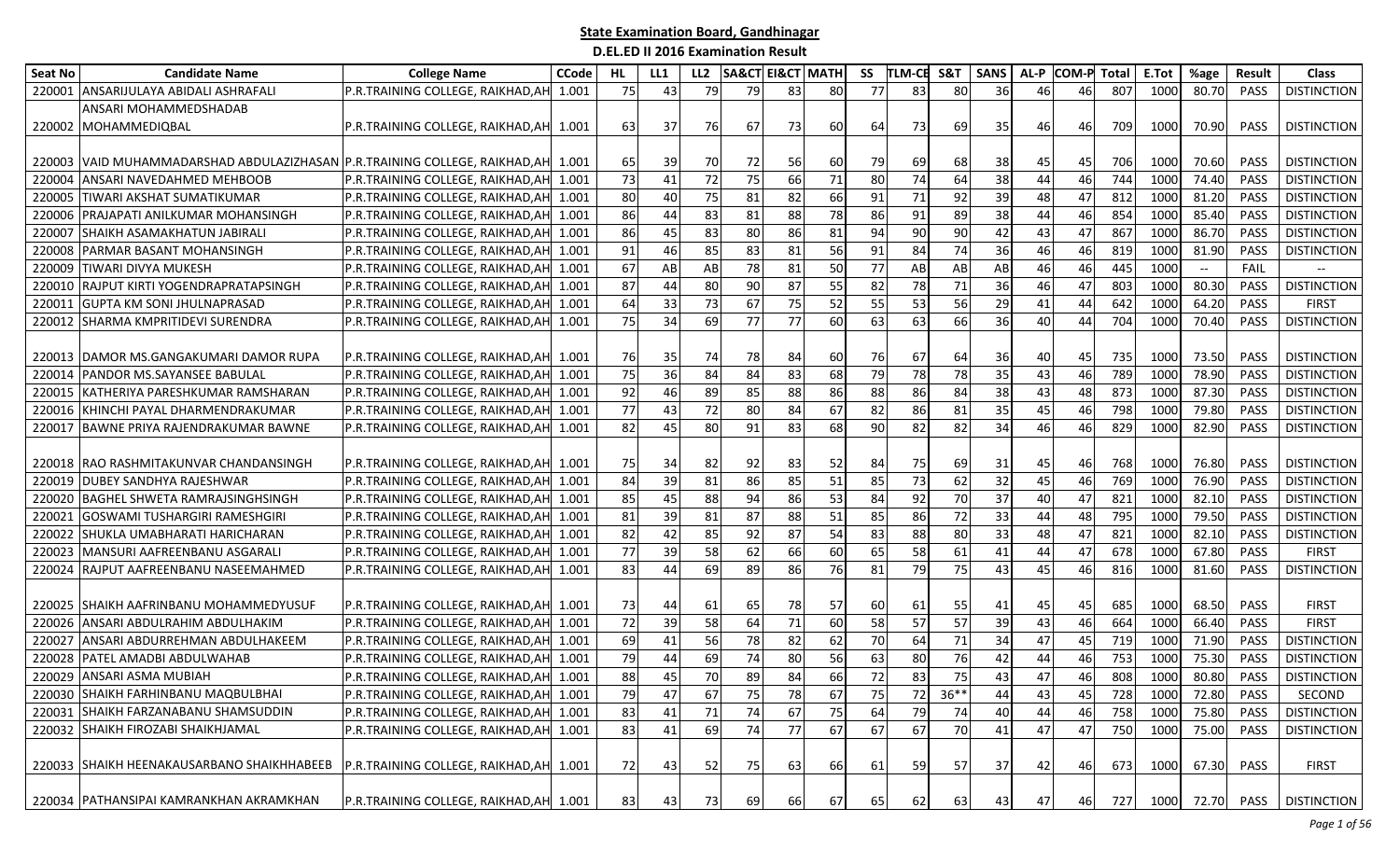| <b>Seat No</b> | <b>Candidate Name</b>                                                  | <b>College Name</b>                     | <b>CCode</b> | HL | LL1 | LL <sub>2</sub> | <b>SA&amp;CT EI&amp;CT MATH</b> |    |                 | SS | <b>TLM-CE</b> | S&T             | <b>SANS</b> | AL-P | <b>COM-P</b> Total |     | E.Tot | %age  | <b>Result</b> | <b>Class</b>       |
|----------------|------------------------------------------------------------------------|-----------------------------------------|--------------|----|-----|-----------------|---------------------------------|----|-----------------|----|---------------|-----------------|-------------|------|--------------------|-----|-------|-------|---------------|--------------------|
|                | JAWRAWALA NAFISABANU                                                   |                                         |              |    |     |                 |                                 |    |                 |    |               |                 |             |      |                    |     |       |       |               |                    |
| 220035         | <b>IMOHAMMEDHANIF</b>                                                  | P.R.TRAINING COLLEGE, RAIKHAD, AH       | 1.001        | 80 | 41  | 68              | 75                              | 88 | 67              | 79 | 74            | 67              | 43          | 45   | 45                 | 772 | 1000  | 77.20 | PASS          | <b>DISTINCTION</b> |
| 220036         | ANSARI NAGMATABASSUM FAKHRUDDIN                                        | P.R.TRAINING COLLEGE, RAIKHAD, AH       | 1.001        | 82 | 43  | 56              | 82                              | 79 | $\overline{71}$ | 69 | 70            | $\overline{72}$ | 37          | 41   | 44                 | 746 | 1000  | 74.60 | PASS          | <b>DISTINCTION</b> |
| 220037         | SHAIKHSIPAI NIDABANU NIZAMUDDIN                                        | P.R.TRAINING COLLEGE, RAIKHAD, AH       | 1.001        | 85 | 44  | 77              | 84                              | 87 | 69              | 76 | 77            | 79              | 43          | 48   | 48                 | 817 | 1000  | 81.70 | <b>PASS</b>   | <b>DISTINCTION</b> |
|                |                                                                        |                                         |              |    |     |                 |                                 |    |                 |    |               |                 |             |      |                    |     |       |       |               |                    |
|                | 220038 JANSARI NURSABA MOHAMMEDMUSTAQEEM                               | P.R.TRAINING COLLEGE, RAIKHAD, AH       | 1.001        | 78 | 46  | 67              | 75                              | 81 | 51              | 62 | 62            | 69              | 41          | 43   | 46                 | 721 | 1000  | 72.10 | <b>PASS</b>   | <b>DISTINCTION</b> |
|                |                                                                        |                                         |              |    |     |                 |                                 |    |                 |    |               |                 |             |      |                    |     |       |       |               |                    |
| 220039         | PATHAN RAFEEQUEKHAN ZIYAULLAHKHAN                                      | P.R.TRAINING COLLEGE, RAIKHAD, AH       | 1.001        | 75 | 431 | 70              | 72                              | 72 | 61              | 64 | 50            | 60              | 36          | 46   | 48                 | 697 | 1000  | 69.70 | <b>PASS</b>   | <b>FIRST</b>       |
| 220040         | ISHAIKH RUMANABANU ABDULWAHID                                          | P.R.TRAINING COLLEGE, RAIKHAD, AH       | 1.001        | 80 | 47  | 61              | 79                              | 85 | 66              | 71 | 77            | 69              | 36          | 40   | 46                 | 757 | 1000  | 75.70 | <b>PASS</b>   | <b>DISTINCTION</b> |
| 22004          | CHAUDHARI SABIHABANU MO.RAFIQ                                          | P.R.TRAINING COLLEGE, RAIKHAD, AH       | 1.001        | 80 | 42  | 69              | 67                              | 70 | 53              | 64 | 78            | 62              | 35          | 43   | 47                 | 710 | 1000  | 71.00 | PASS          | <b>DISTINCTION</b> |
| 220042         | SAIYED SADIYAPARVEEN AZIMUDDIN                                         | P.R.TRAINING COLLEGE, RAIKHAD, AH       | 1.001        | 73 | 41  | 59              | 84                              | 73 | 59              | 69 | 75            | 67              | 33          | 48   | 46                 | 727 | 1000  | 72.70 | PASS          | <b>DISTINCTION</b> |
|                |                                                                        |                                         |              |    |     |                 |                                 |    |                 |    |               |                 |             |      |                    |     |       |       |               |                    |
| 220043         | SHAIKHSIPAI SALEHABANU GULAMMUSTUFA                                    | P.R.TRAINING COLLEGE, RAIKHAD, AH       | 1.001        | 74 | 46  | 59              | 72                              | 77 | 58              | 57 | 66            | 70              | 40          | 45   | 47                 | 711 | 1000  | 71.10 | PASS          | <b>DISTINCTION</b> |
| 220044         | <b>FAKIR SANA IMTIYAZBHAI</b>                                          | P.R.TRAINING COLLEGE, RAIKHAD, AH       | 1.001        | 84 | 44  | 73              | 84                              | 89 | 73              | 80 | 82            | 70              | 40          | 44   | 46                 | 809 | 1000  | 80.90 | PASS          | <b>DISTINCTION</b> |
|                | RAJPUT SEEMAKHANAM                                                     |                                         |              |    |     |                 |                                 |    |                 |    |               |                 |             |      |                    |     |       |       |               |                    |
|                | 220045 MOHAMMEDINTEZAR                                                 | P.R.TRAINING COLLEGE, RAIKHAD, AH 1.001 |              | 81 | 44  | 67              | 82                              | 92 | 73              | 75 | 83            | 73              | 43          | 47   | 49                 | 809 | 1000  | 80.90 | PASS          | <b>DISTINCTION</b> |
| 220046         | ANSARIJULAYA SHAFAQ SAJIDHUSAIN                                        | P.R.TRAINING COLLEGE, RAIKHAD, AH       | 1.001        | 87 | 43  | 80              | 83                              | 92 | 77              | 81 | 87            | 79              | 42          | 46   | 46                 | 843 | 1000  | 84.30 | PASS          | <b>DISTINCTION</b> |
|                |                                                                        |                                         |              |    |     |                 |                                 |    |                 |    |               |                 |             |      |                    |     |       |       |               |                    |
| 220047         | ANSARIJULAYA SHAHEDABANU RIYAZULHAQQ P.R.TRAINING COLLEGE, RAIKHAD, AH |                                         | 1.001        | 77 | 42  | 57              | 72                              | 66 | 57              | 55 | 70            | 67              | 39          | 40   | 49                 | 691 | 1000  | 69.10 | <b>PASS</b>   | <b>FIRST</b>       |
| 220048         | <b>SHAIKH SHAHEENBANU HANEEFAHMED</b>                                  | P.R.TRAINING COLLEGE, RAIKHAD, AH       | 1.001        | 80 | 43  | 77              | 84                              | 86 | $71\,$          | 76 | 73            | 70              | 44          | 47   | 44                 | 795 | 1000  | 79.50 | <b>PASS</b>   | <b>DISTINCTION</b> |
| 220049         | ANSARI SHAHINBANO MO.FARIDODDIN                                        | P.R.TRAINING COLLEGE, RAIKHAD, AH       | 1.001        | 82 | 42  | 78              | 83                              | 82 | 57              | 56 | 72            | 68              | 34          | 45   | 45                 | 744 | 1000  | 74.40 | PASS          | <b>DISTINCTION</b> |
| 220050         | SHAHRUKHSARBANO KHALIL SHAH                                            | P.R.TRAINING COLLEGE, RAIKHAD, AH       | 1.001        | 80 | 44  | 75              | 88                              | 85 | 63              | 63 | 80            | 69              | 42          | 44   | 46                 | 779 | 1000  | 77.90 | PASS          | <b>DISTINCTION</b> |
| 22005          | ANSARI TABASSUMBANU SIRAJAHMED                                         | P.R.TRAINING COLLEGE, RAIKHAD, AH       | 1.001        | 74 | 43  | 67              | 75                              | 86 | 62              | 71 | 70            | 72              | 42          | 48   | 46                 | 756 | 1000  | 75.60 | PASS          | <b>DISTINCTION</b> |
|                |                                                                        |                                         |              |    |     |                 |                                 |    |                 |    |               |                 |             |      |                    |     |       |       |               |                    |
| 220052         | <b>PATHAN TAHERABANU WAHIDURREHMAN</b>                                 | P.R.TRAINING COLLEGE, RAIKHAD, AH 1.001 |              | 79 | 44  | 66              | 80                              | 74 | 60              | 60 | 69            | 69              | 42          | 41   | 47                 | 731 | 1000  | 73.10 | <b>PASS</b>   | <b>DISTINCTION</b> |
| 22005          | PATHAN TASLIMABANU ZUBAIRKHAN                                          | P.R.TRAINING COLLEGE, RAIKHAD, AH       | 1.001        | 82 | 47  | 70              | 86                              | 87 | 66              | 79 | 80            | 68              | 42          | 46   | 46                 | 799 | 1000  | 79.90 | PASS          | <b>DISTINCTION</b> |
| 220054         | CHHIPA WASIYABANO SIRAJAHMED                                           | P.R.TRAINING COLLEGE, RAIKHAD, AH       | 1.001        | 76 | 43  | 71              | 83                              | 78 | 70              | 72 | 76            | 67              | 41          | 46   | 47                 | 770 | 1000  | 77.00 | PASS          | <b>DISTINCTION</b> |
| 220055         | VAGHELA AMRUTA PRAVINBHAI                                              | STREE ADH.MANDIR, HARIJAN ASHRA         | 1.002        | 70 | 40  | 78              | 75                              | 77 | 70              | 76 | 77            | 75              | 33          | 48   | 48                 | 767 | 1000  | 76.70 | PASS          | <b>DISTINCTION</b> |
| 220056         | KHANT BHAGVATIBEN NATVARSINH                                           | STREE ADH.MANDIR, HARIJAN ASHRA         | 1.002        | 51 | 34  | 65              | 76                              | 68 | 52              | 69 | 70            | 60              | 37          | 47   | 46                 | 675 | 1000  | 67.50 | PASS          | <b>FIRST</b>       |
| 22005          | <b>SOJITRA BHAVIKABEN RAMESHBHAI</b>                                   | STREE ADH.MANDIR, HARIJAN ASHRA         | 1.002        | 79 | 42  | 80              | 84                              | 83 | 87              | 86 | 83            | 74              | 38          | 46   | 49                 | 831 | 1000  | 83.10 | PASS          | <b>DISTINCTION</b> |
| 220058         | SANGHANI BINALIBEN BHIMJIBHAI                                          | STREE ADH.MANDIR,HARIJAN ASHRA          | 1.002        | 74 | 42  | 79              | 79                              | 78 | 81              | 83 | 75            | 78              | 39          | 48   | 49                 | 805 | 1000  | 80.50 | PASS          | <b>DISTINCTION</b> |
| 220059         | PANDYA DAMINIBAHEN BALADEVBHAI                                         | STREE ADH.MANDIR, HARIJAN ASHRA         | 1.002        | 74 | 42  | 74              | 77                              | 70 | 68              | 71 | 77            | 71              | 41          | 46   | 47                 | 758 | 1000  | 75.80 | <b>PASS</b>   | <b>DISTINCTION</b> |
| 220060         | <b>BHAKHAR DAYABEN GOVINDBHAI</b>                                      | STREE ADH.MANDIR, HARIJAN ASHRA         | 1.002        | 74 | 42  | 82              | 81                              | 78 | 83              | 77 | 83            | 79              | 37          | 46   | 49                 | 811 | 1000  | 81.10 | PASS          | <b>DISTINCTION</b> |
| 220061         | <b>TARAL DEVANGI RAMABHAI</b>                                          | STREE ADH.MANDIR, HARIJAN ASHRA         | 1.002        | 74 | 41  | 77              | 71                              | 70 | 71              | 76 | 74            | 64              | 38          | 46   | 46                 | 748 | 1000  | 74.80 | PASS          | <b>DISTINCTION</b> |
|                | 220062 PARMAR DRASHTIBEN ANILKUMAR                                     | STREE ADH.MANDIR, HARIJAN ASHRA 1.002   |              | 72 | 38  | 77              | 79                              | 74 | 67              | 66 | 76            | 64              | 36          | 48   | 48                 | 745 | 1000  | 74.50 | PASS          | <b>DISTINCTION</b> |
|                | 220063 PARMAR FALGUNI RAJESHBHAI                                       | STREE ADH.MANDIR, HARIJAN ASHRA 1.002   |              | 61 | 36  | 73              | 55                              | 58 | 66              | 59 | 63            | 50              | 38          | 44   | 47                 | 650 | 1000  | 65.00 | PASS          | <b>FIRST</b>       |
|                | 220064 PARMAR FALGUNIBEN DIPAKKUMAR                                    | STREE ADH.MANDIR, HARIJAN ASHRA 1.002   |              | 68 | 39  | 78              | 65                              | 68 | $71\,$          | 71 | 69            | 58              | 37          | 44   | 46                 | 714 | 1000  | 71.40 | PASS          | <b>DISTINCTION</b> |
|                | 220065 PARMAR HARSHIDA AMRUTBHAI                                       | STREE ADH.MANDIR, HARIJAN ASHRA         | 1.002        | 64 | 35  | 79              | 75                              | 67 | 72              | 72 | 80            | 60              | 40          | 46   | 49                 | 739 | 1000  | 73.90 | PASS          | <b>DISTINCTION</b> |
|                | 220066 THAKOR HETALBAHEN UDESINH                                       | STREE ADH.MANDIR, HARIJAN ASHRA         | 1.002        | 72 | 37  | 69              | 58                              | 51 | 57              | 73 | 71            | $40**$          | 34          | 45   | 47                 | 654 | 1000  | 65.40 | PASS          | SECOND             |
|                | 220067 TAVIYAD KARNAVATI KALUBHAI                                      | STREE ADH.MANDIR, HARIJAN ASHRA 1.002   |              | 73 | 38  | 73              | 74                              | 73 | 72              | 77 | 76            | 55              | 38          | 45   | 48                 | 742 | 1000  | 74.20 | PASS          | <b>DISTINCTION</b> |
|                | 220068 JADAV KRISHNABEN KISHORSINH                                     | STREE ADH.MANDIR, HARIJAN ASHRA         | 1.002        | 75 | 38  | 79              | 65                              | 79 | 73              | 74 | 85            | 61              | 37          | 45   | 49                 | 760 | 1000  | 76.00 | PASS          | <b>DISTINCTION</b> |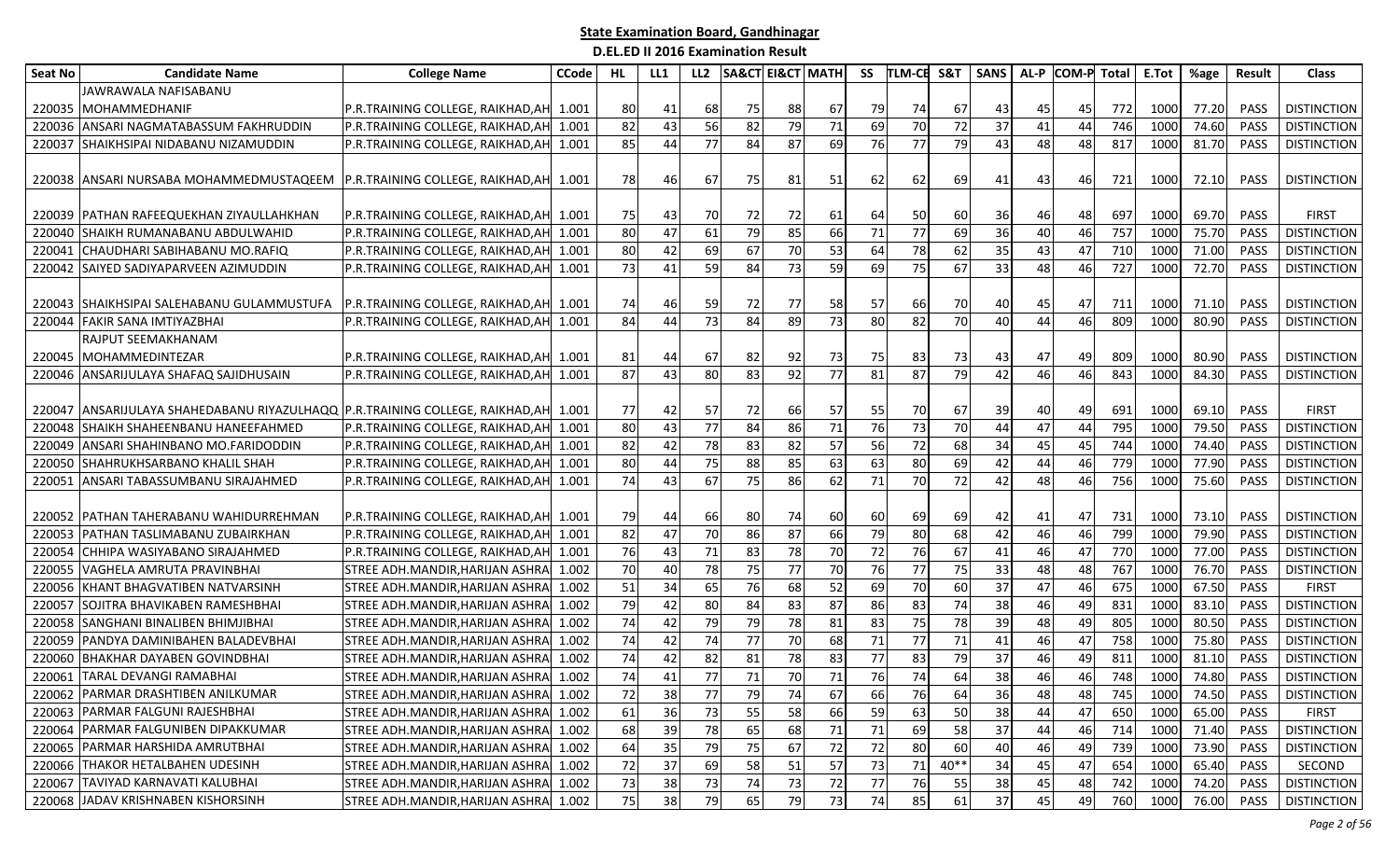| <b>Seat No</b> | <b>Candidate Name</b>                      | <b>College Name</b>             | <b>CCode</b> | HL. | LL1 | LL <sub>2</sub> | <b>SA&amp;CT</b> | EI&CT MATH |    | SS | <b>TLM-CE</b> | S&T | <b>SANS</b> | AL-P | <b>COM-P</b> Total |     | E.Tot | %age  | <b>Result</b> | <b>Class</b>       |
|----------------|--------------------------------------------|---------------------------------|--------------|-----|-----|-----------------|------------------|------------|----|----|---------------|-----|-------------|------|--------------------|-----|-------|-------|---------------|--------------------|
| 220069         | SAROLA LAXMIBEN NARSIHBHAI                 | STREE ADH.MANDIR, HARIJAN ASHRA | 1.002        | 71  | 41  | 75              | 68               | 67         | 64 | 68 | 76            | 54  | 40          | 46   | 48                 | 718 | 1000  | 71.80 | PASS          | <b>DISTINCTION</b> |
| 220070         | BHARWAD MANISHABEN RANABHAI                | STREE ADH.MANDIR,HARIJAN ASHRA  | 1.002        | 72  | 40  | 85              | 80               | 84         | 79 | 83 | 81            | 80  | 38          | 47   | 49                 | 818 | 1000  | 81.80 | PASS          | <b>DISTINCTION</b> |
| 22007          | ZALA MITTALBA GANPATSINH                   | STREE ADH.MANDIR, HARIJAN ASHRA | 1.002        | 72  | 39  | 80              | 69               | 69         | 70 | 66 | 75            | 66  | 38          | 45   | 47                 | 736 | 1000  | 73.60 | PASS          | <b>DISTINCTION</b> |
| 220072         | <b>PATEL NIRALIBEN BABULAL</b>             | STREE ADH.MANDIR, HARIJAN ASHRA | 1.002        | 79  | 40  | 86              | 78               | 72         | 88 | 70 | 80            | 81  | 42          | 46   | 49                 | 811 | 1000  | 81.10 | PASS          | <b>DISTINCTION</b> |
| 22007          | MALIVAD NIRUBEN SAYABHABHAI                | STREE ADH.MANDIR,HARIJAN ASHRA  | 1.002        | 80  | 42  | 81              | 79               | 84         | 70 | 65 | 78            | 72  | 37          | 47   | 48                 | 783 | 1000  | 78.30 | <b>PASS</b>   | <b>DISTINCTION</b> |
| 22007          | ISOLANKI NIRUBEN PREMJIBHAI                | STREE ADH.MANDIR,HARIJAN ASHRA  | 1.002        | 69  | 39  | 75              | 71               | 65         | 76 | 61 | 76            | 67  | 39          | 45   | 48                 | 731 | 1000  | 73.10 | <b>PASS</b>   | <b>DISTINCTION</b> |
| 22007          | MAKWANA PAYALBEN RAMESHBHAI                | STREE ADH.MANDIR, HARIJAN ASHRA | 1.002        | 64  | 38  | 78              | 76               | 76         | 71 | 67 | 77            | 65  | 38          | 45   | 49                 | 744 | 1000  | 74.40 | PASS          | <b>DISTINCTION</b> |
| 220076         | SHRIMALI PAYALBEN MANUBHAI                 | STREE ADH.MANDIR, HARIJAN ASHRA | 1.002        | 67  | 39  | 72              | 76               | 69         | 68 | 70 | 74            | 57  | 39          | 47   | 49                 | 727 | 1000  | 72.70 | PASS          | <b>DISTINCTION</b> |
| 22007          | VADADARA PRIYABEN RASIKBHAI                | STREE ADH.MANDIR,HARIJAN ASHRA  | 1.002        | 64  | 37  | 64              | 61               | 57         | 66 | 60 | 70            | 50  | 36          | 45   | 47                 | 657 | 1000  | 65.70 | PASS          | <b>FIRST</b>       |
| 220078         | PATEL PRIYANKABEN SUBHASHBHAI              | STREE ADH.MANDIR,HARIJAN ASHRA  | 1.002        | 67  | 35  | 71              | 78               | 72         | 66 | 61 | 75            | 59  | 38          | 42   | 46                 | 710 | 1000  | 71.00 | PASS          | <b>DISTINCTION</b> |
| 220079         | VAGH PRIYANKABEN KISHORBHAI                | STREE ADH.MANDIR, HARIJAN ASHRA | 1.002        | 65  | 33  | 74              | 69               | 55         | 61 | 54 | 60            | 50  | 37          | 46   | 49                 | 653 | 1000  | 65.30 | PASS          | <b>FIRST</b>       |
| 22008          | <b>BHAVSAR RIDDHI BHARATKUMAR</b>          | STREE ADH.MANDIR, HARIJAN ASHRA | 1.002        | 78  | 40  | 82              | 72               | 77         | 77 | 63 | 79            | 72  | 38          | 48   | 48                 | 774 | 1000  | 77.40 | PASS          | <b>DISTINCTION</b> |
| 22008          | PATEL RIDDHIBEN SHAILESHBHAI               | STREE ADH.MANDIR, HARIJAN ASHRA | 1.002        | 78  | 38  | 83              | 89               | 85         | 88 | 81 | 91            | 78  | 40          | 47   | 49                 | 847 | 1000  | 84.70 | PASS          | <b>DISTINCTION</b> |
| 220082         | <b>BAROT TWINKLE BIPINKUMAR</b>            | STREE ADH.MANDIR,HARIJAN ASHRA  | 1.002        | 76  | 37  | 75              | 85               | 84         | 87 | 79 | 86            | 75  | 39          | 49   | 48                 | 820 | 1000  | 82.00 | <b>PASS</b>   | <b>DISTINCTION</b> |
| 22008          | PARGI SHARMISTHABEN CHHAGANBHAI            | STREE ADH.MANDIR, HARIJAN ASHRA | 1.002        | XO  | XO  | XO              | XO               | XO         | 50 | XO | XO            | XO  | XO          | XO   | XO                 | 50  | 100   |       | PASS          |                    |
| 220084         | JADAV AJITKUMAR GUGABHAI                   | H.K.PRIMARY TRAIN.COLL.         | 1.003        | 78  | 39  | 66              | 66               | 57         | 50 | 68 | 76            | 74  | 39          | 41   | 45                 | 699 | 1000  | 69.90 | PASS          | <b>FIRST</b>       |
| 22008          | PARMAR BHARATKUMAR BHALABHAI               | H.K.PRIMARY TRAIN.COLL.         | 1.003        | 72  | 36  | 78              | 83               | 75         | 62 | 81 | 84            | 69  | 39          | 44   | 46                 | 769 | 1000  | 76.90 | PASS          | <b>DISTINCTION</b> |
| 220086         | PATEL BHASHANT DINBANDHU                   | H.K.PRIMARY TRAIN.COLL.         | 1.003        | 77  | 39  | 80              | 69               | 86         | 87 | 81 | 85            | 78  | 36          | 48   | 48                 | 814 | 1000  | 81.40 | PASS          | <b>DISTINCTION</b> |
| 22008          | PARMAR CHIRAG ARVINDBHAI                   | H.K. PRIMARY TRAIN. COLL.       | 1.003        | 71  | 40  | 87              | 67               | 79         | 64 | 83 | 84            | 75  | 31          | 45   | 48                 | 774 | 1000  | 77.40 | PASS          | <b>DISTINCTION</b> |
| 22008          | PARMAR JAYESHKUMAR KANTILAL                | H.K.PRIMARY TRAIN.COLL.         | 1.003        | 69  | 39  | 83              | 74               | 72         | 67 | 80 | 85            | 74  | 36          | 46   | 47                 | 772 | 1000  | 77.20 | PASS          | <b>DISTINCTION</b> |
| 220089         | BHURIYA JITENDRAKUMAR MAHESHBHAI           | H.K.PRIMARY TRAIN.COLL.         | 1.003        | 64  | 37  | 62              | 69               | 61         | 52 | 70 | 72            | 71  | 33          | 45   | 48                 | 684 | 1000  | 68.40 | PASS          | <b>FIRST</b>       |
| 220090         | CHAUHAN KETANBHAI PRAVINBHAI               | H.K. PRIMARY TRAIN. COLL.       | 1.003        | 62  | 35  | 66              | 68               | 60         | 68 | 66 | 75            | 53  | 32          | 46   | 46                 | 677 | 100   | 67.70 | PASS          | <b>FIRST</b>       |
| 22009          | DABHI KIRANBHAI VINUBHAI                   | H.K.PRIMARY TRAIN.COLL.         | 1.003        | 64  | 38  | 62              | 66               | 60         | 59 | 74 | 82            | 62  | 34          | 44   | 45                 | 690 | 1000  | 69.00 | PASS          | <b>FIRST</b>       |
|                |                                            |                                 |              |     |     |                 |                  |            |    |    |               |     |             |      |                    |     |       |       |               |                    |
| 220092         | PANCHALHAL MEHULKUMAR PRAVINBHAI           | H.K.PRIMARY TRAIN.COLL.         | 1.003        | 63  | 38  | 65              | 69               | 65         | 62 | 75 | 75            | 66  | 35          | 47   | 43                 | 703 | 1000  | 70.30 | <b>PASS</b>   | <b>DISTINCTION</b> |
| 22009          | HATHILA NILESHKUMAR DALABHAI               | H.K. PRIMARY TRAIN. COLL.       | 1.003        | 65  | 35  | 74              | 71               | 62         | 50 | 64 | 77            | 69  | 38          | 47   | 46                 | 698 | 1000  | 69.80 | <b>PASS</b>   | <b>FIRST</b>       |
| 22009          | PARMAR NILESHKUMAR JAGADISHBHAI            | H.K.PRIMARY TRAIN.COLL.         | 1.003        | 85  | 38  | 85              | 85               | 90         | 76 | 86 | 88            | 85  | 38          | 47   | 48                 | 851 | 1000  | 85.10 | PASS          | <b>DISTINCTION</b> |
| 22009          | SANGADA PANKAJBHAI DARIYABHAI              | H.K.PRIMARY TRAIN.COLL.         | 1.003        | 71  | 41  | 64              | 77               | 81         | 59 | 78 | 78            | 66  | 35          | 46   | 47                 | 743 | 1000  | 74.30 | PASS          | <b>DISTINCTION</b> |
| 220096         | <b>ZALA PRADIPKUMAR DHAMABHAI</b>          | H.K.PRIMARY TRAIN.COLL.         | 1.003        | 70  | 36  | 61              | 55               | 59         | 62 | 82 | 79            | 65  | 35          | 46   | 46                 | 696 | 1000  | 69.60 | PASS          | <b>FIRST</b>       |
| 220097         | KHANT PRAKASHBHAI GOVINDBHAI               | H.K. PRIMARY TRAIN. COLL.       | 1.003        | 77  | 35  | 64              | 61               | 79         | 74 | 78 | 76            | 70  | 35          | 40   | 46                 | 735 | 1000  | 73.50 | PASS          | <b>DISTINCTION</b> |
| 220098         | DAMOR PRAVINBHAI KHATUBHAI                 | H.K.PRIMARY TRAIN.COLL.         | 1.003        | 69  | 32  | 53              | 76               | 64         | 60 | 67 | 74            | 60  | 30          | 42   | 46                 | 673 | 1000  | 67.30 | PASS          | <b>FIRST</b>       |
| 220099         | PATEL SANKET SHAILESHBHAI                  | H.K.PRIMARY TRAIN.COLL.         | 1.003        | 75  | 39  | 68              | 75               | 72         | 80 | 78 | 79            | 72  | 37          | 46   | 48                 | 769 | 1000  | 76.90 | PASS          | <b>DISTINCTION</b> |
| 220100         | RAVAL SHAILESHBHAI LALABHAI                | H.K.PRIMARY TRAIN.COLL.         | 1.003        | 65  | 29  | 51              | 77               | 80         | 59 | 73 | 82            | 74  | 32          | 43   | 45                 | 710 | 1000  | 71.00 | PASS          | <b>DISTINCTION</b> |
| 220101         | PARMAR UKABHAI DAYABHAI                    | H.K.PRIMARY TRAIN.COLL.         | 1.003        | 74  | 35  | 67              | 69               | 77         | 68 | 77 | 80            | 71  | 35          | 45   | 47                 | 745 | 1000  | 74.50 | PASS          | <b>DISTINCTION</b> |
|                | 220102 KHANT VIJAYKUMAR RAVESINH           | H.K.PRIMARY TRAIN.COLL.,        | 1.003        | 59  | 40  | 63              | -57              | 66         | 53 | 75 | 62            | 68  | 37          | 43   | 46                 | 669 | 1000  | 66.90 | PASS          | <b>FIRST</b>       |
|                | 220103 DAMOR VIJAYKUMAR BABUBHAI           | H.K.PRIMARY TRAIN.COLL.,        | 1.003        | XO  | XO  | XO              | 76               | 64         | XO | XO | XO            | XO  | XO          | XO   | XO                 | 140 | 200   |       | PASS          | $\overline{a}$     |
|                | 220104 MER AJMALBHAI SHANKARBHAI           | SHETH C.N.TALIMI VIDYALAYA,     | 1.005        | 71  | 42  | 60              | 74               | 84         | 64 | 84 | 79            | 62  | 36          | 48   | 49                 | 753 | 1000  | 75.30 | PASS          | <b>DISTINCTION</b> |
|                | 220105 TADVI ARPANKUMAR MUKESHBHAI         | SHETH C.N.TALIMI VIDYALAYA,     | 1.005        | 80  | 43  | 71              | 79               | 85         | 72 | 87 | 89            | 76  | 37          | 47   | 49                 | 815 | 1000  | 81.50 | PASS          | <b>DISTINCTION</b> |
|                |                                            |                                 |              |     |     |                 |                  |            |    |    |               |     |             |      |                    |     |       |       |               |                    |
|                | 220106 LIMBADIYA DEVENDRABHAI RANCHHODBHAI | SHETH C.N.TALIMI VIDYALAYA,     | 1.005        | 75  | 41  | 64              | 80               | 85         | 66 | 79 | 82            | 69  | 37          | 47   | 48                 | 773 | 1000  | 77.30 | PASS          | <b>DISTINCTION</b> |
|                | 220107 GAMAR DIPAKBHAI DALABHAI            | SHETH C.N.TALIMI VIDYALAYA,     | 1.005        | 78  | 42  | 71              | 77               | 78         | 74 | 82 | 78            | 80  | 36          | 44   | 49                 | 789 | 1000  | 78.90 | PASS          | <b>DISTINCTION</b> |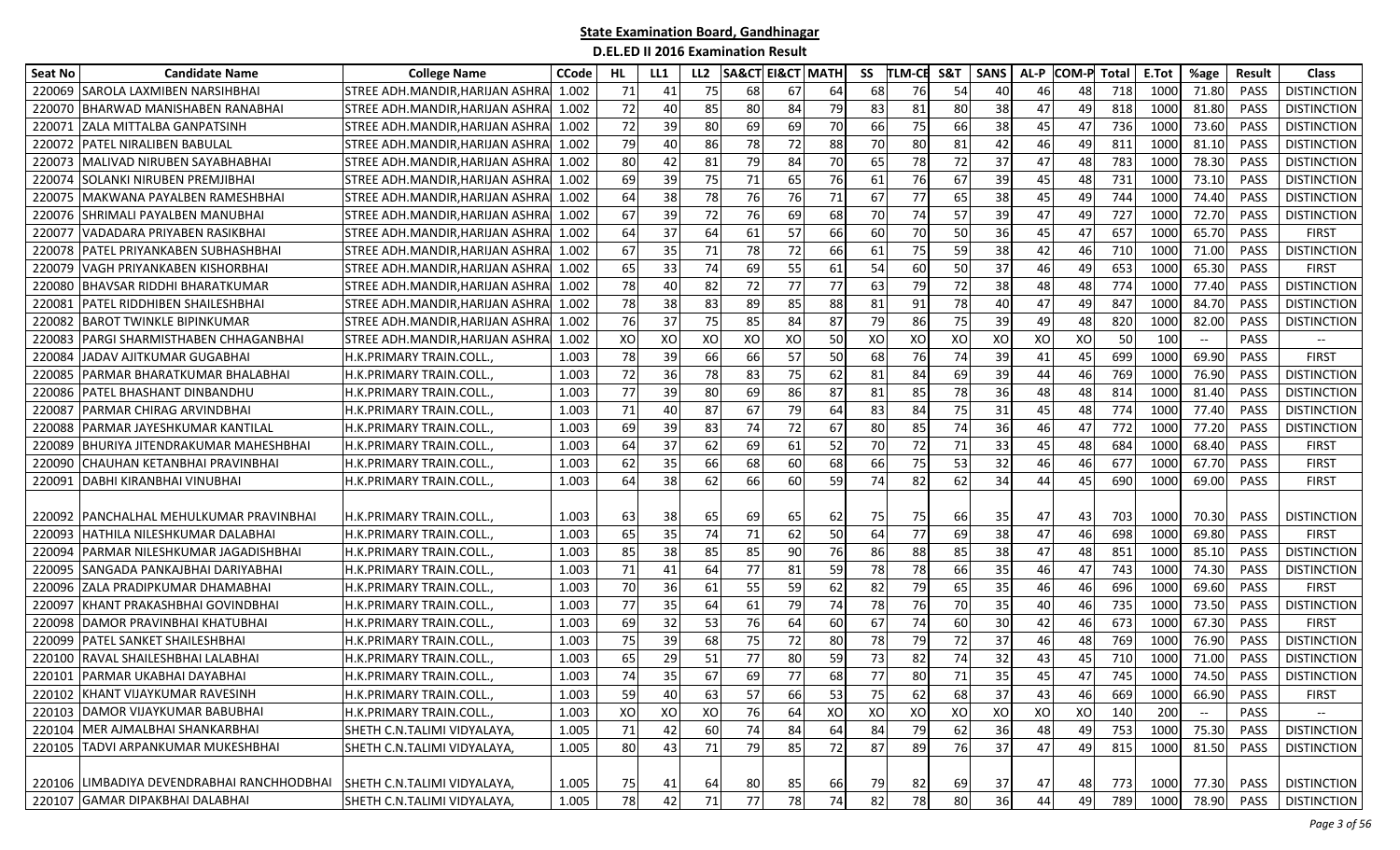| Seat No | <b>Candidate Name</b>                      | <b>College Name</b>                   | <b>CCode</b> | HL | LL1 | LL <sub>2</sub> |    | SA&CT EI&CT   MATH |    | SS | <b>TLM-CE</b> | S&T     | SANS | AL-P | <b>COM-P</b> Total |     | E.Tot | %age                                                | <b>Result</b> | Class                         |
|---------|--------------------------------------------|---------------------------------------|--------------|----|-----|-----------------|----|--------------------|----|----|---------------|---------|------|------|--------------------|-----|-------|-----------------------------------------------------|---------------|-------------------------------|
|         | CHAUDHARY HIMANSHUKUMAR                    |                                       |              |    |     |                 |    |                    |    |    |               |         |      |      |                    |     |       |                                                     |               |                               |
| 220108  | IHASMUKHBHAI                               | ISHETH C.N.TALIMI VIDYALAYA,          | 1.005        | 64 | 38  | 65              | 60 | 65                 | 55 | 69 | 62            | 55      | 34   | 44   | 49                 | 660 | 1000  | 66.00                                               | <b>PASS</b>   | <b>FIRST</b>                  |
| 220109  | SAIYAD JAVEEDHUSEN NAJARHUSEN              | SHETH C.N.TALIMI VIDYALAYA,           | 1.005        | 77 | 38  | 75              | 80 | 84                 | 76 | 80 | 82            | 76      | 36   | 48   | 48                 | 800 | 1000  | 80.00                                               | <b>PASS</b>   | <b>DISTINCTION</b>            |
| 220110  | <b>SHAH JINESH ROHITKUMAR</b>              | ISHETH C.N.TALIMI VIDYALAYA,          | 1.005        | 70 | 38  | 65              | 72 | 65                 | 56 | 79 | 77            | 74      | 35   | 43   | 49                 | 723 | 1000  | 72.30                                               | <b>PASS</b>   | <b>DISTINCTION</b>            |
| 220111  | SODHA KALPESHKUMAR KANUBHAI                | ISHETH C.N.TALIMI VIDYALAYA,          | 1.005        | 80 | 41  | 67              | 88 | 92                 | 71 | 84 | 83            | 78      | 37   | 48   | 49                 | 818 | 1000  | 81.80                                               | <b>PASS</b>   | <b>DISTINCTION</b>            |
| 220112  | DABHI NIMESHKUMAR NATVARSINH               | ISHETH C.N.TALIMI VIDYALAYA           | 1.005        | 77 | 38  | 67              | 83 | 72                 | 71 | 80 | 79            | 64      | 35   | 46   | 49                 | 761 | 1000  | 76.10                                               | <b>PASS</b>   | <b>DISTINCTION</b>            |
| 220113  | <b>PARMAR NIRMALKUMAR ROHITBHAI</b>        | ISHETH C.N.TALIMI VIDYALAYA           | 1.005        | 68 | 38  | 55              | 81 | 77                 | 50 | 65 | 77            | 72      | 32   | 46   | 48                 | 709 | 1000  | 70.90                                               | PASS          | <b>DISTINCTION</b>            |
| 220114  | SOLANKI PANKAJKUMAR NATVARSINH             | ISHETH C.N.TALIMI VIDYALAYA,          | 1.005        | 74 | 39  | 72              | 84 | 87                 | 71 | 68 | 78            | 78      | 38   | 48   | 49                 | 786 | 1000  | 78.60                                               | <b>PASS</b>   | <b>DISTINCTION</b>            |
| 220115  | PATEL PRAGNESH MAGANBHAI                   | ISHETH C.N.TALIMI VIDYALAYA,          | 1.005        | 77 | 41  | 63              | 60 | 54                 | 73 | 66 | 73            | 72      | 38   | 49   | 49                 | 715 | 1000  | 71.50                                               | <b>PASS</b>   | <b>DISTINCTION</b>            |
| 220116  | DAMOR RAJESHBHAI BHARATBHAI                | ISHETH C.N.TALIMI VIDYALAYA,          | 1.005        | 60 | 36  | 53              | 60 | 64                 | 50 | 55 | 61            | 39      | 35   | 43   | 48                 | 604 | 1000  | $\hspace{0.05cm} \dashrightarrow$                   | FAIL          | $\hspace{0.05cm} \textbf{--}$ |
| 22011   | <b>BARAIYA RANJITBHAI DHARSHITBHAI</b>     | SHETH C.N.TALIMI VIDYALAYA,           | 1.005        | 55 | 39  | 70              | 81 | 64                 | 50 | 60 | 72            | 50      | 39   | 45   | 48                 | 673 | 1000  | 67.30                                               | PASS          | <b>FIRST</b>                  |
| 220118  | JOSHI SANKETKUMAR ROHITKUMAR               | ISHETH C.N.TALIMI VIDYALAYA,          | 1.005        | 50 | 40  | 71              | 67 | 56                 | 50 | 51 | 72            | 50      | 37   | 48   | 48                 | 640 | 1000  | 64.00                                               | PASS          | <b>FIRST</b>                  |
| 220119  | NINAMA VIJAYKUMAR NATHABHAI                | ISHETH C.N.TALIMI VIDYALAYA.          | 1.005        | 64 | 37  | 60              | 59 | 76I                | 57 | 52 | 71            | $36***$ | 38   | 47   | 48                 | 645 | 1000  | 64.50                                               | <b>PASS</b>   | <b>SECOND</b>                 |
| 220120  | IRAJAT CHHAYABEN NARSINGBHAI               | <b>SHRI SHIKSHAN SADHANA STREE</b>    | 1.006        | 68 | 37  | 53              | 73 | 75                 | 65 | 59 | 64            | $40**$  | 38   | 47   | 48                 | 667 | 1000  | 66.70                                               | <b>PASS</b>   | SECOND                        |
| 220121  | <b>TAVIYAD DAXABEN SALABHA</b>             | <b>SHRI SHIKSHAN SADHANA STREE</b>    | 1.006        | 58 | 36  | 52              | 56 | <b>70</b>          | 50 | 54 | 66            | $43**$  | 35   | 47   | 47                 | 614 | 1000  | 61.40                                               | PASS          | <b>SECOND</b>                 |
| 220122  | PATEL DIPIKABEN MUKESHBHAI                 | ISHRI SHIKSHAN SADHANA STREE          | 1.006        | 72 | 42  | 61              | 82 | 76                 | 55 | 68 | 82            | 63      | 40   | 47   | 48                 | 736 | 1000  | 73.60                                               | PASS          | <b>DISTINCTION</b>            |
| 220123  | PATEL NIKITABAHEN JAYENDRABHAI             | ISHRI SHIKSHAN SADHANA STREE          | 1.006        | 59 | 39  | 58              | 51 | 79                 | 50 | 65 | 71            | 53      | 38   | 46   | 47                 | 656 | 1000  | 65.60                                               | <b>PASS</b>   | <b>FIRST</b>                  |
| 220124  | <b>BAMANIYA RADHABEN SURTANBHAI</b>        | <b>SHRI SHIKSHAN SADHANA STREE</b>    | 1.006        | 65 | 42  | 51              | 74 | 74                 | 50 | 53 | 59            | 51      | 39   | 46   | 47                 | 651 | 1000  | 65.10                                               | PASS          | <b>FIRST</b>                  |
| 22012   | DAMOR RADHABEN MAHESHBHAI                  | <b>SHRI SHIKSHAN SADHANA STREE</b>    | 1.006        | 60 | 38  | 51              | 59 | 67                 | 50 | 63 | 62            | $40**$  | 39   | 48   | 48                 | 625 | 1000  | 62.50                                               | PASS          | SECOND                        |
| 220126  | MALIVAD RENKUBAHEN DIPSINGBHAI             | ISHRI SHIKSHAN SADHANA STREE          | 1.006        | 63 | 42  | 67              | 68 | 71                 | 50 | 73 | 63            | $40*$   | 39   | 48   | 47                 | 671 | 1000  | 67.10                                               | PASS          | SECOND                        |
| 220127  | PARGI VIMALABEN KHUMANSINGBHAI             | <b>SHRI SHIKSHAN SADHANA STREE</b>    | 1.006        | 69 | 42  | 60              | 67 | 65                 | 51 | 63 | 70            | 66      | 40   | 48   | 49                 | 690 | 1000  | 69.00                                               | <b>PASS</b>   | <b>FIRST</b>                  |
| 220128  | PATEL HEMANGINIBAHEN BABUBHAI              | <b>SHRI SHIKSHAN SADHANA STREE</b>    | 1.006        | XO | XO  | AB              | AB | XO                 | XO | AB | XO            | AB      | XO   | XO   | XO                 |     | 400   | $\overline{\phantom{a}}$                            | ABST          | $\overline{\phantom{a}}$      |
| 220129  | GOHIL ARPANABEN NAVINBHAI                  | <b>SHREE SARASWATI STREE ADHYA</b>    | 1.007        | 76 | 41  | 54              | 56 | 64                 | 51 | 58 | 64            | 32      | 39   | 42   | 45                 | 622 | 1000  |                                                     | FAIL          |                               |
| 220130  | JADAV DARSHNA DINESHKUMAR                  | SHREE SARASWATI STREE ADHYA           | 1.007        | 72 | 43  | 74              | 70 | 80                 | 83 | 72 | 76            | 75      | 37   | 49   | 49                 | 780 | 1000  | 78.00                                               | <b>PASS</b>   | <b>DISTINCTION</b>            |
| 220131  | BHESJALIYA JANVI DIPAKBHAI                 | ISHREE SARASWATI STREE ADHYA          | 1.007        | 68 | 36  | 53              | 47 | 40                 | 35 | 50 | 61            | 36      | 37   | 48   | 47                 | 558 | 1000  | $\overline{\phantom{a}}$                            | FAIL          | $\overline{\phantom{a}}$      |
| 220132  | PARAMAR KINJALBEN PRAVINBHAI               | SHREE SARASWATI STREE ADHYA           | 1.007        | 81 | 38  | 57              | 50 | 53                 | 51 | 50 | 63            | 50      | 37   | 48   | 46                 | 624 | 1000  | 62.40                                               | <b>PASS</b>   | <b>FIRST</b>                  |
| 220133  | PAREKH MAHESHVARI HITESHBHAI               | <b>SHREE SARASWATI STREE ADHYA</b>    | 1.007        | 68 | 34  | 50              | 50 | 64                 | 50 | 54 | 70            | 50      | 28   | 41   | 46                 | 605 | 1000  | 60.50                                               | PASS          | <b>FIRST</b>                  |
| 220134  | PRAJAPATI MAMTA SUNILBHAI                  | ISHREE SARASWATI STREE ADHYA          | 1.007        | 65 | 42  | 62              | 61 | 65                 | 54 | 67 | 70            | 50      | 33   | 46   | 46                 | 661 | 1000  | 66.10                                               | PASS          | <b>FIRST</b>                  |
| 220135  | TAPODHAN MANISHA ARVINDBHAI                | <b>SHREE SARASWATI STREE ADHYA</b>    | 1.007        | 63 | 34  | 55              | 53 | 59                 | 77 | 65 | 63            | 56      | 39   | 48   | 46                 | 658 | 1000  | 65.80                                               | PASS          | <b>FIRST</b>                  |
| 220136  | <b>PATEL NIRALIBEN DINESHKUMAR</b>         | <b>SHREE SARASWATI STREE ADHYA</b>    | 1.007        | 54 | 34  | 51              | 48 | 50                 | 38 | 56 | 68            | 40      | 30   | 45   | 47                 | 561 | 1000  | $\hspace{0.05cm} -\hspace{0.05cm} -\hspace{0.05cm}$ | FAIL          | $\overline{\phantom{a}}$      |
| 220137  | SODHA SHILPABEN BABUBHAI                   | SHREE SARASWATI STREE ADHYA           | 1.007        | 54 | 39  | 56              | 41 | 60                 | 50 | 55 | 58            | 39      | 29   | 46   | 45                 | 572 | 1000  |                                                     | FAIL          |                               |
| 220138  | PATEL SWATIBEN RAMANBHAI                   | ISHREE SARASWATI STREE ADHYA          | 1.007        | 75 | 41  | 64              | 56 | 69                 | 56 | 63 | 74            | 52      | 36   | 49   | 49                 | 684 | 1000  | 68.40                                               | <b>PASS</b>   | <b>FIRST</b>                  |
| 220139  | BHARWAD VAISHALI CHHABABHAI                | <b>SHREE SARASWATI STREE ADHYA</b>    | 1.007        | 56 | 34  | 51              | 50 | 65                 | 51 | 50 | 67            | 50      | 34   | 47   | 47                 | 602 | 1000  | 60.20                                               | PASS          | <b>FIRST</b>                  |
| 220140  | <b>TAPODHAN VANITABEN ARVINDBHAI</b>       | <b>SHREE SARASWATI STREE ADHYA</b>    | 1.007        | 64 | 40  | 51              | 39 | 50                 | 51 | 50 | 59            | 42      | 30   | 47   | 46                 | 569 | 1000  | $\hspace{0.05cm} -\hspace{0.05cm} -\hspace{0.05cm}$ | <b>FAIL</b>   | $\hspace{0.05cm} \ldots$      |
|         | 220141 PARMAR KINJALBEN RAMABHAI           | SHREE SARASWATI STREE ADHYA.          | 1.007        | XO | XO  | XO              | XO | xo                 | 51 | XO | XO            | xo      | XO   | XO   | XO                 | 51  | 100   | $\hspace{0.05cm} \dashrightarrow$                   | PASS          | $\overline{\phantom{a}}$      |
|         | 220142 KOSHIYA ANJALEE PRABHUDAS           | SHRI MAHALAKSHMI JILLA SHIKSHAN       | 2.001        | 79 | 44  | 84              | 82 | 93                 | 84 | 90 | 84            | 81      | 43   | 49   | 48                 | 861 | 1000  | 86.10                                               | PASS          | <b>DISTINCTION</b>            |
|         | 220143 PATEL AVANI VINODBHAI               | SHRI MAHALAKSHMI JILLA SHIKSHAN 2.001 |              | 74 | 41  | 76              | 78 | 77                 | 75 | 79 | 77            | 74      | 43   | 49   | 48                 | 791 | 1000  | 79.10                                               | PASS          | <b>DISTINCTION</b>            |
|         |                                            |                                       |              |    |     |                 |    |                    |    |    |               |         |      |      |                    |     |       |                                                     |               |                               |
|         | 220144 CHITRODIYA DIPEEKABAHEN NAVRANGBHAI | SHRI MAHALAKSHMI JILLA SHIKSHAN 2.001 |              | 65 | 39  | 65              | 72 | 74                 | 64 | 69 | 78            | 59      | 39   | 47   | 45                 | 716 | 1000  | 71.60                                               | PASS          | <b>DISTINCTION</b>            |
| 220145  | <b>GOSWAMI DIVYADEVI RAJESHBHAI</b>        | SHRI MAHALAKSHMI JILLA SHIKSHAN       | 2.001        | 79 | 43  | 75              | 80 | 80                 | 87 | 80 | 80            | 80      | 42   | 49   | 46                 | 821 | 1000  | 82.10                                               | <b>PASS</b>   | <b>DISTINCTION</b>            |
|         | 220146 KHATAWALA FARINBANU SAFIBHAI        | SHRI MAHALAKSHMI JILLA SHIKSHAN 2.001 |              | 70 | 40  | 74              | 72 | 74                 | 64 | 70 | 74            | 59      | 39   | 46   | 46                 | 728 | 1000  | 72.80                                               | PASS          | <b>DISTINCTION</b>            |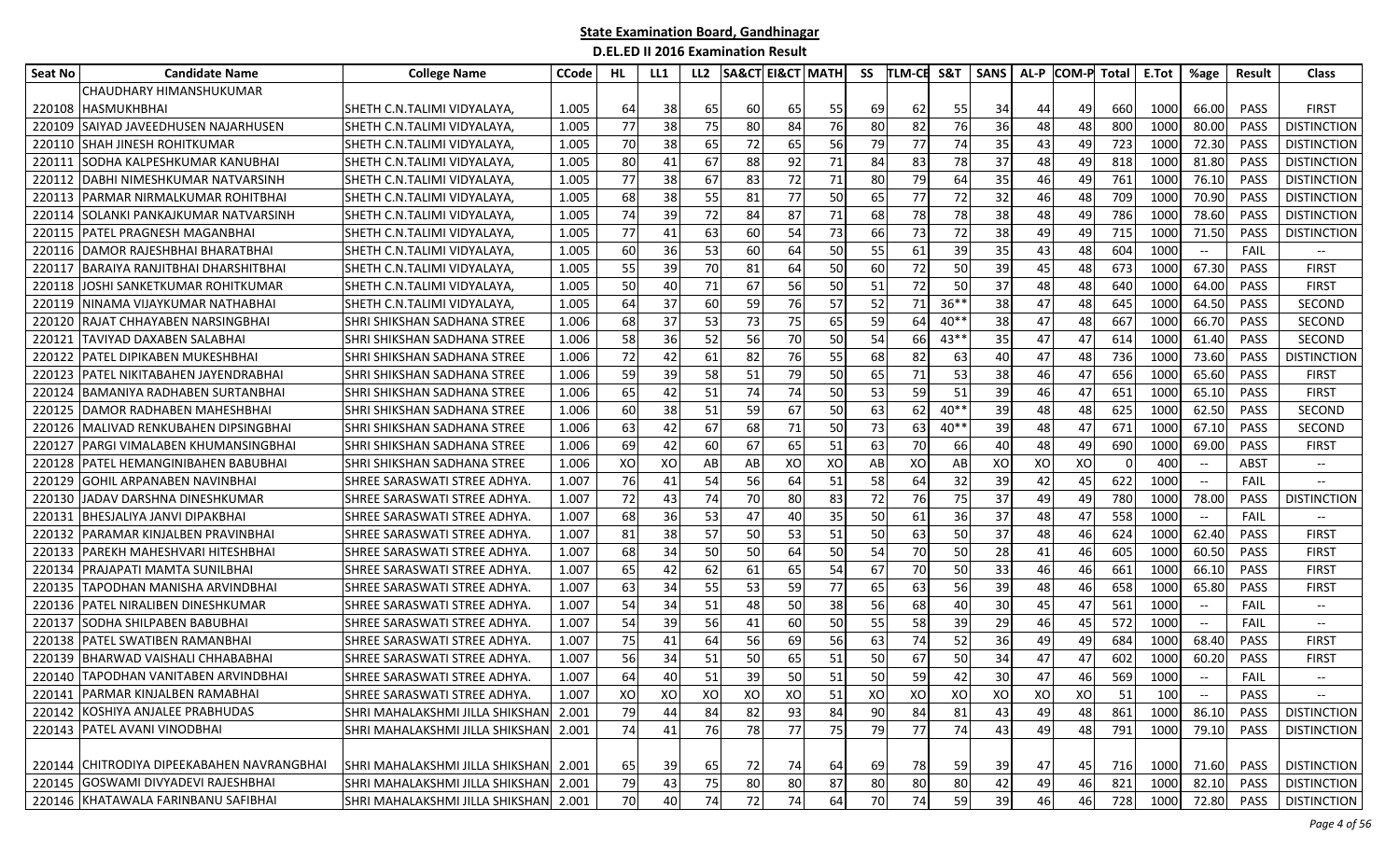| <b>Seat No</b> | <b>Candidate Name</b>                      | <b>College Name</b>                   | <b>CCode</b> | HL | LL1 | LL <sub>2</sub> | <b>SA&amp;CT</b> | <b>EI&amp;CT MATH</b> |          | SS       | <b>TLM-CE</b> | S&T      | <b>SANS</b> | AL-P | <b>COM-P</b> Total |            | E.Tot | %age                          | <b>Result</b>       | <b>Class</b>       |
|----------------|--------------------------------------------|---------------------------------------|--------------|----|-----|-----------------|------------------|-----------------------|----------|----------|---------------|----------|-------------|------|--------------------|------------|-------|-------------------------------|---------------------|--------------------|
| 220147         | SOLANKI HIRALBEN VIKRAMSINH                | SHRI MAHALAKSHMI JILLA SHIKSHAN       | 2.001        | 69 | 37  | 67              | 65               | 73                    | 50       | 61       | 69            | 50       | 35          | 47   | 42                 | 665        | 1000  | 66.50                         | <b>PASS</b>         | <b>FIRST</b>       |
| 220148         | PANCHAL JHANVIBEN VASANTBHAI               | SHRI MAHALAKSHMI JILLA SHIKSHAN       | 2.001        | 80 | 43  | 85              | 77               | 86                    | 88       | 85       | 88            | 74       | 42          | 48   | 47                 | 843        | 1000  | 84.30                         | <b>PASS</b>         | <b>DISTINCTION</b> |
| 220149         | RABARI JIGNISHABEN MAHADEVBHAI             | SHRI MAHALAKSHMI JILLA SHIKSHAN       | 2.001        | 68 | 40  | 77              | 72               | 79                    | 78       | 76       | 78            | 65       | 42          | 48   | 45                 | 768        | 1000  | 76.80                         | PASS                | <b>DISTINCTION</b> |
| 220150         | MAKWANA KAJALBEN AMRUTBHAI                 | SHRI MAHALAKSHMI JILLA SHIKSHAN       | 2.001        | 63 | 38  | 75              | 58               | 55                    | 69       | 63       | 58            | 52       | 39          | 47   | 45                 | 662        | 1000  | 66.20                         | PASS                | <b>FIRST</b>       |
| 22015:         | <b>VAGHELA KOMALBEN GOPALBHAI</b>          | SHRI MAHALAKSHMI JILLA SHIKSHAN       | 2.001        | 61 | 38  | 74              | 65               | 65                    | 50       | 69       | 77            | 59       | 41          | 48   | 48                 | 695        | 1000  | 69.50                         | <b>PASS</b>         | <b>FIRST</b>       |
| 220152         | PARMAR RACHNABEN INDRAVADAN                | SHRI MAHALAKSHMI JILLA SHIKSHAN       | 2.001        | 62 | 39  | 72              | 71               | 75                    | 56       | 75       | 78            | 53       | 38          | 43   | 46                 | 708        | 1000  | 70.80                         | <b>PASS</b>         | <b>DISTINCTION</b> |
| 220153         | <b>HOKABAJ RUBINA YASINBHAI</b>            | SHRI MAHALAKSHMI JILLA SHIKSHAN       | 2.001        | 74 | 40  | 80              | 80               | 81                    | 75       | 72       | 79            | 62       | 39          | 48   | 47                 | 777        | 1000  | 77.70                         | <b>PASS</b>         | <b>DISTINCTION</b> |
| 220154         | BANKAWALA SAHISTA FAROOQBHAI               | SHRI MAHALAKSHMI JILLA SHIKSHAN       | 2.001        | 76 | 40  | 74              | 76               | 81                    | 62       | 79       | 85            | 61       | 41          | 47   | 46                 | 768        | 1000  | 76.80                         | PASS                | <b>DISTINCTION</b> |
| 220155         | ANSARI SAISTABANU NISARAHMED               | SHRI MAHALAKSHMI JILLA SHIKSHAN       | 2.001        | 78 | 40  | 77              | 78               | 76                    | 60       | 75       | 86            | 61       | 41          | 48   | 47                 | 767        | 1000  | 76.70                         | <b>PASS</b>         | <b>DISTINCTION</b> |
|                |                                            |                                       |              |    |     |                 |                  |                       |          |          |               |          |             |      |                    |            |       |                               |                     |                    |
|                | 220156 SHAIKH SAKERABANU MOHAMMEDAIYUB     | ISHRI MAHALAKSHMI JILLA SHIKSHANI     | 2.001        | 59 | 37  | 74<br>60        | 75               | 73<br>55              | 65<br>54 | 70<br>59 | 68            | 55<br>40 | 38<br>37    | 47   | 44                 | 705<br>572 | 1000  | 70.50                         | <b>PASS</b><br>FAIL | <b>DISTINCTION</b> |
| 220157         | MACHHAR SANDESHABEN BHAVABHAI              | SHRI MAHALAKSHMI JILLA SHIKSHAN       | 2.001        | 29 | 37  |                 | 63               | 78                    | 72       |          | 51            |          |             | 43   | 44                 | 759        | 1000  | $\hspace{0.05cm} \textbf{--}$ |                     |                    |
| 220158         | IPANCHAL SANGITABEN MAHENDRABHAI           | ISHRI MAHALAKSHMI JILLA SHIKSHAN      | 2.001        | 67 | 41  | 80              | 70               |                       |          | 72       | 75            | 68       | 42          | 48   | 46                 |            | 1000  | 75.90                         | <b>PASS</b>         | <b>DISTINCTION</b> |
| 220159         | <b>ANSARI SHABNAM ANISH</b>                | SHRI MAHALAKSHMI JILLA SHIKSHAN       | 2.001        | 78 | 41  | 76              | 85               | 84                    | 77       | 79       | 83            | 68       | 44          | 44   | 44                 | 803        | 1000  | 80.30                         | PASS                | <b>DISTINCTION</b> |
| 220160         | MALI SHALINI SANJAYBHAI                    | SHRI MAHALAKSHMI JILLA SHIKSHAN       | 2.001        | 80 | 38  | 77              | 77               | 79                    | 71       | 69       | 78            | 66       | 42          | 45   | 44                 | 766        | 1000  | 76.60                         | PASS                | <b>DISTINCTION</b> |
|                | 220161   ANSARI SHARFUNNISHA MOHAMMEDYUNUS | ISHRI MAHALAKSHMI JILLA SHIKSHANI     | 2.001        | 73 | 43  | 72              | 72               | 75                    | 64       | 76       | 78            | 52       | 39          | 47   | 44                 | 735        | 1000  | 73.50                         | <b>PASS</b>         | <b>DISTINCTION</b> |
| 220162         | PANDOR SHEFALI RAMESHBHAI                  | SHRI MAHALAKSHMI JILLA SHIKSHAN       | 2.001        | 79 | 41  | 87              | 69               | 71                    | 76       | 77       | 73            | 58       | 43          | 48   | 46                 | 768        | 1000  | 76.80                         | PASS                | <b>DISTINCTION</b> |
| 220163         | <b>PANCHAL SVETABAHEN MAHESHBHAI</b>       | SHRI MAHALAKSHMI JILLA SHIKSHAN       | 2.001        | 68 | 37  | 56              | 57               | 58                    | 60       | 56       | 68            | 50       | 40          | 47   | 46                 | 643        | 1000  | 64.30                         | PASS                | <b>FIRST</b>       |
| 220164         | <b>ISHAIKH YASMINBANU SHAMSUDDIN</b>       | SHRI MAHALAKSHMI JILLA SHIKSHAN       | 2.001        | 69 | 41  | 78              | 75               | 78                    | 65       | 75       | 85            | 60       | 37          | 46   | 47                 | 756        | 1000  | 75.60                         | <b>PASS</b>         | <b>DISTINCTION</b> |
| 220165         | IVASONIYA NAVITABEN RASULBHAI              | SHRI MAHALAKSHMI JILLA SHIKSHAN       | 2.001        | XO | XO  | XO              | XO               | XO                    | 42       | XO       | XO            | XO       | XO          | XO   | XO                 | 42         | 100   | $- -$                         | FAIL                |                    |
| 220166         | <b>SUTHAR ALPA KANJIBHAI</b>               | C.U.SHAH STREE ADHYAPAN MANDIR        | 2.002        | 82 | 42  | 79              | 72               | 76                    | 81       | 67       | 82            | 62       | 41          | 47   | 35                 | 766        | 1000  | 76.60                         | <b>PASS</b>         | <b>DISTINCTION</b> |
| 22016          | DABHI ANKITABEN HITENDRASINH               | C.U.SHAH STREE ADHYAPAN MANDIR        | 2.002        | 80 | 40  | 72              | 66               | 73                    | 67       | 65       | 84            | 57       | 42          | 47   | 35                 | 728        | 1000  | 72.80                         | PASS                | <b>DISTINCTION</b> |
| 220168         | SOLANKI BHALESHVARIBEN BHIMABHAI           | C.U.SHAH STREE ADHYAPAN MANDII        | 2.002        | 75 | 40  | 68              | 68               | 67                    | 65       | 66       | 76            | 53       | 37          | 43   | 37                 | 695        | 1000  | 69.50                         | PASS                | <b>FIRST</b>       |
| 220169         | MAKWANA BHAVNABEN HARIBHAI                 | C.U.SHAH STREE ADHYAPAN MANDIR        | 2.002        | 78 | 40  | 74              | 75               | 74                    | 67       | 71       | 82            | 60       | 40          | 45   | 38                 | 744        | 1000  | 74.40                         | PASS                | <b>DISTINCTION</b> |
| 220170         | PATEL BINALBEN DIPAKBHAI                   | C.U.SHAH STREE ADHYAPAN MANDI         | 2.002        | 74 | 38  | 78              | 57               | 69                    | 54       | 67       | 73            | 57       | 42          | 46   | 37                 | 692        | 1000  | 69.20                         | PASS                | <b>FIRST</b>       |
| 22017          | DABHI DAXABEN DALPATSINH                   | C.U.SHAH STREE ADHYAPAN MANDI         | 2.002        | AB | AB  | AB              | AB               | AB                    | AB       | AB       | AB            | AB       | AB          | AB   | AB                 | 0          | 1000  |                               | <b>ABST</b>         |                    |
| 220172         | <b>GOL DIVYABAHEN RAJUBHAI</b>             | C.U.SHAH STREE ADHYAPAN MANDIR        | 2.002        | 76 | 39  | 76              | 76               | 81                    | 65       | 74       | 80            | 60       | 41          | 43   | 37                 | 748        | 1000  | 74.80                         | <b>PASS</b>         | <b>DISTINCTION</b> |
| 220173         | DARJI DIVYABEN BHAVANBHAI                  | C.U.SHAH STREE ADHYAPAN MANDIR        | 2.002        | 78 | 37  | 82              | 65               | 58                    | 75       | 54       | 70            | 59       | 37          | 48   | 40                 | 703        | 1000  | 70.30                         | <b>PASS</b>         | <b>DISTINCTION</b> |
| 220174         | <b>DETVAL FALAK ARVINDKUMAR</b>            | C.U.SHAH STREE ADHYAPAN MANDIR        | 2.002        | 71 | 39  | 79              | 65               | 69                    | 79       | 67       | 68            | 53       | 38          | 46   | 40                 | 714        | 1000  | 71.40                         | PASS                | <b>DISTINCTION</b> |
| 220175         | RAVAL HETALBEN PRAVINBHAI                  | C.U.SHAH STREE ADHYAPAN MANDIR        | 2.002        | 72 | 42  | 90              | 74               | 83                    | 84       | 77       | 73            | 76       | 39          | 47   | 45                 | 802        | 1000  | 80.20                         | <b>PASS</b>         | <b>DISTINCTION</b> |
| 220176         | THAKOR HETALBEN AJMALBHAI                  | C.U.SHAH STREE ADHYAPAN MANDIR        | 2.002        | 75 | 39  | 80              | 70               | 71                    | 71       | 53       | 78            | 73       | 36          | 46   | 40                 | 732        | 1000  | 73.20                         | PASS                | <b>DISTINCTION</b> |
| 220177         | <b>PATEL HIMANIBEN HASMUKHBHAI</b>         | <b>C.U.SHAH STREE ADHYAPAN MANDIR</b> | 2.002        | 61 | 37  | 77              | 69               | 63                    | 71       | 59       | 70            | 73       | 36          | 45   | 39                 | 700        | 1000  | 70.00                         | <b>PASS</b>         | <b>DISTINCTION</b> |
|                | 220178 RAVAL JAIMINIBEN MAHESHKUMAR        | C.U.SHAH STREE ADHYAPAN MANDIR        | 2.002        | 65 | 36  | 77              | 69               | 67                    | 72       | 58       | 73            | 81       | 37          | 47   | 39                 | 721        | 1000  | 72.10                         | PASS                | <b>DISTINCTION</b> |
|                | 220179 SHEIKH JAMILABEN ISUBBHAI           | C.U.SHAH STREE ADHYAPAN MANDIR 2.002  |              | 53 | 34  | 68              | 59               | 62                    | 62       | 70       | 60            | 55       | 33          | 39   | 30                 | 625        | 1000  | 62.50                         | PASS                | <b>FIRST</b>       |
|                | 220180 CHAUHAN JAYSHREEBAHEN KANUBHAI      | C.U.SHAH STREE ADHYAPAN MANDIR 2.002  |              | 69 | 40  | 71              | 74               | 77                    | 78       | 64       | 79            | 74       | 40          | 46   | 36                 | 748        | 1000  | 74.80                         | PASS                | <b>DISTINCTION</b> |
|                | 220181 SOLANKI KOMALBEN CHIMANBHAI         | C.U.SHAH STREE ADHYAPAN MANDIR 2.002  |              | 68 | 39  | 78              | 64               | 68                    | 71       | 63       | 79            | 59       | 38          | 46   | 35                 | 708        | 1000  | 70.80                         | PASS                | <b>DISTINCTION</b> |
|                | 220182 GOHEL LAXMIBEN CHHGANBHAI           | C.U.SHAH STREE ADHYAPAN MANDIR 2.002  |              | 55 | 38  | 63              | 54               | 58                    | 65       | 50       | 62            | 50       | 36          | 46   | 33                 | 610        | 1000  | 61.00                         | PASS                | <b>FIRST</b>       |
|                | 220183 VAGHELA MAMTABA BHARATSINH          | C.U.SHAH STREE ADHYAPAN MANDIR 2.002  |              | 67 | 38  | 75              | 51               | 71                    | 72       | 59       | 77            | 60       | 40          | 45   | 40                 | 695        | 1000  | 69.50                         | PASS                | <b>FIRST</b>       |
|                | 220184 GOHIL MAYURIKABEN PRAVINSINH        | C.U.SHAH STREE ADHYAPAN MANDIR 2.002  |              | 74 | 44  | 87              | 81               | 80                    | 80       | 80       | 76            | 82       | 37          | 47   | 41                 | 809        | 1000  | 80.90                         | PASS                | <b>DISTINCTION</b> |
|                | 220185 DABHI MEENABEN VALJIBHAI            | C.U.SHAH STREE ADHYAPAN MANDIR 2.002  |              | 68 | 36  | 75              | 63               | 64                    | 64       | 69       | 62            | 57       | 39          | 46   | 40                 | 683        | 1000  | 68.30                         | PASS                | <b>FIRST</b>       |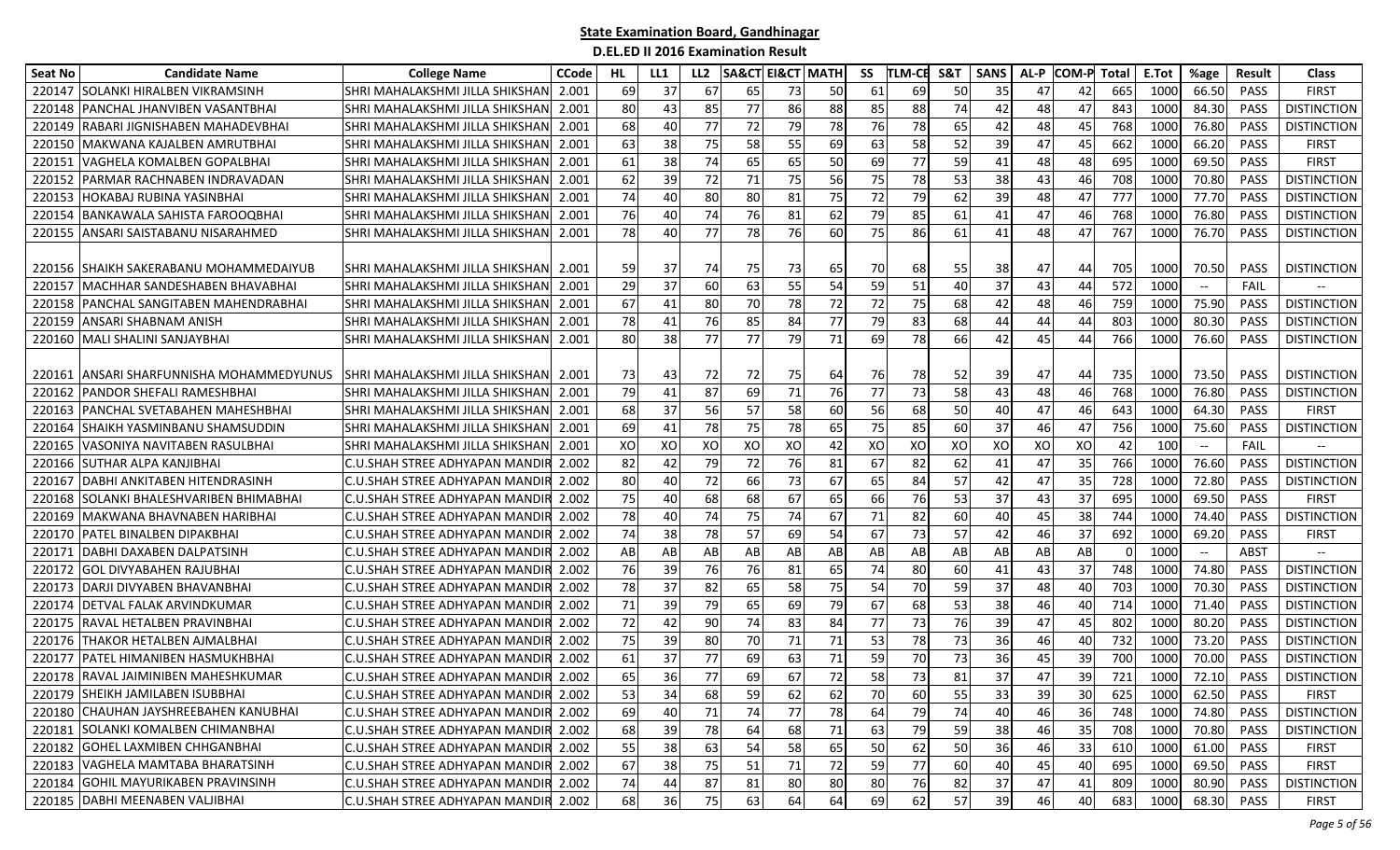| <b>Seat No</b> | <b>Candidate Name</b>                     | <b>College Name</b>                    | <b>CCode</b> | HL | LL1 | LL2 | <b>SA&amp;CT EI&amp;CT MATH</b> |    |    | SS | <b>TLM-CE</b> | <b>S&amp;1</b> | <b>SANS</b> | AL-P | <b>COM-P</b> | Total    | E.Tot | %age                                                | Result      | <b>Class</b>             |
|----------------|-------------------------------------------|----------------------------------------|--------------|----|-----|-----|---------------------------------|----|----|----|---------------|----------------|-------------|------|--------------|----------|-------|-----------------------------------------------------|-------------|--------------------------|
| 220186         | ISHRIMALI NEETABEN BHARATKUMAR            | C.U.SHAH STREE ADHYAPAN MANDI          | 2.002        | 71 | 38  | 80  | 65                              | 60 | 74 | 67 | 77            | 50             | 40          | AB   | AB           | 622      | 1000  | $-\hbox{--}$                                        | FAIL        | $-\!$                    |
| 22018          | PANCHAL NEHABEN ARVINDBHAI                | C.U.SHAH STREE ADHYAPAN MANDI          | 2.002        | 69 | 37  | 84  | 62                              | 64 | 69 | 66 | 79            | 53             | 38          | AB   | AB           | 621      | 1000  | $-\hbox{--}$                                        | FAIL        | $\hspace{0.05cm} \ldots$ |
| 220188         | DARJI NIKITA BALVANTBHAI                  | C.U.SHAH STREE ADHYAPAN MANDIR         | 2.002        | 76 | 37  | 78  | 63                              | 65 | 70 | 70 | 82            | 58             | 39          | 48   | 42           | 728      | 1000  | 72.80                                               | <b>PASS</b> | <b>DISTINCTION</b>       |
| 220189         | RAVAL PRERANABEN KETANKUMAR               | C.U.SHAH STREE ADHYAPAN MANDII         | 2.002        | 68 | 40  | 79  | 71                              | 62 | 71 | 67 | 71            | 55             | 40          | 47   | 43           | 714      | 1000  | 71.40                                               | PASS        | <b>DISTINCTION</b>       |
| 220190         | ISOLANKI PRIYABAHEN DHIRUBHAI             | C.U.SHAH STREE ADHYAPAN MANDIR         | 2.002        | 67 | 36  | 76  | 63                              | 63 | 67 | 65 | 75            | 51             | 38          | 47   | 41           | 689      | 1000  | 68.90                                               | <b>PASS</b> | FIRST                    |
| 22019          | MIYAVADA RITABEN MANUBHAI                 | C.U.SHAH STREE ADHYAPAN MANDIR         | 2.002        | 70 | 37  | 83  | 58                              | 69 | 78 | 60 | 74            | 51             | 41          | 47   | 41           | 709      | 1000  | 70.90                                               | <b>PASS</b> | <b>DISTINCTION</b>       |
| 220192         | CHAVDA SANDHYABEN BHARATBHAI              | C.U.SHAH STREE ADHYAPAN MANDIR         | 2.002        | 72 | 36  | 71  | 79                              | 65 | 84 | 65 | 72            | $45**$         | 37          | 45   | 44           | 715      | 1000  | 71.50                                               | <b>PASS</b> | SECOND                   |
| 22019          | PATHAN SEEMABANU SOKATALIKHAN             | C.U.SHAH STREE ADHYAPAN MANDIR         | 2.002        | 75 | 38  | 81  | 73                              | 80 | 95 | 74 | 82            | 66             | 41          | 45   | 42           | 792      | 1000  | 79.20                                               | <b>PASS</b> | <b>DISTINCTION</b>       |
| 220194         | VALAND TEJALBEN SHANABHAI                 | C.U.SHAH STREE ADHYAPAN MANDIR         | 2.002        | 75 | 39  | 73  | 74                              | 69 | 78 | 60 | 71            | 53             | 41          | 46   | 45           | 724      | 1000  | 72.40                                               | <b>PASS</b> | <b>DISTINCTION</b>       |
| 22019          | VAGHELA URMILABAHEN AJITSINH              | C.U.SHAH STREE ADHYAPAN MANDI          | 2.002        | 75 | 38  | 71  | 70                              | 71 | 65 | 55 | 61            | 61             | 39          | 44   | 39           | 689      | 1000  | 68.90                                               | PASS        | <b>FIRST</b>             |
| 220196         | BARIYA URMILABEN MATHURBHAI               | C.U.SHAH STREE ADHYAPAN MANDII         | 2.002        | AB | AB  | AB  | AB                              | AB | AB | AB | AB            | AB             | AB          | 43   | 39           | 82       | 1000  | $\overline{\phantom{a}}$                            | FAIL        | $-\!$                    |
| 22019          | PARMAR URVASHI MAHENDRABHAI               | C.U.SHAH STREE ADHYAPAN MANDI          | 2.002        | 73 | 36  | 66  | 64                              | 76 | 62 | 65 | 70            | 55             | 39          | 44   | 44           | 694      | 1000  | 69.40                                               | <b>PASS</b> | <b>FIRST</b>             |
| 220198         | MAKVANA VAIBHAVIBEN KHUSHALBHAI           | C.U.SHAH STREE ADHYAPAN MANDIR         | 2.002        | 84 | 37  | 77  | 80                              | 75 | 63 | 80 | 71            | 65             | 38          | 48   | 40           | 758      | 1000  | 75.80                                               | <b>PASS</b> | <b>DISTINCTION</b>       |
|                |                                           |                                        |              |    |     |     |                                 |    |    |    |               |                |             |      |              |          |       |                                                     |             |                          |
|                | 220199 SODHAPARMAR YOGINIBEN JASHWANTSINH | C.U.SHAH STREE ADHYAPAN MANDI <b>R</b> | 2.002        | 82 | 37  | 67  | 62                              | 75 | 68 | 81 | 66            | 57             | 37          | 44   | 40           | 716      | 1000  | 71.60                                               | <b>PASS</b> | <b>DISTINCTION</b>       |
| 22020          | (HANT RAMILABEN RUPABHAI                  | DIWALIBA PTC MAHILA COLLEGE            | 2.007        | XO | XO  | XO  | XO                              | XO | 50 | XO | XO            | XO             | XO          | XO   | XO           | 50       | 100   | $\hspace{0.05cm} \textbf{--}$                       | PASS        |                          |
| 22020          | BARIYA ASHABAHEN SOMSINH                  | KUSHAGRA LATABA STREE ADH.MAN          | 2.019        | XO | XO  | XO  | XO                              | XO | AB | XO | XO            | XO             | XO          | XO   | XO           | $\Omega$ | 100   | $\hspace{0.05cm} -\hspace{0.05cm} -\hspace{0.05cm}$ | ABST        | $\overline{\phantom{a}}$ |
| 22020          | GOHIL HETALBEN MAGANBHAI                  | PRANAM PRIMARY TEACHER'S TRAN          | 2.022        | 76 | 38  | 75  | 74                              | 75 | 82 | 74 | 61            | 54             | 38          | 40   | 37           | 724      | 1000  | 72.40                                               | <b>PASS</b> | <b>DISTINCTION</b>       |
| 22020          | DHANDHLIA NEHALBEN CHITHARBHAI            | PRANAM PRIMARY TEACHER'S TRAN          | 2.022        | 80 | 42  | 82  | 82                              | 81 | 95 | 76 | 85            | 69             | 40          | 40   | 36           | 808      | 1000  | 80.80                                               | <b>PASS</b> | <b>DISTINCTION</b>       |
| 220204         | DHANDHALIA SANJAYBHAI CHITHARBHAI         | PRANAM PRIMARY TEACHER'S TRAN          | 2.022        | 80 | 39  | 91  | 56                              | 71 | 93 | 74 | 82            | 76             | 40          | 39   | 38           | 779      | 1000  | 77.90                                               | <b>PASS</b> | <b>DISTINCTION</b>       |
| 220205         | VASANI VASUDHA DHIRUBHAI                  | PRANAM PRIMARY TEACHER'S TRAN          | 2.022        | 72 | 36  | 66  | 51                              | 67 | 76 | 59 | 79            | 72             | 34          | 41   | 40           | 693      | 1000  | 69.30                                               | <b>PASS</b> | <b>FIRST</b>             |
| 22020          | RATHVA SANGITABEN RAMSINGBHAI             | GAJANAND PTC COLLEGE, SATELITE,        | 2.030        | XO | XO  | XO  | XO                              | XO | AB | XO | XO            | XO             | XO          | XO   | XO           | 0        | 100   | $\overline{\phantom{a}}$                            | <b>ABST</b> | $\overline{\phantom{a}}$ |
| 22020          | VAGHELA KAMLESHKUMAR ISHVARBHAI           | ARPAN PTC COLLEGE, RANIP, AHMED/       | 2.032        | XO | XO  | XO  | XO                              | XO | 50 | XO | XO            | XO             | XO          | XO   | XO           | 50       | 100   | $\overline{\phantom{a}}$                            | <b>PASS</b> |                          |
| 22020          | RATHOD ANITA RAVAJIBHAI                   | SHRI MAHILA ADHYAPAN MANDIR,           | 3.002        | 65 | 38  | 67  | 72                              | 75 | 56 | 55 | 60            | 58             | 42          | 44   | 43           | 675      | 1000  | 67.50                                               | <b>PASS</b> | FIRST                    |
| 22020          | RAVAL DIMPAL HASMUKHBHAI                  | SHRI MAHILA ADHYAPAN MANDIR,           | 3.002        | 66 | 39  | 75  | 72                              | 81 | 50 | 58 | 65            | 67             | 39          | 44   | 47           | 703      | 1000  | 70.30                                               | <b>PASS</b> | <b>DISTINCTION</b>       |
| 22021          | DABASARA DOLIBEN MAHENDRABHAI             | SHRI MAHILA ADHYAPAN MANDIR            | 3.002        | 63 | 40  | 88  | 66                              | 82 | 63 | 60 | 70            | 71             | 42          | 46   | 44           | 735      | 1000  | 73.50                                               | PASS        | <b>DISTINCTION</b>       |
| 22021          | VARU GITABEN MERAMBHAI                    | SHRI MAHILA ADHYAPAN MANDIR,           | 3.002        | 70 | 38  | 75  | 59                              | 68 | 69 | 54 | 56            | 68             | 39          | 45   | 46           | 687      | 1000  | 68.70                                               | <b>PASS</b> | <b>FIRST</b>             |
| 220212         | <b>SOLANKI HANSABEN JIVABHAI</b>          | SHRI MAHILA ADHYAPAN MANDIR.           | 3.002        | 61 | 33  | 65  | 56                              | 53 | 50 | 54 | 39            | 31             | 32          | 44   | 41           | 559      | 1000  | $- -$                                               | FAIL        |                          |
| 220213         | ICHAUHAN HETAL MOHANBHAI                  | SHRI MAHILA ADHYAPAN MANDIR,           | 3.002        | 78 | 44  | 78  | 89                              | 76 | 79 | 83 | 79            | 83             | 42          | 45   | 45           | 821      | 1000  | 82.10                                               | <b>PASS</b> | <b>DISTINCTION</b>       |
| 220214         | RUKHDA JALPABEN DALSHUKHBHAI              | SHRI MAHILA ADHYAPAN MANDIR,           | 3.002        | 58 | 38  | 71  | 77                              | 63 | 58 | 58 | 71            | 58             | 43          | 45   | 47           | 687      | 1000  | 68.70                                               | <b>PASS</b> | <b>FIRST</b>             |
| 220215         | IOSHI JIGNASABEN BIPINBHAI                | SHRI MAHILA ADHYAPAN MANDIR,           | 3.002        | 77 | 38  | 77  | 79                              | 65 | 65 | 73 | 81            | 75             | 42          | 46   | 48           | 766      | 1000  | 76.60                                               | <b>PASS</b> | <b>DISTINCTION</b>       |
| 220216         | MATIYA KAJAL RANABHAI                     | SHRI MAHILA ADHYAPAN MANDIR            | 3.002        | 69 | 38  | 72  | 74                              | 70 | 59 | 51 | 65            | 66             | 41          | 46   | 45           | 696      | 1000  | 69.60                                               | <b>PASS</b> | <b>FIRST</b>             |
| 22021          | GUJARVADIYA KAJALBEN KALUBHAI             | SHRI MAHILA ADHYAPAN MANDIR            | 3.002        | 68 | 40  | 80  | 82                              | 76 | 52 | 70 | 77            | 67             | 43          | 44   | 46           | 745      | 1000  | 74.50                                               | <b>PASS</b> | <b>DISTINCTION</b>       |
| 220218         | <b>BHAYANI KOMALBEN MANISHBHAI</b>        | SHRI MAHILA ADHYAPAN MANDIR            | 3.002        | 65 | 37  | 77  | 81                              | 78 | 59 | 63 | 75            | 75             | 44          | 47   | 48           | 749      | 1000  | 74.90                                               | PASS        | <b>DISTINCTION</b>       |
|                | 220219 VALA KRISHNA MADHUBHAI             | SHRI MAHILA ADHYAPAN MANDIR,           | 3.002        | 74 | 40  | 85  | 88                              | 76 | 69 | 70 | 73            | 80             | 43          | 48   | 46           | 792      | 1000  | 79.20                                               | PASS        | <b>DISTINCTION</b>       |
|                | 220220 SONDARAVA KRISHNABEN VINODBHAI     | SHRI MAHILA ADHYAPAN MANDIR,           | 3.002        | 71 | 36  | 82  | 77                              | 72 | 57 | 58 | 76            | 71             | 40          | 42   | 42           | 724      | 1000  | 72.40                                               | <b>PASS</b> | <b>DISTINCTION</b>       |
|                | 220221 SHEKHAVA MOHINIBEN MANGALUBHAI     | SHRI MAHILA ADHYAPAN MANDIR,           | 3.002        | 57 | 36  | 72  | 66                              | 67 | 60 | 69 | 74            | 66             | 34          | 43   | 42           | 686      | 1000  | 68.60                                               | PASS        | <b>FIRST</b>             |
| 220222         | RATHOD NAYANABEN MANSUKHBHAI              | SHRI MAHILA ADHYAPAN MANDIR,           | 3.002        | 56 | 30  | 69  | 61                              | 68 | 50 | 63 | 69            | 59             | 35          | 41   | 43           | 644      | 1000  | 64.40                                               | PASS        | <b>FIRST</b>             |
|                | 220223 SARVAIYA NIDHIBAHEN AMRUTLAL       | SHRI MAHILA ADHYAPAN MANDIR,           | 3.002        | 68 | 40  | 70  | 81                              | 88 | 71 | 68 | 80 l          | 69             | 39          | 46   | 44           | 764      | 1000  | 76.40                                               | PASS        | <b>DISTINCTION</b>       |
|                | 220224 SOLANKI NIRUBEN VAGHAJIBHAI        | SHRI MAHILA ADHYAPAN MANDIR,           | 3.002        | 68 | 35  | 60  | 66                              | 81 | 50 | 56 | 83            | 72             | 41          | 42   | 46           | 700      | 1000  | 70.00                                               | PASS        | <b>DISTINCTION</b>       |
|                | 220225 RAFALIYA PARASBEN JAGADISHBHAI     | SHRI MAHILA ADHYAPAN MANDIR,           | 3.002        | 76 | 40  | 83  | 82                              | 86 | 69 | 64 | 83            | 77             | 42          | 46   | 48           | 796      | 1000  | 79.60                                               | PASS        | <b>DISTINCTION</b>       |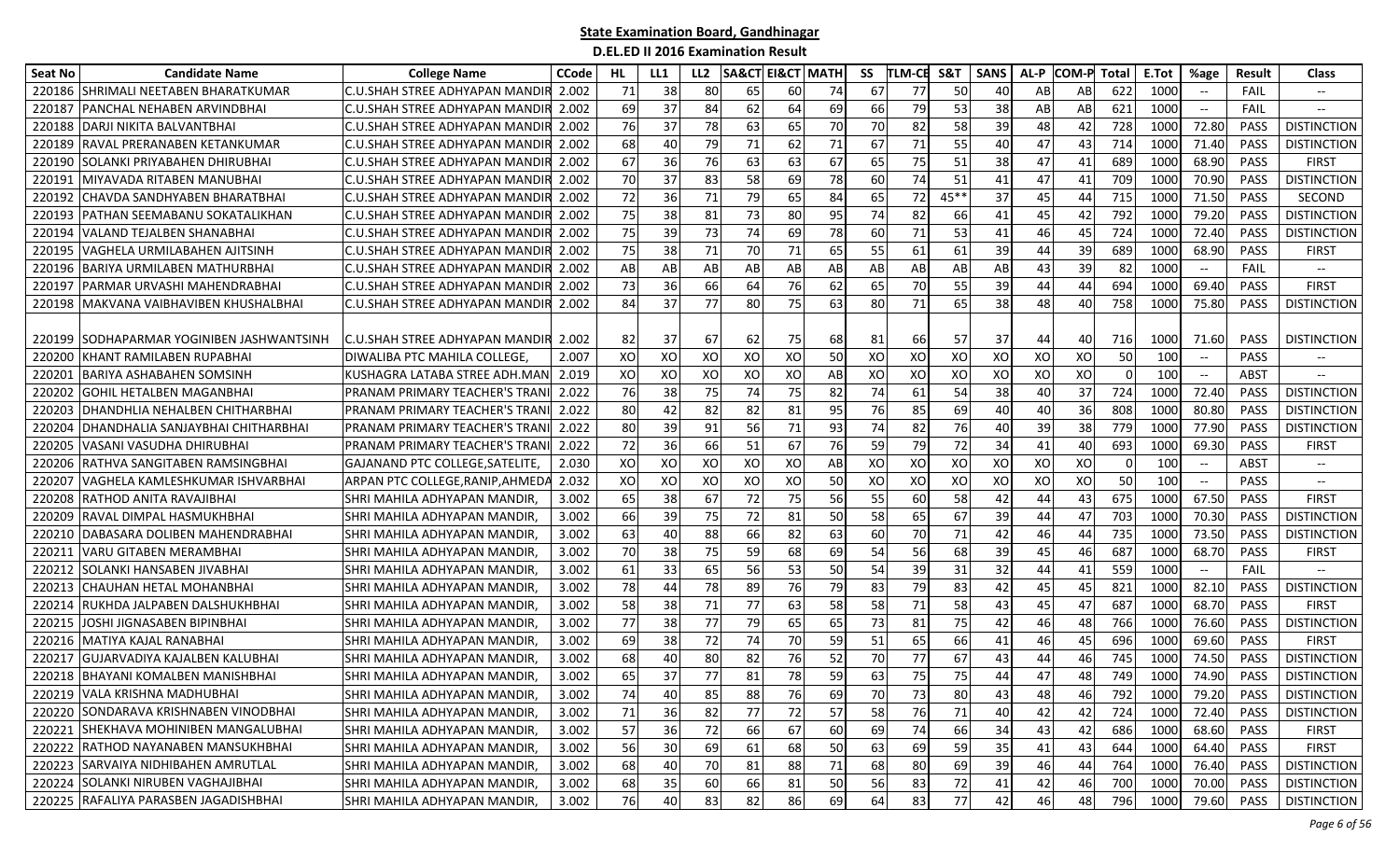| <b>Seat No</b> | <b>Candidate Name</b>                 | <b>College Name</b>          | <b>CCode</b> | HL. | LL1 | LL <sub>2</sub> | SA&CT | <b>EI&amp;CT MATH</b> |    | SS     | <b>TLM-CE</b> | <b>S&amp;1</b> | <b>SANS</b> | AL-P | <b>COM-P</b> | Total | E.Tot | %age                                           | Result      | <b>Class</b>       |
|----------------|---------------------------------------|------------------------------|--------------|-----|-----|-----------------|-------|-----------------------|----|--------|---------------|----------------|-------------|------|--------------|-------|-------|------------------------------------------------|-------------|--------------------|
| 220226         | KIDECHA PRAGNA PARABATBHAI            | SHRI MAHILA ADHYAPAN MANDIR  | 3.002        | 74  | 39  | 66              | 83    | 84                    | 77 | 71     | 75            | 77             | 44          | 46   | 48           | 784   | 1000  | 78.40                                          | <b>PASS</b> | <b>DISTINCTION</b> |
| 22022          | <b>GOSWAMI PRIYANKA CHHOTUBHARTHI</b> | SHRI MAHILA ADHYAPAN MANDIR  | 3.002        | 72  | 41  | 68              | 80    | 86                    | 72 | 72     | 69            | 83             | 45          | 48   | 46           | 782   | 1000  | 78.20                                          | <b>PASS</b> | <b>DISTINCTION</b> |
| 22022          | <b>BORICHA REENABEN LAVJIBHAI</b>     | SHRI MAHILA ADHYAPAN MANDIR  | 3.002        | 63  | 38  | 84              | 80    | 78                    | 65 | 74     | 66            | 79             | 43          | 43   | 44           | 757   | 1000  | 75.70                                          | <b>PASS</b> | <b>DISTINCTION</b> |
| 220229         | RAMANUJ RESHMABEN MANOJBHAI           | SHRI MAHILA ADHYAPAN MANDIR  | 3.002        | 69  | 41  | 85              | 76    | 87                    | 53 | 59     | 74            | 75             | 44          | 45   | 44           | 752   | 1000  | 75.20                                          | <b>PASS</b> | <b>DISTINCTION</b> |
| 220230         | IKHIMSURIYA RITABEN KANUBHAI          | SHRI MAHILA ADHYAPAN MANDIR  | 3.002        | 82  | 38  | 92              | 87    | 79                    | 78 | 78     | 86            | 82             | 45          | 48   | 46           | 841   | 1000  | 84.10                                          | <b>PASS</b> | <b>DISTINCTION</b> |
| 22023:         | ISHEKHVA RIYABEN MAHIPATBHAI          | SHRI MAHILA ADHYAPAN MANDIR  | 3.002        | 52  | 37  | 75              | 79    | 53                    | 54 | 58     | 68            | 62             | 37          | 42   | 44           | 661   | 1000  | 66.10                                          | PASS        | <b>FIRST</b>       |
| 220232         | <b>MANVER ROSHANBEN BACHUBHAI</b>     | SHRI MAHILA ADHYAPAN MANDIR  | 3.002        | 68  | 40  | 82              | 84    | 71                    | 60 | 78     | 82            | 79             | 40          | 45   | 46           | 775   | 1000  | 77.50                                          | <b>PASS</b> | <b>DISTINCTION</b> |
| 220233         | CHOUHAN SHAHENAJ ALTAFBHAI            | SHRI MAHILA ADHYAPAN MANDIR  | 3.002        | 70  | 38  | 83              | 79    | 80                    | 63 | 74     | 73            | 71             | 43          | 45   | 45           | 764   | 1000  | 76.40                                          | <b>PASS</b> | <b>DISTINCTION</b> |
| 220234         | JOGADIYA SUMITABEN MANUBHAI           | SHRI MAHILA ADHYAPAN MANDIR  | 3.002        | 81  | 39  | 74              | 79    | 80                    | 72 | 68     | 82            | 78             | 44          | 45   | 48           | 790   | 1000  | 79.00                                          | <b>PASS</b> | <b>DISTINCTION</b> |
| 22023          | <b>BORICHA TANVIBEN PRAKASHBHAI</b>   | SHRI MAHILA ADHYAPAN MANDIR  | 3.002        | 65  | 39  | 84              | 77    | 70                    | 66 | 65     | 85            | 68             | 40          | 46   | 48           | 753   | 1000  | 75.30                                          | <b>PASS</b> | <b>DISTINCTION</b> |
| 22023          | JADAV VARSHABEN HASMUKHBHAI           | SHRI MAHILA ADHYAPAN MANDIR  | 3.002        | 78  | 38  | 82              | 83    | 80                    | 58 | 75     | 84            | 70             | 43          | 45   | 41           | 777   | 1000  | 77.70                                          | PASS        | <b>DISTINCTION</b> |
| 22023          | <b>VALA VRANDABEN BABBHAI</b>         | SHRI MAHILA ADHYAPAN MANDIR  | 3.002        | 75  | 43  | 84              | 82    | 83                    | 70 | 78     | 88            | 75             | 41          | 48   | 46           | 813   | 1000  | 81.30                                          | <b>PASS</b> | <b>DISTINCTION</b> |
| 220238         | IMAHETA AARATI JAYSUKHBHAI            | SHRI MAHILA ADHYAPAN MANDIR  | 3.003        | 71  | 41  | 60              | 82    | 72                    | 64 | 72     | 63            | 70             | 34          | 48   | 47           | 724   | 1000  | 72.40                                          | <b>PASS</b> | <b>DISTINCTION</b> |
| 220239         | GONDALIYA ARCHANABEN BALVANTRAY       | SHRI MAHILA ADHYAPAN MANDIR  | 3.003        | 63  | 34  | $41**$          | 63    | 52                    | 50 | 56     | 68            | 51             | 34          | 43   | 41           | 596   | 1000  | 59.60                                          | PASS        | SECOND             |
| 220240         | <b>BHATT ARTI HARSHADKUMAR</b>        | SHRI MAHILA ADHYAPAN MANDIR  | 3.003        | 74  | 36  | 63              | 76    | 65                    | 55 | 64     | 74            | 54             | 33          | 47   | 46           | 687   | 1000  | 68.70                                          | PASS        | <b>FIRST</b>       |
| 22024:         | GENGADIYA ARTIBEN CHATURBHAI          | SHRI MAHILA ADHYAPAN MANDIR  | 3.003        | 69  | 33  | 54              | 72    | 66                    | 57 | 70     | 81            | 71             | 32          | 44   | 42           | 691   | 1000  | 69.10                                          | PASS        | <b>FIRST</b>       |
| 220242         | SOLANKI ARUNABEN NARSINHBHAI          | SHRI MAHILA ADHYAPAN MANDIR  | 3.003        | 61  | 37  | 50              | 72    | 56                    | 34 | 51     | 72            | 51             | 29          | 46   | 44           | 603   | 1000  | $\hspace{0.05cm} \textbf{--}$                  | FAIL        |                    |
| 22024          | PARMAR ASMITA KANUBHAI                | SHRI MAHILA ADHYAPAN MANDIR  | 3.003        | 65  | 32  | 50              | 77    | 50                    | 50 | $45**$ | 61            | 50             | 27          | 48   | 43           | 598   | 1000  | 59.80                                          | <b>PASS</b> | <b>SECOND</b>      |
| 22024          | JOGADIYA BHUMIKABEN UKABHAI           | SHRI MAHILA ADHYAPAN MANDIR  | 3.003        | 64  | 36  | 63              | 82    | 66                    | 50 | 63     | 60            | 63             | 37          | 45   | 43           | 672   | 1000  | 67.20                                          | PASS        | <b>FIRST</b>       |
| 220245         | KARIYA CHARMI BHARATBHAI              | SHRI MAHILA ADHYAPAN MANDIR  | 3.003        | 68  | 38  | 67              | 77    | 66                    | 57 | 53     | 65            | 66             | 35          | 46   | 42           | 680   | 1000  | 68.00                                          | PASS        | <b>FIRST</b>       |
| 220246         | ISARAVAIYA DARSHNABEN BUDHABHAI       | SHRI MAHILA ADHYAPAN MANDIR  | 3.003        | 63  | 32  | 52              | 75    | 59                    | 50 | 67     | <b>50</b>     | 68             | 29          | 42   | 40           | 627   | 1000  | 62.70                                          | <b>PASS</b> | <b>FIRST</b>       |
| 220247         | VAGHELA DAXABEN MOHANBHAI             | SHRI MAHILA ADHYAPAN MANDIR  | 3.003        | 63  | 30  | 50              | 57    | 50                    | 40 | 52     | 52            | 52             | 30          | 43   | 41           | 560   | 1000  | $-\hbox{--}$                                   | FAIL        | $-\!$              |
| 220248         | <b>BORISAGAR DHARA ASHOKBHAI</b>      | SHRI MAHILA ADHYAPAN MANDIR  | 3.003        | 74  | 36  | 63              | 77    | 73                    | 56 | 64     | 64            | 52             | 34          | 47   | 47           | 687   | 1000  | 68.70                                          | PASS        | FIRST              |
| 220249         | MULIYA DHARA RAVJIBHAI                | SHRI MAHILA ADHYAPAN MANDIR  | 3.003        | 54  | 33  | 51              | 70    | 63                    | 39 | 50     | 54            | 38             | 28          | 42   | 41           | 563   | 1000  | $-\hbox{--}$                                   | FAIL        | $-\!$              |
|                |                                       |                              |              |     |     |                 |       |                       |    |        |               |                |             |      |              |       |       |                                                |             |                    |
| 220250         | ICHUDASAMA DHARATIBEN GUNVANTBHAI     | ISHRI MAHILA ADHYAPAN MANDIR | 3.003        | 66  | 36  | 50              | 75    | 62                    | 36 | 55     | 69            | 50             | 34          | 47   | 45           | 625   | 1000  | $\hspace{0.1mm}-\hspace{0.1mm}-\hspace{0.1mm}$ | FAIL        | $-\!$              |
| 22025          | JETHAVA DINAL JAYASUKHBHAI            | SHRI MAHILA ADHYAPAN MANDIR  | 3.003        | 58  | 31  | 52              | 78    | 56                    | 38 | 54     | 56            | 50             | 31          | 44   | 43           | 591   | 1000  | $-\hbox{--}$                                   | FAIL        | $-\!$              |
| 220252         | <b>SARVAIYA DIVYABEN RAMESHBHAI</b>   | SHRI MAHILA ADHYAPAN MANDIR  | 3.003        | 69  | 34  | 51              | 66    | 41                    | 36 | 50     | 39            | 35             | 34          | 45   | 42           | 542   | 1000  | $\hspace{0.1mm}-\hspace{0.1mm}-\hspace{0.1mm}$ | FAIL        | $-\!$              |
| 220253         | IDHURKA HEENABEN RAMESHBHAI           | SHRI MAHILA ADHYAPAN MANDIR  | 3.003        | 65  | 36  | 52              | 70    | 60                    | 50 | 61     | 71            | 54             | 31          | 41   | 42           | 633   | 1000  | 63.30                                          | PASS        | <b>FIRST</b>       |
| 220254         | <b>GOHIL HETALBEN ZAVERBHA</b>        | SHRI MAHILA ADHYAPAN MANDIR  | 3.003        | 76  | 40  | 64              | 79    | 73                    | 56 | 66     | 71            | 77             | 38          | 46   | 43           | 729   | 1000  | 72.90                                          | <b>PASS</b> | <b>DISTINCTION</b> |
| 22025          | MOBH HETALBEN KESHUBHAI               | SHRI MAHILA ADHYAPAN MANDIR  | 3.003        | 62  | 35  | 62              | 78    | 71                    | 50 | 59     | 63            | 59             | 37          | 44   | 41           | 661   | 1000  | 66.10                                          | PASS        | FIRST              |
| 220256         | VADHER HETALBEN RAMESHBHAI            | SHRI MAHILA ADHYAPAN MANDIR  | 3.003        | 68  | 30  | 50              | 61    | 51                    | 50 | 50     | 61            | 51             | 29          | 44   | 41           | 586   | 1000  | 58.60                                          | <b>PASS</b> | SECOND             |
| 22025          | JOLIYA KAJALBEN ODHABHAI              | SHRI MAHILA ADHYAPAN MANDIR  | 3.003        | 59  | 32  | 58              | 72    | 59                    | 57 | 63     | 69            | 51             | 32          | 46   | 43           | 641   | 1000  | 64.10                                          | PASS        | <b>FIRST</b>       |
| 220258         | KANTARIYA KAJALBEN HAREEBHAI          | SHRI MAHILA ADHYAPAN MANDIR  | 3.003        | 64  | 32  | 55              | 70    | 56                    | 59 | 63     | 59            | 60             | 32          | 46   | 42           | 638   | 1000  | 63.80                                          | PASS        | <b>FIRST</b>       |
|                | 220259 VINZUDA KAJALBEN DAYABHAI      | SHRI MAHILA ADHYAPAN MANDIR, | 3.003        | 65  | 33  | 50              | 66    | 50                    | 50 | 57     | 63            | 51             | 31          | 41   | 41           | 598   | 1000  | 59.80                                          | PASS        | SECOND             |
|                | 220260 PADSHALA KAVITABEN RAMESHBHAI  | SHRI MAHILA ADHYAPAN MANDIR. | 3.003        | 57  | 31  | 44              | 53    | 43                    | 37 | 51     | 52            | 54             | 29          | 47   | 41           | 539   | 1000  |                                                | <b>FAIL</b> |                    |
|                | 220261 GOHIL KINJALBEN DINESHBHAI     | SHRI MAHILA ADHYAPAN MANDIR, | 3.003        | 68  | 35  | 51              | 72    | 55                    | 56 | 68     | 81            | 71             | 33          | 45   | 48           | 683   | 1000  | 68.30                                          | PASS        | <b>FIRST</b>       |
|                | 220262 MALVIYA KOMALBEN PRAGJIBHAI    | SHRI MAHILA ADHYAPAN MANDIR, | 3.003        | 76  | 37  | 62              | 83    | 74                    | 69 | 74     | 87            | 73             | 34          | 43   | 48           | 760   | 1000  | 76.00                                          | PASS        | <b>DISTINCTION</b> |
|                | 220263 BHUPTANI KRUPABEN NAVNITKUMAR  | SHRI MAHILA ADHYAPAN MANDIR, | 3.003        | 50  | 25  | 45              | 60    | 50                    | 50 | 54     | 68            | 37             | 26          | 421  | 42           | 549   | 1000  | $\hspace{0.05cm} \textbf{--}$                  | FAIL        |                    |
|                | 220264 AGRAVAT KRUPALI GHANASHYAMDAS  | SHRI MAHILA ADHYAPAN MANDIR, | 3.003        | 55  | 34  | 44              | 55    | 50                    | 50 | 29     | 55            | 38             | 25          | 47   | 41           | 523   | 1000  | $\hspace{0.1mm}-\hspace{0.1mm}-\hspace{0.1mm}$ | <b>FAIL</b> | $-\!$ $\!-$        |
|                | 220265 KHUMAN MAYABEN VIKRAMBHAI      | SHRI MAHILA ADHYAPAN MANDIR, | 3.003        | 67  | 39  | 57              | 73    | 53                    | 60 | 55     | <b>69</b>     | 57             | 31          | 43   | 40           | 644   | 1000  | 64.40                                          | PASS        | <b>FIRST</b>       |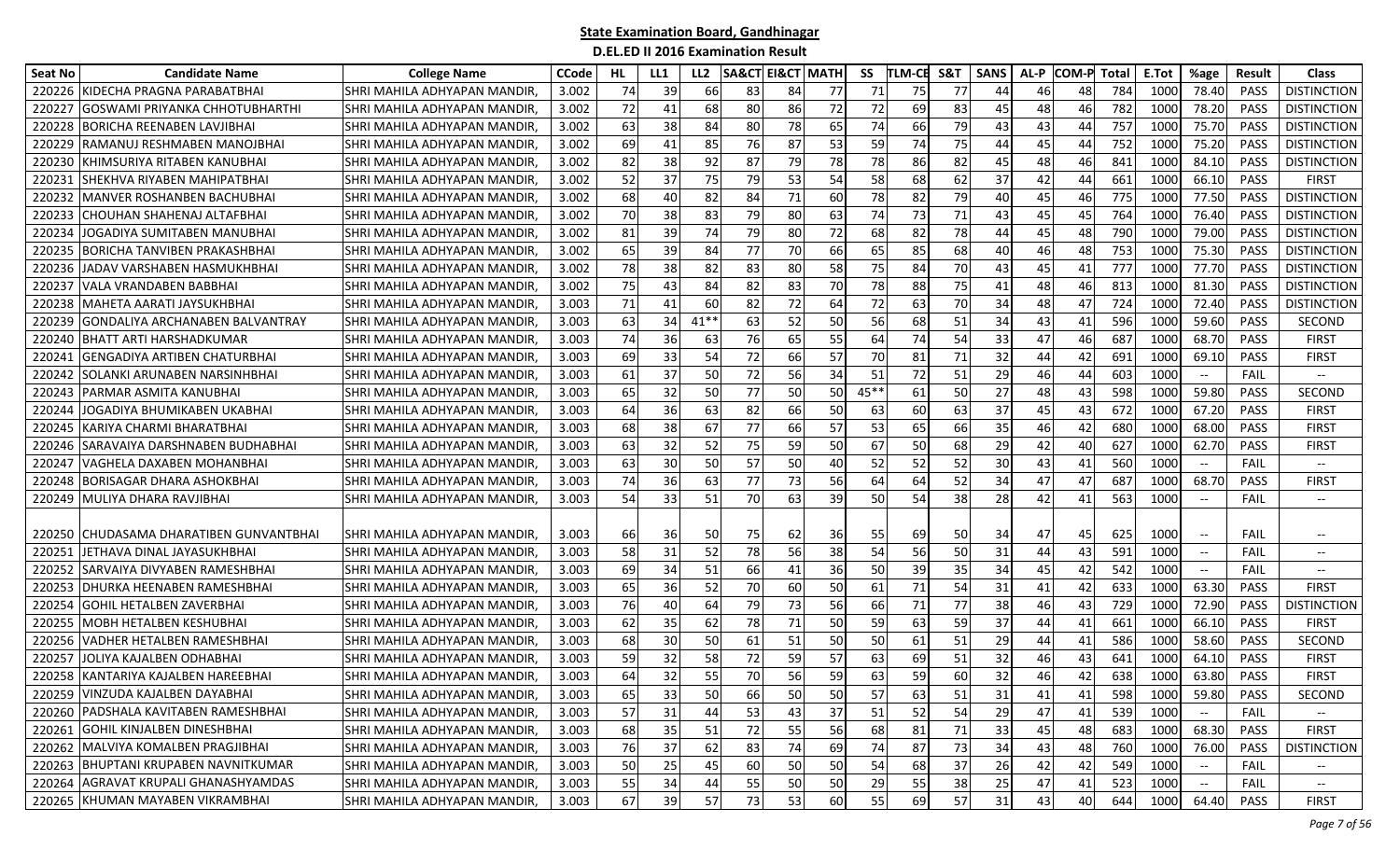| <b>Seat No</b> | <b>Candidate Name</b>                      | <b>College Name</b>                     | <b>CCode</b> | HL | LL1 | LL <sub>2</sub> |    | <b>SA&amp;CT EI&amp;CT MATH</b> |        | SS   | <b>TLM-CE</b> | S&T    | <b>SANS</b> | AL-P | <b>COM-P</b> | Total | E.Tot | %age                                                | <b>Result</b> | <b>Class</b>                      |
|----------------|--------------------------------------------|-----------------------------------------|--------------|----|-----|-----------------|----|---------------------------------|--------|------|---------------|--------|-------------|------|--------------|-------|-------|-----------------------------------------------------|---------------|-----------------------------------|
| 220266         | <b>JANI MEGHAVI ASHWINKUMAR</b>            | SHRI MAHILA ADHYAPAN MANDIR             | 3.003        | 73 | 37  | 55              | 52 | 58                              | 50     | 54   | 62            | 68     | 40          | 49   | 46           | 644   | 1000  | 64.40                                               | PASS          | <b>FIRST</b>                      |
| 220267         | VALA NAYANABEN MOHANBHAI                   | SHRI MAHILA ADHYAPAN MANDIR.            | 3.003        | 72 | 38  | 56              | 70 | 72                              | 58     | 63   | 66            | 69     | 33          | 45   | 42           | 684   | 1000  | 68.40                                               | PASS          | <b>FIRST</b>                      |
| 220268         | <b>VINZUDA PARUL RAMESHBHAI</b>            | SHRI MAHILA ADHYAPAN MANDIR             | 3.003        | 59 | 39  | 66              | 53 | 50                              | 40     | 57   | 57            | 44     | 38          | 47   | 43           | 593   | 1000  | $\overline{\phantom{a}}$                            | FAIL          | $\overline{\phantom{a}}$          |
| 220269         | <b>GOPALKA PAYAL KALUBHAI</b>              | SHRI MAHILA ADHYAPAN MANDIR             | 3.003        | 61 | 36  | 62              | 70 | 50                              | 40     | 50   | 52            | 40     | 37          | 44   | 43           | 585   | 1000  | $\overline{\phantom{a}}$                            | FAIL          | --                                |
| 220270         | <b>SARVAIYA PAYALBEN HIMATLAL</b>          | SHRI MAHILA ADHYAPAN MANDIR             | 3.003        | 58 | 37  | 66              | 63 | 37                              | 36     | 38   | 50            | 50     | 34          | 42   | 43           | 554   | 1000  | $--$                                                | FAIL          | $\overline{\phantom{a}}$          |
| 220271         | ISARVAIYA PRAGATI MILANKUMAR               | SHRI MAHILA ADHYAPAN MANDIR,            | 3.003        | 77 | 39  | 85              | 70 | 60                              | 50     | 60   | 60            | 50     | 40          | 49   | 46           | 686   | 1000  | 68.60                                               | <b>PASS</b>   | <b>FIRST</b>                      |
|                | 220272 DEVGANIYA PRAGNABEN DHIRAJLAL       | SHRI MAHILA ADHYAPAN MANDIR,            | 3.003        | 74 | 37  | 70              | 78 | 55                              | 51     | 77   | 70            | 70     | 39          | 48   | 43           | 712   | 1000  | 71.20                                               | <b>PASS</b>   | <b>DISTINCTION</b>                |
|                | 220273  BAGATHALIYA PRIYANKABEN HARESHBHAI | SHRI MAHILA ADHYAPAN MANDIR.            | 3.003        | 69 | 32  | 56              | 59 | 55                              | 40     | 50   | 50            | 52     | 35          | 40   | 44           | 582   | 1000  | $\overline{\phantom{a}}$                            | FAIL          | --                                |
| 220274         | MAJEETHIYA PRIYANKABEN BHANABHAI           | SHRI MAHILA ADHYAPAN MANDIR.            | 3.003        | 63 | 26  | 57              | 72 | 30                              | 31     | 53   | 50            | 53     | 36          | 44   | 47           | 562   | 1000  | $\hspace{0.05cm} -\hspace{0.05cm} -\hspace{0.05cm}$ | FAIL          | $- -$                             |
| 220275         | <b>SOLANKI PUSHPABEN KANABHAI</b>          | SHRI MAHILA ADHYAPAN MANDIR             | 3.003        | 65 | 30  | 62              | 57 | 38                              | 41     | 58   | 52            | 51     | 37          | 46   | 42           | 579   | 1000  | $\hspace{0.05cm} -\hspace{0.05cm} -\hspace{0.05cm}$ | FAIL          | $-$                               |
| 220276         | <b>CHAUHAN RASILABEN KESHUBHAI</b>         | SHRI MAHILA ADHYAPAN MANDIR             | 3.003        | 59 | 37  | 56              | 64 | 35                              | 36     | 55   | 50            | 58     | 35          | 46   | 44           | 575   | 1000  | $\hspace{0.05cm} -\hspace{0.05cm} -\hspace{0.05cm}$ | FAIL          | $-$                               |
| 220277         | IRAVAL RATANBEN DEVENDRABHAI               | SHRI MAHILA ADHYAPAN MANDIR.            | 3.003        | 62 | 34  | 71              | 57 | 59                              | 55     | 62   | 61            | 57     | 40          | 44   | 43           | 645   | 1000  | 64.50                                               | <b>PASS</b>   | <b>FIRST</b>                      |
| 220278         | <b>BAGADA REKHABEN PATABHAI</b>            | SHRI MAHILA ADHYAPAN MANDIR,            | 3.003        | 61 | 38  | 74              | 70 | 28                              | 41     | 51   | 55            | 66     | 33          | 42   | 41           | 600   | 1000  | $-$                                                 | FAIL          | $\overline{\phantom{a}}$          |
| 220279         | <b>GOHIL RENUKABEN KANTIBHA</b>            | SHRI MAHILA ADHYAPAN MANDIR.            | 3.003        | 64 | 34  | 68              | 51 | 23                              | 31     | 51   | 39            | 60     | 42          | 44   | 43           | 550   | 1000  | $\overline{\phantom{a}}$                            | FAIL          | $-$                               |
| 220280         | PARMAR RIDHIBEN GIRADHARBHAI               | SHRI MAHILA ADHYAPAN MANDIR             | 3.003        | 71 | 37  | 67              | 67 | 50                              | $41**$ | 52   | 54            | 51     | 39          | 47   | 44           | 620   | 1000  | 62.00                                               | <b>PASS</b>   | SECOND                            |
| 220281         | JANI SAJANABEN BHAGVANBHAI                 | SHRI MAHILA ADHYAPAN MANDIR.            | 3.003        | 65 | 34  | 74              | 68 | 60                              | 50     | 74   | 68            | 50     | 34          | 47   | 44           | 668   | 1000  | 66.80                                               | PASS          | <b>FIRST</b>                      |
| 220282         | KATARIYA SANSKRUTI ASHOKBHAI               | SHRI MAHILA ADHYAPAN MANDIR             | 3.003        | 50 | 32  | 58              | 60 | 52                              | 52     | 60   | 55            | 39     | 36          | 44   | 41           | 579   | 1000  | $\overline{\phantom{a}}$                            | FAIL          | $-$                               |
| 220283         | LALAK SHAHENAJ IQBALBHAI                   | SHRI MAHILA ADHYAPAN MANDIR.            | 3.003        | 61 | 39  | 85              | 74 | 67                              | 54     | 66   | 77            | 57     | 41          | 49   | 46           | 716   | 1000  | 71.60                                               | <b>PASS</b>   | <b>DISTINCTION</b>                |
| 220284         | BABRIYA SHILABEN KANUBHAI                  | SHRI MAHILA ADHYAPAN MANDIR.            | 3.003        | 54 | 35  | 76              | 60 | 56                              | 54     | 50   | 75            | 50     | 43          | 46   | 42           | 641   | 1000  | 64.10                                               | <b>PASS</b>   | <b>FIRST</b>                      |
| 220285         | <b>SARVAIYA SHILPABEN KHODABHAI</b>        | SHRI MAHILA ADHYAPAN MANDIR,            | 3.003        | 57 | 29  | 66              | 43 | 57                              | 42     | 34   | 58            | 52     | 41          | 45   | 41           | 565   | 1000  | $--$                                                | FAIL          | $\overline{\phantom{a}}$          |
| 220286         | <b>AMBANI SONAL JAYSUKHBHAI</b>            | SHRI MAHILA ADHYAPAN MANDIR,            | 3.003        | 62 | 36  | 69              | 70 | 59                              | 53     | 54   | 61            | 50     | 37          | 42   | 47           | 640   | 1000  | 64.00                                               | PASS          | <b>FIRST</b>                      |
| 22028          | SHEKH TANJIMABEN HUSENBHAI                 | SHRI MAHILA ADHYAPAN MANDIR,            | 3.003        | 50 | 37  | 60              | 59 | 50                              | 50     | 43** | 63            | 50     | 41          | 46   | 42           | 591   | 1000  | 59.10                                               | <b>PASS</b>   | SECOND                            |
| 220288         | PARMAR TANVI KISHORBHAI                    | SHRI MAHILA ADHYAPAN MANDIR,            | 3.003        | 78 | 39  | 78              | 76 | 69                              | 75     | 62   | 70            | 50     | 42          | 43   | 42           | 724   | 1000  | 72.40                                               | <b>PASS</b>   | <b>DISTINCTION</b>                |
| 220289         | DENGDA TRUPTI NAJKUBHAI                    | SHRI MAHILA ADHYAPAN MANDIR,            | 3.003        | 69 | 31  | 61              | 60 | 52                              | 52     | 41   | 53            | 37     | 39          | 44   | 43           | 582   | 1000  | $\hspace{0.05cm} -\hspace{0.05cm} -\hspace{0.05cm}$ | FAIL          | $\overline{\phantom{a}}$          |
| 220290         | KOLI VAISHALIBEN ARVINDBHAI                | SHRI MAHILA ADHYAPAN MANDIR             | 3.003        | 77 | 39  | 72              | 61 | 67                              | 55     | 52   | 64            | $38**$ | 39          | 48   | 42           | 654   | 1000  | 65.40                                               | <b>PASS</b>   | <b>SECOND</b>                     |
| 22029          | KHACHAR VILASBEN BICHHUBHAI                | SHRI MAHILA ADHYAPAN MANDIR             | 3.003        | 73 | 37  | 66              | 63 | 63                              | 64     | 54   | 68            | 70     | 40          | 49   | 44           | 691   | 1000  | 69.10                                               | PASS          | <b>FIRST</b>                      |
| 220292         | JANI HEMALI VIJAYKUMAR                     | SHRI MAHILA ADHYAPAN MANDIR,            | 3.003        | XO | XO  | XO              | XO | XO                              | 31     | XO   | XO            | XO     | XO          | XO   | XO           | 31    | 100   | $\hspace{0.1mm}-\hspace{0.1mm}-\hspace{0.1mm}$      | FAIL          | $- -$                             |
| 220293         | <b>ITRIVEDI MEGHA SURESHBHAI</b>           | SHRI MAHILA ADHYAPAN MANDIR,            | 3.003        | XO | XO  | XO              | XO | 16                              | XO     | XO   | XO            | XO     | XO          | XO   | XO           | 16    | 100   | $\hspace{0.1mm}-\hspace{0.1mm}-\hspace{0.1mm}$      | FAIL          | $\overline{\phantom{a}}$          |
| 220294         | ZANKHRA SHEHNAZBANU KASAMBHAI              | SHRI MAHILA ADHYAPAN MANDIR             | 3.003        | XO | XO  | XO              | XO | XO                              | 21     | 29   | XO            | XO     | XO          | XO   | XO           | 50    | 200   | $\overline{\phantom{a}}$                            | FAIL          | $\overline{\phantom{a}}$          |
| 220295         | <b>BATHAVAR SONAL JERAMBHAI</b>            | SHRI MAHILA ADHYAPAN MANDIR             | 3.003        | 58 | 37  | 69              | 38 | 24                              | 50     | 33   | 46            | 50     | 36          | XO   | xol          | 441   | 900   |                                                     | FAIL          | --                                |
|                | 220296  BHATT GHANSHYAMBHAI BHANUSHANKAR   | SHRI V.N.VYAS PTC COLLEGE.AMRELI 3.008  |              | 71 | 37  | 74              | 73 | 65                              | 66I    | 55   | 78            | 65     | 44          | 42   | AB           | 670   | 1000  | $\hspace{0.05cm} \dashrightarrow$                   | FAIL          |                                   |
| 220297         | BHATT HARESHKUMAR BHANUSHANKAR             | SHRI V.N.VYAS PTC COLLEGE, AMRELI 3.008 |              | 78 | 37  | 75              | 65 | 70                              | 76     | 62   | 70            | 56     | 40          | 41   | 35           | 705   | 1000  | 70.50                                               | PASS          | <b>DISTINCTION</b>                |
|                | 220298 MAYDA NARESH JAYTUBHAI              | SHRI V.N.VYAS PTC COLLEGE, AMRELI 3.008 |              | 50 | 25  | 51              | 43 | 43                              | 50     | 38   | 51            | 39     | 38          | 38   | 42           | 508   | 1000  | $-\!$                                               | <b>FAIL</b>   | $\hspace{0.05cm} \dashrightarrow$ |
|                | 220299 AGRAVAT PREYASH BHARATKUMAR         | SHRI V.N.VYAS PTC COLLEGE, AMRELI 3.008 |              | 84 | 40  | 87              | 62 | 75                              | 79     | 72   | 80            | 80     | 42          | 49   | 49           | 799   | 1000  | 79.90                                               | PASS          | <b>DISTINCTION</b>                |
|                | 220300 KHIMSURIYA ARTIBEN NARESHBHAI       | SHRI V.N.VYAS PTC COLLEGE, AMRELI 3.008 |              | XO | XO  | XO              | XO | XO                              | 23     | 41   | XO            | XO     | XO          | XO   | XO           | 64    | 200   | $\hspace{0.1mm}-\hspace{0.1mm}-\hspace{0.1mm}$      | <b>FAIL</b>   |                                   |
|                | 220301 LAGDHIRKA KAMINIBEN YOGESHBHAI      | BAPA SITARAM PTC COLLEGE, RAJULA 3.009  |              | XO | XO  | XO              | XO | XO                              | XO     | XO   | XO            | 51     | XO          | XO   | XO           | 51    | 100   |                                                     | PASS          | $\hspace{0.05cm} \textbf{--}$     |
|                | 220302 VALA AFSANABEN IQBALBHAI            | VIVEKANAND PTC COLLEGE, BABARA,         | 3.010        | 74 | 36  | 67              | 68 | 58                              | 52     | 63   | <b>66</b>     | 64     | 41          | 42   | 44           | 675   | 1000  | 67.50                                               | PASS          | <b>FIRST</b>                      |
|                | GOHIL DHARMENDRAKUMAR                      |                                         |              |    |     |                 |    |                                 |        |      |               |        |             |      |              |       |       |                                                     |               |                                   |
|                | 220303 RAMESHCHANDRA                       | VIVEKANAND PTC COLLEGE, BABARA, 3.010   |              | 69 | 40  | 71              | 71 | 65                              | 65     | 57   | <b>71</b>     | 60     | 41          | 34   | 39           | 683   | 1000  |                                                     | 68.30 PASS    | <b>FIRST</b>                      |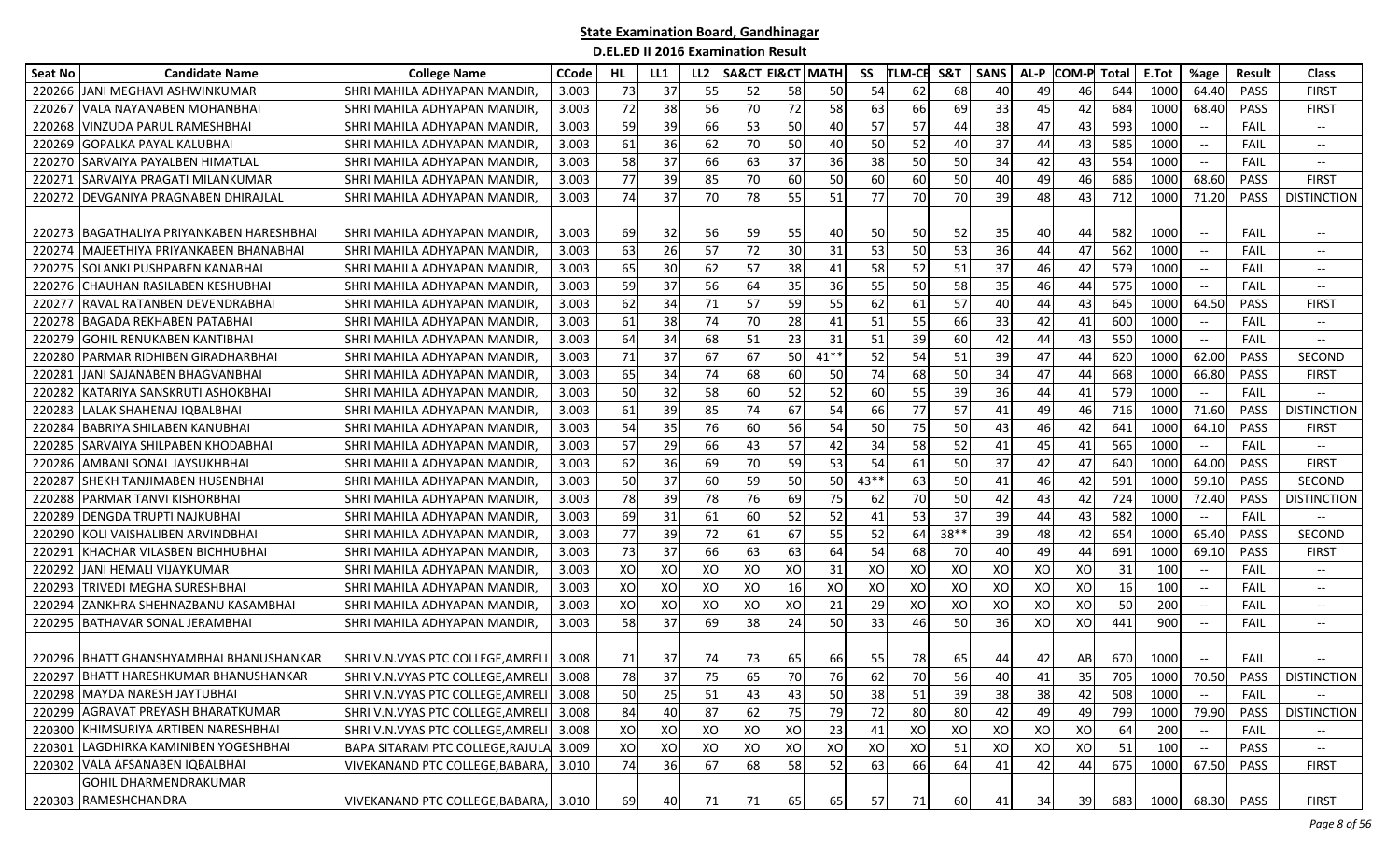| <b>Seat No</b> | <b>Candidate Name</b>                 | <b>College Name</b>                   | <b>CCode</b> | HL  | LL1 | LL <sub>2</sub> | <b>SA&amp;CT EI&amp;CT MATH</b> |    |    | SS | <b>TLM-CE</b> | S&T | <b>SANS</b> | AL-P | <b>COM-P</b> | <b>Total</b> | E.Tot | %age                                                | <b>Result</b> | <b>Class</b>             |
|----------------|---------------------------------------|---------------------------------------|--------------|-----|-----|-----------------|---------------------------------|----|----|----|---------------|-----|-------------|------|--------------|--------------|-------|-----------------------------------------------------|---------------|--------------------------|
| 220304         | TAVIYA DHARMESHBHAI MAVJIBHAI         | VIVEKANAND PTC COLLEGE, BABARA        | 3.010        | 59  | 35  | 69              | 61                              | 31 | 55 | 60 | 70            | 57  | 35          | 37   | 39           | 608          | 1000  |                                                     | FAIL          |                          |
| 22030          | KALAVADIYA KALPANA JITENDRABHAI       | VIVEKANAND PTC COLLEGE,BABARA         | 3.010        | 67  | 36  | 69              | 64                              | 50 | 55 | 65 | 64            | 63  | 35          | 39   | 40           | 647          | 1000  | 64.70                                               | PASS          | FIRST                    |
| 220306         | VALA MOHITABEN IKBAKBHAI              | VIVEKANAND PTC COLLEGE,BABARA         | 3.010        | 63  | 40  | 59              | 74                              | 31 | 53 | 53 | 68            | 61  | 34          | 42   | 40           | 618          | 1000  |                                                     | FAIL          | $\overline{\phantom{a}}$ |
| 22030          | MARU VANDANABEN KAMLESHBHAI           | SHRI RAMNATH PTC COLLEGE,             | 3.011        | 68  | 35  | 82              | 73                              | 51 | 63 | 68 | 73            | 73  | 32          | 42   | AB           | 660          | 1000  |                                                     | FAIL          | $-\!$                    |
| 220308         | <b>IBHATT GAURAVKUMAR BAKULKUMAR</b>  | ISHRI RAMNATH PTC COLLEGE,            | 3.011        | 58  | 32  | 65              | 70                              | 15 | 50 | 54 | 65            | 50  | 33          | 40   | 41           | 573          | 1000  | $- -$                                               | FAIL          | $\overline{\phantom{a}}$ |
| 220309         | MARU HINABEN PARMANANDBHAI            | SHRI RAMNATH PTC COLLEGE,             | 3.011        | XO  | XO  | XO              | 62                              | XO | 32 | XO | XO            | XO  | XO          | XO   | XO           | 94           | 200   | $-\hbox{--}$                                        | FAIL          | $\overline{\phantom{a}}$ |
| 220310         | <b>GEGADA HITESH HARIBHAI</b>         | FORWARD PTC COLLEGE, AMRELI           | 3.012        | 60  | 31  | 57              | 65                              | 35 | 52 | 50 | 62            | 63  | 31          | 44   | 46           | 596          | 1000  | $\overline{\phantom{a}}$                            | FAIL          | $\hspace{0.05cm} \ldots$ |
| 220311         | NIMAVAT SAMEERKUMAR NIRANJANBHAI      | FORWARD PTC COLLEGE.AMRELI            | 3.012        | -73 | 40  | 74              | 70                              | 61 | 67 | 61 | 83            | 68I | 35          | 34   | 49           | 715          | 1000  | 71.50                                               | <b>PASS</b>   | <b>DISTINCTION</b>       |
| 220312         | CHAUHAN BHUMIKA BABUBHAI              | FORWARD PTC COLLEGE, AMRELI           | 3.012        | XO  | XO  | XO              | AB                              | XO | AB | XO | XO            | XO  | XO          | XO   | XO           | $\Omega$     | 200   | $-\hbox{--}$                                        | ABST          | $-\!$                    |
| 220313         | DENGDA DINESHKUMAR KHIMJIBHAI         | FORWARD PTC COLLEGE, AMRELI           | 3.012        | XO  | XO  | XO              | XO                              | XO | AB | XO | XO            | XO  | XO          | XO   | XO           | $\Omega$     | 100   |                                                     | ABST          | $-\!$                    |
| 22031          | VAGHELA DINESHKUMAR BHIKHABHAI        | FORWARD PTC COLLEGE, AMRELI           | 3.012        | XO  | XO  | XO              | XO                              | XO | 27 | XO | XO            | XO  | XO          | XO   | XO           | 27           | 100   |                                                     | FAIL          | $-\!$                    |
| 22031          | JETHVA HEENABEN BHANUBHAI             | FORWARD PTC COLLEGE,AMRELI            | 3.012        | XO  | XO  | XO              | XO                              | XO | AB | XO | XO            | XO  | XO          | XO   | XO           | $\Omega$     | 100   | $\hspace{0.05cm} -\hspace{0.05cm} -\hspace{0.05cm}$ | <b>ABST</b>   | $\overline{\phantom{a}}$ |
| 220316         | RANVA KALPESH PRAVINBHAI              | FORWARD PTC COLLEGE,AMRELI            | 3.012        | XO  | XO  | XO              | XO                              | XO | 36 | XO | XO            | XO  | XO          | AB   | XO           | 36           | 150   | $\overline{\phantom{a}}$                            | FAIL          | $-\!$                    |
| 220317         | TIMANIYA VIMAL MAGANBHAI              | FORWARD PTC COLLEGE, AMRELI           | 3.012        | XO  | XO  | XO              | XO                              | XO | AB | AB | AB            | XO  | XO          | XO   | XO           | $\Omega$     | 300   |                                                     | ABST          | $\overline{\phantom{a}}$ |
| 220318         | JOSHI ARJUNBHAI JITENDRABHAI          | SHRI N B VYAS P T C COLLEGE, AMRE     | 3.014        | AB  | XO  | XO              | AB                              | AB | AB | AB | XO            | AB  | XO          | XO   | XO           |              | 600   | $\overline{\phantom{a}}$                            | <b>ABST</b>   | $\hspace{0.05cm} \ldots$ |
| 220319         | SHRIMALI NILAMBEN MAGANBHAI           | SHRIN B VYAS PT C COLLEGE, AMRE       | 3.014        | XO  | XO  | XO              | XO                              | AB | AB | XO | XO            | XO  | XO          | XO   | XO           |              | 200   | $-\hbox{--}$                                        | ABST          | $-\!$                    |
| 22032          | DABHI AKASHBHAI BHAGVANBHAI           | MOTIBHAI AMIN PRA.SHIKSHAK ADH        | 4.001        | 57  | 37  | 64              | 50                              | 69 | 53 | 72 | 66            | 60  | 38          | 49   | 46           | 661          | 1000  | 66.10                                               | PASS          | <b>FIRST</b>             |
| 22032          | CHAVDA ALPESHBHAI PRAVINBHAI          | MOTIBHAI AMIN PRA.SHIKSHAK ADI        | 4.001        | 52  | 36  | 56              | AB                              | 57 | 54 | 60 | 34            | 50  | 31          | 44   | 46           | 520          | 1000  | $\overline{\phantom{a}}$                            | FAIL          | $-\!$                    |
| 22032          | BHABHOR ALPESHKUMAR NARAVATBHAI       | MOTIBHAI AMIN PRA. SHIKSHAK ADH       | 4.001        | 69  | 37  | 59              | 52                              | 75 | 52 | 66 | 58            | 64  | 36          | 45   | 45           | 658          | 1000  | 65.80                                               | <b>PASS</b>   | <b>FIRST</b>             |
| 220323         | RATHVA ALPESHKUMAR VINUBHAI           | MOTIBHAI AMIN PRA. SHIKSHAK ADH       | 4.001        | 67  | 39  | 50              | 66                              | 67 | 35 | 59 | 65            | 65  | 34          | 49   | 47           | 643          | 1000  | $\hspace{0.05cm} \dashrightarrow$                   | FAIL          | $-\!$                    |
| 220324         | TAVIYAD ASHVINBHAI DALSINGBHAI        | MOTIBHAI AMIN PRA. SHIKSHAK ADH       | 4.001        | 63  | 39  | 64              | 57                              | 69 | 58 | 68 | 53            | 58  | 35          | 48   | 46           | 658          | 1000  | 65.80                                               | PASS          | <b>FIRST</b>             |
| 220325         | PADHIYAR HASMUKHBHAI PUNAMBHAI        | MOTIBHAI AMIN PRA. SHIKSHAK ADH       | 4.001        | 60  | 36  | 77              | 65                              | 55 | 57 | 52 | 58            | 55  | 37          | 49   | 48           | 649          | 1000  | 64.90                                               | PASS          | <b>FIRST</b>             |
| 220326         | RAJ HITENDRAKUMAR ARVINDBHAI          | MOTIBHAI AMIN PRA.SHIKSHAK ADH        | 4.001        | 58  | 38  | 74              | 55                              | 67 | 66 | 56 | 57            | 54  | 36          | 47   | 47           | 655          | 1000  | 65.50                                               | PASS          | <b>FIRST</b>             |
| 22032          | <b>GOHIL HITESHSINH RANJITSINH</b>    | MOTIBHAI AMIN PRA.SHIKSHAK ADH        | 4.001        | 63  | 40  | 71              | 52                              | 66 | 63 | 61 | 61            | 56  | 36          | 45   | 47           | 661          | 1000  | 66.10                                               | <b>PASS</b>   | <b>FIRST</b>             |
| 220328         | MEHTA JAYKUMAR BHUPENDRABHAI          | MOTIBHAI AMIN PRA. SHIKSHAK ADH       | 4.001        | AB  | AB  | AB              | AB                              | AB | AB | AB | AB            | AB  | AB          | 48   | 47           | 95           | 1000  | $\overline{\phantom{a}}$                            | FAIL          |                          |
| 220329         | PATEL KETANKUMAR SOMABHAI             | MOTIBHAI AMIN PRA. SHIKSHAK ADH       | 4.001        | 73  | 40  | 78              | 57                              | 74 | 67 | 63 | 75            | 68  | 37          | 49   | 46           | 727          | 1000  | 72.70                                               | <b>PASS</b>   | <b>DISTINCTION</b>       |
| 220330         | PARMAR KIRANSINH MAHENDRASINH         | MOTIBHAI AMIN PRA.SHIKSHAK ADH        | 4.001        | 65  | 36  | 89              | 71                              | 64 | 89 | 62 | 80            | 80  | 41          | 48   | 45           | 770          | 1000  | 77.00                                               | <b>PASS</b>   | <b>DISTINCTION</b>       |
| 22033          | MAKWANA MILANKUMAR MANUBHAI           | MOTIBHAI AMIN PRA. SHIKSHAK ADH       | 4.001        | 65  | 41  | 69              | 64                              | 51 | 50 | 51 | 52            | 54  | 40          | 44   | 48           | 629          | 1000  | 62.90                                               | PASS          | FIRST                    |
| 220332         | <b>SHARMA MUKUND ASHOKKUMAR</b>       | MOTIBHAI AMIN PRA.SHIKSHAK ADH        | 4.001        | 75  | 41  | 69              | 78                              | 77 | 72 | 59 | 77            | 56  | 33          | 48   | 48           | 733          | 1000  | 73.30                                               | PASS          | <b>DISTINCTION</b>       |
| 220333         | JADAV PRAKASHKUMAR KANUBHAI           | MOTIBHAI AMIN PRA.SHIKSHAK ADH        | 4.001        | 55  | 39  | 67              | 68                              | 64 | 53 | 50 | 58            | 31  | 34          | 46   | 43           | 608          | 1000  | $\overline{\phantom{a}}$                            | FAIL          |                          |
| 220334         | GOSWAMI SACHINGIRI SURESHGIRI         | MOTIBHAI AMIN PRA.SHIKSHAK ADH        | 4.001        | 54  | 36  | 72              | 65                              | 65 | 52 | 64 | 57            | 35  | 33          | 46   | 45           | 624          | 1000  | $-\hbox{--}$                                        | FAIL          |                          |
| 220335         | SHARMA SUMIT ASHOKKUMAR               | MOTIBHAI AMIN PRA.SHIKSHAK ADH        | 4.001        | 70  | 41  | 62              | 70                              | 62 | 60 | 66 | 73            | 71  | 31          | 49   | 48           | 703          | 1000  | 70.30                                               | <b>PASS</b>   | <b>DISTINCTION</b>       |
| 220336         | <b>PARMAR SURAJKUMAR SHAILESHBHAI</b> | MOTIBHAI AMIN PRA. SHIKSHAK ADH       | 4.001        | 64  | 34  | 62              | 60                              | 52 | 53 | 53 | 50            | 60  | 26          | 45   | 48           | 607          | 1000  | 60.70                                               | PASS          | <b>FIRST</b>             |
|                | 220337 DABHI TUSHARKUMAR AJITSINH     | MOTIBHAI AMIN PRA.SHIKSHAK ADH 4.001  |              | 76  | 41  | 74              | 79                              | 68 | 64 | 67 | 78            | 81  | 35          | 48   | 44           | 755          | 1000  | 75.50                                               |               | PASS   DISTINCTION       |
|                | 220338 PATEL VASU VIMALBHAI           | MOTIBHAI AMIN PRA. SHIKSHAK ADH       | 4.001        | 65  | 35  | 69              | 71                              | 57 | 54 | 72 | 67            | 69  | 30          | 46   | 47           | 682          | 1000  | 68.20                                               | PASS          | FIRST                    |
|                | 220339 HARIJAN VIJAYKUMAR MANILAL     | MOTIBHAI AMIN PRA. SHIKSHAK ADH 4.001 |              | 67  | 37  | 66              | 67                              | 55 | 52 | 75 | 62            | 56  | 29          | 45   | 45           | 656          | 1000  | 65.60                                               | PASS          | <b>FIRST</b>             |
|                | 220340 THAKOR AJITSINH GALABSINH      | MOTIBHAI AMIN PRA. SHIKSHAK ADH       | 4.001        | XO  | XO  | XO              | XO                              | XO | 51 | XO | XO            | xol | XO          | XO   | XO           | 51           | 100   |                                                     | PASS          |                          |
|                | 220341 BARIA DILIPBHAI VIRSINGBHAI    | MOTIBHAI AMIN PRA. SHIKSHAK ADH'      | 4.001        | XO  | XO  | XO              | XO                              | XO | AB | XO | XO            | xo  | XO          | XO   | XO           |              | 100   |                                                     | <b>ABST</b>   | $\overline{\phantom{a}}$ |
|                | 220342 VAGHELA MITULKUMAR SURYAKANT   | MOTIBHAI AMIN PRA.SHIKSHAK ADH'       | 4.001        | XO  | XO  | XO              | XO                              | XO | 50 | 36 | XO            | xol | XO          | XO   | XO           | 86           | 200   | $\hspace{0.1mm}-\hspace{0.1mm}-\hspace{0.1mm}$      | <b>FAIL</b>   | $\overline{\phantom{a}}$ |
|                | 220343 THAKOR MUKESHBHAI KHODABHAI    | MOTIBHAI AMIN PRA. SHIKSHAK ADH'      | 4.001        | XO  | XO  | XO              | XO                              | XO | AB | XO | XO            | xol | XO          | XO   | XO           | $\Omega$     | 100   |                                                     | <b>ABST</b>   | $- -$                    |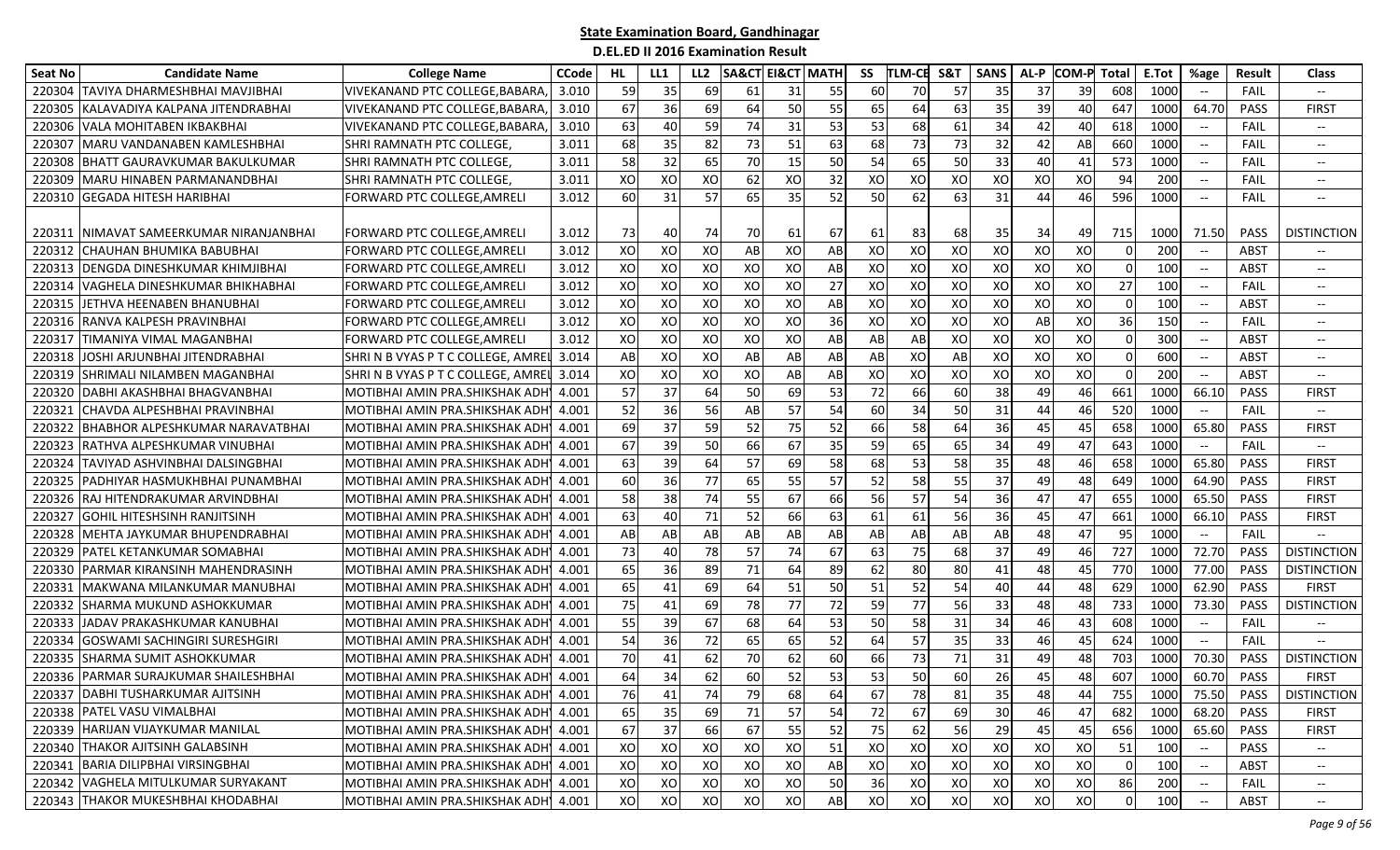| <b>Seat No</b> | <b>Candidate Name</b>                | <b>College Name</b>                    | <b>CCode</b> | HL | LL1 | LL <sub>2</sub> | <b>SA&amp;CT EI&amp;CT MATH</b> |    |    | SS | <b>TLM-CE</b> | S&T    | <b>SANS</b> | AL-P | <b>COM-P</b> | <b>Total</b> | E.Tot | %age                     | Result      | <b>Class</b>       |
|----------------|--------------------------------------|----------------------------------------|--------------|----|-----|-----------------|---------------------------------|----|----|----|---------------|--------|-------------|------|--------------|--------------|-------|--------------------------|-------------|--------------------|
| 220344         | HARIJAN NAINESHBHAI RAMESHBHAI       | MOTIBHAI AMIN PRA.SHIKSHAK ADH         | 4.001        | XO | XO  | XO              | XO                              | XO | 26 | XO | XO            | XO     | XO          | XO   | xо           | 26           | 100   |                          | FAIL        |                    |
| 22034          | RATHOD RAJESHBHAI VINODBHAI          | MOTIBHAI AMIN PRA.SHIKSHAK ADH         | 4.001        | XO | XO  | XO              | XO                              | XO | 50 | XO | XO            | XO     | XO          | XO   | XO           | 50           | 100   | $-\hbox{--}$             | <b>PASS</b> | $- -$              |
| 220346         | HATHILA SURESHBHAI BHAGABHAI         | MOTIBHAI AMIN PRA.SHIKSHAK ADH         | 4.001        | XO | XO  | XO              | XO                              | XO | 50 | XO | XO            | XO     | XO          | XO   | XO           | 50           | 100   | $\overline{\phantom{a}}$ | PASS        |                    |
| 22034          | RAVAL ALPABEN MELABHAI               | S.G.PATEL STREE ADHYAPAN MANDI         | 4.002        | 76 | 41  | 70              | 75                              | 76 | 71 | 78 | 84            | 75     | 35          | 46   | 48           | 775          | 1000  | 77.50                    | <b>PASS</b> | <b>DISTINCTION</b> |
| 220348         | SOLANKI AMIBEN MAHENDRASINH          | S.G.PATEL STREE ADHYAPAN MANDI         | 4.002        | 58 | 37  | 62              | 56                              | 66 | 52 | 78 | 53            | 65     | 32          | 45   | 46           | 650          | 1000  | 65.00                    | <b>PASS</b> | FIRST              |
| 220349         | BARIA APSARABEN LAXMANSINH           | S.G.PATEL STREE ADHYAPAN MANDI         | 4.002        | 75 | 42  | 68              | 76                              | 76 | 68 | 82 | 81            | 71     | 34          | 48   | 45           | 766          | 1000  | 76.60                    | <b>PASS</b> | <b>DISTINCTION</b> |
| 220350         | SOLANKI ARUNABEN ARVINDBHAI          | S.G. PATEL STREE ADHYAPAN MANDI        | 4.002        | 71 | 37  | 50              | 62                              | 74 | 61 | 79 | 79            | 65     | 32          | 48   | 47           | 705          | 1000  | 70.50                    | <b>PASS</b> | <b>DISTINCTION</b> |
| 220351         | PATEL ASMITABEN BALAVANTBHAI         | S.G.PATEL STREE ADHYAPAN MANDI         | 4.002        | 63 | 36  | 58              | 60                              | 57 | 50 | 67 | 65            | $40**$ | 36          | 45   | 47           | 624          | 1000  | 62.40                    | <b>PASS</b> | SECOND             |
| 220352         | SOLANKI BHARATIBEN FULSINH           | S.G.PATEL STREE ADHYAPAN MANDI         | 4.002        | 69 | 40  | 64              | 74                              | 73 | 65 | 77 | 77            | 61     | 41          | 47   | 47           | 735          | 1000  | 73.50                    | <b>PASS</b> | <b>DISTINCTION</b> |
| 22035          | PARMAR BINALBAHEN ARVINDBHAI         | S.G.PATEL STREE ADHYAPAN MANDI         | 4.002        | 62 | 31  | 62              | 55                              | 66 | 50 | 58 | 59            | 50     | 40          | 46   | 46           | 625          | 1000  | 62.50                    | <b>PASS</b> | <b>FIRST</b>       |
| 22035          | DABHI DAKSHABEN GAFURBHAI            | S.G.PATEL STREE ADHYAPAN MANDI         | 4.002        | 70 | 37  | 60              | 77                              | 63 | 55 | 76 | 79            | 57     | 38          | 47   | 46           | 705          | 1000  | 70.50                    | <b>PASS</b> | <b>DISTINCTION</b> |
| 22035          | PATEL DIMPALBEN KIRITBHAI            | S.G.PATEL STREE ADHYAPAN MANDI         | 4.002        | 72 | 40  | 67              | 78                              | 66 | 54 | 76 | 79            | 65     | 40          | 49   | 46           | 732          | 1000  | 73.20                    | <b>PASS</b> | <b>DISTINCTION</b> |
| 220356         | CHUNARA DIPEEKABEN DINESHBHAI        | S.G.PATEL STREE ADHYAPAN MANDI         | 4.002        | 69 | 42  | 73              | 76                              | 74 | 62 | 81 | 78            | 65     | 40          | 45   | 46           | 751          | 1000  | 75.10                    | <b>PASS</b> | <b>DISTINCTION</b> |
| 220357         | MAHIDA DIPEXABEN VIKRAMSINH          | S.G.PATEL STREE ADHYAPAN MANDI         | 4.002        | 75 | 35  | 74              | 71                              | 68 | 50 | 64 | 51            | 57     | 36          | 49   | 47           | 677          | 1000  | 67.70                    | <b>PASS</b> | <b>FIRST</b>       |
| 220358         | VASAVA DIPIKABEN BUDHISAGAR          | S.G.PATEL STREE ADHYAPAN MANDI         | 4.002        | 62 | 34  | 73              | 70                              | 62 | 50 | 67 | 43**          | 64     | 28          | 45   | 45           | 643          | 1000  | 64.30                    | PASS        | SECOND             |
| 220359         | PARMAR GAYATRIBEN DAHYABHAI          | S.G.PATEL STREE ADHYAPAN MANDI         | 4.002        | 80 | 39  | 71              | 77                              | 76 | 55 | 82 | 68            | 68     | 39          | 46   | 46           | 747          | 1000  | 74.70                    | <b>PASS</b> | <b>DISTINCTION</b> |
| 220360         | PARMAR HANSHA ISHVARSINH             | S.G.PATEL STREE ADHYAPAN MANDI         | 4.002        | 73 | 39  | 72              | 67                              | 70 | 50 | 70 | 51            | 52     | 36          | 45   | 46           | 671          | 1000  | 67.10                    | <b>PASS</b> | <b>FIRST</b>       |
| 22036          | VAHORA HEENABEN YAKUBBHAI            | S.G.PATEL STREE ADHYAPAN MANDI         | 4.002        | 87 | 39  | 73              | 79                              | 80 | 71 | 81 | 79            | 66     | 38          | 49   | 48           | 790          | 1000  | 79.00                    | <b>PASS</b> | <b>DISTINCTION</b> |
| 22036          | PARMAR HEMLATABEN NARAVATSINH        | S.G.PATEL STREE ADHYAPAN MANDI         | 4.002        | 76 | 40  | 74              | 69                              | 78 | 60 | 65 | 43**          | 54     | 36          | 47   | 46           | 688          | 1000  | 68.80                    | PASS        | <b>SECOND</b>      |
| 220363         | <b>BHABHOR ILABEN SHANKARBHAI</b>    | S.G.PATEL STREE ADHYAPAN MANDI         | 4.002        | 77 | 39  | 66              | 72                              | 74 | 50 | 63 | 54            | 53     | 35          | 48   | 46           | 677          | 1000  | 67.70                    | <b>PASS</b> | <b>FIRST</b>       |
| 220364         | MAL JAGRUTIBEN BHIKHABHAI            | S.G.PATEL STREE ADHYAPAN MANDI         | 4.002        | 67 | 37  | 59              | 64                              | 75 | 62 | 68 | $44**$        | $45**$ | 34          | 46   | 45           | 646          | 1000  | 64.60                    | <b>PASS</b> | SECOND             |
| 22036          | MAHERA JAYASHRIBEN SURESHBHAI        | S.G.PATEL STREE ADHYAPAN MANDI         | 4.002        | 79 | 39  | 68              | 73                              | 77 | 63 | 72 | 67            | 55     | 36          | 46   | 47           | 722          | 1000  | 72.20                    | <b>PASS</b> | <b>DISTINCTION</b> |
| 220366         | MALEK KARISHAMABANU SABIRMIYA        | S.G.PATEL STREE ADHYAPAN MANDI         | 4.002        | 77 | 39  | 72              | 72                              | 80 | 53 | 62 | 67            | 61     | 39          | 48   | 48           | 718          | 1000  | 71.80                    | <b>PASS</b> | <b>DISTINCTION</b> |
| 220367         | SODHA KIRANBEN RAMESHBHAI            | S.G.PATEL STREE ADHYAPAN MANDI         | 4.002        | 69 | 36  | 65              | 69                              | 70 | 51 | 66 | 61            | 50     | 34          | 46   | 46           | 663          | 1000  | 66.30                    | <b>PASS</b> | <b>FIRST</b>       |
| 220368         | TALPADA KOMALBEN VASANTKUMAR         | S.G.PATEL STREE ADHYAPAN MANDI         | 4.002        | 75 | 40  | 68              | 74                              | 79 | 50 | 70 | 64            | 54     | 36          | 47   | 46           | 703          | 1000  | 70.30                    | PASS        | <b>DISTINCTION</b> |
| 220369         | VAGHELA KOMALBEN CHIMANBHAI          | S.G.PATEL STREE ADHYAPAN MAND          | 4.002        | 78 | 36  | 65              | 55                              | 76 | 53 | 53 | 54            | 57     | 29          | 47   | 47           | 650          | 1000  | 65.00                    | PASS        | <b>FIRST</b>       |
| 220370         | PATEL KOSAMBEN MOHANBHAI             | S.G.PATEL STREE ADHYAPAN MANDI         | 4.002        | 83 | 38  | 67              | 84                              | 85 | 62 | 74 | 71            | 71     | 36          | 45   | 47           | 763          | 1000  | 76.30                    | <b>PASS</b> | <b>DISTINCTION</b> |
| 22037          | <b>BARIA LATABEN SALAMBHAI</b>       | S.G.PATEL STREE ADHYAPAN MANDI         | 4.002        | 78 | 37  | 65              | 74                              | 80 | 58 | 76 | 63            | 61     | 32          | 45   | 45           | 714          | 1000  | 71.40                    | <b>PASS</b> | <b>DISTINCTION</b> |
| 220372         | PATELIYA LAXMIBEN SHANKARBHAI        | S.G. PATEL STREE ADHYAPAN MANDI        | 4.002        | 71 | 39  | 76              | 69                              | 73 | 50 | 62 | 66            | 52     | 36          | 47   | 45           | 686          | 1000  | 68.60                    | PASS        | <b>FIRST</b>       |
| 220373         | PARMAR MANISHABEN BALVANTSINH        | S.G. PATEL STREE ADHYAPAN MANDI        | 4.002        | 78 | 38  | 73              | 66                              | 71 | 50 | 78 | 63            | 57     | 37          | 48   | 47           | 706          | 1000  | 70.60                    | <b>PASS</b> | <b>DISTINCTION</b> |
| 220374         | VASAVA MANISHABEN BALUBHAI           | S.G.PATEL STREE ADHYAPAN MANDI         | 4.002        | 75 | 40  | 68              | 82                              | 79 | 50 | 68 | 68            | 61     | 37          | 45   | 46           | 719          | 1000  | 71.90                    | <b>PASS</b> | <b>DISTINCTION</b> |
| 220375         | CHAUHAN MAYURIBEN PRAVINBHAI         | S.G.PATEL STREE ADHYAPAN MANDI         | 4.002        | 84 | 38  | 75              | 57                              | 71 | 72 | 65 | 69            | 70     | 37          | 47   | 48           | 733          | 1000  | 73.30                    | <b>PASS</b> | <b>DISTINCTION</b> |
| 220376         | MAKWANA MAYURIBEN NATVARBHAI         | S.G.PATEL STREE ADHYAPAN MANDI         | 4.002        | 84 | 38  | 73              | 69                              | 79 | 63 | 64 | 75            | 75     | 35          | 45   | 46           | 746          | 1000  | 74.60                    | <b>PASS</b> | <b>DISTINCTION</b> |
| 220377         | <b>PARMAR MEENABEN RATANSINH</b>     | S.G.PATEL STREE ADHYAPAN MANDI         | 4.002        | 79 | 36  | 68              | 55                              | 59 | 56 | 70 | 61            | 57     | 31          | 46   | 46           | 664          | 1000  | 66.40                    | PASS        | <b>FIRST</b>       |
|                | 220378 VASAVA MEGHNABEN SURENDRABHAI | S.G. PATEL STREE ADHYAPAN MANDIF 4.002 |              | 82 | 38  | 71              | 71                              | 76 | 55 | 72 | 78            | 71     | 36          | 48   | 48           | 746          | 1000  | 74.60                    | PASS        | <b>DISTINCTION</b> |
|                | 220379 PAGI MITALBEN MANGALBHAI      | S.G. PATEL STREE ADHYAPAN MANDIF 4.002 |              | 76 | 40  | 69              | 68                              | 82 | 59 | 71 | 66            | 50     | 35          | 47   | 45           | 708          | 1000  | 70.80                    | PASS        | <b>DISTINCTION</b> |
|                | 220380 BARIA MITTALBEN VALAMBHAI     | S.G. PATEL STREE ADHYAPAN MANDIF 4.002 |              | 82 | 40  | 76              | 73                              | 76 | 64 | 73 | 68            | 64     | 37          | 46   | 46           | 745          | 1000  | 74.50                    | PASS        | <b>DISTINCTION</b> |
|                | 220381 DARJI MITTALBEN DAHYABHAI     | S.G. PATEL STREE ADHYAPAN MANDIR       | 4.002        | 82 | 40  | 78              | 81                              | 80 | 55 | 66 | 77            | 52     | 38          | 45   | 46           | 740          | 1000  | 74.00                    | PASS        | <b>DISTINCTION</b> |
|                | 220382 PATEL NAYANABEN DHULABHAI     | S.G.PATEL STREE ADHYAPAN MANDIR        | 4.002        | 81 | 38  | 72              | 82                              | 71 | 66 | 74 | 72            | 51     | 36          | 47   | 46           | 736          | 1000  | 73.60                    | PASS        | <b>DISTINCTION</b> |
|                | 220383 PARMAR NIKITABEN MUKESHBHAI   | S.G.PATEL STREE ADHYAPAN MANDIF 4.002  |              | 81 | 39  | 68              | 64                              | 66 | 67 | 71 | 64            | 61     | 35          | 46   | 48           | 710          | 1000  | 71.00                    | PASS        | <b>DISTINCTION</b> |
|                | 220384 SOLANKI PALAKBEN VIPINBHAI    | S.G.PATEL STREE ADHYAPAN MANDIF 4.002  |              | 78 | 38  | 72              | 70                              | 67 | 72 | 71 | 68            | $71\,$ | 35          | 46   | 46           | 734          | 1000  | 73.40                    | PASS        | <b>DISTINCTION</b> |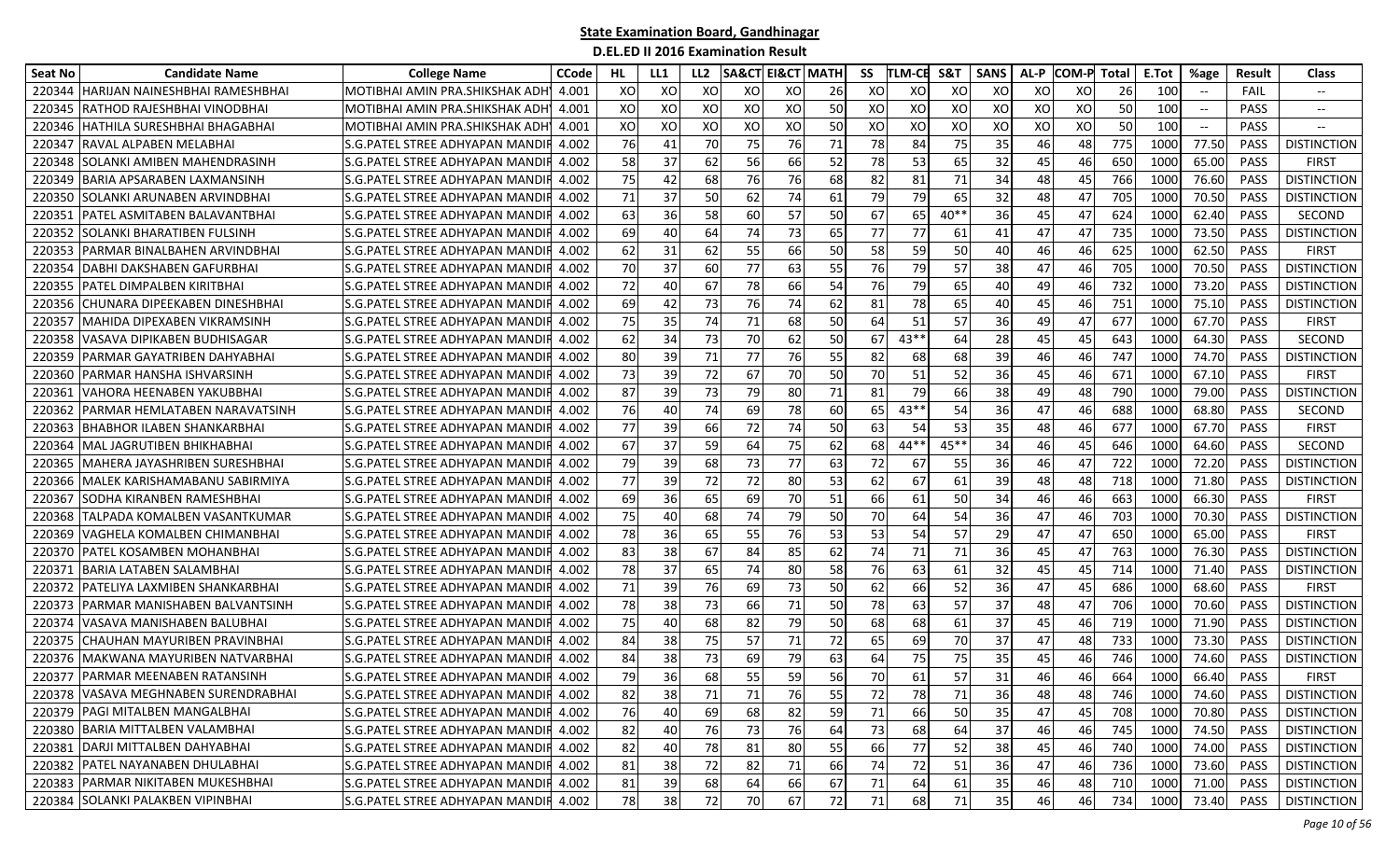| Seat No | <b>Candidate Name</b>                                                 | <b>College Name</b>                   | <b>CCode</b> | HL.       | LL1 | LL <sub>2</sub> | <b>SA&amp;CT EI&amp;CT MATH</b> |    |        | SS | <b>TLM-CE</b> | S&T | <b>SANS</b> | AL-P | <b>COM-P</b> | <b>Total</b> | E.Tot | %age                                                | Result      | <b>Class</b>             |
|---------|-----------------------------------------------------------------------|---------------------------------------|--------------|-----------|-----|-----------------|---------------------------------|----|--------|----|---------------|-----|-------------|------|--------------|--------------|-------|-----------------------------------------------------|-------------|--------------------------|
| 220385  | CHAUHAN PARULBEN GANAPATSINH                                          | S.G.PATEL STREE ADHYAPAN MANDI        | 4.002        | 79        | 41  | 74              | 62                              | 76 | 63     | 64 | 74            | 61  | 35          | 48   | 46           | 723          | 1000  | 72.30                                               | <b>PASS</b> | <b>DISTINCTION</b>       |
| 220386  | PATEL PARULBEN SURESHBHAI                                             | S.G.PATEL STREE ADHYAPAN MANDI        | 4.002        | 86        | 40  | 78              | 76                              | 72 | 55     | 58 | 83            | 61  | 34          | 46   | 45           | 734          | 1000  | 73.40                                               | <b>PASS</b> | <b>DISTINCTION</b>       |
| 22038   | PATEL PRABHABEN JUWANSING                                             | S.G.PATEL STREE ADHYAPAN MANDI        | 4.002        | 70        | 36  | 63              | 74                              | 71 | 61     | 69 | 83            | 62  | 37          | 47   | 46           | 719          | 1000  | 71.90                                               | PASS        | <b>DISTINCTION</b>       |
| 220388  | CHAUHAN PRITIKUMARI VISHALBHAI                                        | S.G.PATEL STREE ADHYAPAN MANDI        | 4.002        | 73        | 37  | 65              | 79                              | 75 | 53     | 70 | 74            | 62  | 41          | 47   | 46           | 722          | 1000  | 72.20                                               | <b>PASS</b> | <b>DISTINCTION</b>       |
| 220389  | NINAMA PURVIBEN JAVSINHBHAI                                           | S.G.PATEL STREE ADHYAPAN MANDI        | 4.002        | 74        | 34  | 62              | 80                              | 79 | 54     | 76 | 55            | 62  | 37          | 47   | 45           | 705          | 1000  | 70.50                                               | <b>PASS</b> | <b>DISTINCTION</b>       |
| 220390  | CHAUHAN RADHABAHEN BHARATSINH                                         | S.G. PATEL STREE ADHYAPAN MANDI       | 4.002        | 69        | 35  | 64              | 75                              | 67 | 51     | 67 | 62            | 63  | 37          | 49   | 46           | 685          | 1000  | 68.50                                               | <b>PASS</b> | <b>FIRST</b>             |
| 22039   | GARASIYA RADHIKABEN VIJAYSINH                                         | S.G.PATEL STREE ADHYAPAN MANDI        | 4.002        | 71        | 37  | 64              | 71                              | 75 | 70     | 66 | 63            | 63  | 37          | 46   | 46           | 709          | 1000  | 70.90                                               | <b>PASS</b> | <b>DISTINCTION</b>       |
| 22039   | PARGI REKHABEN VALJIBHAI                                              | S.G.PATEL STREE ADHYAPAN MANDI        | 4.002        | 75        | 38  | 62              | 68                              | 62 | 68     | 73 | 51            | 57  | 36          | 48   | 46           | 684          | 1000  | 68.40                                               | <b>PASS</b> | <b>FIRST</b>             |
| 22039   | PARMAR REKHABEN BABARBHAI                                             | S.G.PATEL STREE ADHYAPAN MANDI        | 4.002        | 73        | 40  | 66              | 77                              | 76 | 69     | 67 | 57            | 63  | 37          | 49   | 45           | 719          | 1000  | 71.90                                               | <b>PASS</b> | <b>DISTINCTION</b>       |
| 22039   | THAKOR RINKALBEN ARVINDSINH                                           | S.G.PATEL STREE ADHYAPAN MANDI        | 4.002        | 78        | 42  | 65              | 73                              | 71 | 67     | 77 | 70            | 62  | 40          | 45   | 46           | 736          | 1000  | 73.60                                               | <b>PASS</b> | <b>DISTINCTION</b>       |
| 22039   | MALEK RUBINABANU SALIMMIYAN                                           | S.G.PATEL STREE ADHYAPAN MANDI        | 4.002        | 65        | 35  | 60              | 69                              | 59 | 58     | 68 | 64            | 57  | 37          | 47   | 47           | 666          | 1000  | 66.60                                               | PASS        | <b>FIRST</b>             |
| 220396  | CHAUHAN SAROJBEN BADARSINH                                            | S.G.PATEL STREE ADHYAPAN MANDI        | 4.002        | 64        | 38  | 67              | 70                              | 67 | 65     | 72 | 58            | 63  | 37          | 46   | 48           | 695          | 1000  | 69.50                                               | <b>PASS</b> | <b>FIRST</b>             |
| 220397  | KHATAKI SAYARABEN KASAMBHAI                                           | S.G.PATEL STREE ADHYAPAN MANDI        | 4.002        | 60        | 38  | 68              | 77                              | 72 | 65     | 78 | 58            | 63  | 40          | 47   | 47           | 713          | 1000  | 71.30                                               | <b>PASS</b> | <b>DISTINCTION</b>       |
| 220398  | THAKOR SEJALBEN GIRAVATSINH                                           | S.G.PATEL STREE ADHYAPAN MANDI        | 4.002        | 64        | 36  | 71              | 78                              | 55 | 54     | 70 | 57            | 56  | 39          | 46   | 46           | 672          | 1000  | 67.20                                               | PASS        | <b>FIRST</b>             |
| 220399  | PATEL SHILPABEN KIRITSINH                                             | S.G.PATEL STREE ADHYAPAN MANDI        | 4.002        | 64        | 38  | 65              | 76                              | 77 | 55     | 77 | 71            | 68  | 38          | 46   | 46           | 721          | 1000  | 72.10                                               | <b>PASS</b> | <b>DISTINCTION</b>       |
| 220400  | KHANT SHITALBAHEN BHAVABHAI                                           | S.G.PATEL STREE ADHYAPAN MANDI        | 4.002        | 67        | 38  | 69              | 83                              | 76 | 64     | 75 | 65            | 61  | 40          | 46   | 48           | 732          | 1000  | 73.20                                               | <b>PASS</b> | <b>DISTINCTION</b>       |
| 22040   | VAHORA SIMRANBANU AAIYUBBHAI                                          | S.G.PATEL STREE ADHYAPAN MANDI        | 4.002        | 76        | 42  | 73              | 82                              | 81 | 75     | 80 | 87            | 74  | 40          | 48   | 47           | 805          | 1000  | 80.50                                               | <b>PASS</b> | <b>DISTINCTION</b>       |
| 22040   | BHURIYA SITABEN SHANKARBHAI                                           | S.G.PATEL STREE ADHYAPAN MANDI        | 4.002        | 68        | 39  | 64              | 79                              | 72 | 72     | 75 | 83            | 65  | 35          | 48   | 48           | 748          | 1000  | 74.80                                               | <b>PASS</b> | <b>DISTINCTION</b>       |
| 220403  | CHAUHAN SMITABEN VINUBHAI                                             | S.G.PATEL STREE ADHYAPAN MANDI        | 4.002        | 67        | 38  | 59              | 55                              | 61 | 68     | 66 | 69            | 59  | 34          | 47   | 47           | 670          | 1000  | 67.00                                               | <b>PASS</b> | <b>FIRST</b>             |
| 220404  | ZALA SONALBEN ASHOKBHAI                                               | S.G.PATEL STREE ADHYAPAN MANDI        | 4.002        | 67        | 36  | 71              | 66                              | 60 | 67     | 66 | 80            | 61  | 35          | 47   | 46           | 702          | 1000  | 70.20                                               | <b>PASS</b> | <b>DISTINCTION</b>       |
| 220405  | <b>SELOT SUREKHABEN SHANKARBHAI</b>                                   | S.G.PATEL STREE ADHYAPAN MANDI        | 4.002        | 60        | 37  | 67              | 64                              | 63 | 81     | 70 | 79            | 69  | 38          | 45   | 46           | 719          | 1000  | 71.90                                               | <b>PASS</b> | <b>DISTINCTION</b>       |
| 220406  | <b>SOLANKI TRUPTIBEN NAVALSINH</b>                                    | S.G. PATEL STREE ADHYAPAN MANDI       | 4.002        | 71        | 37  | 85              | 78                              | 81 | 92     | 78 | 85            | 82  | 39          | 49   | 47           | 824          | 1000  | 82.40                                               | <b>PASS</b> | <b>DISTINCTION</b>       |
| 220407  | <b>BARIA URMILABEN PRATAPBHAI</b>                                     | S.G.PATEL STREE ADHYAPAN MANDI        | 4.002        | 71        | 38  | 67              | 54                              | 66 | 71     | 75 | 71            | 69  | 39          | 47   | 47           | 715          | 1000  | 71.50                                               | <b>PASS</b> | <b>DISTINCTION</b>       |
| 220408  | PANCHAL VAISHALIBAHEN KANUBHAI                                        | S.G.PATEL STREE ADHYAPAN MANDI        | 4.002        | 66        | 41  | 78              | 81                              | 79 | 66     | 78 | 88            | 69  | 35          | 48   | 47           | 776          | 1000  | 77.60                                               | <b>PASS</b> | <b>DISTINCTION</b>       |
|         |                                                                       |                                       |              |           |     |                 |                                 |    |        |    |               |     |             |      |              |              |       |                                                     |             |                          |
| 220409  | [PARMAR VIDYABEN ISHWARSINHGANPATSINH]S.G.PATEL STREE ADHYAPAN MANDIF |                                       | 4.002        | 66        | 36  | 62              | 70                              | 73 | 61     | 75 | 78            | 64  | 34          | 47   | 46           | 712          | 1000  | 71.20                                               | <b>PASS</b> | <b>DISTINCTION</b>       |
| 220410  | SOLANKI DIPABEN KANUBHA                                               | S.G.PATEL STREE ADHYAPAN MANDI        | 4.002        | XO        | XO  | XO              | XO                              | XO | 50     | XO | XO            | XO  | XO          | XO   | XO           | 50           | 100   | $\hspace{0.05cm} -\hspace{0.05cm} -\hspace{0.05cm}$ | <b>PASS</b> |                          |
| 220411  | SOLANKI LAXMIBEN JAYESHBHAI                                           | S.G.PATEL STREE ADHYAPAN MANDI        | 4.002        | XO        | XO  | XO              | XO                              | XO | 53     | XO | XO            | XO  | XO          | XO   | XO           | 53           | 100   | $ \!-$                                              | <b>PASS</b> | $- -$                    |
| 220412  | RATHOD NIRMALBEN RAVJIBHAI                                            | S.G.PATEL STREE ADHYAPAN MANDI        | 4.002        | XO        | XO  | XO              | 60                              | XO | XO     | XO | XO            | XO  | XO          | XO   | XO           | 60           | 100   | $\overline{\phantom{a}}$                            | <b>PASS</b> |                          |
| 220413  | THAKOR AKSHAYKUMAR KANUBHAI                                           | ADHYAPAN MANDIR VALLABH VIDHY         | 4.003        | 66        | 40  | 75              | 61                              | 68 | 58     | 70 | 86            | 50  | 39          | 48   | 49           | 710          | 1000  | 71.00                                               | <b>PASS</b> | <b>DISTINCTION</b>       |
| 220414  | PARMAR ALPESHBHAI ARVINDBHAI                                          | ADHYAPAN MANDIR VALLABH VIDHY         | 4.003        | 57        | 36  | 60              | 60                              | 50 | 52     | 60 | 67            | 50  | 34          | 48   | 47           | 621          | 1000  | 62.10                                               | <b>PASS</b> | <b>FIRST</b>             |
| 220415  | DABHI BHARATKUMAR VINUBHAI                                            | ADHYAPAN MANDIR VALLABH VIDHY         | 4.003        | 61        | 38  | 72              | 62                              | 67 | 60     | 72 | 71            | 51  | 33          | 46   | 48           | 681          | 1000  | 68.10                                               | <b>PASS</b> | <b>FIRST</b>             |
| 220416  | THAKOR HASMUKHBHAI GABABHAI                                           | ADHYAPAN MANDIR VALLABH VIDHY         | 4.003        | 62        | 36  | 61              | 53                              | 59 | 58     | 63 | 61            | 53  | 39          | 48   | 47           | 640          | 1000  | 64.00                                               | PASS        | <b>FIRST</b>             |
| 220417  | TALPADA PARESHBHAI RAVJIBHAI                                          | ADHYAPAN MANDIR VALLABH VIDHY         | 4.003        | 59        | 33  | 60              | 64                              | 62 | 56     | 54 | 69            | 57  | 33          | 45   | 45           | 637          | 1000  | 63.70                                               | PASS        | FIRST                    |
|         | 220418   MAHERA PRAKASHBHAI ISHVARBHAI                                | ADHYAPAN MANDIR VALLABH VIDHY 4.003   |              | <b>66</b> | 37  | 69              | 73                              | 75 | 70     | 59 | 73            | 61  | 34          | 49   | 48           | 714          | 1000  | 71.40                                               |             | PASS   DISTINCTION       |
|         | 220419 TALPADA PRAKASHKUMAR NAVNITBHAI                                | ADHYAPAN MANDIR VALLABH VIDHY 4.003   |              | 64        | 37  | 72              | AB                              | 66 | 57     | 65 | 66            | 60  | 35          | 46   | 45           | 613          | 1000  |                                                     | <b>FAIL</b> |                          |
|         | 220420 VAGHELA RAKESHKUMAR GOPALSINH                                  | ADHYAPAN MANDIR VALLABH VIDHY 4.003   |              | 57        | 33  | 56              | 54                              | 41 | 36     | 55 | 59            | 52  | 36          | 46   | 45           | 570          | 1000  | $- -$                                               | FAIL        | $\overline{\phantom{a}}$ |
|         | 220421 DABHI SUNILKUMAR NAGINBHAI                                     | ADHYAPAN MANDIR VALLABH VIDHY         | 4.003        | 61        | 36  | 57              | 57                              | 50 | 37     | 59 | 52            | 57  | 39          | 46   | 49           | 600          | 1000  | $- -$                                               | FAIL        |                          |
|         | 220422 PADHIYAR VIJAYBHAI KARANSINH                                   | ADHYAPAN MANDIR VALLABH VIDHY 4.003   |              | 63        | 37  | 51              | 75                              | 53 | $38**$ | 57 | 71            | 50  | 38          | 46   | 48           | 627          | 1000  | 62.70                                               | PASS        | SECOND                   |
|         | 220423 ROHIT VIRENDRAKUMAR GOVINDBHAI                                 | ADHYAPAN MANDIR VALLABH VIDHY 4.003   |              | 71        | 37  | 57              | 67                              | 50 | 52     | 65 | 70            | 62  | 38          | 45   | 48           | 662          | 1000  | 66.20                                               | PASS        | <b>FIRST</b>             |
|         | 220424 SINDHA ANJANABEN MAHENDRASINH                                  | M.B.M.TRAINING COLLEGE, BORSAD, 4.004 |              | 75        | 40  | 66              | 75                              | 74 | 61     | 71 | 86            | 63  | 41          | 45   | 45           | 742          | 1000  | 74.20                                               | PASS        | <b>DISTINCTION</b>       |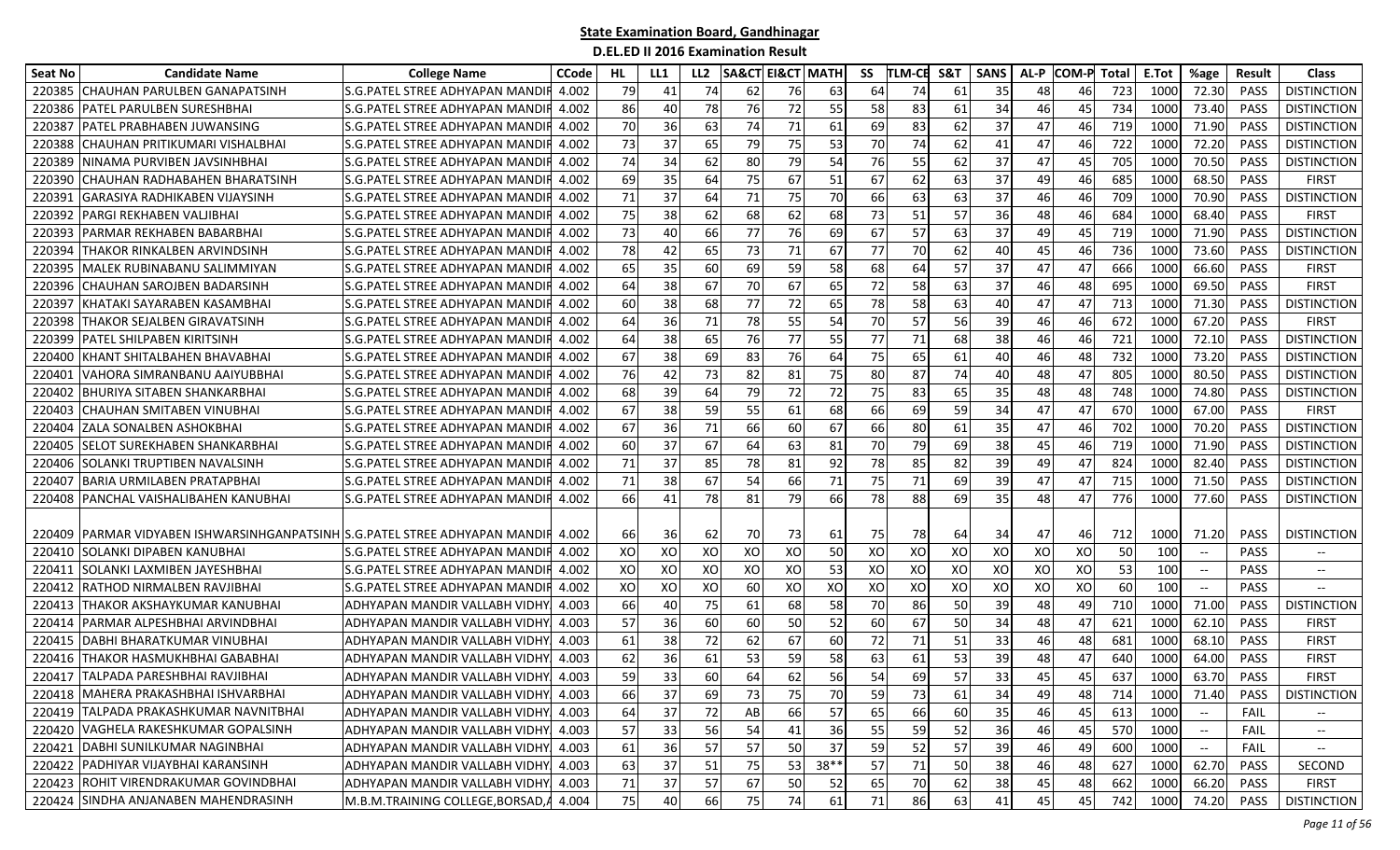| Seat No | <b>Candidate Name</b>                  | <b>College Name</b>                  | <b>CCode</b> | HL. | LL1 | LL <sub>2</sub> | <b>SA&amp;CT EI&amp;CT MATH</b> |    |        | SS | <b>TLM-CE</b> | S&T | <b>SANS</b> | AL-P | <b>COM-P</b> | Total | E.Tot | %age                                                | Result      | <b>Class</b>                  |
|---------|----------------------------------------|--------------------------------------|--------------|-----|-----|-----------------|---------------------------------|----|--------|----|---------------|-----|-------------|------|--------------|-------|-------|-----------------------------------------------------|-------------|-------------------------------|
| 220425  | CHAVDA BHUMIKA ARAVINDBHAI             | M.B.M.TRAINING COLLEGE, BORSAD,      | 4.004        | 73  | 39  | 70              | 76                              | 69 | 66     | 74 | 81            | 63  | 41          | 47   | 45           | 744   | 1000  | 74.40                                               | <b>PASS</b> | <b>DISTINCTION</b>            |
| 220426  | PARMAR CHHAYABEN KANTIBHAI             | M.B.M.TRAINING COLLEGE, BORSAD       | 4.004        | 71  | 33  | 60              | 58                              | 62 | 50     | 53 | 75            | 54  | 38          | 45   | 43           | 642   | 1000  | 64.20                                               | PASS        | <b>FIRST</b>                  |
| 22042   | GUJJAR DHARTIBEN GHANSHYAMBHAI         | M.B.M.TRAINING COLLEGE, BORSAD       | 4.004        | 77  | 39  | 81              | 83                              | 77 | 71     | 64 | 84            | 75  | 42          | 49   | 48           | 790   | 1000  | 79.00                                               | PASS        | <b>DISTINCTION</b>            |
| 220428  | GARASIYA JAGRUTIBEN SHAMAJIBHAI        | M.B.M.TRAINING COLLEGE, BORSAD,      | 4.004        | 64  | 34  | 64              | 69                              | 66 | 60     | 65 | 78            | 59  | 41          | 44   | 45           | 689   | 1000  | 68.90                                               | <b>PASS</b> | <b>FIRST</b>                  |
| 220429  | BHOI MANISHABEN PUNAMCHAND             | M.B.M.TRAINING COLLEGE, BORSAD,      | 4.004        | 62  | 36  | 61              | 57                              | 63 | 63     | 65 | 62            | 63  | 40          | 43   | 43           | 658   | 1000  | 65.80                                               | <b>PASS</b> | <b>FIRST</b>                  |
| 220430  | SOLANKI MAYABEN JAGDISHBHAI            | M.B.M.TRAINING COLLEGE, BORSAD,      | 4.004        | 73  | 41  | 78              | 66                              | 76 | 72     | 63 | 68            | 76  | 44          | 45   | 43           | 745   | 1000  | 74.50                                               | <b>PASS</b> | <b>DISTINCTION</b>            |
| 22043   | THAKOR MINAXIBEN RAMANBHAI             | M.B.M.TRAINING COLLEGE, BORSAD,      | 4.004        | 74  | 41  | 77              | 68                              | 74 | 73     | 68 | 87            | 66  | 42          | 44   | 44           | 758   | 1000  | 75.80                                               | <b>PASS</b> | <b>DISTINCTION</b>            |
| 220432  | PARMAR NIKETABEN RAJENDRABHAI          | M.B.M.TRAINING COLLEGE, BORSAD,      | 4.004        | 65  | 38  | 70              | 63                              | 68 | 71     | 61 | 65            | 61  | 42          | 43   | 48           | 695   | 1000  | 69.50                                               | <b>PASS</b> | <b>FIRST</b>                  |
| 220433  | THAKOR RANJANBEN JASVANTBHAI           | M.B.M.TRAINING COLLEGE.BORSAD        | 4.004        | 66  | 37  | 79              | 74                              | 73 | 70     | 66 | 85            | 59  | 41          | 47   | 44           | 741   | 1000  | 74.10                                               | <b>PASS</b> | <b>DISTINCTION</b>            |
| 22043   | VAGHELA RENUKABEN RAMESHBHAI           | M.B.M.TRAINING COLLEGE, BORSAD       | 4.004        | 70  | 37  | 66              | 77                              | 54 | 59     | 67 | 83            | 60  | 41          | 46   | 45           | 705   | 1000  | 70.50                                               | <b>PASS</b> | <b>DISTINCTION</b>            |
| 22043   | CHAREL RIPKABEN RAMESHBHAI             | M.B.M.TRAINING COLLEGE, BORSAD       | 4.004        | 63  | 41  | 64              | 83                              | 59 | 55     | 62 | 78            | 50  | 38          | 49   | 45           | 687   | 1000  | 68.70                                               | PASS        | <b>FIRST</b>                  |
| 220436  | MAKVANA SHARLETBEN RAJESHBHAI          | M.B.M.TRAINING COLLEGE, BORSAD,      | 4.004        | 67  | 34  | 57              | 73                              | 50 | 50     | 61 | 74            | 50  | 41          | 47   | 44           | 648   | 1000  | 64.80                                               | <b>PASS</b> | <b>FIRST</b>                  |
| 220437  | DABHI VAIBHAVI JIGISHKUMAR             | M.B.M.TRAINING COLLEGE, BORSAD,      | 4.004        | 78  | 40  | 74              | 77                              | 63 | 56     | 66 | 80            | 63  | 44          | 45   | 46           | 732   | 1000  | 73.20                                               | <b>PASS</b> | <b>DISTINCTION</b>            |
| 220438  | CHRISTY VERONICA IGNASH                | M.B.M.TRAINING COLLEGE, BORSAD,      | 4.004        | 70  | 37  | 75              | 82                              | 63 | 51     | 62 | 79            | 58  | 42          | 48   | 47           | 714   | 1000  | 71.40                                               | <b>PASS</b> | <b>DISTINCTION</b>            |
| 220439  | GUJJAR VIBHUTIBEN GHANSHYAMBHAI        | M.B.M.TRAINING COLLEGE, BORSAD,      | 4.004        | 76  | 38  | 75              | 86                              | 65 | 51     | 64 | 75            | 60  | 40          | 49   | 48           | 727   | 1000  | 72.70                                               | PASS        | <b>DISTINCTION</b>            |
| 220440  | SINDHA VILASBEN HATHISINH              | M.B.M.TRAINING COLLEGE.BORSAD.       | 4.004        | 74  | 38  | 77              | 87                              | 75 | 54     | 73 | 86            | 62  | 44          | 48   | 47           | 765   | 1000  | 76.50                                               | <b>PASS</b> | <b>DISTINCTION</b>            |
| 22044   | PATEL DHARTIBEN DILIPBHAI              | SATKAIWAL ADHYAPAN MANDIR, SAI       | 4.006        | 68  | 36  | 64              | 67                              | 54 | 51     | 67 | 67            | 55  | 39          | 46   | 43           | 657   | 1000  | 65.70                                               | PASS        | <b>FIRST</b>                  |
| 22044   | SOLANKI HETALBEN RAMANBHAI             | SATKAIWAL ADHYAPAN MANDIR, SAF       | 4.006        | 70  | 38  | 61              | 67                              | 52 | 50     | 63 | 57            | 53  | 42          | 47   | 40           | 640   | 1000  | 64.00                                               | PASS        | <b>FIRST</b>                  |
| 220443  | THAKOR KOMALBEN RAMESHBHAI             | SATKAIWAL ADHYAPAN MANDIR, SAF       | 4.006        | 65  | 37  | 51              | 62                              | 53 | 50     | 59 | 52            | 50  | 42          | 45   | 42           | 608   | 1000  | 60.80                                               | PASS        | <b>FIRST</b>                  |
| 220444  | GOHIL MADHAVIBEN RAIJIBHAI             | SATKAIWAL ADHYAPAN MANDIR. SAFI      | 4.006        | 68  | 38  | 57              | 58                              | 51 | 40     | 57 | 59            | 43  | 42          | 48   | 41           | 602   | 1000  | $- -$                                               | FAIL        | $\hspace{0.05cm} \textbf{--}$ |
| 220445  | PARMAR NIXITABEN HITENDRASINH          | SATKAIWAL ADHYAPAN MANDIR, SAF 4.006 |              | 68  | 34  | 50              | 59                              | 50 | 43     | 50 | 65            | 41  | 43          | 45   | 42           | 590   | 1000  | $\hspace{0.05cm} -\hspace{0.05cm} -\hspace{0.05cm}$ | FAIL        | $\hspace{0.05cm} \ldots$      |
| 220446  | VAGHELA PINKALBEN HARMANBHAI           | SATKAIWAL ADHYAPAN MANDIR, SAF       | 4.006        | 67  | 36  | 51              | 69                              | 59 | $41**$ | 51 | 67            | 50  | 40          | 44   | 44           | 619   | 1000  | 61.90                                               | PASS        | <b>SECOND</b>                 |
| 220447  | SOLANKI RINKUBAHEN JASHUBHAI           | SATKAIWAL ADHYAPAN MANDIR, SAF       | 4.006        | 75  | 42  | 63              | 64                              | 55 | 54     | 55 | 69            | 51  | 41          | 48   | 45           | 662   | 1000  | 66.20                                               | PASS        | <b>FIRST</b>                  |
| 220448  | BHOI DIXITKUMAR RAMBHAI                | SATKAIWAL ADHYAPAN MANDIR, SAF       | 4.006        | XO  | XO  | XO              | XO                              | XO | 52     | XO | XO            | XO  | XO          | XO   | XO           | 52    | 100   | $\overline{\phantom{a}}$                            | <b>PASS</b> | $-\!$                         |
| 220449  | RATHOD SIMABEN GHANSHYAMBHAI           | JILLA SHIKSHAN & TALIM BHAVAN, A     | 4.007        | XO  | XO  | XO              | XO                              | XO | XO     | XO | XO            | 54  | XO          | XO   | XO           | 54    | 100   | $-\hbox{--}$                                        | <b>PASS</b> | $- -$                         |
| 22045   | NINAMA PANKAJBHAI LIMSINGBHAI          | SHRI SWAMINARAYAN PTC COLLEGE        | 4.008        | XO  | XO  | XO              | XO                              | XO | 37     | XO | XO            | XO  | XO          | XO   | XO           | 37    | 100   |                                                     | FAIL        | $\overline{\phantom{a}}$      |
| 220451  | <b>BHABHOR GEETABEN RAMSINHBHAI</b>    | <b>BHIKHABHAI SAHEB PTC COLLEGE,</b> | 4.013        | XO  | XO  | XO              | 58                              | XO | 53     | XO | XO            | 51  | XO          | XO   | XO           | 162   | 300   | $\overline{\phantom{a}}$                            | <b>PASS</b> | $-\!$                         |
| 220452  | KHANT TRUPTIBEN DIPSINH                | <b>BHIKHABHAI SAHEB PTC COLLEGE,</b> | 4.014        | XO  | XO  | XO              | XO                              | XO | 50     | XO | XO            | XO  | XO          | XO   | XO           | 50    | 100   | $\overline{\phantom{a}}$                            | <b>PASS</b> | $- -$                         |
| 220453  | PRAJAPATI DHARABEN ARVINDBHAI          | P M PATEL COLLEGE OF EDUCATION       | 4.015        | 64  | 35  | 67              | 67                              | 53 | 37     | 39 | 58            | 55  | 39          | 48   | 45           | 607   | 1000  | $\overline{\phantom{a}}$                            | FAIL        |                               |
| 220454  | PATEL HETALBEN KIRANBHAI               | P M PATEL COLLEGE OF EDUCATION       | 4.015        | 70  | 42  | 71              | 76                              | 56 | 65     | 50 | 79            | 61  | 40          | 49   | 44           | 703   | 1000  | 70.30                                               | <b>PASS</b> | <b>DISTINCTION</b>            |
| 220455  | PARMAR NAINABEN DINESHBHAI             | P M PATEL COLLEGE OF EDUCATION       | 4.015        | 65  | 36  | 66              | 46**                            | 58 | 62     | 50 | 49**          | 56  | 36          | 47   | 44           | 615   | 1000  | 61.50                                               | <b>PASS</b> | SECOND                        |
| 220456  | PATEL ROSHANI GOPALBHAI                | P M PATEL COLLEGE OF EDUCATION       | 4.015        | 67  | 38  | 76              | 60                              | 68 | 63     | 52 | 65            | 61  | 37          | 48   | 44           | 679   | 1000  | 67.90                                               | <b>PASS</b> | <b>FIRST</b>                  |
| 22045   | PURABIYA CHAMPAKBHAI NARANBHAI         | JILLA SHIKSHAN & TALIM BHAVAN,BK     | 5.001        | XO  | XO  | 50              | XO                              | XO | 51     | XO | XO            | XO  | XO          | XO   | XO           | 101   | 200   | $\hspace{0.05cm}$ – $\hspace{0.05cm}$               | <b>PASS</b> |                               |
| 220458  | PARMAR BHARATBHAI RAMESHBHAI           | C K Mehta College of P.E., Palanpur  | 5.002        | 79  | 41  | 72              | 78                              | 73 | 81     | 71 | 83            | 77  | 40          | 48   | 49           | 792   | 1000  | 79.20                                               | <b>PASS</b> | <b>DISTINCTION</b>            |
|         | 220459 PARMAR HEMANGIBEN DIPAKKUMAR    | C K Mehta College of P.E., Palanpur  | 5.002        | 81  | 41  | 76              | 78                              | 74 | 83     | 73 | 79            | 80  | 41          | 49   | 48           | 803   | 1000  | 80.30                                               | PASS        | <b>DISTINCTION</b>            |
|         | 220460 DEVDA JIGNABEN JASHVANTSINH     | C K Mehta College of P.E., Palanpur  | 5.002        | 77  | 40  | 68              | 80                              | 68 | 76     | 74 | 71            | 78  | 40          | 48   | 48           | 768   | 1000  | 76.80                                               | PASS        | <b>DISTINCTION</b>            |
|         | 220461 DURGAV NEHABEN SHAILESHKUMAR    | C K Mehta College of P.E., Palanpur  | 5.002        | 87  | 41  | 73              | 84                              | 83 | 83     | 79 | 84            | 77  | 42          | 47   | 49           | 829   | 1000  | 82.90                                               | PASS        | <b>DISTINCTION</b>            |
|         | 220462 PARMAR PINKIBEN ATMARAM         | CK Mehta College of P.E., Palanpur   | 5.002        | 82  | 42  | 79              | 86                              | 76 | 85     | 83 | 82            | 78  | 43          | 48   | 48           | 832   | 1000  | 83.20                                               | PASS        | <b>DISTINCTION</b>            |
|         | 220463 JOSHI POOJA MUKESHBHAI          | CK Mehta College of P.E., Palanpur   | 5.002        | 79  | 40  | 72              | 78                              | 63 | 79     | 65 | 79            | 75  | 40          | 47   | 49           | 766   | 1000  | 76.60                                               | PASS        | <b>DISTINCTION</b>            |
|         | 220464 PADHIYAR PRAFULKUMAR VASANTBHAI | C K Mehta College of P.E., Palanpur  | 5.002        | 80  | 38  | 73              | 86                              | 76 | 88     | 81 | 82            | 78  | 42          | 47   | 49           | 820   | 1000  | 82.00                                               | PASS        | <b>DISTINCTION</b>            |
|         | 220465 PARMAR URMILABEN MAHENDRAKUMAR  | C K Mehta College of P.E., Palanpur  | 5.002        | 83  | 39  | 72              | 86                              | 75 | 87     | 84 | 79            | 85  | 44          | 48   | 48           | 830   | 1000  | 83.00                                               | PASS        | <b>DISTINCTION</b>            |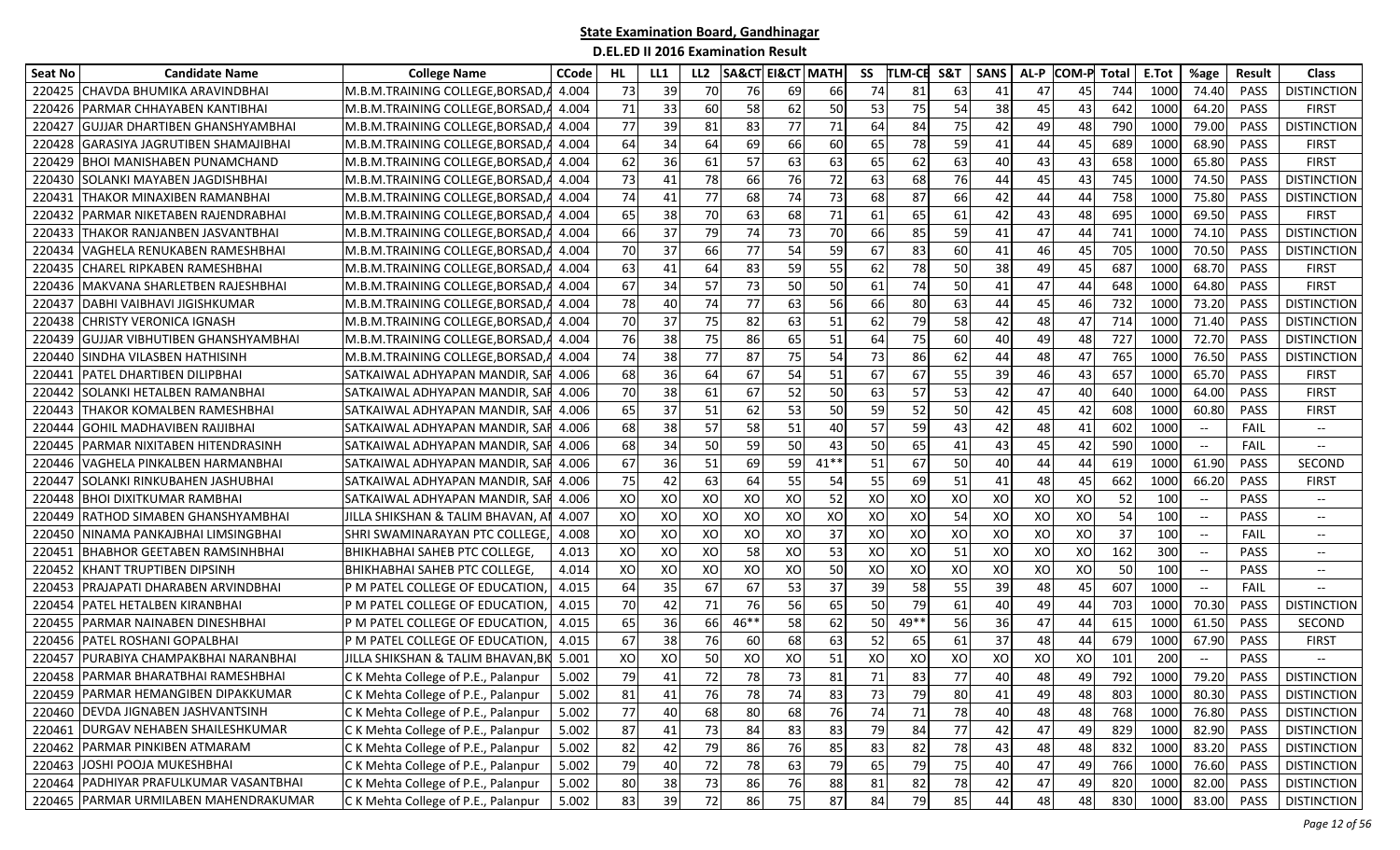| Seat No | <b>Candidate Name</b>                   | <b>College Name</b>                  | <b>CCode</b> | HL | LL1 | LL <sub>2</sub> | <b>SA&amp;CT EI&amp;CT MATH</b> |    |    | SS | <b>TLM-CE</b> | S&T | <b>SANS</b> | AL-P | <b>COM-P</b>    | Total    | E.Tot | %age                                           | Result      | <b>Class</b>                      |
|---------|-----------------------------------------|--------------------------------------|--------------|----|-----|-----------------|---------------------------------|----|----|----|---------------|-----|-------------|------|-----------------|----------|-------|------------------------------------------------|-------------|-----------------------------------|
| 220466  | IPARAMAR AMITABEN BHIKHABHAI            | SHREE G G MEHTA STREE ADH.MAND       | 5.003        | 74 | 38  | 63              | 83                              | 68 | 65 | 75 | 75            | 69  | 42          | 48   | 49              | 749      | 1000  | 74.90                                          | <b>PASS</b> | <b>DISTINCTION</b>                |
| 220467  | CHAUHAN ANJANABEN HARIBHAI              | SHREE G G MEHTA STREE ADH.MAND       | 5.003        | 79 | 36  | 63              | 76                              | 69 | 59 | 72 | 80            | 67  | 41          | 48   | 48              | 738      | 1000  | 73.80                                          | PASS        | <b>DISTINCTION</b>                |
| 220468  | PARMAR ASHABEN BABUBHAI                 | SHREE G G MEHTA STREE ADH.MAND       | 5.003        | 76 | 37  | 65              | 69                              | 63 | 68 | 76 | 78            | 60  | 41          | 49   | 48              | 730      | 1000  | 73.00                                          | <b>PASS</b> | <b>DISTINCTION</b>                |
|         |                                         |                                      |              |    |     |                 |                                 |    |    |    |               |     |             |      |                 |          |       |                                                |             |                                   |
| 220469  | <b>ICHAUDHARY BHAVANABEN LAXMANBHAI</b> | SHREE G G MEHTA STREE ADH.MAND 5.003 |              | 81 | 41  | 68              | 72                              | 66 | 80 | 76 | 84            | 73  | 44          | 49   | 49              | 783      | 1000  | 78.30                                          | <b>PASS</b> | <b>DISTINCTION</b>                |
| 220470  | JHAGARALA HETALBEN BABUBHAI             | SHREE G G MEHTA STREE ADH.MAND 5.003 |              | 75 | 38  | 65              | 66                              | 64 | 68 | 69 | 71            | 54  | 38          | 48   | 47              | 703      | 1000  | 70.30                                          | PASS        | <b>DISTINCTION</b>                |
| 220471  | DABHI HIRALBEN JAGATSINH                | SHREE G G MEHTA STREE ADH.MAND 5.003 |              | 69 | 36  | 54              | 53                              | 64 | 51 | 57 | 62            | 36  | 32          | 47   | 49              | 610      | 1000  | $\hspace{0.05cm} \textbf{--}$                  | FAIL        |                                   |
| 220472  | (HAMBHU JYOTSANABEN SHANKARBHAI         | SHREE G G MEHTA STREE ADH.MAND 5.003 |              | 83 | 30  | 59              | 66                              | 80 | 56 | 66 | 75            | 56  | 39          | 48   | 49              | 707      | 1000  | 70.70                                          | <b>PASS</b> | <b>DISTINCTION</b>                |
| 22047   | JOSHI KAUSHALYABEN KRUSNARAM            | SHREE G G MEHTA STREE ADH.MAND 5.003 |              | 70 | 37  | 58              | 77                              | 73 | 57 | 65 | 77            | 60  | 38          | 48   | 47              | 707      | 1000  | 70.70                                          | <b>PASS</b> | <b>DISTINCTION</b>                |
| 22047   | PALA MADHUBEN RAGHAJI                   | SHREE G G MEHTA STREE ADH.MAND 5.003 |              | 72 | 37  | 65              | 75                              | 67 | 53 | 64 | 69            | 51  | 38          | 47   | 49              | 687      | 1000  | 68.70                                          | PASS        | <b>FIRST</b>                      |
| 22047   | CHAUDHARY NAYANABEN KANJIBHAI           | SHREE G G MEHTA STREE ADH.MAND       | 5.003        | 73 | 40  | 73              | 83                              | 74 | 63 | 66 | 77            | 63  | 43          | 47   | 48              | 750      | 1000  | 75.00                                          | PASS        | <b>DISTINCTION</b>                |
| 220476  | IMALUNA NAYANABEN MAGANBHAI             | SHREE G G MEHTA STREE ADH.MAND 5.003 |              | 80 | 37  | 68              | 74                              | 72 | 50 | 63 | 78            | 63  | 37          | 47   | 49              | 718      | 1000  | 71.80                                          | <b>PASS</b> | <b>DISTINCTION</b>                |
| 22047   | SOLANKI NAYANABEN LAKHABHAI             | SHREE G G MEHTA STREE ADH.MAND 5.003 |              | 72 | 39  | 68              | 81                              | 82 | 68 | 75 | 74            | 55  | 42          | 48   | 47              | 751      | 1000  | 75.10                                          | PASS        | <b>DISTINCTION</b>                |
| 220478  | TRIVEDI NISHABEN TRYAMBAKLAL            | SHREE G G MEHTA STREE ADH.MAND       | 5.003        | 67 | 34  | 60              | 77                              | 71 | 50 | 62 | 74            | 59  | 39          | 49   | 49              | 691      | 1000  | 69.10                                          | PASS        | <b>FIRST</b>                      |
| 220479  | THAKOR PAYALBEN KALSINH                 | SHREE G G MEHTA STREE ADH.MAND       | 5.003        | 74 | 38  | 67              | 79                              | 72 | 67 | 79 | 88            | 75  | 41          | 48   | 48              | 776      | 1000  | 77.60                                          | <b>PASS</b> | <b>DISTINCTION</b>                |
| 220480  | PARMAR PINALBEN SENDHAJI                | SHREE G G MEHTA STREE ADH.MAND       | 5.003        | 75 | 38  | 64              | 71                              | 62 | 52 | 74 | 72            | 71  | 39          | 48   | 47              | 713      | 1000  | 71.30                                          | <b>PASS</b> | <b>DISTINCTION</b>                |
| 22048   | VAGHELA PINKIBEN HAMIRBHAI              | SHREE G G MEHTA STREE ADH.MAND       | 5.003        | 70 | 36  | 61              | 76                              | 65 | 50 | 68 | 76            | 71  | 37          | 49   | 48              | 707      | 1000  | 70.70                                          | PASS        | <b>DISTINCTION</b>                |
| 22048   | PARMAR PRIYANKABEN BECHARBHAI           | SHREE G G MEHTA STREE ADH.MAND       | 5.003        | 70 | 38  | 51              | 76                              | 66 | 60 | 75 | 79            | 63  | 38          | 49   | 49              | 714      | 1000  | 71.40                                          | PASS        | <b>DISTINCTION</b>                |
| 220483  | SOLANKI PRIYANKABEN CHHAGANBHAI         | SHREE G G MEHTA STREE ADH.MAND       | 5.003        | 69 | 38  | 56              | 78                              | 71 | 51 | 69 | 77            | 69  | 35          | 49   | 48              | 710      | 1000  | 71.00                                          | <b>PASS</b> | <b>DISTINCTION</b>                |
| 220484  | DAYMA SAHISTABANU AJMATKHAN             | SHREE G G MEHTA STREE ADH.MAND 5.003 |              | 55 | 35  | 56              | 72                              | 57 | 34 | 63 | 61            | 62  | 34          | 48   | 49              | 626      | 1000  | $- -$                                          | FAIL        |                                   |
| 220485  | MALUNA SUREKHABEN DEVAJIBHAI            | SHREE G G MEHTA STREE ADH.MAND 5.003 |              | 71 | 36  | 61              | 62                              | 59 | 67 | 63 | 78            | 67  | 38          | 49   | 49              | 700      | 1000  | 70.00                                          | PASS        | <b>DISTINCTION</b>                |
| 220486  | <b>PARMAR SWATIBEN KESHAJI</b>          | SHREE G G MEHTA STREE ADH.MAND       | 5.003        | 71 | 36  | 63              | 61                              | 62 | 64 | 63 | 73            | 70  | 40          | 48   | 49              | 700      | 1000  | 70.00                                          | PASS        | <b>DISTINCTION</b>                |
| 220487  | SAFRI ARBAZ ILYAS                       | NAVSARJAN PTC COLLEGE, THAVA,        | 6.005        | 58 | 25  | 60              | 57                              | 54 | 33 | 53 | 52            | 50  | 32          | 44   | 33              | 551      | 1000  | $\overline{\phantom{a}}$                       | FAIL        |                                   |
| 220488  | VASAVA AVINASHKUMAR CHHOTUBHAI          | NAVSARJAN PTC COLLEGE, THAVA,        | 6.005        | 58 | 32  | 64              | 78                              | 63 | 50 | 66 | 62            | 55  | 35          | 38   | 31              | 632      | 1000  | 63.20                                          | <b>PASS</b> | <b>FIRST</b>                      |
|         |                                         |                                      |              |    |     |                 |                                 |    |    |    |               |     |             |      |                 |          |       |                                                |             |                                   |
| 220489  | VASAVA DHARMESHKUMAR RAMESHBHAI         | NAVSARJAN PTC COLLEGE, THAVA         | 6.005        | 51 | 34  | 54              | 66                              | 51 | 50 | 61 | 53            | 39  | 30          | 38   | 28              | 555      | 1000  | $\overline{\phantom{a}}$                       | FAIL        | $-\!$                             |
| 220490  | <b>THAKOR GEETABEN RUPABHAI</b>         | NAVSARJAN PTC COLLEGE, THAVA         | 6.005        | 59 | 37  | 59              | 72                              | 50 | 52 | 50 | 52            | 32  | 34          | 40   | 32              | 569      | 1000  | $-\!$                                          | FAIL        | $\overline{\phantom{a}}$          |
| 220491  | VASAVA JAYSHRIBEN JESINGBHAI            | NAVSARJAN PTC COLLEGE, THAVA,        | 6.005        | 66 | 36  | 70              | 74                              | 70 | 50 | 65 | 76            | 55  | 36          | 41   | 33              | 672      | 1000  | 67.20                                          | PASS        | <b>FIRST</b>                      |
| 220492  | VASAVA KARISHMABEN DURSINGBHAI          | NAVSARJAN PTC COLLEGE, THAVA         | 6.005        | 61 | 32  | 64              | 74                              | 54 | 50 | 52 | 57            | 52  | 35          | 37   | 36              | 604      | 1000  | 60.40                                          | PASS        | <b>FIRST</b>                      |
| 220493  | VASAVA PADMABEN NARPATBHAI              | NAVSARJAN PTC COLLEGE, THAVA         | 6.005        | 58 | 32  | 57              | 63                              | 58 | 51 | 50 | 32            | 42  | 33          | 39   | 34              | 549      | 1000  | $\overline{\phantom{a}}$                       | FAIL        |                                   |
| 220494  | <b>GAVLI POOJAKUMARI DOLATBHAI</b>      | NAVSARJAN PTC COLLEGE, THAVA         | 6.005        | 72 | 37  | 70              | 84                              | 75 | 51 | 68 | 58            | 64  | 36          | 43   | 38 <sup>l</sup> | 696      | 1000  | 69.60                                          | <b>PASS</b> | <b>FIRST</b>                      |
| 220495  | CHAUDHARI RASHANABEN RATILAL            | NAVSARJAN PTC COLLEGE.THAVA          | 6.005        | 69 | 37  | 66              | 73                              | 72 | 54 | 64 | 69            | 55  | 38          | 44   | 34              | 675      | 1000  | 67.50                                          | PASS        | <b>FIRST</b>                      |
| 220496  | VASAVA REETABEN RATILALABHAI            | NAVSARJAN PTC COLLEGE, THAVA         | 6.005        | 59 | 31  | 50              | 70                              | 62 | 50 | 54 | 56            | 50  | 33          | 44   | 35              | 594      | 1000  | 59.40                                          | PASS        | SECOND                            |
| 220497  | VASAVA TINABEN NARSINHBHAI              | NAVSARJAN PTC COLLEGE, THAVA         | 6.005        | AB | AB  | AB              | AB                              | AB | AB | AB | AB            | AB  | AB          | 36   | 31              | 67       | 1000  |                                                | FAIL        |                                   |
|         | PARMAR DHARMENDRAKUMAR                  |                                      |              |    |     |                 |                                 |    |    |    |               |     |             |      |                 |          |       |                                                |             |                                   |
|         | 220498 PRABHATBHAI                      | NAVSARJAN PTC COLLEGE, THAVA,        | 6.005        | XO | XO  | xo              | XO                              | XO | 32 | XO | XO            | XO  | XO          | XO   | XO              | 32       | 100   | $\hspace{0.1mm}-\hspace{0.1mm}-\hspace{0.1mm}$ | FAIL        | $\overline{\phantom{a}}$          |
|         | 220499 VASAVA HETALBEN SUNDARBHAI       | NAVSARJAN PTC COLLEGE, THAVA,        | 6.005        | XO | XO  | XO              | XO                              | XO | AB | XO | XO            | XO  | XO          | XO   | XO              | $\Omega$ | 100   |                                                | ABST        | $\hspace{0.05cm} \dashrightarrow$ |
|         | 220500 VASAVA JYOTIBEN RAJENDRABHAI     | NAVSARJAN PTC COLLEGE, THAVA,        | 6.005        | XO | XO  | XO              | XO                              | XO | AB | XO | XO            | xo  | XO          | XO   | XO              |          | 100   |                                                | <b>ABST</b> | $- -$                             |
| 220501  | VASAVA RASILABEN DAYARAMBHAI            | NAVSARJAN PTC COLLEGE, THAVA,        | 6.005        | XO | XO  | XO              | XO                              | XO | 51 | XO | XO            | XO  | XO          | XO   | XO              | 51       | 100   | $--$                                           | <b>PASS</b> | $-\!$ $\!-$                       |
| 220502  | BARKALA RINKUBEN RAJENDRASINH           | NAVSARJAN PTC COLLEGE, THAVA,        | 6.005        | XO | XO  | XO              | XO                              | XO | 52 | XO | XO            | XO  | XO          | XO   | XO              | 52       | 100   | $- -$                                          | PASS        | $\overline{\phantom{a}}$          |
|         | 220503 VASAVA SARITABEN SUKHADEVBHAI    | NAVSARJAN PTC COLLEGE, THAVA,        | 6.005        | XO | XO  | XO              | XO                              | XO | 53 | XO | XO            | xol | XO          | XO   | XO              | 53       | 100   |                                                | PASS        | $-\!$ –                           |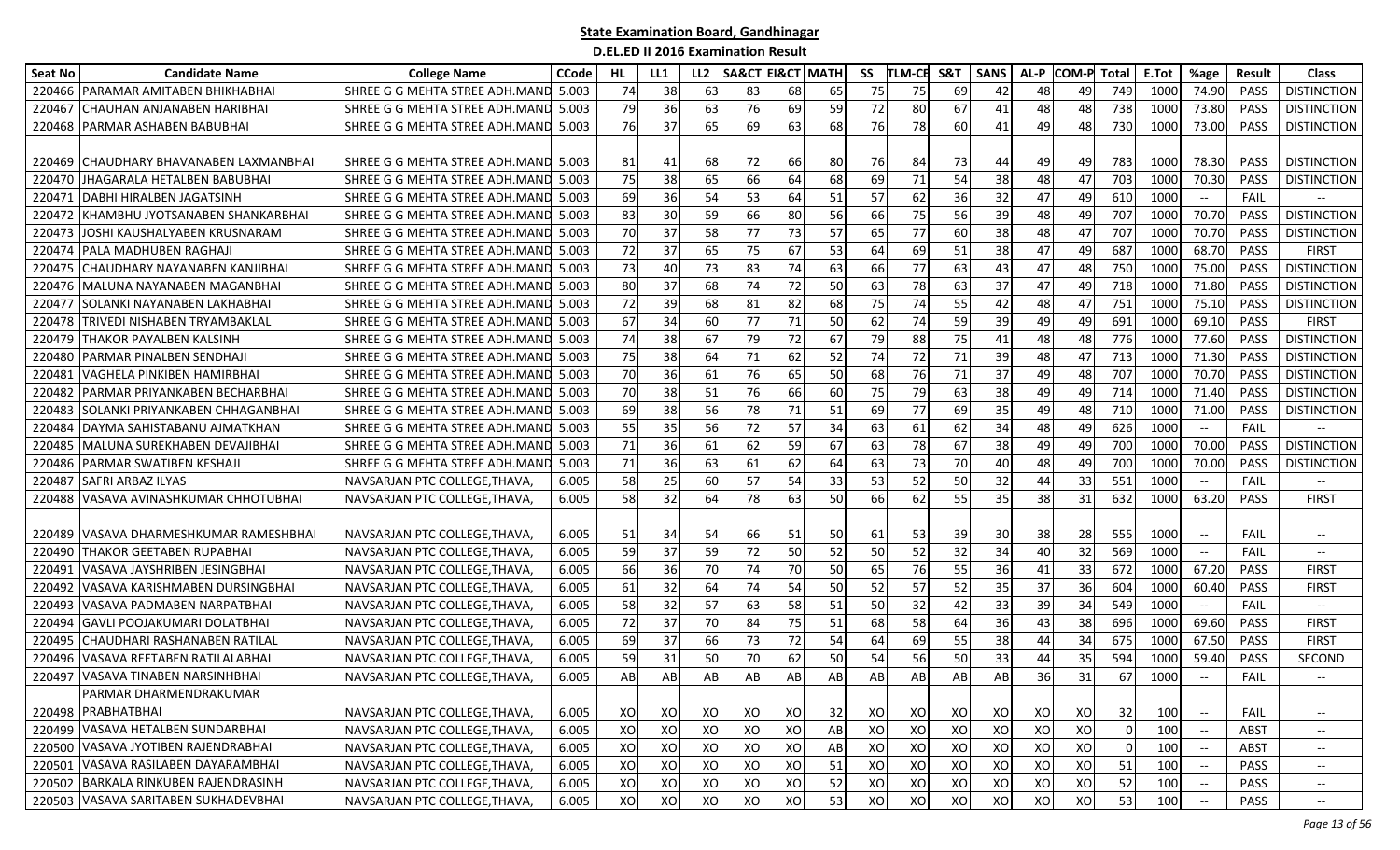| <b>Seat No</b> | <b>Candidate Name</b>                    | <b>College Name</b>                        | <b>CCode</b> | HL.  | LL1 | LL <sub>2</sub> | <b>SA&amp;CT EI&amp;CT   MATH</b> |    |    | SS  | <b>TLM-CE</b> | S&T | <b>SANS</b> | AL-P | <b>COM-P</b> | Total | E.Tot | %age  | Result      | <b>Class</b>                |
|----------------|------------------------------------------|--------------------------------------------|--------------|------|-----|-----------------|-----------------------------------|----|----|-----|---------------|-----|-------------|------|--------------|-------|-------|-------|-------------|-----------------------------|
| 220504         | PATEL SHAKUNTALABEN SURESHBHAI           | NAVSARJAN PTC COLLEGE, THAVA,              | 6.005        | XO   | XO  | xo              | XO                                | XO | 38 | XO  | xо            | XO  | xo          | XO   | XO           | 38    | 100   |       | FAIL        |                             |
| 220505         | TADVI VIJAYKUMAR GANPATBHAI              | NAVSARJAN PTC COLLEGE,THAVA                | 6.005        | XO   | XO  | XO              | XO                                | XO | 50 | XO  | хo            | XO  | XO          | XO   | XO           | 50    | 100   | $-\!$ | <b>PASS</b> | $-\!$                       |
| 220506         | DESAI ANAKBHAI SHELARBHAI                | JILLA SHIKSHAN & TALIM BHAVAN,             | 7.001        | 71   | 39  | 75              | 75                                | 76 | 75 | 83  | 81            | 63  | 38          | 49   | 48           | 773   | 1000  | 77.30 | <b>PASS</b> | <b>DISTINCTION</b>          |
| 22050          | JOGARANA CHHAGANBHAI PANCHABHAI          | JILLA SHIKSHAN & TALIM BHAVAN,             | 7.001        | 76   | 39  | 68              | 75                                | 80 | 81 | 75  | 84            | 76  | 38          | 49   | 49           | 790   | 1000  | 79.00 | <b>PASS</b> | <b>DISTINCTION</b>          |
| 220508         | MER DILIPKUMAR RAMESHBHAI                | JILLA SHIKSHAN & TALIM BHAVAN,             | 7.001        | 73   | 38  | 71              | 80                                | 89 | 93 | 79  | 84            | 80  | 39          | 49   | 49           | 824   | 1000  | 82.40 | <b>PASS</b> | <b>DISTINCTION</b>          |
| 220509         | BARAIYA HARESHBHAI GIDHABHAI             | JILLA SHIKSHAN & TALIM BHAVAN,             | 7.001        | 71   | 39  | 66              | 75                                | 72 | 86 | 77  | 74            | 67  | 40          | 49   | 49           | 765   | 1000  | 76.50 | <b>PASS</b> | <b>DISTINCTION</b>          |
| 220510         | GONDALIYA JIGNESHKUMAR ASHOKBHAI         | JILLA SHIKSHAN & TALIM BHAVAN,             | 7.001        | 78   | 41  | 71              | 78                                | 75 | 67 | 73  | 86            | 68  | 38          | 49   | 49           | 773   | 1000  | 77.30 | <b>PASS</b> | <b>DISTINCTION</b>          |
| 22051          | SOLANKI KAUSHIKBHAI GOBARBHAI            | JILLA SHIKSHAN & TALIM BHAVAN,             | 7.001        | 66   | 38  | 57              | 76                                | 87 | 69 | 67  | 77            | 71  | 41          | 48   | 49           | 746   | 1000  | 74.60 | <b>PASS</b> | <b>DISTINCTION</b>          |
| 220512         | CHAUHAN KISHANBHAI PARESHBHAI            | JILLA SHIKSHAN & TALIM BHAVAN,             | 7.001        | 63   | 25  | 50              | 50                                | 24 | 64 | 56  | 65            | 50  | 30          | 48   | 48           | 573   | 1000  | $-\!$ | FAIL        |                             |
| 22051          | SOLANKI MAYURBHAI MAHENDRABHAI           | <b>JJILLA SHIKSHAN &amp; TALIM BHAVAN.</b> | 7.001        | 75   | 38  | 61              | 71                                | 82 | 65 | 71  | 77            | 63  | 31          | 49   | 49           | 732   | 1000  | 73.20 | <b>PASS</b> | <b>DISTINCTION</b>          |
| 220514         | DHANDHLYA PARTH KANAIYALAL               | <b>JJILLA SHIKSHAN &amp; TALIM BHAVAN.</b> | 7.001        | 65   | 38  | 62              | 52                                | 82 | 64 | 78  | 73            | 56  | 38          | 48   | 49           | 705   | 1000  | 70.50 | <b>PASS</b> | <b>DISTINCTION</b>          |
| 220515         | DANIDHARIYA RUTURAJ VINODRAY             | JILLA SHIKSHAN & TALIM BHAVAN,             | 7.001        | 53   | 32  | 56              | 58                                | 57 | 63 | 60  | 63            | 50  | 27          | 49   | 49           | 617   | 1000  | 61.70 | PASS        | <b>FIRST</b>                |
| 220516         | <b>TRIVEDI RUTVIKBHAI MADHUSUDANBHAI</b> | JILLA SHIKSHAN & TALIM BHAVAN,             | 7.001        | 73   | 38  | 65              | 51                                | 74 | 67 | 68  | 83            | 69  | 33          | 49   | 49           | 719   | 1000  | 71.90 | <b>PASS</b> | <b>DISTINCTION</b>          |
| 220517         | JOGADIYA VISHAL MULJIBHAI                | JILLA SHIKSHAN & TALIM BHAVAN,             | 7.001        | 63   | 36  | 65              | 76                                | 69 | 74 | 77  | 78            | 60  | 37          | 49   | 48           | 732   | 1000  | 73.20 | <b>PASS</b> | <b>DISTINCTION</b>          |
| 220518         | NANDAVA VISHALBHAI BHANUSHANKAR          | JILLA SHIKSHAN & TALIM BHAVAN,             | 7.001        | 64   | 33  | 63              | 66                                | 65 | 78 | 75  | 77            | 54  | 34          | 49   | 49           | 707   | 1000  | 70.70 | PASS        | <b>DISTINCTION</b>          |
| 220519         | 3HAGORA AMITBHAI MUKESHBHAI              | ISARKARI PURUSH ADHYAPAN MANDI             | 7.002        | XO   | XO  | XO              | XO                                | 32 | 55 | XO  | XO            | XO  | XO          | XO   | XO           | 87    | 200   | $-\!$ | FAIL        |                             |
| 220520         | BARAIYA KIRITBHAI MANUBHAI               | ISARKARI PURUSH ADHYAPAN MANDI             | 7.002        | XO   | XO  | xo              | XO                                | XO | 39 | XO  | XO            | 50  | XO          | XO   | XO           | 89    | 200   | $-\!$ | FAIL        |                             |
| 22052          | SARVAIYA AARTI RAMESHBHAI                | GHARSHALA BUNIYADI ADHY.MAND               | 7.003        | 74   | 40  | 76              | 73                                | 82 | 95 | 73  | 89            | 84  | 39          | 49   | 49           | 823   | 1000  | 82.30 | <b>PASS</b> | <b>DISTINCTION</b>          |
| 220522         | GAUSWAMI AKATABEN MUKESHBHAI             | GHARSHALA BUNIYADI ADHY.MAND               | 7.003        | 69   | 38  | 57              | 80                                | 82 | 65 | 68  | 88            | 72  | 39          | 48   | 48           | 754   | 1000  | 75.40 | <b>PASS</b> | <b>DISTINCTION</b>          |
| 220523         | DABHI AMISHABAHEN RAMESHBHAI             | GHARSHALA BUNIYADI ADHY.MAND               | 7.003        | 71   | 36  | 68              | 71                                | 72 | 79 | 77  | 78            | 78  | 36          | 48   | 48           | 762   | 1000  | 76.20 | <b>PASS</b> | <b>DISTINCTION</b>          |
| 220524         | DIYORA ASHA LIMBABHAI                    | GHARSHALA BUNIYADI ADHY.MAND               | 7.003        | 74   | 36  | 63              | 87                                | 81 | 75 | 85  | 84            | 75  | 37          | 49   | 49           | 795   | 1000  | 79.50 | <b>PASS</b> | <b>DISTINCTION</b>          |
| 220525         | GOHIL ASHVINIBEN VASHRAMBHAI             | GHARSHALA BUNIYADI ADHY.MANDI              | 7.003        | 77   | 39  | 50              | 71                                | 71 | 69 | 64  | 84            | 64  | 33          | 47   | 48           | 717   | 1000  | 71.70 | <b>PASS</b> | <b>DISTINCTION</b>          |
| 220526         | GOHIL ASMITABEN RANACHHODBHAI            | GHARSHALA BUNIYADI ADHY.MANDI              | 7.003        | 70   | 39  | 61              | 87                                | 71 | 72 | 67  | 84            | 69  | 38          | 49   | 48           | 755   | 1000  | 75.50 | <b>PASS</b> | <b>DISTINCTION</b>          |
| 22052          | IOGDIYA BHAGYSHREEBEN MANUBHAI           | GHARSHALA BUNIYADI ADHY.MANDI              | 7.003        | 70   | 35  | 52              | 73                                | 76 | 63 | 70  | 82            | 63  | 31          | 48   | 48           | 711   | 1000  | 71.10 | <b>PASS</b> | <b>DISTINCTION</b>          |
| 220528         | BARAIYA BHAVNABEN MANUBHAI               | GHARSHALA BUNIYADI ADHY.MANDI              | 7.003        | 75   | 39  | 64              | 83                                | 87 | 77 | 77  | 83            | 76  | 38          | 49   | 49           | 797   | 1000  | 79.70 | <b>PASS</b> | <b>DISTINCTION</b>          |
| 220529         | MOBH BHAVUBEN PITHABHAI                  | GHARSHALA BUNIYADI ADHY.MAND               | 7.003        | 78   | 39  | 60              | 67                                | 75 | 79 | 79  | 85            | 76  | 36          | 48   | 49           | 771   | 1000  | 77.10 | <b>PASS</b> | <b>DISTINCTION</b>          |
| 220530         | BHALIYA BHOOMIKABEN DHEERUBHAI           | GHARSHALA BUNIYADI ADHY.MAND               | 7.003        | 71   | 38  | 64              | 63                                | 60 | 69 | 74  | 82            | 64  | 34          | 49   | 48           | 716   | 1000  | 71.60 | <b>PASS</b> | <b>DISTINCTION</b>          |
| 220531         | VALIYA BHUMIBEN BABUBHAI                 | GHARSHALA BUNIYADI ADHY.MAND               | 7.003        | 61   | 34  | 50              | 79                                | 72 | 54 | 75  | 78            | 62  | 37          | 49   | 47           | 698   | 1000  | 69.80 | <b>PASS</b> | <b>FIRST</b>                |
| 220532         | PANDYA BHUMIKABEN HARESHBHAI             | GHARSHALA BUNIYADI ADHY.MAND               | 7.003        | 78   | 38  | 65              | 78                                | 68 | 76 | 78  | 81            | 77  | 40          | 48   | 49           | 776   | 1000  | 77.60 | <b>PASS</b> | <b>DISTINCTION</b>          |
| 220533         | HARKAT CHANDRABEN BACHUBHAI              | GHARSHALA BUNIYADI ADHY.MANDI              | 7.003        | 75   | 42  | 86              | 84                                | 82 | 90 | 81  | 85            | 90  | 38          | 49   | 48           | 850   | 1000  | 85.00 | <b>PASS</b> | <b>DISTINCTION</b>          |
| 220534         | RATHOD CHHAYABEN MANJIBHAI               | GHARSHALA BUNIYADI ADHY.MANDI              | 7.003        | 69   | 39  | 73              | 86                                | 78 | 82 | 71  | 80            | 76  | 39          | 49   | 49           | 791   | 1000  | 79.10 | <b>PASS</b> | <b>DISTINCTION</b>          |
| 220535         | BARAIYA DAKSHABEN BIPINBHAI              | GHARSHALA BUNIYADI ADHY.MANDI              | 7.003        | 84   | 41  | 73              | 72                                | 89 | 88 | 83  | 82            | 79  | 35          | 49   | 48           | 823   | 1000  | 82.30 | <b>PASS</b> | <b>DISTINCTION</b>          |
| 220536         | BHOJANI DAKSHABEN VITHTHALBHAI           | GHARSHALA BUNIYADI ADHY.MAND               | 7.003        | 73   | 39  | 55              | 68                                | 79 | 58 | 83  | 77            | 62  | 33          | 48   | 48           | 723   | 1000  | 72.30 | <b>PASS</b> | <b>DISTINCTION</b>          |
| 220537         | DABHI DAKSHABEN LAKHMANBHAI              | GHARSHALA BUNIYADI ADHY.MANDI              | 7.003        | 75   | 39  | 59              | 78                                | 70 | 51 | 68  | 82            | 61  | 31          | 48   | 48           | 710   | 1000  | 71.00 | PASS        | <b>DISTINCTION</b>          |
|                | 220538 PATEL DARSHANABEN GORDHANBHAI     | GHARSHALA BUNIYADI ADHY.MANDI 7.003        |              | -691 | 40  | 67              | 69                                | 74 | 52 | 771 | 69            | 65  | 37          | 49   | 47           | 715   |       |       |             | 1000 71.50 PASS DISTINCTION |
|                | 220539 DESAI DAYABEN VIKRAMBHAI          | GHARSHALA BUNIYADI ADHY.MANDII             | 7.003        | 65   | 38  | 68              | 75                                | 81 | 53 | 79  | 72            | 68  | 38          | 47   | 48           | 732   | 1000  | 73.20 | <b>PASS</b> | <b>DISTINCTION</b>          |
|                | 220540 PANDYA DIPEEKABEN LAVAJIBHAI      | GHARSHALA BUNIYADI ADHY.MANDI 7.003        |              | 71   | 39  | 64              | 81                                | 79 | 69 | 79  | 83            | 67  | 43          | 48   | 48           | 771   | 1000  | 77.10 | PASS        | <b>DISTINCTION</b>          |
|                | 220541 SARVAIYA DIVYABA VIRAMDEVSINH     | GHARSHALA BUNIYADI ADHY.MANDI 7.003        |              | 70   | 41  | 79              | 84                                | 83 | 66 | 83  | 86            | 69  | 44          | 49   | 48           | 802   | 1000  | 80.20 | PASS        | <b>DISTINCTION</b>          |
|                | 220542 SOLANKI DIVYABEN PRAVINBHAI       | GHARSHALA BUNIYADI ADHY.MANDI              | 7.003        | 75   | 38  | 69              | 69                                | 70 | 90 | 76  | 84            | 65  | 34          | 49   | 48           | 767   | 1000  | 76.70 | PASS        | <b>DISTINCTION</b>          |
|                | 220543 FAGA DRASHTABEN DOLUBHAI          | GHARSHALA BUNIYADI ADHY.MANDI              | 7.003        | 80   | 38  | 71              | 77                                | 82 | 84 | 81  | 83            | 81  | 41          | 49   | 48           | 815   | 1000  | 81.50 | PASS        | <b>DISTINCTION</b>          |
|                | 220544 PANDYA GAYTRIBEN SURESHBHAI       | GHARSHALA BUNIYADI ADHY.MANDI 7.003        |              | 57   | 41  | 66              | 73                                | 53 | 58 | 68  | 81            | 51  | 36          | 49   | 49           | 682   | 1000  | 68.20 | PASS        | <b>FIRST</b>                |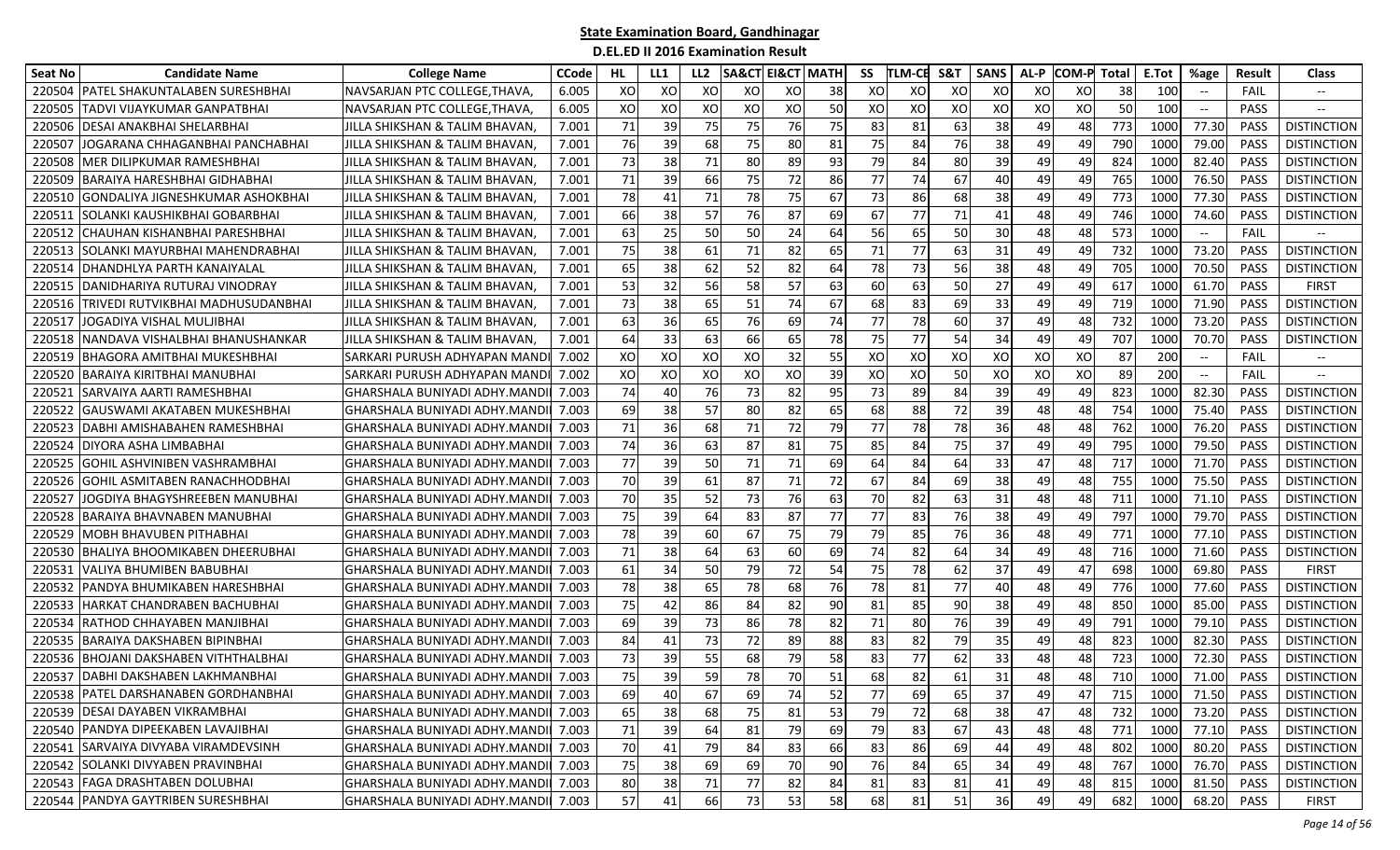| Seat No | <b>Candidate Name</b>                    | <b>College Name</b>                 | <b>CCode</b> | HL. | LL1 | LL <sub>2</sub> | <b>SA&amp;CT EI&amp;CT MATH</b> |    |    | SS | <b>TLM-CE</b> | S&T | <b>SANS</b> | AL-P | <b>COM-P Total</b> |     | E.Tot | %age  | Result      | <b>Class</b>       |
|---------|------------------------------------------|-------------------------------------|--------------|-----|-----|-----------------|---------------------------------|----|----|----|---------------|-----|-------------|------|--------------------|-----|-------|-------|-------------|--------------------|
| 220545  | SILHAR GUNJALBEN MUKUNDRAI               | GHARSHALA BUNIYADI ADHY.MAND        | 7.003        | 76  | 43  | 83              | 83                              | 83 | 80 | 81 | 91            | 73  | 41          | 49   | 48                 | 831 | 1000  | 83.10 | <b>PASS</b> | <b>DISTINCTION</b> |
| 220546  | HARKAT HARSHABEN ALINGBHAI               | GHARSHALA BUNIYADI ADHY.MAND        | 7.003        | 67  | 37  | 76              | 79                              | 71 | 72 | 78 | 85            | 67  | 37          | 48   | 48                 | 765 | 1000  | 76.50 | PASS        | <b>DISTINCTION</b> |
| 22054   | MAKWANA HEMALI GHANSHYAMBHAI             | GHARSHALA BUNIYADI ADHY.MAND        | 7.003        | 72  | 41  | 84              | 80                              | 79 | 86 | 78 | 85            | 73  | 40          | 49   | 47                 | 814 | 1000  | 81.40 | PASS        | <b>DISTINCTION</b> |
| 220548  | <b>GOHIL HETALBA TEMUBHA</b>             | GHARSHALA BUNIYADI ADHY.MAND        | 7.003        | 80  | 43  | 77              | 88                              | 84 | 66 | 83 | 85            | 78  | 40          | 48   | 48                 | 820 | 1000  | 82.00 | <b>PASS</b> | <b>DISTINCTION</b> |
| 220549  | <b>BHALIYA HETALBEN DHIRUBHAI</b>        | GHARSHALA BUNIYADI ADHY.MAND        | 7.003        | 73  | 38  | 67              | 66                              | 72 | 58 | 73 | 65            | 68  | 37          | 49   | 48                 | 714 | 1000  | 71.40 | PASS        | <b>DISTINCTION</b> |
| 220550  | CHAUHAN HETALBEN RAMESHBHAI              | GHARSHALA BUNIYADI ADHY.MAND        | 7.003        | 77  | 42  | 77              | 72                              | 71 | 79 | 76 | 77            | 72  | 40          | 49   | 47                 | 779 | 1000  | 77.90 | PASS        | <b>DISTINCTION</b> |
| 22055   | DABHI HETALBEN RAGHABHAI                 | GHARSHALA BUNIYADI ADHY.MAND        | 7.003        | 80  | 43  | 86              | 83                              | 89 | 65 | 80 | 77            | 76  | 44          | 49   | 48                 | 820 | 1000  | 82.00 | PASS        | <b>DISTINCTION</b> |
| 220552  | <b>GOHEL HETALBEN NILESHBHAI</b>         | GHARSHALA BUNIYADI ADHY.MAND        | 7.003        | 74  | 38  | 79              | 72                              | 67 | 52 | 80 | 70            | 55  | 38          | 48   | 47                 | 720 | 1000  | 72.00 | <b>PASS</b> | <b>DISTINCTION</b> |
| 220553  | JANI HETALBEN MAHESHBHAI                 | GHARSHALA BUNIYADI ADHY.MAND        | 7.003        | 70  | 39  | 66              | 73                              | 69 | 58 | 75 | 72            | 66  | 35          | 49   | 49                 | 721 | 1000  | 72.10 | <b>PASS</b> | <b>DISTINCTION</b> |
| 22055   | PARMAR HETALBEN SHAMJIBHAI               | GHARSHALA BUNIYADI ADHY.MAND        | 7.003        | 68  | 38  | 63              | 66                              | 64 | 50 | 77 | 62            | 50  | 30          | 49   | 49                 | 666 | 1000  | 66.60 | <b>PASS</b> | <b>FIRST</b>       |
| 22055   | DHAPA HETUBEN BABUBHAI                   | GHARSHALA BUNIYADI ADHY.MAND        | 7.003        | 74  | 42  | 69              | 84                              | 83 | 68 | 77 | 80            | 76  | 37          | 49   | 49                 | 788 | 1000  | 78.80 | <b>PASS</b> | <b>DISTINCTION</b> |
| 220556  | PARMAR HIRALBEN SHAMJIBHAI               | GHARSHALA BUNIYADI ADHY.MAND        | 7.003        | 62  | 32  | 53              | 63                              | 51 | 52 | 75 | 63            | 60  | 28          | 49   | 48                 | 636 | 1000  | 63.60 | <b>PASS</b> | <b>FIRST</b>       |
| 220557  | BHEDA JALPABEN ARVINDBHAI                | GHARSHALA BUNIYADI ADHY.MAND        | 7.003        | 71  | 35  | 50              | 68                              | 69 | 54 | 83 | 79            | 69  | 35          | 49   | 48                 | 710 | 1000  | 71.00 | PASS        | <b>DISTINCTION</b> |
| 220558  | MAKWANA JASHIBEN MATHURBHAI              | GHARSHALA BUNIYADI ADHY.MAND        | 7.003        | 76  | 43  | 64              | 90                              | 78 | 56 | 76 | 90            | 76  | 39          | 49   | 47                 | 784 | 1000  | 78.40 | PASS        | <b>DISTINCTION</b> |
| 220559  | JETHAVA JAYSHREEBEN KARASHANBHAI         | GHARSHALA BUNIYADI ADHY.MAND        | 7.003        | 71  | 41  | 57              | 83                              | 72 | 72 | 82 | 84            | 66  | 35          | 49   | 47                 | 759 | 1000  | 75.90 | PASS        | <b>DISTINCTION</b> |
| 220560  | <b>MORI JIGISHABEN BHARATBHAI</b>        | GHARSHALA BUNIYADI ADHY.MAND        | 7.003        | 69  | 36  | 59              | 50                              | 65 | 57 | 83 | 73            | 61  | 31          | 48   | 48                 | 680 | 1000  | 68.00 | PASS        | <b>FIRST</b>       |
| 22056   | <b>BATIYA JIGUBEN BUDHABHAI</b>          | GHARSHALA BUNIYADI ADHY.MAND        | 7.003        | 70  | 40  | 68              | 84                              | 72 | 69 | 82 | 85            | 69  | 37          | 48   | 49                 | 773 | 1000  | 77.30 | <b>PASS</b> | <b>DISTINCTION</b> |
| 220562  | SUMARA JYOTIBEN TRIKAMBHAI               | GHARSHALA BUNIYADI ADHY.MAND        | 7.003        | 70  | 41  | 74              | 87                              | 81 | 68 | 87 | 84            | 73  | 38          | 49   | 49                 | 801 | 1000  | 80.10 | PASS        | <b>DISTINCTION</b> |
| 220563  | KANSARA KAILASBEN RANABHAI               | GHARSHALA BUNIYADI ADHY.MAND        | 7.003        | 80  | 43  | 73              | 87                              | 84 | 76 | 83 | 83            | 69  | 39          | 49   | 48                 | 814 | 1000  | 81.40 | <b>PASS</b> | <b>DISTINCTION</b> |
| 220564  | SHIYAL KAILASHBEN JERAMBHAI              | GHARSHALA BUNIYADI ADHY.MAND        | 7.003        | 76  | 43  | 79              | 85                              | 82 | 64 | 81 | 80            | 67  | 36          | 48   | 49                 | 790 | 1000  | 79.00 | <b>PASS</b> | <b>DISTINCTION</b> |
| 220565  | DHAPA KAJAL VINUBHAI                     | GHARSHALA BUNIYADI ADHY.MAND        | 7.003        | 75  | 40  | 70              | 74                              | 73 | 75 | 75 | 79            | 62  | 33          | 49   | 49                 | 754 | 1000  | 75.40 | PASS        | <b>DISTINCTION</b> |
| 220566  | IMAKAWANA KAJAL VALLABHBHAI              | GHARSHALA BUNIYADI ADHY.MAND        | 7.003        | 76  | 43  | 78              | 80                              | 85 | 79 | 78 | 81            | 72  | 40          | 49   | 47                 | 808 | 1000  | 80.80 | PASS        | <b>DISTINCTION</b> |
| 220567  | PANDYA KAJALBAHEN BHANUSHANKAR           | GHARSHALA BUNIYADI ADHY.MAND        | 7.003        | 76  | 42  | 77              | 72                              | 75 | 77 | 77 | 74            | 68  | 38          | 48   | 49                 | 773 | 1000  | 77.30 | <b>PASS</b> | <b>DISTINCTION</b> |
| 220568  | BARAIYA KAJALBEN KARASHANBHAI            | GHARSHALA BUNIYADI ADHY.MAND        | 7.003        | 85  | 42  | 73              | 82                              | 87 | 69 | 79 | 87            | 83  | 43          | 49   | 48                 | 827 | 1000  | 82.70 | <b>PASS</b> | <b>DISTINCTION</b> |
| 220569  | CHUDASAMA KAJALBEN DINESHBHAI            | GHARSHALA BUNIYADI ADHY.MAND        | 7.003        | 80  | 40  | 58              | 85                              | 79 | 66 | 61 | 88            | 70  | 42          | 48   | 49                 | 766 | 1000  | 76.60 | PASS        | <b>DISTINCTION</b> |
| 220570  | DIHORA KAJALBEN RAJABHAI                 | GHARSHALA BUNIYADI ADHY.MAND        | 7.003        | 82  | 45  | 78              | 94                              | 84 | 84 | 64 | 86            | 78  | 43          | 49   | 49                 | 836 | 1000  | 83.60 | PASS        | <b>DISTINCTION</b> |
| 22057   | KAMALIYA KAJALBEN VASURBHAI              | GHARSHALA BUNIYADI ADHY.MAND        | 7.003        | 74  | 35  | 56              | 62                              | 63 | 51 | 56 | 79            | 69  | 36          | 48   | 48                 | 677 | 1000  | 67.70 | <b>PASS</b> | <b>FIRST</b>       |
| 220572  | ISOLANKI KAJALBEN JAYANTIBHAI            | GHARSHALA BUNIYADI ADHY.MAND        | 7.003        | 80  | 39  | 61              | 77                              | 76 | 63 | 72 | 83            | 77  | 42          | 49   | 49                 | 768 | 1000  | 76.80 | <b>PASS</b> | <b>DISTINCTION</b> |
|         |                                          |                                     |              |     |     |                 |                                 |    |    |    |               |     |             |      |                    |     |       |       |             |                    |
| 220573  | <b>ISOLANKI KANCHANBAHEN PRAVINKUMAR</b> | GHARSHALA BUNIYADI ADHY.MANDII      | 7.003        | 76  | 38  | 61              | 75                              | 70 | 55 | 61 | 80 l          | 75  | 43          | 47   | 48                 | 729 | 1000  | 72.90 | <b>PASS</b> | <b>DISTINCTION</b> |
| 220574  | <b>BAMBHANIYA KIRTIBEN DHANABHAI</b>     | GHARSHALA BUNIYADI ADHY.MAND        | 7.003        | 79  | 40  | 60              | 79                              | 76 | 61 | 60 | 78            | 78  | 41          | 49   | 48                 | 749 | 1000  | 74.90 | PASS        | <b>DISTINCTION</b> |
| 220575  | <b>MAKAVANA KOMALBEN MITHABHAI</b>       | GHARSHALA BUNIYADI ADHY.MAND        | 7.003        | 76  | 39  | 54              | 60                              | 78 | 71 | 71 | 77            | 75  | 39          | 49   | 48                 | 737 | 1000  | 73.70 | <b>PASS</b> | <b>DISTINCTION</b> |
| 220576  | VAGHOSHI KOMALBEN PRAVINBHAI             | GHARSHALA BUNIYADI ADHY.MAND        | 7.003        | 82  | 41  | 65              | 89                              | 84 | 77 | 67 | 90            | 78  | 43          | 49   | 47                 | 812 | 1000  | 81.20 | PASS        | <b>DISTINCTION</b> |
|         |                                          |                                     |              |     |     |                 |                                 |    |    |    |               |     |             |      |                    |     |       |       |             |                    |
|         | 220577 BARAIYA MANISHABEN GHANSHYAMBHAI  | GHARSHALA BUNIYADI ADHY.MANDI 7.003 |              | 68  | 35  | 56              | 77                              | 65 | 51 | 50 | 73 I          | 66  | 36          | 49   | 48                 | 674 | 1000  | 67.40 | <b>PASS</b> | <b>FIRST</b>       |
|         | 220578 MOBH MANISHABEN VIRABHAI          | GHARSHALA BUNIYADI ADHY.MANDII      | 7.003        | 80  | 43  | 68              | 88                              | 79 | 69 | 78 | 87            | 75  | 37          | 48   | 48                 | 800 | 1000  | 80.00 | PASS        | <b>DISTINCTION</b> |
|         | 220579 BHOJANI MAYABEN JADAVBHAI         | GHARSHALA BUNIYADI ADHY.MANDII      | 7.003        | 79  | 41  | 63              | 83                              | 84 | 64 | 75 | 85            | 84  | 40          | 48   | 48                 | 794 | 1000  | 79.40 | PASS        | <b>DISTINCTION</b> |
|         | 220580 CHAUHAN MAYABEN GIRDHARBHAI       | GHARSHALA BUNIYADI ADHY.MANDI       | 7.003        | 80  | 43  | 61              | 72                              | 73 | 68 | 66 | 81            | 79  | 40          | 49   | 47                 | 759 | 1000  | 75.90 | PASS        | <b>DISTINCTION</b> |
| 220581  | L CHAUHAN MEERABAHEN RAMESHBHAI          | GHARSHALA BUNIYADI ADHY.MANDII      | 7.003        | 75  | 35  | 53              | 67                              | 69 | 51 | 54 | 79            | 63  | 37          | 49   | 48                 | 680 | 1000  | 68.00 | PASS        | <b>FIRST</b>       |
|         | 220582 JJOSHI MEERABEN HITESHBHAI        | GHARSHALA BUNIYADI ADHY.MANDII      | 7.003        | 79  | 41  | 69              | 82                              | 81 | 80 | 79 | 87            | 76  | 38          | 48   | 49                 | 809 | 1000  | 80.90 | PASS        | <b>DISTINCTION</b> |
|         | 220583 VEGAD MEERABEN JAGDISHBHAI        | GHARSHALA BUNIYADI ADHY.MANDII      | 7.003        | 85  | 40  | 66              | 82                              | 83 | 73 | 80 | 87            | 85  | 38          | 48   | 49                 | 816 | 1000  | 81.60 | PASS        | <b>DISTINCTION</b> |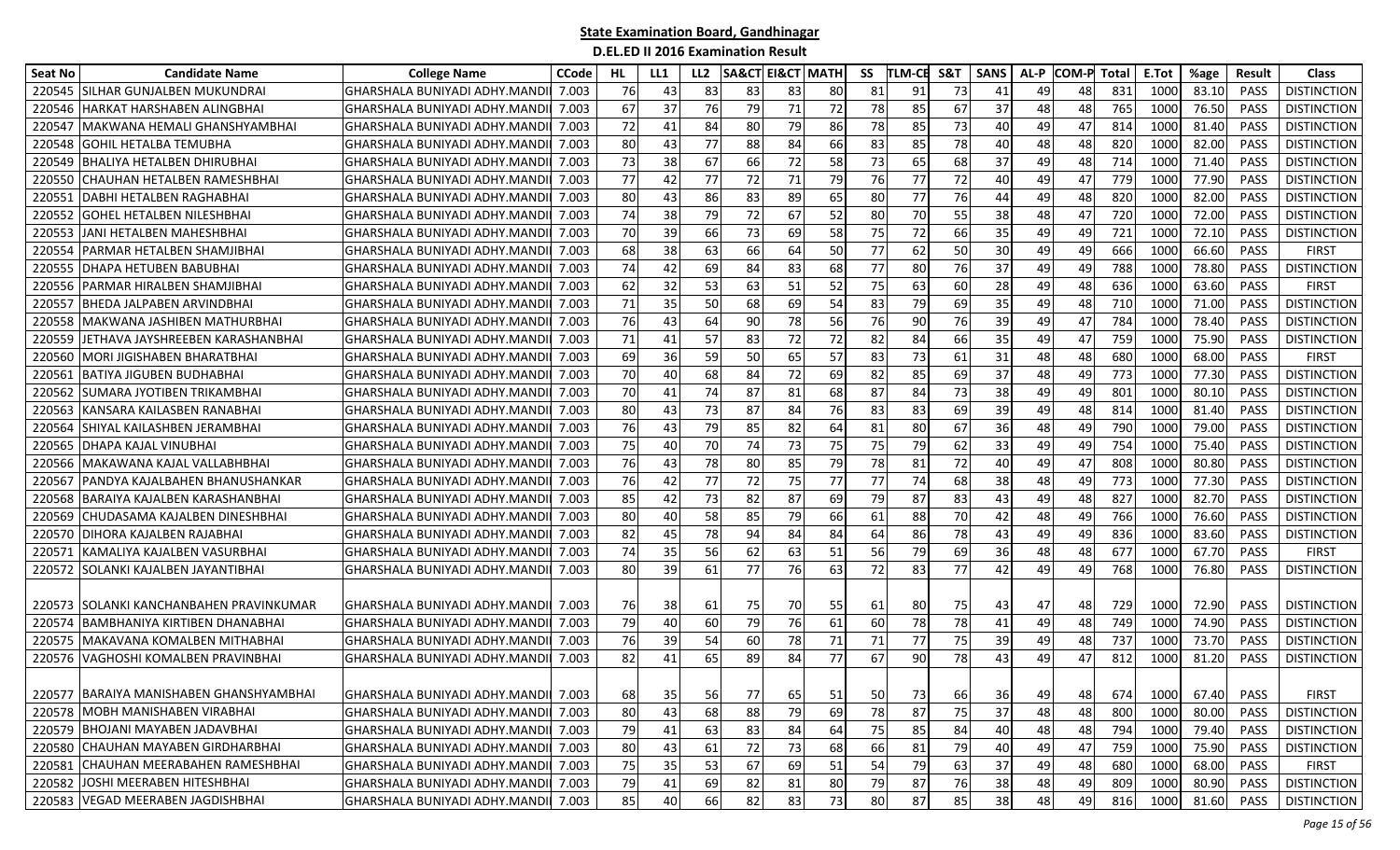| Seat No | <b>Candidate Name</b>                 | <b>College Name</b>                  | <b>CCode</b> | HL | LL1 | LL <sub>2</sub> | SA&CT | EI&CT MATH |    | SS | TLM-CE | <b>S&amp;T</b> | <b>SANS</b> | AL-P | <b>COM-P</b> | Total    | E.Tot           | %age                              | <b>Result</b> | <b>Class</b>                      |
|---------|---------------------------------------|--------------------------------------|--------------|----|-----|-----------------|-------|------------|----|----|--------|----------------|-------------|------|--------------|----------|-----------------|-----------------------------------|---------------|-----------------------------------|
| 220584  | SOLANKI MITTALBA KIRITSINH            | GHARSHALA BUNIYADI ADHY.MAND         | 7.003        | 72 | 42  | 71              | 72    | 77         | 78 | 59 | 79     | 72             | 37          | 49   | 49           | 757      | 1000            | 75.70                             | <b>PASS</b>   | <b>DISTINCTION</b>                |
| 220585  | PARMAR NAMRATABEN VIKRAMBHAI          | GHARSHALA BUNIYADI ADHY.MAND         | 7.003        | 78 | 43  | 73              | 80    | 84         | 85 | 78 | 88     | 73             | 40          | 49   | 49           | 820      | 1000            | 82.00                             | <b>PASS</b>   | <b>DISTINCTION</b>                |
| 220586  | DHARANIYA NEHAL DHIRAJBHAI            | GHARSHALA BUNIYADI ADHY.MAND         | 7.003        | 73 | 36  | 51              | 64    | 60         | 66 | 57 | 75     | 63             | 34          | 48   | 48           | 675      | 1000            | 67.50                             | <b>PASS</b>   | <b>FIRST</b>                      |
| 22058   | DHANDHUKIYA NISHABEN JAGDISHBHAI      | GHARSHALA BUNIYADI ADHY.MAND         | 7.003        | 82 | 42  | 79              | 79    | 87         | 74 | 75 | 85     | 82             | 39          | 481  | 47           | 819      | 1000            | 81.90                             | <b>PASS</b>   | <b>DISTINCTION</b>                |
| 220588  | BARAIYA PAYALBEN POLABHAI             | GHARSHALA BUNIYADI ADHY.MAND         | 7.003        | 76 | 41  | 52              | 74    | 66         | 69 | 59 | 77     | 62             | 37          | 48   | 48           | 709      | 1000            | 70.90                             | <b>PASS</b>   | <b>DISTINCTION</b>                |
| 220589  | DODIYA POOJABEN RAMESHBHAI            | GHARSHALA BUNIYADI ADHY.MAND         | 7.003        | 71 | 43  | 60              | 69    | 68         | 69 | 59 | 73     | 66             | 37          | 49   | 48           | 712      | 1000            | 71.20                             | <b>PASS</b>   | <b>DISTINCTION</b>                |
| 220590  | DAVE PRATIXABEN VAJERAMBHAI           | GHARSHALA BUNIYADI ADHY.MAND         | 7.003        | 69 | 37  | 61              | 76    | 67         | 60 | 61 | 84     | 63             | 38          | 48   | 48           | 712      | 1000            | 71.20                             | <b>PASS</b>   | <b>DISTINCTION</b>                |
| 220591  | MAKWANA PRIYANKABEN ASHOKBHAI         | GHARSHALA BUNIYADI ADHY.MAND         | 7.003        | 79 | 39  | 70              | 83    | 77         | 74 | 60 | 83     | 70             | 40          | 49   | 47           | 771      | 1000            | 77.10                             | <b>PASS</b>   | <b>DISTINCTION</b>                |
| 22059   | GONDALIYA RASILABEN BHARATBHAI        | GHARSHALA BUNIYADI ADHY.MAND         | 7.003        | 70 | 38  | 63              | 78    | 68         | 70 | 65 | 70     | 71             | 37          | 49   | 48           | 727      | 1000            | 72.70                             | <b>PASS</b>   | <b>DISTINCTION</b>                |
| 22059   | RATHOD RINKAL DHARMENDRAKUMAR         | GHARSHALA BUNIYADI ADHY.MAND         | 7.003        | 75 | 45  | 72              | 86    | 84         | 80 | 75 | 90     | 70             | 41          | 49   | 48           | 815      | 1000            | 81.50                             | <b>PASS</b>   | <b>DISTINCTION</b>                |
| 22059   | METAR RIZWANA FARUKBHAI               | GHARSHALA BUNIYADI ADHY.MAND         | 7.003        | 74 | 39  | 78              | 66    | 79         | 80 | 61 | 87     | 71             | 39          | 49   | 48           | 771      | 1000            | 77.10                             | <b>PASS</b>   | <b>DISTINCTION</b>                |
| 22059   | PARMAR SHARMILABEN CHIMANBHAI         | GHARSHALA BUNIYADI ADHY.MAND         | 7.003        | 65 | 36  | 54              | 75    | 66         | 61 | 62 | 77     | 58             | 34          | 481  | 48           | 684      | 1000            | 68.40                             | <b>PASS</b>   | <b>FIRST</b>                      |
| 220596  | HARKAT SHILABEN GHOHABHAI             | GHARSHALA BUNIYADI ADHY.MAND         | 7.003        | 77 | 41  | 73              | 86    | 82         | 87 | 76 | 87     | 71             | 39          | 48   | 48           | 815      | 1000            | 81.50                             | <b>PASS</b>   | <b>DISTINCTION</b>                |
| 22059   | JANI SHILPABEN PRAVINKUMAR            | GHARSHALA BUNIYADI ADHY.MAND         | 7.003        | 76 | 34  | 59              | 63    | 69         | 74 | 66 | 79     | 62             | 38          | 49   | 48           | 717      | 1000            | 71.70                             | <b>PASS</b>   | <b>DISTINCTION</b>                |
| 220598  | KANSARA SHOBHANABEN KANJIBHAI         | GHARSHALA BUNIYADI ADHY.MAND         | 7.003        | 78 | 45  | 61              | 85    | 82         | 57 | 80 | 88     | 70             | 39          | 48   | 47           | 780      | 1000            | 78.00                             | <b>PASS</b>   | <b>DISTINCTION</b>                |
| 220599  | PARMAR SURAKSHABA BHARMALSINH         | GHARSHALA BUNIYADI ADHY.MAND         | 7.003        | 71 | 38  | 60              | 75    | 81         | 50 | 74 | 85     | 62             | 40          | 49   | 48           | 733      | 1000            | 73.30                             | <b>PASS</b>   | <b>DISTINCTION</b>                |
| 22060   | JALILA VIRALBAHEN PARSHOTAMBHAI       | GHARSHALA BUNIYADI ADHY.MAND         | 7.003        | 72 | 37  | 66              | 71    | 70         | 50 | 66 | 84     | 57             | 38          | 49   | 49           | 709      | 1000            | 70.90                             | <b>PASS</b>   | <b>DISTINCTION</b>                |
| 22060   | PARMAR VISHVABEN ARAJANBHAI           | GHARSHALA BUNIYADI ADHY.MAND         | 7.003        | 79 | 40  | 68              | 81    | 81         | 80 | 74 | 88     | 59             | 39          | 48   | 48           | 785      | 1000            | 78.50                             | <b>PASS</b>   | <b>DISTINCTION</b>                |
| 22060   | BHATTI YASMINBEN ANAVARBHAI           | GHARSHALA BUNIYADI ADHY.MAND         | 7.003        | 67 | 43  | 72              | 79    | 78         | 63 | 76 | 70     | 68             | 40          | 48   | 47           | 751      | 1000            | 75.10                             | <b>PASS</b>   | <b>DISTINCTION</b>                |
| 220603  | RATHOD ZINDAGI VIKRAMBHAI             | GHARSHALA BUNIYADI ADHY.MAND         | 7.003        | 70 | 41  | 73              | 55    | 71         | 64 | 70 | 72     | 65             | 41          | 49   | 49           | 720      | 1000            | 72.00                             | <b>PASS</b>   | <b>DISTINCTION</b>                |
| 220604  | BHAGORA JYOTIKABEN BALVANTSINH        | GHARSHALA BUNIYADI ADHY.MAND         | 7.003        | XO | XO  | XO              | XO    | 33         | XO | 52 | XO     | XO             | XO          | XO   | XO           | 85       | 200             |                                   | FAIL          |                                   |
| 22060   | DAVE SHIVANI MILANBHAI                | GHARSHALA BUNIYADI ADHY.MAND         | 7.003        | XO | XO  | XO              | XO    | XO         | XO | XO | XO     | XO             | 33          | XO   | XO           | 33       | 50              |                                   | <b>PASS</b>   | $\overline{\phantom{a}}$          |
| 220606  | (HANT SUREKHABEN GULABSINH            | GHARSHALA BUNIYADI ADHY.MAND         | 7.003        | XO | XO  | XO              | 72    | 32         | 52 | XO | XO     | XO             | XO          | XO   | XO           | 156      | 300             |                                   | FAIL          | $--$                              |
| 22060   | SARAJIYA GAUTAMKUMAR RAMESHBHAI       | SHREE J.M.SABVA PTC COLLAGE,BOT      | 7.010        | XO | XO  | XO              | XO    | XO         | 71 | XO | XO     | XO             | XO          | XO   | XO           | 71       | 10 <sub>C</sub> | $-\hbox{--}$                      | <b>PASS</b>   | $\hspace{0.05cm} \dashrightarrow$ |
| 220608  | KHASIYA PRAKASHBHAI CHAKURBHAI        | PRIMARY TEACHER TRAINING COLLE       | 7.012        | XO | XO  | XO              | XO    | XO         | 41 | XO | XO     | XO             | XO          | XO   | XO           | 41       | 100             | $\overline{\phantom{a}}$          | FAIL          | $\hspace{0.05cm} \ldots$          |
| 220609  | PATEL ANILKUMAR CHANDRASINH           | SARKARI BUNIYADI ADHYAPAN MAN        | 8.001        | 64 | 37  | 75              | 57    | 68         | 57 | 56 | 76     | 57             | 42          | 46   | 40           | 675      | 1000            | 67.50                             | PASS          | <b>FIRST</b>                      |
| 220610  | BHILALA ARVINDBHAI KASHIRAM           | SARKARI BUNIYADI ADHYAPAN MANI       | 8.001        | 73 | 35  | 75              | 71    | 71         | 71 | 77 | 84     | 60             | 40          | 49   | 45           | 751      | 1000            | 75.10                             | <b>PASS</b>   | <b>DISTINCTION</b>                |
| 22061   | RATHVA BHUPENDRABHAI MANILAL          | SARKARI BUNIYADI ADHYAPAN MAN        | 8.001        | AB | AB  | AB              | AB    | AB         | AB | AB | AB     | AB             | AB          | 11   | 33           | 44       | 1000            | $\hspace{0.05cm} \dashrightarrow$ | FAIL          |                                   |
| 220612  | <b>PATEL BHUPESHKUMAR PRABHATSINH</b> | SARKARI BUNIYADI ADHYAPAN MAN        | 8.001        | AB | AB  | AB              | AB    | AB         | AB | AB | AB     | AB             | AB          | AB   | AB           | $\Omega$ | 1000            | $\overline{\phantom{a}}$          | ABST          |                                   |
| 220613  | SANGADA DINESHBHAI VAGHJIBHAI         | SARKARI BUNIYADI ADHYAPAN MAN        | 8.001        | 72 | 38  | 80              | 51    | 70         | 64 | 77 | 83     | 57             | 45          | 49   | 45           | 731      | 1000            | 73.10                             | <b>PASS</b>   | <b>DISTINCTION</b>                |
| 220614  | BARIA HARSHADKUMAR SURESHBHAI         | SARKARI BUNIYADI ADHYAPAN MANI       | 8.001        | 75 | 43  | 77              | 63    | 78         | 69 | 77 | 85     | 66             | 41          | 49   | 40           | 763      | 1000            | 76.30                             | <b>PASS</b>   | <b>DISTINCTION</b>                |
| 22061   | BHILALA ISDAM DINAYAR                 | SARKARI BUNIYADI ADHYAPAN MAN        | 8.001        | 80 | 37  | 78              | 60    | 75         | 78 | 75 | 83     | 61             | 43          | 49   | 45           | 764      | 1000            | 76.40                             | <b>PASS</b>   | <b>DISTINCTION</b>                |
| 220616  | <b>BARIA JAYESHKUMAR KORAMSINH</b>    | SARKARI BUNIYADI ADHYAPAN MAN        | 8.001        | 72 | 38  | 65              | 57    | 66         | 62 | 73 | 78     | $44**$         | 37          | 48   | 41           | 681      | 1000            | 68.10                             | PASS          | SECOND                            |
| 220617  | <b>PATEL JAYESHKUMAR BHAYALABHAI</b>  | SARKARI BUNIYADI ADHYAPAN MAN        | 8.001        | 72 | 37  | 65              | 79    | 72         | 61 | 81 | 85     | 54             | 39          | 48   | 40           | 733      | 1000            | 73.30                             | <b>PASS</b>   | <b>DISTINCTION</b>                |
|         | 220618 BARIA KETULKUMAR RAMESHBHAI    | SARKARI BUNIYADI ADHYAPAN MANI 8.001 |              | 73 | 41  | 72              | 70    | 66         | 64 | 80 | 82     | 56             | 40          | 47   | 40           | 731      | 1000            | 73.10                             | PASS          | <b>DISTINCTION</b>                |
|         | 220619 BARIA NARESHKUMAR PRABHATSINH  | SARKARI BUNIYADI ADHYAPAN MANI 8.001 |              | 70 | 37  | 75              | 65    | 57         | 65 | 67 | 72     | 50             | 34          | 48   | 33           | 673      | 1000            | 67.30                             | PASS          | <b>FIRST</b>                      |
|         | 220620 MOHANIYA NARESHKUMAR KIRITBHAI | SARKARI BUNIYADI ADHYAPAN MANI 8.001 |              | 65 | 36  | 76              | 57    | 57         | 50 | 75 | 69     | 50             | 39          | 48   | 32           | 654      | 1000            | 65.40                             | PASS          | <b>FIRST</b>                      |
| 220621  | BARIA PRASHANT AJAYKUMAR              | SARKARI BUNIYADI ADHYAPAN MANI 8.001 |              | 61 | 31  | 62              | 52    | 55         | 53 | 62 | 70     | 59             | 32          | 47   | 39           | 623      | 1000            | 62.30                             | PASS          | <b>FIRST</b>                      |
|         | 220622 BARIA PRAVINBHAI ABHESING      | SARKARI BUNIYADI ADHYAPAN MANI 8.001 |              | 61 | 35  | 77              | 62    | 62         | 50 | 61 | 68     | 50             | 37          | 46   | 43           | 652      | 1000            | 65.20                             | PASS          | <b>FIRST</b>                      |
|         | 220623 BARIA PRAVINBHAI NAYAKABHAI    | SARKARI BUNIYADI ADHYAPAN MANI 8.001 |              | 67 | 39  | 72              | 74    | 60         | 66 | 74 | 80     | 61             | 38          | 47   | 40           | 718      | 1000            | 71.80                             | PASS          | <b>DISTINCTION</b>                |
|         | 220624 BARIA RAKESHBHAI SHIRISHBHAI   | SARKARI BUNIYADI ADHYAPAN MANI 8.001 |              | 72 | 38  | 66              | 73    | 60         | 63 | 70 | 75     | 57             | 38          | 46   | 40           | 698      | 1000            | 69.80                             | PASS          | <b>FIRST</b>                      |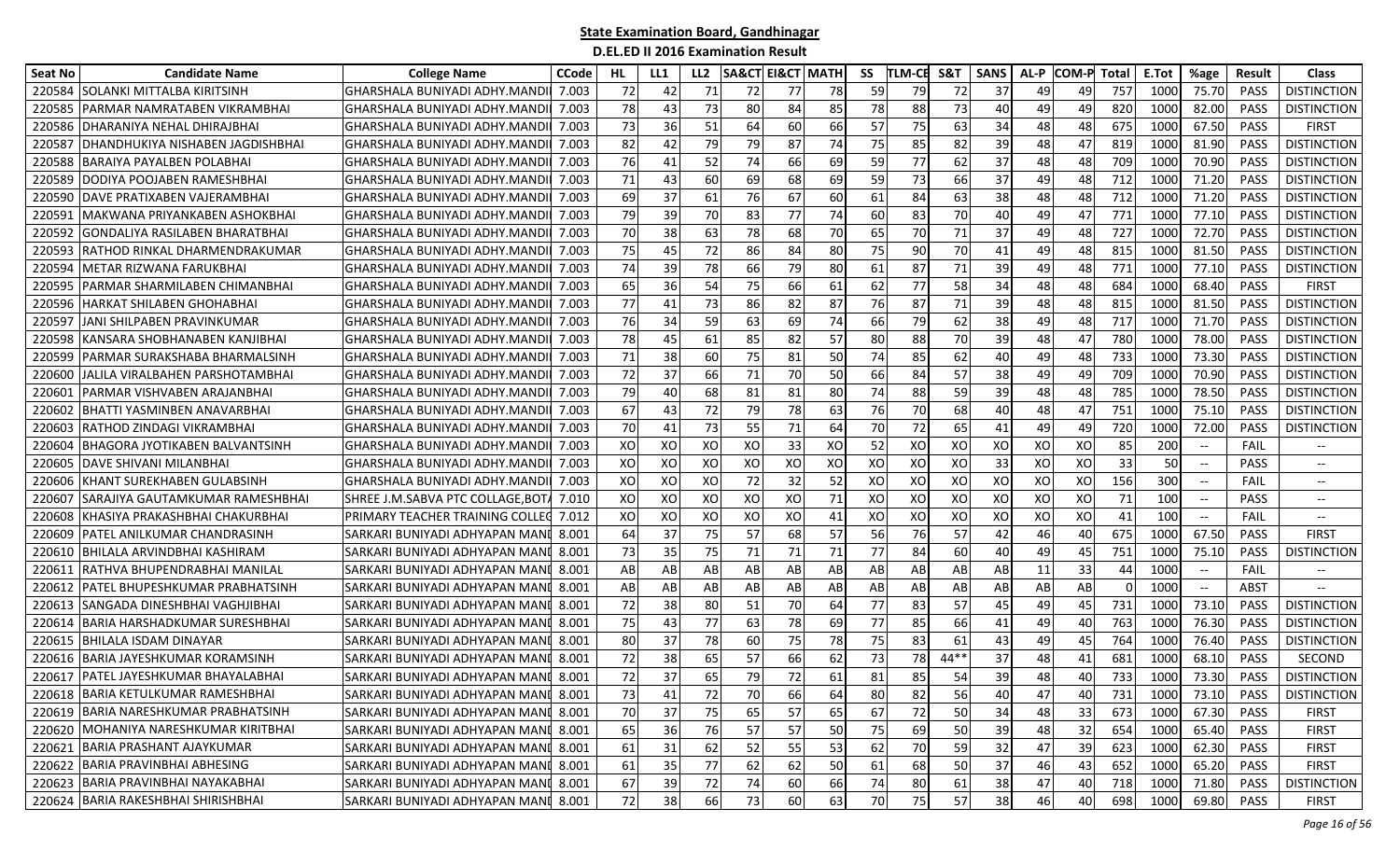| Seat No | <b>Candidate Name</b>                      | <b>College Name</b>                  | <b>CCode</b> | HL | LL1             | LL2 |        | <b>SA&amp;CT EI&amp;CT MATH</b> |    | SS | <b>TLM-CE</b> | S&T | <b>SANS</b> | AL-P | <b>COM-P</b> | Total | E.Tot | %age                                           | <b>Result</b> | <b>Class</b>             |
|---------|--------------------------------------------|--------------------------------------|--------------|----|-----------------|-----|--------|---------------------------------|----|----|---------------|-----|-------------|------|--------------|-------|-------|------------------------------------------------|---------------|--------------------------|
|         | 220625 SOLANKI ROHITKUMAR RAJESHBHAI       | SARKARI BUNIYADI ADHYAPAN MANI       | 8.001        | 75 | 41              | 80  | 65     | 67                              | 71 | 78 | 82            | 64  | 37          | 48   | 42           | 750   | 1000  | 75.00                                          | <b>PASS</b>   | <b>DISTINCTION</b>       |
|         |                                            |                                      |              |    |                 |     |        |                                 |    |    |               |     |             |      |              |       |       |                                                |               |                          |
|         | 220626 ICHAUHAN SHAILESHKUMAR RAVINDRASINH | SARKARI BUNIYADI ADHYAPAN MANI 8.001 |              | 58 | 32              | 64  | 58     | 51                              | 51 | 71 | 77            | 50  | 30          | 47   | 32           | 621   | 1000  | 62.10                                          | <b>PASS</b>   | <b>FIRST</b>             |
| 220627  | PATEL SHAILESHKUMAR CHATURBHAI             | SARKARI BUNIYADI ADHYAPAN MAN        | 8.001        | 70 | 39              | 70  | 73     | 74                              | 76 | 77 | 84            | 55  | 36          | 46   | 40           | 740   | 1000  | 74.00                                          | PASS          | <b>DISTINCTION</b>       |
| 220628  | MANDHRA BHAVESHBHAI DIPSINGBHAI            | SARKARI BUNIYADI ADHYAPAN MAN        | 8.001        | XO | XO              | XO  | 65     | XO                              | XO | XO | XO            | XO  | XO          | XO   | XO           | 65    | 100   | $--$                                           | PASS          |                          |
| 220630  | IBARIA VIJAYKUMAR JITSINH                  | SARKARI BUNIYADI ADHYAPAN MAN        | 8.001        | XO | XO              | XO  | 67     | XO                              | 50 | XO | XO            | XO  | XO          | XO   | XO           | 117   | 200   | $\hspace{0.1mm}-\hspace{0.1mm}-\hspace{0.1mm}$ | <b>PASS</b>   | $\overline{\phantom{a}}$ |
| 220631  | <b>BARIA ARJUNSINH ANDARSINH</b>           | SARKARI BUNIYADI ADHYAPAN MANI       | 8.001        | XO | XO              | XO  | XO     | XO                              | 52 | XO | 50            | XO  | XO          | XO   | XO           | 102   | 200   | --                                             | <b>PASS</b>   |                          |
| 220632  | NINAMA ALPABEN DILIPBHAI                   | MAHILA ADHYAPAN MANDIR,ZALOD,        | 8.002        | 82 | 41              | 82  | 77     | 72                              | 75 | 79 | 77            | 69  | 36          | 48   | 48           | 786   | 1000  | 78.60                                          | <b>PASS</b>   | <b>DISTINCTION</b>       |
| 220633  | PATEL ASMITABEN KIRANBHAI                  | MAHILA ADHYAPAN MANDIR,ZALOD         | 8.002        | 72 | 40              | 69  | 67     | 61                              | 71 | 65 | 72            | 62  | 36          | 49   | 48           | 712   | 1000  | 71.20                                          | <b>PASS</b>   | <b>DISTINCTION</b>       |
| 220634  | <b>BARIYA BHAVNABEN BHOPATBHAI</b>         | VIAHILA ADHYAPAN MANDIR.ZALOD        | 8.002        | 71 | 36 <sup>I</sup> | 71  | 68     | 75                              | 79 | 75 | 78            | 65  | 39          | 49   | 49           | 755   | 1000  | 75.50                                          | <b>PASS</b>   | <b>DISTINCTION</b>       |
| 220635  | PATEL BHAVNABEN BALVANTSINH                | MAHILA ADHYAPAN MANDIR,ZALOD         | 8.002        | 74 | 39I             | 82  | 72     | 70                              | 77 | 76 | 78            | 65  | 39          | 48   | 47           | 767   | 1000  | 76.70                                          | <b>PASS</b>   | <b>DISTINCTION</b>       |
| 220636  | <b>PRAJAPATI DAMINIBEN NATHUBHAI</b>       | MAHILA ADHYAPAN MANDIR,ZALOD         | 8.002        | 70 | 40              | 76  | 60     | 64                              | 71 | 67 | 76            | 55  | 39          | 49   | 48           | 715   | 1000  | 71.50                                          | PASS          | <b>DISTINCTION</b>       |
| 220637  | PANDYA DAXABAHEN RAMANLAL                  | MAHILA ADHYAPAN MANDIR,ZALOD         | 8.002        | 73 | 39              | 68  | 63     | 62                              | 59 | 63 | 76            | 63  | 41          | 48   | 48           | 703   | 1000  | 70.30                                          | <b>PASS</b>   | <b>DISTINCTION</b>       |
| 220638  | MALIVAD DAXABEN ARVINDBHAI                 | MAHILA ADHYAPAN MANDIR,ZALOD         | 8.002        | 74 | 39              | 75  | 57     | 50                              | 68 | 61 | 81            | 58  | 36          | 48   | 47           | 694   | 1000  | 69.40                                          | PASS          | <b>FIRST</b>             |
| 220639  | <b>IPATEL DAXABEN RATANSING</b>            | MAHILA ADHYAPAN MANDIR,ZALOD,        | 8.002        | 70 | -38 l           | 80  | 73     | 69                              | 67 | 72 | 81            | 68  | 43          | 49   | 48           | 758   | 1000  | 75.80                                          | <b>PASS</b>   | <b>DISTINCTION</b>       |
| 220640  | <b>PAGI DHAVALBEN SHANABHAI</b>            | MAHILA ADHYAPAN MANDIR,ZALOD         | 8.002        | 77 | 38              | 81  | 68     | 74                              | 68 | 70 | 86            | 70  | 40          | 48   | 48           | 768   | 1000  | 76.80                                          | <b>PASS</b>   | <b>DISTINCTION</b>       |
| 220641  | <b>GOHIL DIMPAL SURESHBHAI</b>             | MAHILA ADHYAPAN MANDIR,ZALOD         | 8.002        | 76 | 37              | 85  | 46**   | 63                              | 81 | 70 | 84            | 70  | 42          | 48   | 49           | 751   | 1000  | 75.10                                          | PASS          | SECOND                   |
| 220642  | PARMAR DIMPALBEN LAXMANBHAI                | MAHILA ADHYAPAN MANDIR.ZALOD         | 8.002        | 76 | 37              | 81  | 57     | 56                              | 69 | 67 | 85            | 69  | 40          | 49   | 48           | 734   | 1000  | 73.40                                          | <b>PASS</b>   | <b>DISTINCTION</b>       |
| 220643  | <b>BARIA DIPIKABEN SURESHCHANDRA</b>       | MAHILA ADHYAPAN MANDIR,ZALOD         | 8.002        | 74 | 39              | 83  | 54     | <b>70</b>                       | 91 | 73 | 83            | 81  | 42          | 48   | 49           | 787   | 1000  | 78.70                                          | PASS          | <b>DISTINCTION</b>       |
| 220644  | <b>HATHIYA DIPIKSHABEN MANHARSINH</b>      | MAHILA ADHYAPAN MANDIR,ZALOD         | 8.002        | 69 | 34              | 81  | $41**$ | 65                              | 67 | 69 | 77            | 61  | 37          | 48   | 49           | 698   | 1000  | 69.80                                          | PASS          | SECOND                   |
| 220645  | IRATHOD GUNVANTIBEN SURTANBHAI             | MAHILA ADHYAPAN MANDIR.ZALOD         | 8.002        | 77 | 34              | 78  | 27     | 63                              | 61 | 64 | 70            | 62  | 34          | 49   | 48           | 667   | 1000  | $\hspace{0.1mm}-\hspace{0.1mm}-\hspace{0.1mm}$ | FAIL          |                          |
| 220646  | IKEVADIYA HETALBEN RUMALBHAI               | MAHILA ADHYAPAN MANDIR,ZALOD         | 8.002        | 77 | 37              | 81  | 52     | 73                              | 64 | 76 | 80            | 75  | 36          | 48   | 48           | 747   | 1000  | 74.70                                          | <b>PASS</b>   | <b>DISTINCTION</b>       |
| 220647  | MALIVAD HETALBEN BHARATSINH                | MAHILA ADHYAPAN MANDIR,ZALOD         | 8.002        | 67 | 38 <sup>l</sup> | 82  | 50     | 59                              | 70 | 61 | 79            | 69  | 38          | 48   | 48           | 709   | 1000  | 70.90                                          | <b>PASS</b>   | <b>DISTINCTION</b>       |
| 220648  | <b>PAGI HETALBEN BHIKHABHAI</b>            | MAHILA ADHYAPAN MANDIR,ZALOD         | 8.002        | 74 | 36              | 78  | 58     | 74                              | 64 | 77 | 76            | 68  | 35          | 49   | 47           | 736   | 1000  | 73.60                                          | <b>PASS</b>   | <b>DISTINCTION</b>       |
| 220649  | IBARIA HITALBEN BHIMSING                   | MAHILA ADHYAPAN MANDIR,ZALOD         | 8.002        | 77 | 36              | 81  | 63     | 73                              | 73 | 69 | 85            | 66  | 41          | 48   | 48           | 760   | 1000  | 76.00                                          | <b>PASS</b>   | <b>DISTINCTION</b>       |
| 220650  | <b>CHARPOT JAGRUTIBEN GUMESHBHAI</b>       | MAHILA ADHYAPAN MANDIR,ZALOD         | 8.002        | 64 | 31              | 75  | 63     | 63                              | 65 | 72 | 78            | 62  | 37          | 47   | 47           | 704   | 1000  | 70.40                                          | PASS          | <b>DISTINCTION</b>       |
| 220651  | <b>BARIA JIGNYABEN MANGALSINH</b>          | MAHILA ADHYAPAN MANDIR,ZALOD         | 8.002        | 82 | 37              | 84  | 74     | 73                              | 78 | 80 | 85            | 81  | 41          | 49   | 49           | 813   | 1000  | 81.30                                          | PASS          | <b>DISTINCTION</b>       |
| 220652  | VAGHELA KAJALBEN HARISHBHAI                | MAHILA ADHYAPAN MANDIR,ZALOD         | 8.002        | 78 | 39              | 85  | 77     | 80                              | 72 | 82 | 82            | 77  | 40          | 49   | 49           | 810   | 1000  | 81.00                                          | PASS          | <b>DISTINCTION</b>       |
| 220653  | <b>PARMAR KALIBAHEN RAYAJIBHAI</b>         | MAHILA ADHYAPAN MANDIR,ZALOD         | 8.002        | 76 | 40l             | 78  | 63     | 76                              | 67 | 70 | 83            | 63  | 36          | 49   | 48           | 749   | 1000  | 74.90                                          | <b>PASS</b>   | <b>DISTINCTION</b>       |
| 220654  | PATEL KARUNABEN PRADIPSINH                 | MAHILA ADHYAPAN MANDIR,ZALOD         | 8.002        | 74 | 34              | 72  | 61     | 70                              | 69 | 70 | 82            | 67  | 37          | 49   | 48           | 733   | 1000  | 73.30                                          | <b>PASS</b>   | <b>DISTINCTION</b>       |
| 220655  | <b>CHARPOT KINJALBEN DEVABHAI</b>          | MAHILA ADHYAPAN MANDIR,ZALOD         | 8.002        | 71 | 37              | 68  | 53     | 72                              | 61 | 63 | 79            | 50  | 38          | 47   | 48           | 687   | 1000  | 68.70                                          | PASS          | <b>FIRST</b>             |
| 220656  | <b>PRAJAPATI KINJALBEN RAMANBHAI</b>       | MAHILA ADHYAPAN MANDIR,ZALOD         | 8.002        | 73 | 38              | 82  | 61     | 72                              | 80 | 65 | 83            | 70  | 41          | 49   | 49           | 763   | 1000  | 76.30                                          | PASS          | <b>DISTINCTION</b>       |
| 220657  | <b>BARIYA KRISHNABEN RAMANBHAI</b>         | MAHILA ADHYAPAN MANDIR,ZALOD         | 8.002        | 74 | 41              | 80  | 71     | 79                              | 75 | 79 | 70            | 78  | 40          | 48   | 48           | 783   | 1000  | 78.30                                          | <b>PASS</b>   | <b>DISTINCTION</b>       |
| 220658  | BARIA MANISHABAHEN RAMANBHAI               | MAHILA ADHYAPAN MANDIR,ZALOD         | 8.002        | 73 | 38              | 72  | 65     | 84                              | 69 | 80 | 75            | 75  | 40          | 49   | 48           | 768   | 1000  | 76.80                                          | PASS          | <b>DISTINCTION</b>       |
|         | 220659 KHANT MANISHABAHEN SAMANTSINH       | MAHILA ADHYAPAN MANDIR, ZALOD, 8.002 |              | 75 | 34              | 74  | 51     | 73                              | 57 | 69 | 73 <b>I</b>   | -63 | 36 <b>J</b> | 47   | 48           | 700   |       | 1000 70.00                                     | PASS          | <b>DISTINCTION</b>       |
|         | 220660 PATEL MANISHABEN PARVATBHAI         | MAHILA ADHYAPAN MANDIR,ZALOD,        | 8.002        | 68 | 32 <sub>l</sub> | 71  | 70     | 63                              | 58 | 72 | 70            | 62  | 35          | 47   | 48           | 696   | 1000  | 69.60                                          | PASS          | <b>FIRST</b>             |
|         | 220661 BARIA MEENABEN BHUPATSINH           | MAHILA ADHYAPAN MANDIR,ZALOD,        | 8.002        | 63 | 34              | 73  | 58     | 52                              | 57 | 59 | 74            | 67  | 37          | 48   | 47           | 669   | 1000  | 66.90                                          | PASS          | <b>FIRST</b>             |
|         | 220662 BARIA MINAXIBEN BHARATBHAI          | MAHILA ADHYAPAN MANDIR,ZALOD,        | 8.002        | 68 | 39              | 76  | 70     | 70                              | 69 | 69 | 83            | 77  | 39          | 49   | 47           | 756   | 1000  | 75.60                                          | PASS          | <b>DISTINCTION</b>       |
|         | 220663 BARIA MINAXIBEN BHURABHAI           | MAHILA ADHYAPAN MANDIR,ZALOD,        | 8.002        | 72 | 40              | 83  | 81     | 82                              | 66 | 83 | 82            | 71  | 39          | 47   | 47           | 793   | 1000  | 79.30                                          | PASS          | <b>DISTINCTION</b>       |
|         | 220664 KHANT MINAXIBEN HIRABHAI            | MAHILA ADHYAPAN MANDIR,ZALOD,        | 8.002        | 75 | 41              | 79  | 58     | 67                              | 70 | 73 | 86            | 73  | 43          | 49   | 49           | 763   | 1000  | 76.30                                          | PASS          | <b>DISTINCTION</b>       |
|         | 220665 PRAJAPATI NAIMISHABEN RAKESHBHAI    | MAHILA ADHYAPAN MANDIR, ZALOD, 8.002 |              | 75 | 39              | 78  | 55     | 69                              | 75 | 77 | 85            | 72  | 43          | 48   | 49           | 765   | 1000  | 76.50                                          | <b>PASS</b>   | <b>DISTINCTION</b>       |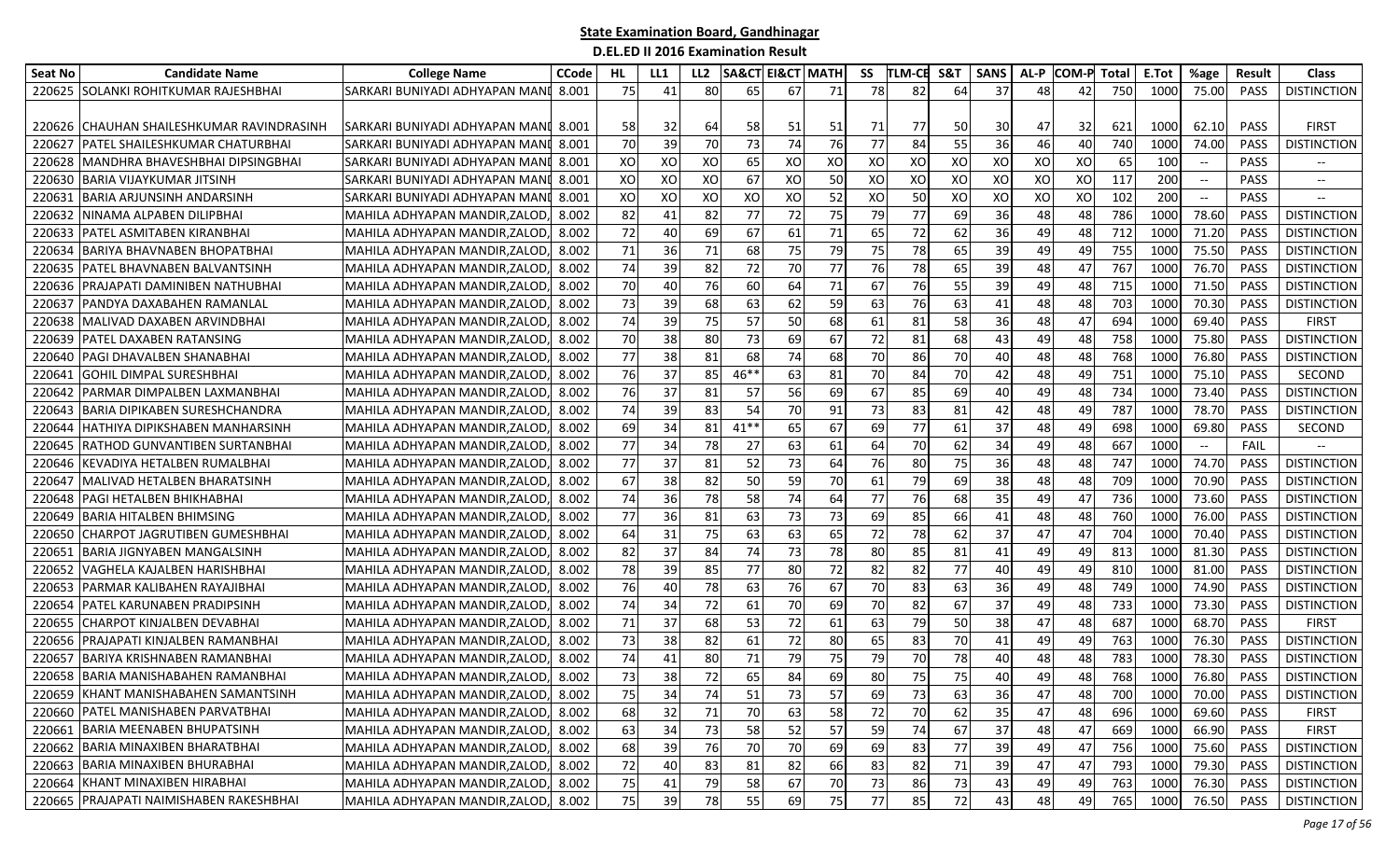| Seat No | <b>Candidate Name</b>               | <b>College Name</b>                  | <b>CCode</b> | HL | LL1 | LL2 | <b>SA&amp;CT EI&amp;CT MATH</b> |    |              | SS | <b>TLM-CE</b> | <b>S&amp;1</b> | <b>SANS</b> | AL-P | <b>COM-P</b> | Total | E.Tot | %age                     | Result      | <b>Class</b>       |
|---------|-------------------------------------|--------------------------------------|--------------|----|-----|-----|---------------------------------|----|--------------|----|---------------|----------------|-------------|------|--------------|-------|-------|--------------------------|-------------|--------------------|
| 220666  | PARMAR NAYNABEN UDESINH             | MAHILA ADHYAPAN MANDIR,ZALOD         | 8.002        | 73 | 42  | 90  | 64                              | 82 | 71           | 72 | 87            | 74             | 42          | 49   | 49           | 795   | 1000  | 79.50                    | <b>PASS</b> | <b>DISTINCTION</b> |
| 22066   | (HANT NIMISHABEN DINESHBHAI         | MAHILA ADHYAPAN MANDIR,ZALOD         | 8.002        | 74 | 38  | 75  | 55                              | 67 | 68           | 62 | 81            | 74             | 41          | 47   | 48           | 730   | 1000  | 73.00                    | <b>PASS</b> | <b>DISTINCTION</b> |
| 220668  | BARIA NIRMALABEN RAMESHBHAI         | MAHILA ADHYAPAN MANDIR,ZALOD         | 8.002        | 69 | 29  | 73  | 50                              | 53 | 65           | 60 | 70            | 68             | 38          | 47   | 47           | 669   | 1000  | 66.90                    | <b>PASS</b> | <b>FIRST</b>       |
| 220669  | (ISHORI PARUL GANPATSINH            | MAHILA ADHYAPAN MANDIR.ZALOD         | 8.002        | 74 | 35  | 78  | 50                              | 71 | 68           | 68 | 78            | 70             | 39          | 48   | 49           | 728   | 1000  | 72.80                    | <b>PASS</b> | <b>DISTINCTION</b> |
| 220670  | ISANGADA PARULBEN NATHABHAI         | MAHILA ADHYAPAN MANDIR,ZALOD         | 8.002        | 74 | 40  | 75  | 53                              | 62 | 76           | 67 | 77            | 64             | 35          | 48   | 48           | 719   | 1000  | 71.90                    | <b>PASS</b> | <b>DISTINCTION</b> |
| 22067   | DAMOR PAYALBEN LAVJIBHAI            | MAHILA ADHYAPAN MANDIR,ZALOD         | 8.002        | 69 | 29  | 70  | 50                              | 52 | 62           | 60 | 71            | 68             | 37          | 40   | 46           | 654   | 1000  | 65.40                    | <b>PASS</b> | <b>FIRST</b>       |
| 220672  | PRAJAPATI PAYALBEN ASHVINBHAI       | MAHILA ADHYAPAN MANDIR,ZALOD         | 8.002        | 57 | 31  | 70  | 52                              | 62 | 61           | 50 | 79            | 66             | 39          | 48   | 48           | 663   | 1000  | 66.30                    | PASS        | FIRST              |
| 220673  | DASAMA PINALBEN PRAKASHBHAI         | MAHILA ADHYAPAN MANDIR,ZALOD         | 8.002        | 58 | 39  | 74  | 52                              | 58 | 68           | 64 | 61            | 56             | 40          | 49   | 49           | 668   | 1000  | 66.80                    | <b>PASS</b> | <b>FIRST</b>       |
| 22067   | PATEL PINKABEN JAHURBHAI            | MAHILA ADHYAPAN MANDIR,ZALOD         | 8.002        | 73 | 37  | 81  | 60                              | 72 | 62           | 62 | 68            | 55             | 41          | 49   | 49           | 709   | 1000  | 70.90                    | <b>PASS</b> | <b>DISTINCTION</b> |
| 22067   | MACHHI PRIYANKABAHEN JASVANTLAL     | MAHILA ADHYAPAN MANDIR,ZALOD         | 8.002        | 71 | 41  | 84  | 77                              | 83 | 82           | 76 | 78            | 71             | 39          | 49   | 49           | 800   | 1000  | 80.00                    | <b>PASS</b> | <b>DISTINCTION</b> |
| 220676  | PADARIYA RADHABEN NANABHAI          | MAHILA ADHYAPAN MANDIR,ZALOD         | 8.002        | 75 | 40  | 87  | 51                              | 73 | 69           | 66 | 78            | 72             | 38          | 47   | 48           | 744   | 1000  | 74.40                    | <b>PASS</b> | <b>DISTINCTION</b> |
| 22067   | CHAUHAN RAMESHVARIBEN DILIPBHAI     | MAHILA ADHYAPAN MANDIR,ZALOD         | 8.002        | 56 | 38  | 74  | $46**$                          | 60 | 54           | 57 | 69            | 62             | 34          | 48   | 48           | 646   | 1000  | 64.60                    | <b>PASS</b> | <b>SECOND</b>      |
| 220678  | BAMANIYA RAVINABEN RAJESHBHAI       | MAHILA ADHYAPAN MANDIR,ZALOD         | 8.002        | 75 | 42  | 89  | $47**$                          | 75 | 79           | 67 | 81            | 85             | 41          | 48   | 49           | 778   | 1000  | 77.80                    | <b>PASS</b> | SECOND             |
| 220679  | <b>SANGADA REENABEN CHAMPAKLAL</b>  | MAHILA ADHYAPAN MANDIR,ZALOD         | 8.002        | 78 | 40  | 87  | 73                              | 79 | 81           | 69 | 79            | 81             | 39          | 49   | 48           | 803   | 1000  | 80.30                    | <b>PASS</b> | <b>DISTINCTION</b> |
| 220680  | CHAUHAN REKHABEN ARVINDBHAI         | MAHILA ADHYAPAN MANDIR,ZALOD         | 8.002        | 76 | 38  | 90  | 70                              | 76 | 73           | 78 | 72            | 68             | 42          | 48   | 49           | 780   | 1000  | 78.00                    | <b>PASS</b> | <b>DISTINCTION</b> |
| 22068   | CHAREL RENUKABEN GULABBHAI          | MAHILA ADHYAPAN MANDIR,ZALOD         | 8.002        | 70 | 34  | 85  | 60                              | 69 | 72           | 75 | 67            | 63             | 36          | 48   | 48           | 727   | 1000  | 72.70                    | <b>PASS</b> | <b>DISTINCTION</b> |
| 22068   | (ISHORI RENUKABEN SURTANBHAI        | MAHILA ADHYAPAN MANDIR,ZALOD         | 8.002        | 70 | 38  | 82  | 68                              | 68 | 73           | 59 | 73            | 78             | 38          | 47   | 48           | 742   | 1000  | 74.20                    | <b>PASS</b> | <b>DISTINCTION</b> |
| 22068   | PARMAR RENUKABEN SUBHASHBHAI        | MAHILA ADHYAPAN MANDIR,ZALOD         | 8.002        | 70 | 36  | 77  | 50                              | 56 | 78           | 59 | 69            | 63             | 38          | 48   | 48           | 692   | 1000  | 69.20                    | <b>PASS</b> | <b>FIRST</b>       |
| 220684  | THAKOR RENUKABEN KARANSINH          | MAHILA ADHYAPAN MANDIR.ZALOD         | 8.002        | 68 | 41  | 88  | 63                              | 73 | 73           | 69 | 80            | 70             | 41          | 48   | 49           | 763   | 1000  | 76.30                    | <b>PASS</b> | <b>DISTINCTION</b> |
| 220685  | BARIA SADHNABEN ASHOKBHAI           | MAHILA ADHYAPAN MANDIR,ZALOD         | 8.002        | 67 | 37  | 89  | 56                              | 65 | 63           | 60 | 78            | 71             | 40          | 48   | 49           | 723   | 1000  | 72.30                    | <b>PASS</b> | <b>DISTINCTION</b> |
| 220686  | BARIA SANGITABEN UDESINH            | MAHILA ADHYAPAN MANDIR, ZALOD        | 8.002        | 60 | 38  | 78  | 64                              | 62 | 81           | 59 | 64            | 58             | 40          | 48   | 48           | 700   | 1000  | 70.00                    | <b>PASS</b> | <b>DISTINCTION</b> |
| 22068   | BARIA SAPNABEN SARDARBHAI           | MAHILA ADHYAPAN MANDIR,ZALOD         | 8.002        | 70 | 36  | 84  | 54                              | 65 | 71           | 57 | 67            | 68             | 41          | 48   | 48           | 709   | 1000  | 70.90                    | <b>PASS</b> | <b>DISTINCTION</b> |
| 220688  | BARIA SARLABAHEN LAXMANBHAI         | MAHILA ADHYAPAN MANDIR,ZALOD         | 8.002        | 73 | 38  | 82  | 70                              | 76 | 89           | 66 | 80            | 74             | 40          | 47   | 48           | 783   | 1000  | 78.30                    | <b>PASS</b> | <b>DISTINCTION</b> |
| 220689  | DAMOR SAROJBEN DASHRATHBHAI         | MAHILA ADHYAPAN MANDIR,ZALOD         | 8.002        | 66 | 34  | 84  | 53                              | 60 | 74           | 60 | 71            | 70             | 39          | 47   | 49           | 707   | 1000  | 70.70                    | <b>PASS</b> | <b>DISTINCTION</b> |
| 22069   | BHABHOR SHAHINBANU SHABBIRBHAI      | MAHILA ADHYAPAN MANDIR, ZALOD        | 8.002        | 78 | 37  | 81  | 60                              | 65 | 82           | 66 | 77            | 72             | 41          | 49   | 49           | 757   | 1000  | 75.70                    | <b>PASS</b> | <b>DISTINCTION</b> |
| 22069   | BARIA SHAKUNTALABEN RAJESHKUMAR     | MAHILA ADHYAPAN MANDIR, ZALOD        | 8.002        | 70 | 38  | 84  | 61                              | 61 | 78           | 67 | 76            | 76             | 41          | 48   | 47           | 747   | 1000  | 74.70                    | <b>PASS</b> | <b>DISTINCTION</b> |
| 22069   | PAGI SHARDABEN NANABHAI             | MAHILA ADHYAPAN MANDIR,ZALOD         | 8.002        | 69 | 40  | 90  | 59                              | 73 | 76           | 74 | 76            | 77             | 40          | 49   | 48           | 771   | 1000  | 77.10                    | <b>PASS</b> | <b>DISTINCTION</b> |
| 220693  | BARIA SHARMISHTABAHEN KANUBHAI      | MAHILA ADHYAPAN MANDIR.ZALOD         | 8.002        | 68 | 36  | 80  | 40**                            | 57 | 76           | 66 | 68            | 73             | 37          | 48   | 48           | 697   | 1000  | 69.70                    | <b>PASS</b> | <b>SECOND</b>      |
| 220694  | MANDHRA SHARMISHTHABEN MAVSINH      | MAHILA ADHYAPAN MANDIR, ZALOD        | 8.002        | 72 | 35  | 79  | $39$ *'                         | 50 | 62           | 52 | 69            | 65             | 37          | 47   | 48           | 655   | 1000  | 65.50                    | <b>PASS</b> | SECOND             |
| 22069   | NAGHORA SHITALBEN JAGDISHBHAI       | MAHILA ADHYAPAN MANDIR,ZALOD         | 8.002        | AB | AB  | AB  | AB                              | AB | AB           | AB | AB            | AB             | AB          | AB   | AB           |       | 1000  | $\overline{\phantom{a}}$ | ABST        |                    |
| 220696  | PARGI SHITALBEN SOMABHAI            | MAHILA ADHYAPAN MANDIR,ZALOD         | 8.002        | 73 | 38  | 85  | 50                              | 59 | 63           | 56 | 74            | 71             | 40          | 48   | 48           | 705   | 1000  | 70.50                    | PASS        | <b>DISTINCTION</b> |
| 22069   | BHABHOR SHOBHNABEN MANUBHAI         | MAHILA ADHYAPAN MANDIR,ZALOD         | 8.002        | 73 | 36  | 75  | 57                              | 66 | 80           | 65 | 66            | 75             | 40          | 49   | 49           | 731   | 1000  | 73.10                    | <b>PASS</b> | <b>DISTINCTION</b> |
| 220698  | CHAUHAN SONALBEN SARDARSINH         | MAHILA ADHYAPAN MANDIR,ZALOD         | 8.002        | 70 | 39  | 86  | 55                              | 55 | 69           | 63 | 70            | 72             | 40          | 47   | 48           | 714   | 1000  | 71.40                    | <b>PASS</b> | <b>DISTINCTION</b> |
| 220699  | PATEL SONALBEN MANGABHAI            | MAHILA ADHYAPAN MANDIR,ZALOD         | 8.002        | 67 | 38  | 84  | 66                              | 65 | 68           | 72 | 76            | 80             | 38          | 48   | 49           | 751   | 1000  | 75.10                    | <b>PASS</b> | <b>DISTINCTION</b> |
|         | 220700 TADVI SONALBEN MAGANBHAI     | MAHILA ADHYAPAN MANDIR, ZALOD, 8.002 |              | 65 | 35  | 74  | 57                              | 70 | -77 <b>I</b> | 67 | 76            | 75             | 40          | 47   | 48           | 731   | 1000  | 73.10                    | PASS        | <b>DISTINCTION</b> |
| 220701  | BARIA SUNITA KALUSINH               | MAHILA ADHYAPAN MANDIR, ZALOD,       | 8.002        | 77 | 39  | 91  | $44**$                          | 66 | 82           | 72 | 83            | 82             | 42          | 49   | 49           | 776   | 1000  | 77.60                    | PASS        | SECOND             |
|         | 220702 DAMOR SUNITABEN AMARSINGBHAI | MAHILA ADHYAPAN MANDIR, ZALOD,       | 8.002        | 79 | 35  | 78  | 50                              | 61 | 55           | 59 | 73            | 73             | 39          | 47   | 47           | 696   | 1000  | 69.60                    | PASS        | <b>FIRST</b>       |
|         | 220703 BHUSAR SUREKHABEN RAYSINH    | MAHILA ADHYAPAN MANDIR, ZALOD,       | 8.002        | 66 | 42  | 75  | 58                              | 67 | 60           | 76 | 71            | 57             | 39          | 48   | 47           | 706   | 1000  | 70.60                    | PASS        | <b>DISTINCTION</b> |
| 220704  | DHANKA SUREKHABEN MOHANSINH         | MAHILA ADHYAPAN MANDIR,ZALOD,        | 8.002        | 70 | 36  | 78  | 72                              | 76 | 74           | 80 | 72            | 61             | 35          | 48   | 49           | 751   | 1000  | 75.10                    | PASS        | <b>DISTINCTION</b> |
| 220705  | <b>PARMAR TARLIKABEN RANJITSINH</b> | MAHILA ADHYAPAN MANDIR,ZALOD,        | 8.002        | 83 | 41  | 83  | 80                              | 66 | 83           | 76 | 82            | 71             | 37          | 49   | 49           | 800   | 1000  | 80.00                    | PASS        | <b>DISTINCTION</b> |
|         | 220706 BARIA URMILABEN RAMESHBHAI   | MAHILA ADHYAPAN MANDIR, ZALOD, 8.002 |              | 69 | 36  | 74  | 52                              | 51 | 75           | 62 | 75            | 64             | 34          | 48   | 48           | 688   | 1000  | 68.80                    | PASS        | <b>FIRST</b>       |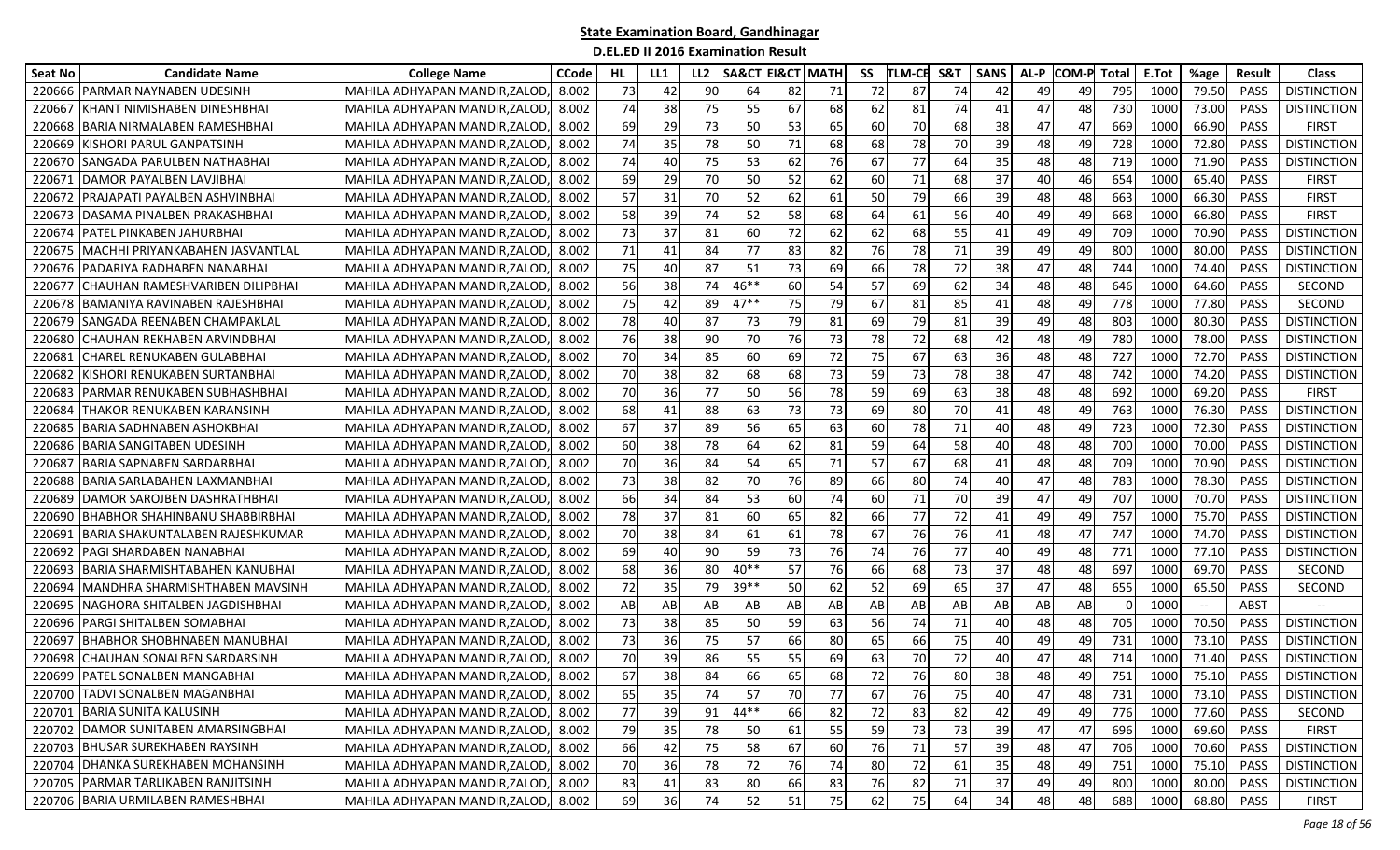| Seat No | <b>Candidate Name</b>                | <b>College Name</b>                   | <b>CCode</b> | HL | LL1 | LL2 | <b>SA&amp;CT EI&amp;CT MATH</b> |    |        | SS | <b>TLM-CE</b> | <b>S&amp;1</b> | <b>SANS</b> | AL-P | <b>COM-P</b> | Total | E.Tot | %age                                                | Result      | <b>Class</b>       |
|---------|--------------------------------------|---------------------------------------|--------------|----|-----|-----|---------------------------------|----|--------|----|---------------|----------------|-------------|------|--------------|-------|-------|-----------------------------------------------------|-------------|--------------------|
| 220707  | PATEL URMILABEN RAYSINGBHAI          | MAHILA ADHYAPAN MANDIR,ZALOD          | 8.002        | 73 | 42  | 78  | 58                              | 53 | 64     | 57 | 84            | 65             | 34          | 48   | 48           | 704   | 1000  | 70.40                                               | <b>PASS</b> | <b>DISTINCTION</b> |
| 22070   | DAMOR VANDANABEN SARDARBHAI          | MAHILA ADHYAPAN MANDIR,ZALOD          | 8.002        | 77 | 40  | 81  | 77                              | 74 | 85     | 71 | 72            | 66             | 34          | 48   | 48           | 773   | 1000  | 77.30                                               | <b>PASS</b> | <b>DISTINCTION</b> |
| 220709  | KHANT VANITABEN BALVANTBHAI          | MAHILA ADHYAPAN MANDIR,ZALOD          | 8.002        | 70 | 41  | 71  | 69                              | 72 | 80     | 72 | 87            | 62             | 34          | 47   | 49           | 754   | 1000  | 75.40                                               | <b>PASS</b> | <b>DISTINCTION</b> |
| 220710  | SOLANKI VIBHABEN BABUBHAI            | MAHILA ADHYAPAN MANDIR.ZALOD          | 8.002        | 75 | 41  | 80  | 62                              | 63 | 74     | 74 | 88            | 73             | 36          | 48   | 49           | 763   | 1000  | 76.30                                               | <b>PASS</b> | <b>DISTINCTION</b> |
| 22071   | KATARA VINABEN LALSINGBHAI           | MAHILA ADHYAPAN MANDIR,ZALOD          | 8.002        | 69 | 34  | 81  | 63                              | 62 | 79     | 69 | 78            | 61             | 35          | 48   | 48           | 727   | 1000  | 72.70                                               | <b>PASS</b> | <b>DISTINCTION</b> |
| 220712  | KATARA BHURIBEN NATHABHAI            | MAHILA ADHYAPAN MANDIR,ZALOD          | 8.002        | XO | XO  | XO  | XO                              | XO | 50     | XO | XO            | XO             | XO          | XO   | XO           | 50    | 100   | $\hspace{0.05cm} -\hspace{0.05cm} -\hspace{0.05cm}$ | <b>PASS</b> |                    |
| 22071   | BARIA KAILASHBEN CHANDRASINH         | MAHILA ADHYAPAN MANDIR,ZALOD          | 8.002        | XO | XO  | XO  | XO                              | 31 | 50     | XO | XO            | XO             | XO          | XO   | XO           | 81    | 200   |                                                     | FAIL        |                    |
| 220714  | MALIVAD ANJALIBEN GULABSINH          | SHETH SHREE GIRDHARLAL MAHILA         | 8.004        | 68 | 39  | 75  | 75                              | 73 | 79     | 80 | 77            | 61             | 36          | 49   | 48           | 760   | 1000  | 76.00                                               | PASS        | <b>DISTINCTION</b> |
| 220715  | MAVI ANUBEN KHIMABHAI                | SHETH SHREE GIRDHARLAL MAHILA         | 8.004        | 76 | 35  | 81  | 70                              | 72 | 81     | 76 | 79            | 66             | 42          | 48   | 48           | 774   | 1000  | 77.40                                               | <b>PASS</b> | <b>DISTINCTION</b> |
| 22071   | SELOT ASHABAHEN DITABHAI             | SHETH SHREE GIRDHARLAL MAHILA         | 8.004        | 77 | 39  | 86  | 82                              | 75 | 87     | 79 | 69            | 64             | 40          | 49   | 49           | 796   | 1000  | 79.60                                               | <b>PASS</b> | <b>DISTINCTION</b> |
| 22071   | DEVAL BHAVYABEN RAMSINH              | SHETH SHREE GIRDHARLAL MAHILA         | 8.004        | 72 | 36  | 77  | 78                              | 77 | 86     | 82 | 70I           | 65             | 42          | 49   | 49           | 783   | 1000  | 78.30                                               | <b>PASS</b> | <b>DISTINCTION</b> |
| 220718  | ЗНАВНОR СННАҮАВЕN ТЕЕТАВНАІ          | SHETH SHREE GIRDHARLAL MAHILA         | 8.004        | 74 | 38  | 81  | 75                              | 78 | 90     | 66 | 86            | 67             | 41          | 48   | 48           | 792   | 1000  | 79.20                                               | <b>PASS</b> | <b>DISTINCTION</b> |
| 220719  | IDAMOR CHHAYABEN VIRSINH             | SHETH SHREE GIRDHARLAL MAHILA P       | 8.004        | 68 | 30  | 74  | 78                              | 77 | 78     | 84 | 79            | 59             | 38          | 48   | 48           | 761   | 1000  | 76.10                                               | <b>PASS</b> | <b>DISTINCTION</b> |
| 220720  | BAMANYA DANESHVARIBEN KALUBHAI       | SHETH SHREE GIRDHARLAL MAHILA         | 8.004        | 71 | 38  | 74  | 82                              | 79 | 79     | 80 | 80            | 70             | 39          | 49   | 49           | 790   | 1000  | 79.00                                               | <b>PASS</b> | <b>DISTINCTION</b> |
| 22072   | RATHOD DAXABEN BABUBHAI              | SHETH SHREE GIRDHARLAL MAHILA P       | 8.004        | 80 | 36  | 80  | 82                              | 69 | 87     | 79 | 70            | 74             | 41          | 49   | 48           | 795   | 1000  | 79.50                                               | <b>PASS</b> | <b>DISTINCTION</b> |
| 220722  | PARMAR DIVYA NAVALSINH               | SHETH SHREE GIRDHARLAL MAHILA         | 8.004        | 73 | 41  | 77  | 68                              | 75 | 74     | 69 | 73            | 69             | 41          | 49   | 49           | 758   | 1000  | 75.80                                               | <b>PASS</b> | <b>DISTINCTION</b> |
| 220723  | CHAUHAN GEETABEN MANUBHAI            | SHETH SHREE GIRDHARLAL MAHILA         | 8.004        | 77 | 36  | 78  | 76                              | 69 | 79     | 76 | 77            | 66             | 40          | 48   | 48           | 770   | 1000  | 77.00                                               | <b>PASS</b> | <b>DISTINCTION</b> |
| 22072   | BHOHA JAYABEN RASULBHAI              | SHETH SHREE GIRDHARLAL MAHILA         | 8.004        | 78 | 40  | 88  | 80                              | 82 | 90     | 56 | 76            | 85             | 42          | 48   | 48           | 813   | 1000  | 81.30                                               | <b>PASS</b> | <b>DISTINCTION</b> |
| 220725  | RATHOD JAYABEN HATHESINH             | SHETH SHREE GIRDHARLAL MAHILA         | 8.004        | 83 | 31  | 80  | 58                              | 63 | 80     | 59 | 67            | 64             | 40          | 48   | 48           | 721   | 1000  | 72.10                                               | <b>PASS</b> | <b>DISTINCTION</b> |
| 220726  | IDAMOR JAYSHREEBEN RAMESHBHAI        | SHETH SHREE GIRDHARLAL MAHILA         | 8.004        | 74 | 37  | 82  | 77                              | 79 | 82     | 67 | 76            | 79             | 41          | 48   | 48           | 790   | 1000  | 79.00                                               | <b>PASS</b> | <b>DISTINCTION</b> |
| 22072   | BHABHOR KAILASHBEN HARISHBHAI        | SHETH SHREE GIRDHARLAL MAHILA         | 8.004        | 70 | 42  | 83  | 79                              | 74 | 79     | 67 | 78            | 72             | 43          | 49   | 48           | 784   | 1000  | 78.40                                               | <b>PASS</b> | <b>DISTINCTION</b> |
| 220728  | HATHILA KAJALBEN KARANSINH           | SHETH SHREE GIRDHARLAL MAHILA P       | 8.004        | 66 | 41  | 78  | 73                              | 72 | 82     | 69 | 84            | 76             | 41          | 48   | 48           | 778   | 1000  | 77.80                                               | <b>PASS</b> | <b>DISTINCTION</b> |
| 220729  | BAMNYA KALIBEN GULABBHAI             | SHETH SHREE GIRDHARLAL MAHILA P       | 8.004        | AB | AB  | AB  | AB                              | AB | AB     | AB | AB            | AB             | AB          | AB   | AB           |       | 1000  | $\overline{\phantom{m}}$                            | <b>ABST</b> |                    |
| 22073(  | 3HOHA KALPANABEN SHUKRAMBHAI         | SHETH SHREE GIRDHARLAL MAHILA         | 8.004        | 72 | 39  | 77  | 58                              | 70 | 84     | 62 | 72            | 66             | 42          | 48   | 48           | 738   | 1000  | 73.80                                               | <b>PASS</b> | <b>DISTINCTION</b> |
| 22073   | CHAVDA KALPANABEN DINESHCHANDRA      | SHETH SHREE GIRDHARLAL MAHILA         | 8.004        | 73 | 40  | 79  | 75                              | 80 | 89     | 66 | 80            | 76             | 41          | 49   | 49           | 797   | 1000  | 79.70                                               | <b>PASS</b> | <b>DISTINCTION</b> |
| 220733  | BAMANIYA KINJAL KANTILAL             | SHETH SHREE GIRDHARLAL MAHILA         | 8.004        | 77 | 42  | 92  | 74                              | 79 | 78     | 80 | 79            | 73             | 39          | 49   | 49           | 811   | 1000  | 81.10                                               | <b>PASS</b> | <b>DISTINCTION</b> |
| 220734  | VINAMA KINJALBEN BHAVSINGBHAI        | SHETH SHREE GIRDHARLAL MAHILA         | 8.004        | 69 | 39  | 75  | 62                              | 72 | 75     | 76 | 76            | 71             | 41          | 48   | 49           | 753   | 1000  | 75.30                                               | <b>PASS</b> | <b>DISTINCTION</b> |
| 220735  | (HARAD KIRTIKABEN KANTIBHAI          | SHETH SHREE GIRDHARLAL MAHILA P       | 8.004        | 77 | 38  | 81  | 79                              | 72 | 87     | 77 | 80            | 65             | 39          | 48   | 48           | 791   | 1000  | 79.10                                               | <b>PASS</b> | <b>DISTINCTION</b> |
| 220736  | HADA KOMALBEN RAMESHBHAI             | SHETH SHREE GIRDHARLAL MAHILA         | 8.004        | 69 | 36  | 75  | 62                              | 65 | 78     | 65 | 66            | 81             | 40          | 49   | 49           | 735   | 1000  | 73.50                                               | <b>PASS</b> | <b>DISTINCTION</b> |
| 22073   | PARMAR LAXMIBEN JALUBHAI             | SHETH SHREE GIRDHARLAL MAHILA P       | 8.004        | 61 | 34  | 72  | 60                              | 64 | 74     | 55 | 61            | 74             | 33          | 48   | 47           | 683   | 1000  | 68.30                                               | <b>PASS</b> | <b>FIRST</b>       |
| 220738  | BILWAL MANISHABEN SURESHBHAI         | SHETH SHREE GIRDHARLAL MAHILA         | 8.004        | 69 | 39  | 80  | 74                              | 76 | 85     | 71 | 69            | 79             | 41          | 48   | 46           | 777   | 1000  | 77.70                                               | <b>PASS</b> | <b>DISTINCTION</b> |
| 220739  | PATEL MANJULABEN VAJESINGBHAI        | SHETH SHREE GIRDHARLAL MAHILA         | 8.004        | 78 | 41  | 82  | 87                              | 81 | 89     | 79 | 77            | 79             | 42          | 49   | 49           | 833   | 1000  | 83.30                                               | <b>PASS</b> | <b>DISTINCTION</b> |
| 22074   | <b>CHAREL MINAXIBEN RAMESHBHAI</b>   | SHETH SHREE GIRDHARLAL MAHILA         | 8.004        | 72 | 41  | 71  | 78                              | 71 | 78     | 72 | 67            | 72             | 39          | 48   | 48           | 757   | 1000  | 75.70                                               | <b>PASS</b> | <b>DISTINCTION</b> |
| 220741  | KHADIYA MITTALBEN HURSINGBHAI        | SHETH SHREE GIRDHARLAL MAHILA         | 8.004        | 58 | 38  | 73  | 73                              | 68 | 79     | 65 | 57            | 78             | 35          | 49   | 48           | 721   | 1000  | 72.10                                               | <b>PASS</b> | <b>DISTINCTION</b> |
|         | 220742 MALIVAD MITTALBEN HAKRABHAI   | SHETH SHREE GIRDHARLAL MAHILA P 8.004 |              | 69 | 37  | 68  | 72                              | 68 | 68     | 54 | 63            | 68             | 39          | 49   | 48           | 703   | 1000  | 70.30                                               | PASS        | <b>DISTINCTION</b> |
|         | 220743 PANCHAL MONALIBEN BHARATKUMAR | SHETH SHREE GIRDHARLAL MAHILA P 8.004 |              | 77 | 33  | 87  | 84                              | 83 | 93     | 80 | 78            | 90             | 44          | 49   | 49           | 847   | 1000  | 84.70                                               | <b>PASS</b> | <b>DISTINCTION</b> |
|         | 220744 KATARA NEHABEN NARSING        | SHETH SHREE GIRDHARLAL MAHILA P 8.004 |              | 69 | 42  | 73  | 75                              | 75 | 79     | 74 | 69            | 75             | 42          | 49   | 49           | 771   | 1000  | 77.10                                               | PASS        | <b>DISTINCTION</b> |
|         | 220745 BARIA NILESHWARYBEN MANUBHAI  | SHETH SHREE GIRDHARLAL MAHILA P 8.004 |              | 67 | 37  | 72  | 72                              | 73 | $71\,$ | 72 | 70            | 67             | 44          | 48   | 49           | 742   | 1000  | 74.20                                               | PASS        | <b>DISTINCTION</b> |
|         | 220746 DAMOR NIRALIBEN DINESHBHAI    | SHETH SHREE GIRDHARLAL MAHILA P 8.004 |              | 53 | 39  | 68  | 67                              | 59 | 75     | 61 | 66            | 69             | 39          | 48   | 47           | 691   | 1000  | 69.10                                               | PASS        | <b>FIRST</b>       |
|         | 220747 BARIYA NISHABEN CHIMANBHAI    | SHETH SHREE GIRDHARLAL MAHILA P 8.004 |              | 63 | 40  | 71  | 72                              | 67 | 74     | 62 | 67            | 66             | 39          | 48   | 48           | 717   | 1000  | 71.70                                               | PASS        | <b>DISTINCTION</b> |
|         | 220748 KATARA NITALBEN DALSINGBHAI   | SHETH SHREE GIRDHARLAL MAHILA P 8.004 |              | 59 | 34  | 73  | 75                              | 70 | 75     | 60 | 65            | 61             | 36          | 48   | 47           | 703   | 1000  | 70.30                                               | PASS        | <b>DISTINCTION</b> |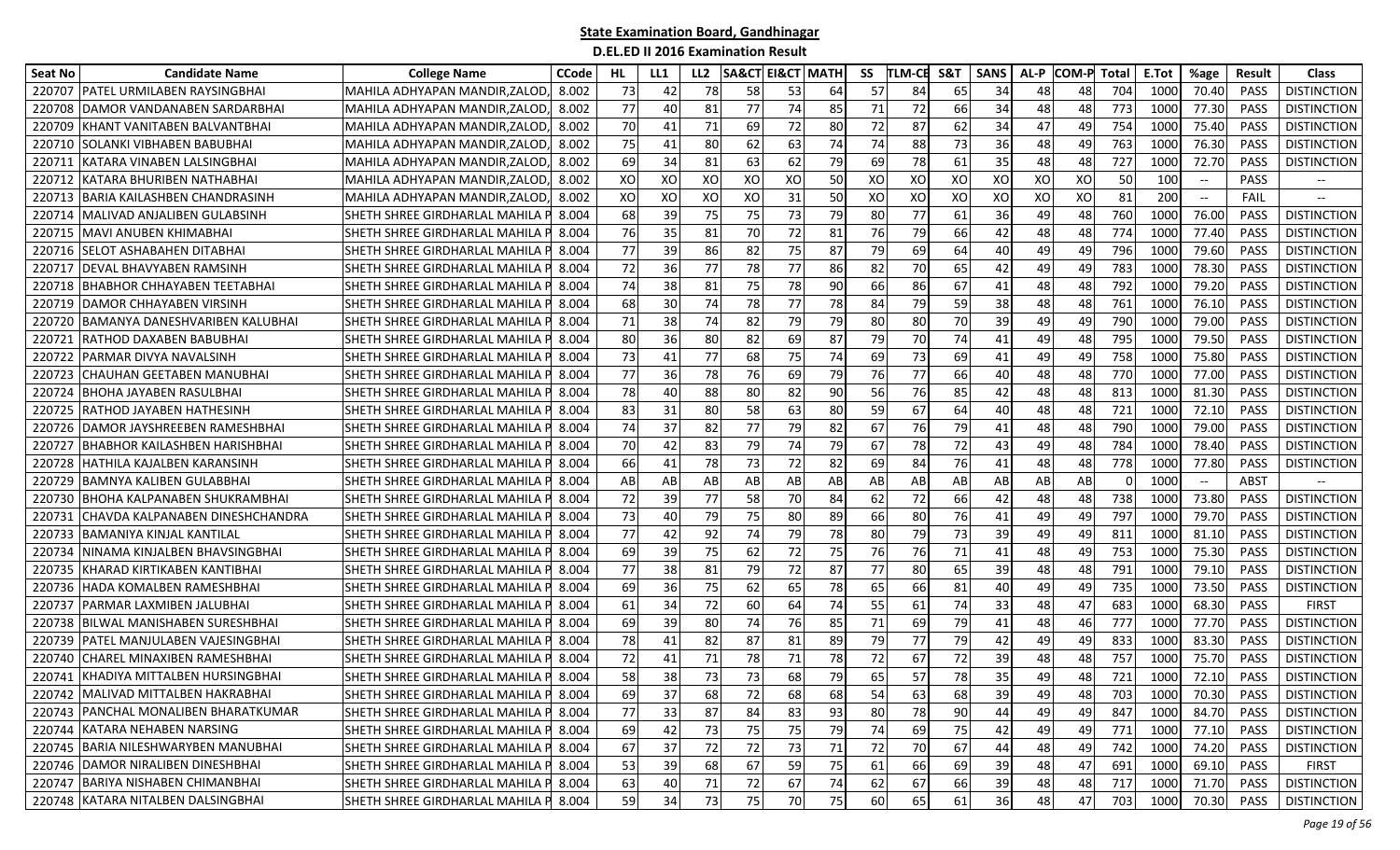| Seat No | <b>Candidate Name</b>                  | <b>College Name</b>                     | CCode | HL | LL1 | LL <sub>2</sub> | SA&CT  | <b>EI&amp;CT MATH</b> |    | SS | TLM-CE | S&T    | <b>SANS</b> | AL-P | COM-P Total |     | E.Tot | %age                                                | Result      | <b>Class</b>                      |
|---------|----------------------------------------|-----------------------------------------|-------|----|-----|-----------------|--------|-----------------------|----|----|--------|--------|-------------|------|-------------|-----|-------|-----------------------------------------------------|-------------|-----------------------------------|
| 220749  | <b>DANGI PAYALBEN ABHESING</b>         | SHETH SHREE GIRDHARLAL MAHILA           | 8.004 | 77 | 35  | 74              | 77     | 76                    | 79 | 75 | 68     | 64     | 39          | 48   | 48          | 760 | 1000  | 76.00                                               | <b>PASS</b> | <b>DISTINCTION</b>                |
| 22075   | PARMAR PINJALBEN HIMSINH               | SHETH SHREE GIRDHARLAL MAHILA           | 8.004 | 68 | 36  | 83              | 72     | 80                    | 81 | 77 | 76     | 80     | 41          | 49   | 48          | 791 | 1000  | 79.10                                               | PASS        | <b>DISTINCTION</b>                |
| 22075   | CHAUHAN PRIYANKABEN RAMESHBHAI         | SHETH SHREE GIRDHARLAL MAHILA           | 8.004 | 79 | 39  | 85              | 76     | 82                    | 90 | 76 | 80     | 80     | 38          | 49   | 48          | 822 | 1000  | 82.20                                               | PASS        | <b>DISTINCTION</b>                |
| 22075   | KHARADI RAMIKABEN RIMALBHAI            | SHETH SHREE GIRDHARLAL MAHILA           | 8.004 | 69 | 37  | 76              | 68     | 68                    | 61 | 74 | 71     | 69     | 33          | 48   | 47          | 721 | 1000  | 72.10                                               | <b>PASS</b> | <b>DISTINCTION</b>                |
| 220753  | ITAVIYAD RENUKABEN RAMESHBHAI          | SHETH SHREE GIRDHARLAL MAHILA           | 8.004 | 70 | 41  | 80              | 80     | 79                    | 89 | 78 | 79     | 76     | 38          | 48   | 48          | 806 | 1000  | 80.60                                               | <b>PASS</b> | <b>DISTINCTION</b>                |
| 220754  | BILVAL RINKABEN SABURBHAI              | SHETH SHREE GIRDHARLAL MAHILA           | 8.004 | 76 | 43  | 86              | 87     | 83                    | 90 | 84 | 82     | 80     | 38          | 49   | 48          | 846 | 1000  | 84.60                                               | <b>PASS</b> | <b>DISTINCTION</b>                |
| 22075   | <b>SANGADA SANGITABEN MAKANBHAI</b>    | SHETH SHREE GIRDHARLAL MAHILA           | 8.004 | 80 | 40  | 79              | 61     | 60                    | 86 | 73 | 76     | 72     | 32          | 48   | 48          | 755 | 1000  | 75.50                                               | <b>PASS</b> | <b>DISTINCTION</b>                |
| 220756  | CHAREL SEJALBEN RAMANBHAI              | SHETH SHREE GIRDHARLAL MAHILA           | 8.004 | 71 | 32  | 73              | 64     | 69                    | 79 | 68 | 69     | 65     | 32          | 47   | 48          | 717 | 1000  | 71.70                                               | <b>PASS</b> | <b>DISTINCTION</b>                |
| 22075   | CHAUHAN SEJALBEN RAMESHBHAI            | SHETH SHREE GIRDHARLAL MAHILA           | 8.004 | 81 | 40  | 84              | 83     | 80                    | 84 | 77 | 78     | 76     | 39          | 49   | 48          | 819 | 1000  | 81.90                                               | <b>PASS</b> | <b>DISTINCTION</b>                |
| 22075   | GARVAL SEJALBEN CHHAGANBHAI            | SHETH SHREE GIRDHARLAL MAHILA           | 8.004 | 81 | 40  | 86              | 77     | 79                    | 93 | 75 | 78     | 84     | 42          | 49   | 49          | 833 | 1000  | 83.30                                               | <b>PASS</b> | <b>DISTINCTION</b>                |
| 22075   | PARMAR SEJALBEN MANKABHAI              | SHETH SHREE GIRDHARLAL MAHILA           | 8.004 | 82 | 39  | 83              | 70     | 73                    | 88 | 74 | 78     | 71     | 42          | 49   | 49          | 798 | 100   | 79.80                                               | PASS        | <b>DISTINCTION</b>                |
| 22076   | PARMAR SHEELPABEN BACHUBHAI            | SHETH SHREE GIRDHARLAL MAHILA           | 8.004 | 81 | 41  | 81              | 86     | 84                    | 82 | 78 | 80     | 77     | 44          | 49   | 48          | 831 | 1000  | 83.10                                               | <b>PASS</b> | <b>DISTINCTION</b>                |
| 22076   | VISARTA SHEETALBEN RAMESHBHAI          | SHETH SHREE GIRDHARLAL MAHILA           | 8.004 | 74 | 39  | 82              | 79     | 75                    | 87 | 70 | 76     | 79     | 40          | 49   | 48          | 798 | 1000  | 79.80                                               | <b>PASS</b> | <b>DISTINCTION</b>                |
| 220762  | DAMOR SONALBEN DEVCHANDBHAI            | SHETH SHREE GIRDHARLAL MAHILA           | 8.004 | 77 | 38  | 82              | 82     | 73                    | 84 | 55 | 74     | 74     | 35          | 49   | 48          | 771 | 1000  | 77.10                                               | PASS        | <b>DISTINCTION</b>                |
| 220763  | HATHILA SONALBEN JESINGBHAI            | SHETH SHREE GIRDHARLAL MAHILA P         | 8.004 | 79 | 39  | 82              | 79     | 80                    | 92 | 74 | 84     | 74     | 38          | 49   | 48          | 818 | 1000  | 81.80                                               | <b>PASS</b> | <b>DISTINCTION</b>                |
| 220764  | KHAPED SONALBEN YASHWANTBHAI           | SHETH SHREE GIRDHARLAL MAHILA           | 8.004 | 73 | 39  | 79              | 79     | 75                    | 84 | 67 | -81    | 73     | 37          | 48   | 47          | 782 | 1000  | 78.20                                               | <b>PASS</b> | <b>DISTINCTION</b>                |
| 220765  | CHAVDA SONALIBEN VIJAYBHAI             | SHETH SHREE GIRDHARLAL MAHILA           | 8.004 | 81 | 39  | 83              | 79     | 78                    | 91 | 73 | 79     | 77     | 37          | 49   | 49          | 815 | 1000  | 81.50                                               | <b>PASS</b> | <b>DISTINCTION</b>                |
| 220766  | BILWAL SUMITRABEN VECHATBHAI           | SHETH SHREE GIRDHARLAL MAHILA           | 8.004 | 65 | 31  | 71              | 70     | 54                    | 66 | 51 | 62     | 53     | 32          | 49   | 47          | 651 | 1000  | 65.10                                               | PASS        | <b>FIRST</b>                      |
| 22076   | BHABHOR SUREKHABEN MALJIBHAI           | SHETH SHREE GIRDHARLAL MAHILA           | 8.004 | 68 | 33  | 81              | 76     | 76                    | 70 | 51 | 79     | 51     | 37          | 49   | 48          | 719 | 1000  | 71.90                                               | <b>PASS</b> | <b>DISTINCTION</b>                |
| 220768  | MUNIYA VAISHALIBEN KALUBHAI            | SHETH SHREE GIRDHARLAL MAHILA           | 8.004 | 70 | 29  | 79              | 76     | 70                    | 77 | 61 | 62     | 55     | 39          | 48   | 48          | 714 | 1000  | 71.40                                               | <b>PASS</b> | <b>DISTINCTION</b>                |
| 220769  | MINAMA VANITABEN PRATAPSINH            | SHETH SHREE GIRDHARLAL MAHILA           | 8.004 | 61 | 37  | 74              | 74     | 68                    | 84 | 60 | 73     | 50     | 34          | 48   | 47          | 710 | 1000  | 71.00                                               | PASS        | <b>DISTINCTION</b>                |
| 220770  | AMALIYAR VIDHIBEN GANESHBHAI           | SHETH SHREE GIRDHARLAL MAHILA           | 8.004 | 80 | 39  | 82              | 83     | 82                    | 86 | 82 | 77     | 77     | 41          | 49   | 49          | 827 | 1000  | 82.70                                               | PASS        | <b>DISTINCTION</b>                |
| 22077   | THAKOR DINESHKUMAR JASHVANTSINH        | JILLA SHIKSHAN & TALIM BHAVAN,          | 8.005 | 64 | 37  | 81              | 67     | 60                    | 79 | 70 | 64     | 51     | 35          | 48   | 49          | 705 | 1000  | 70.50                                               | <b>PASS</b> | <b>DISTINCTION</b>                |
| 22077.  | BARIA KISANKUMAR BHIMSINH              | JILLA SHIKSHAN & TALIM BHAVAN,          | 8.005 | 74 | 35  | 75              | 64     | 54                    | 70 | 69 | 72     | 62     | 37          | 49   | 49          | 710 | 1000  | 71.00                                               | <b>PASS</b> | <b>DISTINCTION</b>                |
| 22077   | BHANOTAR PRAGNESH PARASBHAI            | JILLA SHIKSHAN & TALIM BHAVAN,          | 8.005 | 74 | 41  | 81              | 66     | 62                    | 78 | 78 | 67     | 64     | 36          | 49   | 49          | 745 | 1000  | 74.50                                               | <b>PASS</b> | <b>DISTINCTION</b>                |
| 22077   | DAMOR SANJAYKUMAR RAMESHBHAI           | JILLA SHIKSHAN & TALIM BHAVAN,          | 8.005 | 71 | 39  | 83              | 62     | 60                    | 72 | 65 | 68     | 62     | 38          | 47   | 47          | 714 | 1000  | 71.40                                               | PASS        | <b>DISTINCTION</b>                |
| 220775  | <b>SELOT SANJAYKUMAR RAMANBHAI</b>     | JILLA SHIKSHAN & TALIM BHAVAN,          | 8.005 | 71 | 37  | 79              | 71     | 50                    | 52 | 75 | 67     | 62     | 33          | 46   | 48          | 691 | 1000  | 69.10                                               | <b>PASS</b> | <b>FIRST</b>                      |
| 220776  | BHURIYA SURESHBHAI SAMJIBHAI           | JILLA SHIKSHAN & TALIM BHAVAN,          | 8.005 | 68 | 25  | 82              | 59     | 51                    | 62 | 71 | 69     | 50     | 33          | 46   | 48          | 664 | 1000  | 66.40                                               | <b>PASS</b> | <b>FIRST</b>                      |
| 22077   | KALASVA PRAVINABEN VIRSINGBHAI         | SMT.S.S.PATEL PTC COLLEGE,DAHOD         | 8.007 | XO | XO  | XO              | XO     | XO                    | 62 | XO | XO     | XO     | XO          | XO   | XO          | 62  | 100   | $\hspace{0.05cm} \ldots$                            | PASS        | $--$                              |
| 220778  | DODIYAR ANJANABEN SAMAJIBHAI           | SHRI S.R. RAVAT MISHRA PTC COLLEG       | 8.008 | 53 | 25  | 64              | 40     | 35                    | 35 | 25 | 50     | 36     | 28          | 46   | 47          | 484 | 1000  |                                                     | FAIL        |                                   |
| 22078   | HAJURI DARIYABEN PARTHIBHAI            | SHRI S.R.RAVAT MISHRA PTC COLLEGI       | 8.008 | 57 | 31  | 65              | 57     | 51                    | 57 | 52 | 68     | $43**$ | 25          | 41   | 48          | 595 | 1000  | 59.50                                               | PASS        | SECOND                            |
| 22078   | BARIA MINAXIBEN SORAMBHAI              | SHRI S.R.RAVAT MISHRA PTC COLLEG        | 8.008 | 62 | 36  | 80              | 57     | 57                    | 58 | 51 | 64     | 60     | 36          | 49   | 48          | 658 | 1000  | 65.80                                               | <b>PASS</b> | <b>FIRST</b>                      |
| 22078   | BHURIYA RASILABEN MAHESHBHAI           | SHRI S.R. RAVAT MISHRA PTC COLLEG       | 8.008 | 62 | 26  | 71              | 61     | 37                    | 50 | 38 | 53     | 53     | 34          | 41   | 48          | 574 | 1000  | $\hspace{0.05cm} \ldots$                            | FAIL        | $\hspace{0.05cm} \dashrightarrow$ |
| 220783  | <b>BARIYA SHILPABEN TERSINGBHAI</b>    | SHRI S.R.RAVAT MISHRA PTC COLLEG        | 8.008 | 62 | 26  | 65              | 56     | 29                    | 50 | 55 | 57     | 50     | 34          | 40   | 48          | 572 | 1000  |                                                     | FAIL        |                                   |
|         | 220784 BHURIYA SHILPABEN MAGANBHAI     | SHRI S.R. RAVAT MISHRA PTC COLLEG 8.008 |       | 57 | 36  | 68              | $47**$ | 51                    | 52 | 72 | 62     | 54     | 27          | 45   | 48          | 619 | 1000  | 61.90                                               | <b>PASS</b> | SECOND                            |
|         | 220785 DAMOR SUMITRABEN CHHAGANBHAI    | SHRI S.R.RAVAT MISHRA PTC COLLEG 8.008  |       | 51 | 29  | 54              | 24     | 28                    | 34 | 50 | 54     | 50     | 25          | 48   | 48          | 495 | 1000  |                                                     | FAIL        |                                   |
|         | 220786 SHAHERAWALA ABRAR RAFIKMAHAMMAD | SHRI S.R. RAVAT MISHRA PTC COLLEG 8.008 |       | XO | XO  | XO              | XO     | XO                    | 54 | XO | xo     | XO     | XO          | XO   | XO          | 54  | 100   | $\hspace{0.05cm} -\hspace{0.05cm} -\hspace{0.05cm}$ | PASS        | $-\!$                             |
| 220787  | DAMOR BALVANTBHAI PUNAMBHAI            | SHRI S.R.RAVAT MISHRA PTC COLLEG 8.008  |       | XO | XO  | xol             | XO     | XO                    | XO | XO | 50     | XO     | XO          | XO   | xol         | 50  | 100   |                                                     | <b>PASS</b> | $- -$                             |
| 220788  | RAVAT CHANDNIBEN VAGHABHAI             | SHRI S.R.RAVAT MISHRA PTC COLLEG 8.008  |       | XO | XO  | AB              | AB     | XO                    | AB | AB | XO     | AB     | XO          | XO   | XO          |     | 500   |                                                     | ABST        | $\overline{\phantom{a}}$          |
|         | 220789 PARMAR KAMALABEN KALABHAI       | SHRI S.R.RAVAT MISHRA PTC COLLEG 8.008  |       | XO | xo  | XO              | XO     | XO                    | 53 | XO | XO     | XO     | XO          | XO   | XO          | 53  | 100   |                                                     | PASS        | $- -$                             |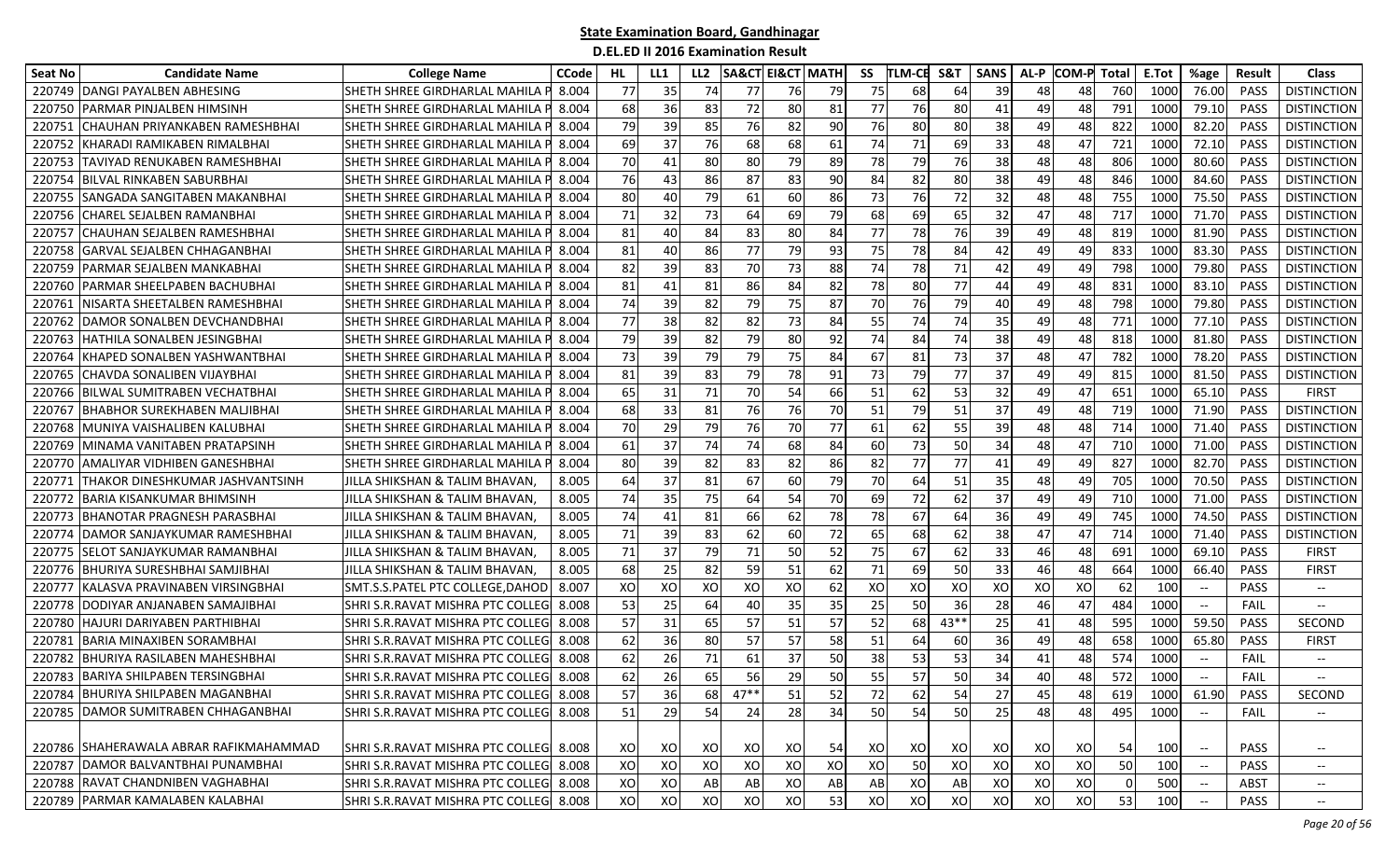| Seat No | <b>Candidate Name</b>                 | <b>College Name</b>                   | <b>CCode</b> | HL. | LL1 | LL <sub>2</sub> | <b>SA&amp;CT EI&amp;CT MATH</b> |    |        | SS | <b>TLM-CE</b> | S&T       | <b>SANS</b> | AL-P | <b>COM-P</b> | Total | E.Tot | %age                     | Result      | <b>Class</b>             |
|---------|---------------------------------------|---------------------------------------|--------------|-----|-----|-----------------|---------------------------------|----|--------|----|---------------|-----------|-------------|------|--------------|-------|-------|--------------------------|-------------|--------------------------|
| 220790  | MACHHAR PANKAJKUMAR MOHANBHAI         | SHRI S.R.RAVAT MISHRA PTC COLLEG      | 8.008        | 70  | 26  | 72              | 57                              | 63 | 51     | 54 | 53            | <b>50</b> | 29          | XO   | XO           | 525   | 900   |                          | <b>PASS</b> | $-\!$                    |
| 22079   | DAMOR SANJAYKUMAR LAXMANBHAI          | SHRI S.R.RAVAT MISHRA PTC COLLEG      | 8.008        | XO  | XO  | XO              | 57                              | 50 | XO     | XO | XO            | XO        | XO          | XO   | XO           | 107   | 200   | $\overline{\phantom{a}}$ | <b>PASS</b> | $\overline{\phantom{a}}$ |
| 22079   | CHAREL SHOBHANABEN RAMESHBHAI         | SHRI S.R.RAVAT MISHRA PTC COLLEG      | 8.008        | XO  | XO  | 72              | 59                              | XO | 67     | XO | XO            | XO        | XO          | XO   | XO           | 198   | 300   | $\overline{\phantom{a}}$ | <b>PASS</b> | $-\!$                    |
| 22079   | BHURIYA SURYABEN KANTIBHAI            | SHRI S.R. RAVAT MISHRA PTC COLLEG     | 8.008        | XO  | XO  | XO              | XO                              | 37 | XO     | XO | XO            | XO        | XO          | XO   | XO           | 37    | 100   | $- -$                    | FAIL        | $-\!$                    |
| 220794  | THAKOR AMRUTBEN PRABHATSINH           | SMT MANEKBA STREE ADHYAPAN MA         | 9.001        | 65  | 38  | 50              | 71                              | 63 | $41**$ | 58 | 76            | 66        | 33          | 44   | 45           | 650   | 1000  | 65.00                    | <b>PASS</b> | <b>SECOND</b>            |
| 220795  | PARMAR ASHABEN ROHITBHAI              | SMT MANEKBA STREE ADHYAPAN MA 9.001   |              | 68  | 37  | 60              | 76                              | 67 | 55     | 68 | 72            | 69        | 40          | 48   | 45           | 705   | 1000  | 70.50                    | <b>PASS</b> | <b>DISTINCTION</b>       |
| 220796  | BHABHOR BHAVANABEN BHAGUBHAI          | SMT MANEKBA STREE ADHYAPAN M <i>A</i> | 9.001        | 52  | 40  | 59              | 63                              | 62 | 51     | 67 | 77            | 68        | 38          | 47   | 48           | 672   | 1000  | 67.20                    | <b>PASS</b> | FIRST                    |
| 22079   | PATEL BHAVIKABEN DAHYABHAI            | SMT MANEKBA STREE ADHYAPAN M/         | 9.001        | 71  | 38  | 66              | 60                              | 60 | 56     | 64 | 65            | 69        | 41          | 47   | 49           | 686   | 1000  | 68.60                    | <b>PASS</b> | <b>FIRST</b>             |
| 220798  | DABHI BHAVNABEN FATESINH              | SMT MANEKBA STREE ADHYAPAN M <i>A</i> | 9.001        | 80  | 41  | 64              | 59                              | 67 | 56     | 71 | 71            | 77        | 42          | 48   | 47           | 723   | 1000  | 72.30                    | <b>PASS</b> | <b>DISTINCTION</b>       |
| 22079   | MACHHI BHUMIKABEN JAYANTILAL          | SMT MANEKBA STREE ADHYAPAN M          | 9.001        | 69  | 43  | 54              | 65                              | 54 | 51     | 63 | 60            | 58        | 43          | 46   | 47           | 653   | 1000  | 65.30                    | PASS        | <b>FIRST</b>             |
| 22080   | NINAMA DAKSHABEN HARENDRAKUMAR        | SMT MANEKBA STREE ADHYAPAN M.         | 9.001        | 63  | 37  | 64              | 64                              | 61 | 57     | 69 | 61            | 72        | 42          | 46   | 49           | 685   | 1000  | 68.50                    | PASS        | <b>FIRST</b>             |
| 22080   | KHARADI DIPANJALIBEN RAMESHBHAI       | SMT MANEKBA STREE ADHYAPAN M.         | 9.001        | 62  | 36  | 50              | 54                              | 56 | 55     | 67 | 61            | 57        | 39          | 47   | 49           | 633   | 1000  | 63.30                    | PASS        | <b>FIRST</b>             |
| 220802  | BARIA DIPIKABEN JASVANTBHAI           | SMT MANEKBA STREE ADHYAPAN MA 9.001   |              | 71  | 40  | 63              | 77                              | 67 | 61     | 73 | 75            | 72        | 39          | 47   | 48           | 733   | 1000  | 73.30                    | <b>PASS</b> | <b>DISTINCTION</b>       |
| 220803  | BARIA DIVYABEN BALVANTBHAI            | SMT MANEKBA STREE ADHYAPAN MA 9.001   |              | 64  | 40  | 52              | 68                              | 67 | 53     | 67 | 62            | 72        | 38          | 48   | 47           | 678   | 1000  | 67.80                    | PASS        | <b>FIRST</b>             |
| 220804  | PRAJAPATI GARGIBEN SHANKARBHAI        | SMT MANEKBA STREE ADHYAPAN M <i>A</i> | 9.001        | 75  | 39  | 73              | 80                              | 73 | 61     | 75 | 70            | 76        | 43          | 48   | 49           | 762   | 1000  | 76.20                    | <b>PASS</b> | <b>DISTINCTION</b>       |
| 220805  | KUMBHAR HIRALBEN ASHVINKUMAR          | SMT MANEKBA STREE ADHYAPAN MA 9.001   |              | 63  | 43  | 58              | 65                              | 67 | 55     | 61 | 70            | 62        | 39          | 47   | 47           | 677   | 1000  | 67.70                    | <b>PASS</b> | FIRST                    |
| 220806  | BAMANIYA JASHODABEN GOVINDBHAI        | SMT MANEKBA STREE ADHYAPAN MA         | 9.001        | 71  | 39  | 61              | 68                              | 82 | 51     | 76 | 81            | 66        | 42          | 49   | 47           | 733   | 1000  | 73.30                    | <b>PASS</b> | <b>DISTINCTION</b>       |
| 22080   | SOLANKI JAYSHRIBEN HARIHARSINH        | SMT MANEKBA STREE ADHYAPAN MA         | 9.001        | 74  | 39  | 81              | 72                              | 77 | 86     | 81 | 84            | 79        | 45          | 47   | 49           | 814   | 1000  | 81.40                    | <b>PASS</b> | <b>DISTINCTION</b>       |
| 220808  | BAMANIYA JIGNASHABEN DEVABHAI         | SMT MANEKBA STREE ADHYAPAN M.         | 9.001        | 72  | 35  | 71              | 80                              | 58 | 73     | 70 | 77            | 71        | 44          | 48   | 48           | 747   | 1000  | 74.70                    | <b>PASS</b> | <b>DISTINCTION</b>       |
| 220809  | RAJAT KAJALBEN RAMESHBHAI             | SMT MANEKBA STREE ADHYAPAN MA 9.001   |              | 77  | 39  | 65              | 65                              | 71 | 73     | 67 | 82            | 76        | 44          | 48   | 47           | 754   | 1000  | 75.40                    | <b>PASS</b> | <b>DISTINCTION</b>       |
| 220810  | BARIA KALPANABEN RAMANBHAI            | SMT MANEKBA STREE ADHYAPAN MA 9.001   |              | 59  | 39  | 62              | 51                              | 70 | 57     | 63 | 65            | 56        | 44          | 43   | 47           | 656   | 1000  | 65.60                    | <b>PASS</b> | <b>FIRST</b>             |
| 22081   | KATARA KINJALBEN RAMESHBHAI           | SMT MANEKBA STREE ADHYAPAN MA 9.001   |              | 61  | 32  | 52              | 76                              | 62 | $38**$ | 61 | 64            | 50        | 37          | 46   | 48           | 627   | 1000  | 62.70                    | PASS        | <b>SECOND</b>            |
| 220812  | PATEL MANISHABEN NARESHBHAI           | SMT MANEKBA STREE ADHYAPAN M <i>A</i> | 9.001        | 67  | 39  | 60              | 66                              | 70 | 50     | 70 | 68            | 56        | 41          | 48   | 48           | 683   | 1000  | 68.30                    | PASS        | <b>FIRST</b>             |
| 220813  | <b>BARIA MANJULABEN ABHESINH</b>      | SMT MANEKBA STREE ADHYAPAN MA'9.001   |              | 52  | 31  | 60              | 68                              | 71 | 52     | 61 | 37            | 33        | 35          | 46   | 45           | 591   | 1000  | $-\hbox{--}$             | FAIL        |                          |
| 22081   | <b>BAMANIYA MIRABEN KOYABHAI</b>      | SMT MANEKBA STREE ADHYAPAN MA         | 9.001        | 66  | 36  | 69              | 66                              | 67 | 63     | 72 | 66            | 60        | 43          | 49   | 47           | 704   | 1000  | 70.40                    | <b>PASS</b> | <b>DISTINCTION</b>       |
| 22081   | PRAJAPATI MITTAL BHIKHABHAI           | SMT MANEKBA STREE ADHYAPAN M.         | 9.001        | 72  | 40  | 70              | 66                              | 79 | 73     | 74 | 80            | 68        | 45          | 48   | 49           | 764   | 1000  | 76.40                    | <b>PASS</b> | <b>DISTINCTION</b>       |
| 220816  | CHAUHAN MITTALBEN VIKRAMSINH          | SMT MANEKBA STREE ADHYAPAN M.         | 9.001        | 69  | 37  | 60              | 71                              | 76 | 70     | 74 | 79            | 66        | 43          | 43   | 49           | 737   | 1000  | 73.70                    | <b>PASS</b> | <b>DISTINCTION</b>       |
| 220817  | PANDYA MONALI DAKSHESHKUMAR           | SMT MANEKBA STREE ADHYAPAN MA 9.001   |              | 69  | 40  | 81              | 77                              | 71 | 86     | 75 | 76            | 63        | 43          | 48   | 48           | 777   | 1000  | 77.70                    | <b>PASS</b> | <b>DISTINCTION</b>       |
| 220818  | PATEL NILAMBAHEN KALUBHAI             | SMT MANEKBA STREE ADHYAPAN MA 9.001   |              | 68  | 38  | 72              | 79                              | 79 | 70     | 74 | 74            | 73        | 43          | 45   | 47           | 762   | 1000  | 76.20                    | <b>PASS</b> | <b>DISTINCTION</b>       |
| 220819  | KHANT NISHABEN NARVATBHAI             | SMT MANEKBA STREE ADHYAPAN MA         | 9.001        | 70  | 40  | 68              | 63                              | 78 | 67     | 67 | 76            | 71        | 43          | 47   | 47           | 737   | 1000  | 73.70                    | <b>PASS</b> | <b>DISTINCTION</b>       |
| 220820  | MANSURI NISHABEN SALIMBHAI            | SMT MANEKBA STREE ADHYAPAN M          | 9.001        | 71  | 40. | 68              | 69                              | 82 | 80     | 80 | 88            | 74        | 46          | 47   | 47           | 792   | 1000  | 79.20                    | <b>PASS</b> | <b>DISTINCTION</b>       |
| 220821  | THAKOR NISHABEN PUSHPENDRASINH        | <b>SMT MANEKBA STREE ADHYAPAN MA</b>  | 9.001        | 76  | 44  | 76              | 75                              | 84 | 76     | 85 | 79            | 76        | 46          | 48   | 48           | 813   | 1000  | 81.30                    | <b>PASS</b> | <b>DISTINCTION</b>       |
| 22082   | CHAUHAN PARULBEN MOHANSINH            | SMT MANEKBA STREE ADHYAPAN M          | 9.001        | 56  | 33  | 57              | 62                              | 76 | 56     | 67 | 67            | 54        | 38          | 46   | 45           | 657   | 1000  | 65.70                    | PASS        | <b>FIRST</b>             |
| 220823  | <b>PATEL PARULBEN MANOJKUMAR</b>      | SMT MANEKBA STREE ADHYAPAN MA         | 9.001        | 63  | 41  | 79              | 55                              | 67 | 73     | 66 | 72            | 64        | 42          | 44   | 47           | 713   | 1000  | 71.30                    | <b>PASS</b> | <b>DISTINCTION</b>       |
|         | 220824 BARIA PAYALBEN UPENDRAKUMAR    | SMT MANEKBA STREE ADHYAPAN MA 9.001   |              | 68  | 37  | 67              | 65                              | 72 | 66     | 66 | 82            | 58        | 39          | 47   | 47           | 714   | 1000  | 71.40                    | PASS        | <b>DISTINCTION</b>       |
|         | 220825 PARGI PINKALBEN LALITBHAI      | SMT MANEKBA STREE ADHYAPAN MA 9.001   |              | 73  | 42  | 52              | 73                              | 57 | 50     | 71 | 73            | 69        | 38          | 48   | 47           | 693   | 1000  | 69.30                    | PASS        | <b>FIRST</b>             |
|         | 220826 RATNOTTAR POOJABEN BHARATKUMAR | SMT MANEKBA STREE ADHYAPAN MA 9.001   |              | 73  | 40  | 68              | 75                              | 69 | 66     | 78 | 67            | 76        | 39          | 46   | 46           | 743   | 1000  | 74.30                    | PASS        | <b>DISTINCTION</b>       |
|         | 220827 PATEL PREMILABEN JASHVANTBHAI  | SMT MANEKBA STREE ADHYAPAN MA 9.001   |              | 71  | 39  | 57              | 67                              | 59 | 58     | 77 | 78            | 65        | 40          | 47   | 49           | 707   | 1000  | 70.70                    | PASS        | <b>DISTINCTION</b>       |
|         | 220828 KHANT PUSHPABEN MAHESHBHAI     | SMT MANEKBA STREE ADHYAPAN MA 9.001   |              | 82  |     | 59              | 67                              | 64 | 56     | 75 | 85            | 72        | 43          | 49   | 47           | 739   | 1000  | 73.90                    | PASS        | <b>DISTINCTION</b>       |
|         | 220829 GODHA RAJANITABEN CHIMANBHAI   | SMT MANEKBA STREE ADHYAPAN MA 9.001   |              | 80  | 43  | 71              | 79                              | 76 | 72     | 80 | 89            | 82        | 42          | 49   | 49           | 812   | 1000  | 81.20                    | PASS        | <b>DISTINCTION</b>       |
|         | 220830 BARIA REKHABEN HASMUKHBHAI     | SMT MANEKBA STREE ADHYAPAN MA 9.001   |              | 71  | 39  | 50              | 69                              | 55 | 57     | 71 | 57            | 53        | 39          | 45   | 48           | 654   | 1000  | 65.40                    | PASS        | <b>FIRST</b>             |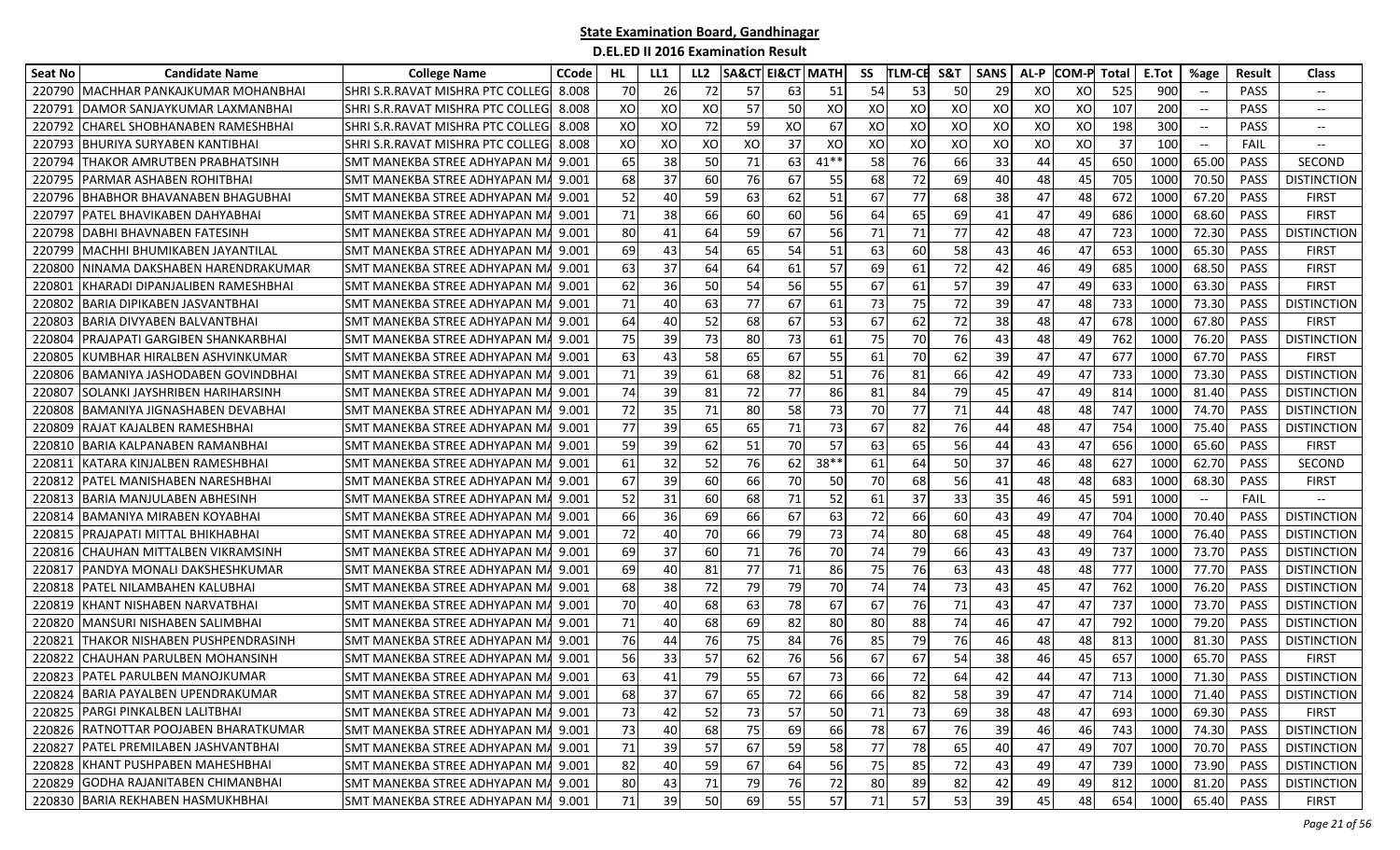| Seat No | <b>Candidate Name</b>                   | <b>College Name</b>                   | <b>CCode</b> | HL. | LL1 | LL <sub>2</sub> | SA&CT | <b>EI&amp;CT MATH</b> |        | SS | <b>TLM-CE</b> | S&T    | <b>SANS</b> | AL-P | <b>COM-P</b> Total |     | E.Tot | %age                                           | Result      | <b>Class</b>                      |
|---------|-----------------------------------------|---------------------------------------|--------------|-----|-----|-----------------|-------|-----------------------|--------|----|---------------|--------|-------------|------|--------------------|-----|-------|------------------------------------------------|-------------|-----------------------------------|
| 220831  | MALIVAD RINKUBEN RAMANBHAI              | <b>SMT MANEKBA STREE ADHYAPAN M</b>   | 9.001        | 78  | 42  | 69              | 70    | 68                    | 72     | 80 | 73            | 79     | 41          | 48   | 48                 | 768 | 1000  | 76.80                                          | <b>PASS</b> | <b>DISTINCTION</b>                |
| 220832  | PANCHAL RISHITABEN HARESHBHAI           | SMT MANEKBA STREE ADHYAPAN M          | 9.001        | 77  | 42  | 75              | 76    | 73                    | 71     | 77 | 78            | 81     | 41          | 49   | 49                 | 789 | 1000  | 78.90                                          | PASS        | <b>DISTINCTION</b>                |
| 220833  | MACHHAR SEETABAHEN SARTANBHAI           | SMT MANEKBA STREE ADHYAPAN M          | 9.001        | 67  | 41  | 52              | 80    | 71                    | 52     | 73 | 83            | 63     | 40          | 48   | 48                 | 718 | 1000  | 71.80                                          | <b>PASS</b> | <b>DISTINCTION</b>                |
| 220834  | <b>AMALIYAR SHARMISTHABEN SHANTILAL</b> | SMT MANEKBA STREE ADHYAPAN M.         | 9.001        | 59  | 38  | 50              | 77    | 65                    | 57     | 64 | 75            | $40**$ | 34          | 47   | 47                 | 653 | 1000  | 65.30                                          | <b>PASS</b> | SECOND                            |
| 220835  | BARIA SHILPABEN SOMABHAI                | SMT MANEKBA STREE ADHYAPAN M          | 9.001        | 70  | 40  | 50              | 75    | 69                    | 65     | 78 | 83            | 65     | 38          | 47   | 47                 | 727 | 1000  | 72.70                                          | <b>PASS</b> | <b>DISTINCTION</b>                |
| 220836  | MALIVAD SHITALBAHEN SURESHBHAI          | SMT MANEKBA STREE ADHYAPAN M/         | 9.001        | 72  | 41  | 50              | 77    | 74                    | 61     | 79 | 73            | 73     | 38          | 48   | 46                 | 732 | 1000  | 73.20                                          | <b>PASS</b> | <b>DISTINCTION</b>                |
| 220837  | <b>BHURIYA SHITALBEN VINUBHAI</b>       | SMT MANEKBA STREE ADHYAPAN M/         | 9.001        | 75  | 42  | 64              | 79    | 76                    | 70     | 86 | 77            | 79     | 38          | 48   | 47                 | 781 | 1000  | 78.10                                          | <b>PASS</b> | <b>DISTINCTION</b>                |
| 220838  | <b>ZALA SHIVANGIBEN JAGATSINH</b>       | SMT MANEKBA STREE ADHYAPAN M <i>i</i> | 9.001        | 76  | 43  | 68              | 69    | 73                    | 58     | 63 | 81            | 71     | 40          | 47   | 49                 | 738 | 1000  | 73.80                                          | <b>PASS</b> | <b>DISTINCTION</b>                |
| 220839  | PATEL SONALBEN SHIVABHAI                | SMT MANEKBA STREE ADHYAPAN M          | 9.001        | 74  | 41  | 65              | 65    | 66                    | 63     | 63 | 79            | 71     | 40          | 48   | 48                 | 723 | 1000  | 72.30                                          | PASS        | <b>DISTINCTION</b>                |
| 220840  | <b>DAMOR SUDHABEN RAJUBHAI</b>          | <b>SMT MANEKBA STREE ADHYAPAN M</b>   | 9.001        | 75  | 39  | 59              | 79    | 73                    | 63     | 83 | 78            | 80     | 39          | 48   | 47                 | 763 | 1000  | 76.30                                          | PASS        | <b>DISTINCTION</b>                |
| 220841  | <b>PATELIYA SUREKHABEN JAYANTIBHAI</b>  | SMT MANEKBA STREE ADHYAPAN M          | 9.001        | 74  | 36  | 50              | 79    | 62                    | 60     | 77 | 77            | 66     | 39          | 47   | 48                 | 715 | 1000  | 71.50                                          | <b>PASS</b> | <b>DISTINCTION</b>                |
| 220842  | RAVAL SUREKHABEN MANGALABHAI            | <b>SMT MANEKBA STREE ADHYAPAN M.</b>  | 9.001        | 75  | 41  | 54              | 77    | 67                    | 65     | 74 | 78            | 72     | 38          | 48   | 47                 | 736 | 1000  | 73.60                                          | <b>PASS</b> | <b>DISTINCTION</b>                |
| 220843  | IPATEL VARSHABEN DIPSINGBHAI            | ISMT MANEKBA STREE ADHYAPAN M.        | 9.001        | 65  | 39  | 55              | 66    | 62                    | 50     | 61 | 71            | 50     | 39          | 48   | 47                 | 653 | 1000  | 65.30                                          | PASS        | <b>FIRST</b>                      |
| 220844  | THAKOR VIMITAKUMARI RAMSINH             | SMT MANEKBA STREE ADHYAPAN M.         | 9.001        | 80  | 41  | 76              | 79    | 76                    | 70     | 82 | 82            | 81     | 42          | 48   | 49                 | 806 | 1000  | 80.60                                          | PASS        | <b>DISTINCTION</b>                |
| 220845  | KHADIYA ARCHANABEN NANJIBHAI            | KASTURBA STREE ADHYAPAN MAND          | 9.002        | 71  | 43  | 61              | 60    | 62                    | 69     | 77 | 71            | 69     | 40          | 48   | 48                 | 719 | 1000  | 71.90                                          | PASS        | <b>DISTINCTION</b>                |
| 220846  | <b>BARIA BHAVIKABEN NATHABHAI</b>       | KASTURBA STREE ADHYAPAN MAND          | 9.002        | 79  | 41  | 65              | 75    | 71                    | 61     | 73 | 82            | 64     | 38          | 48   | 48                 | 745 | 1000  | 74.50                                          | <b>PASS</b> | <b>DISTINCTION</b>                |
| 220847  | CHANDANA GEETABAHEN GOVINDBHAI          | KASTURBA STREE ADHYAPAN MAND          | 9.002        | 77  | 39  | 64              | 68    | 68                    | 62     | 59 | 70            | 66     | 37          | 48   | 49                 | 707 | 1000  | 70.70                                          | <b>PASS</b> | <b>DISTINCTION</b>                |
|         |                                         |                                       |              |     |     |                 |       |                       |        |    |               |        |             |      |                    |     |       |                                                |             |                                   |
|         | 220848  CHANDANA HARSHABAHEN CHAMPABHAI | KASTURBA STREE ADHYAPAN MANDI         | 9.002        | 69  | 33  | 50              | 64    | 60                    | 52     | 60 | 64            | 62     | 34          | 46   | 47                 | 641 | 1000  | 64.10                                          | <b>PASS</b> | <b>FIRST</b>                      |
| 220849  | <b>THAKOR HIRALBEN FATESINH</b>         | KASTURBA STREE ADHYAPAN MAND          | 9.002        | 66  | 32  | 50              | 65    | 63                    | 54     | 61 | 70            | 52     | 36          | 46   | 47                 | 642 | 1000  | 64.20                                          | PASS        | <b>FIRST</b>                      |
| 220850  | RATODA KOKILABEN MORARBHAI              | KASTURBA STREE ADHYAPAN MAND          | 9.002        | 65  | 40  | 56              | 68    | 69                    | 59     | 54 | 71            | 60     | 39          | 48   | 48                 | 677 | 1000  | 67.70                                          | PASS        | <b>FIRST</b>                      |
| 22085   | DAMOR MANJULABEN ZALUBHAI               | KASTURBA STREE ADHYAPAN MAND          | 9.002        | 71  | 37  | 50              | 65    | 61                    | 70     | 65 | 74            | 55     | 40          | 47   | 48                 | 683 | 1000  | 68.30                                          | PASS        | <b>FIRST</b>                      |
| 220852  | <b>BAMANIYA PAYALBEN KANTILAL</b>       | KASTURBA STREE ADHYAPAN MAND          | 9.002        | 72  | 40  | 56              | 61    | 62                    | 60     | 70 | 72            | 56     | 41          | 48   | 46                 | 684 | 1000  | 68.40                                          | PASS        | <b>FIRST</b>                      |
| 220853  | NINAMA PINALBEN BHARATBHAI              | KASTURBA STREE ADHYAPAN MAND          | 9.002        | 71  | 42  | 64              | 78    | 75                    | 73     | 84 | 81            | 64     | 40          | 48   | 49                 | 769 | 1000  | 76.90                                          | <b>PASS</b> | <b>DISTINCTION</b>                |
| 22085   | DABHI PRIYANKABEN PRAVINBHAI            | KASTURBA STREE ADHYAPAN MAND          | 9.002        | 72  | 34  | 52              | 77    | 75                    | 51     | 65 | 66            | 52     | 39          | 48   | 46                 | 677 | 1000  | 67.70                                          | PASS        | <b>FIRST</b>                      |
| 220855  | PARMAR REKHABEN KHUMABHAI               | KASTURBA STREE ADHYAPAN MAND          | 9.002        | 75  | 40  | 60              | 76    | 85                    | 65     | 63 | 85            | 75     | 37          | 48   | 48                 | 757 | 1000  | 75.70                                          | <b>PASS</b> | <b>DISTINCTION</b>                |
| 220856  | MACHHAR RENUKABEN SURESHBHAI            | KASTURBA STREE ADHYAPAN MAND          | 9.002        | 72  | 29  | 39              | 73    | 57                    | 36     | 55 | 69            | 52     | 31          | 47   | 43                 | 603 | 1000  | $\hspace{0.05cm} \textbf{--}$                  | FAIL        |                                   |
| 220857  | IPARGI RIMPALBEN VIJAYKUMAR             | KASTURBA STREE ADHYAPAN MAND          | 9.002        | 64  | 36  | 50              | 71    | 68                    | 50     | 64 | 75            | 75     | 40          | 47   | 47                 | 687 | 1000  | 68.70                                          | PASS        | <b>FIRST</b>                      |
| 220858  | <b>SOLANKI RINKUBEN SURESHBHAI</b>      | KASTURBA STREE ADHYAPAN MAND          | 9.002        | 72  | 33  | 51              | 68    | 75                    | $38**$ | 74 | 70            | 73     | 37          | 48   | 48                 | 687 | 1000  | 68.70                                          | PASS        | SECOND                            |
| 220859  | KATARA CHAMPABEN SABURBHAI              | KASTURBA STREE ADHYAPAN MAND          | 9.002        | XO  | XO  | 50              | XO    | XO                    | 52     | XO | XO            | XO     | XO          | XO   | XO                 | 102 | 200   |                                                | <b>PASS</b> |                                   |
| 220860  | RATHOD JINALBEN MAHESHKUMAR             | BUNIYADI STREE ADHYAPAN MANDI         | 9.003        | XO  | XO  | XO              | XO    | XO                    | 54     | XO | XO            | XO     | XO          | XO   | XO                 | 54  | 100   | $\overline{\phantom{a}}$                       | <b>PASS</b> |                                   |
| 22086   | RATHOD SEEMABEN JUJARSINH               | <b>BUNIYADI STREE ADHYAPAN MANDI</b>  | 9.003        | XO  | XO  | XO              | XO    | XO                    | 50     | XO | XO            | XO     | XO          | XO   | XO                 | 50  | 100   | $\overline{\phantom{a}}$                       | <b>PASS</b> | $- -$                             |
| 220862  | <b>VALI AREJABEN SHAHIDBHAI</b>         | JILLA SHIKSHAN & TALIM BHAVAN,        | 9.011        | XO  | XO  | XO              | XO    | XO                    | 57     | XO | XO            | XO     | XO          | XO   | XO                 | 57  | 100   |                                                | <b>PASS</b> | $\hspace{0.05cm} \dashrightarrow$ |
|         | 220863 THAKOR BHAVNABEN HATHISINH       | JILLA SHIKSHAN & TALIM BHAVAN,        | 9.011        | XO  | XO  | XO              | XO    | XO                    | 50     | XO | XO            | XO     | XO          | XO   | XO                 | 50  | 100   |                                                | <b>PASS</b> |                                   |
|         | 220864 KHANT CHANDRAHAS RAMESHBHAI      | JILLA SHIKSHAN & TALIM BHAVAN,        | 9.011        | xol | XO  | xo              | XO    | XO                    | 52     | XO | XO            | xol    | XO          | XO   | XO                 | 52  | 100   | $\hspace{0.1mm}-\hspace{0.1mm}-\hspace{0.1mm}$ | PASS        | $\overline{\phantom{a}}$          |
|         | 220865 BHABHOR MANISHABEN SOMABHAI      | JILLA SHIKSHAN & TALIM BHAVAN,        | 9.011        | XO  | XO  | XO              | XO    | XO                    | 50     | XO | xol           | XO     | XO          | xol  | XO                 | 50  | 100   |                                                | PASS        |                                   |
|         | 220866 VANKAR MITTALBEN RATNABHAI       | JILLA SHIKSHAN & TALIM BHAVAN,        | 9.011        | XO  | XO  | xo              | XO    | XO                    | 55     | XO | XO            | XO     | XO          | xo   | XO                 | 55  | 100   |                                                | PASS        | $\hspace{0.05cm} \dashrightarrow$ |
|         | 220867 PARAGI SACHINKUMAR LEMBABHAI     | JILLA SHIKSHAN & TALIM BHAVAN,        | 9.011        | XO  | XO  | XO              | XO    | XO                    | 65     | XO | XO            | XO     | XO          | XO   | XO                 | 65  | 100   |                                                | PASS        | $- -$                             |
|         | 220868 VASONIYA VIMLABEN RASULBHAI      | JILLA SHIKSHAN & TALIM BHAVAN,        | 9.011        | XO  | XO  | XO              | XO    | XO                    | 50     | XO | XO            | XO     | XO          | XO   | xol                | 50  | 100   |                                                | PASS        | $- -$                             |
|         | 220869 BHARWAD DISHABEN KAMALESHBHAI    | AMAR BHARATI MAHILA ADHYAPAN          | 9.015        | 65  | 32  | 50              | 73    | 64                    | $40**$ | 52 | 63            | 51     | 34          | 49   | 48                 | 621 | 1000  | 62.10                                          | PASS        | SECOND                            |
|         | 220870 BHARVAD RIYABEN DAHYABHAI        | AMAR BHARATI MAHILA ADHYAPAN          | 9.015        | 74  | 36  | 53              | 73    | 72                    | 52     | 54 | 76            | 55     | 35          | 49   | 49                 | 678 | 1000  | 67.80                                          | PASS        | <b>FIRST</b>                      |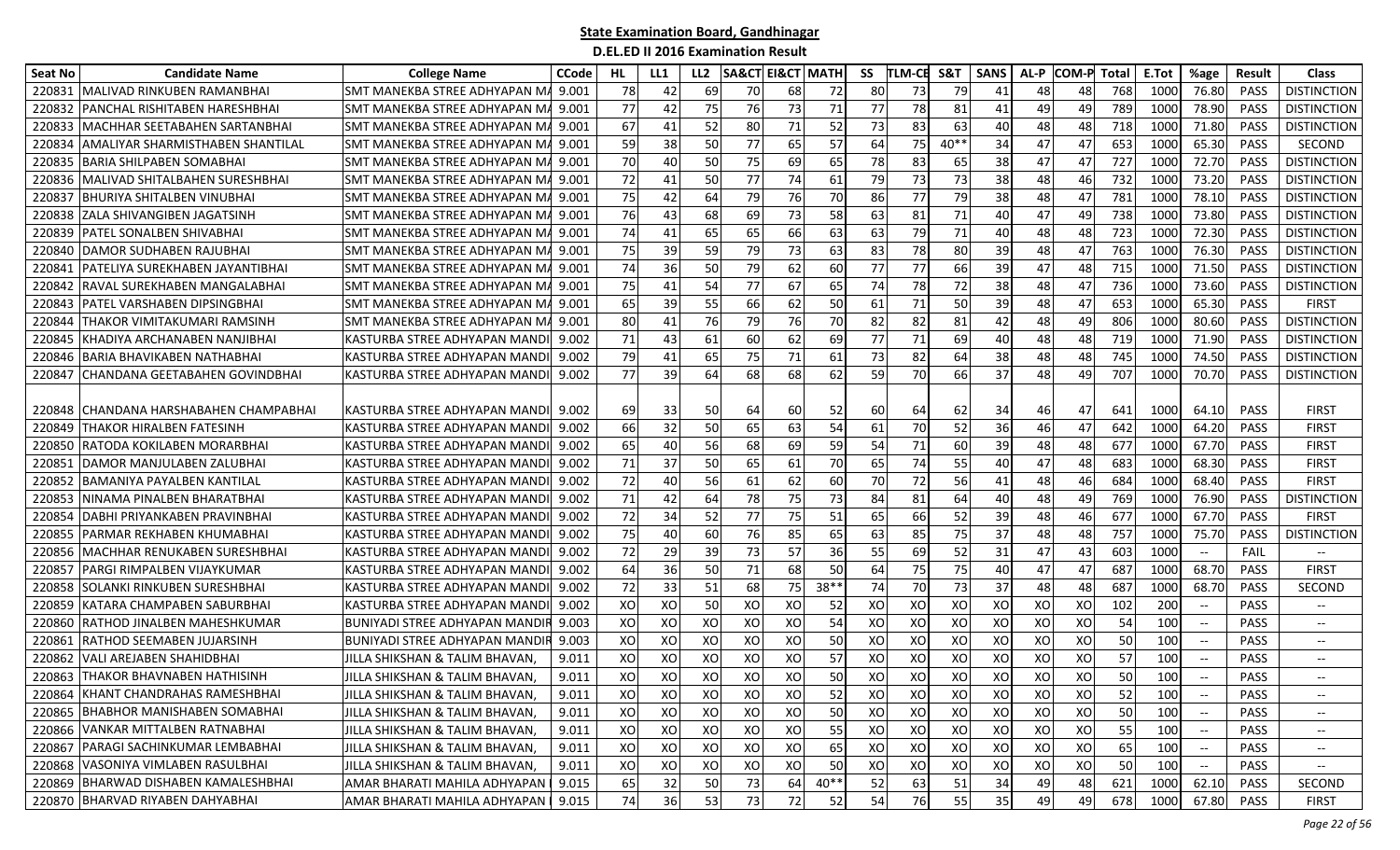| <b>Seat No</b> | <b>Candidate Name</b>                                                   | <b>College Name</b>                     | <b>CCode</b> | HL | LL1 | LL <sub>2</sub> | <b>SA&amp;CT EI&amp;CT MATH</b> |    |            | SS   | TLM-CE    | S&T | <b>SANS</b> | AL-P | <b>COM-P</b> | Total    | E.Tot | %age                                                | Result      | Class                                 |
|----------------|-------------------------------------------------------------------------|-----------------------------------------|--------------|----|-----|-----------------|---------------------------------|----|------------|------|-----------|-----|-------------|------|--------------|----------|-------|-----------------------------------------------------|-------------|---------------------------------------|
| 220871         | <b>RATHOD HEENABEN HARSHADBHAI</b>                                      | AMAR BHARATI MAHILA ADHYAPAN            | 9.015        | AB | AB  | AB              | 50                              | AB | AB         | AB   | AB        | AB  | AB          | 47   | 46           | 143      | 1000  |                                                     | <b>FAIL</b> |                                       |
| 220872         | MAKAWANA JIGISHABEN MAGANBHAI                                           | AMAR BHARATI MAHILA ADHYAPAN            | 9.015        | XO | XO  | XO              | XO                              | XO | AB         | XO   | XO        | XO  | XO          | XO   | XO           |          | 100   | $\hspace{0.05cm} -\hspace{0.05cm} -\hspace{0.05cm}$ | ABST        | $\hspace{0.05cm} \textbf{--}$         |
| 220873         | SANGADA SANGITABEN GANULALBHAI                                          | AMAR BHARATI MAHILA ADHYAPAN            | 9.015        | XO | XO  | 51              | XO                              | XO | XO         | XO   | XO        | XO  | XO          | XO   | XO           | 51       | 100   | --                                                  | <b>PASS</b> | $\overline{\phantom{a}}$              |
| 220874         | VADALIWALA AFRINBANU ABDULKARIM                                         | SARVA VIDYALAYA PTC COLLEGE, SEC        | 9.016        | 77 | 35  | 57              | 50                              | 50 | 52         | 57   | 73        | 53  | 33          | 46   | 46           | 629      | 1000  | 62.90                                               | <b>PASS</b> | <b>FIRST</b>                          |
| 220875         | <b>IMEHTA ASHUTOSH BHAVINKUMAR</b>                                      | SARVA VIDYALAYA PTC COLLEGE, SEC-       | 9.016        | 83 | 38  | 59              | 74                              | 60 | 64         | 64   | -58 l     | 56  | 34          | 47   | 47           | 684      | 1000  | 68.40                                               | <b>PASS</b> | <b>FIRST</b>                          |
|                | 220876 SISODIYA SHUBHANGI DINESHSINGH                                   | SARVA VIDYALAYA PTC COLLEGE, SEC- 9.016 |              | 90 | 39  | 68              | 58                              | 64 | 56         | 78   | 64        | 67  | 35          | 47   | 46           | 712      | 1000  | 71.20                                               | <b>PASS</b> | <b>DISTINCTION</b>                    |
|                |                                                                         |                                         |              |    |     |                 |                                 |    |            |      |           |     |             |      |              |          |       |                                                     |             |                                       |
|                | 220877 BHATT ARCHANABAHEN GOPALCHANDRA                                  | SARVA VIDYALAYA PTC COLLEGE, SEC- 9.016 |              | XO | xol | XO              | XO                              | XO | XO         | XO   | XO        | 59  | XO          | XO   | XO           | 59       | 100   | $-$                                                 | <b>PASS</b> | $\overline{\phantom{m}}$              |
| 220878         | <b>PATIL DIPALI ASHOK</b>                                               | SARVA VIDYALAYA PTC COLLEGE, SEC-       | 9.016        | XO | XO  | XO              | XO                              | XO | XO         | XO   | XO        | 57  | XO          | XO   | XO           | 57       | 100   | $\overline{\phantom{a}}$                            | <b>PASS</b> | $--$                                  |
|                | 220879 CHARAVALA JAINABFATMA SADIKALI                                   | SARVA VIDYALAYA PTC COLLEGE.SEC-        | 9.016        | XO | XO  | XO              | XO                              | XO | XO         | XO   | XO        | 61  | XO          | XO   | XO           | 61       | 100   | $\hspace{0.05cm} -\hspace{0.05cm} -\hspace{0.05cm}$ | <b>PASS</b> | --                                    |
|                |                                                                         |                                         |              |    |     |                 |                                 |    |            |      |           |     |             |      |              |          |       |                                                     |             |                                       |
| 220880         | GODAD MANJURFATMA GULAMMAHAMMAD SARVA VIDYALAYA PTC COLLEGE, SEC- 9.016 |                                         |              | хo | xol | xo              | xo                              | xo | XO         | XO   | xo        | 55  | XO          | XO   | XO           | 55       | 100   |                                                     | <b>PASS</b> | $\overline{\phantom{m}}$              |
| 220881         | <b>PATIL RUPALI ASHOK</b>                                               | SARVA VIDYALAYA PTC COLLEGE, SEC-       | 9.016        | XO | XO  | XO              | XO                              | XO | XO         | XO   | XO        | 55  | XO          | XO   | XO           | 55       | 100   |                                                     | <b>PASS</b> | $\overline{\phantom{a}}$              |
| 220882         | ISALIYA SAKERABANU ABBASBHAI                                            | SARVA VIDYALAYA PTC COLLEGE, SEC- 9.016 |              | XO | XO  | XO              | XO                              | XO | XO         | XO   | XO        | 57  | XO          | XO   | xol          | 57       | 100   | $\hspace{0.05cm} -\hspace{0.05cm} -\hspace{0.05cm}$ | <b>PASS</b> | $\overline{\phantom{a}}$              |
| 220883         | <b>NEGI SANJU BRIJMOHANSINGH</b>                                        | SARVA VIDYALAYA PTC COLLEGE, SEC- 9.016 |              | XO | XO  | XO              | XO                              | XO | 50         | XO   | XO        | XO  | XO          | XO   | XO           | 50       | 100   |                                                     | <b>PASS</b> | $\overline{\phantom{a}}$              |
| 220884         | <b>CHAREL ANANDIBEN GAVSINGBHAI</b>                                     | SHRI SHARDA BUNIYADI ADHYAPAN N         | 9.019        | XO | XO  | XO              | XO                              | XO | ${\sf AB}$ | XO   | XO        | XO  | XO          | XO   | XO           | $\Omega$ | 100   |                                                     | <b>ABST</b> | $-$                                   |
| 220885         | <b>BARIA VIKESH SANTIBHAI</b>                                           | SHREE RAM ADHYAPAN MANDIR               | 9.034        | 62 | 38  | 36              | 50                              | 52 | 30         | 51   | 59        | 50  | 28          | AB   | AB           | 456      | 1000  | $\hspace{0.1mm}-\hspace{0.1mm}-\hspace{0.1mm}$      | FAIL        | $\hspace{0.05cm}$ – $\hspace{0.05cm}$ |
| 220886         | <b>GARASIYA MAHESHKUMAR SURESH</b>                                      | SHREE RAM ADHYAPAN MANDIR               | 9.034        | XO | XO  | XO              | AB                              | XO | XO         | XO   | XO        | XO  | XO          | 42   | XO           | 42       | 150   | $\hspace{0.05cm} -\hspace{0.05cm} -\hspace{0.05cm}$ | FAIL        | $-$                                   |
| 22088          | KANJARIYA ANSOYABEN VITHALBHAI                                          | SMT M.A.MEHTA MUN.MAHILA ADH            | 10.002       | 80 | 44  | 86              | 84                              | 87 | 88         | 83   | 86        | 83  | 38          | 47   | 49           | 855      | 1000  | 85.50                                               | PASS        | <b>DISTINCTION</b>                    |
| 220888         | JETHVA BHAVISHA BHARATBHAI                                              | SMT M.A.MEHTA MUN.MAHILA ADH            | 10.002       | 64 | 38  | 79              | 61                              | 59 | 69         | 70   | 79        | 55  | 34          | 46   | 47           | 701      | 1000  | 70.10                                               | PASS        | <b>DISTINCTION</b>                    |
| 220889         | RAYJADA DIMPALBA RAJENDRASINH                                           | SMT M.A.MEHTA MUN.MAHILA ADH.           | . 10.002     | 75 | 39  | 70              | 75                              | 84 | 70         | 68   | 84        | 79  | 35          | 46   | 47           | 772      | 1000  | 77.20                                               | <b>PASS</b> | <b>DISTINCTION</b>                    |
| 220890         | <b>BHOOT DIVYA DINESHBHAI</b>                                           | SMT M.A.MEHTA MUN.MAHILA ADH            | 10.002       | 67 | 34  | 54              | 60                              | 66 | 67         | 60   | 76        | 64  | 34          | 46   | 46           | 674      | 1000  | 67.40                                               | PASS        | <b>FIRST</b>                          |
| 22089          | <b>BANDHIYA HIRAL UKABHAI</b>                                           | SMT M.A.MEHTA MUN.MAHILA ADH.           | . 10.002     | 75 | 40  | 78              | 80                              | 87 | 79         | 82   | 89        | 82  | 40          | 47   | 48           | 827      | 1000  | 82.70                                               | PASS        | <b>DISTINCTION</b>                    |
| 220892         | CHAVDA HIRAL DEVRAJBHAI                                                 | SMT M.A.MEHTA MUN.MAHILA ADH.           | 10.002       | 72 | 37  | 68              | 83                              | 80 | 69         | 63   | 85        | 76  | 38          | 47   | 48           | 766      | 1000  | 76.60                                               | PASS        | <b>DISTINCTION</b>                    |
| 220893         | <b>CHAUHAN ILA GIRISHBHAI</b>                                           | SMT M.A.MEHTA MUN.MAHILA ADH. 10.002    |              | 70 | 38  | 60              | 76                              | 75 | 64         | 56   | 79        | 64  | 33          | 46   | 46           | 707      | 1000  | 70.70                                               | <b>PASS</b> | <b>DISTINCTION</b>                    |
| 22089          | MARU KAJAL VAJASIBHAI                                                   | SMT M.A.MEHTA MUN.MAHILA ADH            | 10.002       | 55 | 34  | 63              | 66                              | 58 | 52         | 46** | 75        | 50  | 32          | 46   | 47           | 624      | 1000  | 62.40                                               | PASS        | SECOND                                |
| 220895         | VAJA KRISHNA GIRISHKUMAR                                                | SMT M.A.MEHTA MUN.MAHILA ADH            | 10.002       | 71 | 43  | 84              | 87                              | 83 | 78         | 72   | 90        | 77  | 33          | 47   | 48           | 813      | 1000  | 81.30                                               | PASS        | <b>DISTINCTION</b>                    |
| 220896         | CHHAIYA MADHU DESHURBHAI                                                | SMT M.A.MEHTA MUN.MAHILA ADH.           | 10.002       | 72 | 38  | 73              | 68                              | 71 | 51         | 51   | 83        | 67  | 30          | 46   | 47           | 697      | 1000  | 69.70                                               | PASS        | <b>FIRST</b>                          |
| 220897         | NAKUM NARMADABEN RANCHHODDAS                                            | SMT M.A.MEHTA MUN.MAHILA ADH.           | . 10.002     | 76 | 41  | 82              | 81                              | 81 | 78         | 74   | 86        | 77  | 36          | 46   | 47           | 805      | 1000  | 80.50                                               | <b>PASS</b> | <b>DISTINCTION</b>                    |
| 220898         | <b>ZALA NAYNA DHARMENDRASINH</b>                                        | SMT M.A.MEHTA MUN.MAHILA ADH            | 10.002       | 70 | 41  | 73              | 63                              | 70 | 60         | 55   | 65        | 50  | 38          | 45   | 46           | 676      | 1000  | 67.60                                               | PASS        | <b>FIRST</b>                          |
| 220899         | <b>BUMTARIYA NEHA DHARMENDRABHAI</b>                                    | SMT M.A.MEHTA MUN.MAHILA ADH.           | 10.002       | 69 | 40  | 79              | 81                              | 76 | 52         | 61   | 79        | 71  | 37          | 46   | 48           | 739      | 1000  | 73.90                                               | PASS        | <b>DISTINCTION</b>                    |
| 220900         | NAKUM NISHA PREAMJIBHAI                                                 | SMT M.A.MEHTA MUN.MAHILA ADH            | 10.002       | 66 | 36  | 62              | 70                              | 71 | 54         | 54   | 71        | 64  | 37          | 45   | 48           | 678      | 1000  | 67.80                                               | PASS        | <b>FIRST</b>                          |
| 220901         | CHHAIYA PAYAL ASHOKBHAI                                                 | SMT M.A.MEHTA MUN.MAHILA ADH            | 10.002       | 79 | 45  | 90              | 87                              | 82 | 91         | 68   | 81        | 84  | 39          | 46   | 47           | 839      | 1000  | 83.90                                               | <b>PASS</b> | <b>DISTINCTION</b>                    |
| 220902         | <b>GADHAVI RAJAL ASHOKDAN</b>                                           | SMT M.A.MEHTA MUN.MAHILA ADH.           | . 10.002     | AB | ABI | AB              | 57                              | AB | AB         | AB   | AB        | AB  | AB          | 46   | 46           | 149      | 1000  | $--$                                                | FAIL        | $-$                                   |
|                | 220903 MARU REKHA BHIKHABHAI                                            | SMT M.A.MEHTA MUN.MAHILA ADH. 10.002    |              | 60 | 39  | 56              | 77                              | 65 | 51         | 57   | <b>71</b> | 61  | 37 I        | 47   | 47           | 668      | 1000  | 66.80                                               | PASS        | <b>FIRST</b>                          |
|                | 220904 VAISHNAV RIDDHI MANAHARBHAI                                      | SMT M.A.MEHTA MUN.MAHILA ADH. 10.002    |              | 64 | 38  | 61              | 70                              | 67 | 58         | 55   | 73        | 72  | 35          | 46   | 48           | 687      | 1000  | 68.70                                               | PASS        | <b>FIRST</b>                          |
|                | 220905 JADEJA RISHITABA SHADEVSHIN                                      | SMT M.A.MEHTA MUN.MAHILA ADH. 10.002    |              | 65 | 40  | 74              | 68                              | 69 | 56         | 52   | 81        | 66  | 36          | 47   | 49           | 703      | 1000  | 70.30                                               | PASS        | <b>DISTINCTION</b>                    |
|                | 220906 GONDALIYA SAPANA RAMESHBHAI                                      | SMT M.A.MEHTA MUN.MAHILA ADH. 10.002    |              | 72 | 41  | 63              | 77                              | 79 | 65         | 63   | 82        | 76  | 36          | 46   | 47           | 747      | 1000  | 74.70                                               | PASS        | <b>DISTINCTION</b>                    |
|                | 220907 HADIYAL URMILA GOPALBHAI                                         | SMT M.A.MEHTA MUN.MAHILA ADH. 10.002    |              | 50 | 31  | 42              | 50                              | 56 | 50         | 51   | 55        | 53  | 31          | 47   | 47           | 563      | 1000  |                                                     | FAIL        |                                       |
|                | 220908 RATHOD URMILA MHONLAL                                            | SMT M.A.MEHTA MUN.MAHILA ADH. 10.002    |              | 50 | 37  | $43**$          | 75                              | 57 | 51         | 51   | 68        | 54  | 36          | 45   | 48           | 615      | 1000  | 61.50                                               | PASS        | SECOND                                |
|                | 220909 KHURESHI JAVIDSHA ANAVARSHA                                      | SMT A P TRIVEDI BUNIYADI ADHYAPA 10.003 |              | XO | XO  | xo              | XO                              | XO | 57         | XO   | XO        | XO  | XO          | xo   | xol          | 57       | 100   | $\hspace{0.05cm} \dashrightarrow$                   | PASS        | $\overline{\phantom{a}}$              |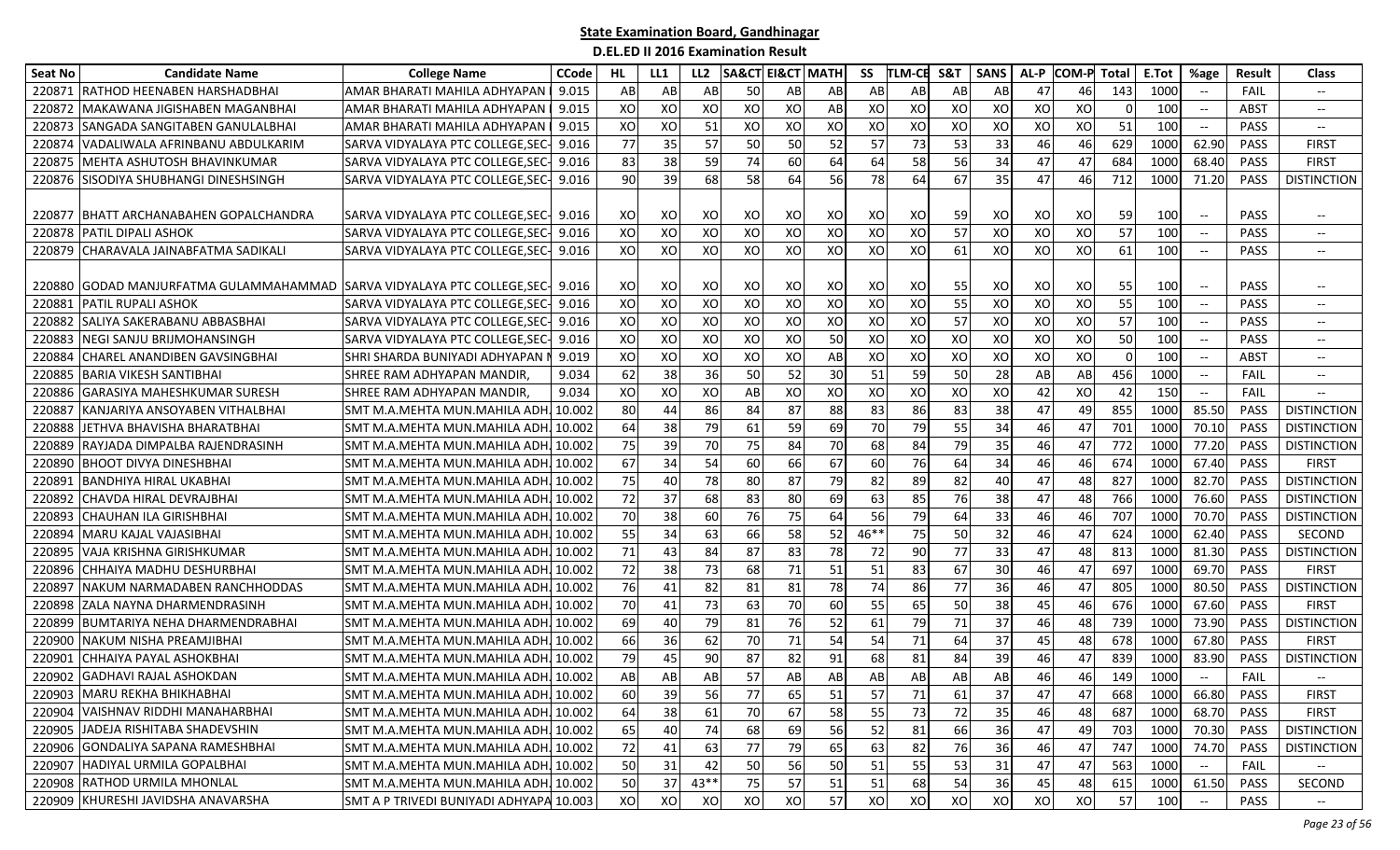| Seat No | <b>Candidate Name</b>                 | <b>College Name</b>                      | <b>CCode</b> | HL. | LL1 | LL <sub>2</sub> |        |    | <b>SA&amp;CT EI&amp;CT MATH</b> | SS | TLM-CE | S&T | <b>SANS</b> | AL-P | <b>COM-P</b> | <b>Total</b> | E.Tot | %age  | <b>Result</b> | <b>Class</b>       |
|---------|---------------------------------------|------------------------------------------|--------------|-----|-----|-----------------|--------|----|---------------------------------|----|--------|-----|-------------|------|--------------|--------------|-------|-------|---------------|--------------------|
| 220910  | [PAMPANIYA ANKITABEN BHAGVANBHAI      | JILLA SHIKSHAN AND TALIM BHAVAN          | 11.001       | 73  | 38  | 72              | 74     | 72 | 51                              | 62 | 73     | 74  | 37          | 47   | 47           | 720          | 1000  | 72.00 | <b>PASS</b>   | <b>DISTINCTION</b> |
| 22091   | CHAVDA APEXA JINABHAI                 | JILLA SHIKSHAN AND TALIM BHAVAN,         | 11.001       | 75  | 37  | 66              | 72     | 80 | 51                              | 58 | 64     | 67  | 42          | 46   | 47           | 705          | 1000  | 70.50 | PASS          | <b>DISTINCTION</b> |
| 220912  | <b>BUSA ARADHNA DINESHBHAI</b>        | JILLA SHIKSHAN AND TALIM BHAVAN,         | 11.001       | 77  | 42  | 79              | 76     | 83 | 50                              | 73 | 83     | 81  | 44          | 43   | 46           | 777          | 1000  | 77.70 | <b>PASS</b>   | <b>DISTINCTION</b> |
| 220913  | ZALA ASHMITABEN JAYANTIBHAI           | JILLA SHIKSHAN AND TALIM BHAVAN,         | 11.001       | 78  | 41  | 85              | 85     | 86 | 50                              | 81 | 80     | 79  | 43          | 45   | 47           | 800          | 1000  | 80.00 | <b>PASS</b>   | <b>DISTINCTION</b> |
| 220914  | ISOLANKI ASMITABEN MENSIBHAI          | JILLA SHIKSHAN AND TALIM BHAVANJ 11.001  |              | 73  | 40  | 71              | 79     | 80 | 50                              | 81 | 75     | 74  | 41          | 46   | 46           | 756          | 1000  | 75.60 | <b>PASS</b>   | <b>DISTINCTION</b> |
| 220915  | SONDARVA BHAVNABEN NARANBHAI          | JILLA SHIKSHAN AND TALIM BHAVAN 11.001   |              | 79  | 42  | 79              | 86     | 83 | 83                              | 86 | 89     | 84  | 44          | 46   | 49           | 850          | 1000  | 85.00 | <b>PASS</b>   | <b>DISTINCTION</b> |
| 220916  | <b>DER BHUMIKA ARJAN</b>              | JILLA SHIKSHAN AND TALIM BHAVANJ 11.001  |              | 69  | 38  | 72              | 71     | 67 | $40**$                          | 76 | 85     | 68  | 43          | 48   | 48           | 725          | 1000  | 72.50 | PASS          | SECOND             |
| 220917  | PARMAR BHUMIKA KANABHAI               | JILLA SHIKSHAN AND TALIM BHAVAN, 11.001  |              | 75  | 37  | 70              | 73     | 71 | 62                              | 75 | 87     | 68  | 43          | 49   | 49           | 759          | 1000  | 75.90 | <b>PASS</b>   | <b>DISTINCTION</b> |
| 220918  | DAKI DIVYABAHEN BHANABHAI             | JILLA SHIKSHAN AND TALIM BHAVANI 11.001  |              | 73  | 41  | 77              | 79     | 75 | 50                              | 80 | 83     | 68  | 41          | 48   | 47           | 762          | 1000  | 76.20 | <b>PASS</b>   | <b>DISTINCTION</b> |
| 220919  | PEETHIYA GEETABEN RAMBHAI             | JILLA SHIKSHAN AND TALIM BHAVAN 11.001   |              | 76  | 40  | 74              | 77     | 80 | 65                              | 78 | 86     | 75  | 41          | 49   | 47           | 788          | 1000  | 78.80 | <b>PASS</b>   | <b>DISTINCTION</b> |
| 220920  | SISODIYA GEETABEN SADURBHAI           | <b>JJILLA SHIKSHAN AND TALIM BHAVAN</b>  | 11.001       | 77  | 41  | 82              | 90     | 83 | 82                              | 88 | 88     | 87  | 42          | 49   | 48           | 857          | 1000  | 85.70 | <b>PASS</b>   | <b>DISTINCTION</b> |
| 22092   | BATIYA GITABEN RANSIBHAI              | JILLA SHIKSHAN AND TALIM BHAVAN,         | 11.001       | 72  | 42  | 67              | 74     | 66 | 56                              | 59 | 75     | 60  | 34          | 47   | 46           | 698          | 1000  | 69.80 | PASS          | <b>FIRST</b>       |
| 220922  | RATHOD HANSABEN GABHABHAI             | IJILLA SHIKSHAN AND TALIM BHAVANI 11.001 |              | 73  | 42  | 73              | 69     | 66 | 52                              | 67 | 80     | 76  | 41          | 46   | 47           | 732          | 1000  | 73.20 | <b>PASS</b>   | <b>DISTINCTION</b> |
| 220923  | <b>VASANI HETAL HARESHBHAI</b>        | IJILLA SHIKSHAN AND TALIM BHAVAN.        | 11.001       | 80  | 43  | 76              | 85     | 82 | 63                              | 81 | 83     | 85  | 41          | 46   | 48           | 813          | 1000  | 81.30 | <b>PASS</b>   | <b>DISTINCTION</b> |
| 220924  | <b>BARAD HIRALBEN BHAVSINHBHAI</b>    | JILLA SHIKSHAN AND TALIM BHAVAN          | 11.001       | 68  | 40  | 77              | 70     | 68 | 50                              | 69 | 72     | 63  | 34          | 45   | 47           | 703          | 1000  | 70.30 | <b>PASS</b>   | <b>DISTINCTION</b> |
| 220925  | PARMAR JAGRUTI GANGABHAI              | JILLA SHIKSHAN AND TALIM BHAVAN 11.001   |              | 77  | 41  | 71              | 78     | 68 | 50                              | 75 | 71     | 69  | 36          | 48   | 48           | 732          | 1000  | 73.20 | <b>PASS</b>   | <b>DISTINCTION</b> |
| 220926  | SOLANKI KAJAL DHANABHAI               | JILLA SHIKSHAN AND TALIM BHAVAN 11.001   |              | 78  | 39  | 76              | 84     | 77 | 60                              | 84 | 76     | 90  | 39          | 47   | 48           | 798          | 1000  | 79.80 | <b>PASS</b>   | <b>DISTINCTION</b> |
| 22092   | VALA KAJAL BALUBHAI                   | JILLA SHIKSHAN AND TALIM BHAVAN          | 11.001       | 75  | 41  | 83              | 74     | 77 | 70                              | 82 | 74     | 84  | 34          | 45   | 48           | 787          | 1000  | 78.70 | PASS          | <b>DISTINCTION</b> |
| 220928  | VALA KIRANBEN BHIKHUBHAI              | <b>JILLA SHIKSHAN AND TALIM BHAVAN</b>   | 11.001       | 74  | 37  | 80              | 76     | 78 | 50                              | 78 | 70     | 77  | 32          | 48   | 49           | 749          | 1000  | 74.90 | PASS          | <b>DISTINCTION</b> |
| 220929  | CHAVDA KOMALBEN PARBATBHAI            | IJILLA SHIKSHAN AND TALIM BHAVAN.        | 11.001       | 77  | 39  | 85              | 85     | 86 | 86                              | 82 | 78     | 84  | 36          | 47   | 49           | 834          | 1000  | 83.40 | <b>PASS</b>   | <b>DISTINCTION</b> |
| 220930  | <b>RAM KRIPALBEN JESHABHAI</b>        | JILLA SHIKSHAN AND TALIM BHAVANI 11.001  |              | 73  | 39  | 79              | 72     | 79 | 81                              | 79 | 77     | 87  | 34          | 47   | 47           | 794          | 1000  | 79.40 | <b>PASS</b>   | <b>DISTINCTION</b> |
| 22093   | PARMAR KRISHNABEN JAGUBHAI            | JILLA SHIKSHAN AND TALIM BHAVAN, 11.001  |              | 76  | 37  | 77              | 76     | 75 | 66                              | 77 | 81     | 85  | 37          | 48   | 48           | 783          | 1000  | 78.30 | <b>PASS</b>   | <b>DISTINCTION</b> |
| 220932  | ZALA KRISHNABEN VARJANGBHAI           | IJILLA SHIKSHAN AND TALIM BHAVAN.        | 11.001       | 76  | 38  | 76              | 62     | 64 | 31                              | 77 | 76     | 73  | 39          | 47   | 46           | 705          | 1000  | $-\!$ | FAIL          |                    |
| 220933  | MAJETHIYA MAHESHVARI MANSUKHBHAI      | JILLA SHIKSHAN AND TALIM BHAVAN 11.001   |              | 74  | 41  | 80              | 77     | 87 | 73                              | 79 | 83     | 90  | 37          | 48   | 48           | 817          | 1000  | 81.70 | <b>PASS</b>   | <b>DISTINCTION</b> |
| 220934  | SOLANKI MANISHABEN PITHABHAI          | IJILLA SHIKSHAN AND TALIM BHAVAN.        | 11.001       | 77  | 39  | 79              | 82     | 86 | 75                              | 81 | 84     | 84  | 38          | 49   | 49           | 823          | 1000  | 82.30 | <b>PASS</b>   | <b>DISTINCTION</b> |
| 220935  | VADHEL MITALBEN DIPAKBHAI             | JILLA SHIKSHAN AND TALIM BHAVAN          | 11.001       | 77  | 39  | 75              | 76     | 74 | 50                              | 76 | 70     | 76  | 37          | 47   | 48           | 745          | 1000  | 74.50 | <b>PASS</b>   | <b>DISTINCTION</b> |
| 220936  | <b>GOHIL MUKTABEN ARJANBHAI</b>       | JILLA SHIKSHAN AND TALIM BHAVAN,         | 11.001       | 76  | 40  | 64              | 66     | 68 | 38**                            | 67 | 67     | 60  | 31          | 47   | 46           | 670          | 1000  | 67.00 | PASS          | SECOND             |
| 220937  | <b>VADHEL NIDHIBEN BABUBHAI</b>       | IJILLA SHIKSHAN AND TALIM BHAVANI 11.001 |              | 74  | 38  | 81              | 74     | 81 | 79                              | 76 | 83     | 80  | 35          | 47   | 47           | 795          | 1000  | 79.50 | <b>PASS</b>   | <b>DISTINCTION</b> |
| 220938  | VADHEL PARULBEN BABUBHAI              | JILLA SHIKSHAN AND TALIM BHAVAN, 11.001  |              | 75  | 38  | 71              | 73     | 77 | 75                              | 77 | 82     | 80  | 35          | 45   | 47           | 775          | 1000  | 77.50 | PASS          | <b>DISTINCTION</b> |
| 220939  | <b>VADHER PAYALBEN LAKHABHAI</b>      | JILLA SHIKSHAN AND TALIM BHAVAN 11.001   |              | 69  | 38  | 74              | 67     | 78 | 52                              | 76 | 87     | 71  | 33          | 46   | 48           | 739          | 1000  | 73.90 | PASS          | <b>DISTINCTION</b> |
| 220940  | SISODIYA POONAMBEN RAMBHAI            | JILLA SHIKSHAN AND TALIM BHAVAN, 11.001  |              | 64  | 40  | 58              | 65     | 53 | 65                              | 57 | 69     | 58  | 39          | 49   | 47           | 664          | 1000  | 66.40 | PASS          | <b>FIRST</b>       |
| 220941  | VAGHELA PUNAMBEN HIRABHAI             | JILLA SHIKSHAN AND TALIM BHAVAN, 11.001  |              | 67  | 41  | 71              | 66     | 70 | 78                              | 68 | 83     | 66  | 42          | 48   | 47           | 747          | 1000  | 74.70 | <b>PASS</b>   | <b>DISTINCTION</b> |
| 220942  | GOJIYA RAMIBEN MASHARIBHAI            | JILLA SHIKSHAN AND TALIM BHAVAN          | 11.001       | 76  | 41  | 71              | 77     | 85 | 75                              | 74 | 86     | 75  | 42          | 48   | 48           | 798          | 1000  | 79.80 | <b>PASS</b>   | <b>DISTINCTION</b> |
|         | 220943 PITHIYA REKHABEN MASARIBHAI    | JILLA SHIKSHAN AND TALIM BHAVAN,         | 11.001       | 76  | 40  | 62              | 72     | 74 | $\overline{77}$                 | 66 | 82     | 67  | 42          | 49   | 49           | 756          | 1000  | 75.60 | <b>PASS</b>   | <b>DISTINCTION</b> |
|         | 220944 CHAVDA RITA VAJUBHAI           | JILLA SHIKSHAN AND TALIM BHAVAN 11.001   |              | 75  | 43  | 65              | 81     | 78 | 78                              | 68 | 84     | 69  | 41          | 48   | 48           | 778          | 1000  | 77.80 | PASS          | <b>DISTINCTION</b> |
|         | 220945 NAGHERA SONAL GOVINDBHAI       | JILLA SHIKSHAN AND TALIM BHAVAN 11.001   |              | 73  | 41  | 66              | 76     | 79 | 75                              | 68 | 86     | 73  | 40          | 48   | 47           | 772          | 1000  | 77.20 | <b>PASS</b>   | <b>DISTINCTION</b> |
|         | 220946 ZALA URVISHA RAMSINGBHAI       | JILLA SHIKSHAN AND TALIM BHAVAN 11.001   |              | 74  | 42  | 72              | 77     | 79 | 72                              | 77 | 89     | 77  | 43          | 48   | 49           | 799          | 1000  | 79.90 | PASS          | <b>DISTINCTION</b> |
|         | 220947 SISODIYA VANITABEN VIRAMALBHAI | JILLA SHIKSHAN AND TALIM BHAVAN 11.001   |              | 75  | 41  | 67              | 73     | 76 | 74                              | 73 | 80     | 75  | 42          | 46   | 49           | 771          | 1000  | 77.10 | PASS          | <b>DISTINCTION</b> |
|         | 220948 KORENJA YASMINA OSAMANBHAI     | JILLA SHIKSHAN AND TALIM BHAVAN 11.001   |              | 71  | 37  | 61              | 66     | 71 | 73                              | 65 | 75     | 70  | 38          | 47   | 45           | 719          | 1000  | 71.90 | PASS          | <b>DISTINCTION</b> |
|         | 220949 BHOLA ALPABEN DEVATBHAI        | S.V. PRABHAS ADHY. MANDIR, PRABHA 11.003 |              | 70  | 39  | 61              | 74     | 67 | 60                              | 83 | 83     | 60  | 36          | 48   | 45           | 726          | 1000  | 72.60 | PASS          | <b>DISTINCTION</b> |
|         | 220950 VALA ANILABEN MANSUKH          | S.V. PRABHAS ADHY. MANDIR, PRABHA 11.003 |              | 73  | 37  | 56              | $71\,$ | 71 | 56                              | 72 | 78     | 60  | 35          | 47   | 48           | 704          | 1000  | 70.40 | PASS          | <b>DISTINCTION</b> |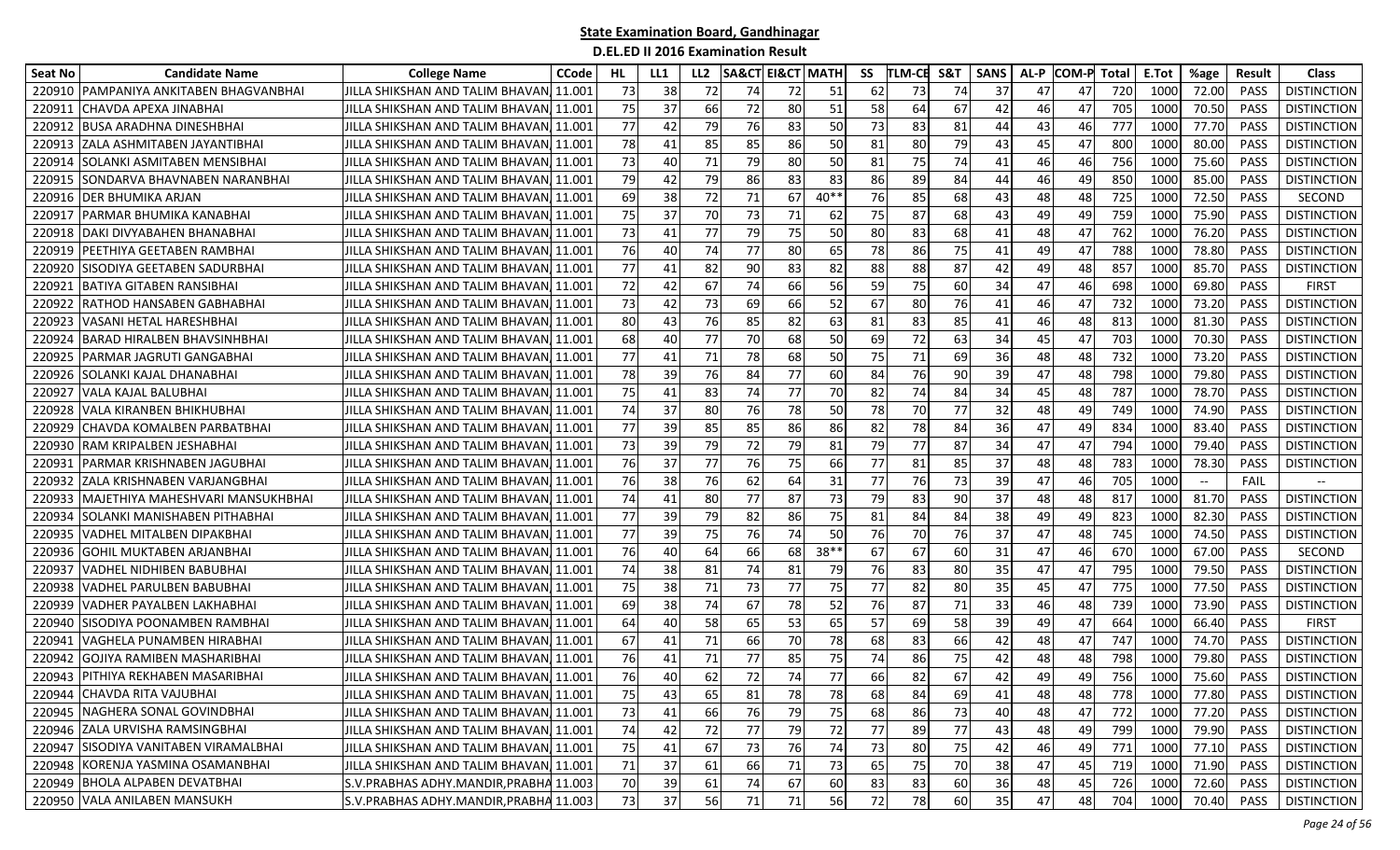| Seat No | <b>Candidate Name</b>                    | <b>College Name</b>                      | <b>CCode</b> | HL. | LL1 | LL <sub>2</sub> | <b>SA&amp;CT</b> | EI&CT MATH |    | SS | <b>TLM-CE</b> | <b>S&amp;T</b> | <b>SANS</b> | AL-P | <b>COM-P Total</b> |     | E.Tot | %age  | Result      | <b>Class</b>       |
|---------|------------------------------------------|------------------------------------------|--------------|-----|-----|-----------------|------------------|------------|----|----|---------------|----------------|-------------|------|--------------------|-----|-------|-------|-------------|--------------------|
| 22095   | MAKWANA ANITABEN RAMESHBHAI              | S.V.PRABHAS ADHY.MANDIR, PRABHA          | 11.003       | 73  | 41  | 75              | 82               | 75         | 59 | 84 | 84            | 66             | 39          | 48   | 46                 | 772 | 1000  | 77.20 | <b>PASS</b> | <b>DISTINCTION</b> |
| 22095   | MORI ANITABEN RAMSINGBHAI                | S.V.PRABHAS ADHY.MANDIR, PRABHA          | 11.003       | 69  | 38  | 59              | 71               | 74         | 53 | 83 | 83            | 60             | 37          | 49   | 48                 | 724 | 1000  | 72.40 | PASS        | <b>DISTINCTION</b> |
| 22095   | ZALA ANJANABEN MANUBHAI                  | S.V.PRABHAS ADHY.MANDIR, PRABHA          | 11.003       | 74  | 42  | 73              | 92               | 77         | 77 | 92 | 86            | 74             | 43          | 49   | 49                 | 828 | 1000  | 82.80 | PASS        | <b>DISTINCTION</b> |
| 220954  | VAGH ASHA PREMJIBHAI                     | S.V.PRABHAS ADHY.MANDIR,PRABHA 11.003    |              | 76  | 43  | 65              | 91               | 73         | 68 | 90 | 87            | 71             | 41          | 48   | 48                 | 801 | 1000  | 80.10 | <b>PASS</b> | <b>DISTINCTION</b> |
| 22095   | NANDANIYA ASMITABEN GOPALBHAI            | S.V. PRABHAS ADHY. MANDIR, PRABHA 11.003 |              | 65  | 40  | 59              | 80               | 70         | 51 | 82 | 86            | 61             | 40          | 49   | 49                 | 732 | 1000  | 73.20 | <b>PASS</b> | <b>DISTINCTION</b> |
| 220956  | SOLANKI ASMITABEN BHAGVANBHAI            | S.V.PRABHAS ADHY.MANDIR,PRABHA 11.003    |              | 71  | 36  | 62              | 86               | 73         | 53 | 84 | 89            | 70             | 41          | 48   | 49                 | 762 | 1000  | 76.20 | <b>PASS</b> | <b>DISTINCTION</b> |
| 22095   | BHAJGOTAR BHARTIBEN KARSHANBHAI          | S.V.PRABHAS ADHY.MANDIR,PRABHA           | 11.003       | 71  | 40  | 66              | 77               | 72         | 68 | 75 | 78            | 74             | 41          | 48   | 48                 | 758 | 1000  | 75.80 | PASS        | <b>DISTINCTION</b> |
| 220958  | SOLANKI CHETANABEN RAMESHBHAI            | S.V.PRABHAS ADHY.MANDIR,PRABHA           | 11.003       | 71  | 42  | 58              | 71               | 70         | 51 | 73 | 83            | 71             | 38          | 49   | 48                 | 725 | 100   | 72.50 | <b>PASS</b> | <b>DISTINCTION</b> |
| 220959  | ZALA DARSHNABEN RAYSINGBHAI              | S.V.PRABHAS ADHY.MANDIR.PRABHA           | 11.003       | 74  | 39  | 69              | 87               | 81         | 80 | 83 | 84            | 82             | 40          | 48   | 49                 | 816 | 1000  | 81.60 | <b>PASS</b> | <b>DISTINCTION</b> |
| 220960  | KHANIYA DAYABEN MANUBHAI                 | S.V. PRABHAS ADHY. MANDIR, PRABHA        | 11.003       | 65  | 39  | 58              | 64               | 61         | 55 | 69 | 78            | 65             | 32          | 49   | 46                 | 681 | 1000  | 68.10 | PASS        | <b>FIRST</b>       |
| 22096   | DODIYA DHARMISHTHABEN JESINGBHAI         | S.V. PRABHAS ADHY. MANDIR, PRABHA        | 11.003       | 70  | 43  | 68              | 82               | 84         | 64 | 80 | 87            | 78             | 42          | 48   | 46                 | 792 | 100   | 79.20 | PASS        | <b>DISTINCTION</b> |
| 220962  | DEVMURARI DINABEN JIVANDAS               | S.V.PRABHAS ADHY.MANDIR,PRABHA 11.003    |              | 71  | 40  | 60              | 78               | 78         | 65 | 83 | 79            | 82             | 40          | 47   | 47                 | 770 | 1000  | 77.00 | PASS        | <b>DISTINCTION</b> |
| 220963  | DODIYA DIPIKABEN BHIKHUBHAI              | S.V.PRABHAS ADHY.MANDIR.PRABHA 11.003    |              | 67  | 38  | 66              | 84               | 71         | 50 | 74 | 79            | 76             | 36          | 48   | 48                 | 737 | 1000  | 73.70 | PASS        | <b>DISTINCTION</b> |
| 220964  | TANK FORAMBEN NATHABHAI                  | S.V.PRABHAS ADHY.MANDIR,PRABHA 11.003    |              | 72  | 41  | 68              | 81               | 78         | 63 | 77 | 75            | 75             | 40          | 48   | 48                 | 766 | 1000  | 76.60 | PASS        | <b>DISTINCTION</b> |
| 220965  | <b>PATEL GITA RAVIYABHAI</b>             | S.V. PRABHAS ADHY. MANDIR, PRABHA 11.003 |              | 69  | 38  | 58              | 62               | 66         | 55 | 75 | 67            | 70             | 38          | 48   | 47                 | 693 | 1000  | 69.30 | PASS        | <b>FIRST</b>       |
| 220966  | BAMNIYA HARSHA DEVABHAI                  | S.V.PRABHAS ADHY.MANDIR.PRABHA 11.003    |              | 62  | 38  | 52              | 65               | 66         | 54 | 69 | 70            | 61             | 36          | 49   | 49                 | 671 | 1000  | 67.10 | PASS        | <b>FIRST</b>       |
| 220967  | GADHIYA HEMA MAHENDRABHAI                | S.V. PRABHAS ADHY. MANDIR. PRABHA        | 11.003       | 62  | 37  | 55              | 77               | 62         | 55 | 75 | 69            | 72             | 31          | 49   | 49                 | 693 | 1000  | 69.30 | PASS        | <b>FIRST</b>       |
| 220968  | RAM HETAL BHIMASIBHAI                    | S.V. PRABHAS ADHY. MANDIR. PRABHA        | 11.003       | 71  | 38  | 61              | 73               | 71         | 65 | 81 | 60            | 65             | 39          | 48   | 49                 | 721 | 1000  | 72.10 | PASS        | <b>DISTINCTION</b> |
| 220969  | VAGHELA HETALBEN KARMANBHAI              | S.V. PRABHAS ADHY. MANDIR, PRABHA        | 11.003       | 76  | 40  | 66              | 84               | 77         | 75 | 86 | 71            | 78             | 40          | 49   | 48                 | 790 | 1000  | 79.00 | <b>PASS</b> | <b>DISTINCTION</b> |
| 220970  | IPARMAR HINABEN DEVABHAI                 | S.V.PRABHAS ADHY.MANDIR.PRABHA 11.003    |              | 64  | 38  | 66              | 77               | 69         | 56 | 71 | 57            | 51             | 39          | 47   | 49                 | 684 | 1000  | 68.40 | <b>PASS</b> | <b>FIRST</b>       |
| 22097   | <b>DODIA JAGRUTIBEN ARSIBHAI</b>         | S.V. PRABHAS ADHY. MANDIR, PRABHA 11.003 |              | 76  | 38  | 60              | 73               | 65         | 53 | 79 | 64            | 60             | 41          | 48   | 48                 | 705 | 1000  | 70.50 | PASS        | <b>DISTINCTION</b> |
| 220972  | SONDARVA JAGRUTIBEN ARJANBHAI            | S.V. PRABHAS ADHY. MANDIR, PRABHA 11.003 |              | 77  | 42  | 78              | 90               | 75         | 83 | 82 | 73            | 73             | 43          | 48   | 47                 | 811 | 1000  | 81.10 | PASS        | <b>DISTINCTION</b> |
| 22097   | JAKHOTRA JALPABEN RAJABHAI               | S.V. PRABHAS ADHY. MANDIR, PRABHA 11.003 |              | 72  | 35  | 55              | 72               | 71         | 54 | 81 | 84            | 52             | 42          | 48   | 48                 | 714 | 1000  | 71.40 | PASS        | <b>DISTINCTION</b> |
| 220974  | VADHER JALPABEN KALABHAI                 | S.V.PRABHAS ADHY.MANDIR,PRABHA 11.003    |              | 76  | 40  | 61              | 70               | 74         | 60 | 74 | 66            | 60             | 43          | 48   | 48                 | 720 | 1000  | 72.00 | <b>PASS</b> | <b>DISTINCTION</b> |
| 22097   | <b>GAADHE JAYABEN DAYABHAI</b>           | S.V. PRABHAS ADHY. MANDIR, PRABHA        | 11.003       | 82  | 42  | 75              | 85               | 74         | 77 | 89 | 76            | 72             | 42          | 49   | 48                 | 811 | 1000  | 81.10 | <b>PASS</b> | <b>DISTINCTION</b> |
| 220976  | VALA JAYABEN KANJIBHAI                   | S.V. PRABHAS ADHY. MANDIR, PRABHA        | 11.003       | 60  | 40  | 51              | 76               | 60         | 52 | 67 | 61            | 53             | 36          | 49   | 46                 | 651 | 1000  | 65.10 | PASS        | <b>FIRST</b>       |
| 22097   | KUBAVAT JOSHNABEN HARIBHAI               | S.V.PRABHAS ADHY.MANDIR,PRABHA 11.003    |              | 60  | 39  | 54              | 81               | 67         | 53 | 68 | 60            | 51             | 39          | 47   | 48                 | 667 | 1000  | 66.70 | PASS        | <b>FIRST</b>       |
| 220978  | JOTVA JYOTIBEN BHIMSHIBHAI               | S.V.PRABHAS ADHY.MANDIR,PRABHA 11.003    |              | 64  | 37  | 66              | 74               | 75         | 59 | 72 | 68            | 59             | 42          | 47   | 49                 | 712 | 1000  | 71.20 | PASS        | <b>DISTINCTION</b> |
| 220979  | JILADIYA KAJALBEN PETHABHAI              | S.V.PRABHAS ADHY.MANDIR, PRABHA 11.003   |              | 69  | 38  | 66              | 74               | 83         | 51 | 63 | 79            | 79             | 31          | 46   | 47                 | 726 | 1000  | 72.60 | PASS        | <b>DISTINCTION</b> |
| 220980  | MAKAVANA KAJALBEN KANUBHAI               | S.V.PRABHAS ADHY.MANDIR,PRABHA           | 11.003       | 71  | 41  | 61              | 68               | 79         | 51 | 73 | 76            | 69             | 31          | 46   | 46                 | 712 | 1000  | 71.20 | PASS        | <b>DISTINCTION</b> |
| 22098   | PARMAR KAJALBEN VARSINGBHAI              | S.V.PRABHAS ADHY.MANDIR,PRABHA           | 11.003       | 71  | 40  | 67              | 72               | 82         | 65 | 69 | 77            | 75             | 35          | 49   | 49                 | 751 | 1000  | 75.10 | PASS        | <b>DISTINCTION</b> |
| 220982  | SEVRA KAJALBEN BHUPATBHAI                | S.V.PRABHAS ADHY.MANDIR,PRABHA           | 11.003       | 77  | 39  | 75              | 66               | 75         | 79 | 75 | 74            | 71             | 36          | 47   | 48                 | 762 | 1000  | 76.20 | <b>PASS</b> | <b>DISTINCTION</b> |
| 22098   | VANSH KANCHANBEN BHAGATBHAI              | S.V. PRABHAS ADHY. MANDIR, PRABHA        | 11.003       | 74  | 39  | 65              | 70               | 71         | 50 | 71 | 72            | 75             | 32          | 48   | 48                 | 715 | 1000  | 71.50 | PASS        | <b>DISTINCTION</b> |
| 220984  | <b>SOLANKI KAVIBEN HIRABHAI</b>          | S.V.PRABHAS ADHY.MANDIR, PRABHA 11.003   |              | 71  | 33  | 66              | 67               | 81         | 54 | 75 | 68            | 68             | 38          | 48   | 46                 | 715 | 1000  | 71.50 | PASS        | <b>DISTINCTION</b> |
|         | 220985 DODIYA KIRTAN VASA                | S.V. PRABHAS ADHY. MANDIR, PRABHA 11.003 |              | 67  | 36  | 66              | 67               | 83         | 53 | 67 | 59            | 66             | 39          | 49   | 48                 | 700 | 1000  | 70.00 | PASS        | <b>DISTINCTION</b> |
| 220986  | CHAVDA KRISHNABEN PARBATBHAI             | S.V.PRABHAS ADHY.MANDIR, PRABHA 11.003   |              | 80  | 43  | 79              | 59               | 89         | 57 | 77 | 71            | 80             | 39          | 47   | 49                 | 770 | 1000  | 77.00 | PASS        | <b>DISTINCTION</b> |
| 220987  | SANKHAT LILUBEN RAMBHAI                  | S.V.PRABHAS ADHY.MANDIR, PRABHA 11.003   |              | 75  | 42  | 79              | 82               | 82         | 54 | 82 | 86            | 80             | 36          | 48   | 49                 | 795 | 1000  | 79.50 | PASS        | <b>DISTINCTION</b> |
|         | 220988 BAMBHANIYA MANISHABEN OGHADBHAI   | S.V. PRABHAS ADHY. MANDIR, PRABHA 11.003 |              | 70  | 37  | 67              | 56               | 70         | 54 | 61 | 66            | 66             | 36          | 48   | 46                 | 677 | 1000  | 67.70 | PASS        | <b>FIRST</b>       |
|         |                                          |                                          |              |     |     |                 |                  |            |    |    |               |                |             |      |                    |     |       |       |             |                    |
|         | 220989 GAUSWAMI MAYURIBEN PRAKASHBHARTHI | S.V. PRABHAS ADHY. MANDIR, PRABHA 11.003 |              | 70  | 35  | 74              | 62               | 79         | 62 | 65 | 78            | 78             | 39          | 49   | 45                 | 736 | 1000  | 73.60 | PASS        | <b>DISTINCTION</b> |
|         | 220990 NANDANIA MINTU KHIMANAND          | S.V.PRABHAS ADHY.MANDIR, PRABHA 11.003   |              | 67  | 41  | 78              | 84               | 78         | 54 | 78 | 77            | 76             | 35          | 49   | 49                 | 766 | 1000  | 76.60 | PASS        | <b>DISTINCTION</b> |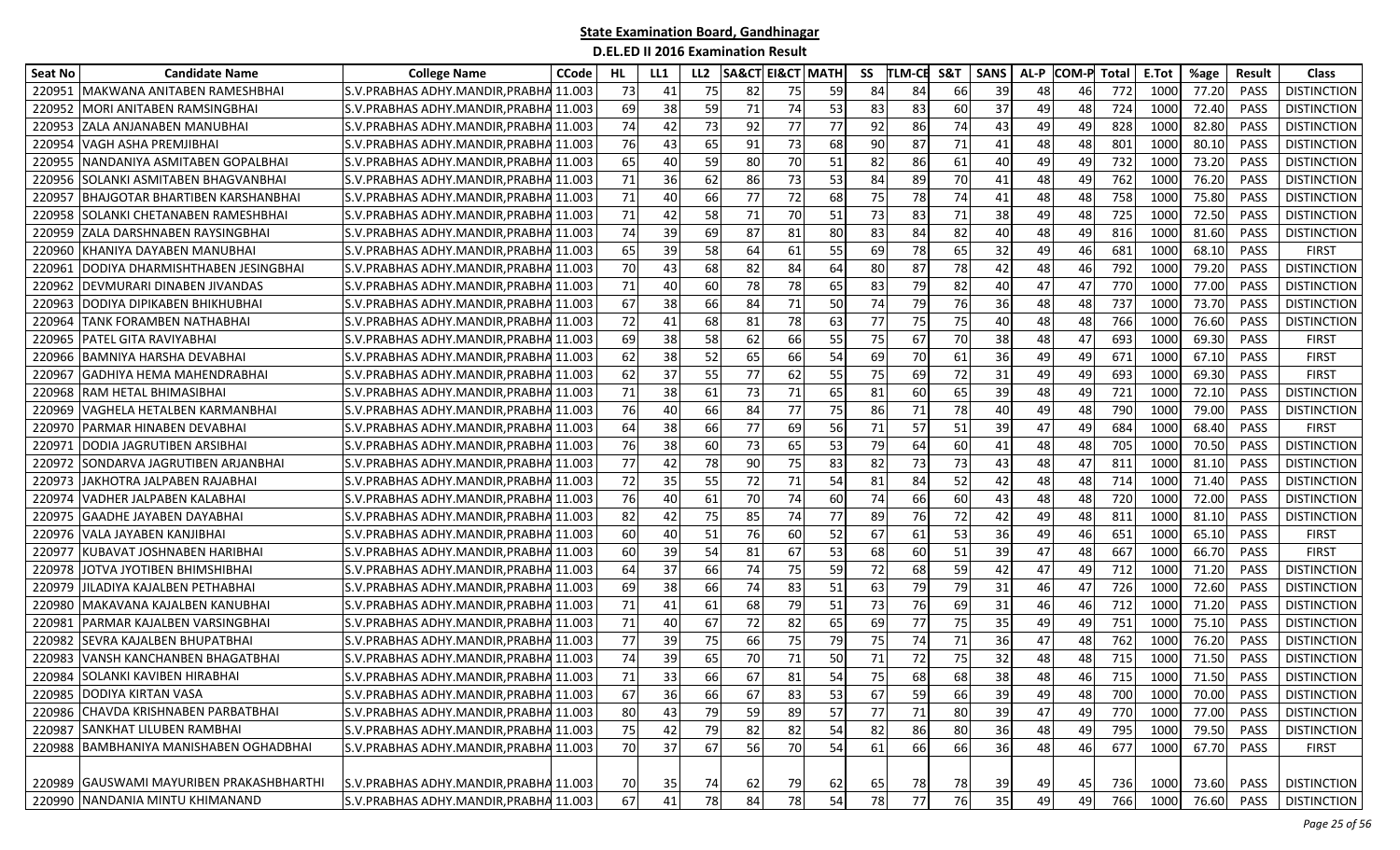| Seat No | <b>Candidate Name</b>                  | <b>College Name</b>                      | <b>CCode</b> | HL  | LL1 | LL2 |     | <b>SA&amp;CT EI&amp;CT MATH</b> |    | SS | <b>TLM-CE</b> | S&T | <b>SANS</b> | AL-P | <b>COM-P Total</b> |     | E.Tot | %age                          | Result      | <b>Class</b>             |
|---------|----------------------------------------|------------------------------------------|--------------|-----|-----|-----|-----|---------------------------------|----|----|---------------|-----|-------------|------|--------------------|-----|-------|-------------------------------|-------------|--------------------------|
| 220991  | MORI NAMRATABEN RAGHUBHAI              | S.V. PRABHAS ADHY. MANDIR, PRABHA        | 11.003       | 71  | 42  | 78  | 78  | 75                              | 60 | 75 | 71            | 76  | 38          | 48   | 48                 | 760 | 1000  | 76.00                         | PASS        | <b>DISTINCTION</b>       |
| 220992  | SOLANKI NAYANA VARJANG                 | S.V. PRABHAS ADHY. MANDIR, PRABHA 11.003 |              | 70  | 36  | 69  | 79  | 74                              | 50 | 77 | 60            | 73  | 36          | 49   | 48                 | 721 | 1000  | 72.10                         | PASS        | <b>DISTINCTION</b>       |
| 220993  | CHAUHAN NAYANABEN KALABHAI             | S.V. PRABHAS ADHY. MANDIR, PRABHA 11.003 |              | 68  | 38  | 68  | 65  | 72                              | 53 | 77 | 79            | 70  | 39          | 49   | 47                 | 725 | 1000  | 72.50                         | PASS        | <b>DISTINCTION</b>       |
| 22099   | RATHOD NAYANABEN MANUBHAI              | S.V. PRABHAS ADHY. MANDIR, PRABHA 11.003 |              | 64  | 35  | 61  | 63  | 68                              | 50 | 67 | 64            | 67  | 39          | 48   | 48                 | 674 | 1000  | 67.40                         | <b>PASS</b> | <b>FIRST</b>             |
| 220995  | CHAUHAN NIDHIBEN LAKHABHAI             | S.V. PRABHAS ADHY. MANDIR, PRABHA 11.003 |              | 77  | 39  | 70  | 68  | 77                              | 81 | 76 | 74            | 81  | 43          | 47   | 49                 | 782 | 1000  | 78.20                         | PASS        | <b>DISTINCTION</b>       |
| 220996  | <b>BARAD NISHABEN HARIBHAI</b>         | S.V. PRABHAS ADHY. MANDIR, PRABHA 11.003 |              | 62  | 37  | 57  | 68  | 75                              | 60 | 72 | 73            | 67  | 37          | 48   | 48                 | 704 | 1000  | 70.40                         | <b>PASS</b> | <b>DISTINCTION</b>       |
| 220997  | <b>DODIYA PAYALBEN PRATAPBHAI</b>      | S.V. PRABHAS ADHY. MANDIR, PRABHA 11.003 |              | 56  | 39  | 68  | 62  | 75                              | 51 | 67 | 62            | 77  | 33          | 49   | 49                 | 688 | 1000  | 68.80                         | <b>PASS</b> | <b>FIRST</b>             |
| 220998  | VANAVI PRAGNABEN PARABATBHAI           | S.V. PRABHAS ADHY. MANDIR, PRABHA 11.003 |              | 70  | 34  | 67  | 77  | 71                              | 50 | 71 | 78            | 76  | 38          | 48   | 48                 | 728 | 1000  | 72.80                         | PASS        | <b>DISTINCTION</b>       |
| 220999  | GADHIYA PRIYANKABEN HITESHBHAI         | S.V. PRABHAS ADHY. MANDIR, PRABHA 11.003 |              | 65  | 34  | 66  | 83  | 81                              | 59 | 74 | 72            | 64  | 35          | 47   | 49                 | 729 | 1000  | 72.90                         | PASS        | <b>DISTINCTION</b>       |
|         | 221000 MAKVANA PRIYANKABEN CHHAGANBHAI | S.V. PRABHAS ADHY. MANDIR, PRABHA 11.003 |              | 73  | 37  | 72  | 69  | 77                              | 65 | 80 | 79            | 79  | 39          | 47   | 49                 | 766 | 1000  | 76.60                         | <b>PASS</b> | <b>DISTINCTION</b>       |
| 22100:  | SOLANKI PRIYANKABEN LAKHABHAI          | S.V. PRABHAS ADHY. MANDIR, PRABHA 11.003 |              | 72  | 37  | 66  | 78  | 79                              | 71 | 79 | 74            | 79  | 38          | 48   | 49                 | 770 | 1000  | 77.00                         | PASS        | <b>DISTINCTION</b>       |
| 221002  | PITHVA RASHMEEBEN DINESHBHAI           | S.V. PRABHAS ADHY. MANDIR, PRABHA 11.003 |              | 73  | 37  | 73  | 73  | 62                              | 50 | 68 | 61            | 50  | 39          | 49   | 49                 | 684 | 1000  | 68.40                         | PASS        | <b>FIRST</b>             |
| 221003  | <b>DODIYA REKHABEN SUNILBHAI</b>       | S.V.PRABHAS ADHY.MANDIR,PRABHA 11.003    |              | 75  | 42  | 71  | 73  | 82                              | 65 | 80 | 75            | 64  | 40          | 48   | 49                 | 764 | 1000  | 76.40                         | <b>PASS</b> | <b>DISTINCTION</b>       |
| 221004  | JOTVA RILABEN KALABHAI                 | S.V. PRABHAS ADHY. MANDIR, PRABHA 11.003 |              | 74  | 39  | 60  | 78  | 84                              | 58 | 69 | 66            | 55  | 42          | 48   | 48                 | 721 | 1000  | 72.10                         | <b>PASS</b> | <b>DISTINCTION</b>       |
| 221005  | VALA SANDHYABEN DHANABHAI              | S.V.PRABHAS ADHY.MANDIR,PRABHA 11.003    |              | 71  | 37  | 71  | 77  | 71                              | 50 | 62 | 72            | 56  | 38          | 48   | 48                 | 701 | 1000  | 70.10                         | PASS        | <b>DISTINCTION</b>       |
| 221006  | <b>PAMPANIYA SEJALBEN DEVAYATBHAI</b>  | S.V.PRABHAS ADHY.MANDIR,PRABHA 11.003    |              | 69  | 39  | 66  | 74  | 76                              | 72 | 74 | 63            | 75  | 36          | 48   | 48                 | 740 | 1000  | 74.00                         | PASS        | <b>DISTINCTION</b>       |
| 22100   | GAJANI SHABNAMBEN KASAMBHAI            | S.V.PRABHAS ADHY.MANDIR.PRABHA 11.003    |              | 77  | 40  | 72  | 68  | 71                              | 85 | 77 | 78            | 78  | 39          | 49   | 47                 | 781 | 1000  | 78.10                         | <b>PASS</b> | <b>DISTINCTION</b>       |
| 221008  | ODEDARA SHANTIBEN KARABHAI             | S.V. PRABHAS ADHY. MANDIR, PRABHA 11.003 |              | 83  | 40  | 68  | 80  | 74                              | 59 | 70 | 70            | 79  | 41          | 48   | 48                 | 760 | 1000  | 76.00                         | <b>PASS</b> | <b>DISTINCTION</b>       |
| 221009  | PARMAR SHILPABEN KACHARABHAI           | S.V. PRABHAS ADHY. MANDIR, PRABHA 11.003 |              | 66  | 37  | 50  | 72  | 70                              | 54 | 53 | 73            | 53  | 32          | 47   | 48                 | 655 | 1000  | 65.50                         | PASS        | <b>FIRST</b>             |
| 221010  | <b>GAUSWAMI SHIVALI HARSHADPARI</b>    | S.V. PRABHAS ADHY. MANDIR, PRABHA 11.003 |              | 69  | 33  | 52  | 76  | 51                              | 52 | 61 | 70            | 50  | 39          | 49   | 49                 | 651 | 1000  | 65.10                         | PASS        | <b>FIRST</b>             |
| 22101   | IVANAVI SONALBEN DHIRUBHAI             | S.V.PRABHAS ADHY.MANDIR,PRABHA 11.003    |              | 79  | 43  | 71  | 83  | 77                              | 65 | 66 | 81            | 78  | 41          | 47   | 47                 | 778 | 1000  | 77.80                         | <b>PASS</b> | <b>DISTINCTION</b>       |
| 221012  | JADAV URMILABEN VAJUBHAI               | S.V. PRABHAS ADHY. MANDIR, PRABHA 11.003 |              | 78  | 42  | 65  | 86  | 82                              | 74 | 67 | 81            | 75  | 37          | 46   | 46                 | 779 | 1000  | 77.90                         | PASS        | <b>DISTINCTION</b>       |
| 221013  | <b>BAKOTARA USHABEN SURESHBHAI</b>     | S.V.PRABHAS ADHY.MANDIR,PRABHA 11.003    |              | 74  | 42  | 79  | 85  | 71                              | 62 | 67 | 88            | 68  | 38          | 49   | 48                 | 771 | 1000  | 77.10                         | PASS        | <b>DISTINCTION</b>       |
| 22101   | JOSHI VAISHALI MANSUKHBHAI             | S.V.PRABHAS ADHY.MANDIR,PRABHA 11.003    |              | 62  | 40  | 62  | 80  | 68                              | 55 | 58 | 71            | 63  | 36          | 47   | 49                 | 691 | 1000  | 69.10                         | PASS        | <b>FIRST</b>             |
| 22101   | PORANIYA VANDANA HEMANTBHAI            | S.V.PRABHAS ADHY.MANDIR,PRABHA 11.003    |              | 75  | 40  | 73  | 84  | 70                              | 64 | 62 | 71            | 67  | 39          | 49   | 49                 | 743 | 1000  | 74.30                         | <b>PASS</b> | <b>DISTINCTION</b>       |
| 221016  | VANAVI VANITABEN DINESHBHAI            | S.V. PRABHAS ADHY. MANDIR, PRABHA 11.003 |              | 84  | 43  | 93  | 76  | 81                              | 80 | 80 | 86            | 88  | 40          | 49   | 47                 | 847 | 1000  | 84.70                         | PASS        | <b>DISTINCTION</b>       |
| 22101   | JAKHOTRA VARSHABEN HARDASBHAI          | S.V. PRABHAS ADHY. MANDIR, PRABHA 11.003 |              | 73  | 40  | 66  | 76  | 73                              | 62 | 79 | 70            | 75  | 38          | 48   | 48                 | 748 | 1000  | 74.80                         | PASS        | <b>DISTINCTION</b>       |
| 221018  | JORA VARSHABEN DANABHAI                | S.V. PRABHAS ADHY. MANDIR, PRABHA 11.003 |              | 78  | 40  | 68  | 77  | 71                              | 76 | 77 | 81            | 77  | 39          | 47   | 48                 | 779 | 1000  | 77.90                         | PASS        | <b>DISTINCTION</b>       |
| 221019  | RAM VARSHABEN MENASIBHAI               | S.V. PRABHAS ADHY. MANDIR, PRABHA 11.003 |              | 80  | 41  | 64  | 81  | 77                              | 74 | 81 | 76            | 87  | 40          | 48   | 47                 | 796 | 1000  | 79.60                         | PASS        | <b>DISTINCTION</b>       |
| 221020  | SOLANKI VARSHABEN ARSHIBHAI            | S.V. PRABHAS ADHY. MANDIR, PRABHA 11.003 |              | 79  | 40  | 75  | 80  | 73                              | 72 | 78 | 72            | 83  | 41          | 49   | 48                 | 790 | 1000  | 79.00                         | PASS        | <b>DISTINCTION</b>       |
| 22102   | VALA VARSHABEN JEEVABHAI               | S.V. PRABHAS ADHY. MANDIR, PRABHA 11.003 |              | 78  | 39  | 68  | 78  | 68                              | 60 | 78 | 74            | 75  | 38          | 49   | 48                 | 753 | 1000  | 75.30                         | PASS        | <b>DISTINCTION</b>       |
| 221022  | KARGATHIYA VIDHIBEN RAMDEBHAI          | S.V.PRABHAS ADHY.MANDIR, PRABHA 11.003   |              | 65  | 38  | 59  | 74  | 71                              | 41 | 68 | 56            | 43  | 35          | 47   | 48                 | 645 | 1000  | $\overline{\phantom{a}}$      | <b>FAIL</b> |                          |
| 221023  | <b>PATELIYA SAROJBEN ARVINDSINH</b>    | S.V. PRABHAS ADHY. MANDIR. PRABHA 11.003 |              | XO  | XO  | XO  | XO  | 50                              | 57 | XO | XO            | XO  | XO          | XO   | xol                | 107 | 200   | $\hspace{0.05cm} \textbf{--}$ | <b>PASS</b> |                          |
|         | 221024 ZANKAT TEJALBEN PRATAPBHAI      | S.V. PRABHAS ADHY. MANDIR, PRABHA 11.003 |              | XOI | XO  | xol | XOI | XO                              | 54 | XO | XO            | XO  | xol         | XO   | XO                 | 54  | 100   | $- -$                         | PASS        | $- -$                    |
|         | 221025 ZALA VIRALBEN RANJITBHAI        | S.V.PRABHAS ADHY.MANDIR, PRABHA 11.003   |              | XO  | XO  | XO  | XO  | XO                              | 78 | XO | xol           | XO  | XO          | XO   | xol                | 78  | 100   |                               | PASS        | $\overline{\phantom{a}}$ |
|         | 221026 CHUDASAMA AARATI MAHESHBHAI     | DR.SUBHASH ADHYAPAN MANDIR,              | 11.005       | 65  | 41  | 66  | 74  | 76                              | 66 | 70 | 80            | 70  | 33          | AB   | 47                 | 688 | 1000  |                               | FAIL        |                          |
|         | 221027 KADARI AFSANA INAYATALI         | DR.SUBHASH ADHYAPAN MANDIR,              | 11.005       | 71  | 41  | 68  | 77  | 78                              | 64 | 60 | 75            | 63  | 40          | 49   | 48                 | 734 | 1000  | 73.40                         | PASS        | <b>DISTINCTION</b>       |
|         | 221028 SISODIYA ANUPSINH MANSINHBHAI   | DR.SUBHASH ADHYAPAN MANDIR,              | 11.005       | 61  | 37  | 58  | 72  | 58                              | 50 | 50 | 62            | 61  | 34          | 47   | 47                 | 637 | 1000  | 63.70                         | PASS        | <b>FIRST</b>             |
|         | 221029 SOLANKI ILA ARISHIBHAI          | DR.SUBHASH ADHYAPAN MANDIR,              | 11.005       | 72  | 42  | 68  | 73  | 75                              | 65 | 67 | 77            | 78  | 37          | 49   | 48                 | 751 | 1000  | 75.10                         | PASS        | <b>DISTINCTION</b>       |
|         | 221030 DERAIYA MINAJ FIROJBHAI         | DR.SUBHASH ADHYAPAN MANDIR,              | 11.005       | 79  | 42  | 71  | 78  | 84                              | 67 | 69 | -861          | 79  | 41          | 49   | 48                 | 793 | 1000  | 79.30                         | PASS        | <b>DISTINCTION</b>       |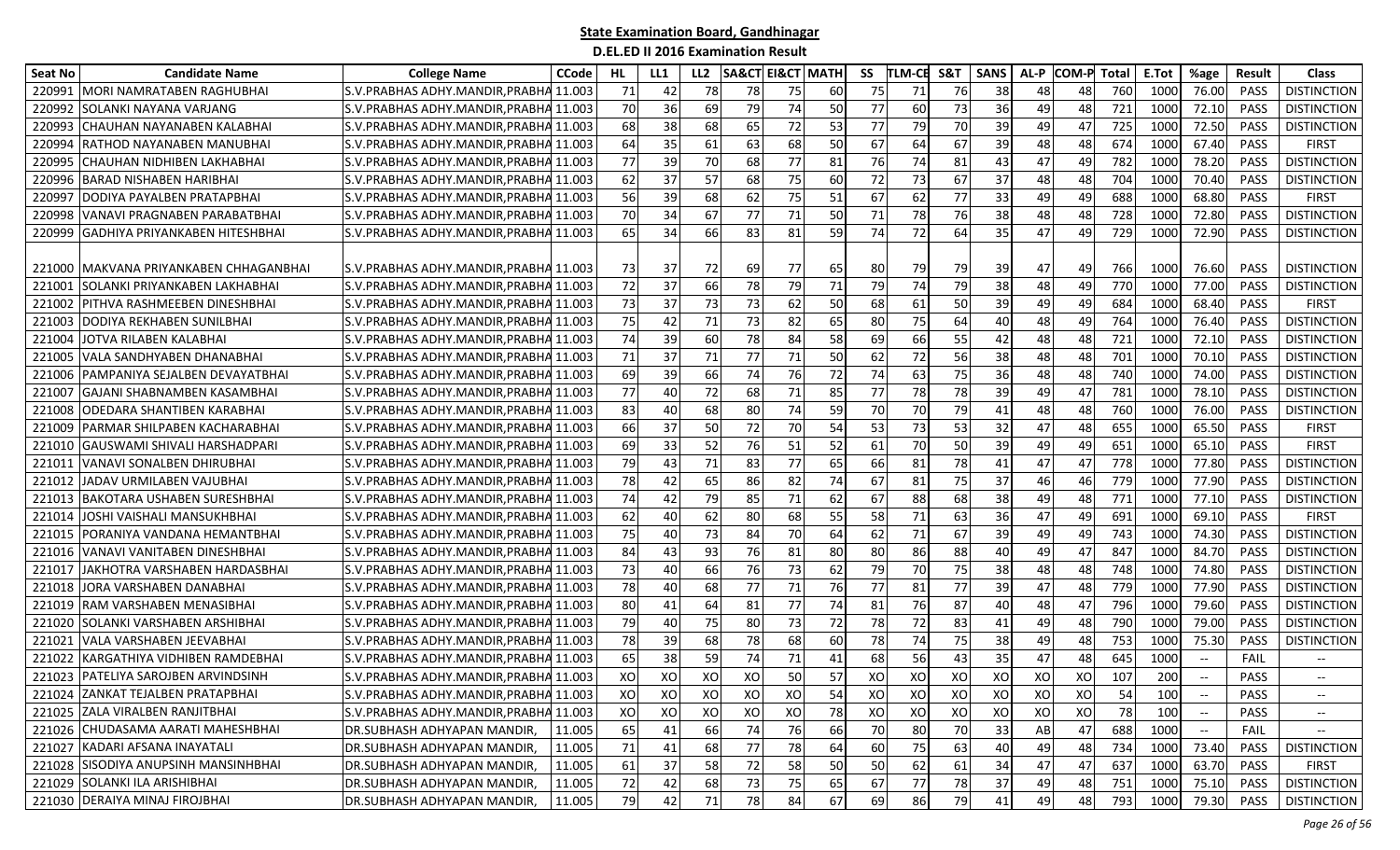| Seat No | <b>Candidate Name</b>                  | <b>College Name</b>                          | <b>CCode</b> | HL.       | LL1 | LL <sub>2</sub> | <b>SA&amp;CT EI&amp;CT MATH</b> |    |           | SS | TLM-CE    | S&T | <b>SANS</b> | AL-P | <b>COM-P Total</b> |          | E.Tot | %age                                             | Result      | Class                                               |
|---------|----------------------------------------|----------------------------------------------|--------------|-----------|-----|-----------------|---------------------------------|----|-----------|----|-----------|-----|-------------|------|--------------------|----------|-------|--------------------------------------------------|-------------|-----------------------------------------------------|
| 221031  | IKADAM MONIKA MADHUKARBHAI             | DR.SUBHASH ADHYAPAN MANDIR.                  | 11.005       | 80        | 40  | 62              | 71                              | 80 | <b>56</b> | 60 | 80        | 79  | 41          | 49   | 47                 | 745      | 1000  | 74.50                                            | <b>PASS</b> | <b>DISTINCTION</b>                                  |
| 221032  | MODHA NAGAJAN OGHADBHAI                | DR.SUBHASH ADHYAPAN MANDIR,                  | 11.005       | 73        | 37  | 52              | 67                              | 75 | 58        | 56 | 75        | 71  | 37          | 48   | 48                 | 697      | 1000  | 69.70                                            | PASS        | <b>FIRST</b>                                        |
| 221033  | APARNATHI SEJALBEN GULABGIRI           | DR.SUBHASH ADHYAPAN MANDIR,                  | 11.005       | 65        | 40  | 58              | 67                              | 75 | 61        | 55 | 61        | 72  | 40          | 49   | 48                 | 691      | 1000  | 69.10                                            | PASS        | <b>FIRST</b>                                        |
| 221034  | KHATARIYA UMA HARSUKHBHAI              | DR.SUBHASH ADHYAPAN MANDIR,                  | 11.005       | 77        | 41  | 69              | 72                              | 69 | 59        | 65 | 67        | 77  | 40          | 49   | 49                 | 734      | 1000  | 73.40                                            | <b>PASS</b> | <b>DISTINCTION</b>                                  |
|         |                                        |                                              |              |           |     |                 |                                 |    |           |    |           |     |             |      |                    |          |       |                                                  |             |                                                     |
|         | 221035 IMAKWANA UMESHKUMAR MANSUKHBHAI | DR.SUBHASH ADHYAPAN MANDIR,                  | 11.005       | 71        | 39  | 52              | 72                              | 65 | 62        | 50 | 52        | 66  | 36          | 48   | 461                | 659      | 1000  | 65.90                                            | <b>PASS</b> | <b>FIRST</b>                                        |
| 221036  | MEHTA PAYAL RAJESHBHAI                 | DR.SUBHASH ADHYAPAN MANDIR,                  | 11.005       | XO        | XO  | XO              | XO                              | AB | AB        | XO | XO        | XO  | XO          | XO   | XO                 | $\Omega$ | 200   |                                                  | <b>ABST</b> | $-$                                                 |
| 221037  | RATHOD HARILAL VALLABHBHAI             | SHRI JUNAGADH KELVANI MANDAL P               | 11.006       | 70        | 39  | 54              | 75                              | 67 | 58        | 58 | 52        | 67  | 35          | 46   | 47                 | 668      | 1000  | 66.80                                            | PASS        | <b>FIRST</b>                                        |
| 221038  | DABASARA HINABEN VINODBHAI             | SHRI JUNAGADH KELVANI MANDAL PI 11.006       |              | 83        | 41  | 62              | 72                              | 64 | 68        | 60 | 73        | 76  | 36          | 47   | 47                 | 729      | 1000  | 72.90                                            | <b>PASS</b> | <b>DISTINCTION</b>                                  |
| 221039  | KATHAD JASMITA RATILAL                 | SHRI JUNAGADH KELVANI MANDAL P               | 11.006       | 73        | 38  | 58              | 62                              | 69 | 67        | 61 | 61        | 72  | 36          | 48   | 47                 | 692      | 1000  | 69.20                                            | PASS        | <b>FIRST</b>                                        |
| 221040  | MARU KETANKUMAR KHIMAJIBHAI            | SHRI JUNAGADH KELVANI MANDAL P               | 11.006       | 60        | 33  | 59              | 62                              | 54 | 64        | 50 | 63        | 66  | 31          | 46   | 47                 | 635      | 1000  | 63.50                                            | PASS        | <b>FIRST</b>                                        |
| 221041  | <b>RATHOD KRISHNA RAJESHBHAI</b>       | SHRI JUNAGADH KELVANI MANDAL P               | 11.006       | 67        | 37  | 63              | 80                              | 54 | 51        | 57 | 59        | 71  | 37          | 46   | 46                 | 668      | 1000  | 66.80                                            | PASS        | <b>FIRST</b>                                        |
| 221042  | IRATHOD PREMAJIBHAI SHIVABHAI          | SHRI JUNAGADH KELVANI MANDAL P 11.006        |              | 68        | 34  | 61              | 74                              | 53 | 54        | 50 | 66        | 65  | 32          | 48   | 47                 | 652      | 1000  | 65.20                                            | PASS        | <b>FIRST</b>                                        |
| 221043  | <b>BHALODIYA UTTAMKUMAR JAYANTILAL</b> | SHRI JUNAGADH KELVANI MANDAL P 11.006        |              | 67        | 34  | 63              | 76                              | 63 | 52        | 50 | 61        | 64  | 33          | 48   | 47                 | 658      | 1000  | 65.80                                            | PASS        | <b>FIRST</b>                                        |
| 221044  | IPARMAR BHARAT MAGANBHAI               | SHRI JUNAGADH KELVANI MANDAL P 11.006        |              | XO        | XO  | XO              | XO                              | XO | 56        | XO | XO        | XO  | XO          | XO   | XO                 | 56       | 100   |                                                  | <b>PASS</b> | $\overline{\phantom{a}}$                            |
| 221045  | RANVA NIRUPA MANJIBHAI                 | SHRI JUNAGADH KELVANI MANDAL PI 11.006       |              | XO        | XO  | XO              | 50                              | 40 | 50        | XO | XO        | XO  | XO          | XO   | XO                 | 140      | 300   |                                                  | FAIL        | $\overline{\phantom{a}}$                            |
| 221046  | BHADARKA BENAZEER HASANBHAI            | SHRI SWAMINARAYAN ADHYAPAN M <b>I</b> 11.007 |              | 70        | 39  | 65              | 80                              | 66 | 50        | 62 | 66        | 50  | 35          | 48   | 48                 | 679      | 1000  | 67.90                                            | <b>PASS</b> | <b>FIRST</b>                                        |
| 22104   | <b>VASAN HARESH BABUBHAI</b>           | SHRI SWAMINARAYAN ADHYAPAN M                 | 11.007       | 60        | 40  | 68              | 77                              | 53 | 50        | 70 | 74        | 55  | 36          | 47   | 49                 | 679      | 1000  | 67.90                                            | PASS        | <b>FIRST</b>                                        |
| 221048  | <b>PATAL JASHUBEN UGABHAI</b>          | SHRI SWAMINARAYAN ADHYAPAN M                 | 11.007       | 61        | 40  | 55              | 74                              | 63 | 50        | 69 | 62        | 52  | 38          | 49   | 48                 | 661      | 1000  | 66.10                                            | <b>PASS</b> | <b>FIRST</b>                                        |
| 221049  | RATHOD JAYABEN JAYANTILAL              | SHRI SWAMINARAYAN ADHYAPAN M 11.007          |              | 54        | 33  | 31              | 62                              | 58 | 42        | 67 | - 56 l    | 40  | 37          | 40   | 48                 | 568      | 1000  | $-$                                              | <b>FAIL</b> | $\hspace{0.05cm} -\hspace{0.05cm} -\hspace{0.05cm}$ |
| 221050  | <b>BAMANIYA KAMLESH KADAVA</b>         | SHRI SWAMINARAYAN ADHYAPAN M 11.007          |              | 54        | 36  | 50              | 58                              | 50 | 33        | 59 | 59        | 50  | 38          | 47   | 49                 | 583      | 1000  | $\hspace{0.1mm}-\hspace{0.1mm}-\hspace{0.1mm}$   | <b>FAIL</b> | $\overline{\phantom{a}}$                            |
| 22105   | <b>BHAJAGOTAR MINAXIBEN DAYABHAI</b>   | SHRI SWAMINARAYAN ADHYAPAN M                 | 11.007       | 50        | 35  | 41              | 71                              | 57 | 18        | 63 | 30        | 11  | 32          | 47   | 49                 | 504      | 1000  |                                                  | FAIL        | $\overline{\phantom{a}}$                            |
| 221052  | GARCHAR PUNJABHAI DEVABHAI             | SHRI SWAMINARAYAN ADHYAPAN M                 | 11.007       | 29        | 30  | 39              | 63                              | 50 | 20        | 57 | 39        | 23  | 28          | 22   | 46                 | 446      | 1000  |                                                  | FAIL        | $-$                                                 |
| 221053  | JANI RIYA MEHULBHAI                    | SHRI SWAMINARAYAN ADHYAPAN M 11.007          |              | 55        | 36  | 60              | 63                              | 51 | 50        | 50 | 58        | 30  | 27          | 43   | 49                 | 572      | 1000  | $-\hbox{--}$                                     | FAIL        | $\overline{\phantom{a}}$                            |
| 22105   | PATAL SANJAYKUMAR JIVABHAI             | SHRI SWAMINARAYAN ADHYAPAN M                 | 11.007       | 38        | 30  | 26              | 64                              | 55 | 20        | 53 | 33        | 32  | 27          | 17   | 46                 | 441      | 1000  | $-$                                              | FAIL        | --                                                  |
| 221055  | SOLANKI SHANTIBEN MERAMANBHAI          | SHRI SWAMINARAYAN ADHYAPAN M                 | 11.007       | 50        | 26  | 51              | 68                              | 51 | 18        | 57 | 41        | 28  | 27          | 40   | 48                 | 505      | 1000  |                                                  | <b>FAIL</b> | $\overline{\phantom{a}}$                            |
| 221056  | JETHAVA KAJAL HARSUKHLAL               | SHRI SWAMINARAYAN ADHYAPAN M                 | 11.007       | XO        | XO  | XO              | XO                              | XO | 75        | XO | XO        | XO  | XO          | XO   | XO                 | 75       | 100   | $-$                                              | <b>PASS</b> | $\overline{\phantom{a}}$                            |
| 221057  | IVAJA NILESHBHAI DEVASIBHAI            | SHRI SWAMINARAYAN ADHYAPAN MI 11.007         |              | XO        | XO  | XO              | XO                              | XO | 54        | XO | XO        | XO  | XO          | XO   | XO                 | 54       | 100   | $\hspace{0.1mm}-\hspace{0.1mm}-\hspace{0.1mm}$   | <b>PASS</b> | $\hspace{0.05cm} -\hspace{0.05cm} -\hspace{0.05cm}$ |
| 221058  | <b>BARJOD RAJENDRAKUMAR BHARATBHAI</b> | SHRI SWAMINARAYAN ADHYAPAN M                 | 11.007       | XO        | XO  | 50              | XO                              | XO | XO        | XO | XO        | XO  | XO          | XO   | XO                 | 50       | 100   | $\overline{\phantom{a}}$                         | <b>PASS</b> | $\overline{\phantom{a}}$                            |
| 221059  | CHANDPA SRADDHABEN NARANBHAI           | SHRI SWAMINARAYAN ADHYAPAN M                 | 11.007       | XO        | XO  | XO              | XO                              | XO | 56        | XO | XO        | XO  | XO          | XO   | XO                 | 56       | 100   |                                                  | <b>PASS</b> | $\overline{\phantom{a}}$                            |
| 221060  | BAMANIYA VANITABEN BHIMSINBHAI         | SHRI SWAMINARAYAN ADHYAPAN M                 | 11.007       | XO        | XO  | XO              | XO                              | XO | 53        | XO | XO        | XO  | XO          | XO   | XO                 | 53       | 100   |                                                  | <b>PASS</b> | $\overline{\phantom{a}}$                            |
| 221061  | CHOTHANI VILASH DHIRAJLAL              | SHREE SARDAR PATEL PTC COLLEGE,              | 11.009       | 56        | 35  | 66              | 78                              | 56 | 50        | 52 | 63        | 59  | 39          | 43   | 45                 | 642      | 1000  | 64.20                                            | <b>PASS</b> | <b>FIRST</b>                                        |
| 221062  | CHUDASAMA BHAGVANJI CHHAGANBHAI        | SHREE SARDAR PATEL PTC COLLEGE,              | 11.009       | XO        | XO  | XO              | XO                              | XO | 69        | XO | XO        | XO  | XO          | XO   | XO                 | 69       | 100   | $\overline{\phantom{a}}$                         | <b>PASS</b> | $\overline{\phantom{a}}$                            |
|         | 221063 AGRAVAT KAJAL SEVADAS           | SAURASHTRA EDU.TRUST MAHILA                  | 11.012       | 65        | 36  | 60              | 69                              | 72 | 73        | 58 | 68        | 74  | 37          | 46   | 48                 | 706      | 1000  | 70.60                                            | <b>PASS</b> | <b>DISTINCTION</b>                                  |
|         | 221064 GHOYAL VARSHA KANABHAI          | SAURASHTRA EDU.TRUST MAHILA                  | 11.012       | <b>69</b> | 38  | <b>68</b>       | 69                              | 73 | 88        | 58 | <b>68</b> | 76  | <b>36</b>   | 46   | 48                 | 737      | 1000  | 73.70                                            | PASS        | <b>DISTINCTION</b>                                  |
|         | 221065 AKHED MANISHA KALABHAI          | SAURASHTRA EDU.TRUST MAHILA                  | 11.012       | XO        | XO  | XO              | 41                              | XO | XO        | XO | XO        | XO  | XO          | XO   | XO                 | 41       | 100   |                                                  | FAIL        |                                                     |
|         | 221066 VADHEL PUSHPABEN VIRABHAI       | SHRI K D BARAD SMARAK TRUST                  | 11.014       | 64        | 33  | 52              | 76                              | 74 | $36**$    | 71 | 63        | 59  | 35          | 48   | 44                 | 655      | 1000  | 65.50                                            | PASS        | SECOND                                              |
|         | 221067 BHEDA RASILABEN JESINGBHAI      | SHRI K D BARAD SMARAK TRUST                  | 11.014       | 56        | 33  | 50              | 65                              | 35 | 32        | 53 | 68        | 50  | 33          | 49   | 45                 | 569      | 1000  |                                                  | FAIL        |                                                     |
|         | 221068 VALA SONALBEN GOVINDBHAI        | SHRI K D BARAD SMARAK TRUST                  | 11.014       | 50        | 27  | 39              | 52                              | 50 | 20        | 42 | 51        | 31  | 26          | 48   | 45                 | 481      | 1000  |                                                  | FAIL        | <b>--</b>                                           |
|         | 221069 KATIRA SUNITABEN BHANABHAI      | SHRI K D BARAD SMARAK TRUST                  | 11.014       | 51        | 33  | 50              | 34                              | 55 | 37        | 55 | 51        | 38  | 29          | 49   | 44                 | 526      | 1000  | $\hspace{0.1mm}-\hspace{-0.1mm}-\hspace{-0.1mm}$ | FAIL        | $- -$                                               |
|         | 221070 PARMAR TUSHARKUMAR MANSUKHBHAI  | SHRIK D BARAD SMARAK TRUST                   | 11.014       | 51        | 39  | 51              | 64                              | 50 | 33        | 60 | 70        | 37  | 29          | 35   | 35                 | 554      | 1000  |                                                  | FAIL        | $\overline{\phantom{a}}$                            |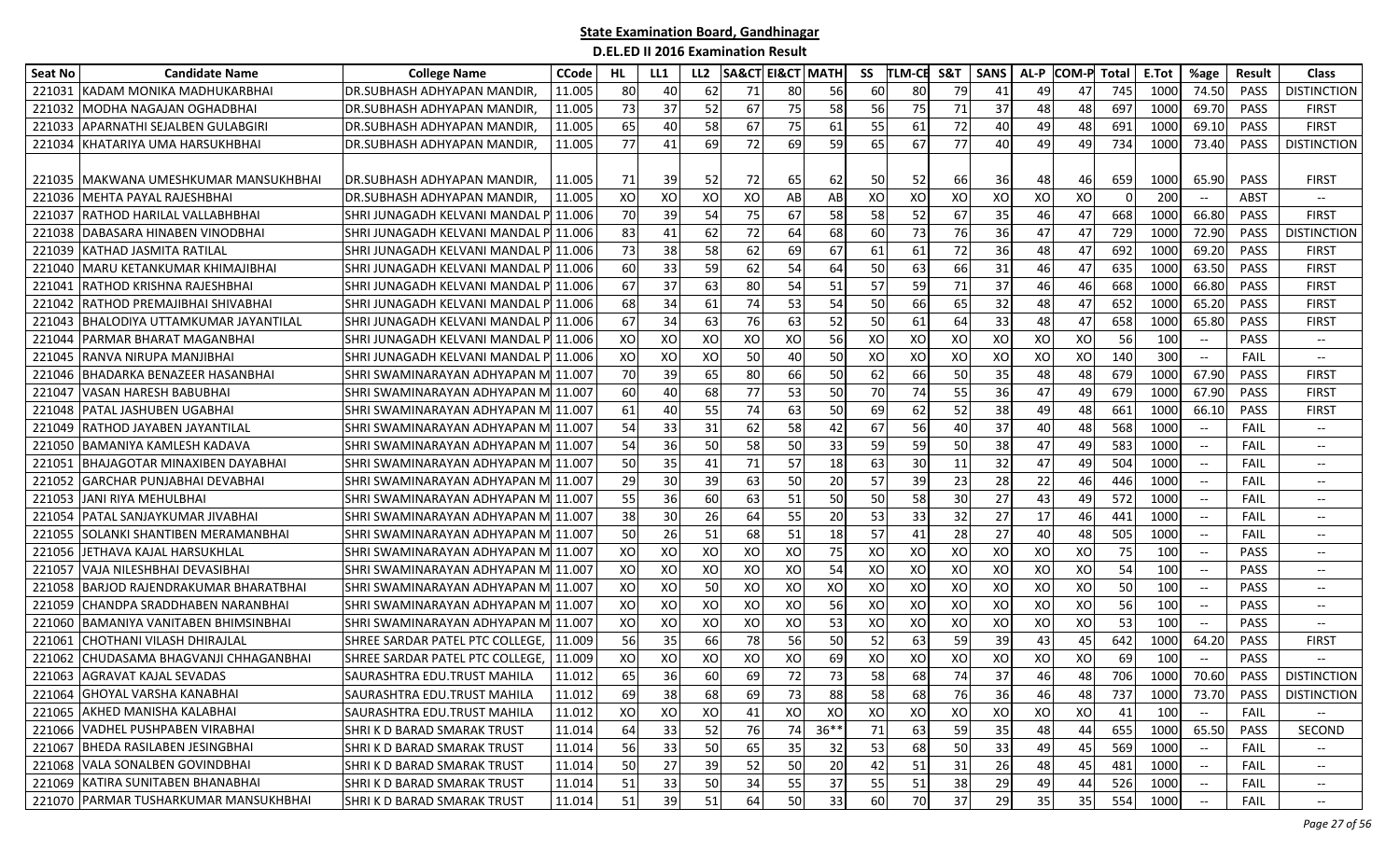| Seat No | <b>Candidate Name</b>                  | <b>College Name</b>                       | <b>CCode</b> | HL | LL1 | LL <sub>2</sub> |    | <b>SA&amp;CT EI&amp;CT MATH</b> |        | SS | <b>TLM-CE</b> | S&T | <b>SANS</b> | AL-P | <b>COM-P Total</b> |     | E.Tot | %age                     | Result      | <b>Class</b>                      |
|---------|----------------------------------------|-------------------------------------------|--------------|----|-----|-----------------|----|---------------------------------|--------|----|---------------|-----|-------------|------|--------------------|-----|-------|--------------------------|-------------|-----------------------------------|
| 221071  | IBARAD MAHENDRAKUMAR VIRABHAI          | SHRI K D BARAD SMARAK TRUST               | 11.014       | 69 | AB  | AB              | 83 | 82                              | 81     | AB | AB            | AB  | AB          | XO   | XO                 | 315 | 900   | $\overline{\phantom{a}}$ | <b>FAIL</b> | $- -$                             |
| 22107   | VADHEL RANJANBEN PITHABHAI             | SHRI K D BARAD SMARAK TRUST               | 11.014       | XO | XO  | 51              | XO | XO                              | 53     | XO | XO            | XO  | XO          | XO   | XO                 | 104 | 200   | $\hspace{0.05cm} \ldots$ | <b>PASS</b> | $\overline{\phantom{a}}$          |
| 221073  | <b>GAUSVAMI VIJAY RAMESHGIRI</b>       | SMT D K NANDOLA PTC COLLEGE               | 11.016       | XO | XO  | XO              | XO | XO                              | 50     | XO | XO            | XO  | XO          | XO   | XO                 | 50  | 100   |                          | <b>PASS</b> | $-$                               |
| 221074  | MARU JYOTIBEN KANTILAL                 | SHREE MATRUVADAN PTC COLLEGE.             | 11.018       | 50 | 35  | 50              | 54 | 50                              | 36     | 44 | 61            | 41  | 29          | 46   | 48                 | 544 | 1000  |                          | FAIL        | $-\!$                             |
| 221075  | <b>KARMATA KAVI DEVABHAI</b>           | SHREE MATRUVADAN PTC COLLEGE. 11.018      |              | 69 | 33  | 61              | 78 | 68                              | $42**$ | 77 | 82            | 69  | 36          | 48   | 49                 | 712 | 1000  | 71.20                    | <b>PASS</b> | SECOND                            |
| 221076  | CHUDASAMA KIRANBEN KANABHAI            | SHREE MATRUVADAN PTC COLLEGE,             | 11.018       | 50 | 30  | 50              | 57 | 36                              | 24     | 50 | 65            | 34  | 27          | 46   | 48                 | 517 | 1000  | $\overline{\phantom{a}}$ | FAIL        |                                   |
| 22107   | VAGHELA NARMADABEN KARSHANBHAI         | SHREE MATRUVADAN PTC COLLEGE,             | 11.018       | 73 | 32  | 71              | 79 | 77                              | 50     | 72 | 85            | 68  | 37          | 48   | 49                 | 741 | 1000  | 74.10                    | PASS        | <b>DISTINCTION</b>                |
| 221078  | JETHVA PAYALBEN PREMJIBHAI             | SHREE MATRUVADAN PTC COLLEGE,             | 11.018       | 69 | 34  | 67              | 77 | 76                              | 61     | 67 | 84            | 68  | 36          | 49   | 49                 | 737 | 1000  | 73.70                    | PASS        | <b>DISTINCTION</b>                |
| 221079  | <b>GALCHAR VALIBEN SAJANBHAI</b>       | SHREE MATRUVADAN PTC COLLEGE,             | 11.018       | 62 | 32  | 61              | 67 | 56                              | $41**$ | 59 | 74            | 55  | 36          | 47   | 49                 | 639 | 1000  | 63.90                    | PASS        | SECOND                            |
| 221080  | CHUDASAMA KUSUMBEN BHIKHABHAI          | SHREE MATRUVADAN PTC COLLEGE,             | 11.018       | XO | XO  | XO              | XO | XO                              | 57     | 69 | XO            | XO  | XO          | XO   | XO                 | 126 | 200   | $\overline{\phantom{a}}$ | <b>PASS</b> | $\overline{\phantom{a}}$          |
|         |                                        |                                           |              |    |     |                 |    |                                 |        |    |               |     |             |      |                    |     |       |                          |             |                                   |
| 221081  | ISADARIYA NIKUNJKUMAR MANSUKHBHAI      | SHREE MATRUVADAN PTC COLLEGE, 11.018      |              | XO | XO  | XO              | XO | XO                              | 51     | XO | XO            | XO  | XO          | XO   | XO                 | 51  | 100   |                          | <b>PASS</b> |                                   |
| 221082  | <b>I</b> CHAVADA DILAVARSINH VALIGBHAI | SHREE ARJUN PTC COLLEGE, SUPASI           | 11.019       | 59 | 36  | 61              | 67 | 71                              | $40**$ | 59 | 78            | 63  | 30          | 49   | 48                 | 661 | 1000  | 66.10                    | <b>PASS</b> | SECOND                            |
| 221083  | <b>KARUD ISMAIL ABDULBHAI</b>          | SHREE ARJUN PTC COLLEGE, SUPASI           | 11.019       | 59 | 30  | 50              | 69 | 70                              | 51     | 62 | 74            | 66  | 29          | 48   | 48                 | 656 | 1000  | 65.60                    | PASS        | <b>FIRST</b>                      |
| 221084  | JIVAN JUNAID AHMADBHAI                 | SHREE ARJUN PTC COLLEGE, SUPASI           | 11.019       | 70 | 37  | 66              | 84 | 79                              | 75     | 73 | 79            | 75  | 33          | 48   | 49                 | 768 | 1000  | 76.80                    | <b>PASS</b> | <b>DISTINCTION</b>                |
| 221085  | SISODIYA MAHIPATSINH NAGAJANBHAI       | SHREE ARJUN PTC COLLEGE, SUPASI           | 11.019       | AB | AB  | AB              | AB | AB                              | AB     | AB | AB            | AB  | AB          | 49   | 46                 | 95  | 1000  | $\overline{\phantom{a}}$ | FAIL        |                                   |
| 221086  | SISODIYA RANJITSINH NATHUBHAI          | SHREE ARJUN PTC COLLEGE.SUPASI            | 11.019       | 67 | 32  | 64              | 67 | 77                              | 74     | 72 | 80            | 72  | 32          | 49   | 46                 | 732 | 1000  | 73.20                    | <b>PASS</b> | <b>DISTINCTION</b>                |
| 22108   | BAMANIYA VIJAYKUMAR KESHAVBHAI         | SHREE ARJUN PTC COLLEGE, SUPASI           | 11.019       | 50 | 32  | 50              | 70 | 63                              | 37     | 58 | 77            | 57  | 30          | 47   | 47                 | 618 | 1000  | $\hspace{0.05cm} \ldots$ | FAIL        |                                   |
| 221088  | <b>GOHEL BINTU MANHAR</b>              | SHREE ARJUN PTC COLLEGE, SUPASI           | 11.019       | XO | XO  | XO              | XO | XO                              | 38     | XO | XO            | XO  | XO          | XO   | XO                 | 38  | 100   |                          | FAIL        | $-\!$                             |
| 221089  | BHARDA GAMAN MERAMANBHAI               | SHREE ARJUN PTC COLLEGE, SUPASI           | 11.019       | 55 | 36  | 50              | 69 | 64                              | 50     | 59 | 75            | 53  | 31          | XO   | XO                 | 542 | 900   |                          | <b>PASS</b> | $\hspace{0.05cm} \textbf{--}$     |
| 221090  | KARAMTA JAYESHKUMAR PANCHABHAI         | SHREE ARJUN PTC COLLEGE, SUPASI           | 11.019       | XO | XO  | XO              | XO | XO                              | 27     | XO | XO            | XO  | XO          | XO   | XO                 | 27  | 100   | $-\!$                    | FAIL        | $\overline{\phantom{a}}$          |
| 22109:  | AMBESADA JETALBEN DEVASIBHAI           | SHREE ARJUN PTC COLLEGE, SUPASI           | 11.019       | XO | XO  | XO              | XO | XO                              | 40     | XO | XO            | XO  | XO          | XO   | XO                 | 40  | 100   | $\hspace{0.05cm} \ldots$ | FAIL        | $\hspace{0.05cm} \ldots$          |
| 221092  | <b>VAJA ROHIT BHIKHA</b>               | SHREE ARJUN PTC COLLEGE, SUPASI           | 11.019       | 63 | 38  | 52              | 77 | 72                              | 50     | 73 | 75            | 67  | 36          | XO   | XO                 | 603 | 900   |                          | <b>PASS</b> | $-\!$                             |
| 221093  | HIRVANIYA SUMIT JITENDRABHAI           | SHREE ARJUN PTC COLLEGE, SUPASI           | 11.019       | XO | XO  | XO              | XO | XO                              | 36     | XO | XO            | XO  | XO          | XO   | XO                 | 36  | 100   | $-\!$                    | <b>FAIL</b> | $-\!$                             |
| 22109   | KHUMAR KULSUM ABDULBHAI                | SHRI J B BARAD PTC COLLEGE, JUNAG, 11.022 |              | XO | XO  | XO              | XO | XO                              | 24     | XO | XO            | XO  | XO          | XO   | XO                 | 24  | 100   | $--$                     | <b>FAIL</b> | --                                |
| 221095  | DABHI ANTUBEN GOLANBHAI                | SOMNATH EDUCATION & CHERITABL 11.023      |              | 65 | 33  | 51              | 74 | 76                              | 40**   | 64 | 75            | 66  | 33          | 47   | 43                 | 667 | 1000  | 66.70                    | <b>PASS</b> | <b>SECOND</b>                     |
| 221096  | <b>SOSA JIGNABEN DHIRUBHAI</b>         | SOMNATH EDUCATION & CHERITABL 11.023      |              | 78 | 40  | 81              | 88 | 79                              | 62     | 72 | 83            | 77  | 40          | 49   | 45                 | 794 | 1000  | 79.40                    | <b>PASS</b> | <b>DISTINCTION</b>                |
| 221097  | <b>BABARIYA MUKTABEN DEVJIBHAI</b>     | SOMNATH EDUCATION & CHERITABL 11.023      |              | 56 | 34  | 50              | 88 | 61                              | 52     | 59 | 79            | 60  | 29          | 46   | 44                 | 658 | 1000  | 65.80                    | PASS        | <b>FIRST</b>                      |
| 221098  | VALA MUKTABEN MULJIBHAI                | SOMNATH EDUCATION & CHERITABL 11.023      |              | 69 | 31  | 63              | 85 | 77                              | 64     | 64 | 84            | 71  | 36          | 48   | 44                 | 736 | 1000  | 73.60                    | PASS        | <b>DISTINCTION</b>                |
| 221099  | <b>BHEDA NARESHBHAI NARANBHAI</b>      | SOMNATH EDUCATION & CHERITABL 11.023      |              | 74 | 35  | 79              | 78 | 74                              | 82     | 86 | 84            | 85  | 37          | 48   | 45                 | 807 | 1000  | 80.70                    | PASS        | <b>DISTINCTION</b>                |
| 221100  | PARMAR PARULBEN KANAKBHAI              | SOMNATH EDUCATION & CHERITABL 11.023      |              | 69 | 37  | 70              | 84 | 77                              | 50     | 79 | 73            | 70  | 31          | 49   | 43                 | 732 | 1000  | 73.20                    | PASS        | <b>DISTINCTION</b>                |
| 221101  | VAZA REKHABEN MANUBHAI                 | SOMNATH EDUCATION & CHERITABL 11.023      |              | 64 | 30  | 65              | 68 | 66                              | 77     | 64 | 84            | 69  | 29          | 48   | 42                 | 706 | 1000  | 70.60                    | PASS        | <b>DISTINCTION</b>                |
| 221102  | <b>BHEDA VANITABEN NATHABHA</b>        | SOMNATH EDUCATION & CHERITABL 11.023      |              | 59 | 32  | 62              | 70 | 69                              | 55     | 62 | 84            | 69  | 29          | 48   | 45                 | 684 | 1000  | 68.40                    | PASS        | <b>FIRST</b>                      |
|         | 221103 VANZA BHARTIBEN DANABHAI        | <b>MARUTI PTC COLLEGE, DIV</b>            | 11.027       | AB | AB  | AB              | AB | AB                              | AB     | AB | AB            | AB  | AB          | AB   | AB                 |     | 1000  |                          | ABST        | $\overline{\phantom{a}}$          |
|         | 221104 BARAIYA BHUMITRA CHHAGAN        | MARUTI PTC COLLEGE, DIV                   | 11.027       | 24 | 28  | 50              | 50 | 59                              | 33     | 51 | 61            | 50  | 25          | 46   | 43                 | 520 | 1000  | $- -$                    | <b>FAIL</b> | $-\!$                             |
|         | 221105 VAISHYA HINABEN CHHAGANBHAI     | <b>MARUTI PTC COLLEGE, DIV</b>            | 11.027       | 41 | 30  | 37              | 60 | 49                              | 37     | 54 | 61            | 50  | 26          | 44   | 42                 | 531 | 1000  |                          | FAIL        |                                   |
|         | 221106 CHARANIYA HIRAL NATHU           | MARUTI PTC COLLEGE, DIV                   | 11.027       | 56 | 33  | 50              | 63 | 53                              | 50     | 61 | 73            | 67  | 29          | 48   | 47                 | 630 | 1000  | 63.00                    | PASS        | <b>FIRST</b>                      |
|         | 221107 BARAIYA JIGNASHRI NATHU         | MARUTI PTC COLLEGE, DIV                   | 11.027       | 79 | 38  | 67              | 78 | 75                              | 69     | 62 | 82            | 76  | 34          | 48   | 47                 | 755 | 1000  | 75.50                    | PASS        | <b>DISTINCTION</b>                |
|         | 221108 SOSA KANTABEN LUMBHABHAI        | MARUTI PTC COLLEGE, DIV                   | 11.027       | 52 | 33  | 50              | 76 | 64                              | 50     | 52 | 71            | 67  | 29          | 46   | 43                 | 633 | 1000  | 63.30                    | PASS        | <b>FIRST</b>                      |
|         | 221109 RATHOD KIRAN KARSHAN            | MARUTI PTC COLLEGE, DIV                   | 11.027       | 75 | 41  | 65              | 83 | 81                              | 54     | 63 | 78            | 70  | 35          | 47   | 47                 | 739 | 1000  | 73.90                    | PASS        | <b>DISTINCTION</b>                |
|         | 221110 CHAVADA KIRANBEN MULJIBHAI      | MARUTI PTC COLLEGE, DIV                   | 11.027       | 67 | 39  | 53              | 68 | 53                              | 36     | 50 | 66            | 57  | 38          | 46   | 43                 | 616 | 1000  | $\overline{\phantom{a}}$ | FAIL        | $\hspace{0.05cm} \dashrightarrow$ |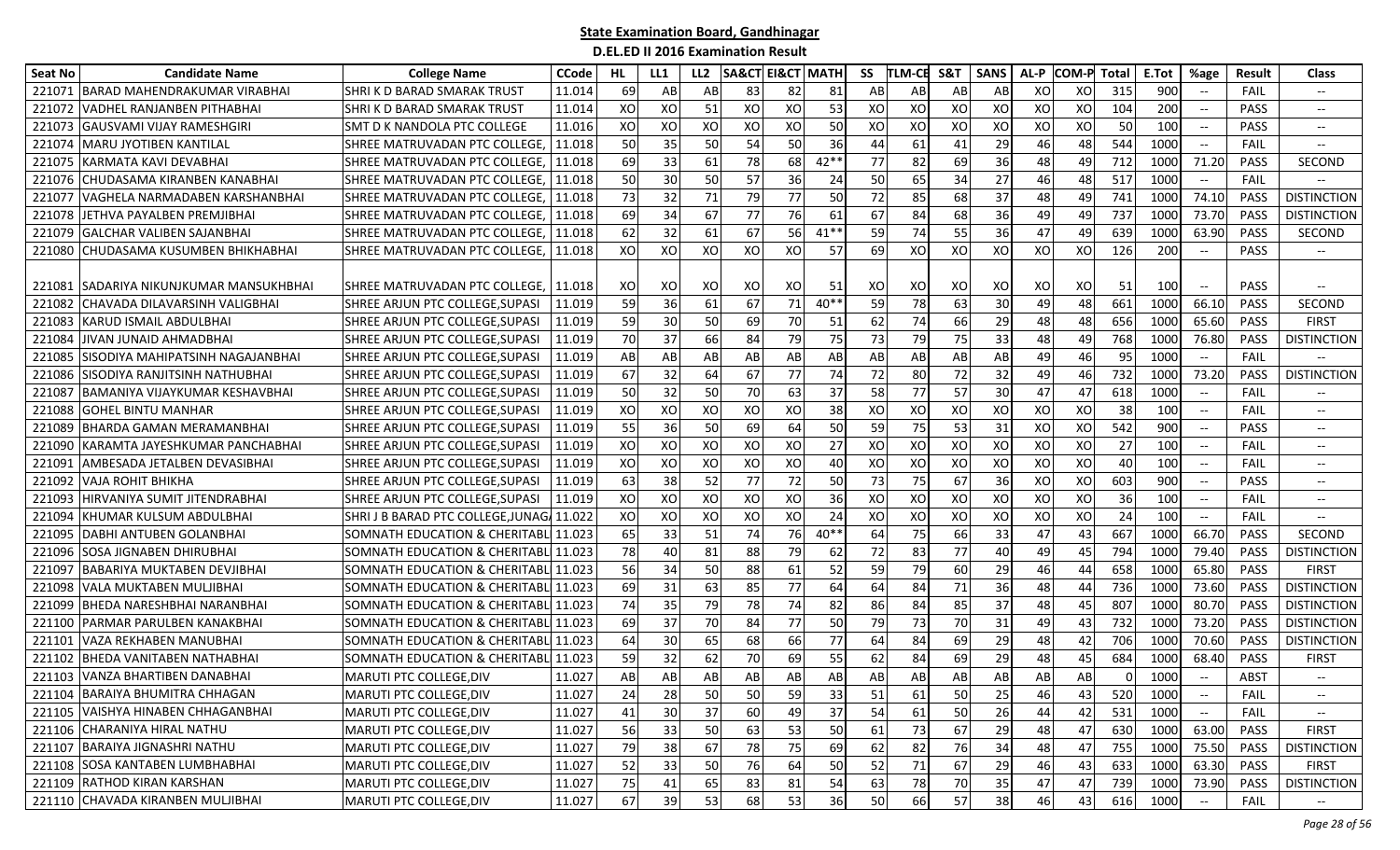| Seat No | <b>Candidate Name</b>                | <b>College Name</b>                       | <b>CCode</b> | HL. | LL1 | LL <sub>2</sub> | SA&CT | <b>EI&amp;CT MATH</b> |        | SS | <b>ITLM-CB</b> | <b>S&amp;T</b> | <b>SANS</b> | AL-P            | <b>COM-P</b> | Total    | E.Tot           | %age                                             | Result      | <b>Class</b>             |
|---------|--------------------------------------|-------------------------------------------|--------------|-----|-----|-----------------|-------|-----------------------|--------|----|----------------|----------------|-------------|-----------------|--------------|----------|-----------------|--------------------------------------------------|-------------|--------------------------|
| 221111  | <b>ISOSA KRISHNA ARAJANBHAI</b>      | <b>MARUTI PTC COLLEGE, DIV</b>            | 11.027       | 51  | 29  | 52              | 61    | 56                    | 28     | 35 | 58             | 50             | 30          | 47              | 43           | 540      | 1000            | $\hspace{0.1mm}-\hspace{0.1mm}-\hspace{0.1mm}$   | FAIL        | $- -$                    |
| 221112  | <b>BORICHA MITHUN MANSUKHBHAI</b>    | <b>MARUTI PTC COLLEGE, DIV</b>            | 11.027       | 70  | 38  | 50              | 64    | 59                    | 32     | 40 | 72             | 51             | 34          | 47              | 47           | 604      | 1000            | $-\hbox{--}$                                     | FAIL        | $-\!$                    |
| 221113  | <b>CHUDASAMA MONIKA BABU</b>         | MARUTI PTC COLLEGE, DIV                   | 11.027       | 64  | 36  | 55              | 85    | 75                    | 52     | 63 | 75             | 69             | 28          | 471             | 45           | 694      | 1000            | 69.40                                            | PASS        | <b>FIRST</b>             |
|         | 221114 GARODA SATISH GAURISHANKAR    | MARUTI PTC COLLEGE, DIV                   | 11.027       | 76  | 37  | 75              | 65    | 78                    | 64     | 73 | 78             | 52             | 35          | 48              | 45           | 726      | 1000            | 72.60                                            | <b>PASS</b> | <b>DISTINCTION</b>       |
|         | 221115 LODHARI SHIVANGI KANTILAL     | <b>MARUTI PTC COLLEGE, DIV</b>            | 11.027       | 68  | 40  | 62              | 54    | 56                    | 50     | 63 | 77             | 55             | 33          | 48              | 45           | 651      | 1000            | 65.10                                            | PASS        | <b>FIRST</b>             |
|         | 221116 BHARTHI SONAL RAMESHBHAI      | MARUTI PTC COLLEGE, DIV                   | 11.027       | 71  | 39  | 63              | 53    | 57                    | 55     | 62 | 69             | 50             | 36          | 47              | 44           | 646      | 1000            | 64.60                                            | PASS        | <b>FIRST</b>             |
| 221117  | <b>BARIYA VANDANA TULSI</b>          | MARUTI PTC COLLEGE, DIV                   | 11.027       | 75  | 41  | 50              | 53    | 82                    | 64     | 63 | 85             | 65             | 35          | 48              | 45           | 706      | 1000            | 70.60                                            | <b>PASS</b> | <b>DISTINCTION</b>       |
| 221118  | IMAKWANA VANDANA PITHABHAI           | <b>MARUTI PTC COLLEGE, DIV</b>            | 11.027       | 56  | 36  | 50              | 39    | 55                    | 28     | 51 | 51             | 53             | 28          | 46              | 43           | 536      | 1000            | $\hspace{0.05cm} \textbf{--}$                    | FAIL        |                          |
| 221119  | DALKI VIDHYA SHANTILAL               | MARUTI PTC COLLEGE, DIV                   | 11.027       | 63  | 40  | 50              | 59    | 79                    | $42**$ | 69 | 74             | 50             | 29          | 47              | 45           | 647      | 1000            | 64.70                                            | <b>PASS</b> | SECOND                   |
| 221120  | <b>VADHEL ANILABEN JENTIBHAI</b>     | MARUTI PTC COLLEGE, DIV                   | 11.027       | XO  | XO  | 50              | XO    | XO                    | 14     | XO | XO             | XO             | XO          | XO              | XO           | 64       | 200             | $-$                                              | FAIL        | $\overline{\phantom{a}}$ |
| 221121  | <b>RATHOD CHETANKUMAR MALABHAI</b>   | MARUTI PTC COLLEGE, DIV                   | 11.027       | XO  | XO  | 50              | XO    | XO                    | 25     | 50 | XO             | XO             | XO          | XO              | XO           | 125      | 300             |                                                  | FAIL        | $-\!$                    |
| 221122  | <b>PATEL DAKSHABAHEN RAMANBHAI</b>   | <b>MARUTI PTC COLLEGE, DIV</b>            | 11.027       | XO  | XO  | AB              | XO    | XO                    | AB     | XO | XO             | XO             | XO          | XO              | XO           | $\Omega$ | 200             | $\hspace{0.1mm}-\hspace{0.1mm}-\hspace{0.1mm}$   | ABST        | $\overline{\phantom{a}}$ |
| 221123  | BAMBHANIYA DIPAK UKABHAI             | <b>MARUTI PTC COLLEGE, DIV</b>            | 11.027       | XO  | XO  | XO              | XO    | XO                    | XO     | XO | XO             | XO             | XO          | 47              | 43           | 90       | 100             | $\hspace{0.1mm}-\hspace{0.1mm}-\hspace{0.1mm}$   | <b>PASS</b> | $\overline{\phantom{a}}$ |
| 221124  | <b>SONDARVA KISHANKUMAR JIVABHAI</b> | MARUTI PTC COLLEGE, DIV                   | 11.027       | XO  | XO  | XO              | XO    | XO                    | 32     | XO | XO             | XO             | XO          | XO              | XO           | 32       | 100             | $\overline{\phantom{a}}$                         | FAIL        | $\hspace{0.05cm} \ldots$ |
| 221125  | VAZA PANKAJKUMAR DEVABHAI            | MARUTI PTC COLLEGE, DIV                   | 11.027       | XO  | XO  | XO              | XO    | XO                    | 50     | XO | XO             | XO             | XO          | XO              | XO           | 50       | 100             | $\overline{\phantom{a}}$                         | <b>PASS</b> | $-\!$                    |
| 221126  | <b>SOSA PRAFUL DHIRUBHAI</b>         | <b>MARUTI PTC COLLEGE, DIV</b>            | 11.027       | XO  | XO  | XO              | XO    | XO                    | 37     | XO | XO             | 51             | XO          | XO              | XO           | 88       | 200             | $-\hbox{--}$                                     | FAIL        | $- -$                    |
| 221127  | <b>SOSA SANGITABEN ARSIBHAI</b>      | MARUTI PTC COLLEGE, DIV                   | 11.027       | XO  | XO  | XO              | XO    | XO                    | 19     | XO | XO             | XO             | XO          | XO              | XO           | 19       | 100             | $\overline{\phantom{a}}$                         | FAIL        | $-\!$                    |
| 221128  | <b>RATHOD SHAILESH LAXMAN</b>        | MARUTI PTC COLLEGE, DIV                   | 11.027       | XO  | XO  | XO              | XO    | XO                    | XO     | XO | XO             | XO             | XO          | 44              | 45           | 89       | 10 <sub>C</sub> | $\overline{\phantom{a}}$                         | PASS        | $-\!$                    |
| 221129  | DAFDA DIVYABEN VASHARAMBHAI          | LATE SHRI P N BORICHA P T C COLLEG 11.028 |              | 54  | 38  | 58              | 56    | 38                    | 57     | 50 | 50             | 52             | 35          | 30              | 45           | 563      | 1000            | $\hspace{0.1mm}-\hspace{0.1mm}-\hspace{0.1mm}$   | FAIL        | $-\!$                    |
| 221130  | <b>PARMAR JANVI JAYSUKHLAL</b>       | LATE SHRI P N BORICHA P T C COLLEG 11.028 |              | 50  | 29  | 66              | 71    | 71                    | 60     | 52 | 69             | 51             | 30          | 36              | 47           | 632      | 1000            | 63.20                                            | <b>PASS</b> | FIRST                    |
| 221131  | <b>GIDA PUJABEN RAMJIBHAI</b>        | LATE SHRIP N BORICHA PT C COLLEG 11.028   |              | 50  | 28  | 58              | 57    | 51                    | 38     | 58 | 77             | 50             | 31          | 37              | 47           | 582      | 1000            | $-\hbox{--}$                                     | FAIL        | $\overline{\phantom{a}}$ |
|         | 221132 DAFDA RAJALBEN MANOJKUMAR     | LATE SHRI P N BORICHA P T C COLLEG 11.028 |              | 50  | 31  | 50              | 57    | 59                    | 59     | 54 | 76             | $42**$         | 30          | 38              | 45           | 591      | 1000            | 59.10                                            | PASS        | <b>SECOND</b>            |
| 221133  | <b>IDAFDA RINABEN JAYANTILAI</b>     | LATE SHRI P N BORICHA P T C COLLEG 11.028 |              | 44  | 35  | 50              | 40    | 22                    | 50     | 53 | 71             | 30             | 30          | 36 <sup>I</sup> | 43           | 504      | 1000            | $\hspace{0.05cm} \textbf{--}$                    | FAIL        |                          |
| 221134  | <b>SOLA SANGITABEN RAMESHBHAI</b>    | LATE SHRI P N BORICHA P T C COLLEG 11.028 |              | 58  | 37  | 59              | 73    | 63                    | 65     | 69 | 72             | 57             | 31          | 36 <sup>I</sup> | 46           | 666      | 1000            | 66.60                                            | <b>PASS</b> | <b>FIRST</b>             |
| 221135  | MAKWANA UMED ARAJANBHAI              | LATE SHRI P N BORICHA P T C COLLEG 11.028 |              | 52  | 35  | 55              | 70    | 17                    | 57     | 54 | 71             | 50             | 32          | 44              | 46           | 583      | 1000            | $\overline{\phantom{a}}$                         | FAIL        | $\overline{\phantom{a}}$ |
| 221136  | CHUDASAMA NATHIBAHEN NARANBHAI       | SHRIU J BARAD P T C COLLEGE               | 11.029       | 30  | 32  | 52              | AB    | 63                    | 55     | 55 | 73             | 22             | 30          | 49              | 49           | 510      | 1000            | $-\hbox{--}$                                     | <b>FAIL</b> | $-\!$                    |
| 221137  | <b>AKHIYA SHITALBBEN KESHURBHAI</b>  | SHRI U J BARAD P T C COLLEGE ,            | 11.029       | 50  | 31  | 50              | AB    | 64                    | 56     | 55 | 71             | 51             | 29          | 49              | 49           | 555      | 1000            | $\hspace{0.1mm}-\hspace{-0.1mm}-\hspace{-0.1mm}$ | FAIL        | $-\!$                    |
|         | 221138 JETHAVA ZUBEDABANU MUSABHAI   | SHRIU J BARAD P T C COLLEGE               | 11.029       | 54  | 35  | 64              | 78    | 75                    | 67     | 53 | 81             | 57             | 32          | 48              | 48           | 692      | 1000            | 69.20                                            | PASS        | <b>FIRST</b>             |
| 221139  | MANSUR FARIDA ISABHAI                | SHRIU J BARAD P T C COLLEGE               | 11.029       | XO  | XO  | XO              | AB    | AB                    | XO     | XO | XO             | AB             | AB          | XO              | XO           | $\Omega$ | 350             | $-\hbox{--}$                                     | <b>ABST</b> |                          |
| 221140  | SAIYAD ALISHA KAMALSHA               | JILLA SHIKSHAN AND TALIM BHAVAN,          | 13.001       | 75  | 39  | 69              | 77    | 73                    | 54     | 69 | 75             | 55             | 39          | 48              | 48           | 721      | 1000            | 72.10                                            | <b>PASS</b> | <b>DISTINCTION</b>       |
| 221141  | <b>RATHOD ANAND RAMJIBHAI</b>        | JILLA SHIKSHAN AND TALIM BHAVAN, 13.001   |              | 82  | 40  | 77              | 68    | 77                    | 72     | 73 | 80             | 52             | 38          | 42 <sub>l</sub> | 47           | 748      | 1000            | 74.80                                            | <b>PASS</b> | <b>DISTINCTION</b>       |
|         | 221142 MOTA BHAVIN INDRAVADAN        | JILLA SHIKSHAN AND TALIM BHAVAN, 13.001   |              | 78  | 43  | 75              | 79    | 88                    | 74     | 71 | 79             | 69             | 40          | 49              | 49           | 794      | 1000            | 79.40                                            | PASS        | <b>DISTINCTION</b>       |
|         | 221143 SODHA DEVAJI BHOJRAJJI        | JILLA SHIKSHAN AND TALIM BHAVAN,          | 13.001       | 78  | 39  | 70              | 80    | 88                    | 79     | 73 | 80             | 71             | 43          | 48              | 49           | 798      | 1000            | 79.80                                            | <b>PASS</b> | <b>DISTINCTION</b>       |
|         | 221144 SODHA DILIPSINH JIVRAJAJI     | JILLA SHIKSHAN AND TALIM BHAVAN, 13.001   |              | 79  | 40  | 67              | 84    | 82                    | 79     | 72 | 78             | 59             | 38          | 47              | 48           | 773      | 1000            | 77.30                                            | PASS        | <b>DISTINCTION</b>       |
|         | 221145 VANIYA JEET RAMJIBHAI         | JILLA SHIKSHAN AND TALIM BHAVAN 13.001    |              | 75  | 38  | 72              | 67    | 63                    | 65     | 52 | 70             | 59             | 38          | 47              | 49           | 695      | 1000            | 69.50                                            | PASS        | <b>FIRST</b>             |
|         | 221146 KUNDARIYA MAHESH RAMESH       | JILLA SHIKSHAN AND TALIM BHAVAN, 13.001   |              | 73  | 37  | 73              | 60    | 66                    | 58     | 59 | 77             | 59             | 39          | 47              | 47           | 695      | 1000            | 69.50                                            | PASS        | <b>FIRST</b>             |
|         | 221147 SODHA MAHMADSOHEB LATIFBHAI   | JILLA SHIKSHAN AND TALIM BHAVAN, 13.001   |              | 73  | 37  | 69              | 68    | 83                    | 65     | 62 | 72             | 57             | 37          | 49              | 49           | 721      | 1000            | 72.10                                            | PASS        | <b>DISTINCTION</b>       |
|         | 221148 HARIJAN MANOJ SHIVJI          | JILLA SHIKSHAN AND TALIM BHAVAN, 13.001   |              | 74  | 39  | 69              | 63    | 77                    | 64     | 70 | 75             | 61             | 41          | 49              | 48           | 730      | 1000            | 73.00                                            | PASS        | <b>DISTINCTION</b>       |
|         | 221149 SODHA NATHUSINH KOJRAJAJI     | JILLA SHIKSHAN AND TALIM BHAVAN, 13.001   |              | 79  | 39  | 62              | 80    | 88                    | 70     | 82 | 81             | 69             | 35          | 48              | 48           | 781      | 1000            | 78.10                                            | PASS        | <b>DISTINCTION</b>       |
|         | 221150 DEPALA SOHIN KASAMBHAI        | JILLA SHIKSHAN AND TALIM BHAVAN, 13.001   |              | 73  | 40  | 75              | 72    | 71                    | 65     | 76 | 79             | 61             | 38          | 48              | 49           | 747      | 1000            | 74.70                                            | PASS        | <b>DISTINCTION</b>       |
|         | 221151 BAMBHANIYA ARTIBEN PREMJIBHAI | SHETH L.N.P.PRA.ADHYAPAN MANDII 13.002    |              | 78  | 41  | 87              | 83    | 85                    | 86     | 82 | 85             | 74             | 43          | 48              | 50           | 842      | 1000            | 84.20                                            | PASS        | <b>DISTINCTION</b>       |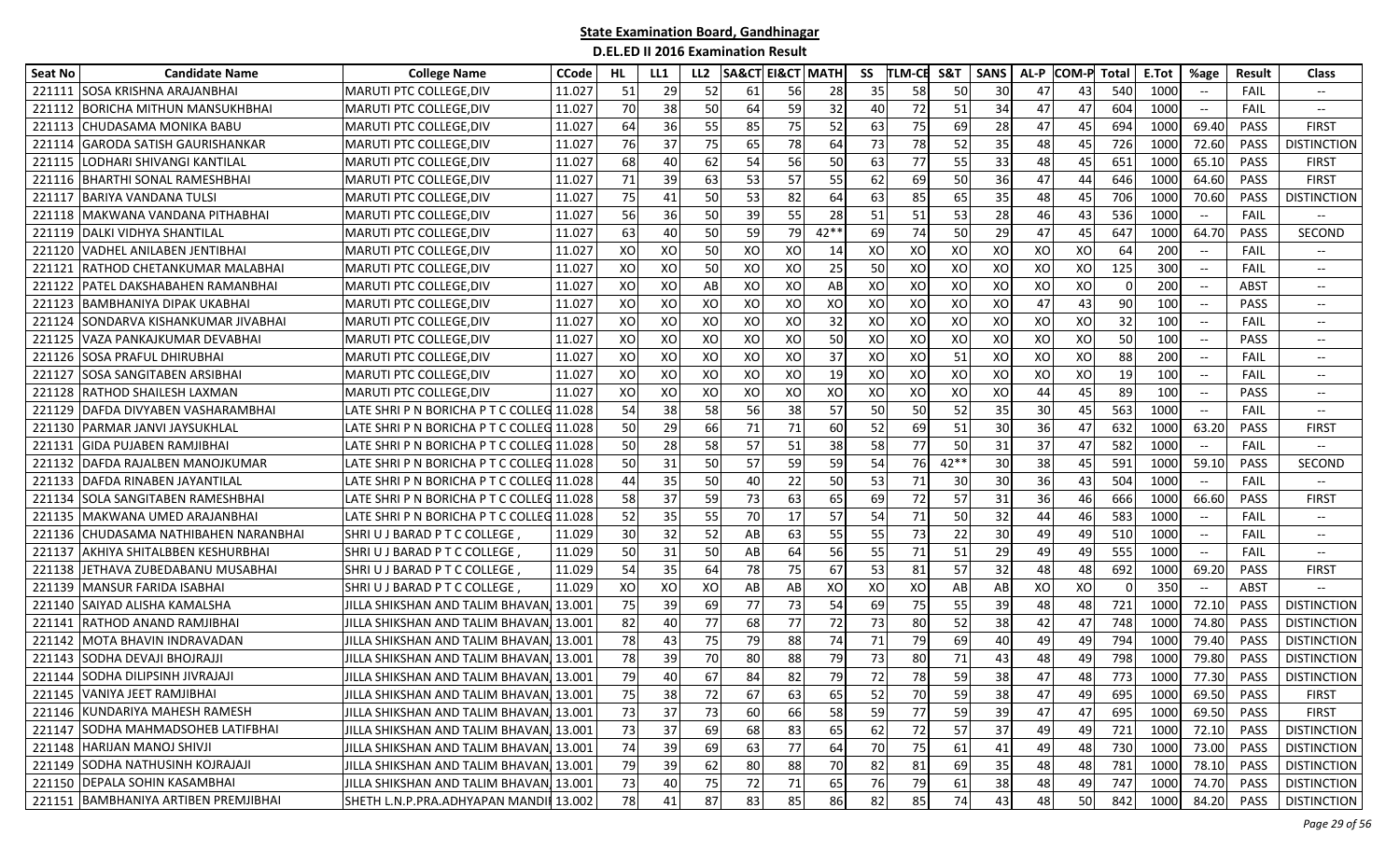| Seat No | <b>Candidate Name</b>                    | <b>College Name</b>                     | <b>CCode</b> | HL  | LL1 | LL <sub>2</sub> |    | <b>SA&amp;CT EI&amp;CT MATH</b> |    | SS | <b>TLM-CE</b> | S&T    | <b>SANS</b> | AL-P | <b>COM-P Total</b> |     | E.Tot | %age                              | <b>Result</b> | <b>Class</b>                      |
|---------|------------------------------------------|-----------------------------------------|--------------|-----|-----|-----------------|----|---------------------------------|----|----|---------------|--------|-------------|------|--------------------|-----|-------|-----------------------------------|---------------|-----------------------------------|
|         | 221152 SAMA ASMABANU JUSAB               | SHETH L.N.P.PRA.ADHYAPAN MANDII         | 13.002       | 76  | 41  | 66              | 71 | 74                              | 63 | 71 | 77            | 62     | 40          | 47   | 49                 | 737 | 1000  | 73.70                             | PASS          | <b>DISTINCTION</b>                |
|         | 221153 SADHU BHAVIKABEN JAGDISHBHAI      | SHETH L.N.P.PRA.ADHYAPAN MANDII 13.002  |              | 81  | 41  | 66              | 77 | 85                              | 74 | 76 | 86            | 63     | 42          | 49   | 49                 | 789 | 1000  | 78.90                             | PASS          | <b>DISTINCTION</b>                |
| 221154  | MERIYA BHAVNA VELJIBHAI                  | SHETH L.N.P.PRA.ADHYAPAN MANDII 13.002  |              | 77  | 39  | 81              | 82 | 77                              | 65 | 76 | 81            | 64     | 42          | 48   | 48                 | 780 | 1000  | 78.00                             | PASS          | <b>DISTINCTION</b>                |
| 221155  | <b>DABHI DIXITA NITINBHAI</b>            | SHETH L.N.P.PRA.ADHYAPAN MANDII 13.002  |              | 80  | 40  | 82              | 79 | 75                              | 59 | 71 | 85            | 68     | 41          | 48   | 49                 | 777 | 1000  | 77.70                             | PASS          | <b>DISTINCTION</b>                |
| 221156  | <b>SODHA HENSHI GUNVANTBHAI</b>          | SHETH L.N.P.PRA.ADHYAPAN MANDII 13.002  |              | 79  | 38  | 76              | 81 | 78                              | 63 | 80 | 77            | 57     | 39          | 48   | 48                 | 764 | 1000  | 76.40                             | <b>PASS</b>   | <b>DISTINCTION</b>                |
| 221157  | <b>CHAUHAN HETAL HARJIVAN</b>            | SHETH L.N.P.PRA.ADHYAPAN MANDII 13.002  |              | 79  | 43  | 74              | 81 | 90                              | 90 | 85 | 83            | 78     | 40          | 49   | 49                 | 841 | 1000  | 84.10                             | <b>PASS</b>   | <b>DISTINCTION</b>                |
|         | 221158 GARVA KAJAL SHIVJI                | SHETH L.N.P.PRA.ADHYAPAN MANDII 13.002  |              | 70  | 39  | 75              | 76 | 77                              | 62 | 76 | 75            | 62     | 36          | 47   | 48                 | 743 | 1000  | 74.30                             | <b>PASS</b>   | <b>DISTINCTION</b>                |
|         | 221159 BAMBHANIYA MANSIBEN JITENDRAKUMAR | SHETH L.N.P.PRA.ADHYAPAN MANDII 13.002  |              | 75  | 42  | 76              | 83 | 82                              | 79 | 78 | 75            | 67     | 40          | 47   | 49                 | 793 | 1000  | 79.30                             | <b>PASS</b>   | <b>DISTINCTION</b>                |
| 221160  | IGOSWAMI MOHINI NAVINGAR                 | SHETH L.N.P.PRA.ADHYAPAN MANDII 13.002  |              | 66  | 35  | 63              | 81 | 65                              | 50 | 66 | 66            | 58     | 35          | 49   | 48                 | 682 | 1000  | 68.20                             | <b>PASS</b>   | <b>FIRST</b>                      |
| 22116   | <b>SUMRA NARGISH SALIM</b>               | SHETH L.N.P.PRA.ADHYAPAN MANDII 13.002  |              | 71  | 40  | 70              | 81 | 79                              | 57 | 73 | 79            | 67     | 39          | 47   | 48                 | 751 | 1000  | 75.10                             | <b>PASS</b>   | <b>DISTINCTION</b>                |
| 221162  | ANAM NIRALIBEN KAMLESHBHAI               | SHETH L.N.P.PRA.ADHYAPAN MANDII 13.002  |              | 67  | 32  | 55              | 52 | 54                              | 50 | 68 | 65            | 57     | 37          | 47   | 48                 | 632 | 1000  | 63.20                             | PASS          | <b>FIRST</b>                      |
| 221163  | JOSHI PALLVI RAMESHBHAI                  | SHETH L.N.P.PRA.ADHYAPAN MANDII 13.002  |              | 76  | 38  | 61              | 77 | 75                              | 50 | 77 | 65            | 63     | 38          | 49   | 48                 | 717 | 1000  | 71.70                             | PASS          | <b>DISTINCTION</b>                |
| 221164  | <b>JOUNGARIYA PAYALBEN VELJIBHAI</b>     | SHETH L.N.P.PRA.ADHYAPAN MANDII 13.002  |              | 81  | 40  | 75              | 83 | 83                              | 75 | 69 | 74            | 66     | 41          | 47   | 49                 | 783 | 1000  | 78.30                             | <b>PASS</b>   | <b>DISTINCTION</b>                |
| 221165  | <b>IRAJGOR PREETIBEN MAHENDRABHAI</b>    | SHETH L.N.P.PRA.ADHYAPAN MANDII 13.002  |              | 73  | 41  | 72              | 81 | 76                              | 62 | 63 | 77            | 65     | 39          | 49   | 48                 | 746 | 1000  | 74.60                             | PASS          | <b>DISTINCTION</b>                |
| 221166  | <b>CHAVDA SANGITA KISHORBHAI</b>         | SHETH L.N.P.PRA.ADHYAPAN MANDII 13.002  |              | 70  | 39  | 87              | 77 | 81                              | 77 | 69 | 69            | 56     | 37          | 49   | 49                 | 760 | 1000  | 76.00                             | PASS          | <b>DISTINCTION</b>                |
| 221167  | MAHESHWARI SAROJBEN NARANBHAI            | SHETH L.N.P.PRA.ADHYAPAN MANDII 13.002  |              | 79  | 40  | 59              | 71 | 81                              | 57 | 60 | 66            | 58     | 37          | 46   | 47                 | 701 | 1000  | 70.10                             | PASS          | <b>DISTINCTION</b>                |
| 221168  | <b>THEBA SIMRAN IQBAL</b>                | SHETH L.N.P.PRA.ADHYAPAN MANDII 13.002  |              | 84  | 40  | 60              | 82 | 68                              | 51 | 55 | 67            | 62     | 41          | 47   | 48                 | 705 | 1000  | 70.50                             | PASS          | <b>DISTINCTION</b>                |
| 221169  | NAREJA SOFIYA ANWARBHAI                  | SHETH L.N.P.PRA.ADHYAPAN MANDI          | 13.002       | 77  | 30  | 64              | 65 | 77                              | 59 | 58 | 67            | 57     | 37          | 48   | 48                 | 687 | 1000  | 68.70                             | PASS          | <b>FIRST</b>                      |
| 221170  | <b>SAMA SOFIYABANU JUSAB</b>             | SHETH L.N.P.PRA.ADHYAPAN MANDII         | 13.002       | 80  | 40  | 75              | 68 | 75                              | 83 | 69 | 78            | 73     | 39          | 47   | 48                 | 775 | 1000  | 77.50                             | PASS          | <b>DISTINCTION</b>                |
| 22117:  | VAGHELA SONALKUVARBA KANUBHA             | SHETH L.N.P.PRA.ADHYAPAN MANDII 13.002  |              | 81  | 43  | 68              | 72 | 70                              | 77 | 74 | 83            | 70     | 37          | 46   | 48                 | 769 | 1000  | 76.90                             | <b>PASS</b>   | <b>DISTINCTION</b>                |
| 221172  | ICHAVDA URMIBEN SHAMJIBHAI               | SHETH L.N.P.PRA.ADHYAPAN MANDII 13.002  |              | 86  | 44  | 85              | 82 | 81                              | 77 | 80 | 86            | 77     | 40          | 50   | 49                 | 837 | 1000  | 83.70                             | <b>PASS</b>   | <b>DISTINCTION</b>                |
| 221173  | NAYAKA USHABEN KANUBHAI                  | SHETH L.N.P.PRA.ADHYAPAN MANDII 13.002  |              | 81  | 35  | 62              | 72 | 69                              | 50 | 66 | 76            | 57     | 30          | 48   | 47                 | 693 | 1000  | 69.30                             | PASS          | <b>FIRST</b>                      |
| 221174  | <b>SIJU VANITA SHIVJ</b>                 | SHETH L.N.P.PRA.ADHYAPAN MANDII 13.002  |              | 81  | 40  | 86              | 81 | 82                              | 87 | 75 | 87            | 70     | 39          | 49   | 48                 | 825 | 1000  | 82.50                             | PASS          | <b>DISTINCTION</b>                |
| 221175  | <b>BHOLA JIVIBEN MERUBHAI</b>            | SHETH L.N.P.PRA.ADHYAPAN MANDII 13.002  |              | XO  | XO  | XO              | XO | XO                              | 50 | XO | XO            | XO     | XO          | XO   | XO                 | 50  | 100   | $-\!$                             | PASS          | $--$                              |
| 221176  | ACHARYA SACHIBEN PRAFULKUMAR             | SHETH L.N.P.PRA.ADHYAPAN MANDII 13.002  |              | XO  | xo  | XO              | XO | XO                              | 59 | XO | XO            | XO     | XO          | XO   | XO                 | 59  | 100   | $-\!$                             | <b>PASS</b>   | $- -$                             |
| 221177  | DAMOR PRIYANKABEN PRATAPBHAI             | SHRIK MASS PTC COLLEGE, ADIPUR,         | , 13.003     | XO  | XO  | XO              | XO | XO                              | 50 | XO | XO            | XO     | XO          | XO   | XO                 | 50  | 100   |                                   | PASS          | $-\!$                             |
| 221178  | SOLANKI ANILSINH NARENDRASINH            | JILLA SHIKSHAN AND TALIM BHAVAN  12.001 |              | 57  | 39  | 39              | 62 | 52                              | 50 | 57 | 53            | 50     | 29          | AB   | AB                 | 488 | 1000  |                                   | FAIL          | $-\!$                             |
| 221179  | DABHI ARUNKUMAR PARVATBHAI               | JILLA SHIKSHAN AND TALIM BHAVANJ 12.001 |              | 63  | 33  | 52              | 68 | 61                              | 36 | 69 | 60            | 52     | 34          | 48   | 40                 | 616 | 1000  | $\hspace{0.05cm} \dashrightarrow$ | FAIL          | $\hspace{0.05cm} \dashrightarrow$ |
| 221180  | IKADRI ASIDALI IMDADALI                  | JILLA SHIKSHAN AND TALIM BHAVAN. 12.001 |              | 29  | 28  | 50              | 66 | 51                              | 50 | 59 | 54            | 32     | 25          | 48   | 37                 | 529 | 1000  | $\overline{\phantom{a}}$          | <b>FAIL</b>   | $\overline{\phantom{a}}$          |
| 221181  | SODHAPARMAR HANSRAJ ARVINDBHAI           | JILLA SHIKSHAN AND TALIM BHAVAN. 12.001 |              | 63  | 33  | 57              | 68 | 65                              | 70 | 70 | 76            | 58     | 35          | 49   | 38                 | 682 | 1000  | 68.20                             | PASS          | <b>FIRST</b>                      |
| 221182  | CHAVDA HARSHADKUMAR RAMESHBHAI           | JILLA SHIKSHAN AND TALIM BHAVAN, 12.001 |              | 50  | 36  | 52              | 70 | 59                              | 62 | 76 | 66            | 57     | 34          | 48   | 37                 | 647 | 1000  | 64.70                             | PASS          | <b>FIRST</b>                      |
| 221183  | <b>MALEK ILYASHUSEN SABIRHUSEN</b>       | IILLA SHIKSHAN AND TALIM BHAVANI 12.001 |              | 53  | 33  | 58              | 66 | 52                              | 52 | 60 | 66            | $40**$ | 28          | 49   | 38                 | 595 | 1000  | 59.50                             | PASS          | SECOND                            |
| 221184  | KHANT JAYDEEPSINH NARENDRASINH           | JILLA SHIKSHAN AND TALIM BHAVAN. 12.001 |              | 67  | 38  | 65              | 72 | 72                              | 84 | 75 | 79            | 73     | 39          | 49   | 38                 | 751 | 1000  | 75.10                             | <b>PASS</b>   | <b>DISTINCTION</b>                |
|         | 221185 DARJI KETANKUMAR JITENDRAKUMAR    | JILLA SHIKSHAN AND TALIM BHAVAN, 12.001 |              | 741 | 42  | 71              | 73 | 74                              | 77 | 75 | 86            | 65     | 40          | 49   | 38                 | 764 | 1000  | 76.40                             |               | PASS   DISTINCTION                |
|         | 221186 ZALA KISHANSINH DILIPSINH         | JILLA SHIKSHAN AND TALIM BHAVAN 12.001  |              | 50  | 37  | 56              | 71 | 54                              | 59 | 60 | 83            | 50     | 37          | 49   | 41                 | 647 | 1000  | 64.70                             | PASS          | <b>FIRST</b>                      |
|         | 221187 CHAUHAN MEHULKUMAR FULSINH        | JILLA SHIKSHAN AND TALIM BHAVAN, 12.001 |              | 63  | 36  | 56              | 70 | 54                              | 60 | 52 | 79            | $41**$ | 29          | 48   | 38                 | 626 | 1000  | 62.60                             | PASS          | SECOND                            |
|         | MALEK MOHAMMADTANVIR                     |                                         |              |     |     |                 |    |                                 |    |    |               |        |             |      |                    |     |       |                                   |               |                                   |
|         | 221188 MAHAMMADHUSEN                     | JILLA SHIKSHAN AND TALIM BHAVAN, 12.001 |              | 63  | 31  | 58              | 69 | 51                              | 52 | 50 | 73            | 38     | 32          | 48   | 38                 | 603 | 1000  | $-\!$                             | FAIL          | $\overline{\phantom{a}}$          |
|         | 221189 ZALA MUKESHKUMAR RAMSINH          | JILLA SHIKSHAN AND TALIM BHAVAN, 12.001 |              | 50  | 31  | 52              | 67 | 57                              | 50 | 50 | 62            | 40     | 37          | 49   | 37                 | 582 | 1000  |                                   | FAIL          |                                   |
|         | 221190 CHAVDA NEETIRAJ BHAVANSINH        | JILLA SHIKSHAN AND TALIM BHAVAN 12.001  |              | 71  | 33  | 59              | 75 | 55                              | 57 | 64 | 82            | 51     | 34          | 47   | 37                 | 665 | 1000  | 66.50                             | PASS          | <b>FIRST</b>                      |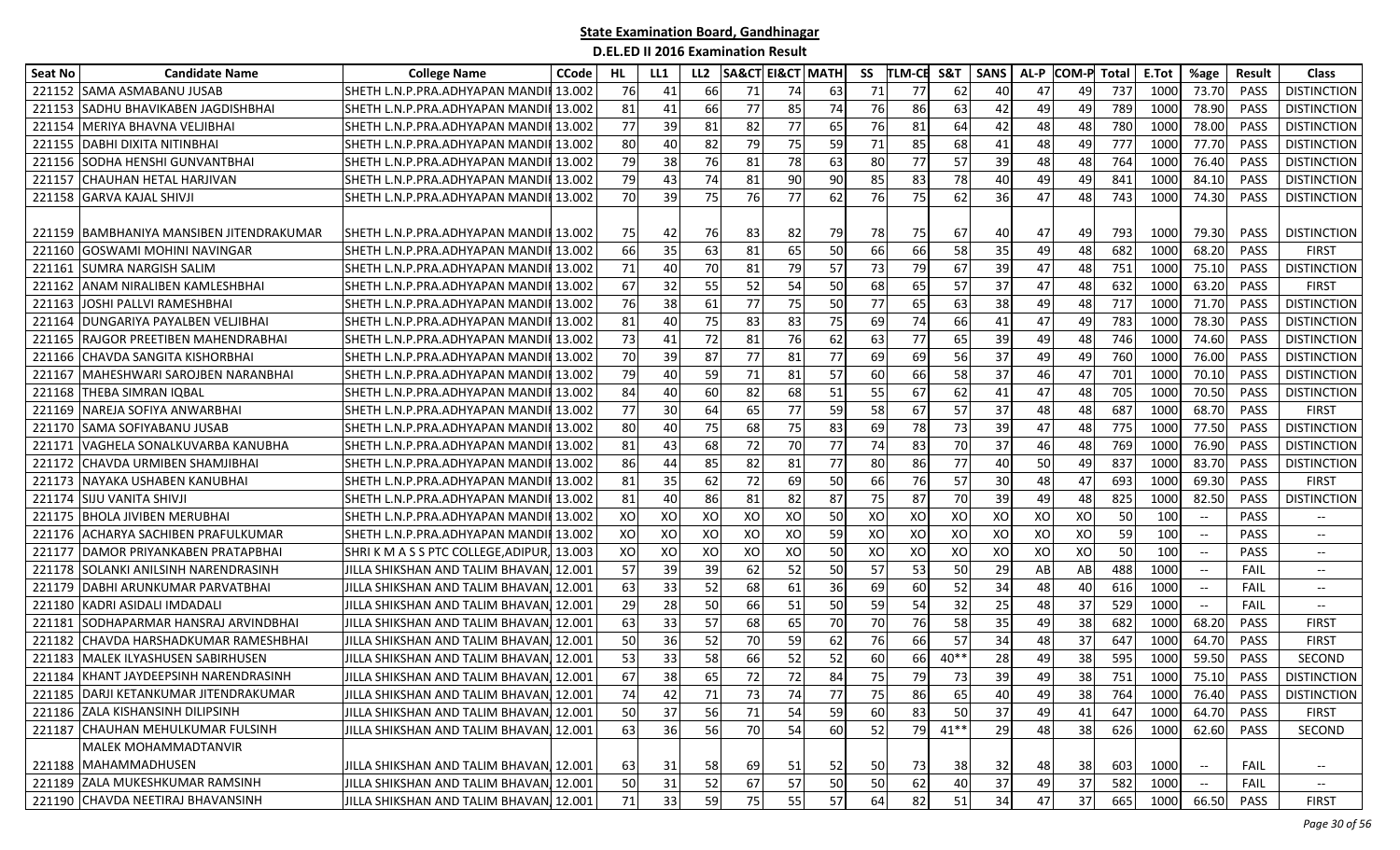| <b>Seat No</b> | <b>Candidate Name</b>                  | <b>College Name</b>                     | <b>CCode</b> | HL | LL1 | LL <sub>2</sub> | <b>SA&amp;CT EI&amp;CT MATH</b> |    |       | SS | <b>TLM-CE</b> | S&T    | <b>SANS</b> | AL-P | <b>COM-P</b> | Total | E.Tot | %age                                                | Result      | <b>Class</b>             |
|----------------|----------------------------------------|-----------------------------------------|--------------|----|-----|-----------------|---------------------------------|----|-------|----|---------------|--------|-------------|------|--------------|-------|-------|-----------------------------------------------------|-------------|--------------------------|
| 221191         | BHOI PARESHKUMAR PRAVINBHAI            | IILLA SHIKSHAN AND TALIM BHAVAN         | 12.001       | 79 | 41  | 52              | 79                              | 65 | 69    | 63 | 76            | 68     | 38          | 49   | 39           | 718   | 1000  | 71.80                                               | <b>PASS</b> | <b>DISTINCTION</b>       |
| 221192         | CHAUHAN PRADIPBHAI SATISHBHAI          | JILLA SHIKSHAN AND TALIM BHAVAN         | 12.001       | 67 | 39  | 62              | 77                              | 59 | 58    | 64 | 77            | 53     | 41          | 48   | 38           | 683   | 1000  | 68.30                                               | PASS        | <b>FIRST</b>             |
| 221193         | PARMAR PRATEEKKUMAR ASHOKBHAI          | JILLA SHIKSHAN AND TALIM BHAVAN         | 12.001       | 63 | 36  | 60              | 78                              | 64 | 51    | 65 | 80            | 55     | 39          | 49   | 38           | 678   | 1000  | 67.80                                               | PASS        | <b>FIRST</b>             |
| 221194         | CHAUHAN RAJDIPSINH NATHUSINH           | JILLA SHIKSHAN AND TALIM BHAVAN         | 12.001       | 73 | 34  | 61              | 68                              | 63 | 55    | 59 | 81            | 50     | 40          | 48   | 39           | 671   | 1000  | 67.10                                               | PASS        | <b>FIRST</b>             |
| 221195         | DABHI RANJITBHAI MANABHAI              | JILLA SHIKSHAN AND TALIM BHAVAN] 12.001 |              | 55 | 35  | 58              | 51                              | 44 | 34    | 51 | 78            | 68     | 37          | 48   | 37           | 596   | 1000  | $- -$                                               | FAIL        | $- -$                    |
| 221196         | PAGI AJAYKUMAR KANTIBHAI               | JILLA SHIKSHAN AND TALIM BHAVAN, 12.001 |              | XO | XO  | XO              | XO                              | XO | 56    | XO | 59            | XO     | XO          | XO   | XO           | 115   | 200   | $\hspace{0.05cm} -\hspace{0.05cm} -\hspace{0.05cm}$ | <b>PASS</b> | $\overline{\phantom{a}}$ |
| 22119          | PARMAR KIRANKUMAR MAGANBHAI            | JILLA SHIKSHAN AND TALIM BHAVAN. 12.001 |              | XO | XO  | XO              | XO                              | XO | 51    | XO | XO            | XO     | XO          | XO   | XO           | 51    | 100   | $\overline{\phantom{a}}$                            | <b>PASS</b> | $-\!$                    |
| 221198         | DABHI PRAKASHKUMAR RATANSINH           | JILLA SHIKSHAN AND TALIM BHAVAN. 12.001 |              | XO | XO  | XO              | XO                              | XO | 36    | XO | XO            | XO     | XO          | XO   | XO           | 36    | 100   | $\overline{\phantom{a}}$                            | FAIL        |                          |
| 221199         | GOHEL VIMAL PUNAMBHAI                  | IILLA SHIKSHAN AND TALIM BHAVANI 12.001 |              | XO | XO  | XO              | XO                              | XO | 52    | XO | XO            | XO     | XO          | XO   | XO           | 52    | 100   | $\overline{\phantom{a}}$                            | PASS        |                          |
| 22120          | <b>BARIA AARTIBEN TAKHATSINH</b>       | S.V.STREE ADHYAPAN MANDIR, NADIA 12.002 |              | 76 | 40  | 69              | 81                              | 70 | 65    | 63 | 85            | 76     | 41          | 45   | 47           | 758   | 1000  | 75.80                                               | <b>PASS</b> | <b>DISTINCTION</b>       |
| 22120          | BARIA ANJANABEN PARVATBHAI             | S.V.STREE ADHYAPAN MANDIR, NADIA 12.002 |              | 60 | 36  | 67              | 77                              | 73 | 58    | 63 | 73            | 71     | 39          | 47   | 47           | 711   | 1000  | 71.10                                               | <b>PASS</b> | <b>DISTINCTION</b>       |
| 22120          | BARIA ANKITABAHEN DALPATSINH           | S.V.STREE ADHYAPAN MANDIR, NADIA 12.002 |              | 70 | 37  | 53              | 76                              | 71 | 50    | 62 | 77            | 67     | 41          | 48   | 48           | 700   | 1000  | 70.00                                               | <b>PASS</b> | <b>DISTINCTION</b>       |
| 221203         | BARIA ANKITABAHEN PRAVINSINH           | S.V.STREE ADHYAPAN MANDIR, NADIA 12.002 |              | 64 | 36  | 69              | 88                              | 68 | 51    | 66 | 80            | 59     | 38          | 46   | 47           | 712   | 1000  | 71.20                                               | <b>PASS</b> | <b>DISTINCTION</b>       |
| 221204         | VALAND APEKSHABAHEN BIPINBHAI          | S.V.STREE ADHYAPAN MANDIR, NADIA 12.002 |              | 62 | 33  | 55              | 74                              | 52 | 50    | 52 | 74            | 50     | 42          | 46   | 47           | 637   | 1000  | 63.70                                               | <b>PASS</b> | <b>FIRST</b>             |
| 221205         | PARMAR ARPITABEN MAFATBHAI             | S.V.STREE ADHYAPAN MANDIR, NADIA 12.002 |              | 64 | 37  | 62              | 90                              | 55 | $39*$ | 59 | 82            | 50     | 33          | 46   | 47           | 664   | 1000  | 66.40                                               | <b>PASS</b> | <b>SECOND</b>            |
| 221206         | SOLANKI ARTIBEN CHANDANSINH            | S.V.STREE ADHYAPAN MANDIR,NADI4 12.002  |              | 60 | 37  | 55              | 76                              | 61 | $38*$ | 54 | 77            | 56     | 42          | 48   | 47           | 651   | 1000  | 65.10                                               | <b>PASS</b> | SECOND                   |
| 22120          | (HANT ASHABAHEN JAYANTIBHAI            | S.V.STREE ADHYAPAN MANDIR.NADIA 12.002  |              | 70 | 39  | 63              | 86                              | 73 | 60    | 70 | 71            | 67     | 40          | 49   | 47           | 735   | 1000  | 73.50                                               | <b>PASS</b> | <b>DISTINCTION</b>       |
| 221208         | <b>DAMOR ASHABEN SARTANBHAI</b>        | S.V.STREE ADHYAPAN MANDIR, NADIA 12.002 |              | 85 | 39  | 64              | 92                              | 69 | 55    | 73 | 75            | 69     | 39          | 49   | 47           | 756   | 1000  | 75.60                                               | <b>PASS</b> | <b>DISTINCTION</b>       |
| 221209         | <b>DABHI BHARTIBEN NATVARSINH</b>      | S.V.STREE ADHYAPAN MANDIR, NADIA 12.002 |              | 78 | 29  | 53              | 80                              | 60 | 52    | 63 | 69            | 50     | 36          | 46   | 46           | 662   | 1000  | 66.20                                               | PASS        | <b>FIRST</b>             |
| 221210         | BARIA BHAVANABEN BHAMARSINH            | S.V.STREE ADHYAPAN MANDIR, NADIA 12.002 |              | 68 | 39  | 68              | 90                              | 71 | 55    | 68 | 75            | 67     | 38          | 47   | 46           | 732   | 1000  | 73.20                                               | <b>PASS</b> | <b>DISTINCTION</b>       |
| 221211         | PATEL BHAVIKABEN MOHANBHAI             | S.V.STREE ADHYAPAN MANDIR,NADI4 12.002  |              | 64 | 34  | 61              | 89                              | 64 | 50    | 69 | 74            | 69     | 43          | 48   | 48           | 713   | 1000  | 71.30                                               | <b>PASS</b> | <b>DISTINCTION</b>       |
| 221212         | MAKWANA CHANDRIKABAHEN MANILAL         | S.V.STREE ADHYAPAN MANDIR, NADIA 12.002 |              | 71 | 36  | 63              | 75                              | 63 | 58    | 69 | 72            | 62     | 35          | 48   | 47           | 699   | 1000  | 69.90                                               | <b>PASS</b> | <b>FIRST</b>             |
| 221213         | BARJOD DAXABEN PARSINGBHAI             | S.V.STREE ADHYAPAN MANDIR, NADIA 12.002 |              | 69 | 39  | 63              | 66                              | 54 | 54    | 68 | 66            | $40**$ | 31          | 47   | 47           | 644   | 1000  | 64.40                                               | PASS        | <b>SECOND</b>            |
| 221214         | MAKWANA DHARTIBEN DINESHBHAI           | S.V.STREE ADHYAPAN MANDIR,NADI4 12.002  |              | 78 | 35  | 64              | 81                              | 71 | 66    | 76 | 76            | 68     | 37          | 48   | 47           | 747   | 1000  | 74.70                                               | <b>PASS</b> | <b>DISTINCTION</b>       |
| 22121          | VALAND DHARTIBEN GIRISHBHAI            | S.V.STREE ADHYAPAN MANDIR,NADI4 12.002  |              | 60 | 29  | 56              | 55                              | 49 | 34    | 50 | 63            | 31     | 25          | 46   | 47           | 545   | 1000  | $- -$                                               | FAIL        | $-\!$                    |
| 221216         | MAKWANA FALGUNIBEN MAHESHBHAI          | S.V.STREE ADHYAPAN MANDIR, NADI         | 12.002       | 59 | 38  | 63              | 73                              | 54 | 52    | 50 | 75            | 55     | 34          | 49   | 46           | 648   | 1000  | 64.80                                               | PASS        | <b>FIRST</b>             |
| 22121          | PARMAR GAURIBEN DILIPSINH              | S.V.STREE ADHYAPAN MANDIR, NADIA 12.002 |              | 80 | 41  | 70              | 92                              | 74 | 64    | 67 | 82            | 74     | 41          | 47   | 46           | 778   | 1000  | 77.80                                               | <b>PASS</b> | <b>DISTINCTION</b>       |
| 221218         | DABHI GAYATRIBEN RAJABHAI              | S.V.STREE ADHYAPAN MANDIR, NADIA 12.002 |              | 77 | 42  | 67              | 86                              | 68 | 59    | 74 | 86            | 66     | 41          | 46   | 48           | 760   | 1000  | 76.00                                               | <b>PASS</b> | <b>DISTINCTION</b>       |
| 221219         | VALAND GAYATRIBEN RASIKLAL             | S.V.STREE ADHYAPAN MANDIR, NADIA 12.002 |              | 80 | 41  | 64              | 85                              | 74 | 55    | 77 | 70            | 66     | 38          | 49   | 47           | 746   | 1000  | 74.60                                               | PASS        | <b>DISTINCTION</b>       |
| 221220         | TAVIYAD HARSHABAHEN RAMANBHAI          | S.V.STREE ADHYAPAN MANDIR, NADIA 12.002 |              | 75 | 37  | 64              | 65                              | 61 | 54    | 71 | 67            | 55     | 33          | 47   | 47           | 676   | 1000  | 67.60                                               | PASS        | <b>FIRST</b>             |
| 22122          | PATEL HASUMATIBEN RAJESHKUMAR          | S.V.STREE ADHYAPAN MANDIR, NADIA 12.002 |              | 64 | 33  | 60              | 73                              | 58 | 50    | 71 | 71            | 52     | 33          | 47   | 47           | 659   | 1000  | 65.90                                               | PASS        | FIRST                    |
| 221222         | CHAUHAN HETALBAHEN MOHANSINH           | S.V.STREE ADHYAPAN MANDIR, NADIA 12.002 |              | 77 | 37  | 62              | 83                              | 73 | 54    | 78 | 80            | 64     | 39          | 48   | 48           | 743   | 1000  | 74.30                                               | <b>PASS</b> | <b>DISTINCTION</b>       |
| 22122          | DABHI HETALBEN PRAVINSINH              | S.V.STREE ADHYAPAN MANDIR.NADIA 12.002  |              | 77 | 27  | 69              | 75                              | 61 | 51    | 74 | 74            | 61     | 34          | 47   | 47           | 697   | 1000  | 69.70                                               | <b>PASS</b> | <b>FIRST</b>             |
| 221224         | <b>MAKWANA HETALBEN VINUBHAI</b>       | S.V.STREE ADHYAPAN MANDIR, NADIA 12.002 |              | 82 | 38  | 59              | 74                              | 65 | 56    | 72 | 76            | 56     | 39          | 49   | 47           | 713   | 1000  | 71.30                                               | <b>PASS</b> | <b>DISTINCTION</b>       |
|                | 221225 PALAS HETALBEN BABUBHAI         | S.V.STREE ADHYAPAN MANDIR, NADIA 12.002 |              | 83 | 39  | 74              | 86                              | 79 | 69    | 81 | 81            | 76     | 40          | 48   | 49           | 805   | 1000  | 80.50                                               | PASS        | <b>DISTINCTION</b>       |
|                | 221226 VAGHELA HETALBEN KANUBHAI       | S.V.STREE ADHYAPAN MANDIR, NADIA 12.002 |              | 81 | 37  | 68              | 82                              | 58 | 59    | 72 | 71            | 62     | 37          | 47   | 47           | 721   | 1000  | 72.10                                               | PASS        | <b>DISTINCTION</b>       |
|                | 221227 BARIA HINABAHEN MANILAL         | S.V.STREE ADHYAPAN MANDIR, NADIA 12.002 |              | 73 | 35  | 58              | 80                              | 57 | 55    | 70 | 68            | 55     | 38          | 46   | 47           | 682   | 1000  | 68.20                                               | PASS        | <b>FIRST</b>             |
|                | 221228 PATEL HINALBEN MAHENDRABHAI     | S.V.STREE ADHYAPAN MANDIR, NADIA 12.002 |              | 73 | 35  | 68              | 83                              | 65 | 60    | 58 | 77            | 56     | 36          | 48   | 48           | 707   | 1000  | 70.70                                               | PASS        | <b>DISTINCTION</b>       |
|                | 221229 BARIA JETUNBEN KEVALSINH        | S.V.STREE ADHYAPAN MANDIR, NADIA 12.002 |              | 70 | 41  | 54              | 83                              | 66 | 57    | 59 | 68            | 60     | 36          | 49   | 47           | 690   | 1000  | 69.00                                               | PASS        | <b>FIRST</b>             |
|                | 221230 VAGHELA JIGISHABEN MAHENDRABHAI | S.V.STREE ADHYAPAN MANDIR, NADIA 12.002 |              | 75 | 43  | 63              | 80                              | 72 | 67    | 57 | 79            | 50     | 39          | 49   | 48           | 722   | 1000  | 72.20                                               | PASS        | <b>DISTINCTION</b>       |
|                | 221231 PATEL JIGNESHABEN BALVANTSINH   | S.V.STREE ADHYAPAN MANDIR, NADIA 12.002 |              | 80 | 41  | 66              | 91                              | 81 | 62    | 62 | 75            | 63     | 39          | 48   | 49           | 757   | 1000  | 75.70                                               | PASS        | <b>DISTINCTION</b>       |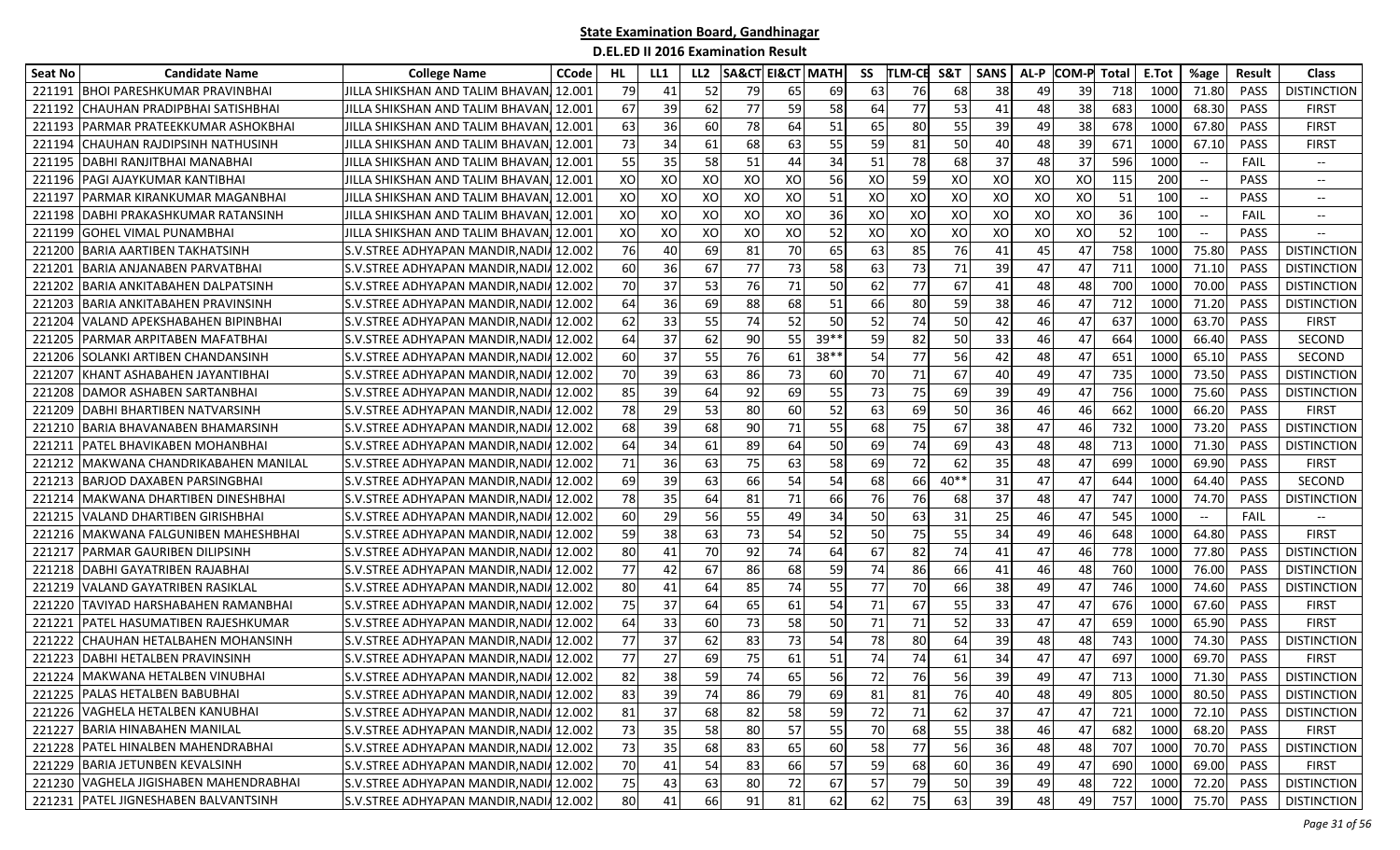| <b>Seat No</b> | <b>Candidate Name</b>                | <b>College Name</b>                     | <b>CCode</b> | HL. | LL1 | LL2 |    | <b>SA&amp;CT EI&amp;CT   MATH</b> |         | SS | <b>TLM-CE</b> | S&T | <b>SANS</b>     | AL-P | <b>COM-P</b> | Total | E.Tot | %age                                           | Result      | Class                    |
|----------------|--------------------------------------|-----------------------------------------|--------------|-----|-----|-----|----|-----------------------------------|---------|----|---------------|-----|-----------------|------|--------------|-------|-------|------------------------------------------------|-------------|--------------------------|
| 221232         | <b>THAKOR JYOTIBEN NATWARSINH</b>    | S.V.STREE ADHYAPAN MANDIR, NADIA 12.002 |              | 74  | 35  | 55  | 78 | 57                                | 56      | 63 | 65            | 59  | 36              |      | 47           | 671   | 1000  | 67.10                                          | PASS        | <b>FIRST</b>             |
| 221233         | PAGI KAILASBEN SOMABHAI              | S.V.STREE ADHYAPAN MANDIR.NADIA 12.002  |              | 63  | 41  | 59  | 85 | 74                                | 54      | 72 | 75            | 64  | 37              | 48   | 49           | 721   | 1000  | 72.10                                          | <b>PASS</b> | <b>DISTINCTION</b>       |
| 22123          | BARIA KALPANABEN ARATSINH            | S.V.STREE ADHYAPAN MANDIR, NADIA 12.002 |              | 77  | 41  | 61  | 89 | 60                                | 67      | 66 | 70            | 60  | 35              | 47   | 47           | 720   | 1000  | 72.00                                          | PASS        | <b>DISTINCTION</b>       |
| 22123          | KATARA KAVITABEN RAVSINGBHAI         | S.V.STREE ADHYAPAN MANDIR, NADIA 12.002 |              | 65  | 38  | 50  | 52 | 57                                | 29      | 52 | 63            | 51  | 34              | 47   | 46           | 584   | 1000  |                                                | FAIL        |                          |
| 221236         | <b>BHOI KINJALBEN AMRUTBHAI</b>      | S.V.STREE ADHYAPAN MANDIR, NADIA 12.002 |              | 68  | 36  | 50  | 66 | 65                                | 36      | 53 | 57            | 51  | 31              | 48   | 47           | 608   | 1000  |                                                | <b>FAIL</b> | $\overline{\phantom{a}}$ |
| 221237         | VALAND KINJALBEN RAMANBHAI           | S.V.STREE ADHYAPAN MANDIR, NADIA 12.002 |              | 70  | 35  | 50  | 56 | 50                                | $42**$  | 58 | 55            | 50  | 29              | 47   | 47           | 589   | 1000  | 58.90                                          | <b>PASS</b> | SECOND                   |
| 221238         | PRAJAPTI KOMALBEN RAMESHBHAI         | S.V.STREE ADHYAPAN MANDIR, NADIA 12.002 |              | 78  | 39  | 58  | 84 | 79                                | 77      | 66 | 72            | 62  | 41              | 47   | 48           | 751   | 1000  | 75.10                                          | PASS        | <b>DISTINCTION</b>       |
| 221239         | MAHIDA KUNDANBEN VAJENDRASINH        | S.V.STREE ADHYAPAN MANDIR, NADIA 12.002 |              | 66  | 39  | 57  | 74 | 77                                | 64      | 59 | 78            | 54  | 37              | 47   | 47           | 699   | 1000  | 69.90                                          | PASS        | <b>FIRST</b>             |
| 221240         | PARMAR LATABEN BHANABHAI             | S.V.STREE ADHYAPAN MANDIR, NADIA 12.002 |              | 52  | 26  | 41  | 68 | 54                                | 51      | 40 | 42            | 37  | 28              | 47   | 46           | 532   | 1000  | $\hspace{0.1mm}-\hspace{0.1mm}-\hspace{0.1mm}$ | FAIL        | $\overline{\phantom{a}}$ |
| 22124          | MACHHAR LILAVATIBEN DALSINGBHAI      | S.V.STREE ADHYAPAN MANDIR, NADIA 12.002 |              | 66  | 37  | 50  | 68 | 62                                | 50      | 53 | 71            | 61  | 33              | 46   | 47           | 644   | 1000  | 64.40                                          | <b>PASS</b> | <b>FIRST</b>             |
| 22124          | THAKOR MINABEN BHAGAVANSINH          | S.V.STREE ADHYAPAN MANDIR, NADIA 12.002 |              | 73  | 30  | 50  | 76 | 61                                | 56      | 50 | 62            | 58  | 35              | 47   | 47           | 645   | 1000  | 64.50                                          | <b>PASS</b> | <b>FIRST</b>             |
| 22124          | PATEL MINALBEN RANJITSINH            | S.V.STREE ADHYAPAN MANDIR, NADIA 12.002 |              | 72  | 34  | 53  | 79 | 65                                | 50      | 50 | 62            | 50  | 34              | 47   | 48           | 644   | 1000  | 64.40                                          | PASS        | FIRST                    |
| 221244         | BARIYA MIRABEN MAGANBHAI             | S.V.STREE ADHYAPAN MANDIR, NADIA 12.002 |              | 66  | 37  | 52  | 82 | 70                                | 50      | 56 | 64            | 61  | 31              | 46   | 48           | 663   | 1000  | 66.30                                          | PASS        | <b>FIRST</b>             |
| 221245         | BARIA MITALBEN RAMESHBHAI            | S.V.STREE ADHYAPAN MANDIR, NADIA 12.002 |              | 76  | 35  | 56  | 78 | 77                                | 53      | 50 | 67            | 53  | 33              | 49   | 47           | 674   | 1000  | 67.40                                          | PASS        | <b>FIRST</b>             |
| 221246         | <b> PATEL MITTALBAHEN RAMABHAI</b>   | S.V.STREE ADHYAPAN MANDIR, NADIA 12.002 |              | 75  | 38  | 58  | 84 | 63                                | 50      | 50 | 76            | 63  | 30              | 48   | 47           | 682   | 1000  | 68.20                                          | PASS        | <b>FIRST</b>             |
| 221247         | <b>BHABHOR MITTALBEN NARSINHBHAI</b> | S.V.STREE ADHYAPAN MANDIR, NADIA 12.002 |              | 66  | 38  | 51  | 79 | 73                                | 51      | 50 | 60            | 50  | 31              | 46   | 46           | 641   | 1000  | 64.10                                          | PASS        | <b>FIRST</b>             |
| 221248         | TAVIYAD NANDABEN RUPABHAI            | S.V.STREE ADHYAPAN MANDIR, NADIA 12.002 |              | 71  | 39  | 56  | 81 | 74                                | 50      | 54 | 68            | 72  | 38              | 48   | 46           | 697   | 1000  | 69.70                                          | <b>PASS</b> | <b>FIRST</b>             |
| 221249         | CHAUHAN NAYANABEN GIRISHBHAI         | S.V.STREE ADHYAPAN MANDIR, NADIA 12.002 |              | 61  | 41  | 51  | 77 | 67                                | 50      | 58 | 61            | 67  | 29              | 47   | 46           | 655   | 1000  | 65.50                                          | PASS        | <b>FIRST</b>             |
| 221250         | KHANT NAYANABEN JASAVANTSINH         | S.V.STREE ADHYAPAN MANDIR, NADIA 12.002 |              | 60  | 39  | 51  | 84 | 61                                | 50      | 53 | 61            | 51  | 32              | 48   | 47           | 637   | 1000  | 63.70                                          | PASS        | <b>FIRST</b>             |
| 22125          | MUNDVADA NEETABEN RAMUBHAI           | S.V.STREE ADHYAPAN MANDIR, NADIA 12.002 |              | 56  | 39  | 61  | 76 | 66                                | 52      | 50 | 66            | 58  | 33              | 45   | 47           | 649   | 1000  | 64.90                                          | <b>PASS</b> | <b>FIRST</b>             |
| 221252         | MACHHI NILAMBEN BABUBHAI             | S.V.STREE ADHYAPAN MANDIR, NADIA 12.002 |              | 62  | 39  | 59  | 65 | 69                                | 57      | 50 | 48**          | 65  | 35              | 47   | 49           | 645   | 1000  | 64.50                                          | <b>PASS</b> | SECOND                   |
| 221253         | BARIA NIMISHABEN KAMALSINH           | S.V.STREE ADHYAPAN MANDIR, NADIA 12.002 |              | 70  | 36  | 75  | 88 | 84                                | 79      | 79 | 81            | 89  | 40              | 48   | 49           | 818   | 1000  | 81.80                                          | <b>PASS</b> | <b>DISTINCTION</b>       |
| 221254         | <b>BARIA NISHABEN GANPATBHAI</b>     | S.V.STREE ADHYAPAN MANDIR, NADIA 12.002 |              | 74  | 38  | 75  | 85 | 81                                | 74      | 77 | 77            | 73  | 41              | 49   | 49           | 793   | 1000  | 79.30                                          | PASS        | <b>DISTINCTION</b>       |
| 221255         | CHAVDA PARULBEN VITTHALBHAI          | S.V.STREE ADHYAPAN MANDIR, NADIA 12.002 |              | 74  | 42  | 69  | 82 | 77                                | 73      | 71 | 75            | 78  | 36              | 49   | 47           | 773   | 1000  | 77.30                                          | <b>PASS</b> | <b>DISTINCTION</b>       |
| 221256         | VAGHELA PARULBEN PUNAMSINH           | S.V.STREE ADHYAPAN MANDIR, NADIA 12.002 |              | 71  | 43  | 66  | 82 | 73                                | 65      | 74 | 72            | 64  | 37              | 47   | 47           | 741   | 1000  | 74.10                                          | <b>PASS</b> | <b>DISTINCTION</b>       |
| 22125          | <b>BARIA PARVATIBEN RATANSINH</b>    | S.V.STREE ADHYAPAN MANDIR, NADIA 12.002 |              | 75  | 38  | 73  | 87 | 68                                | 68      | 79 | 75            | 70  | 39              | 49   | 49           | 770   | 1000  | 77.00                                          | PASS        | <b>DISTINCTION</b>       |
| 221258         | PATEL PAYAL KANUBHAI                 | S.V.STREE ADHYAPAN MANDIR, NADIA 12.002 |              | 71  | 42  | 77  | 83 | 76                                | 68      | 75 | 76            | 70  | 37              | 49   | 48           | 772   | 1000  | 77.20                                          | PASS        | <b>DISTINCTION</b>       |
| 221259         | ZALA PIYUSHABEN GIRVATSINH           | S.V.STREE ADHYAPAN MANDIR, NADIA 12.002 |              | 78  | 41  | 70  | 84 | 85                                | 50      | 69 | 73            | 78  | 39              | 45   | 48           | 760   | 1000  | 76.00                                          | PASS        | <b>DISTINCTION</b>       |
| 221260         | RAVAL PRAVINABEN BHALABHAI           | S.V.STREE ADHYAPAN MANDIR, NADIA 12.002 |              | 72  | 39  | 72  | 75 | 75                                | 57      | 76 | 78            | 67  | 39              | 48   | 49           | 747   | 1000  | 74.70                                          | <b>PASS</b> | <b>DISTINCTION</b>       |
| 22126          | BHABHOR PRIYANKABEN MANSINGBHAI      | S.V.STREE ADHYAPAN MANDIR, NADIA 12.002 |              | 63  | 35  | 53  | 76 | 62                                | 52      | 73 | 72            | 30  | 26              | 48   | 47           | 637   | 1000  | $\hspace{0.1mm}-\hspace{0.1mm}-\hspace{0.1mm}$ | <b>FAIL</b> |                          |
| 221262         | SOLANKI PRIYANKABEN VIRABHAI         | S.V.STREE ADHYAPAN MANDIR.NADIA 12.002  |              | 78  | 39  | 64  | 80 | 70                                | 63      | 73 | 83            | 72  | 34              | 48   | 47           | 751   | 1000  | 75.10                                          | <b>PASS</b> | <b>DISTINCTION</b>       |
| 221263         | <b>BARAIYA RADHABEN JAVANBHAI</b>    | S.V.STREE ADHYAPAN MANDIR,NADI4 12.002  |              | 62  | 37  | 63  | 80 | 78                                | 51      | 72 | 74            | 56  | 33              | 49   | 47           | 702   | 1000  | 70.20                                          | PASS        | <b>DISTINCTION</b>       |
| 221264         | BAMANIA REKHABEN MAHESHKUMAR         | S.V.STREE ADHYAPAN MANDIR, NADIA 12.002 |              | 75  | 41  | 73  | 85 | 78                                | 71      | 74 | 78            | 66  | 35              | 48   | 48           | 772   | 1000  | 77.20                                          | <b>PASS</b> | <b>DISTINCTION</b>       |
| 221265         | CHAUHAN RINKUBEN RAVJIBHAI           | S.V.STREE ADHYAPAN MANDIR, NADIA 12.002 |              | 64  | 38  | 58  | 75 | 71                                | 53      | 64 | 79            | 66  | 33              | 47   | 48           | 696   | 1000  | 69.60                                          | PASS        | <b>FIRST</b>             |
|                | 221266 BHOI RITABEN FULABHAI         | S.V.STREE ADHYAPAN MANDIR, NADIA 12.002 |              | 68  | 35  | 63  | 74 | 69                                | 62      | 62 | 79            | 58  | 27 <sub>l</sub> | 48   | 46           | 691   | 1000  | 69.10                                          | PASS        | <b>FIRST</b>             |
| 221267         | <b>BAMANIYA SAROJBEN CHETANBHAI</b>  | S.V.STREE ADHYAPAN MANDIR, NADIA 12.002 |              | 60  | 39  | 56  | 79 | 68                                | 62      | 64 | 75            | 30  | 35              | 45   | 47           | 660   | 1000  |                                                | FAIL        |                          |
|                | 221268 BARIA SEJALBEN NARSINH        | S.V.STREE ADHYAPAN MANDIR, NADIA 12.002 |              | 63  | 39  | 63  | 84 | 71                                | 50      | 69 | 70            | 67  | 36              | 48   | 47           | 707   | 1000  | 70.70                                          | PASS        | <b>DISTINCTION</b>       |
|                | 221269 CHAUHAN SEJALBEN KISHORBHAI   | S.V.STREE ADHYAPAN MANDIR, NADIA 12.002 |              | 60  | 39  | 57  | 78 | 63                                | 51      | 70 | 56            | 67  | 35              | 48   | 47           | 671   | 1000  | 67.10                                          | PASS        | <b>FIRST</b>             |
|                | 221270 VALAND SEJALBEN JAGDISHBHAI   | S.V.STREE ADHYAPAN MANDIR, NADIA 12.002 |              | 56  | 35  | 51  | 67 | 71                                | 51      | 64 | 54            | 52  | 33              | 48   | 47           | 629   | 1000  | 62.90                                          | PASS        | <b>FIRST</b>             |
|                | 221271 DABHI SHAKUNTALABEN SHIVSINH  | S.V.STREE ADHYAPAN MANDIR, NADIA 12.002 |              | 72  | 39  | 64  | 77 | 77                                | 80      | 72 | 73            | 74  | 37              | 47   | 49           | 761   | 1000  | 76.10                                          | PASS        | <b>DISTINCTION</b>       |
|                | 221272 MAVI SHITALBEN BHARATBHAI     | S.V.STREE ADHYAPAN MANDIR, NADIA 12.002 |              | 68  | 40  | 55  | 64 |                                   | 79 38** | 73 | 83            | 61  | 37              | 47   | 47           | 692   | 1000  | 69.20                                          | PASS        | SECOND                   |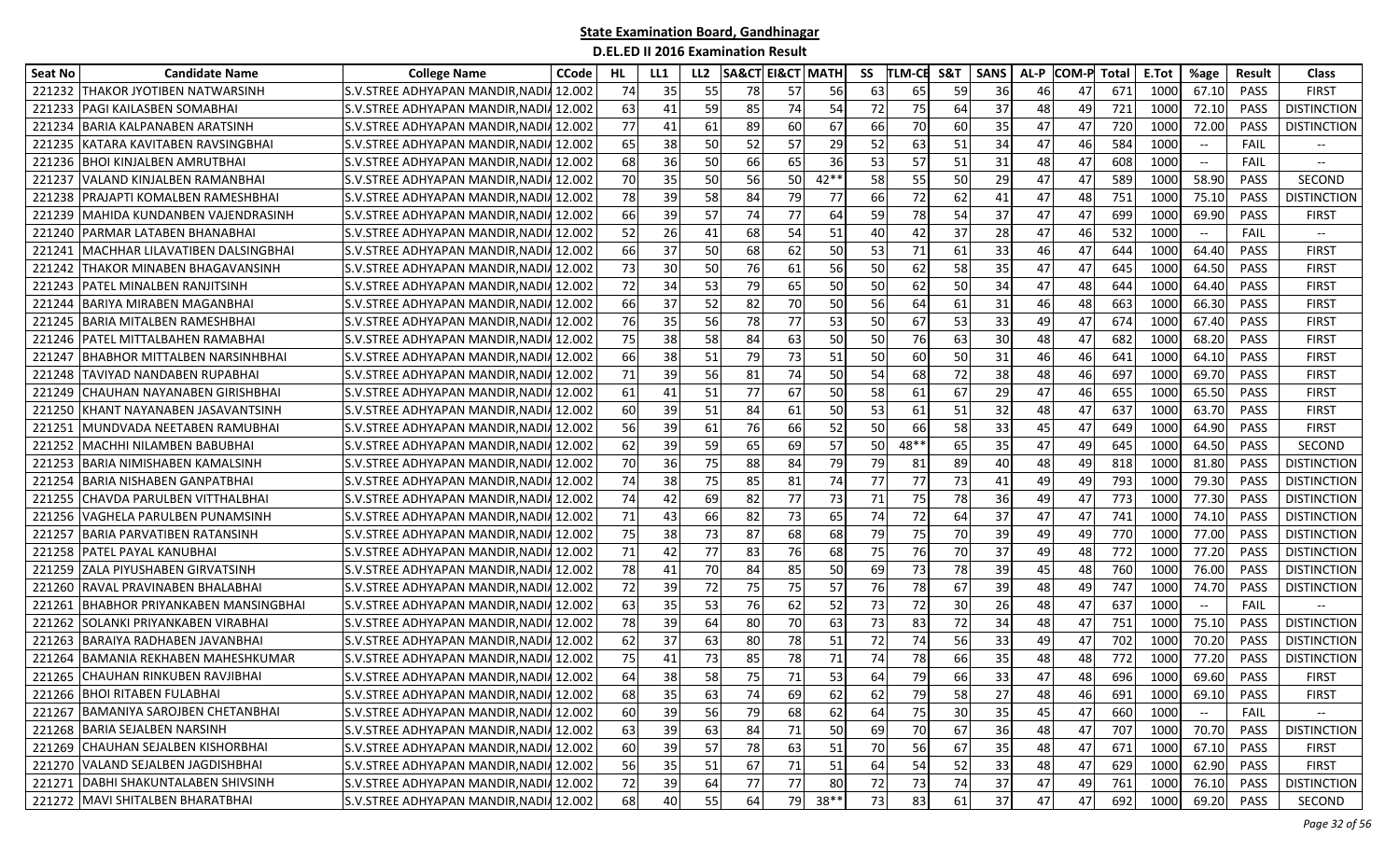| <b>Seat No</b> | <b>Candidate Name</b>                | <b>College Name</b>                     | <b>CCode</b> | HL | LL1 | LL <sub>2</sub> | <b>SA&amp;CT</b> | <b>EI&amp;CT MATH</b> |        | SS | TLM-CE | S&T    | <b>SANS</b> | AL-P | COM-P Total |     | E.Tot | %age                     | <b>Result</b> | <b>Class</b>                      |
|----------------|--------------------------------------|-----------------------------------------|--------------|----|-----|-----------------|------------------|-----------------------|--------|----|--------|--------|-------------|------|-------------|-----|-------|--------------------------|---------------|-----------------------------------|
| 221273         | BARJOD SHITALKUMARI MANILAL          | S.V.STREE ADHYAPAN MANDIR, NADIA 12.002 |              | 65 | 38  | 50              | 74               | 66                    | $39*$  | 57 | 73     | -61    | 37          | 46   | 48          | 654 | 1000  | 65.40                    | <b>PASS</b>   | <b>SECOND</b>                     |
| 221274         | 3ARIA SITABEN DALSING                | S.V.STREE ADHYAPAN MANDIR.NADIA 12.002  |              | 66 | 38  | 50              | 76               | 78                    | 50     | 63 | 78     | $44**$ | 38          | 48   | 47          | 676 | 1000  | 67.60                    | <b>PASS</b>   | <b>SECOND</b>                     |
| 221275         | PATEL SNEHALBEN RAJESHKUMAR          | S.V.STREE ADHYAPAN MANDIR, NADI         | 12.002       | 66 | 37  | 62              | 71               | 66                    | 50     | 65 | 78     | 55     | 39          | 46   | 48          | 683 | 1000  | 68.30                    | PASS          | <b>FIRST</b>                      |
| 221276         | BARIA SONALBEN RAMANBHAI             | S.V.STREE ADHYAPAN MANDIR, NADIA        | 12.002       | 79 | 31  | 65              | 74               | 79                    | 53     | 81 | 87     | 66     | 39          | 48   | 48          | 750 | 1000  | 75.00                    | <b>PASS</b>   | <b>DISTINCTION</b>                |
| 22127          | <b>CHAREL SONALBEN SHANKARBHAI</b>   | S.V.STREE ADHYAPAN MANDIR.NADIA 12.002  |              | 71 | 38  | 52              | 77               | 65                    | 50     | 56 | 77     | 50     | 31          | 48   | 47          | 662 | 1000  | 66.20                    | <b>PASS</b>   | <b>FIRST</b>                      |
| 221278         | DABHI SWATIBEN JAYANTILAL            | S.V.STREE ADHYAPAN MANDIR, NADIA 12.002 |              | 68 | 36  | 58              | 77               | 73                    | 58     | 53 | 61     | 57     | 37          | 46   | 48          | 672 | 1000  | 67.20                    | PASS          | <b>FIRST</b>                      |
| 221279         | BARIA TRUPTIBEN ARJUNSINH            | S.V.STREE ADHYAPAN MANDIR, NADIA 12.002 |              | 66 | 37  | 78              | 81               | 77                    | 58     | 69 | 89     | 65     | 36          | 47   | 47          | 750 | 1000  | 75.00                    | PASS          | <b>DISTINCTION</b>                |
| 22128          | BHURIYA USHABEN CHHAGANBHAI          | S.V.STREE ADHYAPAN MANDIR, NADIA 12.002 |              | 65 | 36  | 51              | 74               | 57                    | 34     | 60 | 74     | 50     | 36          | 47   | 46          | 630 | 1000  | $-\!$                    | FAIL          |                                   |
| 22128          | /AGHELA USHABEN VAJESINH             | S.V.STREE ADHYAPAN MANDIR, NADIA 12.002 |              | 81 | 42  | 60              | 83               | 80                    | 73     | 82 | 86     | 74     | 40          | 48   | 49          | 798 | 1000  | 79.80                    | <b>PASS</b>   | <b>DISTINCTION</b>                |
| 22128          | PARMAR VAISHALIBEN JASHUBHAI         | S.V.STREE ADHYAPAN MANDIR, NADIA 12.002 |              | 61 | 39  | 59              | 74               | 61                    | $43**$ | 70 | 82     | 60     | 39          | 47   | 47          | 682 | 1000  | 68.20                    | <b>PASS</b>   | <b>SECOND</b>                     |
| 22128          | <b>BHEDI VANITABEN RAMESHBHAI</b>    | S.V.STREE ADHYAPAN MANDIR.NADI          | 12.002       | 67 | 39  | 57              | 76               | 71                    | $41**$ | 76 | 85     | 77     | 40          | 47   | 47          | 723 | 1000  | 72.30                    | PASS          | <b>SECOND</b>                     |
| 22128          | BARIYA VARSHABEN NAVNITBHAI          | S.V.STREE ADHYAPAN MANDIR, NADIA        | 12.002       | 77 | 42  | 63              | 82               | 74                    | 58     | 81 | 86     | 81     | 40          | 46   | 47          | 777 | 1000  | 77.70                    | <b>PASS</b>   | <b>DISTINCTION</b>                |
| 22128          | IDABHI VARSHABEN DINESHBHAI          | S.V.STREE ADHYAPAN MANDIR, NADIA 12.002 |              | 66 | 38  | 70              | 79               | 73                    | 52     | 71 | 88     | 69     | 39          | 48   | 48          | 741 | 1000  | 74.10                    | <b>PASS</b>   | <b>DISTINCTION</b>                |
| 221286         | BARIA VASANTABEN GULABSINH           | S.V.STREE ADHYAPAN MANDIR, NADIA 12.002 |              | 80 | 43  | 62              | 80               | 72                    | 67     | 81 | 83     | 75     | 39          | 49   | 48          | 779 | 1000  | 77.90                    | PASS          | <b>DISTINCTION</b>                |
| 22128          | SODHA VINABEN NARENDRABHAI           | S.V.STREE ADHYAPAN MANDIR, NADI         | 12.002       | 69 | 37  | 69              | 83               | 75                    | 55     | 77 | 81     | 78     | 39          | 47   | 47          | 757 | 1000  | 75.70                    | PASS          | <b>DISTINCTION</b>                |
| 221288         | BHARVAD BHAGVANBHAI HAJABHAI         | SHRI MADHAVLAL SHAH PRATH.SHI.          | 12.003       | 63 | 38  | 55              | 71               | 66                    | 50     | 68 | 71     | 69     | 34          | 48   | 48          | 681 | 1000  | 68.10                    | PASS          | <b>FIRST</b>                      |
| 22128          | CHAUHAN JAGDISHBHAI GALABBHAI        | SHRI MADHAVLAL SHAH PRATH.SHI.          | 12.003       | 67 | 35  | 59              | 64               | 60                    | 51     | 62 | 76     | 65     | 35          | 47   | 48          | 669 | 1000  | 66.90                    | <b>PASS</b>   | <b>FIRST</b>                      |
| 22129          | PADHIYAR VIKRAMSINH ARJUNSINH        | SHRI MADHAVLAL SHAH PRATH.SHI.          | 12.003       | AB | AB  | AB              | AB               | AB                    | AB     | AB | AB     | AB     | AB          | AB   | AB          |     | 1000  | $\hspace{0.05cm} \ldots$ | <b>ABST</b>   | $\hspace{0.05cm} \dashrightarrow$ |
| 22129          | PARMAR VISHNUBHAI KANTIBHAI          | SHRI MADHAVLAL SHAH PRATH.SHI           | 12.003       | 38 | 32  | 36              | 51               | 54                    | 27     | 50 | 59     | 53     | 27          | 47   | 48          | 522 | 1000  | $-\!$                    | FAIL          | $-\!$                             |
| 22129          | PARMAR ANKITABEN KIRANKUMAR          | SHRI VIRPUR MAHILA UTKARSH PTC          | 12.004       | 50 | 35  | 53              | 66               | 50                    | 54     | 64 | 75     | 55     | 25          | 49   | 44          | 620 | 1000  | 62.00                    | <b>PASS</b>   | <b>FIRST</b>                      |
| 22129          | PAGI GEETABEN HEERABHAI              | SHRI VIRPUR MAHILA UTKARSH PTC 0 12.004 |              | 34 | 28  | 41              | 62               | 51                    | 51     | 62 | 57     | 51     | 26          | 48   | 44          | 555 | 1000  | $-\!$                    | FAIL          | $-\!$                             |
| 221294         | KHANT KAILASBEN RAMESHBHAI           | SHRI VIRPUR MAHILA UTKARSH PTC O        | 12.004       | 50 | 32  | 50              | 63               | 64                    | 50     | 59 | 66     | 51     | 27          | 49   | 43          | 604 | 1000  | 60.40                    | PASS          | <b>FIRST</b>                      |
| 22129          | PAGI MANEESHABEN GALBABHAI           | SHRI VIRPUR MAHILA UTKARSH PTC (        | 12.004       | 72 | 42  | 63              | 84               | 81                    | 66     | 81 | 82     | 60     | 38          | 48   | 44          | 761 | 1000  | 76.10                    | PASS          | <b>DISTINCTION</b>                |
| 22129          | THAKOR POOJABEN RANCHHODSINH         | SHRI VIRPUR MAHILA UTKARSH PTC (        | 12.004       | 52 | 32  | 50              | 65               | 62                    | 51     | 60 | 65     | 20     | 28          | 47   | 42          | 574 | 1000  | $-\!$                    | FAIL          |                                   |
| 22129          | PARMAR RENUKABEN NANJIBHAI           | SHRI VIRPUR MAHILA UTKARSH PTC (        | 12.004       | 50 | 35  | 54              | 64               | 50                    | 54     | 61 | 70     | 51     | 25          | 45   | 43          | 602 | 1000  | 60.20                    | <b>PASS</b>   | <b>FIRST</b>                      |
| 22129          | SHARMA SHALINIBAHEN KIRITBHAI        | SHRI VIRPUR MAHILA UTKARSH PTC          | 12.004       | 50 | 31  | 55              | 75               | 57                    | 56     | 68 | 73     | 52     | 25          | 46   | 45          | 633 | 100   | 63.30                    | PASS          | <b>FIRST</b>                      |
| 22129          | KHANT VIPULKUMAR RAMANLAL            | SHRI VIRPUR MAHILA UTKARSH PTC          | 12.004       | 64 | 32  | 71              | 72               | 72                    | 61     | 72 | 79     | 74     | 31          | 47   | 45          | 720 | 1000  | 72.00                    | <b>PASS</b>   | <b>DISTINCTION</b>                |
| 22130          | GORI ANJUMANBANU MOGALBHAI           | SHRI VIRPUR MAHILA UTKARSH PTC Q        | 12.004       | XO | XO  | XO              | XO               | XO                    | 52     | XO | XO     | XO     | XO          | XO   | XO          | 52  | 100   | $-\!$                    | <b>PASS</b>   |                                   |
| 22130          | THAKOR SHILPABEN MUKESHKUMAR         | SHRI VIRPUR MAHILA UTKARSH PTC Q 12.004 |              | XO | XO  | XO              | XO               | XO                    | 50     | XO | XO     | XO     | XO          | XO   | XO          | 50  | 100   | $\overline{\phantom{a}}$ | <b>PASS</b>   | $\hspace{0.05cm} \dashrightarrow$ |
| 22130          | PAGI VAISHALIBEN BHALABHAI           | SHRI VIRPUR MAHILA UTKARSH PTC Q        | 12.004       | XO | XO  | XO              | XO               | XO                    | 51     | XO | XO     | XO     | XO          | XO   | XO          | 51  | 100   |                          | <b>PASS</b>   | $-$                               |
| 221303         | MACHHI BHAVIKKUMAR NANABHAI          | SWAMI VIVEKANAND PRI TEACHERS           | 12.016       | 57 | 36  | 59              | 77               | 72                    | 52     | 73 | 81     | 63     | 35          | 49   | 48          | 702 | 1000  | 70.20                    | <b>PASS</b>   | <b>DISTINCTION</b>                |
| 221304         | CHAUHAN HEENABEN KARANSINH           | SWAMI VIVEKANAND PRI TEACHERS           | 12.016       | 59 | 36  | 57              | 72               | 69                    | 59     | 66 | 78     | 63     | 34          | 46   | 47          | 686 | 1000  | 68.60                    | <b>PASS</b>   | <b>FIRST</b>                      |
| 22130          | CHAUHAN KESHARISINH SOMABHAI         | SWAMI VIVEKANAND PRI TEACHERS           | 12.016       | 57 | 34  | 54              | 82               | 63                    | 53     | 61 | 66     | 66     | 30          | 47   | 48          | 661 | 1000  | 66.10                    | <b>PASS</b>   | <b>FIRST</b>                      |
| 221306         | GANDHI PRAVINAKUMARI CHIMANLAL       | SWAMI VIVEKANAND PRI TEACHERS           | 12.016       | 53 | 31  | 54              | 68               | 62                    | 34     | 58 | 45     | 50     | 31          | 47   | 46          | 579 | 1000  |                          | FAIL          |                                   |
|                | 221307 RATHOD RUJUTABAHEN SANJAYBHAI | SWAMI VIVEKANAND PRI TEACHERS   12.016  |              | 58 | 37  | 53              | 69               | 64                    | 52     | 57 | 61     | 50     | 31          | 49   | 47          | 628 | 1000  | 62.80                    | PASS          | <b>FIRST</b>                      |
|                | 221308 TURI SANGITABEN RAMANBHAI     | SWAMI VIVEKANAND PRI TEACHERS   12.016  |              | 57 | 30  | 50              | 70               | 53                    | 51     | 51 | 56     | 50     | 30          | 49   | 47          | 594 | 1000  | 59.40                    | PASS          | SECOND                            |
|                | 221309 SOLANKI SURAJBHAI KANTIBHAI   | SWAMI VIVEKANAND PRI TEACHERS   12.016  |              | 50 | 29  | 53              | 64               | 50                    | 38     | 52 | 59     | 59     | 28          | 46   | 47          | 575 | 1000  |                          | FAIL          |                                   |
|                | 221310 BAROT VANDANABEN JAGDISHBHAI  | SWAMI VIVEKANAND PRI TEACHERS 12.016    |              | 58 | 31  | 52              | 61               | 50                    | 32     | 53 | 51     | 52     | 26          | 47   | 47          | 560 | 1000  |                          | FAIL          | $\hspace{0.05cm} \textbf{--}$     |
| 221311         | MAYAVANSI SEJAL DEVENDRABHAI         | SWAMI VIVEKANAND PRI TEACHERS   12.016  |              | XO | XO  | XO              | XO               | XO                    | 33     | 10 | XO     | XO     | XO          | XO   | XO          | 43  | 200   |                          | FAIL          | $\hspace{0.05cm} \textbf{--}$     |
|                | 221312 PARMAR SEJALBEN DAHYABHAI     | SWAMI VIVEKANAND PRI TEACHERS   12.016  |              | XO | XO  | XO              | XO               | XO                    | AB     | AB | XO     | XO     | XO          | XO   | XO          |     | 200   | $\overline{\phantom{a}}$ | <b>ABST</b>   | $--$                              |
|                | 221313 BHOI VIJAYKUMAR MANILAL       | SWAMI VIVEKANAND PRI TEACHERS   12.016  |              | XO | XO  | XO              | XO               | XO                    | 51     | XO | XO     | XO     | XO          | XO   | xo          | 51  | 100   |                          | PASS          | $- -$                             |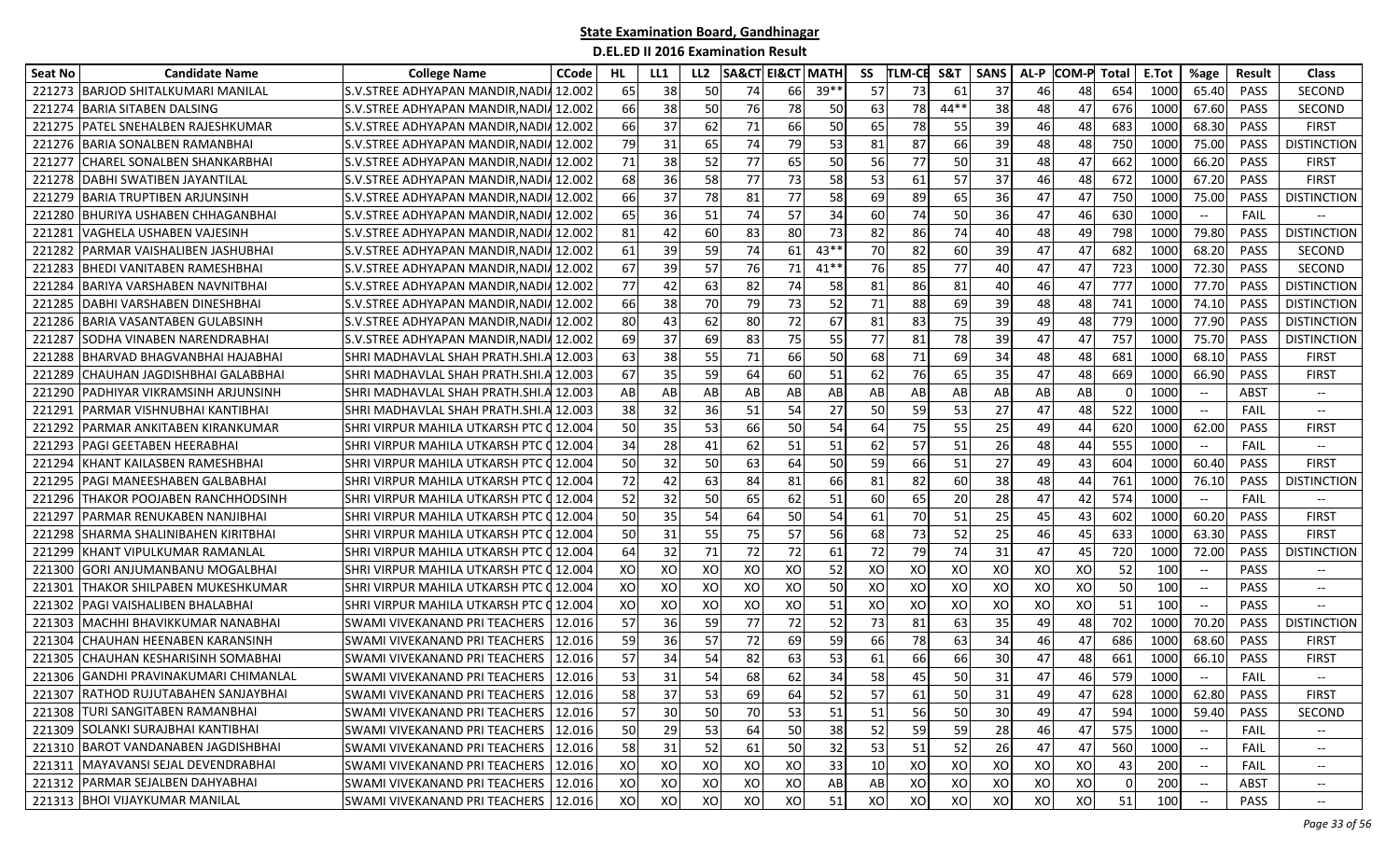| <b>Seat No</b> | <b>Candidate Name</b>                    | <b>College Name</b>                     | <b>CCode</b> | HL. | LL1 | LL <sub>2</sub> | <b>SA&amp;CT</b> | <b>EI&amp;CT MATH</b> |            | SS | <b>TLM-CE</b> | S&T    | <b>SANS</b> | AL-P | <b>COM-P</b> | Total    | E.Tot           | %age                                                | <b>Result</b> | <b>Class</b>                      |
|----------------|------------------------------------------|-----------------------------------------|--------------|-----|-----|-----------------|------------------|-----------------------|------------|----|---------------|--------|-------------|------|--------------|----------|-----------------|-----------------------------------------------------|---------------|-----------------------------------|
| 221314         | <b>PARMAR KAMINI DINESHKUMAR</b>         | PRIMARY COLLEGE OF EDUCATION,           | 23.003       | AB  | AB  | AB              | AB               | AB                    | AB         | AB | AB            | AB     | AB          | XO   | XO           |          | 900             |                                                     | ABST          |                                   |
| 221315         | PARMAR SHILPABEN BALDEVLAL               | PRIMARY COLLEGE OF EDUCATION,           | 23.003       | XO  | XO  | XO              | XO               | 36                    | 17         | AB | AB            | XO     | XO          | XO   | XO           | 53       | 400             | $-\hbox{--}$                                        | FAIL          | $- -$                             |
| 221316         | CHENVA ARUNABEN KANTIBHAI                | JILLA SHIKSHAN & TALIM BHAVAN,          | 23.004       | XO  | XO  | XO              | XO               | XO                    | 37         | XO | XO            | XO     | XO          | XO   | XO           | 37       | 100             | $\overline{\phantom{a}}$                            | FAIL          | $-\!$                             |
| 221317         | DAMOR DIWANSINH RATANSHING               | JILLA SHIKSHAN & TALIM BHAVAN,          | 23.004       | XO  | XO  | XO              | XO               | XO                    | 54         | XO | XO            | XO     | XO          | XO   | XO           | 54       | 100             |                                                     | <b>PASS</b>   | $-\!$                             |
| 221318         | MAKWANA JYOTIBEN ARVINDBHAI              | JILLA SHIKSHAN & TALIM BHAVAN,          | 23.004       | XO  | XO  | XO              | XO               | XO                    | 52         | XO | XO            | XO     | XO          | XO   | XO           | 52       | 10 <sub>C</sub> | $\hspace{0.1mm}-\hspace{0.1mm}-\hspace{0.1mm}$      | <b>PASS</b>   | $\overline{\phantom{a}}$          |
| 221319         | <b>THAKKAR HIMANI HARIBHAI</b>           | DR R M PATEL PTC COLLEGE, KADI          | 23.009       | XO  | XO  | XO              | XO               | 41                    | 53         | 51 | 58            | XO     | XO          | XO   | XO           | 203      | 400             | $\hspace{0.1mm}-\hspace{0.1mm}-\hspace{0.1mm}$      | FAIL          | $\overline{\phantom{a}}$          |
| 221320         | NINAMA RAKESHBHAI GORSING                | SHREE SHARDA PTC COLLEGE,               | 23.016       | XO  | XO  | XO              | XO               | XO                    | AB         | XO | XO            | XO     | XO          | XO   | XO           | $\Omega$ | 100             | $\overline{\phantom{a}}$                            | ABST          |                                   |
| 22132          | DAVE NILAMBEN HASMUKHBHAI                | R.M Patel PTC college, Hirapura, At Hir | 23.031       | 77  | 40  | 65              | 84               | 67                    | 57         | 73 | 74            | $47**$ | 35          | 42   | 41           | 702      | 1000            | 70.20                                               | <b>PASS</b>   | SECOND                            |
| 221322         | DANGI ANSUYABEN MOTIBHAI                 | SHRI AMARDEEP PTC COLLEGE,              | 23.045       | 60  | 36  | 53              | 71               | 50                    | 55         | 62 | 54            | 50     | 33          | 46   | 46           | 616      | 1000            | 61.60                                               | <b>PASS</b>   | FIRST                             |
| 221323         | VAGELA ASHABEN NATHABHAI                 | SHRI AMARDEEP PTC COLLEGE,              | 23.045       | 62  | 32  | 50              | 82               | 62                    | 56         | 67 | 72            | 50     | 34          | 48   | 44           | 659      | 1000            | 65.90                                               | PASS          | <b>FIRST</b>                      |
| 221324         | PATELIYA DIPIKABEN LALJIBHAI             | SHRI AMARDEEP PTC COLLEGE,              | 23.045       | 60  | 35  | 50              | 57               | 55                    | 55         | 62 | 70            | 53     | 31          | 46   | 44           | 618      | 1000            | 61.80                                               | PASS          | <b>FIRST</b>                      |
| 221325         | <b>PARGI GITABEN DALABHAI</b>            | SHRI AMARDEEP PTC COLLEGE,              | 23.045       | 68  | 33  | 55              | 66               | 70                    | 32         | 67 | 64            | 39     | 29          | 45   | 46           | 614      | 1000            | $-\hbox{--}$                                        | FAIL          | $-\!$                             |
| 221326         | IKATARA ILABEN SINGJIBHAI                | SHRI AMARDEEP PTC COLLEGE,              | 23.045       | 76  | 33  | 55              | 54               | 43                    | 35         | 63 | 66            | 51     | 29          | 48   | 45           | 598      | 1000            | $\hspace{0.05cm} -\hspace{0.05cm} -\hspace{0.05cm}$ | FAIL          | $\hspace{0.05cm} \dashrightarrow$ |
| 221327         | KALASAVA MAYURIBEN BALVANTKUMAR          | SHRI AMARDEEP PTC COLLEGE,              | 23.045       | 70  | 34  | 56              | 54               | 60                    | 36         | 71 | 65            | 56     | 31          | 47   | 47           | 627      | 1000            | $\overline{\phantom{a}}$                            | FAIL          | $\overline{\phantom{a}}$          |
| 221328         | <b>TRIVEDI NILAMBEM MAHESHBHAI</b>       | SHRI AMARDEEP PTC COLLEGE,              | 23.045       | 71  | 37  | 50              | 59               | 61                    | 40         | 67 | 75            | 42     | 32          | 49   | 44           | 627      | 1000            | $\overline{\phantom{a}}$                            | FAIL          | $\hspace{0.05cm} \ldots$          |
| 221329         | DAMOR SUMITRABEN JORSINGBHAI             | SHRI AMARDEEP PTC COLLEGE,              | 23.045       | 65  | 39  | 52              | 72               | 67                    | 33         | 70 | 66            | 51     | 31          | 46   | 45           | 637      | 1000            | $-\hbox{--}$                                        | FAIL          | $-\!$                             |
|                | 221330 GARASIYA SURTABEN BABUBHAI        | SHRI AMARDEEP PTC COLLEGE,              | 23.045       | 64  | 37  | 50              | 64               | 60                    | 30         | 68 | 79            | 51     | 32          | 49   | 44           | 628      | 1000            | $\hspace{0.1mm}-\hspace{0.1mm}-\hspace{0.1mm}$      | FAIL          | $\overline{\phantom{a}}$          |
|                |                                          |                                         |              |     |     |                 |                  |                       |            |    |               |        |             |      |              |          |                 |                                                     |               |                                   |
| 221331         | <b>IPARMAR URVASHIBEN DHARMENDRABHAI</b> | SHRI AMARDEEP PTC COLLEGE,              | 23.045       | 57  | 35  | 50              | 70               | 53                    | 35         | 68 | 70            | 56     | 31          | 48   | 45           | 618      | 1000            | $\overline{\phantom{a}}$                            | FAIL          |                                   |
| 221332         | SNAGADA VARSHABEN PREMABHAI              | SHRI AMARDEEP PTC COLLEGE.              | 23.045       | 65  | 34  | 51              | 83               | 61                    | 59         | 65 | 62            | 50     | 32          | 48   | 44           | 654      | 1000            | 65.40                                               | <b>PASS</b>   | <b>FIRST</b>                      |
| 221333         | <b>BAROT HETALBEN RAMCHANDBHAI</b>       | SHRI AMARDEEP PTC COLLEGE,              | 23.045       | XO  | XO  | XO              | XO               | XO                    | 54         | XO | XO            | XO     | XO          | xol  | XO           | 54       | 100             | $--$                                                | <b>PASS</b>   | $\overline{\phantom{a}}$          |
| 221334         | MAKAVANA PUSHPABEN RATNABHAI             | SHRI AMARDEEP PTC COLLEGE.              | 23.045       | XO  | XO  | XO              | XO               | XO                    | 53         | XO | XO            | XO     | XO          | XO   | XO           | 53       | 100             | $\overline{\phantom{a}}$                            | <b>PASS</b>   | $-\!$                             |
| 221335         | <b>BHABHOR RASILBEN JOTIBHAI</b>         | SHRI AMARDEEP PTC COLLEGE,              | 23.045       | XO  | XO  | XO              | XO               | XO                    | ${\sf AB}$ | XO | XO            | XO     | XO          | XO   | XO           | $\Omega$ | 100             |                                                     | ABST          |                                   |
| 221336         | CHAUHAN AARTIBEN DHARMENDRABHAI          | STREE ADHYAPAN MANDIR, RAJPIPAL         | 14.002       | 73  | 41  | 72              | 65               | 61                    | 52         | 51 | 76            | $40**$ | 34          | 49   | 49           | 663      | 1000            | 66.30                                               | <b>PASS</b>   | SECOND                            |
| 221337         | VASAVA AMISHABEN MANUBHAI                | STREE ADHYAPAN MANDIR, RAJPIPAL         | 14.002       | 76  | 35  | 70              | 55               | 62                    | 50         | 56 | 70            | 50     | 34          | 48   | 48           | 654      | 1000            | 65.40                                               | <b>PASS</b>   | <b>FIRST</b>                      |
| 221338         | TAVIYAD BHANUBEN PRATAPBHAI              | STREE ADHYAPAN MANDIR, RAJPIPAL         | 14.002       | 63  | 35  | 57              | 51               | 56                    | 33         | 43 | 60            | 38     | 32          | 47   | 47           | 562      | 1000            | $-\hbox{--}$                                        | FAIL          | $\hspace{0.05cm} \dashrightarrow$ |
| 221339         | DAMOR BHAVNABEN HIRABHAI                 | STREE ADHYAPAN MANDIR, RAJPIPAL         | 14.002       | 62  | 33  | 63              | 57               | 56                    | 50         | 42 | 61            | 42     | 28          | 48   | 47           | 589      | 1000            | $-\hbox{--}$                                        | FAIL          |                                   |
| 221340         | VASAVA DARPANABEN MOHANBHAI              | STREE ADHYAPAN MANDIR, RAJPIPAL         | 14.002       | 68  | 32  | 74              | 59               | 52                    | 50         | 50 | 64            | $38**$ | 35          | 48   | 48           | 618      | 1000            | 61.80                                               | <b>PASS</b>   | <b>SECOND</b>                     |
| 221341         | <b>TADVI HEMLATABEN SUMANBHAI</b>        | STREE ADHYAPAN MANDIR, RAJPIPAL 14.002  |              | 64  | 39  | 68              | 54               | 63                    | $40**$     | 50 | 72            | 50     | 35          | 48   | 47           | 630      | 1000            | 63.00                                               | PASS          | <b>SECOND</b>                     |
| 221342         | VASAVA KARUNABEN RAJESHBHAI              | STREE ADHYAPAN MANDIR, RAJPIPAL 14.002  |              | 76  | 39  | 74              | 72               | 64                    | 56         | 76 | 70            | $40**$ | 35          | 48   | 48           | 698      | 1000            | 69.80                                               | PASS          | SECOND                            |
| 221343         | VASAVA NAIMISHABEN MANUBHAI              | STREE ADHYAPAN MANDIR, RAJPIPAL         | 14.002       | 84  | 41  | 77              | 72               | 76                    | 62         | 77 | 80            | 54     | 35          | 49   | 49           | 756      | 1000            | 75.60                                               | PASS          | <b>DISTINCTION</b>                |
| 221344         | TADVI PARULBEN KALIDAS                   | STREE ADHYAPAN MANDIR.RAJPIPAL          | 14.002       | 81  | 40  | 77              | 86               | 74                    | 60         | 77 | 79            | 51     | 30          | 49   | 49           | 753      | 1000            | 75.30                                               | <b>PASS</b>   | <b>DISTINCTION</b>                |
| 221345         | <b>BHOI RANJANBEN MANGESHBHAI</b>        | STREE ADHYAPAN MANDIR.RAJPIPAL          | 14.002       | 84  | 41  | 76              | 78               | 75                    | 62         | 75 | 80            | 65     | 38          | 49   | 49           | 772      | 1000            | 77.20                                               | PASS          | <b>DISTINCTION</b>                |
|                | 221346 VASAVA SANDHYABEN BHUPENDRABHAI   | STREE ADHYAPAN MANDIR, RAJPIPAL         | 14.002       | 71  | 40  | 67              | 65               | 53                    | 50         | 67 | 69            | 56     | 32          | 47   | 48           | 665      | 1000            | 66.50                                               | PASS          | <b>FIRST</b>                      |
|                | 221347 VALVI ASHABEN DALUBHAI            | SHRI SHIVSHAKTIDHAM(GIRLS)              | 26.006       | 66  | 32  | 56              | 50               | 54                    | 38         | 59 | 63            | 43     | 39          | 47   | 44           | 591      | 1000            | $\hspace{0.05cm} \textbf{--}$                       | <b>FAIL</b>   | $\overline{\phantom{a}}$          |
|                | 221348 PATEL BRIJALBEN NARESHBHAI        | SHRI SHIVSHAKTIDHAM(GIRLS)              | 26.006       | 76  | 39  | 63              | 78               | 68                    | 50         | 75 | 78            | 52     | 37          | 48   | 46           | 710      | 1000            | 71.00                                               | PASS          | <b>DISTINCTION</b>                |
|                | 221349 RATHOD BRIJALKUMARI THAKORBHAI    | SHRI SHIVSHAKTIDHAM(GIRLS)              | 26.006       | 62  | 41  | 63              | 76               | 61                    | 50         | 68 | 81            | 50     | 40          | 48   | 46           | 686      | 1000            | 68.60                                               | PASS          | <b>FIRST</b>                      |
|                | 221350 PATEL DARSHNABEN BHARATBHAI       | SHRI SHIVSHAKTIDHAM(GIRLS)              | 26.006       | 57  | 40  | 57              | 63               | 58                    | 36         | 67 | 71            | 60     | 34          | 46   | 44           | 633      | 1000            |                                                     | FAIL          |                                   |
|                | 221351 RATHID DIMPALBEN SURESHBAHI       | SHRI SHIVSHAKTIDHAM(GIRLS)              | 26.006       | 64  | 40  | 57              | 66               | 68                    | 33         | 64 | 74            | 64     | 34          | 48   | 44           | 656      | 1000            | $\hspace{0.05cm} \textbf{--}$                       | FAIL          |                                   |
|                | 221352 GANVIT DIPTIBEN RAMESHBAHI        | SHRI SHIVSHAKTIDHAM(GIRLS)              | 26.006       | 71  | 41  | 60              | 74               | 65                    | $35***$    | 68 | 75            | 59     | 38          | 47   | 44           | 677      | 1000            | 67.70                                               | PASS          | SECOND                            |
|                | 221353 GAVLI GITABEN JAHITRAMBHAI        | SHRI SHIVSHAKTIDHAM(GIRLS)              | 26.006       | 75  | 39  | 59              | 61               | 69                    | 34         | 66 | 72            | 62     | 37          | 46   | 45           | 665      | 1000            | $\hspace{0.05cm} \textbf{--}$                       | FAIL          | $\overline{\phantom{a}}$          |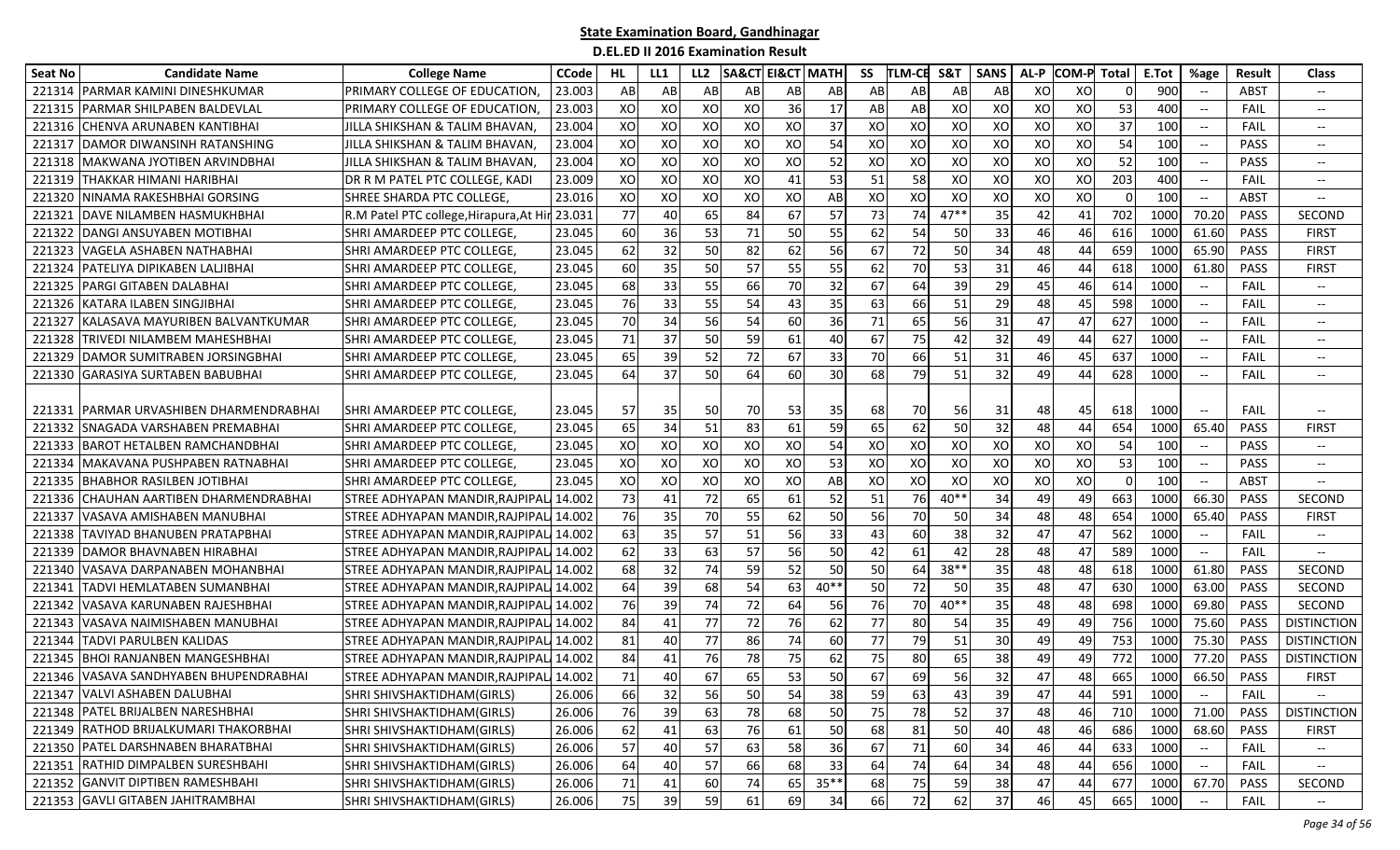| <b>Seat No</b> | <b>Candidate Name</b>                  | <b>College Name</b>                      | <b>CCode</b> | HL. | LL1 | LL <sub>2</sub> | SA&CT | <b>EI&amp;CT MATH</b> |         | SS | <b>TLM-CE</b> | S&T    | <b>SANS</b> | AL-P | COM-P | <b>Total</b> | E.Tot           | %age                                                | <b>Result</b> | <b>Class</b>             |
|----------------|----------------------------------------|------------------------------------------|--------------|-----|-----|-----------------|-------|-----------------------|---------|----|---------------|--------|-------------|------|-------|--------------|-----------------|-----------------------------------------------------|---------------|--------------------------|
| 221354         | <b>PATEL HEMANGIBEN RAMUBHA</b>        | SHRI SHIVSHAKTIDHAM(GIRLS)               | 26.006       | 75  | 35  | 50              | 65    | 51                    | 42      | 56 | 58            | 31     | 36          | 47   | 45    | 591          | 1000            |                                                     | FAIL          |                          |
| 221355         | PATEL HETALKUMARI SURESHBHAI           | SHRI SHIVSHAKTIDHAM(GIRLS)               | 26.006       | 73  | 42  | 52              | 67    | 60                    | 39**    | 70 | 79            | 66     | 40          | 47   | 46    | 681          | 1000            | 68.10                                               | PASS          | SECOND                   |
| 221356         | PATEL JAYLALITABEN JAYANTIBHAI         | SHRI SHIVSHAKTIDHAM(GIRLS)               | 26.006       | 67  | 38  | 56              | 66    | 54                    | 50      | 58 | 76            | 62     | 40          | 48   | 46    | 661          | 1000            | 66.10                                               | PASS          | <b>FIRST</b>             |
| 22135          | PATEL KAVITABEN JASVANTBHAI            | SHRI SHIVSHAKTIDHAM(GIRLS)               | 26.006       | 70  | 36  | 58              | 75    | 71                    | $37***$ | 50 | 68            | 55     | 39          | 47   | 45    | 651          | 1000            | 65.10                                               | PASS          | SECOND                   |
| 221358         | VALVI PADMABEN MOHANBHAI               | SHRI SHIVSHAKTIDHAM(GIRLS)               | 26.006       | 67  | 37  | 51              | 53    | 60                    | 50      | 50 | <b>50</b>     | 43**   | 38          | 47   | 43    | 589          | 1000            | 58.90                                               | <b>PASS</b>   | SECOND                   |
| 221359         | PATEL PAYALBEN MAHESHBHAI              | SHRI SHIVSHAKTIDHAM(GIRLS)               | 26.006       | 82  | 43  | 73              | 79    | 78                    | 74      | 79 | 85            | 67     | 39          | 48   | 47    | 794          | 1000            | 79.40                                               | PASS          | <b>DISTINCTION</b>       |
| 221360         | BHOYA RADHABEN KASHIRAMBHAI            | SHRI SHIVSHAKTIDHAM(GIRLS)               | 26.006       | 63  | 37  | 53              | 62    | 54                    | 51      | 50 | 62            | 34     | 40          | 47   | 45    | 598          | 1000            | $-\hbox{--}$                                        | FAIL          |                          |
| 22136          | GANVIT SANGITABEN CHILUBHAI            | SHRI SHIVSHAKTIDHAM(GIRLS)               | 26.006       | 73  | 35  | 52              | 75    | 63                    | 55      | 55 | 65            | $39**$ | 37          | 47   | 45    | 641          | 1000            | 64.10                                               | PASS          | SECOND                   |
| 221362         | BANHATRIA SAVANTABEN JANAKBHAI         | SHRI SHIVSHAKTIDHAM(GIRLS)               | 26.006       | 73  | 37  | 51              | 67    | 65                    | 57      | 52 | 66            | $39**$ | 37          | 48   | 45    | 637          | 1000            | 63.70                                               | <b>PASS</b>   | <b>SECOND</b>            |
| 22136          | PATEL SEJALKUMARI GOKULBHAI            | SHRI SHIVSHAKTIDHAM(GIRLS)               | 26.006       | 73  | 40  | 55              | 72    | 66                    | 67      | 64 | 77            | 50     | 40          | 46   | 44    | 694          | 1000            | 69.40                                               | PASS          | <b>FIRST</b>             |
| 221364         | PATEL SEJALKUMARI RAMESHBHAI           | SHRI SHIVSHAKTIDHAM(GIRLS)               | 26.006       | 69  | 35  | 64              | 63    | 64                    | 36      | 62 | 66            | 40     | 39          | 47   | 43    | 628          | 1000            | $-\hbox{--}$                                        | FAIL          | $\overline{\phantom{a}}$ |
| 221365         | HALPATI SHARMILABEN DINESHBHAI         | SHRI SHIVSHAKTIDHAM(GIRLS)               | 26.006       | 74  | 35  | 68              | 53    | 52                    | 57      | 50 | 65            | 36     | 41          | 47   | 44    | 622          | 1000            | $-\hbox{--}$                                        | FAIL          | $-$                      |
| 221366         | PATEL SHILPABEN ISHWARBHAI             | SHRI SHIVSHAKTIDHAM(GIRLS)               | 26.006       | 83  | 40  | 77              | 77    | 73                    | 62      | 68 | 77            | 60     | 38          | 48   | 48    | 751          | 1000            | 75.10                                               | <b>PASS</b>   | <b>DISTINCTION</b>       |
| 221367         | VARTHA SHUSILABEN MAGJIBHAI            | SHRI SHIVSHAKTIDHAM(GIRLS)               | 26.006       | 66  | 36  | 65              | 53    | 50                    | 50      | 63 | 63            | 51     | 37          | 46   | 45    | 625          | 1000            | 62.50                                               | PASS          | <b>FIRST</b>             |
| 221368         | <b>PATEL SUNITABEN RAJUBHAI</b>        | SHRI SHIVSHAKTIDHAM(GIRLS)               | 26.006       | 75  | 36  | 71              | 79    | 73                    | 65      | 74 | 71            | 55     | 40          | 47   | 45    | 731          | 1000            | 73.10                                               | PASS          | <b>DISTINCTION</b>       |
| 221369         | PATEL SWETABEN BHUPENDRABHAI           | SHRI SHIVSHAKTIDHAM(GIRLS)               | 26.006       | 82  | 40  | 72              | 78    | 69                    | 59      | 71 | 75            | 54     | 41          | 45   | 43    | 729          | 1000            | 72.90                                               | <b>PASS</b>   | <b>DISTINCTION</b>       |
| 221370         | PATEL VILASBEN NATUBHAI                | SHRI SHIVSHAKTIDHAM(GIRLS)               | 26.006       | 75  | 40  | 68              | 79    | 74                    | 71      | 60 | 87            | 69     | 40          | 49   | 48    | 760          | 1000            | 76.00                                               | <b>PASS</b>   | <b>DISTINCTION</b>       |
| 22137          | POLUNJYA AMRUTABAHEN DEVJIBHAI         | SHRI SHIVSHAKTIDHAM(GIRLS)               | 26.006       | XO  | XO  | XO              | XO    | XO                    | 50      | XO | XO            | XO     | XO          | XO   | XO    | 50           | 10 <sub>C</sub> | $\overline{\phantom{a}}$                            | <b>PASS</b>   |                          |
| 22137          | POLUNJYA GITABEN RAMABHAI              | SHRI SHIVSHAKTIDHAM(GIRLS)               | 26.006       | XO  | XO  | XO              | XO    | XO                    | 58      | XO | XO            | XO     | XO          | XO   | XO    | 58           | 100             | $\overline{\phantom{a}}$                            | <b>PASS</b>   | $-\!$                    |
| 221373         | PATEL KHUSHBUBEN RATILAL               | SHRI SHIVSHAKTIDHAM(GIRLS)               | 26.006       | XO  | XO  | XO              | XO    | XO                    | 50      | XO | XO            | XO     | XO          | XO   | XO    | 50           | 10 <sub>C</sub> | $\hspace{0.05cm} -\hspace{0.05cm} -\hspace{0.05cm}$ | <b>PASS</b>   | $\overline{\phantom{a}}$ |
| 221374         | DHANGAR VANITABEN PANDUBHAI            | SHRI SHIVSHAKTIDHAM(GIRLS)               | 26.006       | XO  | XO  | XO              | XO    | XO                    | 39      | XO | XO            | XO     | XO          | XO   | XO    | 39           | 10 <sub>C</sub> | $\hspace{0.05cm} -\hspace{0.05cm} -\hspace{0.05cm}$ | FAIL          | $\overline{\phantom{a}}$ |
| 221375         | PAGI AMITKUMAR BHURABHAI               | JILLA SHIK.& TALIM BHAVAN,SANTAR         | 15.001       | 54  | 39  | 64              | 85    | 57                    | 58      | 56 | 66            | 62     | 39          | 47   | 46    | 673          | 1000            | 67.30                                               | PASS          | <b>FIRST</b>             |
| 221376         | BARIA ASHOKKUMAR JASHUBHAI             | JILLA SHIK.& TALIM BHAVAN,SANTAR         | 15.001       | 59  | 32  | 68              | 86    | 66                    | 62      | 65 | 64            | 69     | 41          | 47   | 46    | 705          | 1000            | 70.50                                               | PASS          | <b>DISTINCTION</b>       |
| 221377         | DAMOR CHAMPAKBHAI SURESHBHAI           | JILLA SHIK.& TALIM BHAVAN,SANTAR         | 15.001       | 54  | 39  | 63              | 79    | 61                    | 51      | 65 | 60            | 60     | 37          | 46   | 47    | 662          | 1000            | 66.20                                               | <b>PASS</b>   | <b>FIRST</b>             |
|                |                                        |                                          |              |     |     |                 |       |                       |         |    |               |        |             |      |       |              |                 |                                                     |               |                          |
| 221378         | CHAUHAN DHARMENDRASINH BALVANTSINH     | JILLA SHIK.& TALIM BHAVAN, SANTAR 15.001 |              | 60  | 41  | 70              | 80    | 75                    | 52      | 75 | 68            | 64     | 39          | 47   | 46    | 717          | 1000            | 71.70                                               | PASS          | <b>DISTINCTION</b>       |
| 221379         | MUNIYA DHAVALKUMAR BABUBHAI            | JILLA SHIK.& TALIM BHAVAN, SANTAR        | 15.001       | 58  | 41  | 67              | 81    | 74                    | 55      | 79 | 75            | 78     | 42          | 47   | 47    | 744          | 1000            | 74.40                                               | <b>PASS</b>   | <b>DISTINCTION</b>       |
| 221380         | <b>SANGADA GIRISHBHAI VIKRAMBHAI</b>   | JILLA SHIK.& TALIM BHAVAN,SANTAR  15.001 |              | 53  | 34  | 59              | 78    | 58                    | 54      | 58 | 69            | 60     | 39          | 45   | 45    | 652          | 1000            | 65.20                                               | <b>PASS</b>   | FIRST                    |
| 22138          | MACHHAR GIRISHKUMAR VIKRAMBHAI         | JILLA SHIK.& TALIM BHAVAN, SANTAR 15.001 |              | 63  | 37  | 58              | 76    | 64                    | 65      | 58 | 67            | 76     | 38          | 49   | 48    | 699          | 1000            | 69.90                                               | PASS          | <b>FIRST</b>             |
| 221382         | PAGI HARDIKKUMAR PARVATSINH            | JILLA SHIK.& TALIM BHAVAN,SANTAR 15.001  |              | 73  | 37  | 68              | 82    | 72                    | 59      | 80 | 75            | 71     | 37          | 49   | 48    | 751          | 1000            | 75.10                                               | PASS          | <b>DISTINCTION</b>       |
| 221383         | BARIA JAYESHKUMAR GULABSINH            | JILLA SHIK.& TALIM BHAVAN,SANTAR         | 15.001       | 62  | 39  | 65              | 81    | 72                    | 50      | 75 | 66            | 68     | 41          | 49   | 48    | 716          | 1000            | 71.60                                               | <b>PASS</b>   | <b>DISTINCTION</b>       |
| 221384         | KALASVA JAYESHKUMAR KALUBHAI           | JILLA SHIK.& TALIM BHAVAN,SANTAR  15.001 |              | 58  | 37  | 58              | 73    | 66                    | 62      | 73 | 66            | 67     | 36          | 47   | 47    | 690          | 1000            | 69.00                                               | <b>PASS</b>   | FIRST                    |
| 221385         | RAVAL KAMLESHKUMAR SHANTILAL           | JILLA SHIK.& TALIM BHAVAN,SANTAR         | 15.001       | 77  | 39  | 55              | 67    | 62                    | 55      | 69 | 70            | 65     | 40          | 46   | 45    | 690          | 1000            | 69.00                                               | PASS          | <b>FIRST</b>             |
| 221386         | <b>BARIA KETANBHAI RUPSING</b>         | JILLA SHIK.& TALIM BHAVAN,SANTAR         | 15.001       | 69  | 37  | 50              | 69    | 63                    | $37**$  | 66 | 66            | 62     | 39          | 47   | 46    | 651          | 1000            | 65.10                                               | PASS          | SECOND                   |
|                | 221387 CHAMAR KISHORBHAI KALUBHAI      | JILLA SHIK.& TALIM BHAVAN, SANTAR 15.001 |              | 71  | 40  | 60              | 75    | 67                    | 54      | 74 | 58            | 71     | 38          | 49   | 48    | 705          | 1000            | 70.50                                               |               | PASS   DISTINCTION       |
|                | 221388 PAGI MAHENDRAKUMAR PRATAPBHAI   | JILLA SHIK.& TALIM BHAVAN,SANTAR 15.001  |              | 66  | 35  | 59              | 44    | 50                    | 32      | 50 | 43            | 50     | 38          | 45   | 46    | 558          | 1000            | $\hspace{0.05cm} -\hspace{0.05cm} -\hspace{0.05cm}$ | FAIL          |                          |
|                | 221389 KHANT MAINESHKUMAR RANJITSINH   | JILLA SHIK.& TALIM BHAVAN,SANTAR 15.001  |              | 59  | 39  | 62              | 79    | 74                    | 60      | 80 | 77            | 79     | 38          | 49   | 48    | 744          | 1000            | 74.40                                               | PASS          | <b>DISTINCTION</b>       |
|                | 221390 TAVIYAD MITESHKUMAR CHEEMANBHAI | JILLA SHIK.& TALIM BHAVAN,SANTAR 15.001  |              | 70  | 31  | 50              | 68    | 68                    | 51      | 53 | 50            | 65     | 35          | 43   | 42    | 626          | 1000            | 62.60                                               | PASS          | <b>FIRST</b>             |
| 221391         | CHAVDA NARENDRASINH FATESINH           | JILLA SHIK.& TALIM BHAVAN,SANTAR 15.001  |              | 75  | 38  | 67              | 69    | 72                    | 51      | 52 | 61            | 70     | 40          | 46   | 46    | 687          | 1000            | 68.70                                               | PASS          | <b>FIRST</b>             |
|                | 221392 VADERA NILESHBHAI VECHATBHAI    | JILLA SHIK.& TALIM BHAVAN,SANTAR 15.001  |              | 70  | 37  | 52              | 76    | 77                    | 63      | 62 | 60            | 63     | 37          | 47   | 45    | 689          | 1000            | 68.90                                               | PASS          | <b>FIRST</b>             |
|                | 221393 DAMOR RAHULKUMAR LAXMANBHAI     | JILLA SHIK.& TALIM BHAVAN, SANTAR 15.001 |              | 70  | 40  | 60              | 73    | 70                    | 69      | 64 | 58            | 54     | 41          | 48   | 47    | 694          | 1000            | 69.40                                               | PASS          | <b>FIRST</b>             |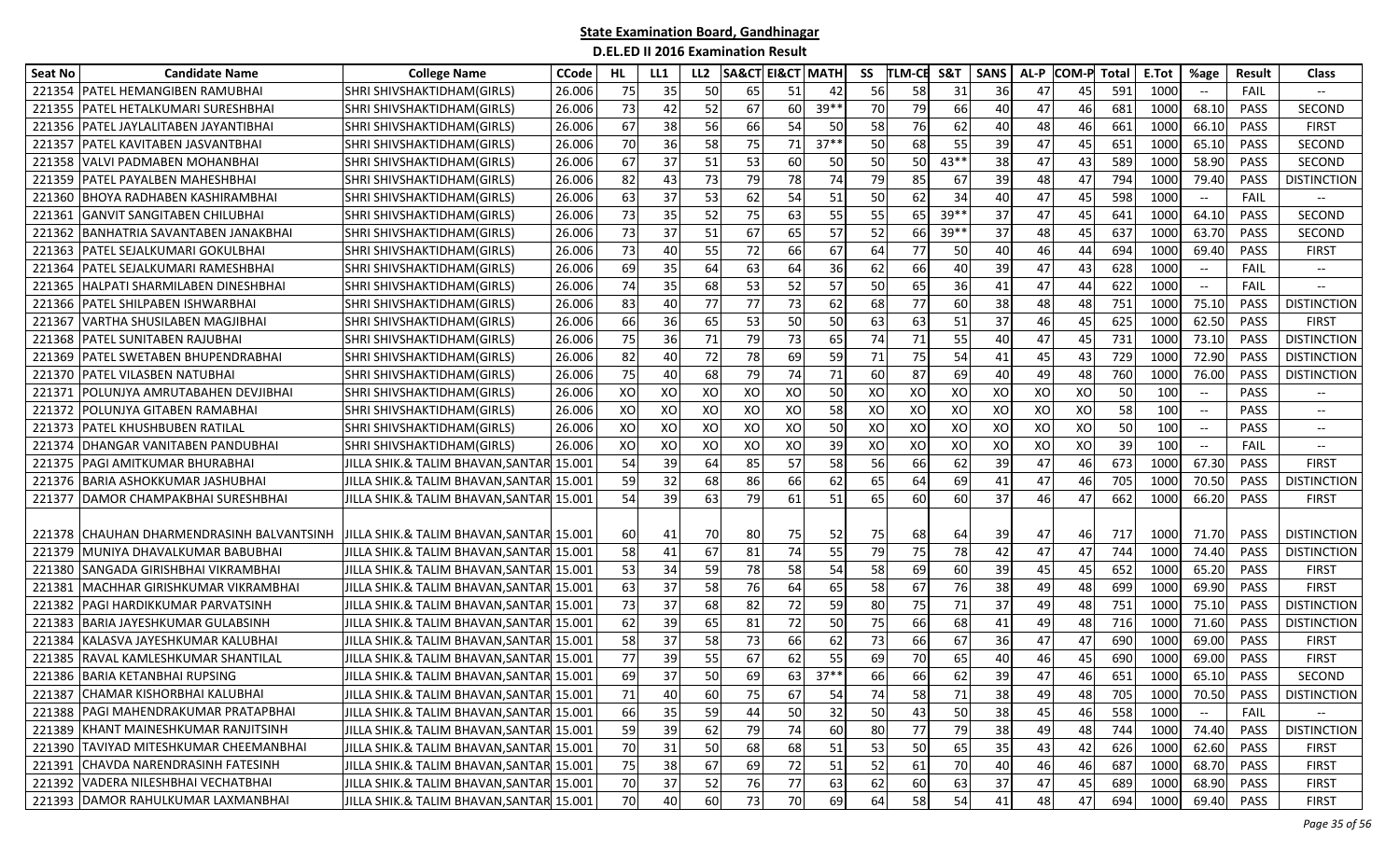| Seat No | <b>Candidate Name</b>                 | <b>College Name</b>                      | CCode  | HL. | LL1 | LL <sub>2</sub> | <b>SA&amp;CT</b> | <b>EI&amp;CT MATH</b> |    | SS | <b>TLM-CB</b> | <b>S&amp;1</b> | <b>SANS</b> | AL-P | <b>COM-P Total</b> |          | E.Tot           | %age                                                | <b>Result</b> | <b>Class</b>                      |
|---------|---------------------------------------|------------------------------------------|--------|-----|-----|-----------------|------------------|-----------------------|----|----|---------------|----------------|-------------|------|--------------------|----------|-----------------|-----------------------------------------------------|---------------|-----------------------------------|
| 221394  | BARIA RAJESHKUMAR SWARUPBHAI          | JILLA SHIK.& TALIM BHAVAN,SANTAR         | 15.001 | 67  | 37  | 57              | 72               | 77                    | 60 | 75 | 62            | 66             | 36          | 47   | 46                 | 702      | 1000            | 70.20                                               | <b>PASS</b>   | <b>DISTINCTION</b>                |
| 22139   | <b>VANKAR RAMESHBHAI DAHYABHAI</b>    | JILLA SHIK.& TALIM BHAVAN,SANTAR         | 15.001 | 78  | 41  | 55              | 81               | 85                    | 72 | 79 | 72            | 77             | 44          | 49   | 49                 | 782      | 1000            | 78.20                                               | PASS          | <b>DISTINCTION</b>                |
| 22139   | BARIA SANJAYKUMAR RAMESHBHAI          | JILLA SHIK.& TALIM BHAVAN,SANTAR         | 15.001 | 69  | 38  | 59              | 75               | 75                    | 56 | 61 | $44**$        | 55             | 35          | 48   | 47                 | 662      | 1000            | 66.20                                               | <b>PASS</b>   | <b>SECOND</b>                     |
| 22139   | PADARIA SHAILESHBHAI ABHESINH         | JILLA SHIK.& TALIM BHAVAN, SANTAR        | 15.001 | 74  | 41  | 60              | 83               | 78                    | 62 | 75 | 86            | 72             | 40          | 49   | 49                 | 769      | 1000            | 76.90                                               | <b>PASS</b>   | <b>DISTINCTION</b>                |
| 221398  | BARIA SHAILESHKUMAR RANGITBHAI        | JILLA SHIK.& TALIM BHAVAN,SANTAR 15.001  |        | 66  | 35  | 53              | 81               | 63                    | 58 | 66 | 76            | 54             | 34          | 48   | 47                 | 681      | 1000            | 68.10                                               | <b>PASS</b>   | <b>FIRST</b>                      |
| 221399  | CHARPOT SHAILESHKUMAR NARJIBHAI       | JILLA SHIK.& TALIM BHAVAN,SANTAR         | 15.001 | 66  | 36  | 51              | 78               | 63                    | 57 | 53 | 74            | 55             | 39          | 48   | 47                 | 667      | 1000            | 66.70                                               | PASS          | <b>FIRST</b>                      |
| 22140   | KHANT SHAILESHKUMAR RANJITSINH        | JILLA SHIK.& TALIM BHAVAN,SANTAR         | 15.001 | 72  | 38  | 50              | 78               | 65                    | 55 | 57 | 68            | 51             | 40          | 49   | 48                 | 671      | 1000            | 67.10                                               | PASS          | <b>FIRST</b>                      |
| 221401  | SHEKH SOHEL FARUKHAJIABDULGANI        | JILLA SHIK.& TALIM BHAVAN,SANTAR         | 15.001 | 60  | 33  | 33              | 56               | 39                    | 56 | 42 | 62            | 50             | 34          | 48   | 47                 | 560      | 1000            | $\hspace{0.05cm} \textbf{--}$                       | FAIL          |                                   |
| 221402  | GARASIYA SURESHKUMAR BABUBHAI         | JILLA SHIK.& TALIM BHAVAN,SANTAR         | 15.001 | 74  | 36  | $46**$          | 72               | 64                    | 50 | 55 | 71            | 57             | 40          | 47   | 47                 | 659      | 1000            | 65.90                                               | <b>PASS</b>   | <b>SECOND</b>                     |
| 22140   | THAKOR BIPINKUMAR BALAVANTSINH        | JILLA SHIK.& TALIM BHAVAN,SANTAR         | 15.001 | XO  | XO  | XO              | XO               | XO                    | 31 | XO | XO            | XO             | XO          | XO   | XO                 | 31       | 100             | $-\hbox{--}$                                        | FAIL          | $-\!$                             |
| 22140   | BHURIYA DHAVALKUMAR KANTIBHAI         | JILLA SHIK.& TALIM BHAVAN, SANTAR        | 15.001 | XO  | XO  | XO              | XO               | AB                    | XO | XO | XO            | XO             | XO          | XO   | XO                 | 0        | 100             | $\overline{\phantom{a}}$                            | ABST          | $-\!$                             |
| 221405  | PAGI DINESHKUMAR RAMESHBHAI           | JILLA SHIK.& TALIM BHAVAN, SANTAR        | 15.001 | XO  | XO  | XO              | XO               | XO                    | 51 | XO | XO            | XO             | XO          | XO   | XO                 | 51       | 100             | $\hspace{0.1mm}-\hspace{0.1mm}-\hspace{0.1mm}$      | <b>PASS</b>   | $-\!$                             |
| 221406  | PARMAR HITESHKUMAR BHARATBHAI         | JILLA SHIK.& TALIM BHAVAN,SANTAR 15.001  |        | XO  | XO  | XO              | XO               | XO                    | 50 | XO | XO            | XO             | XO          | XO   | XO                 | 50       | 100             | $--$                                                | <b>PASS</b>   | $\hspace{0.05cm} \textbf{--}$     |
| 221407  | THAKOR JESALKUMAR ANILSINH            | JILLA SHIK.& TALIM BHAVAN,SANTAR         | 15.001 | XO  | XO  | XO              | XO               | XO                    | 50 | XO | XO            | XO             | XO          | XO   | XO                 | 50       | 100             |                                                     | <b>PASS</b>   | $-\!$                             |
| 221408  | <b>BARIA JITENDRAKUMAR LAXMANBHAI</b> | JILLA SHIK.& TALIM BHAVAN,SANTAR         | 15.001 | XO  | XO  | XO              | XO               | XO                    | 37 | XO | XO            | XO             | XO          | XO   | XO                 | 37       | 100             |                                                     | FAIL          | $-\!$                             |
| 221409  | PANDOR KAMLESHKUMAR BHIKHABHAI        | JILLA SHIK.& TALIM BHAVAN.SANTARI 15.001 |        | XO  | XO  | XO              | XO               | XO                    | 50 | XO | XO            | XO             | XO          | XO   | XO                 | 50       | 10 <sub>C</sub> | $-\hbox{--}$                                        | <b>PASS</b>   | $\hspace{0.05cm} \dashrightarrow$ |
| 221410  | THAKOR KANTIBHAI KODARBHAI            | JILLA SHIK.& TALIM BHAVAN.SANTAR         | 15.001 | XO  | XO  | XO              | XO               | XO                    | 35 | XO | XO            | XO             | XO          | XO   | XO                 | 35       | 100             | $\hspace{0.05cm} -\hspace{0.05cm} -\hspace{0.05cm}$ | FAIL          | $\overline{\phantom{a}}$          |
| 22141   | KHARADI MANOJBHAI SOMSINH             | JILLA SHIK.& TALIM BHAVAN,SANTAR         | 15.001 | XO  | XO  | XO              | XO               | XO                    | 31 | XO | XO            | XO             | XO          | XO   | XO                 | 31       | 100             | $\hspace{0.05cm}$ $\hspace{0.05cm}$                 | FAIL          | $-\!$                             |
| 221412  | <b>BARIA MANOJKUMAR PRABHATSINH</b>   | JILLA SHIK.& TALIM BHAVAN.SANTAR         | 15.001 | XO  | XO  | XO              | XO               | XO                    | 27 | XO | XO            | XO             | XO          | XO   | XO                 | 27       | 100             | $\overline{\phantom{a}}$                            | FAIL          | $\hspace{0.05cm} \dashrightarrow$ |
| 221413  | KHANT MANOJKUMAR CHANDUBHAI           | JILLA SHIK.& TALIM BHAVAN,SANTAR 15.001  |        | XO  | XO  | XO              | XO               | XO                    | 50 | XO | XO            | XO             | XO          | XO   | XO                 | 50       | 100             | $\hspace{0.1mm}-\hspace{-0.1mm}-\hspace{-0.1mm}$    | <b>PASS</b>   | $-\!$ –                           |
| 221414  | DANGI MUKESHBHAI KANSINGBHAI          | JILLA SHIK.& TALIM BHAVAN, SANTAR        | 15.001 | XO  | XO  | XO              | XO               | XO                    | 37 | XO | XO            | XO             | XO          | XO   | XO                 | 37       | 100             | $\hspace{0.05cm} -\hspace{0.05cm} -\hspace{0.05cm}$ | FAIL          | $\overline{\phantom{a}}$          |
| 221415  | VANZARA PINTUKUMAR HIMMATSINH         | JILLA SHIK.& TALIM BHAVAN, SANTAR        | 15.001 | XO  | XO  | XO              | XO               | XO                    | 53 | XO | XO            | XO             | XO          | XO   | XO                 | 53       | 100             |                                                     | <b>PASS</b>   | $-\!$                             |
| 221416  | PITHAYA PRADIPKUMAR BHAVSINGBHAI      | JILLA SHIK.& TALIM BHAVAN,SANTAR         | 15.001 | XO  | XO  | XO              | XO               | 15                    | 50 | XO | XO            | XO             | XO          | XO   | XO                 | 65       | 200             |                                                     | FAIL          | $\hspace{0.05cm} \ldots$          |
| 221417  | PARGI PRAVINBHAI RAMESHBHAI           | JILLA SHIK.& TALIM BHAVAN,SANTAR  15.001 |        | XO  | XO  | XO              | XO               | XO                    | 31 | XO | XO            | XO             | XO          | XO   | XO                 | 31       | 100             | $-\hbox{--}$                                        | FAIL          | $-\!$ –                           |
| 221418  | PAGI RAJESHKUMAR RAMESHBHAI           | JILLA SHIK.& TALIM BHAVAN,SANTAR  15.001 |        | XO  | XO  | XO              | XO               | XO                    | 32 | XO | XO            | 50             | XO          | XO   | XO                 | 82       | 200             | $-\hbox{--}$                                        | FAIL          | $- -$                             |
| 221419  | PAGI SATISHBHAI JAYANTIBHAI           | JILLA SHIK.& TALIM BHAVAN,SANTAR         | 15.001 | XO  | XO  | XO              | XO               | XO                    | 36 | XO | XO            | XO             | XO          | XO   | XO                 | 36       | 100             | $\overline{\phantom{a}}$                            | FAIL          | $-\!$                             |
| 221420  | DAMOR CHANDRIKA MANSUKHBHAI           | SARVODAY PTC COLLEGE, SALAVADA           | 15.002 | XO  | XO  | AB              | XO               | XO                    | AB | XO | XO            | XO             | XO          | XO   | XO                 | $\Omega$ | 200             | $\hspace{0.05cm} -\hspace{0.05cm} -\hspace{0.05cm}$ | <b>ABST</b>   | $-\!$                             |
| 221421  | KHANT DAKSHABEN RAMABHAI              | SARVODAY PTC COLLEGE, SALAVADA           | 15.002 | XO  | XO  | XO              | XO               | XO                    | 36 | XO | XO            | XO             | XO          | XO   | XO                 | 36       | 100             | $\hspace{0.05cm} -\hspace{0.05cm} -\hspace{0.05cm}$ | FAIL          | $-\!$                             |
| 221422  | <b>BARIA JASVANTSINH RAYSINGBHAI</b>  | SARVODAY PTC COLLEGE, SALAVADA           | 15.002 | AB  | XO  | AB              | XO               | AB                    | AB | AB | XO            | XO             | XO          | XO   | XO                 | $\Omega$ | 500             | $\overline{\phantom{a}}$                            | ABST          | $-\!$                             |
| 221423  | <b>PATEL MANJULABEN JAHURBHAI</b>     | SARVODAY PTC COLLEGE, SALAVADA           | 15.002 | 59  | XO  | 36              | XO               | XO                    | 39 | XO | XO            | XO             | XO          | XO   | XO                 | 134      | 300             | $\overline{\phantom{a}}$                            | FAIL          | $-\!$                             |
| 221424  | TALAR MANOJKUMAR SUKHABHAI            | SARVODAY PTC COLLEGE, SALAVADA           | 15.002 | XO  | XO  | XO              | XO               | XO                    | AB | XO | XO            | XO             | XO          | XO   | XO                 |          | 10 <sub>C</sub> | $\overline{\phantom{a}}$                            | <b>ABST</b>   | $-\!$                             |
| 221425  | IVALVAI SANJAYKUMAR RAMANBHAI         | SARVODAY PTC COLLEGE, SALAVADA           | 15.002 | XO  | XO  | XO              | 62               | XO                    | 50 | XO | XO            | XO             | XO          | XO   | XO                 | 112      | 200             | $\hspace{0.05cm} -\hspace{0.05cm} -\hspace{0.05cm}$ | PASS          | $-\!$ –                           |
| 221426  | <b>BARIA ARVINDBHAI ANDRASINH</b>     | RATNABA JAI VALINATH STREE ADHY          | 15.003 | XO  | XO  | XO              | XO               | XO                    | 37 | XO | XO            | XO             | XO          | XO   | XO                 | 37       | 100             | $\overline{\phantom{a}}$                            | FAIL          | $\overline{\phantom{a}}$          |
|         | 221427 DAMOR DILIPBHAI RAMJIBHAI      | RATNABA JAI VALINATH STREE ADHY.         | 15.003 | XO  | XO  | XO              | XO               | XO                    | 37 | XO | XO            | XO             | XO          | XO   | XO                 | 37       | 100             |                                                     | FAIL          |                                   |
|         | 221428 DHABHI PRIYAKABEN ABHESINH     | RATNABA JAI VALINATH STREE ADHY 15.003   |        | XO  | 37  | XO              | 74               | 25                    | 54 | XO | 50            | XO             | XO          | xol  | xol                | 240      | 450             |                                                     | <b>FAIL</b>   | $-\!$                             |
|         | 221429 BARIA RAJUBAHEN LAXAMANBHAI    | RATNABA JAI VALINATH STREE ADHY 15.003   |        | XO  | XO  | XO              | XO               | xol                   | 50 | XO | XO            | XO             | XO          | xol  | XO                 | 50       | 100             |                                                     | PASS          | $--$                              |
|         | 221430 VANKAR SHITAL VIRABHAI         | RATNABA JAI VALINATH STREE ADHY 15.003   |        | 65  | XO  | 41              | 69               | xo                    | 28 | XO | 25            | XO             | XO          | XO   | XO                 | 228      | 500             |                                                     | FAIL          | $\overline{\phantom{a}}$          |
|         | 221431 MUNIYA ANJANABEN RUMALSINH     | BRIGHT MAHILA ADHYAPAN MANDIR 15.004     |        | XO  | XO  | XO              | XO               | xo                    | 30 | XO | XO            | XO             | XO          | XO   | XO                 | 30       | 100             | $\hspace{0.05cm} -\hspace{0.05cm} -\hspace{0.05cm}$ | FAIL          | $-\!$                             |
|         | 221432 RAVAL BHAVNABEN HARIBHAI       | BRIGHT MAHILA ADHYAPAN MANDIR 15.004     |        | XO  | XO  | 50              | XO               | XO                    | 50 | XO | XO            | XO             | XO          | XO   | XO                 | 100      | 200             |                                                     | <b>PASS</b>   | $-\!$ $\!-$                       |
|         | 221433 AMALIYAR INDIRABEN MAGANBHAI   | BRIGHT MAHILA ADHYAPAN MANDIR 15.004     |        | XO  | XO  | XO              | XO               | XO                    | 50 | XO | XO            | XO             | XO          | XO   | XO                 | 50       | 100             | $\hspace{0.1mm}-\hspace{0.1mm}-\hspace{0.1mm}$      | PASS          | $- -$                             |
|         | 221434 VALAND JALPABEN JAYANTIBHAI    | BRIGHT MAHILA ADHYAPAN MANDIR 15.004     |        | XO  | xo  | xol             | XO               | xo                    | 32 | XO | XO            | XO             | XO          | XO   | XO                 | 32       | 100             | $-\hbox{--}$                                        | FAIL          | $\overline{\phantom{a}}$          |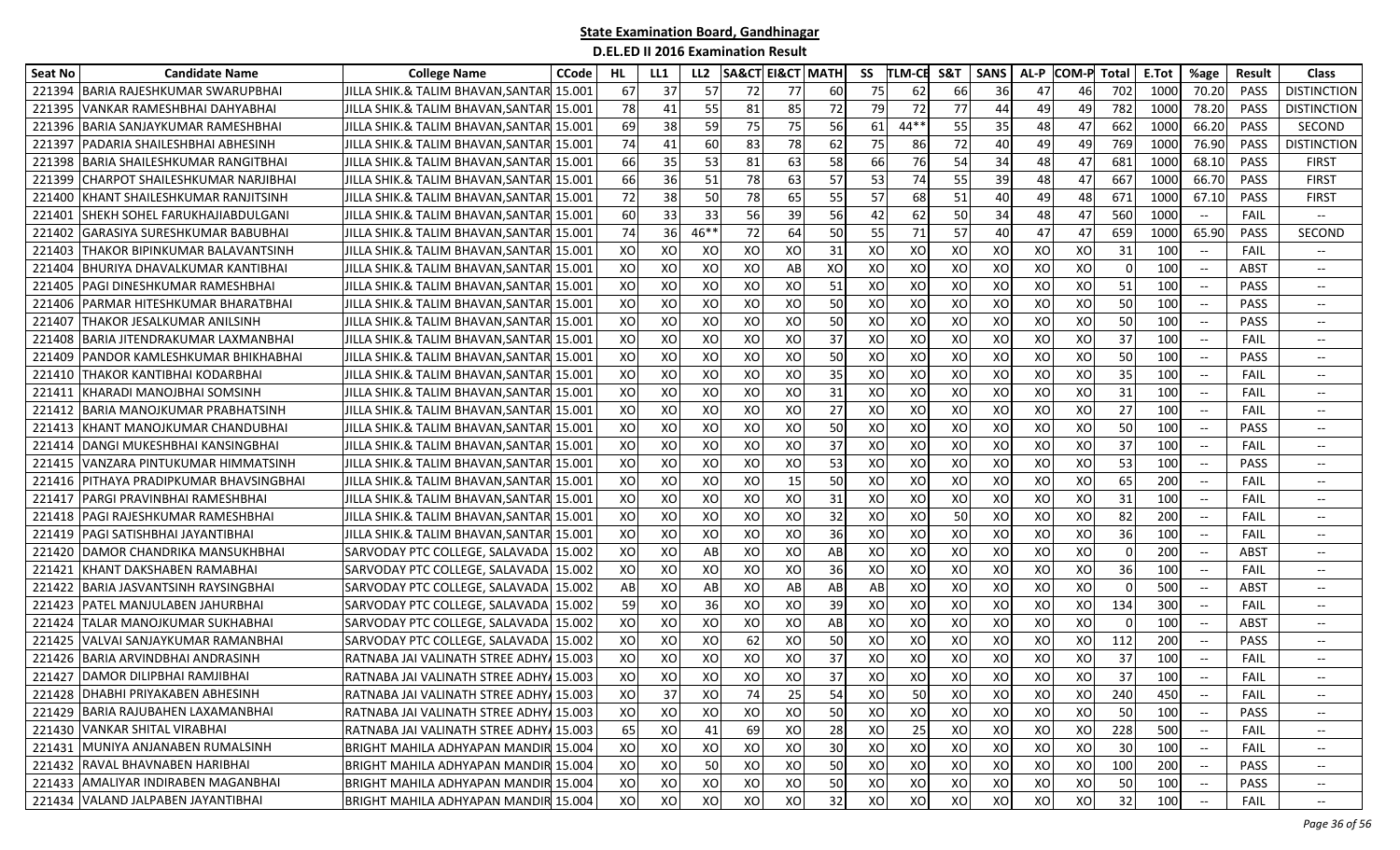| Seat No | <b>Candidate Name</b>                 | <b>College Name</b>                     | <b>CCode</b> | HL. | LL1 | LL <sub>2</sub> | <b>SA&amp;CT</b> | <b>EI&amp;CT MATH</b> |               | SS  | <b>TLM-CE</b> | S&T    | <b>SANS</b> | AL-P | COM-Pl Total |          | E.Tot | %age                     | <b>Result</b> | <b>Class</b>                      |
|---------|---------------------------------------|-----------------------------------------|--------------|-----|-----|-----------------|------------------|-----------------------|---------------|-----|---------------|--------|-------------|------|--------------|----------|-------|--------------------------|---------------|-----------------------------------|
| 221435  | IPATEL JASHUMATIBEN RANJITSINH        | BRIGHT MAHILA ADHYAPAN MANDII           | 15.004       | XO  | XO  | XO              | XO               | XO                    | 33            | XO  | XO            | XO     | XO          | XO   | XO           | 33       | 100   |                          | FAIL          |                                   |
| 221436  | DAMOR MITTALBEN SHIVNATHSINH          | BRIGHT MAHILA ADHYAPAN MANDIR           | 15.004       | XO  | XO  | XO              | XO               | XO                    | 42            | XO  | XO            | xo     | XO          | XO   | XO           | 42       | 100   |                          | <b>FAIL</b>   | $\overline{\phantom{m}}$          |
| 221437  | DAMA NAYANABEN MANILAL                | BRIGHT MAHILA ADHYAPAN MANDIF           | 15.004       | XO  | XO  | XO              | XO               | XO                    | 25            | XO  | XO            | XO     | XO          | XO   | XO           | 25       | 100   | $-\!$                    | FAIL          | $- -$                             |
| 221438  | KATARA NITABEN AMRABHAI               | BRIGHT MAHILA ADHYAPAN MANDIF           | 15.004       | XO  | XO  | XO              | XO               | XO                    | 33            | XO  | XO            | XO     | XO          | XO   | XO           | 33       | 100   |                          | FAIL          | $-\!$                             |
| 221439  | KHANT RAMILABEN BAPUJIBHA             | BRIGHT MAHILA ADHYAPAN MANDIF           | 15.004       | XO  | XO  | XO              | XO               | XO                    | 39            | XO  | XO            | XO     | XO          | XO   | XO           | 39       | 100   |                          | FAIL          | $-\!$                             |
| 221440  | PANADA SARALABEN PARVATBHAI           | BRIGHT MAHILA ADHYAPAN MANDIF           | 15.004       | XO  | XO  | 38              | XO               | XO                    | XO            | XO  | XO            | XO     | XO          | XO   | XO           | 38       | 100   | $\overline{\phantom{a}}$ | FAIL          | $\overline{\phantom{a}}$          |
| 221441  | KHANT SUMITRABEN SHANABHAI            | BRIGHT MAHILA ADHYAPAN MANDIR           | 15.004       | XO  | XO  | XO              | XO               | XO                    | 53            | XO  | XO            | XO     | XO          | XO   | XO           | 53       | 100   |                          | <b>PASS</b>   | $\hspace{0.05cm} \dashrightarrow$ |
| 221442  | PATEL SUREKHABAHEN PRATAPSINH         | BRIGHT MAHILA ADHYAPAN MANDIR           | 15.004       | XO  | XO  | XO              | XO               | XO                    | XO            | 25  | XO            | XO     | XO          | XO   | XO           | 25       | 100   |                          | FAIL          | $\overline{\phantom{a}}$          |
| 221443  | BHABHOR VAISHALIBEN MANSUKHBHAI       | BRIGHT MAHILA ADHYAPAN MANDIR           | 15.004       | XO  | XO  | XO              | XO               | XO                    | 41            | XO  | XO            | XO     | XO          | XO   | XO           | 41       | 100   |                          | FAIL          | $-\!$                             |
| 221444  | BARIA VASANTABEN GANPATBHAI           | BRIGHT MAHILA ADHYAPAN MANDIR           | 15.004       | XO  | XO  | XO              | XO               | XO                    | 35            | XO  | XO            | XO     | XO          | XO   | XO           | 35       | 100   |                          | FAIL          | $-\!$                             |
| 22144   | PAGI VILASHBEN CHANDRASINH            | BRIGHT MAHILA ADHYAPAN MANDIF           | 15.004       | XO  | XO  | XO              | XO               | 36                    | 28            | XO  | XO            | XO     | XO          | XO   | XO           | 64       | 200   | $-\!$                    | FAIL          | $- -$                             |
| 221446  | PATEL DHARMESHKUMAR BHIMSINH          | SHRIV M SHAH PTC COLLEGE, KAKAN         | 15.005       | XO  | XO  | XO              | XO               | XO                    | 40            | XO  | XO            | XO     | XO          | XO   | XO           | 40       | 100   |                          | FAIL          | $-\!$                             |
| 22144   | <b>BARIA KIRANSINH PRABHATSINH</b>    | SHRI V M SHAH PTC COLLEGE, KAKAN        | 15.005       | XO  | XO  | XO              | XO               | AB                    | XO            | XO  | XO            | XO     | XO          | XO   | XO           | $\Omega$ | 100   |                          | <b>ABST</b>   | $-\!$                             |
| 221448  | CHAUHAN TEJALBEN ZEENABHAI            | SHRI V M SHAH PTC COLLEGE,KAKAN         | l 15.005     | AB  | XO  | XO              | XO               | XO                    | 27            | 25  | XO            | XO     | XO          | XO   | XO           | 52       | 300   |                          | FAIL          | $-\!$                             |
| 221449  | <b>BHAT CHHAYABEN HARIBHAI</b>        | JILLA SHIKSHAN AND TALIM BHAVAN         | 16.001       | 65  | 34  | 68              | 56               | 54                    | 68            | 72  | 60            | 68     | 34          | 47   | 48           | 674      | 1000  | 67.40                    | PASS          | <b>FIRST</b>                      |
| 221450  | VALAMIYA DARSHANABEN DINESHBHAI       | JILLA SHIKSHAN AND TALIM BHAVAN         | 16.001       | 65  | 38  | 69              | 57               | 69                    | 70            | 69  | 72            | 74     | 37          | 48   | 48           | 716      | 1000  | 71.60                    | PASS          | <b>DISTINCTION</b>                |
| 22145   | THAKOR DIKSHEETA KESHAJI              | IILLA SHIKSHAN AND TALIM BHAVAN         | 16.001       | 70  | 42  | 74              | 71               | 79                    | 76            | 74  | 82            | 80     | 41          | 48   | 48           | 785      | 1000  | 78.50                    | PASS          | <b>DISTINCTION</b>                |
| 221452  | THAKOR HIRALBEN ARVINDKUMAR           | IILLA SHIKSHAN AND TALIM BHAVAN         | 16.001       | 74  | 42  | 76              | 73               | 83                    | 77            | 74  | 84            | 79     | 40          | 49   | 49           | 800      | 1000  | 80.00                    | <b>PASS</b>   | <b>DISTINCTION</b>                |
| 22145   | THAKOR JASHEEBEN KALAJI               | JILLA SHIKSHAN AND TALIM BHAVAN         | 16.001       | 73  | 41  | 68              | 63               | 67                    | 72            | 73  | 79            | 70     | 38          | 49   | 49           | 742      | 1000  | 74.20                    | PASS          | <b>DISTINCTION</b>                |
| 22145   | CHAUDHARI JAYABEN DALSANGBHAI         | JILLA SHIKSHAN AND TALIM BHAVAN         | 16.001       | 77  | 41  | 74              | 72               | 71                    | 57            | 76  | 81            | 69     | 37          | 49   | 48           | 752      | 1000  | 75.20                    | PASS          | <b>DISTINCTION</b>                |
| 221455  | THAKOR JAYSHRIBEN RAMESHJI            | JILLA SHIKSHAN AND TALIM BHAVAN         | 16.001       | 65  | 39  | 67              | 68               | 70                    | 53            | 60  | 66            | 65     | 34          | 48   | 48           | 683      | 1000  | 68.30                    | <b>PASS</b>   | <b>FIRST</b>                      |
| 221456  | NANECHA KAJALBEN RAMESHBHAI           | JILLA SHIKSHAN AND TALIM BHAVAN         | 16.001       | 70  | 40  | 86              | 84               | 78                    | 59            | 78  | 79            | 74     | 43          | 48   | 49           | 788      | 1000  | 78.80                    | <b>PASS</b>   | <b>DISTINCTION</b>                |
| 221457  | PAVARA KRISHNA PACHANBHAI             | JILLA SHIKSHAN AND TALIM BHAVAN         | 16.001       | 73  | 41  | 74              | 78               | 80                    | 69            | 68  | 78            | 75     | 36          | 49   | 48           | 769      | 1000  | 76.90                    | PASS          | <b>DISTINCTION</b>                |
| 221458  | AMIN MILAN NITINKUMAR                 | JILLA SHIKSHAN AND TALIM BHAVAN         | 16.001       | 72  | 38  | 73              | 67               | 76                    | 62            | 62  | 70            | 69     | 35          | 48   | 49           | 721      | 100   | 72.10                    | PASS          | <b>DISTINCTION</b>                |
| 221459  | IOSHI MITTALBEN NANAJIBHAI            | JILLA SHIKSHAN AND TALIM BHAVAN         | 16.001       | 73  | 40  | 65              | 65               | 70                    | 69            | 55  | 62            | 72     | 35          | 48   | 48           | 702      | 100   | 70.20                    | <b>PASS</b>   | <b>DISTINCTION</b>                |
| 221460  | CHAUDHARY NIKITABEN VISHNUBHAI        | JILLA SHIKSHAN AND TALIM BHAVAN         | 16.001       | 68  | 33  | 69              | 61               | 63                    | 53            | 52  | 67            | 59     | 38          | 47   | 49           | 659      | 1000  | 65.90                    | <b>PASS</b>   | <b>FIRST</b>                      |
| 22146   | THAKOR NITABEN PRADHANJI              | JILLA SHIKSHAN AND TALIM BHAVAN         | 16.001       | 65  | 37  | 59              | 46**             | 74                    | 53            | 64  | 61            | 59     | 35          | 47   | 48           | 648      | 1000  | 64.80                    | PASS          | SECOND                            |
| 221462  | VADHER PINALBEN DHANJIBHAI            | JILLA SHIKSHAN AND TALIM BHAVAN         | 16.001       | 80  | 42  | 78              | 70               | 85                    | 80            | 76  | 86            | 68     | 40          | 48   | 49           | 802      | 1000  | 80.20                    | <b>PASS</b>   | <b>DISTINCTION</b>                |
| 221463  | PAVARA POOJABEN VINODKUMAR            | JILLA SHIKSHAN AND TALIM BHAVAN         | 16.001       | 73  | 40  | 66              | 50               | 81                    | 70            | 60  | 78            | 71     | 36          | 48   | 49           | 722      | 1000  | 72.20                    | <b>PASS</b>   | <b>DISTINCTION</b>                |
| 221464  | PATEL PRACHIBEN BHUPENDRAKUMAR        | JILLA SHIKSHAN AND TALIM BHAVANI 16.001 |              | 71  | 32  | 66              | 57               | 61                    | 50            | 61  | 65            | 53     | 35          | 47   | 49           | 647      | 1000  | 64.70                    | PASS          | <b>FIRST</b>                      |
| 221465  | PARMAR SARSVATIBEN NATVARSINH         | JILLA SHIKSHAN AND TALIM BHAVAN         | 16.001       | 76  | 38  | 65              | 72               | 70                    | 53            | 57  | 68            | 50     | 28          | 47   | 49           | 673      | 1000  | 67.30                    | PASS          | <b>FIRST</b>                      |
| 221466  | DODIYA SEJAL MANILAL                  | JILLA SHIKSHAN AND TALIM BHAVAN         | 16.001       | 82  | 36  | 77              | 73               | 85                    | 62            | 68  | 74            | 68     | 36          | 49   | 48           | 758      | 1000  | 75.80                    | <b>PASS</b>   | <b>DISTINCTION</b>                |
| 221467  | MAKWANA VAISHALIBEN VINODKUMAR        | IILLA SHIKSHAN AND TALIM BHAVAN         | 16.001       | 77  | 41  | 69              | 63               | 74                    | 62            | 70  | 72            | 67     | 35          | 48   | 49           | 727      | 1000  | 72.70                    | <b>PASS</b>   | <b>DISTINCTION</b>                |
| 221468  | <b>PRAJAPATI VANDNABEN KIRTIBHAI</b>  | JILLA SHIKSHAN AND TALIM BHAVAN,        | 16.001       | 85  | 33  | 66              | 77               | 80                    | 58            | 67  | 78            | 65     | 36          | 49   | 48           | 742      | 1000  | 74.20                    | <b>PASS</b>   | <b>DISTINCTION</b>                |
|         | 221469 RATHOD VARSHA PREMCHAND        | JILLA SHIKSHAN AND TALIM BHAVAN 16.001  |              | 60  | 37  | 56              | 66               | 65                    | <sup>67</sup> | -57 | 63            | 68     | 29          | 48   | 49           | 665      | 1000  | 66.50 PASS               |               | <b>FIRST</b>                      |
|         | 221470 RAVAL VARSHABEN CHANDULAL      | JILLA SHIKSHAN AND TALIM BHAVAN 16.001  |              | 78  | 36  | 73              | 86               | 71                    | 77            | 71  | 76            | 77     | 37          | 48   | 48           | 778      | 1000  | 77.80                    | PASS          | <b>DISTINCTION</b>                |
|         | 221471 GANDHI ANASBHAI ABDULLATIF     | SHRISH MODI BUNIYADI PURUSH AD 16.002   |              | 54  | 35  | 63              | 78               | 60                    | 53            | 57  | 67            | 63     | 33          | 49   | 48           | 660      | 1000  | 66.00                    | PASS          | <b>FIRST</b>                      |
|         | 221472 SENAMA ASHISHKUMAR RATILAL     | SHRISH MODI BUNIYADI PURUSH AD 16.002   |              | 56  | 31  | 60              | 64               | 59                    | 58            | 50  | 60            | 49**   | 35          | 48   | 48           | 618      | 1000  | 61.80                    | PASS          | SECOND                            |
|         | 221473 THAKOR BHARATJI JORAJI         | SHRISH MODI BUNIYADI PURUSH AD 16.002   |              | 66  | 36  | 69              | 83               | 77                    | 69            | 67  | 73            | 62     | 34          | 49   | 48           | 733      | 1000  | 73.30                    | PASS          | <b>DISTINCTION</b>                |
|         | 221474 GOSWAMI CHIRAGPURI JASVANTPURI | SHRISH MODI BUNIYADI PURUSH AD 16.002   |              | 63  | 35  | 55              | 70               | 69                    | 58            | 55  | 65            | 50     | 31          | 48   | 47           | 646      | 1000  | 64.60                    | PASS          | <b>FIRST</b>                      |
|         | 221475 VAGHELA DILUBHA GOPALSANG      | SHRISH MODI BUNIYADI PURUSH AD 16.002   |              | 57  | 30  | 63              | <b>72</b>        | 53                    | 50            | 51  | 74            | $39**$ | 29          | 48   | 48           | 614      | 1000  | 61.40                    | PASS          | SECOND                            |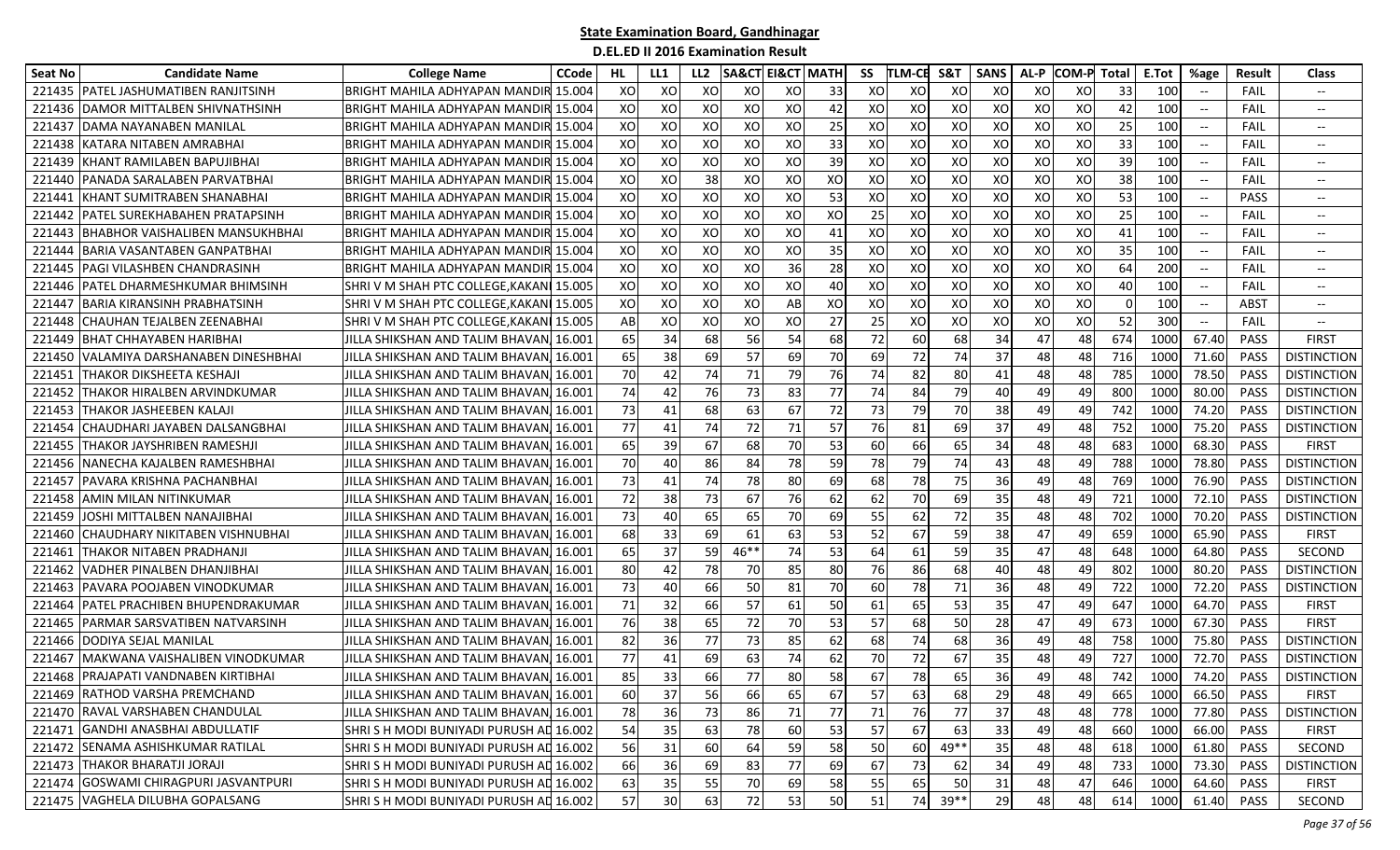| <b>Seat No</b> | <b>Candidate Name</b>                    | <b>College Name</b>                        | <b>CCode</b> | HL | LL1 | LL <sub>2</sub> |    | <b>SA&amp;CT EI&amp;CT MATH</b> |    | SS | <b>TLM-CE</b> | S&T    | <b>SANS</b> | AL-P | <b>COM-P Total</b> |          | E.Tot           | %age                                                | Result      | <b>Class</b>                  |
|----------------|------------------------------------------|--------------------------------------------|--------------|----|-----|-----------------|----|---------------------------------|----|----|---------------|--------|-------------|------|--------------------|----------|-----------------|-----------------------------------------------------|-------------|-------------------------------|
| 221476         | <b>PATEL DIXITKUMAR BABULAL</b>          | SHRISH MODI BUNIYADI PURUSH A              | 16.002       | 62 | 29  | 60              | 67 | 50                              | 56 | 55 | 65            | 50     | 33          | 48   | 47                 | 622      | 1000            | 62.20                                               | PASS        | <b>FIRST</b>                  |
| 221477         | PATEL HARDIKKUMAR KANTIBHAI              | SHRISH MODI BUNIYADI PURUSH AD             | 16.002       | 66 | 31  | 56              | 67 | 60                              | 67 | 60 | 78            | 53     | 35          | 47   | 48                 | 668      | 1000            | 66.80                                               | PASS        | <b>FIRST</b>                  |
| 221478         | MAKAVANA JAYANTIJI LAVAJIJI              | SHRISH MODI BUNIYADI PURUSH AD             | 16.002       | 59 | 33  | 60              | 76 | 61                              | 50 | 61 | 58            | 50     | 29          | 45   | 47                 | 629      | 1000            | 62.90                                               | PASS        | <b>FIRST</b>                  |
| 221479         | <b>PATEL JIGARKUMAR PRAVINBHAI</b>       | SHRISH MODI BUNIYADI PURUSH AD 16.002      |              | AB | AB  | AB              | AB | AB                              | AB | AB | AB            | AB     | AB          | AB   | AB                 | $\Omega$ | 1000            | $-\hbox{--}$                                        | ABST        | $\overline{\phantom{a}}$      |
|                | MAKWANA KAMLESHKUMAR                     |                                            |              |    |     |                 |    |                                 |    |    |               |        |             |      |                    |          |                 |                                                     |             |                               |
| 221480         | KHEMCHANDBHAI                            | ISHRI S H MODI BUNIYADI PURUSH AD 16.002   |              | 57 | 36  | 59              | 53 | 56                              | 59 | 61 | 68            | 50     | 33          | 43   | 48                 | 623      | 1000            | 62.30                                               | PASS        | <b>FIRST</b>                  |
| 221481         | LIMBACHIYA KRUNALBHAI VIJAYKUMAR         | SHRI S H MODI BUNIYADI PURUSH AD           | 16.002       | 52 | 31  | 50              | 65 | 61                              | 38 | 58 | 54            | 39     | 33          | 47   | 48                 | 576      | 1000            | $\overline{\phantom{m}}$                            | FAIL        | $\overline{\phantom{a}}$      |
| 221482         | THAKOR LALAJI MADARJI                    | SHRISH MODI BUNIYADI PURUSH AD 16.002      |              | 55 | 36  | 50              | 69 | 74                              | 51 | 73 | 68            | 50     | 35          | 48   | 48                 | 657      | 1000            | 65.70                                               | PASS        | <b>FIRST</b>                  |
| 221483         | MAKWANA MUKESHBHAI KARMANBHAI            | SHRISH MODI BUNIYADI PURUSH AD             | 16.002       | 60 | 39  | 74              | 76 | 66                              | 56 | 66 | 67            | $47**$ | 30          | 49   | 47                 | 677      | 1000            | 67.70                                               | PASS        | SECOND                        |
| 221484         | PRAJAPATI NIKULKUMAR RAJESHKUMAR         | SHRISH MODI BUNIYADI PURUSH AD             | 16.002       | 50 | AB  | 51              | 61 | 57                              | 51 | 60 | 59            | AB     | 25          | 48   | 48                 | 510      | 1000            | $\overline{\phantom{m}}$                            | FAIL        | $\overline{\phantom{a}}$      |
| 221485         | THAKOR NILESHJI CHHANAJI                 | SHRI S H MODI BUNIYADI PURUSH AD           | 16.002       | 66 | 38  | 50              | 69 | 70                              | 55 | 73 | 80            | 57     | 30          | 48   | 48                 | 684      | 1000            | 68.40                                               | PASS        | <b>FIRST</b>                  |
| 221486         | <b>PATEL NISARGKUMAR NATAVARBHAI</b>     | SHRISH MODI BUNIYADI PURUSH AD 16.002      |              | 55 | 35  | 50              | 62 | 61                              | 50 | 60 | 58            | 50     | 34          | 48   | 48                 | 611      | 1000            | 61.10                                               | <b>PASS</b> | <b>FIRST</b>                  |
|                |                                          |                                            |              |    |     |                 |    |                                 |    |    |               |        |             |      |                    |          |                 |                                                     |             |                               |
| 221487         | LIMBACHIYA RONAKKUMAR VIKRAMKUMAR        | SHRI S H MODI BUNIYADI PURUSH AD 16.002    |              | 59 | 34  | 58              | 52 | 66                              | 50 | 62 | 78            | 50     | 31          | 49   | 48                 | 637      | 1000            | 63.70                                               | <b>PASS</b> | <b>FIRST</b>                  |
| 221488         | PATEL SURESHKUMAR BHARATKUMAR            | SHRISH MODI BUNIYADI PURUSH AD 16.002      |              | 50 | 25  | 23              | 23 | 26                              | 50 | 32 | 51            | 27     | 21          | 40   | 47                 | 415      | 1000            | $-\hbox{--}$                                        | FAIL        | $-\!$ –                       |
| 221489         | PATEL UTTAMBHAI KANUBHAI                 | SHRISH MODI BUNIYADI PURUSH AD 16.002      |              | 37 | 34  | 51              | 59 | 51                              | 50 | 50 | 69            | 41     | 29          | 49   | 47                 | 567      | 1000            | $\hspace{0.05cm} \dashrightarrow$                   | FAIL        | $\overline{\phantom{a}}$      |
| 221490         | RABARI VINAYKUMAR SAVJIBHAI              | SHRISH MODI BUNIYADI PURUSH AD 16.002      |              | 51 | 36  | 54              | 69 | 54                              | 54 | 57 | 76            | $39**$ | 36          | 46   | 47                 | 619      | 1000            | 61.90                                               | PASS        | <b>SECOND</b>                 |
| 221491         | ALAWADI ADILBHAI SULEMANBHAI             | SHRISH MODI BUNIYADI PURUSH AD 16.002      |              | XO | XO  | XO              | XO | XO                              | 41 | 51 | XO            | 56     | XO          | XO   | XO                 | 148      | 300             | $-\hbox{--}$                                        | FAIL        | $\overline{\phantom{a}}$      |
| 221492         | <b>BAVA BHARATPURI LALPURI</b>           | SHRISH MODI BUNIYADI PURUSH AD 16.002      |              | XO | XO  | XO              | XO | XO                              | 52 | XO | XO            | XO     | XO          | XO   | XO                 | 52       | 100             | $-\hbox{--}$                                        | <b>PASS</b> | $\hspace{0.05cm} \textbf{--}$ |
| 221493         | <b>DESAI JITENDRABHAI BHATHIBHAI</b>     | SHRISH MODI BUNIYADI PURUSH AL 16.002      |              | XO | XO  | XO              | XO | XO                              | AB | XO | XO            | XO     | XO          | XO   | XO                 | $\Omega$ | 10 <sup>C</sup> | $-\hbox{--}$                                        | <b>ABST</b> | $\overline{\phantom{a}}$      |
|                |                                          |                                            |              |    |     |                 |    |                                 |    |    |               |        |             |      |                    |          |                 |                                                     |             |                               |
| 221494         | <b>GAUSWAMI KIRTIKUMAR TRIBHOVANPURI</b> | SHRI S H MODI BUNIYADI PURUSH AD 16.002    |              | XO | XO  | XO              | XO | XO                              | 52 | XO | XO            | XO     | XO          | XO   | XO                 | 52       | 100             |                                                     | <b>PASS</b> |                               |
| 221495         | JOSHI SAGARKUMAR JAYRAMBHAI              | SHRISH MODI BUNIYADI PURUSH AD 16.002      |              | XO | XO  | XO              | XO | XO                              | 50 | XO | XO            | XO     | XO          | XO   | xol                | 50       | 10 <sup>C</sup> | $-\hbox{--}$                                        | <b>PASS</b> | $\overline{\phantom{a}}$      |
| 221496         | PATEL VIKASKUMAR DAHYALAL                | SHRISH MODI BUNIYADI PURUSH AD 16.002      |              | XO | XO  | XO              | XO | XO                              | 31 |    | XO            | XO     | XO          | XO   | XO                 | 35       | 200             | $\hspace{0.05cm} -\hspace{0.05cm} -\hspace{0.05cm}$ | <b>FAIL</b> | $\overline{\phantom{a}}$      |
| 221497         | DESAI VIPULBHAI ISHVARBHAI               | SHRISH MODI BUNIYADI PURUSH AD             | 16.002       | XO | XO  | XO              | XO | XO                              | AB | XO | XO            | XO     | XO          | XO   | XO                 | $\Omega$ | 100             | $\overline{\phantom{a}}$                            | ABST        | $\hspace{0.05cm} \textbf{--}$ |
| 221498         | LIMBOLA HETAL NATHABHAI                  | SHREE SWAMINARAYAN PTC COLLEG 25.001       |              | 70 | 34  | 51              | 65 | 58                              | 61 | 59 | 66            | 61     | 39          | 48   | 48                 | 660      | 1000            | 66.00                                               | PASS        | <b>FIRST</b>                  |
| 221499         | VINJUDA JAGRUTIBEN SOMABHAI              | SHREE SWAMINARAYAN PTC COLLEG 25.001       |              | 72 | 36  | 53              | 67 | 53                              | 55 | 53 | 65            | 54     | 36          | 41   | 46                 | 631      | 1000            | 63.10                                               | PASS        | <b>FIRST</b>                  |
| 221500         | SHIYAL JAMANA RATANSHI                   | SHREE SWAMINARAYAN PTC COLLEG 25.001       |              | 61 | 29  | 42              | 53 | 33                              | 54 | 50 | <b>60</b>     | 50     | 34          | 45   | 44                 | 555      | 1000            | $\hspace{0.05cm} -\hspace{0.05cm} -\hspace{0.05cm}$ | FAIL        | $\overline{\phantom{a}}$      |
| 221501         | <b>VADHER KAJAL VIJAYBHAI</b>            | SHREE SWAMINARAYAN PTC COLLEG 25.001       |              | 66 | 27  | 65              | 60 | 55                              | 62 | 53 | 68            | 57     | 37          | 46   | 45                 | 641      | 1000            | 64.10                                               | PASS        | <b>FIRST</b>                  |
| 221502         | ODEDARA KRISHNABEN HAJABHAI              | SHREE SWAMINARAYAN PTC COLLEG 25.001       |              | 85 | 38  | 81              | 82 | 85                              | 91 | 81 | 85            | 87     | 41          | 49   | 49                 | 854      | 1000            | 85.40                                               | PASS        | <b>DISTINCTION</b>            |
| 221503         | GAREJA LAKHAMAN RAMDEBHAI                | SHREE SWAMINARAYAN PTC COLLEG 25.001       |              | 73 | 37  | 69              | 82 | 80                              | 75 | 76 | 76            | 67     | 38          | 48   | 48                 | 769      | 1000            | 76.90                                               | PASS        | <b>DISTINCTION</b>            |
| 221504         | TUKADIYA POONAM DINESHBHAI               | SHREE SWAMINARAYAN PTC COLLEG 25.001       |              | 87 | 38  | 88              | 83 | 90                              | 87 | 85 | 84            | 87     | 42          | 49   | 49                 | 869      | 1000            | 86.90                                               | PASS        | <b>DISTINCTION</b>            |
| 221505         | MODHAVADIYA SAGAR ABHABHAI               | SHREE SWAMINARAYAN PTC COLLEG 25.001       |              | 71 | 38  | 73              | 81 | 75                              | 73 | 73 | 74            | 62     | 35          | 49   | 49                 | 753      | 1000            | 75.30                                               | PASS        | <b>DISTINCTION</b>            |
|                | 221506 SADIYA SHITAL RANMAL              | SHREE SWAMINARAYAN PTC COLLEG 25.001       |              | 80 | 40  | 54              | 70 | 66                              | 55 | 66 | 59            | 59     | 38          | 48   | 47                 | 682      | 1000            | 68.20                                               | PASS        | <b>FIRST</b>                  |
|                | 221507 HINDOCHA JANVI HIREN              | SHREE SWAMINARAYAN PTC COLLEG 25.001       |              | XO | xol | XO              | XO | 40                              | XO | XO | XO            | 50     | XO          | XO   | XO                 | 90       | 200             | $\hspace{0.1mm}-\hspace{0.1mm}-\hspace{0.1mm}$      | <b>FAIL</b> | $\overline{\phantom{a}}$      |
|                | 221508 BHATT PRATIBHA HARSHUKHLAL        | SHREE SWAMINARAYAN PTC COLLEG 25.001       |              | XO | XO  | XO              | XO | 52                              | XO | XO | xol           | 51     | XO          | XO   | XO                 | 103      | 200             |                                                     | PASS        |                               |
|                | 221509 CHAUDHARI AARTI PRANLAL           | JILLA SHIK & TALIM BHAVAN, RAJKOT   17.001 |              | 73 | 41  | 64              | 84 | 80                              | 59 | 72 | 86            | 75     | 41          | 47   | 48                 | 770      | 1000            | 77.00                                               | PASS        | <b>DISTINCTION</b>            |
|                | 221510 DHAMESHIYA ARATI CHANDRESHBHAI    | JILLA SHIK & TALIM BHAVAN, RAJKOT 17.001   |              | 76 | 40  | 73              | 77 | 83                              | 65 | 74 | 87            | 77     | 44          | 48   | 49                 | 793      | 1000            | 79.30                                               | PASS        | <b>DISTINCTION</b>            |
|                | 221511 PANDYA BEENABEN NANDRAMBHAI       | JILLA SHIK & TALIM BHAVAN, RAJKOT 17.001   |              | 81 | 33  | 56              | 66 | 70                              | 56 | 67 | 84            | 65     | 40          | 48   | 48                 | 714      | 1000            | 71.40                                               | PASS        | <b>DISTINCTION</b>            |
|                | 221512 MATHOLIYA BHUMIBEN AMRUTBHAI      | JILLA SHIK & TALIM BHAVAN, RAJKOT 17.001   |              | 83 | 41  | 68              | 75 | 91                              | 78 | 63 | 85            | 74     | 41          | 49   | 48                 | 796      | 1000            | 79.60                                               | PASS        | <b>DISTINCTION</b>            |
|                | 221513 VADHIYA DAXABEN GEEGA             | JILLA SHIK & TALIM BHAVAN, RAJKOT 17.001   |              | 70 | 36  | 54              | 63 | 66                              | 58 | 60 | 76            | 70     | 40          | 49   | 49                 | 691      | 1000            | 69.10                                               | PASS        | <b>FIRST</b>                  |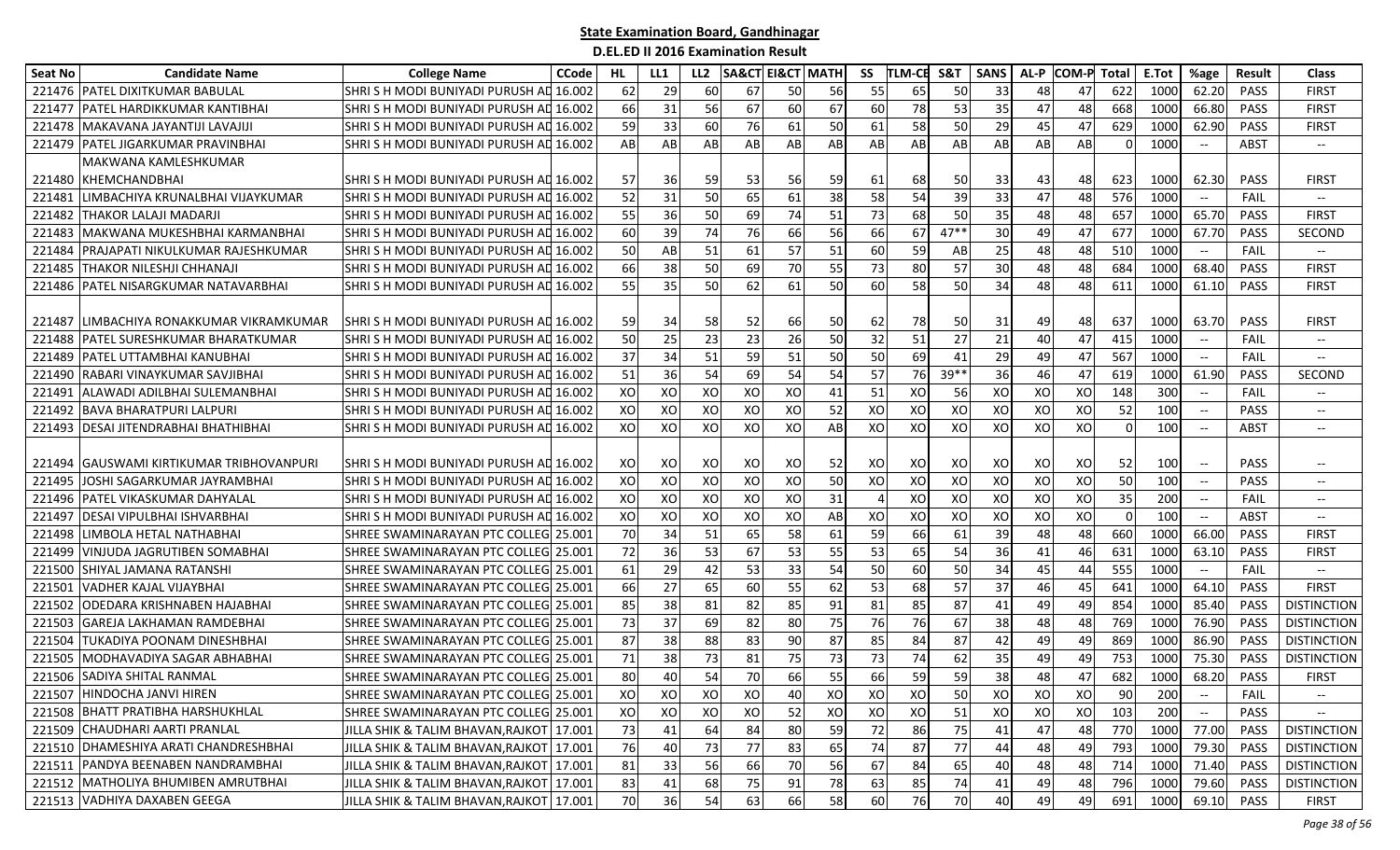| Seat No | <b>Candidate Name</b>                   | <b>College Name</b>                        | <b>CCode</b> | HL | LL1 | LL <sub>2</sub> |    | <b>SA&amp;CT EI&amp;CT MATH</b> |    | SS | TLM-CE | S&T | <b>SANS</b> | AL-P | <b>COM-P Total</b> |     | E.Tot | %age                          | Result      | <b>Class</b>                      |
|---------|-----------------------------------------|--------------------------------------------|--------------|----|-----|-----------------|----|---------------------------------|----|----|--------|-----|-------------|------|--------------------|-----|-------|-------------------------------|-------------|-----------------------------------|
| 221514  | LJOSHI DEVANGI JITENDRAKUMAR            | JILLA SHIK & TALIM BHAVAN.RAJKOT           | 17.001       | 71 | 38  | 76              | 71 | 83                              | 68 | 62 | 88     | 65  | 39          | 49   | 49                 | 759 | 1000  | 75.90                         | <b>PASS</b> | <b>DISTINCTION</b>                |
| 221515  | <b>SOLANKI DHARIKA SURESHBHAI</b>       | JILLA SHIK & TALIM BHAVAN,RAJKOT           | 17.001       | 79 | 43  | 76              | 85 | 88                              | 87 | 76 | 86     | 83  | 42          | 47   | 48                 | 840 | 1000  | 84.00                         | PASS        | <b>DISTINCTION</b>                |
| 221516  | RAVAL DIVYA MAHESHBHAI                  | JILLA SHIK & TALIM BHAVAN, RAJKOT          | 17.001       | 70 | 35  | 73              | 79 | 82                              | 78 | 72 | 91     | 83  | 44          | 47   | 48                 | 802 | 1000  | 80.20                         | PASS        | <b>DISTINCTION</b>                |
| 221517  | MEHTA DIVYABEN SURESHBHAI               | JILLA SHIK & TALIM BHAVAN,RAJKOT           | 17.001       | 81 | 40  | 62              | 78 | 71                              | 71 | 73 | 84     | 64  | 41          | 49   | 49                 | 763 | 1000  | 76.30                         | PASS        | <b>DISTINCTION</b>                |
| 221518  | GODHANIYA GEETA NAGAJANBHAI             | JILLA SHIK & TALIM BHAVAN,RAJKOT   17.001  |              | 75 | 34  | 61              | 72 | 77                              | 79 | 68 | 76     | 71  | 40          | 48   | 48                 | 749 | 1000  | 74.90                         | <b>PASS</b> | <b>DISTINCTION</b>                |
| 221519  | JADAV JALPA ANILBHAI                    | JILLA SHIK & TALIM BHAVAN,RAJKOT   17.001  |              | 63 | 29  | 57              | 61 | 63                              | 59 | 50 | 64     | 52  | 34          | 47   | 47                 | 626 | 1000  | 62.60                         | PASS        | <b>FIRST</b>                      |
| 221520  | SAKARIYA JAYSHREE PRAGJIBHAI            | JILLA SHIK & TALIM BHAVAN,RAJKOT           | 17.001       | 76 | 40  | 62              | 74 | 74                              | 58 | 62 | 85     | 72  | 43          | 48   | 47                 | 741 | 1000  | 74.10                         | PASS        | <b>DISTINCTION</b>                |
| 22152   | JADEJA JYOTIBA JAGDISHSINH              | JILLA SHIK & TALIM BHAVAN,RAJKOT   17.001  |              | 76 | 40  | 78              | 82 | 78                              | 77 | 61 | 82     | 76  | 41          | 49   | 49                 | 789 | 1000  | 78.90                         | PASS        | <b>DISTINCTION</b>                |
| 221522  | MAIYAD KRISHNABEN NARANBHAI             | JILLA SHIK & TALIM BHAVAN.RAJKOT   17.001  |              | 73 | 40  | 68              | 83 | 77                              | 60 | 69 | 83     | 74  | 43          | 49   | 49                 | 768 | 1000  | 76.80                         | <b>PASS</b> | <b>DISTINCTION</b>                |
| 221523  | TANK MANSI CHANDUBHAI                   | JILLA SHIK & TALIM BHAVAN, RAJKOT          | 17.001       | 87 | 42  | 81              | 85 | 78                              | 86 | 76 | 87     | 81  | 43          | 47   | 49                 | 842 | 1000  | 84.20                         | PASS        | <b>DISTINCTION</b>                |
| 221524  | JANJRUKIYA MEGHABEN RAMESHBHAI          | JILLA SHIK & TALIM BHAVAN, RAJKOT          | 17.001       | 82 | 41  | 75              | 76 | 66                              | 69 | 75 | 86     | 73  | 40          | 47   | 49                 | 779 | 1000  | 77.90                         | PASS        | <b>DISTINCTION</b>                |
| 221525  | <b>RATHOD NEETABEN NATHUBHAI</b>        | JILLA SHIK & TALIM BHAVAN,RAJKOT           | 17.001       | 69 | 42  | 80              | 83 | 77                              | 84 | 70 | 81     | 79  | 42          | 49   | 48                 | 804 | 1000  | 80.40                         | PASS        | <b>DISTINCTION</b>                |
| 221526  | KOSHIA NIKITABEN CHANDULAL              | JILLA SHIK & TALIM BHAVAN,RAJKOT   17.001  |              | 69 | 39  | 76              | 80 | 79                              | 80 | 68 | 83     | 70  | 39          | 47   | 49                 | 779 | 1000  | 77.90                         | <b>PASS</b> | <b>DISTINCTION</b>                |
| 221527  | CHASIYA POONAM BHIMABHAI                | JILLA SHIK & TALIM BHAVAN,RAJKOT   17.001  |              | 74 | 42  | 74              | 79 | 76                              | 76 | 74 | 84     | 78  | 46          | 49   | 48                 | 800 | 1000  | 80.00                         | <b>PASS</b> | <b>DISTINCTION</b>                |
| 221528  | <b>ISINDHAV PUJABEN SURESHBHAI</b>      | JILLA SHIK & TALIM BHAVAN,RAJKOT           | 17.001       | 73 | 43  | 73              | 81 | 83                              | 72 | 67 | 87     | 74  | 42          | 48   | 49                 | 792 | 1000  | 79.20                         | PASS        | <b>DISTINCTION</b>                |
| 221529  | <b>BHABHOR RADHA MAKHLABHAI</b>         | JILLA SHIK & TALIM BHAVAN,RAJKOT   17.001  |              | 67 | 30  | 50              | 61 | 35                              | 52 | 52 | 77     | 63  | 39          | 47   | 47                 | 620 | 1000  | $\hspace{0.05cm} \textbf{--}$ | FAIL        |                                   |
| 221530  | PARMAR RIDDHI BHARATBHAI                | JILLA SHIK & TALIM BHAVAN,RAJKOT           | 17.001       | 75 | 42  | 83              | 88 | 88                              | 74 | 75 | 85     | 74  | 42          | 49   | 49                 | 824 | 1000  | 82.40                         | <b>PASS</b> | <b>DISTINCTION</b>                |
| 22153   | KACHA RIYA JAYANTIBHAI                  | JILLA SHIK & TALIM BHAVAN,RAJKOT   17.001  |              | 79 | 43  | 68              | 87 | 70                              | 67 | 61 | 83     | 65  | 41          | 49   | 48                 | 761 | 1000  | 76.10                         | PASS        | <b>DISTINCTION</b>                |
| 221532  | MAKWANA RUPAL MAHESHBHAI                | JILLA SHIK & TALIM BHAVAN, RAJKOT          | 17.001       | 69 | 43  | 72              | 88 | 76                              | 74 | 67 | 89     | 82  | 41          | 47   | 49                 | 797 | 1000  | 79.70                         | <b>PASS</b> | <b>DISTINCTION</b>                |
| 221533  | GHADA SAHEENABANU ADAMBHAI              | JILLA SHIK & TALIM BHAVAN.RAJKOT 17.001    |              | 70 | 39  | 61              | 74 | 73                              | 76 | 60 | 85     | 82  | 40          | 49   | 48                 | 757 | 1000  | 75.70                         | <b>PASS</b> | <b>DISTINCTION</b>                |
| 221534  | <b>PARMAR SANGITA KISHANBHAI</b>        | JILLA SHIK & TALIM BHAVAN,RAJKOT           | 17.001       | 55 | 36  | 51              | 72 | 52                              | 50 | 52 | 73     | 59  | 35          | 48   | 47                 | 630 | 1000  | 63.00                         | <b>PASS</b> | <b>FIRST</b>                      |
| 221535  | <b>GOHIL SHITALBA VIRAMDEVSINH</b>      | JILLA SHIK & TALIM BHAVAN,RAJKOT   17.001  |              | 82 | 43  | 79              | 88 | 72                              | 83 | 78 | 85     | 86  | 43          | 49   | 49                 | 837 | 1000  | 83.70                         | PASS        | <b>DISTINCTION</b>                |
| 221536  | <b>PANCHASARA SONALBEN GOBARBHAI</b>    | JILLA SHIK & TALIM BHAVAN, RAJKOT          | 17.001       | 69 | 39  | 65              | 81 | 55                              | 78 | 74 | 82     | 75  | 41          | 48   | 47                 | 754 | 1000  | 75.40                         | PASS        | <b>DISTINCTION</b>                |
| 221537  | LINGADIYA SUMAIYA SALIMBHAI             | JILLA SHIK & TALIM BHAVAN,RAJKOT   17.001  |              | 80 | 41  | 80              | 88 | 70                              | 85 | 78 | 90     | 76  | 41          | 48   | 48                 | 825 | 1000  | 82.50                         | PASS        | <b>DISTINCTION</b>                |
| 221538  | MULTANI SUMAN AMITBHAI                  | JILLA SHIK & TALIM BHAVAN,RAJKOT           | 17.001       | 85 | 40  | 83              | 89 | 73                              | 82 | 78 | 87     | 81  | 40          | 47   | 48                 | 833 | 1000  | 83.30                         | PASS        | <b>DISTINCTION</b>                |
| 221539  | PARAMAR SUMITA RANDHIRBHAI              | JILLA SHIK & TALIM BHAVAN,RAJKOT           | 17.001       | 71 | 35  | 50              | 68 | 65                              | 50 | 69 | 66     | 60  | 39          | 48   | 47                 | 668 | 1000  | 66.80                         | PASS        | <b>FIRST</b>                      |
| 221540  | DABHI SURBHI LAXMANBHAI                 | JILLA SHIK & TALIM BHAVAN,RAJKOT           | 17.001       | 74 | 38  | 50              | 78 | 72                              | 59 | 70 | 70     | 62  | 40          | 48   | 48                 | 709 | 1000  | 70.90                         | PASS        | <b>DISTINCTION</b>                |
| 221541  | LJATAPARA VARSHA JAYANTIBHAI            | JILLA SHIK & TALIM BHAVAN,RAJKOT   17.001  |              | 69 | 39  | 74              | 75 | 74                              | 74 | 76 | 80     | 81  | 40          | 49   | 48                 | 779 | 1000  | 77.90                         | <b>PASS</b> | <b>DISTINCTION</b>                |
|         | 221542 KHETARIYA VARSHA HIRABHAI        | JILLA SHIK & TALIM BHAVAN,RAJKOT   17.001  |              | 77 | 37  | 64              | 72 | 67                              | 67 | 73 | 75     | 70  | 38          | 49   | 49                 | 738 | 1000  | 73.80                         | PASS        | <b>DISTINCTION</b>                |
| 221543  | DAKI VASUDHA RAMSINH                    | JILLA SHIK & TALIM BHAVAN,RAJKOT           | 17.001       | 73 | 32  | 54              | 71 | 63                              | 52 | 71 | 61     | 61  | 38          | 47   | 47                 | 670 | 1000  | 67.00                         | PASS        | <b>FIRST</b>                      |
| 221544  | VAGHASIYA VRUNDALIBEN CHANDUBHAI        | JILLA SHIK & TALIM BHAVAN,RAJKOT           | 17.001       | 85 | 41  | 72              | 83 | 71                              | 71 | 66 | 79     | 73  | 41          | 49   | 49                 | 780 | 1000  | 78.00                         | PASS        | <b>DISTINCTION</b>                |
| 221545  | <b>GHODKIYA KAILSHBEN VALLBHBHAI</b>    | JILLA SHIK & TALIM BHAVAN.RAJKOT           | 17.001       | 68 | 42  | 59              | 78 | 66                              | 65 | 74 | 79     | 72  | 30          | XO   | XO                 | 633 | 900   | $\overline{\phantom{a}}$      | <b>PASS</b> | $\overline{\phantom{a}}$          |
| 221546  | <b>GOSWAMI KALPANA LALITPARI</b>        | JILLA SHIK & TALIM BHAVAN,RAJKOT           | 17.001       | XO | XO  | XO              | XO | 50                              | 50 | 51 | XO     | 50  | XO          | XO   | XO                 | 201 | 400   |                               | <b>PASS</b> | $\hspace{0.05cm} \dashrightarrow$ |
|         | 221547 DINDOD KAMESHBHAI BADIYABHAI     | JILLA SHIK & TALIM BHAVAN,RAJKOT   17.001  |              | XO | XO  | XO              | XO | XO                              | 28 | XO | XO     | XO  | XO          | XO   | XO                 | 28  | 100   |                               | FAIL        |                                   |
|         | 221548 GOSWAMI PAYAL RAJENDRAGIRI       | JILLA SHIK & TALIM BHAVAN, RAJKOT   17.001 |              | XO | xol | xol             | XO | 67                              | 50 | XO | XO     | xo  | XO          | XO   | XO                 | 117 | 200   |                               | <b>PASS</b> | $- -$                             |
|         | 221549 SAMA RESHMA HABIBBHAI            | JILLA SHIK & TALIM BHAVAN,RAJKOT 17.001    |              | XO | XO  | XO              | XO | XO                              | XO | 62 | xol    | 55  | XO          | xol  | XO                 | 117 | 200   |                               | PASS        |                                   |
|         | 221550 BAMNIA SONALBEN BHURSINGBHAI     | JILLA SHIK & TALIM BHAVAN,RAJKOT 17.001    |              | XO | XO  | XO              | XO | XO                              | XO | 56 | xo     | XO  | XO          | XO   | XO                 | 56  | 100   |                               | PASS        | $\overline{\phantom{a}}$          |
|         | 221551 PATEL VIKASKUMAR PRAVINBHAI      | JILLA SHIK & TALIM BHAVAN,RAJKOT 17.001    |              | XO | XO  | XO              | XO | XO                              | 55 | XO | XO     | XO  | XO          | XO   | XO                 | 55  | 100   |                               | PASS        |                                   |
|         | 221552 BHORANIYA ALFIYAZBANU ISMAILBHAI | SHRI LOHANA MAHILA ADHYAPAN M 17.002       |              | 74 | 34  | 51              | 55 | 55                              | 58 | 71 | 56     | 60  | 40          | 46   | 47                 | 647 | 1000  | 64.70                         | PASS        | <b>FIRST</b>                      |
|         | 221553 MORVADIA ANISHA IKBALBHAI        | SHRI LOHANA MAHILA ADHYAPAN M 17.002       |              | 74 | 31  | 66              | 74 | 64                              | 56 | 64 | 70     | 70  | 37          | 46   | 47                 | 699 | 1000  | 69.90                         | PASS        | <b>FIRST</b>                      |
|         | 221554 VARVEDIYA ARTIBEN RAMNIKBHAI     | SHRI LOHANA MAHILA ADHYAPAN M 17.002       |              | 73 | 40  | 62              | 85 | 74                              | 72 | 70 | 78     | 70  | 43          | 47   | 48                 | 762 | 1000  | 76.20                         | PASS        | <b>DISTINCTION</b>                |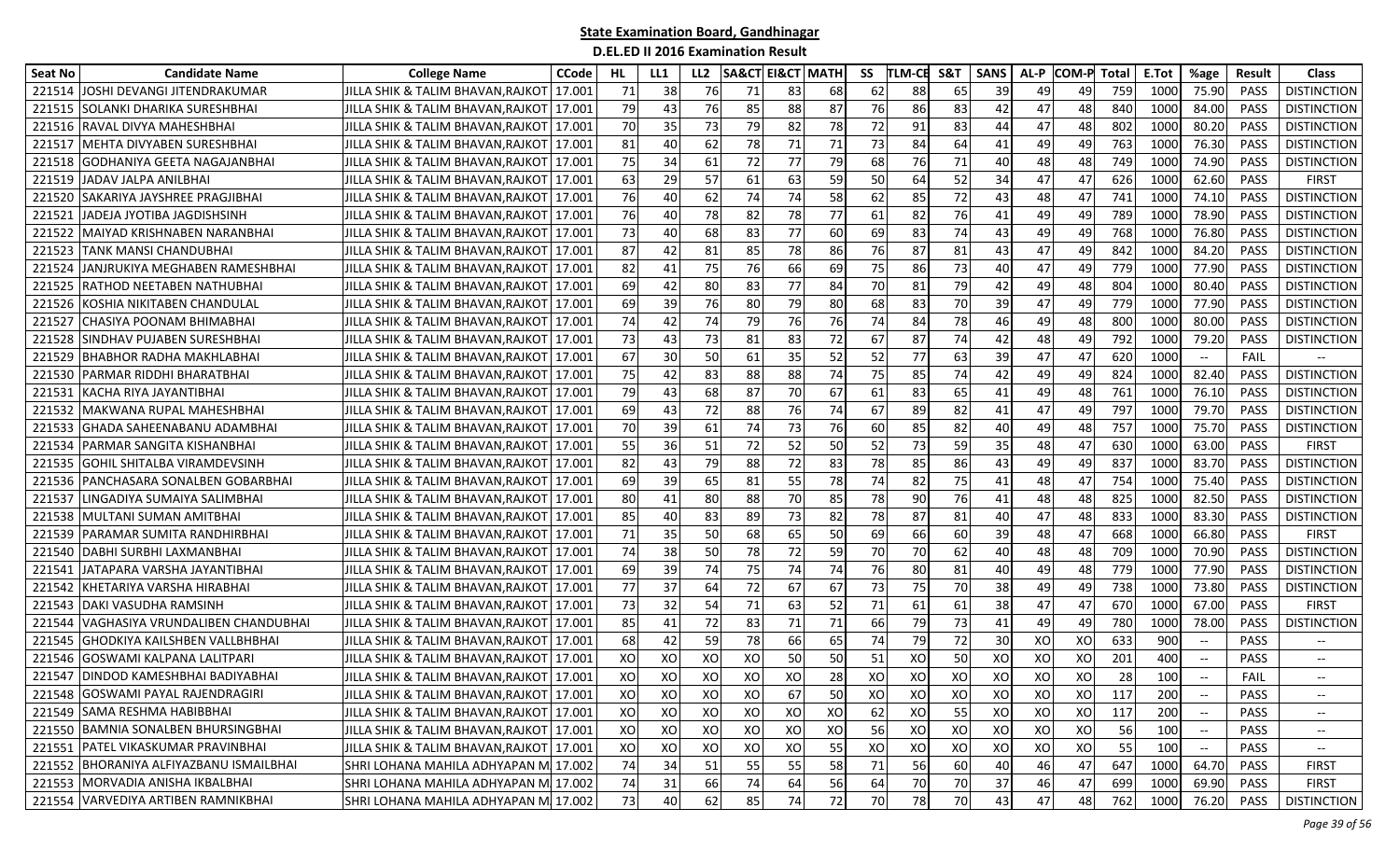| Seat No | <b>Candidate Name</b>                 | <b>College Name</b>                   | <b>CCode</b> | HL  | LL1 | LL <sub>2</sub> |    | <b>SA&amp;CT EI&amp;CT MATH</b> |    | SS | TLM-CE | S&T    | <b>SANS</b> | AL-P | <b>COM-P Total</b> |     | E.Tot | %age  | Result      | <b>Class</b>       |
|---------|---------------------------------------|---------------------------------------|--------------|-----|-----|-----------------|----|---------------------------------|----|----|--------|--------|-------------|------|--------------------|-----|-------|-------|-------------|--------------------|
|         | 221555 JARIYA BHAVIKA SURESHBHAI      | SHRI LOHANA MAHILA ADHYAPAN M         | 17.002       | 69  | 38  | 66              | 69 | 77                              | 63 | 68 | 70     | 64     | 39          | 46   | 48                 | 717 | 1000  | 71.70 | <b>PASS</b> | <b>DISTINCTION</b> |
| 221556  | CHAUHAN BHOOMI BIPINBHAI              | SHRI LOHANA MAHILA ADHYAPAN MI 17.002 |              | 67  | 39  | 80              | 83 | 77                              | 84 | 72 | 79     | 66     | 39          | 47   | 49                 | 782 | 1000  | 78.20 | PASS        | <b>DISTINCTION</b> |
| 221557  | <b>SHAH BHUMI HARESHBHAI</b>          | SHRI LOHANA MAHILA ADHYAPAN MI 17.002 |              | 63  | 39  | 71              | 82 | 65                              | 78 | 80 | 78     | 70     | 39          | 48   | 49                 | 762 | 1000  | 76.20 | PASS        | <b>DISTINCTION</b> |
| 221558  | MORI CHANDANI DHANJIBHAI              | SHRI LOHANA MAHILA ADHYAPAN MI 17.002 |              | 50  | 34  | 55              | 51 | 60                              | 29 | 61 | 50     | 59     | 35          | 44   | 47                 | 575 | 1000  | $- -$ | FAIL        |                    |
| 221559  | <b>PATEL DHARA KETANKUMAR</b>         | SHRI LOHANA MAHILA ADHYAPAN MI 17.002 |              | 64  | 38  | 61              | 84 | 76                              | 75 | 78 | 78     | 71     | 37          | 49   | 49                 | 760 | 1000  | 76.00 | <b>PASS</b> | <b>DISTINCTION</b> |
| 221560  | BHALIYA DHARMISHTHA BHARATBHAI        | SHRI LOHANA MAHILA ADHYAPAN M 17.002  |              | 68  | 42  | 74              | 80 | 74                              | 74 | 77 | 77     | 73     | 36          | 49   | 48                 | 772 | 1000  | 77.20 | PASS        | <b>DISTINCTION</b> |
| 22156   | VIRADIYA DIKSHITA MUKESHBHAI          | SHRI LOHANA MAHILA ADHYAPAN MI 17.002 |              | AB  | AB  | AB              | 74 | AB                              | AB | AB | AB     | AB     | AB          | 48   | 48                 | 170 | 1000  | $-\!$ | FAIL        |                    |
| 221562  | SARMARI DIMPAL MERAMBHAI              | SHRI LOHANA MAHILA ADHYAPAN MI 17.002 |              | 72  | 43  | 77              | 88 | 77                              | 89 | 85 | 84     | 86     | 40          | 49   | 49                 | 839 | 1000  | 83.90 | <b>PASS</b> | <b>DISTINCTION</b> |
| 221563  | PARMAR DIPTI GIRISHBHAI               | SHRI LOHANA MAHILA ADHYAPAN MI 17.002 |              | 75  | 41  | 72              | 86 | 84                              | 67 | 85 | 82     | 77     | 38          | 49   | 48                 | 804 | 1000  | 80.40 | <b>PASS</b> | <b>DISTINCTION</b> |
| 221564  | PANKHANIYA DIPTIBEN KANTILAL          | SHRI LOHANA MAHILA ADHYAPAN MI 17.002 |              | 73  | 42  | 77              | 81 | 87                              | 73 | 82 | 87     | 81     | 40          | 48   | 49                 | 820 | 1000  | 82.00 | PASS        | <b>DISTINCTION</b> |
| 221565  | JADAV DISHABEN KARABHAI               | SHRI LOHANA MAHILA ADHYAPAN MI 17.002 |              | 67  | 40  | 64              | 63 | 73                              | 71 | 71 | 83     | 69     | 40          | 49   | 49                 | 739 | 1000  | 73.90 | PASS        | <b>DISTINCTION</b> |
| 221566  | MAKWANA DIVYA PRAVINBHAI              | SHRI LOHANA MAHILA ADHYAPAN MI 17.002 |              | 55  | 36  | 74              | 72 | 63                              | 50 | 75 | 82     | 70     | 38          | 48   | 48                 | 711 | 1000  | 71.10 | PASS        | <b>DISTINCTION</b> |
| 221567  | IPARMAR DIVYA MOHANBHAI               | SHRI LOHANA MAHILA ADHYAPAN MI 17.002 |              | 62  | 36  | 70              | 74 | 73                              | 63 | 73 | 81     | 75     | 36          | 47   | 48                 | 738 | 1000  | 73.80 | PASS        | <b>DISTINCTION</b> |
| 221568  | VISPARA DIVYA RANCHHODBHAI            | SHRI LOHANA MAHILA ADHYAPAN M 17.002  |              | 65  | 39  | 71              | 67 | 77                              | 61 | 55 | 77     | 71     | 37          | 48   | 49                 | 717 | 1000  | 71.70 | <b>PASS</b> | <b>DISTINCTION</b> |
| 221569  | JADAV GAYATRI DINESHBHAI              | SHRI LOHANA MAHILA ADHYAPAN MI 17.002 |              | 72  | 41  | 72              | 74 | 74                              | 60 | 72 | 66     | 80     | 41          | 48   | 47                 | 747 | 1000  | 74.70 | PASS        | <b>DISTINCTION</b> |
| 221570  | <b>BAGADA HETAL PRAVINBHAI</b>        | SHRI LOHANA MAHILA ADHYAPAN MI 17.002 |              | 71  | 41  | 83              | 83 | 83                              | 91 | 73 | 80     | 87     | 42          | 48   | 49                 | 831 | 1000  | 83.10 | PASS        | <b>DISTINCTION</b> |
| 221571  | <b>MANEK HETVI MANISHBHAI</b>         | SHRI LOHANA MAHILA ADHYAPAN M 17.002  |              | 71  | 39  | 79              | 83 | 77                              | 82 | 66 | 81     | 81     | 42          | 48   | 47                 | 796 | 1000  | 79.60 | PASS        | <b>DISTINCTION</b> |
| 221572  | <b>MODA HIRALBA SHANTUBHAI</b>        | SHRI LOHANA MAHILA ADHYAPAN MI 17.002 |              | 60  | 39  | 67              | 74 | 78                              | 59 | 67 | 80     | 71     | 39          | 48   | 47                 | 729 | 1000  | 72.90 | PASS        | <b>DISTINCTION</b> |
| 221573  | <b>SOLANKI ILABEN BHUPATBHAI</b>      | SHRI LOHANA MAHILA ADHYAPAN M 17.002  |              | 53  | 34  | $42**$          | 59 | 57                              | 51 | 54 | 74     | 51     | 36          | 49   | 47                 | 607 | 1000  | 60.70 | PASS        | SECOND             |
| 221574  | IDAFDA JAGRUTI MANSUKHBHAI            | SHRI LOHANA MAHILA ADHYAPAN MI 17.002 |              | 64  | 40  | 72              | 69 | 76                              | 63 | 65 | 80     | 77     | 38          | 48   | 49                 | 741 | 1000  | 74.10 | <b>PASS</b> | <b>DISTINCTION</b> |
| 221575  | VADODARIYA JALPA PRAFULLBHAI          | SHRI LOHANA MAHILA ADHYAPAN M 17.002  |              | 60  | 39  | 60              | 72 | 65                              | 65 | 59 | 85     | 74     | 39          | 48   | 48                 | 714 | 1000  | 71.40 | PASS        | <b>DISTINCTION</b> |
| 221576  | <b>MORI JANKIBEN DHANJIBHAI</b>       | SHRI LOHANA MAHILA ADHYAPAN MI 17.002 |              | 60  | 32  | 50              | 60 | 55                              | 51 | 50 | 75     | $40**$ | 27          | 48   | 47                 | 595 | 1000  | 59.50 | PASS        | <b>SECOND</b>      |
| 221577  | RAMAVAT JINKAL BHUPATBHAI             | SHRI LOHANA MAHILA ADHYAPAN MI 17.002 |              | 66  | 40  | 67              | 73 | 79                              | 72 | 65 | 86     | 76     | 33          | 49   | 48                 | 754 | 1000  | 75.40 | PASS        | <b>DISTINCTION</b> |
| 221578  | CHANDEGRA JYOTIBEN BHANJIBHAI         | SHRI LOHANA MAHILA ADHYAPAN MI 17.002 |              | 72  | 40  | 71              | 78 | 85                              | 81 | 84 | 89     | 78     | 35          | 47   | 49                 | 809 | 1000  | 80.90 | <b>PASS</b> | <b>DISTINCTION</b> |
| 221579  | PARMAR JYOTIBEN HEMANTLAL             | SHRI LOHANA MAHILA ADHYAPAN M 17.002  |              | 74  | 41  | 68              | 83 | 86                              | 86 | 79 | 86     | 83     | 39          | 48   | 47                 | 820 | 1000  | 82.00 | <b>PASS</b> | <b>DISTINCTION</b> |
| 221580  | KANJARIYA KAJAL MANSUKHBHAI           | SHRI LOHANA MAHILA ADHYAPAN MI 17.002 |              | 69  | 37  | 65              | 84 | 78                              | 71 | 77 | 82     | 69     | 34          | 48   | 49                 | 763 | 1000  | 76.30 | PASS        | <b>DISTINCTION</b> |
| 22158   | PARMAR KAJAL RAMESHBHAI               | SHRI LOHANA MAHILA ADHYAPAN M 17.002  |              | 67  | 34  | 58              | 76 | 73                              | 68 | 81 | 82     | 56     | 37          | 48   | 48                 | 728 | 1000  | 72.80 | PASS        | <b>DISTINCTION</b> |
| 221582  | ISISODIYA KAJALBEN BANESINH           | SHRI LOHANA MAHILA ADHYAPAN MI 17.002 |              | 62  | 33  | $40**$          | 70 | 61                              | 67 | 63 | 82     | 51     | 32          | 48   | 47                 | 656 | 1000  | 65.60 | PASS        | <b>SECOND</b>      |
| 221583  | ITERAIYA KAJALBEN HEMANTBHAI          | SHRI LOHANA MAHILA ADHYAPAN M 17.002  |              | 72  | 40  | 66              | 73 | 74                              | 64 | 77 | 86     | 70     | 39          | 47   | 49                 | 757 | 1000  | 75.70 | PASS        | <b>DISTINCTION</b> |
| 221584  | UMRANIYA KAJALBEN CHANDRAKANT         | SHRI LOHANA MAHILA ADHYAPAN M 17.002  |              | 71  | 41  | 78              | 77 | 72                              | 73 | 78 | 86     | 70     | 36          | 48   | 49                 | 779 | 1000  | 77.90 | PASS        | <b>DISTINCTION</b> |
| 221585  | VAHANI KAJALBEN GIDHABHAI             | SHRI LOHANA MAHILA ADHYAPAN MI 17.002 |              | 74  | 40  | 72              | 89 | 79                              | 87 | 82 | 87     | 81     | 39          | 48   | 49                 | 827 | 1000  | 82.70 | PASS        | <b>DISTINCTION</b> |
| 221586  | NANDANIYA KAVITABEN KARABHAI          | SHRI LOHANA MAHILA ADHYAPAN MI 17.002 |              | 69  | 39  | 81              | 84 | 77                              | 75 | 77 | 84     | 81     | 39          | 47   | 49                 | 802 | 1000  | 80.20 | PASS        | <b>DISTINCTION</b> |
| 221587  | VALA KHUSHALI SURYAKANTBHAI           | SHRI LOHANA MAHILA ADHYAPAN M 17.002  |              | 73  | 39  | 67              | 87 | 86                              | 77 | 74 | 82     | 71     | 37          | 49   | 48                 | 790 | 1000  | 79.00 | PASS        | <b>DISTINCTION</b> |
|         | 221588 PITHIYA KHUSHBUBEN JAGADISH    | SHRI LOHANA MAHILA ADHYAPAN M 17.002  |              | 74  | 40  | 62              | 88 | 77                              | 81 | 73 | 82     | 80     | 39          | 48   | 48                 | 792 | 1000  | 79.20 | PASS        | <b>DISTINCTION</b> |
|         | 221589 CHAUHAN KIRANBEN THAKARSHIBHAI | SHRI LOHANA MAHILA ADHYAPAN M. 17.002 |              | 761 | 36  | 69              | 72 | 84                              | 78 | 75 | 81     | 61     | 37          | 47   | 48                 | 764 | 1000  | 76.40 | PASS        | <b>DISTINCTION</b> |
|         | 221590 OLAKIYA KIRANBEN DEVRAJBHAI    | SHRI LOHANA MAHILA ADHYAPAN M 17.002  |              | 84  | 41  | 71              | 80 | 90                              | 76 | 79 | 81     | 79     | 36          | 46   | 49                 | 812 | 1000  | 81.20 | PASS        | <b>DISTINCTION</b> |
|         | 221591 BADAMALIYA KRISHNA VINODBHAI   | SHRI LOHANA MAHILA ADHYAPAN M 17.002  |              | 67  | 38  | 81              | 83 | 84                              | 79 | 77 | 80     | 76     | 33          | 48   | 49                 | 795 | 1000  | 79.50 | PASS        | <b>DISTINCTION</b> |
|         | 221592 BHATTI KRISHNA UDAYBHAI        | SHRI LOHANA MAHILA ADHYAPAN M 17.002  |              | 63  | 39  | 76              | 62 | 66                              | 82 | 67 | 71     | 63     | 33          | 46   | 48                 | 716 | 1000  | 71.60 | PASS        | <b>DISTINCTION</b> |
|         | 221593 VISAPARA MAYURI RAMNIKBHAI     | SHRI LOHANA MAHILA ADHYAPAN M 17.002  |              | 78  | 42  | 61              | 77 | 78                              | 84 | 76 | 82     | 70     | 38          | 47   | 48                 | 781 | 1000  | 78.10 | PASS        | <b>DISTINCTION</b> |
|         | 221594 PARMAR MEENA JAYSUKHBHAI       | SHRI LOHANA MAHILA ADHYAPAN M 17.002  |              | 69  | 38  | 56              | 80 | 79                              | 84 | 72 | 85     | 61     | 34          | 44   | 47                 | 749 | 1000  | 74.90 | PASS        | <b>DISTINCTION</b> |
|         | 221595 THAKAR MEGHA KAUSHIKBHAI       | SHRI LOHANA MAHILA ADHYAPAN M 17.002  |              | 80  | 41  | 82              | 80 | 75                              | 83 | 76 | 88     | 73     | 34          | 46   | 47                 | 805 | 1000  | 80.50 | PASS        | <b>DISTINCTION</b> |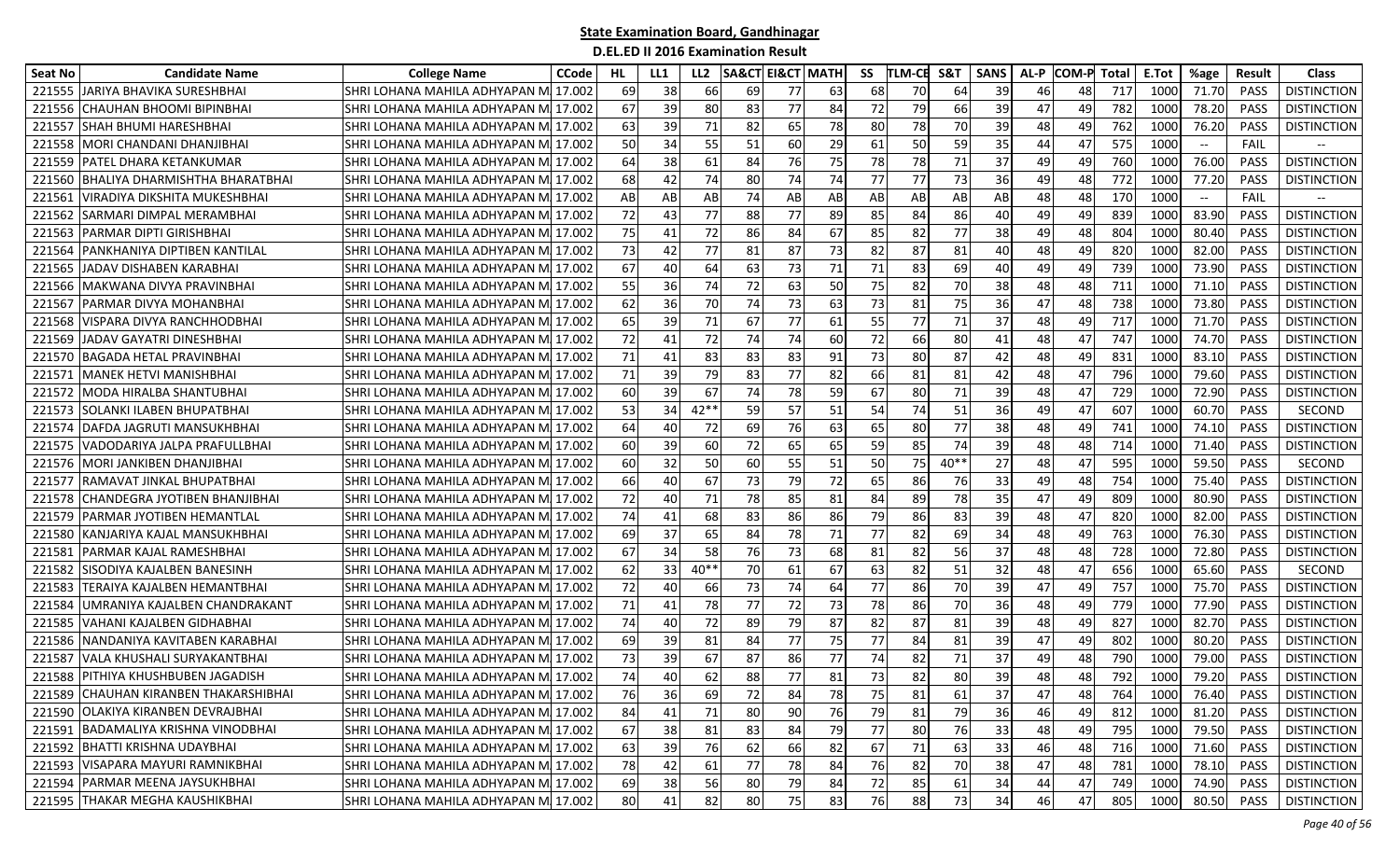| Seat No | <b>Candidate Name</b>                 | <b>College Name</b>                    | <b>CCode</b> | HL | LL1 | LL <sub>2</sub> |    | <b>SA&amp;CT EI&amp;CT MATH</b> | SS           | TLM-CE | S&T | <b>SANS</b> | AL-P | COM-P | Total | E.Tot | %age         | Result      | <b>Class</b>             |
|---------|---------------------------------------|----------------------------------------|--------------|----|-----|-----------------|----|---------------------------------|--------------|--------|-----|-------------|------|-------|-------|-------|--------------|-------------|--------------------------|
|         | 221596 VYAS MITAL DILIPBHAI           | SHRI LOHANA MAHILA ADHYAPAN M          | 17.002       | 68 | 38  | 59              | 77 | 68                              | 70<br>62     | 81     | 62  | 37          | 44   | 48    | 714   | 1000  | 71.40        | <b>PASS</b> | <b>DISTINCTION</b>       |
| 221597  | KUKVAVA MUKTIBEN GOKALBHAI            | SHRI LOHANA MAHILA ADHYAPAN M          | 17.002       | 57 | 30  | 52              | 61 | 56                              | 50<br>66     | 57     | 50  | 28          | 44   | 47    | 598   | 1000  | 59.80        | PASS        | <b>SECOND</b>            |
| 221598  | <b>DHAGEL NAYANA VALLBHBHAI</b>       | SHRI LOHANA MAHILA ADHYAPAN M 17.002   |              | 79 | 41  | 80              | 85 | 80                              | 85<br>74     | 84     | 78  | 39          | 48   | 49    | 822   | 1000  | 82.20        | PASS        | <b>DISTINCTION</b>       |
| 221599  | <b>GOHEL NEETA JINABHAI</b>           | SHRI LOHANA MAHILA ADHYAPAN MI 17.002  |              | 77 | 42  | 79              | 81 | 80                              | 88<br>71     | 80     | 83  | 38          | 45   | 49    | 813   | 1000  | 81.30        | <b>PASS</b> | <b>DISTINCTION</b>       |
| 221600  | <b>SITAPARA NISHA BHARATBHAI</b>      | SHRI LOHANA MAHILA ADHYAPAN M 17.002   |              | 66 | 36  | 60              | 78 | 71                              | 51<br>71     | 60     | 50  | 35          | 48   | 48    | 674   | 1000  | 67.40        | PASS        | <b>FIRST</b>             |
| 221601  | <b>ZALA NISHABA MAHENDRASINH</b>      | SHRI LOHANA MAHILA ADHYAPAN MI 17.002  |              | 69 | 39  | 67              | 78 | 84                              | 73<br>74     | 76     | 63  | 37          | 49   | 49    | 758   | 1000  | 75.80        | PASS        | <b>DISTINCTION</b>       |
| 221602  | SODHA PARAS JIVARAJBHAI               | SHRI LOHANA MAHILA ADHYAPAN M 17.002   |              | 71 | 39  | 77              | 65 | 63                              | 54<br>60     | 65     | 64  | 33          | 48   | 47    | 686   | 1000  | 68.60        | PASS        | <b>FIRST</b>             |
| 221603  | RATHOD PAYAL ASHWINBHAI               | SHRI LOHANA MAHILA ADHYAPAN MI 17.002  |              | 70 | 39  | 74              | 76 | 79                              | 75<br>72     | 76     | 68  | 39          | 49   | 48    | 765   | 1000  | 76.50        | PASS        | <b>DISTINCTION</b>       |
| 22160   | PARMAR POOJA RAJESHBHAI               | SHRI LOHANA MAHILA ADHYAPAN MI 17.002  |              | 75 | 39  | 75              | 74 | 68                              | 86<br>77     | 76     | 74  | 38          | 49   | 49    | 780   | 1000  | 78.00        | <b>PASS</b> | <b>DISTINCTION</b>       |
| 22160   | PARMAR POOJABEN JENTIBHAI             | SHRI LOHANA MAHILA ADHYAPAN MI 17.002  |              | 68 | 36  | 71              | 68 | 67                              | 72<br>80     | 74     | 65  | 35          | 49   | 49    | 734   | 1000  | 73.40        | PASS        | <b>DISTINCTION</b>       |
| 221606  | <b>BAGADA RESHMABEN NAGAJIBHAI</b>    | SHRI LOHANA MAHILA ADHYAPAN MI 17.002  |              | 75 | 40  | 71              | 85 | 78                              | 84<br>76     | 86     | 79  | 41          | 47   | 48    | 810   | 1000  | 81.00        | PASS        | <b>DISTINCTION</b>       |
| 221607  | IGANGAJALIYA RITA YOGESHBHAI          | SHRI LOHANA MAHILA ADHYAPAN MI 17.002  |              | 86 | 40  | 74              | 72 | 87                              | 80<br>77     | 90     | 78  | 41          | 49   | 49    | 823   | 1000  | 82.30        | <b>PASS</b> | <b>DISTINCTION</b>       |
| 221608  | IGANGANI RITABAHEN RAJESHBHAI         | SHRI LOHANA MAHILA ADHYAPAN MI 17.002  |              | 83 | 43  | 85              | 89 | 91                              | 77<br>92     | 86     | 82  | 38          | 49   | 49    | 864   | 1000  | 86.40        | PASS        | <b>DISTINCTION</b>       |
| 221609  | RENUKA RUPAL BALVANTBHAI              | SHRI LOHANA MAHILA ADHYAPAN M 17.002   |              | 75 | 41  | 74              | 73 | 80                              | 69<br>63     | 82     | 72  | 36          | 49   | 49    | 763   | 1000  | 76.30        | PASS        | <b>DISTINCTION</b>       |
| 221610  | <b>SURU SHEELA VANARAJBHAI</b>        | SHRI LOHANA MAHILA ADHYAPAN MI 17.002  |              | 59 | 35  | 64              | 64 | 74                              | 50<br>53     | 75     | 57  | 29          | 47   | 47    | 654   | 1000  | 65.40        | PASS        | <b>FIRST</b>             |
| 22161   | DESANI SHEETAL RAMESHBHAI             | SHRI LOHANA MAHILA ADHYAPAN MI 17.002  |              | 82 | 40  | 75              | 86 | 84                              | 78<br>70     | 87     | 79  | 36          | 49   | 49    | 815   | 1000  | 81.50        | <b>PASS</b> | <b>DISTINCTION</b>       |
| 221612  | PARMAR SHEETAL GOVINDBHAI             | SHRI LOHANA MAHILA ADHYAPAN M 17.002   |              | 70 | 40  | 80              | 87 | 88                              | 86<br>67     | 88     | 80  | 35          | 49   | 49    | 819   | 1000  | 81.90        | PASS        | <b>DISTINCTION</b>       |
| 221613  | JOSHI SHIVANI SURESHBHAI              | SHRI LOHANA MAHILA ADHYAPAN MI 17.002  |              | 69 | 38  | 70              | 80 | 76                              | 68<br>62     | 81     | 79  | 32          | 49   | 48    | 752   | 1000  | 75.20        | PASS        | <b>DISTINCTION</b>       |
| 221614  | BAKOTRA SHOBHANA VALABHAI             | SHRI LOHANA MAHILA ADHYAPAN M 17.002   |              | 75 | 38  | 73              | 78 | 84                              | 83<br>75     | 90     | 79  | 38          | 48   | 49    | 810   | 1000  | 81.00        | PASS        | <b>DISTINCTION</b>       |
| 221615  | <b>IDABHI SHOBHANABEN DHIRUBHAI</b>   | SHRI LOHANA MAHILA ADHYAPAN MI 17.002  |              | 74 | 37  | 77              | 86 | 76                              | 57<br>79     | 83     | 73  | 38          | 47   | 49    | 776   | 1000  | 77.60        | PASS        | <b>DISTINCTION</b>       |
| 221616  | <b>SUMRA SIMRAN HARUNBHAI</b>         | SHRI LOHANA MAHILA ADHYAPAN M 17.002   |              | 76 | 43  | 83              | 70 | 86                              | 86<br>77     | 83     | 73  | 40          | 48   | 49    | 814   | 1000  | 81.40        | PASS        | <b>DISTINCTION</b>       |
| 22161   | JADEJA SONALBA VANRAJSINH             | SHRI LOHANA MAHILA ADHYAPAN MI 17.002  |              | 66 | 39  | 75              | 77 | 83                              | 78<br>71     | 84     | 79  | 39          | 48   | 49    | 788   | 1000  | 78.80        | PASS        | <b>DISTINCTION</b>       |
| 221618  | CHAUHAN SONALBEN RANCHHODBHAI         | SHRI LOHANA MAHILA ADHYAPAN M 17.002   |              | 70 | 40  | 53              | 76 | 70                              | 65<br>64     | 83     | 75  | 35          | 47   | 48    | 726   | 1000  | 72.60        | PASS        | <b>DISTINCTION</b>       |
| 221619  | <b>VADHER SUMAN RAMESHBHAI</b>        | SHRI LOHANA MAHILA ADHYAPAN MI 17.002  |              | 73 | 40  | 81              | 80 | 81                              | 90<br>67     | 89     | 77  | 44          | 48   | 48    | 818   | 1000  | 81.80        | <b>PASS</b> | <b>DISTINCTION</b>       |
| 221620  | GADHADARA SUMITA RAMESHBHAI           | SHRI LOHANA MAHILA ADHYAPAN M          | 17.002       | 76 | 41  | 74              | 80 | 82                              | 72<br>74     | 88     | 79  | 37          | 48   | 49    | 800   | 1000  | 80.00        | PASS        | <b>DISTINCTION</b>       |
| 22162   | KHAMBHALIYA UMA RANCHHODBHAI          | SHRI LOHANA MAHILA ADHYAPAN M 17.002   |              | 74 | 42  | 76              | 79 | 87                              | 68<br>65     | 85     | 76  | 38          | 48   | 48    | 786   | 1000  | 78.60        | PASS        | <b>DISTINCTION</b>       |
| 221622  | CHAUHAN VAISHALI MANOJKUMAR           | SHRI LOHANA MAHILA ADHYAPAN MI 17.002  |              | 73 | 39  | 81              | 83 | 87                              | 87<br>74     | 89     | 83  | 40          | 49   | 49    | 834   | 1000  | 83.40        | <b>PASS</b> | <b>DISTINCTION</b>       |
| 221623  | IMAKWANA VANDANA DINESHBHAI           | SHRI LOHANA MAHILA ADHYAPAN MI 17.002  |              | 72 | 36  | 78              | 80 | 80                              | 82<br>67     | 85     | 74  | 36          | 48   | 49    | 787   | 1000  | 78.70        | PASS        | <b>DISTINCTION</b>       |
| 221624  | <b>DHARAJIYA VARSHABEN PANCHABHAI</b> | SHRI LOHANA MAHILA ADHYAPAN MI 17.002  |              | 71 | 36  | 62              | 82 | 79                              | 60<br>58     | 87     | 73  | 36          | 48   | 48    | 740   | 1000  | 74.00        | PASS        | <b>DISTINCTION</b>       |
| 221625  | <b>HANDA VILASBEN KALUBHAI</b>        | SHRI LOHANA MAHILA ADHYAPAN MI 17.002  |              | 76 | 40  | 66              | 81 | 85                              | 63<br>70     | 83     | 78  | 37          | 48   | 47    | 774   | 1000  | 77.40        | PASS        | <b>DISTINCTION</b>       |
| 221626  | PANDYA VIRALBEN NARESHKUMAR           | SHRI LOHANA MAHILA ADHYAPAN MI 17.002  |              | 75 | 38  | 65              | 74 | 82                              | 75<br>68     | 79     | 71  | 38          | 48   | 49    | 762   | 1000  | 76.20        | PASS        | <b>DISTINCTION</b>       |
| 221627  | SAVALEEYA YOGEETA CHATURBHAI          | SHRI LOHANA MAHILA ADHYAPAN M 17.002   |              | 73 | 42  | 67              | 60 | 76                              | 80<br>59     | 76     | 79  | 36          | 48   | 49    | 745   | 1000  | 74.50        | PASS        | <b>DISTINCTION</b>       |
| 221628  | JOBAN ZAHIDA HANIFBHAI                | SHRI LOHANA MAHILA ADHYAPAN MI 17.002  |              | 71 | 38  | 67              | 71 | 72                              | 73<br>64     | 81     | 71  | 37          | 48   | 49    | 742   | 1000  | 74.20        | PASS        | <b>DISTINCTION</b>       |
|         | 221629 TAVIYAD BIPINBHAI RAJUBHAI     | HUNTAR TRAINING COLLEGE, MORBI, 17.003 |              | XO | XO  | XO              | XO | XO                              | 39<br>XO     | XO     | XO  | XO          | XO   | XO    | 39    | 100   |              | FAIL        |                          |
|         | 221630 GORIYA MAHESH BALABHAI         | HUNTAR TRAINING COLLEGE, MORBI, 17.003 |              | XO | 34  | 54              | XO | XO                              | 64<br>72     | 79     | 67  | 31          | XO   | XO    | 401   | 600   | $-\hbox{--}$ | PASS        | $\overline{\phantom{a}}$ |
|         | 221631 RATHOD BHAVISHA BABUBHAI       | SARASWATI ADHYAPAN MANDIR PTC 17.005   |              | 70 | 38  | 64              | 68 | 67                              | 64<br>64     | 74     | 66  | 43          | 46   | 42    | 706   | 1000  | 70.60        | PASS        | <b>DISTINCTION</b>       |
|         | 221632 CHAUDHARI DARSHANA JAYANTIBHAI | SARASWATI ADHYAPAN MANDIR PTC 17.005   |              | 77 | 39  | 68              | 81 | 80                              | 72<br>64     | 88     | 65  | 45          | 48   | 44    | 771   | 1000  | 77.10        | PASS        | <b>DISTINCTION</b>       |
|         | 221633 RAIYANI HANSA LAKHMANBHAI      | SARASWATI ADHYAPAN MANDIR PTC 17.005   |              | 71 | 40  | 59              | 78 | $71\,$                          | 64<br>70     | 69     | 65  | 40          | 48   | 42    | 717   | 1000  | 71.70        | PASS        | <b>DISTINCTION</b>       |
|         | 221634 MAGHARA JAGRUTI DINESHBHAI     | SARASWATI ADHYAPAN MANDIR PTC 17.005   |              | 71 | 33  | 53              | 65 | 59                              | 59<br>51     | 76     | 70  | 35          | 46   | 42    | 660   | 1000  | 66.00        | PASS        | <b>FIRST</b>             |
|         | 221635 RATHOD JYOTI PUNJABHAI         | SARASWATI ADHYAPAN MANDIR PTC 17.005   |              | 79 | 39  | 51              | 72 | 66                              | 60<br>53     | 81     | 70  | 35          | 47   | 42    | 695   | 1000  | 69.50        | PASS        | <b>FIRST</b>             |
|         | 221636 LIMBANI KAJAL VINODRAY         | SARASWATI ADHYAPAN MANDIR PTC 17.005   |              | 75 | 38  | 52              | 66 | 58                              | 55<br>$41**$ | 75     | 56  | 33          | 46   | 42    | 637   | 1000  | 63.70        | PASS        | SECOND                   |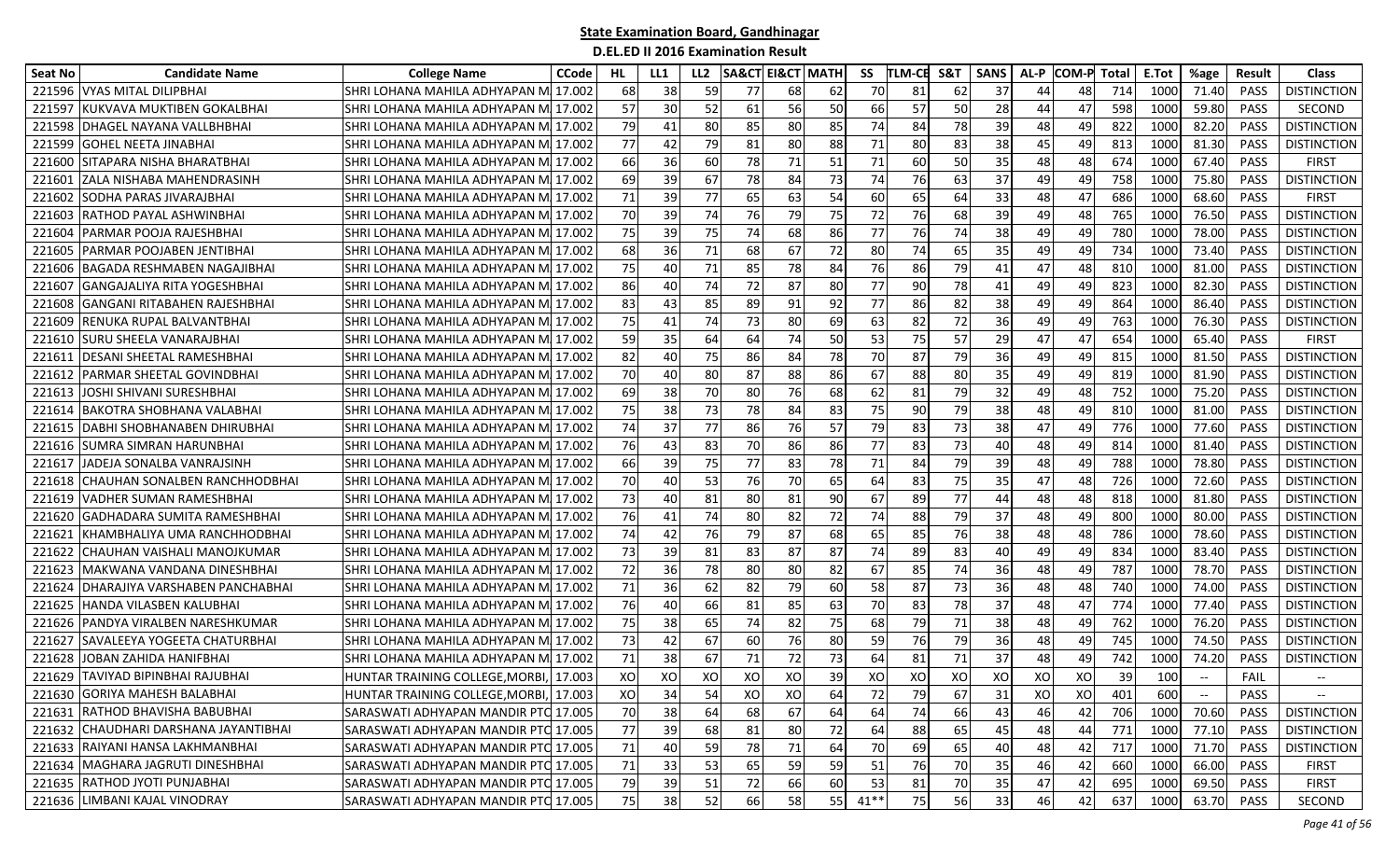| <b>Seat No</b> | <b>Candidate Name</b>                    | <b>College Name</b>                            | <b>CCode</b> | HL | LL1 | LL <sub>2</sub> | <b>SA&amp;CT EI&amp;CT MATH</b> |    |    | SS | <b>TLM-CE</b> | S&T  | <b>SANS</b> | AL-P | <b>COM-P Total</b> |     | E.Tot | %age                                                | Result      | <b>Class</b>                  |
|----------------|------------------------------------------|------------------------------------------------|--------------|----|-----|-----------------|---------------------------------|----|----|----|---------------|------|-------------|------|--------------------|-----|-------|-----------------------------------------------------|-------------|-------------------------------|
| 221637         | ICHAUHAN NAYANA JETHABHAI                | SARASWATI ADHYAPAN MANDIR PT <b>C</b> I 17.005 |              | 74 | 37  | 61              | 66                              | 68 | 60 | 60 | 86            | 72   | 35          | 47   | 42                 | 708 | 1000  | 70.80                                               | <b>PASS</b> | <b>DISTINCTION</b>            |
| 221638         | DAFADA VANDANA NARSIBHAI                 | SARASWATI ADHYAPAN MANDIR PTC 17.005           |              | 68 | 39  | 40              | 79                              | 60 | 50 | 71 | 59            | 41   | 34          | 46   | 44                 | 631 | 1000  | $\hspace{0.05cm} \ldots$                            | FAIL        | $- -$                         |
| 221639         | AGRAVAT RAJANEE PRAKASHBHAI              | SARASWATI ADHYAPAN MANDIR PTC                  | 17.005       | 73 | 38  | 65              | 86                              | 71 | 55 | 73 | 83            | 67   | 37          | XO   | XO                 | 648 | 900   |                                                     | <b>PASS</b> | --                            |
| 221640         | <b>PARMAR REKHABEN RAVJIBHAI</b>         | SARASWATI ADHYAPAN MANDIR PTC 17.005           |              | XO | XO  | XO              | XO                              | 24 | XO | 50 | XO            | XO   | XO          | XO   | XO                 | 74  | 200   | $\hspace{0.05cm} -\hspace{0.05cm} -\hspace{0.05cm}$ | FAIL        | $\overline{\phantom{a}}$      |
| 221641         | <b>SOLANKI DIVYESH GOVINDBHAI</b>        | MATRUSHRIV B MANVAR PTC COLLE 17.006           |              | 59 | 34  | 43              | 73                              | 58 | 50 | 62 | 59            | 35   | 33          | 44   | 44                 | 594 | 1000  | $--$                                                | FAIL        | --                            |
|                | 221642 DABHI KAMALABEN JIVANBHAI         | MATRUSHRI V B MANVAR PTC COLLE 17.006          |              | 72 | 39  | $43**$          | 79                              | 62 | 50 | 70 | 54            | 50   | 36          | 44   | 45                 | 644 | 1000  | 64.40                                               | PASS        | SECOND                        |
| 221643         | <b>BHATTI KAPILKUMAR DURLABHADAS</b>     | MATRUSHRIV B MANVAR PTC COLLE 17.006           |              | 54 | 30  | 43              | 67                              | 53 | 38 | 50 | 59            | 29   | 25          | 42   | 44                 | 534 | 1000  | $\overline{\phantom{a}}$                            | FAIL        | $- -$                         |
| 221644         | MAGRA MENABEN RAMJIBHAI                  | <b>MATRUSHRI V B MANVAR PTC COLLE</b>          | 17.006       | 69 | 38  | 55              | 57                              | 65 | 50 | 50 | 66            | 54   | 34          | 45   | 45                 | 628 | 1000  | 62.80                                               | <b>PASS</b> | <b>FIRST</b>                  |
| 221645         | <b>VEKARIYA NIRALIBEN SANJAYKUMAR</b>    | MATRUSHRIV B MANVAR PTC COLLE 17.006           |              | 75 | 40  | 62              | 75                              | 69 | 62 | 61 | 61            | 60   | 33          | 46   | 45                 | 689 | 1000  | 68.90                                               | <b>PASS</b> | <b>FIRST</b>                  |
| 221646         | KUBAVAT RAVIDAS PARSOTAMDAS              | MATRUSHRI V B MANVAR PTC COLLE                 | 17.006       | 59 | 25  | 39              | 56                              | 34 | 35 | 39 | 53            | 34   | 30          | 45   | 43                 | 492 | 1000  | $\overline{\phantom{a}}$                            | FAIL        | $\overline{\phantom{a}}$      |
| 221647         | MARADIA REHANABEN RAFIQUEBHAI            | MATRUSHRI V B MANVAR PTC COLLE                 | 17.006       | 57 | 32  | 50              | 52                              | 31 | 32 | 50 | 52            | 43   | 33          | 43   | 43                 | 518 | 1000  | $\overline{\phantom{a}}$                            | FAIL        | $-$                           |
|                |                                          |                                                |              |    |     |                 |                                 |    |    |    |               |      |             |      |                    |     |       |                                                     |             |                               |
|                | 221648 MUCHHADIYA SANDHYABEN DINESHKUMAR | MATRUSHRIV B MANVAR PTC COLLE 17.006           |              | 68 | 38I | 61              | 61                              | 64 | 50 | 64 | 80            | 63   | 34          | 43   | 46                 | 672 | 1000  | 67.20                                               | <b>PASS</b> | <b>FIRST</b>                  |
|                | 221649 SOLANKI SAVITRIBAHEN DINESHBHAI   | MATRUSHRI V B MANVAR PTC COLLE 17.006          |              | 69 | 33  | 39              | 60                              | 50 | 38 | 62 | 61            | 50   | 31          | 42   | 43                 | 578 | 1000  | $\overline{\phantom{a}}$                            | FAIL        |                               |
| 221650         | <b>SHYAL SHILPABEN NANJIBHAI</b>         | MATRUSHRIV B MANVAR PTC COLLE 17.006           |              | 80 | 42  | 55              | 80                              | 75 | 52 | 69 | 80            | 55   | 35          | 48   | 45                 | 716 | 1000  | 71.60                                               | PASS        | <b>DISTINCTION</b>            |
| 221651         | <b>IDHAMI SWATI RAMNIKLAL</b>            | MATRUSHRI V B MANVAR PTC COLLE 17.006          |              | 74 | 41  | 67              | 72                              | 72 | 77 | 66 | 67            | 55   | 35          | 48   | 44                 | 718 | 1000  | 71.80                                               | <b>PASS</b> | <b>DISTINCTION</b>            |
| 221652         | <b>DABHI BHARAT KESHABHAI</b>            | MATRUSHRI V B MANVAR PTC COLLE                 | 17.006       | XO | XO  | XO              | XO                              | XO | 50 | XO | XO            | XO   | XO          | XO   | XO                 | 50  | 100   | $ \!-$                                              | <b>PASS</b> | --                            |
| 221653         | VACHHANI BHUMIKABEN RAJESHBHAI           | MATRUSHRI V B MANVAR PTC COLLE                 | 17.006       | XO | XO  | XO              | XO                              | XO | 51 | XO | XO            | XO   | XO          | XO   | XO                 | 51  | 100   | $\overline{\phantom{a}}$                            | <b>PASS</b> | $\overline{\phantom{a}}$      |
| 221654         | VYAS YAGNIK GHANSHYAMBHAI                | MATRUSHRIV B MANVAR PTC COLLE 17.006           |              | XO | XO  | XO              | XO                              | XO | 50 | XO | XO            | XO   | XO          | XO   | XO                 | 50  | 100   |                                                     | PASS        | $-$                           |
| 221655         | VADHER MINAXI KANJIBHAI                  | SHRI MIRAMBICA COLLEGE OF TEACH 17.011         |              | 68 | 35  | 52              | 70                              | 50 | 37 | 41 | 50            | 51   | 33          | 48   | 44                 | 579 | 1000  | $\hspace{0.1mm}-\hspace{0.1mm}-\hspace{0.1mm}$      | FAIL        | $\overline{\phantom{a}}$      |
| 221656         | VAGHELA NAIMISHA AMUBHAI                 | SHRI MIRAMBICA COLLEGE OF TEACH 17.011         |              | 65 | 32  | 50              | 63                              | 50 | 39 | 50 | 58            | 65   | 30          | 45   | 43                 | 590 | 1000  | $--$                                                | FAIL        | $\hspace{0.05cm} \textbf{--}$ |
| 221657         | <b>ZARIWALA ALVINABEN SURESHBHAI</b>     | SHRI MIRAMBICA COLLEGE OF TEACH 17.011         |              | XO | XO  | 53              | XO                              | XO | XO | XO | XO            | XO   | XO          | XO   | xol                | 53  | 100   | $\overline{\phantom{a}}$                            | <b>PASS</b> | $-$                           |
| 221658         | SANDAPA BEENABEN BATUKBHAI               | SHRI MIRAMBICA COLLEGE OF TEACH 17.011         |              | 75 | 38  | 66              | 75                              | 62 | 51 | 59 | 77            | 62   | 35          | XO   | XO                 | 600 | 900   |                                                     | PASS        | $- -$                         |
| 221659         | RATHAVA LALABHAI HEMABHAI                | ARPIT COLLEGE OF EDUCATION,RAIY4 17.021        |              | XO | XO  | XO              | XO                              | XO | 50 | XO | XO            | XO   | XO          | XO   | XO                 | 50  | 100   | $\overline{\phantom{a}}$                            | <b>PASS</b> | --                            |
| 221660         | <b>BALAS NITABEN GOVINDBHAI</b>          | SARDAR PATEL KELAVANI MANDAL                   | 17.031       | XO | XO  | XO              | XO                              | XO | 50 | XO | XO            | XO   | XO          | XO   | XO                 | 50  | 100   | $\hspace{0.05cm} \dashrightarrow$                   | <b>PASS</b> | $\overline{\phantom{a}}$      |
| 221661         | JANI SHILPA CHNDRAKANT                   | PARISHRAM P T C MAHILA COLLEGE                 | 17.052       | XO | XO  | XO              | XO                              | XO | 34 | XO | XO            | XO   | XO          | XO   | XO                 | 34  | 100   |                                                     | FAIL        | $- -$                         |
| 221662         | <b>THAKOR ALKABEN HIRSINH</b>            | JILLA-SHIKSHAN & TALIM BHAVAN,ID               | 18.001       | 78 | 41  | 69              | 80                              | 77 | 78 | 75 | 78            | 74   | 41          | 47   | 48                 | 786 | 1000  | 78.60                                               | <b>PASS</b> | <b>DISTINCTION</b>            |
| 221663         | TARAL ANISHABAHEN ALKHABHAI              | JILLA-SHIKSHAN & TALIM BHAVAN,ID 18.001        |              | 79 | 40  | 67              | 78                              | 79 | 53 | 73 | 79            | 71   | 38          | 49   | 48                 | 754 | 1000  | 75.40                                               | <b>PASS</b> | <b>DISTINCTION</b>            |
| 221664         | VADERA ANKITA JAYANTIBHAI                | JILLA-SHIKSHAN & TALIM BHAVAN,ID.              | 18.001       | 66 | 33  | 56              | 55                              | 57 | 50 | 50 | 64            | 59   | 33          | 48   | 48                 | 619 | 1000  | 61.90                                               | PASS        | <b>FIRST</b>                  |
| 221665         | PATEL APEKSHABEN JAYANTIBHAI             | JILLA-SHIKSHAN & TALIM BHAVAN,ID               | 18.001       | 79 | 37  | 51              | 71                              | 70 | 56 | 64 | 63            | 68   | 38          | 47   | 49                 | 693 | 1000  | 69.30                                               | PASS        | <b>FIRST</b>                  |
| 221666         | PATEL BHAVINIBAHEN KIRTIBHAI             | JILLA-SHIKSHAN & TALIM BHAVAN,ID               | 18.001       | 80 | 40  | 82              | 75                              | 84 | 85 | 72 | 70            | 74   | 39          | 48   | 49                 | 798 | 1000  | 79.80                                               | <b>PASS</b> | <b>DISTINCTION</b>            |
| 221667         | RABARI CHETANABEN RAMESHBHAI             | JILLA-SHIKSHAN & TALIM BHAVAN,ID               | 18.001       | 72 | 34  | 52              | 70                              | 67 | 51 | 66 | 60            | 53   | 34          | 47   | 48                 | 654 | 1000  | 65.40                                               | <b>PASS</b> | <b>FIRST</b>                  |
| 221668         | <b>PATEL DIGNESHABAHEN GOVINDBHAI</b>    | JILLA-SHIKSHAN & TALIM BHAVAN,II               | 18.001       | 74 | 39  | 50              | 76                              | 76 | 50 | 58 | 56            | 62   | 38          | 48   | 49                 | 676 | 1000  | 67.60                                               | PASS        | <b>FIRST</b>                  |
|                | 221669 KHARADI GEETABAHEN DHARMABHAI     | JILLA-SHIKSHAN & TALIM BHAVAN,ID,              | 18.001       | 75 | 35  | 51              | 69                              | 64 | 50 | 64 | 53            | 59   | 37          | 48   | 48                 | 653 | 1000  | 65.30                                               | PASS        | <b>FIRST</b>                  |
|                | 221670 JADAV HETALBAHEN ARVINDBHAI       | JILLA-SHIKSHAN & TALIM BHAVAN, ID 18.001       |              | 69 | 37  | 51              | 75                              | 75 | 50 | 57 | 65            | 42** | 32          | 48   | 48                 | 649 | 1000  | 64.90                                               | <b>PASS</b> | SECOND                        |
|                | 221671 PATEL HIRALBEN DASHARATHBHAI      | JILLA-SHIKSHAN & TALIM BHAVAN,ID. 18.001       |              | 78 | 40  | 72              | 85                              | 78 | 83 | 73 | 82            | 64   | 41          | 48   | 48                 | 792 | 1000  | 79.20                                               | PASS        | <b>DISTINCTION</b>            |
|                | 221672 PATEL JAIMINI KAMLESHKUMAR        | JILLA-SHIKSHAN & TALIM BHAVAN,ID. 18.001       |              | 61 | 36  | 61              | 76                              | 74 | 64 | 72 | 78            | 55   | 41          | 49   | 48                 | 715 | 1000  | 71.50                                               | PASS        | <b>DISTINCTION</b>            |
|                | 221673 PATEL KHYATIBEN JITENDRAKUMAR     | JILLA-SHIKSHAN & TALIM BHAVAN,ID. 18.001       |              | 64 | 37  | 60              | 75                              | 82 | 69 | 70 | 71            | 50   | 38          | 49   | 49                 | 714 | 1000  | 71.40                                               | PASS        | <b>DISTINCTION</b>            |
|                | 221674 GARASIYA KINJALBEN MANSINGBHAI    | JILLA-SHIKSHAN & TALIM BHAVAN,ID 18.001        |              | 41 | 29  | 38              | 51                              | 56 | 59 | 61 | 53            | 41   | 37          | 48   | 48                 | 562 | 1000  | $\hspace{0.05cm}$ – $\hspace{0.05cm}$               | <b>FAIL</b> | $\overline{\phantom{a}}$      |
|                | 221675 RATHOD KINJALBEN RAJUBHAI         | JILLA-SHIKSHAN & TALIM BHAVAN, ID 18.001       |              | 55 | 36  | 50              | 80                              | 64 | 53 | 56 | 64            | 50   | 34          | 48   | 48                 | 638 | 1000  | 63.80                                               | PASS        | <b>FIRST</b>                  |
|                | 221676 BAMANA KUNDANKUMARI GOVINDBHAI    | JILLA-SHIKSHAN & TALIM BHAVAN, ID 18.001       |              | 65 | 37  | 54              | 71                              | 66 | 61 | 60 | 67            | 52   | 38          | 49   | 48                 | 668 | 1000  | 66.80                                               | PASS        | <b>FIRST</b>                  |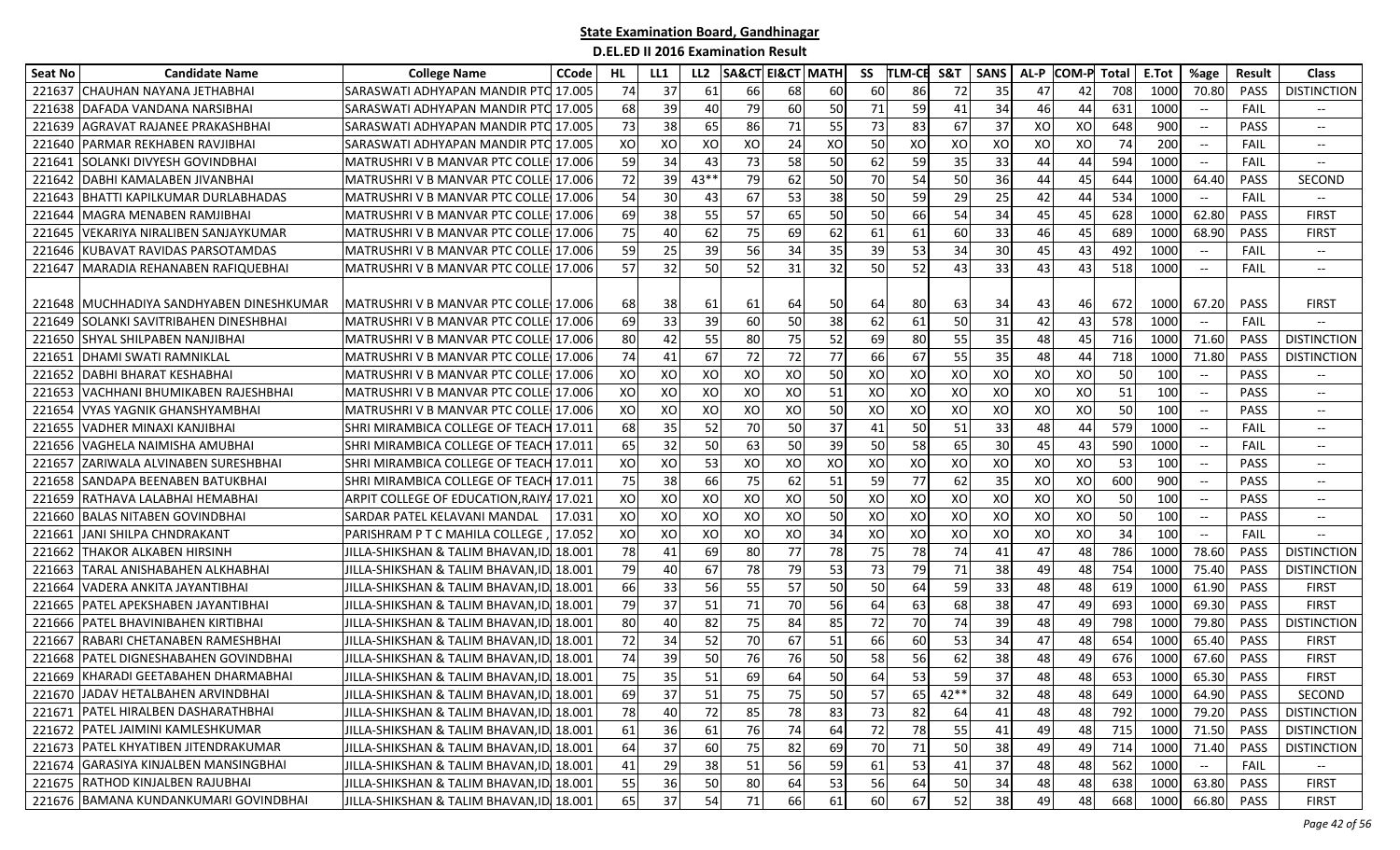| Seat No | <b>Candidate Name</b>                  | <b>College Name</b>                      | <b>CCode</b> | HL. | LL1 | LL <sub>2</sub> | <b>SA&amp;CT</b> | EI&CT MATH |    | SS | <b>TLM-CE</b> | <b>S&amp;1</b> | <b>SANS</b> | AL-P | <b>COM-P</b> Total |     | E.Tot           | %age                                             | <b>Result</b> | <b>Class</b>             |
|---------|----------------------------------------|------------------------------------------|--------------|-----|-----|-----------------|------------------|------------|----|----|---------------|----------------|-------------|------|--------------------|-----|-----------------|--------------------------------------------------|---------------|--------------------------|
| 221677  | IASARI MANISHABAHEN SHANTILAL          | JILLA-SHIKSHAN & TALIM BHAVAN,ID         | 18.001       | 66  | 40  | 64              | 76               | 73         | 62 | 67 | 68            | 52             | 42          | 47   | 48                 | 705 | 1000            | 70.50                                            | <b>PASS</b>   | <b>DISTINCTION</b>       |
| 221678  | PATEL MILIKUMARI ASHOKBHAI             | JILLA-SHIKSHAN & TALIM BHAVAN,ID         | 18.001       | 64  | 38  | 50              | 72               | 69         | 53 | 57 | 67            | 69             | 38          | 48   | 49                 | 674 | 1000            | 67.40                                            | PASS          | <b>FIRST</b>             |
| 221679  | <b>PATEL NAIYABEN PRAVINBHAI</b>       | JILLA-SHIKSHAN & TALIM BHAVAN,ID         | 18.001       | 61  | 39  | 60              | 76               | 73         | 62 | 62 | 82            | 69             | 39          | 49   | 48                 | 720 | 1000            | 72.00                                            | PASS          | <b>DISTINCTION</b>       |
| 221680  | PATEL NISHABEN BHIKHABHAI              | JILLA-SHIKSHAN & TALIM BHAVAN,ID         | 18.001       | 63  | 40  | 62              | 73               | 75         | 51 | 66 | 83            | 78             | 37          | 48   | 48                 | 724 | 1000            | 72.40                                            | <b>PASS</b>   | <b>DISTINCTION</b>       |
| 22168:  | <b>PATEL PALAKBEN MUKESHBHAI</b>       | JILLA-SHIKSHAN & TALIM BHAVAN.ID  18.001 |              | 75  | 39  | 76              | 78               | 82         | 75 | 73 | 87            | 81             | 43          | 49   | 49                 | 807 | 1000            | 80.70                                            | <b>PASS</b>   | <b>DISTINCTION</b>       |
| 221682  | PRAJAPATI PANNABEN MULSANKAR           | JILLA-SHIKSHAN & TALIM BHAVAN,ID         | 18.001       | 69  | 40  | 63              | 67               | 73         | 63 | 68 | 77            | 74             | 42          | 49   | 48                 | 733 | 1000            | 73.30                                            | <b>PASS</b>   | <b>DISTINCTION</b>       |
| 221683  | <b>PRAJAPATI PAYALBEN GANPATBHAI</b>   | JILLA-SHIKSHAN & TALIM BHAVAN,ID.        | 18.001       | 64  | 42  | 60              | 67               | 64         | 66 | 58 | 77            | 69             | 42          | 48   | 48                 | 705 | 1000            | 70.50                                            | <b>PASS</b>   | <b>DISTINCTION</b>       |
| 221684  | DAMOR SHITALBEN CHAMPABHAI             | JILLA-SHIKSHAN & TALIM BHAVAN,ID         | 18.001       | 55  | 33  | 65              | 64               | $42**$     | 58 | 55 | 69            | 61             | 29          | 47   | 48                 | 626 | 1000            | 62.60                                            | <b>PASS</b>   | SECOND                   |
| 221685  | THAKARDA SITABEN PUNJAJI               | JILLA-SHIKSHAN & TALIM BHAVAN,ID.        | 18.001 /     | 68  | 43  | 75              | 76               | 78         | 68 | 77 | 79            | 63             | 37          | 48   | 48                 | 760 | 1000            | 76.00                                            | <b>PASS</b>   | <b>DISTINCTION</b>       |
| 221686  | DABHI SONALBEN AJAMELSINH              | JILLA-SHIKSHAN & TALIM BHAVAN,ID         | 18.001       | 78  | 33  | 52              | 72               | 62         | 69 | 66 | 78            | 52             | 34          | 49   | 49                 | 694 | 1000            | 69.40                                            | PASS          | <b>FIRST</b>             |
| 22168   | KHANT SUMITRABAHEN DOLABHAI            | JILLA-SHIKSHAN & TALIM BHAVAN,ID         | 18.001       | 71  | 35  | 62              | 73               | 55         | 59 | 65 | 83            | 63             | 35          | 48   | 48                 | 697 | 1000            | 69.70                                            | PASS          | <b>FIRST</b>             |
| 221688  | NAYI HIMANSHU HASMUKHBHAI              | JILLA-SHIKSHAN & TALIM BHAVAN,ID         | 18.001       | XO  | XO  | XO              | 50               | 40         | 38 | XO | XO            | XO             | XO          | XO   | XO                 | 128 | 300             | $-\hbox{--}$                                     | FAIL          | $\overline{\phantom{a}}$ |
|         |                                        |                                          |              |     |     |                 |                  |            |    |    |               |                |             |      |                    |     |                 |                                                  |               |                          |
| 221689  | IBAMANA AVANISHKUMAR SHANKARBHAI       | ISARKARI PURUSH ADHYA. MANDIR,           | 18.002       | 65  | 38  | 59              | 64               | 64         | 54 | 60 | 81            | 58             | 33          | 42   | 49                 | 667 | 1000            | 66.70                                            | <b>PASS</b>   | <b>FIRST</b>             |
| 221690  | KHAIR CHIMANBHAI DEVABHAI              | SARKARI PURUSH ADHYA. MANDIR,            | 18.002       | 74  | 35  | 57              | 73               | 64         | 58 | 63 | 74            | 67             | 36          | 40   | 48                 | 689 | 1000            | 68.90                                            | PASS          | <b>FIRST</b>             |
| 22169:  | PARMAR JANAKKUMAR MANUSINH             | SARKARI PURUSH ADHYA. MANDIR,            | 18.002       | 71  | 38  | 63              | 58               | 57         | 77 | 60 | 77            | 70             | 41          | 37   | 48                 | 697 | 1000            | 69.70                                            | <b>PASS</b>   | <b>FIRST</b>             |
| 221692  | KATHAVIYA MAHESHKUMAR VALJIBAHI        | SARKARI PURUSH ADHYA. MANDIR,            | 18.002       | 60  | 34  | 57              | 69               | 70         | 64 | 57 | <b>70</b>     | 61             | 33          | 42   | 49                 | 666 | 1000            | 66.60                                            | PASS          | <b>FIRST</b>             |
| 22169   | PARMAR PRAKASHBHAI SURESHBHAI          | ISARKARI PURUSH ADHYA. MANDIR.           | 18.002       | 69  | 37  | 51              | 77               | 64         | 50 | 64 | 62            | 50             | 36          | 40   | 48                 | 648 | 1000            | 64.80                                            | PASS          | <b>FIRST</b>             |
| 221694  | CHAUDHARI RAJESHKUMAR HIRABHAI         | SARKARI PURUSH ADHYA. MANDIR,            | 18.002       | 78  | 37  | 59              | 79               | 73         | 71 | 77 | 66            | 67             | 40          | 44   | 49                 | 740 | 1000            | 74.00                                            | PASS          | <b>DISTINCTION</b>       |
| 221695  | BARIYA ASHVINBHAI KANCHANBHAI          | ISARKARI PURUSH ADHYA. MANDIR,           | 18.002       | XO  | XO  | XO              | XO               | XO         | AB | XO | XO            | XO             | XO          | XO   | XO                 | 0   | 10 <sub>C</sub> | $\hspace{0.1mm}-\hspace{-0.1mm}-\hspace{-0.1mm}$ | ABST          | $-\!$                    |
| 221696  | DAMOR PARESHBHAI LAXMANBHAI            | SARKARI PURUSH ADHYA. MANDIR,            | 18.002       | XO  | XO  | XO              | XO               | XO         | XO | XO | XO            | 50             | XO          | XO   | XO                 | 50  | 100             | $--$                                             | <b>PASS</b>   | $\overline{\phantom{a}}$ |
| 221697  | POKAR ANISHA AMRUTBHAI                 | STREE ADHYAPAN MANDIR, ANERA,            | 18.003       | 67  | 41  | 54              | 80               | 85         | 64 | 76 | 75            | 67             | 37          | 49   | 49                 | 744 | 1000            | 74.40                                            | <b>PASS</b>   | <b>DISTINCTION</b>       |
| 221698  | DAMOR BHARATIBAHEN BABULAL             | STREE ADHYAPAN MANDIR,ANERA,             | 18.003       | 55  | 38  | 57              | 84               | 81         | 70 | 76 | 62            | 66             | 37          | 48   | 48                 | 722 | 1000            | 72.20                                            | <b>PASS</b>   | <b>DISTINCTION</b>       |
| 221699  | DAMOR BHAVNABEN GALABHAI               | STREE ADHYAPAN MANDIR, ANERA,            | 18.003       | 61  | 36  | 50              | 66               | 68         | 57 | 78 | 58            | 53             | 37          | 48   | 49                 | 661 | 1000            | 66.10                                            | <b>PASS</b>   | <b>FIRST</b>             |
| 22170   | CHAUDHARI BHUMIKABEN DHULABHAI         | STREE ADHYAPAN MANDIR, ANERA,            | 18.003       | 64  | 36  | 62              | 66               | 76         | 54 | 76 | 80            | $35**$         | 34          | 49   | 47                 | 679 | 1000            | 67.90                                            | <b>PASS</b>   | <b>SECOND</b>            |
| 22170   | TRIVEDI DEVAL PRAYAGKUMAR              | STREE ADHYAPAN MANDIR, ANERA             | 18.003       | 72  | 36  | 57              | 67               | 65         | 52 | 68 | 79            | 58             | 36          | 48   | 47                 | 685 | 1000            | 68.50                                            | PASS          | <b>FIRST</b>             |
| 221702  | TRIVEDI DEVANSHI PRAYAGKUMAR           | STREE ADHYAPAN MANDIR, ANERA,            | 18.003       | 66  | 39  | 66              | 69               | 62         | 51 | 68 | 77            | 50             | 34          | 49   | 47                 | 678 | 1000            | 67.80                                            | PASS          | <b>FIRST</b>             |
| 221703  | SOLANKI DIPIKABAHEN RAMESHBHAI         | ISTREE ADHYAPAN MANDIR,ANERA,            | 18.003       | 53  | 35  | 55              | 67               | 54         | 50 | 71 | 63            | $45**$         | 33          | 47   | 48                 | 621 | 1000            | 62.10                                            | <b>PASS</b>   | <b>SECOND</b>            |
| 221704  | CHAUDHARI DIPIKABEN BHULABHAI          | STREE ADHYAPAN MANDIR, ANERA,            | 18.003       | 70  | 40  | 50              | 67               | 64         | 56 | 76 | 78            | 32             | 41          | 48   | 48                 | 670 | 1000            | $\hspace{0.1mm}-\hspace{0.1mm}-\hspace{0.1mm}$   | <b>FAIL</b>   |                          |
| 22170   | <b>VAGHELA DIVYABEN BABUBHAI</b>       | STREE ADHYAPAN MANDIR, ANERA             | 18.003       | 71  | 39  | 60              | 70               | 71         | 58 | 74 | 75            | 43**           | 37          | 49   | 47                 | 694 | 1000            | 69.40                                            | PASS          | SECOND                   |
| 221706  | DAMOR HETALBAHEN RAMANBHAI             | STREE ADHYAPAN MANDIR,ANERA,             | 18.003       | 72  | 38  | 62              | 79               | 81         | 63 | 77 | 86            | 62             | 41          | 49   | 47                 | 757 | 1000            | 75.70                                            | <b>PASS</b>   | <b>DISTINCTION</b>       |
| 221707  | PANCHAL JINKALBAHEN MAHESHBHAI         | STREE ADHYAPAN MANDIR, ANERA,            | 18.003       | 82  | 38  | 62              | 68               | 75         | 68 | 79 | 80            | 53             | 38          | 47   | 48                 | 738 | 1000            | 73.80                                            | <b>PASS</b>   | <b>DISTINCTION</b>       |
| 221708  | <b>KHANT JYOTIBEN KANTIBHAI</b>        | STREE ADHYAPAN MANDIR, ANERA,            | 18.003       | 73  | 31  | 64              | 77               | 75         | 62 | 78 | 84            | 51             | 37          | 49   | 47                 | 728 | 1000            | 72.80                                            | <b>PASS</b>   | <b>DISTINCTION</b>       |
|         | 221709 PANDOR KALABAHEN HIRABHAI       | STREE ADHYAPAN MANDIR.ANERA              | 18.003       | 65  | 38  | 53              | 62               | 69         | 60 | 75 | 79            | 55             | 36          | 49   | 47                 | 688 | 1000            | 68.80                                            | <b>PASS</b>   | <b>FIRST</b>             |
|         | 221710 PARMAR KHUSHBUBAHEN DASHARTHLAL | STREE ADHYAPAN MANDIR, ANERA,            | 18.003       | 65  | 36  | 61              | 70               | 73         | 51 | 76 | 65            | 59             | 36          | 48   | 48                 | 688 | 1000            | 68.80                                            | PASS          | <b>FIRST</b>             |
|         | 221711 PATEL KINJALBEN RAMJIDAS        | STREE ADHYAPAN MANDIR, ANERA,            | 18.003       | 67  | 34  | 58              | 67               | 72         | 52 | 77 | 74            | $36***$        | 37          | 49   | 47                 | 670 | 1000            | 67.00                                            | PASS          | SECOND                   |
|         | 221712 PANCHAL KOMAL VINODBHAI         | STREE ADHYAPAN MANDIR, ANERA,            | 18.003       | 76  | 40  | 65              | 77               | 81         | 65 | 82 | 85            | 57             | 38          | 49   | 48                 | 763 | 1000            | 76.30                                            | PASS          | <b>DISTINCTION</b>       |
|         | 221713 RATHOD KOMALBEN PRUTHVISINH     | STREE ADHYAPAN MANDIR, ANERA,            | 18.003       | 73  | 32  | 68              | 83               | 85         | 76 | 75 | 85            | 69             | 38          | 49   | 47                 | 780 | 1000            | 78.00                                            | PASS          | <b>DISTINCTION</b>       |
|         | 221714 BOMNIYA LADUBEN KANUBHAI        | STREE ADHYAPAN MANDIR, ANERA,            | 18.003       | 67  | 34  | 57              | 71               | 80         | 62 | 77 | 85            | 57             | 36          | 48   | 49                 | 723 | 1000            | 72.30                                            | PASS          | <b>DISTINCTION</b>       |
|         | 221715 DAMOR MANISHABEN KALUBHAI       | STREE ADHYAPAN MANDIR, ANERA,            | 18.003       | 61  | 37  | 53              | 72               | 79         | 53 | 75 | 79            | 50             | 36          | 49   | 47                 | 691 | 1000            | 69.10                                            | PASS          | <b>FIRST</b>             |
|         | 221716 MUNIYA MANISHABEN LALSINGBHAI   | STREE ADHYAPAN MANDIR, ANERA,            | 18.003       | 55  | 30  | 50              | 68               | 61         | 50 | 50 | 75            | 29             | 37          | 47   | 47                 | 599 | 1000            | $-\!$                                            | FAIL          | $ -$                     |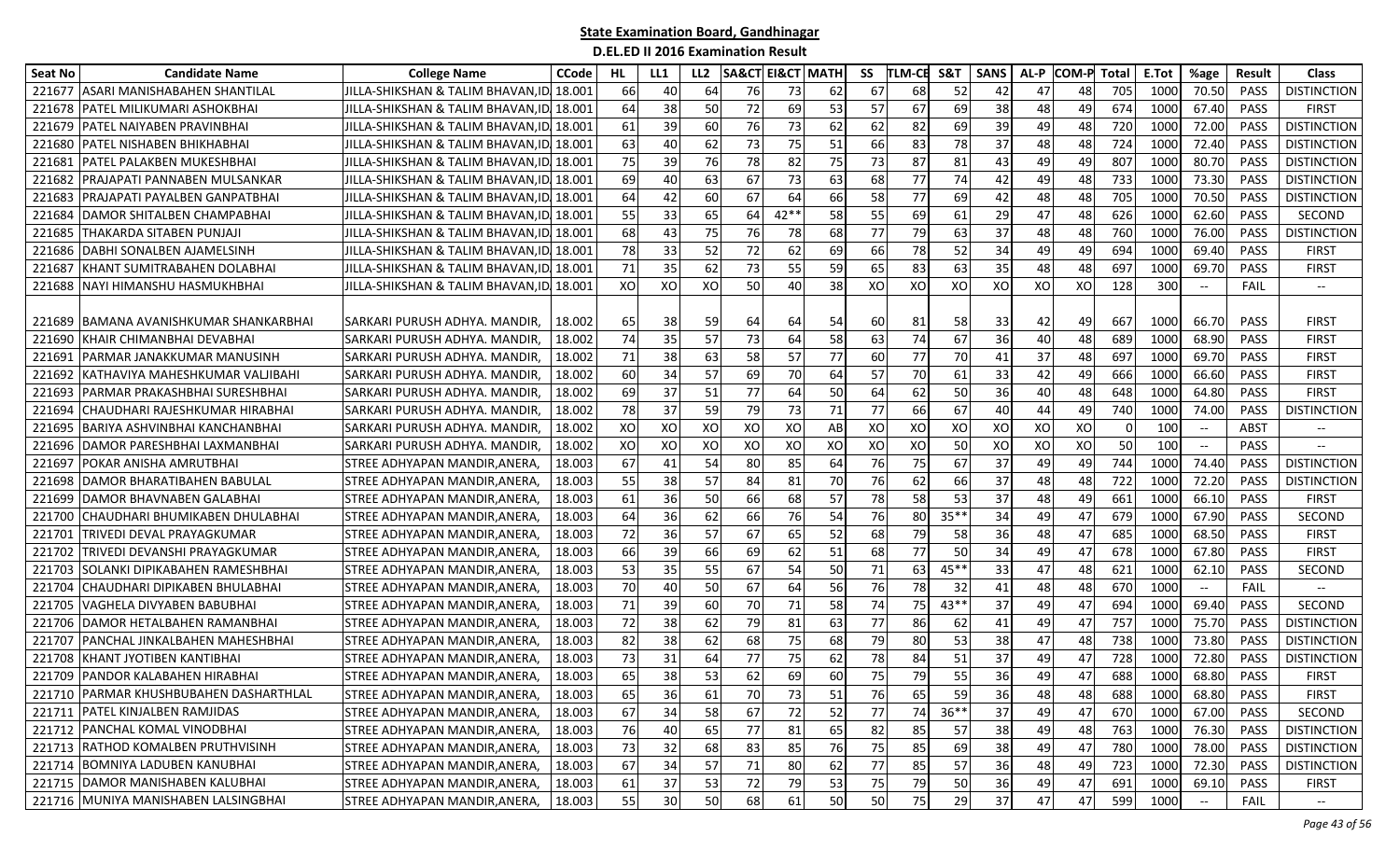| <b>Seat No</b> | <b>Candidate Name</b>                  | <b>College Name</b>                      | <b>CCode</b> | HL  | LL1 | LL <sub>2</sub> |    | <b>SA&amp;CT EI&amp;CT MATH</b> |        | SS | TLM-CE | S&T    | <b>SANS</b> | AL-P | <b>COM-P Total</b> |          | E.Tot | %age                                           | Result      | <b>Class</b>                  |
|----------------|----------------------------------------|------------------------------------------|--------------|-----|-----|-----------------|----|---------------------------------|--------|----|--------|--------|-------------|------|--------------------|----------|-------|------------------------------------------------|-------------|-------------------------------|
| 221717         | PANCHAL MAYABAHEN RASIKBHAI            | STREE ADHYAPAN MANDIR, ANERA             | 18.003       | 74  | 38  | 64              | 68 | 71                              | 55     | 60 | 75     | 55     | 39          | 49   | 47                 | 695      | 1000  | 69.50                                          | <b>PASS</b> | <b>FIRST</b>                  |
| 221718         | <b>PATEL MENAKABAHEN DAYABHAI</b>      | STREE ADHYAPAN MANDIR.ANERA              | 18.003       | 59  | 41  | 57              | 78 | 83                              | 54     | 65 | 82     | 56     | 36          | 49   | 47                 | 707      | 1000  | 70.70                                          | PASS        | <b>DISTINCTION</b>            |
| 221719         | DAMOR NEHALBAHEN SHAILESHBHAI          | STREE ADHYAPAN MANDIR, ANERA,            | 18.003       | 64  | 37  | 59              | 79 | 76                              | 56     | 82 | 83     | 56     | 38          | 49   | 49                 | 728      | 1000  | 72.80                                          | <b>PASS</b> | <b>DISTINCTION</b>            |
| 221720         | <b>DAMOR NIRABEN PRATAPSINH</b>        | STREE ADHYAPAN MANDIR,ANERA,             | 18.003       | 68  | 36  | 58              | 76 | 82                              | 57     | 77 | 78     | 59     | 33          | 49   | 47                 | 720      | 1000  | 72.00                                          | <b>PASS</b> | <b>DISTINCTION</b>            |
|                | 221721 ZALA NISHA BALVANTSINH          | STREE ADHYAPAN MANDIR, ANERA,            | 18.003       | 74  | 35  | 62              | 74 | 79                              | 54     | 81 | 82     | 57     | 40          | 49   | 49                 | 736      | 1000  | 73.60                                          | <b>PASS</b> | <b>DISTINCTION</b>            |
|                | 221722 CHAUDHARI NITALBAHEN RAMESHBHAI | STREE ADHYAPAN MANDIR, ANERA,            | 18.003       | 74  | 35  | 59              | 84 | 87                              | 64     | 79 | 79     | 56     | 40          | 49   | 48                 | 754      | 1000  | 75.40                                          | <b>PASS</b> | <b>DISTINCTION</b>            |
| 221723         | DAMOR RAJASHRIBAHEN BHATHIBHAI         | STREE ADHYAPAN MANDIR,ANERA,             | 18.003       | 65  | 38  | 52              | 72 | 71                              | 56     | 73 | 62     | 50     | 36          | 48   | 47                 | 670      | 1000  | 67.00                                          | PASS        | <b>FIRST</b>                  |
| 221724         | <b>PARGI REKHABEN MANILAL</b>          | STREE ADHYAPAN MANDIR,ANERA,             | 18.003       | 57  | 36  | 51              | 71 | 77                              | 60     | 72 | 74     | $41**$ | 36          | 48   | 47                 | 670      | 1000  | 67.00                                          | <b>PASS</b> | <b>SECOND</b>                 |
| 221725         | <b>BARANDA RITABAHEN JAYANTIBHAI</b>   | STREE ADHYAPAN MANDIR, ANERA,            | 18.003       | 77  | 33  | 58              | 73 | 64                              | $41**$ | 67 | 62     | 66     | 30          | 49   | 47                 | 667      | 1000  | 66.70                                          | <b>PASS</b> | SECOND                        |
| 221726         | DAMOR SANGITABAHEN HIRABHAI            | STREE ADHYAPAN MANDIR, ANERA,            | 18.003       | 74  | 38  | 60              | 80 | 70                              | $40**$ | 68 | 67     | 59     | 31          | 48   | 48                 | 683      | 1000  | 68.30                                          | PASS        | SECOND                        |
| 221727         | CHAUDHARI SANGITABEN KALUBHAI          | STREE ADHYAPAN MANDIR, ANERA,            | 18.003       | 72  | 36  | 52              | 72 | 59                              | 29     | 58 | 68     | 55     | 31          | 49   | 48                 | 629      | 1000  | $\hspace{0.05cm} \textbf{--}$                  | <b>FAIL</b> | $\overline{\phantom{a}}$      |
| 221728         | <b>PARMAR SEJALBEN DIKANSON</b>        | STREE ADHYAPAN MANDIR,ANERA,             | 18.003       | 84  | 40  | 60              | 70 | 64                              | 60     | 71 | 68     | 69     | 34          | 49   | 49                 | 718      | 1000  | 71.80                                          | <b>PASS</b> | <b>DISTINCTION</b>            |
| 221729         | KATARA SHILPABEN LAXMANBHAI            | STREE ADHYAPAN MANDIR, ANERA,            | 18.003       | 79  | 34  | 51              | 74 | 63                              | 50     | 71 | 63     | 66     | 33          | 48   | 47                 | 679      | 1000  | 67.90                                          | PASS        | <b>FIRST</b>                  |
| 221730         | PARMAR SHITALBAHEN LEBABHAI            | STREE ADHYAPAN MANDIR, ANERA             | 18.003       | 76  | 33  | 58              | 79 | 63                              | 51     | 64 | 52     | 63     | 31          | 49   | 47                 | 666      | 1000  | 66.60                                          | PASS        | <b>FIRST</b>                  |
| 221731         | CHAUHAN SHIVANIBAHEN JIVATSINH         | STREE ADHYAPAN MANDIR.ANERA.             | 18.003       | 74  | 38  | 59              | 57 | 71                              | 54     | 60 | 64     | 67     | 36          | 49   | 48                 | 677      | 1000  | 67.70                                          | PASS        | <b>FIRST</b>                  |
| 221732         | PANCHAL SNEHALBEN RAMESHBHAI           | STREE ADHYAPAN MANDIR.ANERA              | 18.003       | 62  | 39  | 64              | 73 | 69                              | 50     | 68 | 60     | 64     | 37          | 49   | 47                 | 682      | 1000  | 68.20                                          | PASS        | <b>FIRST</b>                  |
| 221733         | <b>GAMETI SONALBEN SUBHASHBHAI</b>     | STREE ADHYAPAN MANDIR, ANERA             | 18.003       | 55  | 35  | 57              | 78 | 63                              | $41**$ | 68 | 83     | 59     | 32          | 49   | 48                 | 668      | 1000  | 66.80                                          | PASS        | SECOND                        |
| 221734         | MARIVAD SONALBEN PRATAPBHAI            | STREE ADHYAPAN MANDIR, ANERA             | 18.003       | 64  | 36  | 54              | 79 | 68                              | 51     | 75 | 85     | 59     | 35          | 48   | 48                 | 702      | 1000  | 70.20                                          | PASS        | <b>DISTINCTION</b>            |
| 221735         | <b>PAGI SONALBEN BHARATBHAI</b>        | STREE ADHYAPAN MANDIR.ANERA              | 18.003       | 58  | 36  | 56              | 54 | 65                              | 50     | 72 | 71     | 65     | 36          | 48   | 48                 | 659      | 1000  | 65.90                                          | PASS        | <b>FIRST</b>                  |
|                | 221736 PANDYA SURBHIBEN LAXMANBHAI     | STREE ADHYAPAN MANDIR,ANERA,             | 18.003       | 55  | 35  | 60              | 69 | 60                              | $40**$ | 58 | 70     | 57     | 29          | 49   | 47                 | 629      | 1000  | 62.90                                          | <b>PASS</b> | SECOND                        |
| 221737         | <b>RATHOD TWINKALBEN DASHRATHBHAI</b>  | STREE ADHYAPAN MANDIR, ANERA,            | 18.003       | 64  | 40  | 63              | 79 | 67                              | $42**$ | 73 | 74     | 75     | 31          | 49   | 47                 | 704      | 1000  | 70.40                                          | PASS        | SECOND                        |
| 221738         | JADEJA URMILABA SHIVSINH               | STREE ADHYAPAN MANDIR, ANERA             | 18.003       | 61  | 35  | 66              | 72 | 63                              | $41**$ | 74 | 68     | 70     | 32          | 49   | 48                 | 679      | 1000  | 67.90                                          | PASS        | SECOND                        |
| 221739         | DAMOR URMILABAHEN MASHURBHAI           | STREE ADHYAPAN MANDIR,ANERA,             | 18.003       | 67  | 35  | 63              | 83 | 70                              | 51     | 76 | 80     | 77     | 37          | 48   | 48                 | 735      | 1000  | 73.50                                          | <b>PASS</b> | <b>DISTINCTION</b>            |
| 221740         | TABIYAR MANISHABAHEN AMRUTBHAI         | STREE ADHYAPAN MANDIR,ANERA,             | 18.003       | XO  | XO  | XO              | 42 | XO                              | XO     | 33 | XO     | XO     | XO          | XO   | XO                 | 75       | 200   | $\hspace{0.05cm} \textbf{--}$                  | FAIL        | $\hspace{0.05cm} \textbf{--}$ |
| 221741         | AMBALIYA REKHABAHEN RAMESHBHAI         | STREE ADHYAPAN MANDIR, ANERA,            | 18.003       | XO  | XO  | XO              | XO | XO                              | 18     | XO | XO     | XO     | XO          | XO   | XO                 | 18       | 100   | $\overline{\phantom{a}}$                       | FAIL        | $\overline{\phantom{a}}$      |
| 221742         | DAMOR SANGITABAHEN RAMESHBHAI          | STREE ADHYAPAN MANDIR, ANERA,            | 18.003       | XO  | XO  | XO              | XO | XO                              | 53     | XO | XO     | XO     | XO          | XO   | XO                 | 53       | 100   |                                                | PASS        | $\overline{\phantom{a}}$      |
|                | 221743 MANSURI AFZAL MAHEMUDBHAI       | SHRI V.S.RAVAL BUNI.ADH.MANDIR,          | 18.004       | 50  | 29  | 66              | 80 | 68                              | 50     | 66 | 78     | 68     | 33          | 49   | 48                 | 685      | 1000  | 68.50                                          | <b>PASS</b> | <b>FIRST</b>                  |
| 221744         | IPARMAR APURV RASIKLAL                 | SHRI V.S.RAVAL BUNI.ADH.MANDIR,          | 18.004       | 64  | 37  | 57              | 59 | 61                              | 35     | 60 | 72     | 66     | 35          | 49   | 49                 | 644      | 1000  | $\hspace{0.05cm} \textbf{--}$                  | <b>FAIL</b> | $\hspace{0.05cm} \ldots$      |
| 221745         | RAVAL JAYESHBHAI DAHYABHAI             | SHRI V.S.RAVAL BUNI.ADH.MANDIR,          | 18.004       | 66  | 34  | 64              | 66 | 62                              | $36**$ | 52 | 74     | 62     | 34          | 48   | 47                 | 645      | 1000  | 64.50                                          | PASS        | SECOND                        |
| 221746         | NADIYA NILESHKUMAR VASHUDEV            | SHRI V.S.RAVAL BUNI.ADH.MANDIR,          | 18.004       | 54  | 35  | 64              | 63 | 57                              | $43**$ | 75 | 74     | 72     | 30          | 40   | 47                 | 654      | 1000  | 65.40                                          | PASS        | SECOND                        |
| 221747         | MANSURI VASIM MAHMADIKABAL             | SHRI V.S.RAVAL BUNI.ADH.MANDIR.          | 18.004       | 67  | 37  | 62              | 82 | 74                              | 63     | 78 | 85     | 70     | 33          | 49   | 49                 | 749      | 1000  | 74.90                                          | <b>PASS</b> | <b>DISTINCTION</b>            |
| 221748         | THAKOR ANILKUMAR AMARSINH              | SHRI V.S.RAVAL BUNI.ADH.MANDIR,          | 18.004       | XO  | хo  | XO              | XO | AB                              | AB     | AB | XO     | XO     | XO          | XO   | XO                 | $\Omega$ | 300   | $\hspace{0.05cm} \textbf{--}$                  | ABST        | $\hspace{0.05cm} \textbf{--}$ |
|                | MUMBAIGARA MOHAMMDSOHEL                |                                          |              |     |     |                 |    |                                 |        |    |        |        |             |      |                    |          |       |                                                |             |                               |
|                | 221749 ABDULSAMAD                      | SHRI V.S.RAVAL BUNI.ADH.MANDIR, 18.004   |              | xol | XO  | xol             | XO | AB                              | XO     | AB | XO     | XO     | xol         | XO   | xol                | $\Omega$ | 200   |                                                | ABST        |                               |
|                | 221750 KAMOL SURESHBHAI RATANBHAI      | SHRI V.S.RAVAL BUNI.ADH.MANDIR,   18.004 |              | XOI | XO  | xol             | XO | XO                              | 50     | XO | XO     | xo     | XO          | XO   | XO                 | 50       | 100   | $\hspace{0.1mm}-\hspace{0.1mm}-\hspace{0.1mm}$ | PASS        | $\overline{\phantom{a}}$      |
|                | 221751 MENAT ANITABAHEN ARVINDBHAI     | MURIBEN KHEMCHAND SHAH ADHYA 18.005      |              | 66  | 34  | $39**$          | 73 | 64                              | 60     | 50 | 52     | 60     | 32          | 45   | 39                 | 614      | 1000  | 61.40                                          | PASS        | SECOND                        |
|                | 221752 KALAL ANJALIBAHEN NILAMKUMAR    | MURIBEN KHEMCHAND SHAH ADHYA 18.005      |              | 68  | 35  | 51              | 74 | 73                              | 50     | 62 | 62     | 50     | 34          | 47   | 44                 | 650      | 1000  | 65.00                                          | PASS        | <b>FIRST</b>                  |
|                | 221753 PARMAR ARUNABAHEN JASVANTBHAI   | MURIBEN KHEMCHAND SHAH ADHYA 18.005      |              | 68  | 35  | 55              | 76 | 64                              | 50     | 61 | 59     | 52     | 31          | 47   | 42                 | 640      | 1000  | 64.00                                          | PASS        | <b>FIRST</b>                  |
|                | 221754 KATARA HANSABAHEN SOMABHAI      | MURIBEN KHEMCHAND SHAH ADHYA 18.005      |              | 56  | 28  | 37              | 58 | 52                              | 52     | 50 | 45     | 22     | 30          | 38   | 37                 | 505      | 1000  | $\hspace{0.05cm} \textbf{--}$                  | FAIL        | $- -$                         |
|                | 221755 VANKAR JASHODABEN DHARMABHAI    | MURIBEN KHEMCHAND SHAH ADHYA 18.005      |              | 66  | 36  | 37              | 54 | 54                              | 51     | 53 | 53     | 50     | 34          | 46   | 43                 | 577      | 1000  | $\hspace{0.05cm} \textbf{--}$                  | FAIL        | $- -$                         |
|                | 221756 TARAR KALYANKUMAR SHIVABHAI     | MURIBEN KHEMCHAND SHAH ADHYA 18.005      |              | 71  | 33  | 50              | 66 | 62                              | 52     | 61 | 59     | 49**   | 28          | 47   | 45                 | 623      | 1000  | 62.30                                          | PASS        | SECOND                        |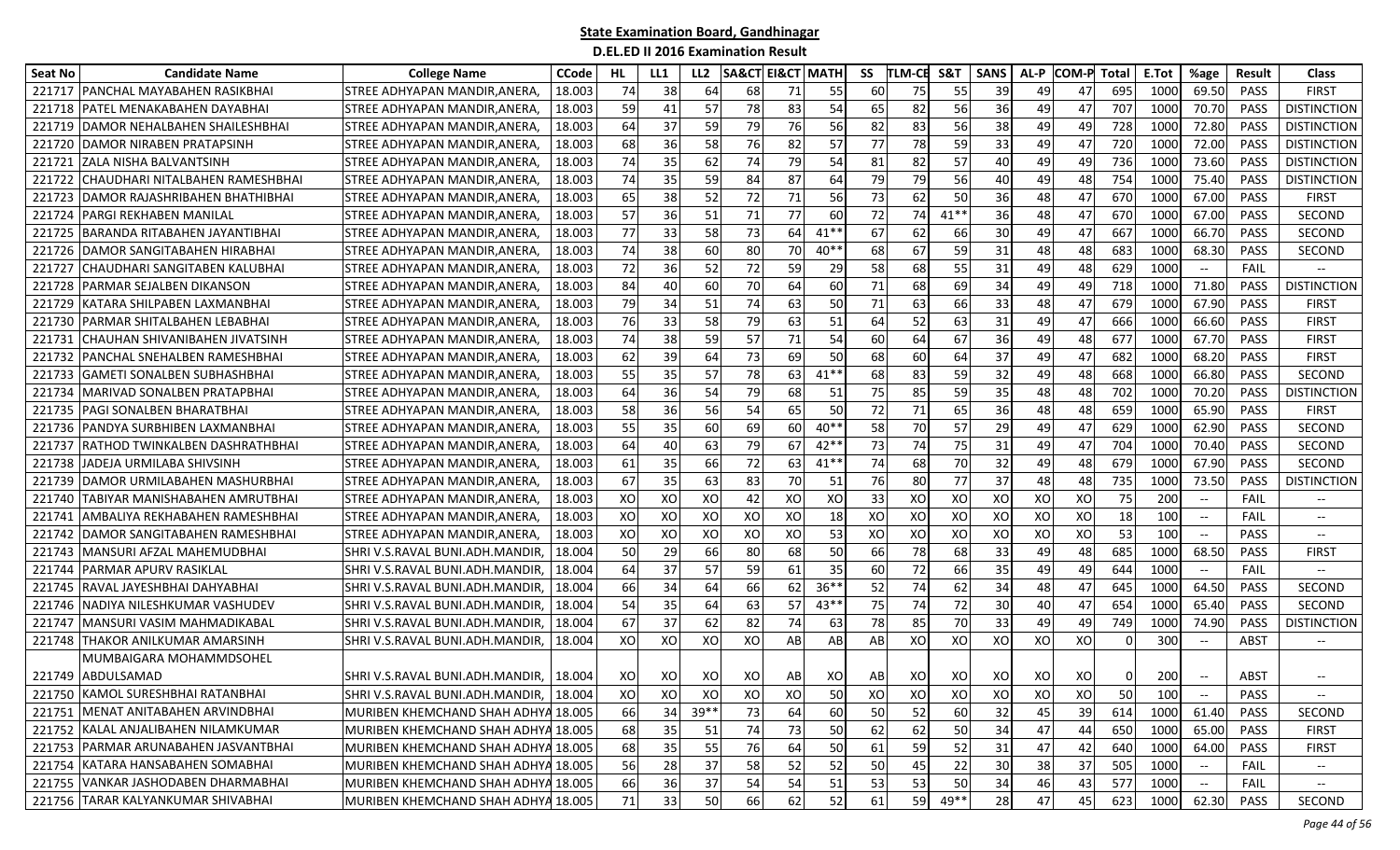| Seat No | <b>Candidate Name</b>                  | <b>College Name</b>                      | <b>CCode</b> | HL | LL1 | LL <sub>2</sub> | <b>SA&amp;CT EI&amp;CT MATH</b> |    |    | SS   | <b>TLM-CE</b> | S&T    | <b>SANS</b> | AL-P | <b>COM-P</b> | Total    | E.Tot           | %age                                                | <b>Result</b> | <b>Class</b>                      |
|---------|----------------------------------------|------------------------------------------|--------------|----|-----|-----------------|---------------------------------|----|----|------|---------------|--------|-------------|------|--------------|----------|-----------------|-----------------------------------------------------|---------------|-----------------------------------|
| 221757  | NINAMA KINJALBAHEN DAHYABHAI           | MURIBEN KHEMCHAND SHAH ADHYA             | 18.00!       | 66 | 31  | 51              | 65                              | 57 | 57 | 56   | 50            | 36     | 31          | 44   | 40           | 584      | 1000            | $\overline{\phantom{m}}$                            | FAIL          |                                   |
| 221758  | CHAUHAN KOMALBEN NATVARBHAI            | MURIBEN KHEMCHAND SHAH ADHYA 18.005      |              | 64 | 34  | 51              | 70                              | 59 | 51 | 50   | 56            | 39     | 31          | 47   | 45           | 597      | 1000            | $- -$                                               | <b>FAIL</b>   | $\hspace{0.05cm} \dashrightarrow$ |
| 221759  | <b>BHANGI NISHABAHEN AMRUTBHAI</b>     | MURIBEN KHEMCHAND SHAH ADHYA             | 18.005       | 66 | 34  | 51              | 72                              | 70 | 53 | 72   | 80            | $41**$ | 34          | 45   | 46           | 664      | 1000            | 66.40                                               | PASS          | <b>SECOND</b>                     |
| 221760  | PRAJAPATI PINKI NARENDRAKUMAR          | MURIBEN KHEMCHAND SHAH ADHYA             | 18.005       | 69 | 40  | 75              | 74                              | 81 | 66 | 76   | 85            | 60     | 34          | 47   | 47           | 754      | 1000            | 75.40                                               | <b>PASS</b>   | <b>DISTINCTION</b>                |
| 221761  | DEDUN PRIYANKABEN VIRAMBHAI            | MURIBEN KHEMCHAND SHAH ADHYA 18.005      |              | 64 | 37  | 52              | 74                              | 78 | 50 | 69   | 80            | 58     | 36          | 471  | 44           | 689      | 1000            | 68.90                                               | <b>PASS</b>   | <b>FIRST</b>                      |
| 221762  | PATELIYA SUBHASHSINH AMARABHAI         | MURIBEN KHEMCHAND SHAH ADHYA 18.005      |              | AB | AB  | AB              | AB                              | AB | AB | AB   | AB            | AB     | AB          | AB   | AB           | $\Omega$ | 1000            | $\hspace{0.05cm} -\hspace{0.05cm} -\hspace{0.05cm}$ | ABST          | $\hspace{0.05cm} \dashrightarrow$ |
| 221763  | JPARMAR BHARATBHAI RAMJIBHAI           | SHREE MANGALAM PTC COLLEGE,              | 18.006       | 63 | 34  | 50              | 61                              | 67 | 60 | 65   | 64            | 36     | 33          | 43   | 28           | 604      | 1000            | $\hspace{0.05cm} -\hspace{0.05cm} -\hspace{0.05cm}$ | FAIL          | $\hspace{0.05cm} \ldots$          |
| 221764  | SHARMA CHARMIBEN BHARATBHAI            | <b>SHREE MANGALAM PTC COLLEGE</b>        | 18.006       | 63 | 33  | 42              | 67                              | 59 | 51 | 66   | 67            | 40     | 32          | 44   | 28           | 592      | 1000            | $-\!$ $\!-$                                         | FAIL          |                                   |
| 221765  | PARMAR KAJALBEN TAKHATSINH             | ISHREE MANGALAM PTC COLLEGE.             | 18.006       | 77 | 41  | 61              | 78                              | 76 | 57 | 73   | 84            | 62     | 38          | 44   | 30           | 721      | 1000            | 72.10                                               | <b>PASS</b>   | <b>DISTINCTION</b>                |
| 221766  | CHAUHAN MAHENDRASINH RANUSINH          | <b>SHREE MANGALAM PTC COLLEGE</b>        | 18.006       | 60 | 35  | 54              | 78                              | 63 | 58 | 73   | 72            | 68     | 32          | 44   | 30           | 667      | 1000            | 66.70                                               | <b>PASS</b>   | <b>FIRST</b>                      |
| 221767  | <b>MALIVAD MANILAL PARSINGBHAI</b>     | <b>SHREE MANGALAM PTC COLLEGE</b>        | 18.006       | 51 | 30  | 59              | 70                              | 56 | 39 | 60   | 69            | 60     | 31          | 43   | 30           | 598      | 1000            | $\overline{\phantom{a}}$                            | <b>FAIL</b>   | $-\hbox{--}$                      |
| 221768  | VANKAR MANISHABEN DANAJIBHAI           | <b>SHREE MANGALAM PTC COLLEGE</b>        | 18.006       | 50 | 35  | 57              | 58                              | 54 | 37 | 62   | 68            | 56     | 31          | 42   | 33           | 583      | 1000            | $\hspace{0.05cm} -\hspace{0.05cm} -\hspace{0.05cm}$ | <b>FAIL</b>   | $\overline{\phantom{a}}$          |
| 221769  | VALVAI MINABEN KANJIBHAI               | ISHREE MANGALAM PTC COLLEGE.             | 18.006       | 55 | 33  | 60              | 69                              | 74 | 50 | 66   | 76            | 65     | 37          | 43   | 30           | 658      | 1000            | 65.80                                               | <b>PASS</b>   | <b>FIRST</b>                      |
| 221770  | SOLANKI MITTALKUMARI DHANAJIBHAI       | ISHREE MANGALAM PTC COLLEGE.             | 18.006       | 77 | 40  | 84              | 64                              | 85 | 83 | 76   | 82            | 75     | 34          | 47   | 32           | 779      | 1000            | 77.90                                               | <b>PASS</b>   | <b>DISTINCTION</b>                |
| 22177   | VALAVAI SHAKUNTALABEN JAYANTIBHAI      | <b>SHREE MANGALAM PTC COLLEGE</b>        | 18.006       | 58 | 33  | 63              | 64                              | 66 | 50 | 64   | 67            | 50     | 25          | 41   | 33           | 614      | 1000            | 61.40                                               | PASS          | <b>FIRST</b>                      |
| 221772  | PARMAR SIMABEN ASHOKBHAI               | SHREE MANGALAM PTC COLLEGE,              | 18.006       | 60 | 33  | 57              | 58                              | 63 | 50 | 71   | 66            | $49**$ | 30          | 46   | 31           | 614      | 1000            | 61.40                                               | PASS          | <b>SECOND</b>                     |
| 221773  | BHEDI SUREKHABEN BACHUBHAI             | SHREE MANGALAM PTC COLLEGE               | 18.006       | 57 | 32  | 58              | 66                              | 81 | 51 | 71   | <b>70</b>     | 50     | 30          | 42   | 33           | 641      | 1000            | 64.10                                               | PASS          | <b>FIRST</b>                      |
| 221774  | DAMOR SURESHKUMAR SOMABHAI             | <b>I</b> SHREE MANGALAM PTC COLLEGE      | 18.006       | 50 | 27  | 50              | 62                              | 59 | 50 | 60   | 51            | 30     | 27          | 45   | 29           | 540      | 1000            | $\overline{\phantom{a}}$                            | FAIL          | $\hspace{0.05cm} \ldots$          |
| 221775  | VASAIYA ASHWINKUMAR PARSINGBHAI        | <b>I</b> SHREE MANGALAM PTC COLLEGE      | 18.006       | XO | XO  | XO              | XO                              | XO | 54 | XO   | XO            | XO     | XO          | XO   | XO           | 54       | 100             | $\overline{\phantom{a}}$                            | PASS          | $\overline{\phantom{m}}$          |
| 221776  | MACHHAR KASHMIRABEN RAMESHBHAI         | ISHREE MANGALAM PTC COLLEGE.             | 18.006       | XO | XO  | 37              | XO                              | XO | XO | XO   | XO            | XO     | XO          | XO   | XO           | 37       | 10 <sup>C</sup> | $\hspace{0.05cm} -\hspace{0.05cm} -\hspace{0.05cm}$ | FAIL          | $- -$                             |
| 221777  | MALIVAD RINABEN SURABHAI               | ISHREE MANGALAM PTC COLLEGE.             | 18.006       | AB | AB  | AB              | AB                              | AB | AB | AB   | AB            | AB     | AB          | XO   | XO           | $\Omega$ | 90C             | $-\hbox{--}$                                        | ABST          | $- -$                             |
| 221778  | <b>BAMANIYA SANGITABEN SHANKARBHAI</b> | ISHREE MANGALAM PTC COLLEGE.             | 18.006       | XO | XO  | XO              | XO                              | XO | XO | XO   | XO            | AB     | XO          | XO   | XO           | $\Omega$ | 100             | $\overline{\phantom{a}}$                            | ABST          | $\hspace{0.05cm} \ldots$          |
| 221779  | KALASVA USHABEN LAXMANBHAI             | SHREE MANGALAM PTC COLLEGE               | 18.006       | XO | XO  | XO              | AB                              | AB | AB | XO   | XO            | AB     | XO          | XO   | XO           | $\Omega$ | 400             |                                                     | <b>ABST</b>   | $\overline{\phantom{a}}$          |
| 221780  | CHAUHAN BIJALBEN SATISHBHAI            | PTC COLLEGE, MOTIPURA, HIMMATNA 18.007   |              | 61 | 36  | 53              | 69                              | 68 | 50 | 61   | 73            | 56     | 34          | 49   | 49           | 659      | 1000            | 65.90                                               | <b>PASS</b>   | <b>FIRST</b>                      |
| 221781  | PARMAR HINABEN JAGDISHKUMAR            | PTC COLLEGE, MOTIPURA, HIMMATNA 18.007   |              | 61 | 37  | 56              | 73                              | 66 | 59 | 67   | 67            | 57     | 29          | 48   | 48           | 668      | 1000            | 66.80                                               | <b>PASS</b>   | <b>FIRST</b>                      |
| 221782  | DAMOR JALKABEN KANUBHAI                | PTC COLLEGE, MOTIPURA, HIMMATNA          | 18.007       | 61 | 32  | 53              | 61                              | 57 | 51 | 65   | 40            | 56     | 31          | AB   | AB           | 507      | 1000            | $\overline{\phantom{m}}$                            | <b>FAIL</b>   | $\overline{\phantom{a}}$          |
| 221783  | MAKVANA JAYABEN ARVINDBHAI             | PTC COLLEGE, MOTIPURA, HIMMATNA 18.007   |              | 70 | 39  | 53              | 64                              | 63 | 50 | 65   | 79            | 65     | 35          | 48   | 48           | 679      | 1000            | 67.90                                               | PASS          | <b>FIRST</b>                      |
| 221784  | PRAJAPATI JAYDIPKUMAR KAMLESHBHAI      | PTC COLLEGE,MOTIPURA,HIMMATNA 18.007     |              | 71 | 33  | 61              | 79                              | 77 | 72 | 81   | 77            | 70     | 33          | 49   | 48           | 751      | 1000            | 75.10                                               | <b>PASS</b>   | <b>DISTINCTION</b>                |
| 221785  | PATEL JINALBEN KAMLESHBHAI             | PTC COLLEGE, MOTIPURA, HIMMATNA 18.007   |              | 66 | 42  | 63              | 64                              | 54 | 56 | 76   | 68            | 60     | 33          | 49   | 49           | 680      | 1000            | 68.00                                               | PASS          | <b>FIRST</b>                      |
| 221786  | VANKAR MAYANKKUMAR GIRDHARBHAI         | PTC COLLEGE, MOTIPURA, HIMMATNA 18.007   |              | 51 | 32  | 50              | 54                              | 51 | 38 | 42   | 50            | 50     | 33          | 47   | 48           | 546      | 1000            | $-\hbox{--}$                                        | <b>FAIL</b>   |                                   |
| 221787  | RATHOD RITABEN BALVANTBHAI             | PTC COLLEGE, MOTIPURA, HIMMATNA 18.007   |              | 76 | 39  | 68              | 77                              | 70 | 71 | 70   | 78            | 70     | 41          | 49   | 49           | 758      | 1000            | 75.80                                               | <b>PASS</b>   | <b>DISTINCTION</b>                |
| 221788  | PATEL ROHITKUMAR KANTILAL              | GITANJALI PRIMARY TRAINING COLLE 18.008  |              | XO | XO  | XO              | 16                              | XO | XO | XO   | XO            | XO     | XO          | XO   | XO           | 16       | 100             | $-\!$ $\!-$                                         | FAIL          |                                   |
| 221789  | PARMAR AISHABEN VASTABHAI              | EKTA TRUST PTC COLLEGE, NAVI MET         | 18.012       | 50 | 31  | 50              | 76                              | 58 | 53 | 63   | 74            | 54     | 34          | 45   | 48           | 636      | 1000            | 63.60                                               | PASS          | <b>FIRST</b>                      |
|         | 221790 KHANT ALKABEN SANKALABHAI       | EKTA TRUST PTC COLLEGE, NAVI METI 18.012 |              | 69 | 36  | 52              | 78                              | 64 | 62 | 75   | 78            | 56     | 37          | 43   | 47           | 697      | 1000            | 69.70                                               | PASS          | <b>FIRST</b>                      |
|         | 221791 PARMAR AMITABEN FALAJIBHAI      | EKTA TRUST PTC COLLEGE, NAVI METI 18.012 |              | 53 | 37  | 50              | 73                              | 62 | 50 | 55   | 67            | 51     | 32          | 43   | 47           | 620      | 1000            | 62.00                                               | PASS          | <b>FIRST</b>                      |
|         | 221792 TARAL AMRUTBHAI LUKABHAI        | EKTA TRUST PTC COLLEGE, NAVI METI 18.012 |              | 50 | 34  | 50              | 80                              | 65 | 51 | 59   | 58            | 50     | 33          | 44   | 48           | 622      | 1000            | 62.20                                               | PASS          | <b>FIRST</b>                      |
|         | 221793 SUTARIYA ANKITKUMAR ISHAWARBHAI | EKTA TRUST PTC COLLEGE, NAVI METI 18.012 |              | 58 | 35  | 53              | 71                              | 52 | 57 | 50   | 73            | 59     | 34          | 48   | 48           | 638      | 1000            | 63.80                                               | PASS          | <b>FIRST</b>                      |
|         | 221794 VANKAR DILIPBHAI SENABHAI       | EKTA TRUST PTC COLLEGE, NAVI METI 18.012 |              | 57 | 37  | 50              | 72                              | 58 | 50 | 56   | 68            | 57     | 34          | 41   | 47           | 627      | 1000            | 62.70                                               | PASS          | <b>FIRST</b>                      |
|         | 221795 LODH JASHODABEN BABUBHAI        | EKTA TRUST PTC COLLEGE, NAVI METI 18.012 |              | 51 | 32  | 50              | 81                              | 59 | 36 | 41   | 59            | 50     | 32          | 42   | 47           | 580      | 1000            |                                                     | FAIL          |                                   |
|         | 221796 PARMAR KAJALBEN BABUBHAI        | EKTA TRUST PTC COLLEGE, NAVI METI 18.012 |              | 53 | 27  | 51              | 69                              | 58 | 50 | 49** | 64            | 50     | 31          | 46   | 47           | 595      | 1000            | 59.50                                               | PASS          | SECOND                            |
|         | 221797 PARMAR KOMALBEN DINESHBHAI      | EKTA TRUST PTC COLLEGE, NAVI METI 18.012 |              | AB | AB  | AB              | AB                              | AB | AB | AB   | AB            | AB     | AB          | AB   | AB           |          | 1000            | $- -$                                               | ABST          | $- -$                             |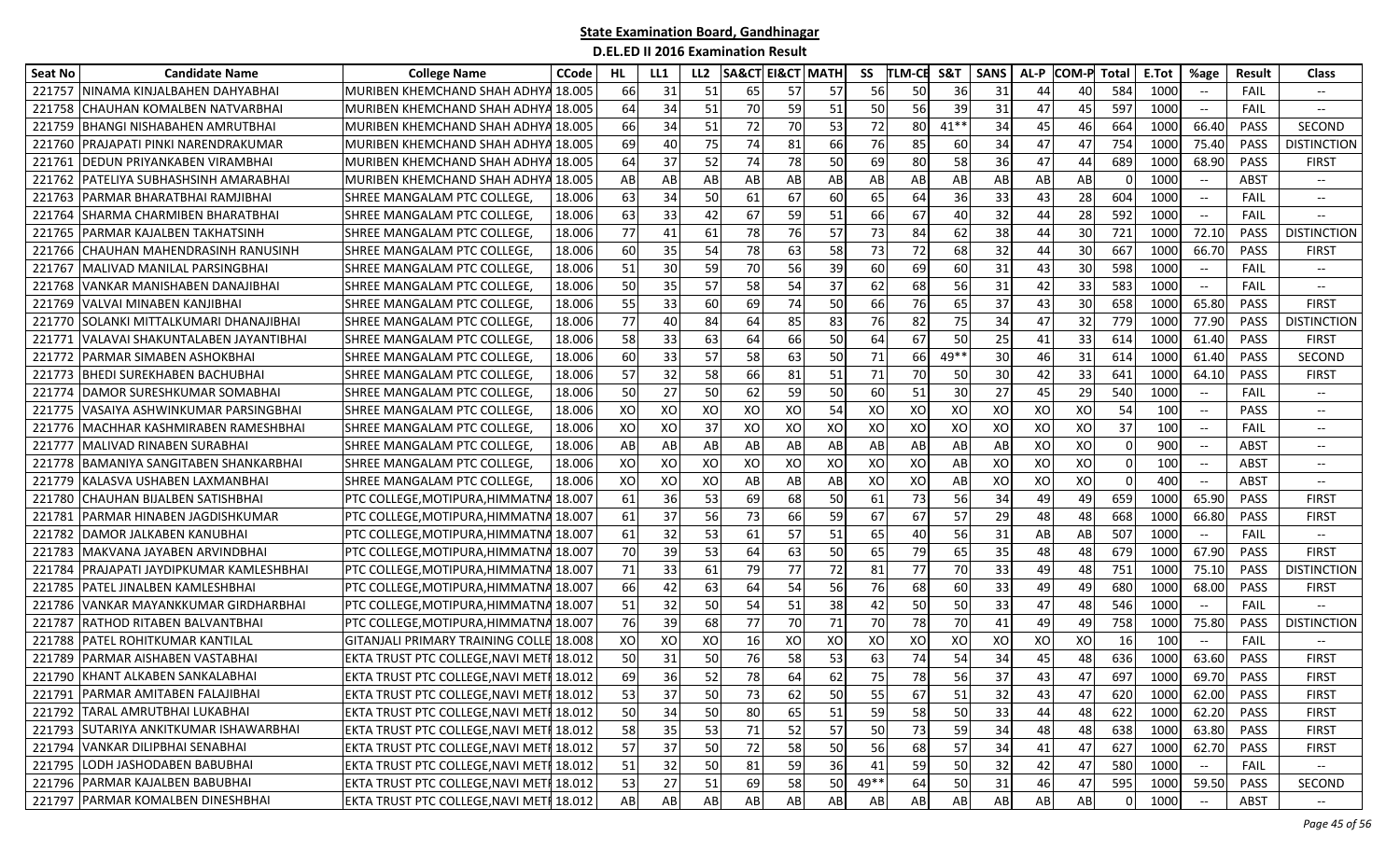| <b>Seat No</b> | <b>Candidate Name</b>                | <b>College Name</b>               | <b>CCode</b> | HL | LL1 | LL <sub>2</sub>        | <b>SA&amp;CT</b> | <b>EI&amp;CT MATH</b> |    | SS | <b>TLM-CE</b> | S&T    | <b>SANS</b> | AL-P | COM-P Total |          | E.Tot | %age                          | <b>Result</b> | <b>Class</b>                      |
|----------------|--------------------------------------|-----------------------------------|--------------|----|-----|------------------------|------------------|-----------------------|----|----|---------------|--------|-------------|------|-------------|----------|-------|-------------------------------|---------------|-----------------------------------|
| 221798         | DABHI MAYURBHAI BABUBHAI             | EKTA TRUST PTC COLLEGE, NAVI MET  | 18.012       | 55 | 36  | 52                     | 78               | 50                    | 31 | 60 | 60            | 64     | 30          | 46   | 47          | 609      | 1000  |                               | FAIL          | $\overline{\phantom{a}}$          |
| 221799         | DABHI NATAVARBHAI NANABHAI           | EKTA TRUST PTC COLLEGE, NAVI MET  | 18.012       | 53 | 36  | 52                     | 78               | 60                    | 34 | 66 | 58            | 50     | 33          | 45   | 47          | 612      | 1000  | $-\!$                         | FAIL          | $- -$                             |
| 22180          | BUMBADIYA PARULBEN VISHNUBHAI        | EKTA TRUST PTC COLLEGE, NAVI MET  | 18.012       | AB | AB  | AB                     | AB               | AB                    | AB | AB | AB            | AB     | AB          | 43   | 47          | 90       | 1000  | $\overline{\phantom{a}}$      | FAIL          | $-\!$                             |
| 22180          | DAVADA PRATAPBHAI DINESHBHAI         | EKTA TRUST PTC COLLEGE, NAVI MET  | 18.012       | 51 | 36  | 53                     | 77               | 64                    | 50 | 68 | 61            | 53     | 32          | 47   | 47          | 639      | 1000  | 63.90                         | PASS          | <b>FIRST</b>                      |
| 221802         | PARMAR SAGARBHAI PRABHUBHAI          | EKTA TRUST PTC COLLEGE, NAVI METI | 18.012       | 50 | 30  | 41                     | 74               | 50                    | 29 | 66 | 55            | 34     | 32          | 44   | 46          | 551      | 1000  |                               | FAIL          | $- -$                             |
| 22180          | PARMAR SAROJBEN KANUBHAI             | EKTA TRUST PTC COLLEGE, NAVI METI | 18.012       | 50 | 36  | 50                     | 73               | 67                    | 32 | 62 | 54            | 50     | 30          | 47   | 47          | 598      | 1000  | $-\!$                         | FAIL          | $\hspace{0.05cm} \dashrightarrow$ |
| 22180          | PARMAR SHAILESHBHAI KAMABHAI         | EKTA TRUST PTC COLLEGE, NAVI METI | 18.012       | 50 | 34  | 41                     | 71               | 65                    | 35 | 68 | 64            | 43     | 32          | 46   | 47          | 596      | 1000  | $-\!$                         | FAIL          | $\hspace{0.05cm} \ldots$          |
| 22180          | PRAJAPATI SHIVRAMBHAI DAHYABHAI      | EKTA TRUST PTC COLLEGE, NAVI MET  | 18.012       | 55 | 33  | 58                     | 58               | 50                    | 50 | 61 | 64            | 50     | 29          | 47   | 47          | 602      | 1000  | 60.20                         | PASS          | <b>FIRST</b>                      |
| 22180(         | GAMAR SONABEN RAMABHAI               | EKTA TRUST PTC COLLEGE, NAVI METI | 18.012       | 51 | 34  | 41                     | 68               | 59                    | 24 | 68 | 51            | 35     | 32          | 43   | 48          | 554      | 1000  | $-\!$                         | FAIL          | $-\!$                             |
| 22180          | PARMAR SONALBEN RAMESHBHAI           | EKTA TRUST PTC COLLEGE, NAVI MET  | 18.012       | 71 | 41  | 61                     | 76               | 66                    | 57 | 72 | 75            | 59     | 37          | 48   | 47          | 710      | 1000  | 71.00                         | <b>PASS</b>   | <b>DISTINCTION</b>                |
| 22180          | (HAIR VARSHABEN SURESHBHAI           | EKTA TRUST PTC COLLEGE, NAVI MET  | 18.012       | 51 | 40  | 63                     | 64               | 59                    | 28 | 54 | 51            | 40     | 29          | AB   | AB          | 479      | 1000  | $\hspace{0.05cm} \ldots$      | FAIL          | $\overline{\phantom{a}}$          |
| 221809         | CHAUHAN VASANTBHAI TALKABHAI         | EKTA TRUST PTC COLLEGE, NAVI MET  | 18.012       | 53 | 34  | 50                     | 66               | 53                    | 29 | 61 | 58            | 51     | 31          | 43   | 47          | 576      | 1000  |                               | FAIL          | $-\!$                             |
| 221810         | PARAMAR ANITABEN MAGANBHAI           | EKTA TRUST PTC COLLEGE, NAVI METI | 18.012       | XO | 34  | 63                     | XO               | XO                    | 56 | 59 | 50            | 66     | 32          | XO   | XO          | 360      | 600   | $\overline{\phantom{a}}$      | <b>PASS</b>   | $\overline{\phantom{a}}$          |
| 22181          | SOLANKI DINESHBHAI BABUBHAI          | EKTA TRUST PTC COLLEGE, NAVI MET  | 18.012       | XO | XO  | XO                     | 60               | XO                    | XO | XO | XO            | XO     | XO          | XO   | XO          | 60       | 100   |                               | <b>PASS</b>   | $\overline{\phantom{a}}$          |
| 22181          | DABHI HARESHBHAI HEMANTBHAI          | EKTA TRUST PTC COLLEGE, NAVI MET  | 18.012       | XO | XO  | XO                     | XO               | XO                    | 34 | XO | XO            | XO     | XO          | XO   | XO          | 34       | 100   |                               | FAIL          | $\hspace{0.05cm} \ldots$          |
| 221813         | VANKAR HETALBEN SHAMALBHAI           | EKTA TRUST PTC COLLEGE,NAVI MET   | 18.012       | XO | XO  | XO                     | XO               | XO                    | 50 | XO | XO            | XO     | XO          | XO   | XO          | 50       | 100   |                               | <b>PASS</b>   |                                   |
| 22181          | DODIYAR ALPABAHEN BALUBHAI           | R.RAO PTC COLLEGE,BHILODA         | 18.013       | 62 | 39  | 63                     | 76               | 64                    | 53 | 74 | 72            | $45**$ | 32          | 48   | 47          | 675      | 1000  | 67.50                         | <b>PASS</b>   | <b>SECOND</b>                     |
| 22181          | <b>TARAL DILIPKUMAR BHUPATBHAI</b>   | R.RAO PTC COLLEGE.BHILODA         | 18.013       | 69 | 40  | 60                     | 80               | 71                    | 57 | 78 | 76            | $43*$  | 35          | 48   | 48          | 705      | 1000  | 70.50                         | PASS          | SECOND                            |
| 221816         | KATARA SONALBAHEN BABUBHAI           | R.RAO PTC COLLEGE,BHILODA         | 18.013       | 54 | 35  | 55                     | 58               | 55                    | 51 | 74 | 66 l          | 25     | 29          | 46   | 46          | 594      | 1000  | $-\!$                         | FAIL          |                                   |
| 22181          | NINAMA VIJYABAHEN VISHRAMBHAI        | .R.RAO PTC COLLEGE.BHILODA        | 18.013       | 55 | 32  | 59                     | 63               | 62                    | 50 | 64 | 64            | $42**$ | 29          | 47   | 46          | 613      | 1000  | 61.30                         | PASS          | SECOND                            |
| 221818         | GAMETI AJITKUMAR SHANKARLAL          | R.RAO PTC COLLEGE.BHILODA         | 18.013       | XO | XO  | AB                     | XO               | 50                    | XO | XO | AB            | XO     | XO          | 44   | 44          | 138      | 400   |                               | FAIL          | $--$                              |
| 221819         | DAMOR ANAMIKABEN KANTILAL            | R.RAO PTC COLLEGE,BHILODA         | 18.013       | XO | XO  | XO                     | XO               | XO                    | 50 | XO | XO            | XO     | XO          | XO   | XO          | 50       | 100   |                               | <b>PASS</b>   | $--$                              |
| 221820         | 3HAGORA SAGUNABAHEN RAMESHBHAI       | R.RAO PTC COLLEGE,BHILODA         | 18.013       | XO | XO  | 50                     | XO               | XO                    | AB | XO | XO            | XO     | XO          | XO   | XO          | 50       | 200   |                               | FAIL          | $\overline{\phantom{a}}$          |
| 22182          | PATEL ANKITABEN MAHESHBHAI           | C K PATEL OF PTC COLLEGE, PRANTIJ | 18.018       | 58 | 37  | 56                     | 63               | 64                    | 54 | 58 | 65            | 52     | 29          | 38   | 48          | 622      | 1000  | 62.20                         | PASS          | <b>FIRST</b>                      |
| 221822         | SUTRIYA DHIRAJKUMAR GANPATBHAI       | C K PATEL OF PTC COLLEGE,PRANTIJ  | 18.018       | 71 | 39  | 67                     | 75               | 70                    | 69 | 71 | 75            | 64     | 34          | 48   | 44          | 727      | 1000  | 72.70                         | <b>PASS</b>   | <b>DISTINCTION</b>                |
| 221823         | PARMAR DINESHKUMAR KODARBHAI         | C K PATEL OF PTC COLLEGE, PRANTIJ | 18.018       | 55 | AB  | AB                     | 54               | 23                    | 29 | AB | AB            | AB     | AB          | AB   | AB          | 161      | 1000  | $\overline{\phantom{a}}$      | FAIL          | $\overline{\phantom{a}}$          |
| 221824         | BARA JAYSHREEBEN DEVCHANDBHAI        | C K PATEL OF PTC COLLEGE, PRANTIJ | 18.018       | 50 | 35  | 59                     | 71               | 33                    | 50 | 56 | 70            | 51     | 32          | 47   | 43          | 597      | 1000  |                               | FAIL          | $-\!$                             |
| 221825         | <b>ZALA NITABEN JAGDISHSINH</b>      | C K PATEL OF PTC COLLEGE, PRANTIJ | 18.018       | AB | AB  | AB                     | AB               | AB                    | AB | AB | AB            | AB     | AB          | AB   | AB          |          | 1000  | $-\!$                         | <b>ABST</b>   | $\hspace{0.05cm} \dashrightarrow$ |
| 221826         | RAVAT SANGITABEN AMRUTBHAI           | C K PATEL OF PTC COLLEGE, PRANTIJ | 18.018       | 55 | 39  | 60                     | 70               | 54                    | 50 | 54 | 71            | 56     | 35          | 43   | 42          | 629      | 1000  | 62.90                         | <b>PASS</b>   | <b>FIRST</b>                      |
| 22182          | PATEL VAISHALIBEN BALVANTKUMAR       | C K PATEL OF PTC COLLEGE, PRANTIJ | 18.018       | 65 | 40  | 63                     | 77               | 69                    | 64 | 65 | 63            | 71     | 34          | 47   | 48          | 706      | 1000  | 70.60                         | <b>PASS</b>   | <b>DISTINCTION</b>                |
| 221828         | SANGADA VINUBHAI KANTIBHAI           | C K PATEL OF PTC COLLEGE, PRANTIJ | 18.018       | 67 | 40  | 59                     | 72               | 66                    | 57 | 70 | 62            | 50     | 32          | 49   | 48          | 672      | 1000  | 67.20                         | <b>PASS</b>   | <b>FIRST</b>                      |
| 221829         | PARMAR JYABEN MAGANBHAI              | C K PATEL OF PTC COLLEGE,PRANTIJ  | 18.018       | XO | XO  | XO                     | XO               | XO                    | XO | XO | XO            | XO     | XO          | XO   | AB          |          | 50    | $-\!$                         | ABST          | $\overline{\phantom{a}}$          |
| 221830         | ROHIT KAMLESHKUMAR NATUBHAI          | C K PATEL OF PTC COLLEGE,PRANTIJ  | 18.018       | XO | xo  | XO                     | XO               | XO                    | AB | XO | XO            | XO     | XO          | XO   | XO          | - 0      | 100   |                               | <b>ABST</b>   | $- -$                             |
| 22183          | PARMAR RAJENDRASINH BABARSINH        | C K PATEL OF PTC COLLEGE.PRANTIJ  | 18.018       | XO | XO  | XO                     | XO               | XO                    | AB | XO | XO            | XO     | XO          | XO   | XO          | $\Omega$ | 100   |                               | <b>ABST</b>   |                                   |
|                | 221832 CHAMAR JAGDISHBHAI SAVAJIBHAI | SHRI BAYAD KELAVANI MANDAL        | 18.026       | 57 | 28  | 57                     | 72               | 62                    | 50 | 67 | 50            | 33     | 25          | AB   | AB          | 501      | 1000  |                               | <b>FAIL</b>   | $--$                              |
|                | 221833 PARMAR LATAKUMARI BABUBHAI    | SHRI BAYAD KELAVANI MANDAL        | 18.026       | AB | AB  | $\mathsf{A}\mathsf{B}$ | AB               | AB                    | AB | AB | AB            | AB     | AB          | AB   | AB          |          | 1000  |                               | <b>ABST</b>   |                                   |
| 221834         | <b>RATHOD NIKITABEN ISHVARBHAI</b>   | SHRI BAYAD KELAVANI MANDAL        | 18.026       | 70 | 33  | 50                     | 71               | 50                    | 61 | 50 | 63            | 51     | 35          | 47   | 47          | 628      | 1000  | 62.80                         | PASS          | <b>FIRST</b>                      |
|                | 221835 PARMAR NITABEN RAMESHBHAI     | SHRI BAYAD KELAVANI MANDAL        | 18.026       | 73 | 42  | 59                     | 60               | 57                    | 55 | 66 | 61            | 51     | 32          | 44   | 44          | 644      | 1000  | 64.40                         | PASS          | <b>FIRST</b>                      |
|                | 221836 PARMAR SEJALBEN JASHAVANTSINH | SHRI BAYAD KELAVANI MANDAL        | 18.026       | 73 | 38  | 50                     | 62               | 53                    | 50 | 60 | 44            | 34     | 30          | 43   | 43          | 580      | 1000  |                               | FAIL          |                                   |
| 221837         | CHENVA PRAKASHBHAI JAYANTIBHAI       | RIDDHI PTC COLLEGE, MOTIPURA,     | 18.028       | 60 | 28  | 55                     | 73               | 59                    | 50 | 52 | 74            | 56     | 30          | 46   | 46          | 629      | 1000  | 62.90                         | PASS          | <b>FIRST</b>                      |
|                | 221838 VANJARA REKHABAHEN RAJUBHAI   | RIDDHI PTC COLLEGE, MOTIPURA,     | 18.028       | XO | XO  | XO                     | XO               | XO                    | 51 | XO | XO            | XO     | XO          | XO   | XO          | 51       | 100   | $\hspace{0.05cm} \textbf{--}$ | PASS          | $- -$                             |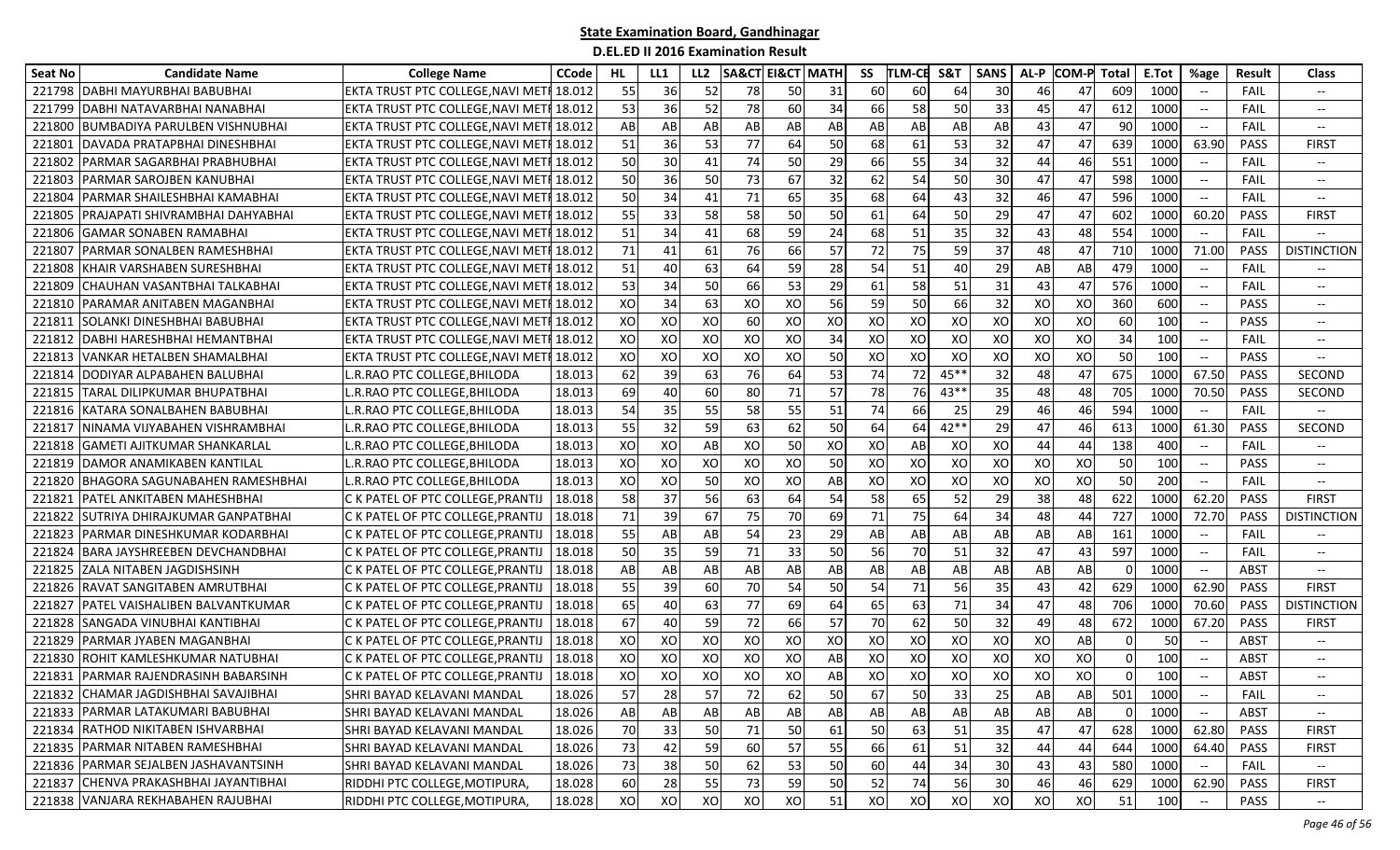| <b>Seat No</b> | <b>Candidate Name</b>                  | <b>College Name</b>                     | <b>CCode</b> | HL. | LL1 | LL <sub>2</sub> | <b>SA&amp;CT</b> | <b>EI&amp;CT MATH</b>  |    | SS | <b>TLM-CE</b> | S&T | <b>SANS</b> | AL-P | COM-P Total |     | E.Tot | %age                     | <b>Result</b> | <b>Class</b>                      |
|----------------|----------------------------------------|-----------------------------------------|--------------|-----|-----|-----------------|------------------|------------------------|----|----|---------------|-----|-------------|------|-------------|-----|-------|--------------------------|---------------|-----------------------------------|
| 221839         | PARMAR BHARATBHAI KANTIBHAI            | SARASWATI PTC COLLEGE, GHADI            | 18.031       | 50  | 34  | 50              | 70               | 56                     | 52 | 51 | 52            | 50  | 30          | AB   | 42          | 537 | 1000  |                          | FAIL          | $\overline{\phantom{a}}$          |
| 221840         | KAPADIYA KISHANKUMAR SHAMALBHAI        | SARASWATI PTC COLLEGE, GHADI            | 18.031       | 54  | 34  | 51              | 73               | 66                     | 50 | 54 | 61            | 54  | 31          | AB   | 43          | 571 | 1000  | $-\!$                    | FAIL          | $- -$                             |
| 22184          | BHANGI LAXMANBHAI SHIVABHAI            | SARASWATI PTC COLLEGE, GHADI            | 18.031       | 50  | 31  | 57              | 71               | 55                     | 36 | 33 | 50            | 51  | 27          | AB   | 44          | 505 | 1000  | $\overline{\phantom{a}}$ | FAIL          | $-\!$                             |
| 221842         | DODIYAR KARUNABEN VIJAYBHAI            | SMT.M.M.PATEL PTC COLLEGE,              | 18.032       | XO  | XO  | XO              | XO               | XO                     | XO | AB | XO            | XO  | XO          | XO   | XO          |     | 100   |                          | <b>ABST</b>   | $-\!$                             |
| 221843         | <b>BARANDA MITTALBAHEN RAMESHBHAI</b>  | SIDDHI VINAYAK PTC COLLEGE,             | 18.036       | 57  | 33  | 63              | 73               | 58                     | 40 | 50 | 57            | 24  | 27          | 45   | 43          | 570 | 1000  | $\overline{\phantom{a}}$ | FAIL          | $- -$                             |
| 221844         | ASARI NITINCHANDRA JAYNTILAL           | SIDDHI VINAYAK PTC COLLEGE,             | 18.036       | 55  | 33  | 53              | 73               | 52                     | 39 | 55 | 53            | 35  | 29          | 47   | 47          | 571 | 1000  | $-\!$                    | FAIL          | $\hspace{0.05cm} \dashrightarrow$ |
| 221845         | <b>CHENVA POONAMBEN JAYANTIBHAI</b>    | SIDDHI VINAYAK PTC COLLEGE,             | 18.036       | AB  | AB  | AB              | AB               | AB                     | AB | AB | AB            | AB  | AB          | AB   | AB          |     | 1000  | $\overline{\phantom{a}}$ | ABST          | $-\!$                             |
| 221846         | VANKAR SHARMILABEN DINESHBHAI          | SIDDHI VINAYAK PTC COLLEGE,             | 18.036       | 75  | 33  | AB              | 75               | 57                     | 37 | 63 | AB            | AB  | AB          | 47   | 45          | 432 | 1000  |                          | FAIL          |                                   |
| 221847         | JADAV NILAMBEN DAHYABHAI               | SIDDHI VINAYAK PTC COLLEGE.             | 18.036       | 54  | 27  | 58              | 69               | 50                     | 50 | 52 | 54            | 64  | 32          | 45   | 45          | 600 | 1000  | 60.00                    | <b>PASS</b>   | <b>SECOND</b>                     |
| 221848         | (HADIYA SHITALBEN CHATURBHAI           | SIDDHI VINAYAK PTC COLLEGE,             | 18.036       | XO  | XO  | 50              | XO               | XO                     | 52 | XO | XO            | XO  | XO          | XO   | XO          | 102 | 200   | $-\!$                    | <b>PASS</b>   | $- -$                             |
| 221849         | BHURA CHIRAGKUMAR PANGLABHAI           | NAVDEEP PTC COLLEGE, DOLTABAD,          | 18.038       | AB  | AB  | AB              | AB               | $\mathsf{A}\mathsf{B}$ | AB | AB | AB            | AB  | AB          | AB   | AB          | - 0 | 1000  | $\overline{\phantom{a}}$ | <b>ABST</b>   | $\hspace{0.05cm} \dashrightarrow$ |
| 221850         | RATHOD RAMESHKUMAR KALABHAI            | NAVDEEP PTC COLLEGE, DOLTABAD,          | 18.038       | XO  | XO  | XO              | XO               | XO                     | 53 | XO | XO            | XO  | XO          | XO   | XO          | 53  | 100   |                          | <b>PASS</b>   | $-\!$                             |
| 22185          | RAVAL NIKITABEN DINESHBHAI             | SHREEJI PTC COLLEGE, HIMMATNAG/         | 18.040       | 62  | 37  | 56              | 56               | 57                     | 34 | 50 | 50            | 30  | 25          | 46   | 48          | 551 | 1000  | $-\!$                    | FAIL          | $\hspace{0.05cm} \textbf{--}$     |
| 221852         | PARMAR SEFALEEBEN RAMESHBHAI           | SHREEJI PTC COLLEGE, HIMMATNAGA         | 18.040       | 61  | 29  | 60              | 67               | 56                     | 30 | 54 | 51            | 26  | 29          | 47   | 47          | 557 | 1000  |                          | FAIL          | $\overline{\phantom{a}}$          |
| 221853         | <b>CHENVA VIJJAYKUMAR SENDHABHAI</b>   | SHREEJI PTC COLLEGE, HIMMATNAG/         | 18.040       | 62  | 33  | 52              | 69               | 53                     | 19 | 53 | 56            | 40  | 26          | 46   | 49          | 558 | 1000  |                          | FAIL          | $\hspace{0.05cm} \ldots$          |
| 221854         | KHARADI VASANTABAHEN ASVINBHAI         | SHREEJI PTC COLLEGE, HIMMATNAGA         | 18.040       | XO  | XO  | XO              | XO               | XO                     | 51 | XO | XO            | XO  | XO          | XO   | XO          | 51  | 100   |                          | <b>PASS</b>   | $--$                              |
|                |                                        |                                         |              |     |     |                 |                  |                        |    |    |               |     |             |      |             |     |       |                          |               |                                   |
| 221855         | <b>BARIA DHARMENDRAKUMAR NIMANBHAI</b> | JILLA SHIKSHAN AND TALIM BHAVANJ 19.001 |              | XO  | XO  | XO              | XO               | XO                     | AB | XO | XO            | AB  | XO          | XO   | XO          | - 0 | 200   | $\overline{\phantom{a}}$ | ABST          |                                   |
| 221856         | <b>PATEL AASIYABANU ABBAS</b>          | VANITA VISHRAM TRAINING COLLEGI         | 19.002       | 72  | 39  | 73              | 67               | 66                     | 51 | 73 | 86            | 61  | 36          | 44   | 42          | 710 | 1000  | 71.00                    | PASS          | <b>DISTINCTION</b>                |
| 221857         | <b>MAURYA ANJALI SUSHILBHAI</b>        | VANITA VISHRAM TRAINING COLLEGI         | 19.002       | 77  | 44  | 82              | 78               | 75                     | 67 | 82 | 95            | 82  | 40          | 47   | 48          | 817 | 1000  | 81.70                    | <b>PASS</b>   | <b>DISTINCTION</b>                |
|                | PATEL BHAGYASHREEKUMARI                |                                         |              |     |     |                 |                  |                        |    |    |               |     |             |      |             |     |       |                          |               |                                   |
| 221858         | <b>MAHENDRABHAI</b>                    | VANITA VISHRAM TRAINING COLLEGE 19.002  |              | 71  | 42  | 81              | 78               | 81                     | 72 | 85 | 90            | 69  | 39          | 48   | 47          | 803 | 1000  | 80.30                    | <b>PASS</b>   | <b>DISTINCTION</b>                |
| 221859         | <b>THAKAR BINALBEN HITENDRAKUMAR</b>   | <b>VANITA VISHRAM TRAINING COLLEGE</b>  | 19.002       | 63  | 35  | 55              | 56               | 50                     | 32 | 38 | 62            | 40  | 30          | 46   | 42          | 549 | 1000  | $-\!$                    | FAIL          |                                   |
| 221860         | PRAJAPATI DAMINI VASUDEVBHAI           | VANITA VISHRAM TRAINING COLLEGE         | 19.002       | 72  | 38  | 68              | 64               | 56                     | 55 | 73 | 70            | 58  | 34          | 46   | 47          | 681 | 1000  | 68.10                    | PASS          | <b>FIRST</b>                      |
| 22186          | PATEL DIMPALKUMARI SURESHBHAI          | VANITA VISHRAM TRAINING COLLEGE         | 19.002       | 77  | 43  | 69              | 66               | 74                     | 57 | 81 | 76            | 65  | 42          | 46   | 46          | 742 | 1000  | 74.20                    | <b>PASS</b>   | <b>DISTINCTION</b>                |
| 221862         | SHAIKH FAIZABIBI YUSUF                 | VANITA VISHRAM TRAINING COLLEGI         | 19.002       | 75  | 41  | 79              | 64               | 75                     | 62 | 69 | 74            | 70  | 33          | 46   | 47          | 735 | 1000  | 73.50                    | PASS          | <b>DISTINCTION</b>                |
| 221863         | PATHAN FARHINKHATUN ILAYASKHAN         | VANITA VISHRAM TRAINING COLLEGI         | 19.002       | 80  | 43  | 84              | 85               | 85                     | 78 | 85 | 88            | 77  | 37          | 49   | 49          | 840 | 1000  | 84.00                    | PASS          | <b>DISTINCTION</b>                |
| 221864         | PATEL GAYATRIBAHEN BHAGVATIBHAI        | VANITA VISHRAM TRAINING COLLEGE 19.002  |              | 78  | 39  | 58              | 64               | 65                     | 52 | 64 | 78            | 54  | 34          | 45   | 44          | 675 | 1000  | 67.50                    | PASS          | <b>FIRST</b>                      |
| 221865         | <b>I</b> TAILOR HARDIKA DINESHKUMAR    | VANITA VISHRAM TRAINING COLLEGE 19.002  |              | 70  | 43  | 71              | 75               | 83                     | 82 | 85 | 74            | 70  | 42          | 47   | 47          | 789 | 1000  | 78.90                    | PASS          | <b>DISTINCTION</b>                |
| 221866         | JANI HARESHVARIKUMARI VINODBHAI        | VANITA VISHRAM TRAINING COLLEGE         | 19.002       | 80  | 44  | 85              | 87               | 84                     | 83 | 88 | 85            | 81  | 41          | 47   | 47          | 852 | 1000  | 85.20                    | PASS          | <b>DISTINCTION</b>                |
| 22186          | CHAUHAN HETALKUMARI ANILBHAI           | <b>VANITA VISHRAM TRAINING COLLEGE</b>  | 19.002       | 63  | 42  | 71              | 69               | 65                     | 50 | 83 | 75            | 50  | 33          | 46   | 44          | 691 | 1000  | 69.10                    | PASS          | <b>FIRST</b>                      |
| 221868         | PARMAR HINABEN VINODCHANDRA            | VANITA VISHRAM TRAINING COLLEGI         | 19.002       | 58  | 31  | 50              | 47               | 51                     | 35 | 50 | 52            | 41  | 28          | 45   | 42          | 530 | 1000  | $- -$                    | FAIL          | $-\!$                             |
| 221869         | PATEL KARISHMA KIRITBHAI               | <b>VANITA VISHRAM TRAINING COLLEGI</b>  | 19.002       | 66  | 36  | 58              | 71               | 55                     | 50 | 59 | 60            | 50  | 32          | 47   | 46          | 630 | 1000  | 63.00                    | PASS          | <b>FIRST</b>                      |
| 221870         | KANTHARIYA KARISHMABEN GIRISHBHAI      | VANITA VISHRAM TRAINING COLLEGE         | 19.002       | 73  | 39  | 66              | 74               | 72                     | 59 | 78 | 80            | 52  | 40          | 46   | 42          | 721 | 1000  | 72.10                    | PASS          | <b>DISTINCTION</b>                |
|                | 221871 BHUTA KAUSARBANU ZAKIRHUSAIN    | VANITA VISHRAM TRAINING COLLEGE 19.002  |              | 79  | 44  | 79              | 83               | 70                     | 67 | 74 | 85            | 71  | 39          | 48   | 47          | 786 | 1000  | 78.60                    | PASS          | <b>DISTINCTION</b>                |
|                | 221872 PANDYA KHUSHBU ASHUTOSH         | VANITA VISHRAM TRAINING COLLEGE 19.002  |              | 82  | 43  | 77              | 70               | 80                     | 76 | 79 | 82            | 83  | 38          | 47   | 47          | 804 | 1000  | 80.40                    | <b>PASS</b>   | <b>DISTINCTION</b>                |
|                | 221873 SOLANKI KHUSHBU RAMESHBHAI      | VANITA VISHRAM TRAINING COLLEGE 19.002  |              | 76  | 40  | 66              | 60               | 65                     | 59 | 57 | 75            | 59  | 30          | 45   | 46          | 678 | 1000  | 67.80                    | PASS          | <b>FIRST</b>                      |
| 221874         | CHUDASAMA MANASI KISHORBHAI            | VANITA VISHRAM TRAINING COLLEGE 19.002  |              | 84  | 44  | 88              | 77               | 83                     | 87 | 83 | 86            | 86  | 43          | 46   | 48          | 855 | 1000  | 85.50                    | PASS          | <b>DISTINCTION</b>                |
|                | 221875 VAGHELA MANSIBEN RAMESHBHAI     | VANITA VISHRAM TRAINING COLLEGE 19.002  |              | 75  |     | 84              | 78               | 76                     | 72 | 77 | 86            | 79  | 36          | 47   | 46          | 797 | 1000  | 79.70                    | PASS          | <b>DISTINCTION</b>                |
|                | 221876 DANECHA MILEE PANKAJKUMAR       | VANITA VISHRAM TRAINING COLLEGE 19.002  |              | 78  | 44  | 90              | 82               | 86                     | 90 | 82 | 88            | 86  | 38          | 47   | 48          | 859 | 1000  | 85.90                    | PASS          | <b>DISTINCTION</b>                |
|                | 221877 PARMAR MINALBEN RAMJIBHAI       | VANITA VISHRAM TRAINING COLLEGE 19.002  |              | 78  | 42  | 81              | 87               | 77                     | 69 | 86 | 83            | 59  | 33          | 46   | 44          | 785 | 1000  | 78.50                    | PASS          | <b>DISTINCTION</b>                |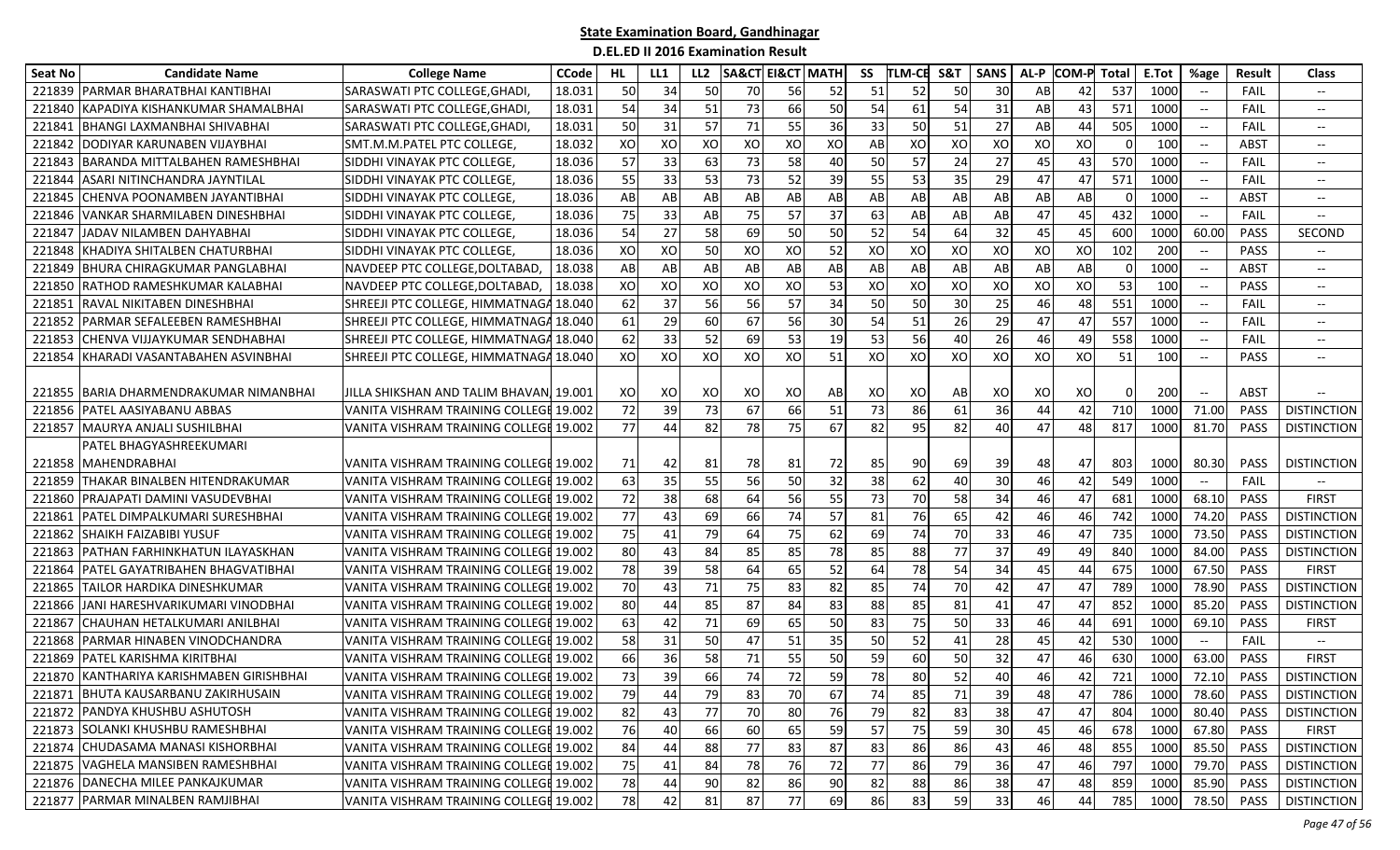| Seat No | <b>Candidate Name</b>                                                          | <b>College Name</b>                    | <b>CCode</b> | HL        | LL1 | LL <sub>2</sub> |    | <b>SA&amp;CT EI&amp;CT MATH</b> |        | SS | TLM-CE | S&T | <b>SANS</b> | AL-P | <b>COM-P</b> | Total | E.Tot | %age  | <b>Result</b> | <b>Class</b>             |
|---------|--------------------------------------------------------------------------------|----------------------------------------|--------------|-----------|-----|-----------------|----|---------------------------------|--------|----|--------|-----|-------------|------|--------------|-------|-------|-------|---------------|--------------------------|
| 221878  | <b>SHAIKH NAHIDABANU ILYASAHMED</b>                                            | VANITA VISHRAM TRAINING COLLEGI        | 19.002       | 72        | 40  | 59              | 69 | 59                              | 50     | 73 | 69     | 68  | 34          | 46   | 47           | 686   | 1000  | 68.60 | <b>PASS</b>   | <b>FIRST</b>             |
| 221879  | PATEL NAZIYA YUSUF                                                             | VANITA VISHRAM TRAINING COLLEGI 19.002 |              | 79        | 45  | 78              | 93 | 83                              | 59     | 88 | 79     | 79  | 37          | 49   | 48           | 817   | 1000  | 81.70 | <b>PASS</b>   | <b>DISTINCTION</b>       |
| 221880  | MER NEETABEN BHAYABHAI                                                         | VANITA VISHRAM TRAINING COLLEGI 19.002 |              | 79        | 42  | 76              | 77 | 81                              | 57     | 83 | 78     | 79  | 38          | 46   | 45           | 781   | 1000  | 78.10 | PASS          | <b>DISTINCTION</b>       |
| 22188   | DAHADIYA NIKITA HARIBHAI                                                       | VANITA VISHRAM TRAINING COLLEGI 19.002 |              | 83        | 40  | 73              | 77 | 73                              | 72     | 78 | 89     | 74  | 38          | 48   | 47           | 792   | 1000  | 79.20 | <b>PASS</b>   | <b>DISTINCTION</b>       |
| 221882  | PARMAR PARULBEN VINUBHAI                                                       | VANITA VISHRAM TRAINING COLLEGI 19.002 |              | 75        | 39  | 75              | 67 | 67                              | 55     | 78 | 80     | 62  | 34          | 46   | 44           | 722   | 1000  | 72.20 | <b>PASS</b>   | <b>DISTINCTION</b>       |
| 221883  | <b>SHAIKH PARVEEN IBRAHIM</b>                                                  | VANITA VISHRAM TRAINING COLLEGE 19.002 |              | 78        | 41  | 86              | 77 | 74                              | 67     | 74 | 85     | 81  | 37          | 48   | 45           | 793   | 1000  | 79.30 | PASS          | <b>DISTINCTION</b>       |
| 221884  | JARIVALA PAYALBEN NARENDRAKUMAR                                                | VANITA VISHRAM TRAINING COLLEGE 19.002 |              | 80        | 41  | 74              | 72 | 75                              | 58     | 57 | 86     | 69  | 35          | 45   | 46           | 738   | 1000  | 73.80 | PASS          | <b>DISTINCTION</b>       |
| 221885  | PATEL PAYALBEN RAVINDRABHAI                                                    | VANITA VISHRAM TRAINING COLLEGI 19.002 |              | 81        | 37  | 80              | 76 | 76                              | 70     | 65 | 89     | 82  | 38          | 47   | 45           | 786   | 1000  | 78.60 | <b>PASS</b>   | <b>DISTINCTION</b>       |
| 221886  | PATEL POOJA VASANTLAL                                                          | VANITA VISHRAM TRAINING COLLEGI 19.002 |              | 77        | 35  | 68              | 66 | 72                              | 70     | 77 | 92     | 69  | 35          | 46   | 46           | 753   | 1000  | 75.30 | <b>PASS</b>   | <b>DISTINCTION</b>       |
| 22188   | RAVAL RAVINABEN NATVARLAL                                                      | VANITA VISHRAM TRAINING COLLEGI 19.002 |              | 73        | 38  | 65              | 63 | 82                              | 66     | 58 | 82     | 66  | 33          | 47   | 46           | 719   | 1000  | 71.90 | <b>PASS</b>   | <b>DISTINCTION</b>       |
| 221888  | SOLANKI RITABEN JITENDRAKUMAR                                                  | VANITA VISHRAM TRAINING COLLEGE 19.002 |              | 80        | 42  | 70              | 78 | 81                              | 72     | 74 | 84     | 80  | 38          | 47   | 47           | 793   | 1000  | 79.30 | PASS          | <b>DISTINCTION</b>       |
| 221889  | DIGIJERLA SANDHYA SRINIVAS                                                     | VANITA VISHRAM TRAINING COLLEGE        | 19.002       | 85        | 42  | 82              | 82 | 87                              | 70     | 81 | 98     | 75  | 41          | 49   | 49           | 841   | 1000  | 84.10 | <b>PASS</b>   | <b>DISTINCTION</b>       |
| 221890  | IELIGETI SARITA BADRAIYA                                                       | VANITA VISHRAM TRAINING COLLEGE 19.002 |              | 86        | 40  | 89              | 85 | 89                              | 84     | 85 | 91     | 79  | 40          | 48   | 47           | 863   | 1000  | 86.30 | <b>PASS</b>   | <b>DISTINCTION</b>       |
| 22189:  | MER SHITALKUMARI BHAYABHAI                                                     | VANITA VISHRAM TRAINING COLLEGI 19.002 |              | 79        | 42  | 85              | 79 | 86                              | 86     | 79 | 94     | 83  | 40          | 47   | 47           | 847   | 1000  | 84.70 | PASS          | <b>DISTINCTION</b>       |
| 221892  | IBARIA SUSMITABEN JALAMSINH                                                    | VANITA VISHRAM TRAINING COLLEGE 19.002 |              | 65        | 35  | 74              | 69 | 79                              | 64     | 67 | 87     | 71  | 33          | 47   | 43           | 734   | 1000  | 73.40 | PASS          | <b>DISTINCTION</b>       |
| 221893  | <b>PATEL TASNEEMBANU ABDULHAQVALI</b>                                          | VANITA VISHRAM TRAINING COLLEGI 19.002 |              | 73        | 42  | 82              | 71 | 72                              | 80     | 77 | 94     | 84  | 36          | 47   | 45           | 803   | 1000  | 80.30 | PASS          | <b>DISTINCTION</b>       |
| 221894  | PATEL TEJAL RAJUBHAI                                                           | VANITA VISHRAM TRAINING COLLEGE 19.002 |              | 66        | 37  | 73              | 74 | 74                              | 71     | 78 | 83     | 72  | 36          | 46   | 46           | 756   | 1000  | 75.60 | <b>PASS</b>   | <b>DISTINCTION</b>       |
| 221895  | KAKADIYA VIDHIBEN KISHORBHAI                                                   | VANITA VISHRAM TRAINING COLLEGE        | 19.002       | 64        | 37  | 75              | 64 | 74                              | 64     | 73 | 85     | 76  | 37          | 45   | 45           | 739   | 1000  | 73.90 | PASS          | <b>DISTINCTION</b>       |
| 221896  | <b>GHIYA ZAHERA ABBAS</b>                                                      | VANITA VISHRAM TRAINING COLLEGE        | 19.002       | 78        | 43  | 79              | 79 | 86                              | 73     | 81 | 95     | 82  | 36          | 45   | 49           | 826   | 1000  | 82.60 | PASS          | <b>DISTINCTION</b>       |
| 22189   | CHAUDHARI ANKITKUMAR JAYESHBHAI                                                | NAYE TALIM ADHYAPAN MANDIR             | 19.003       | 64        | 39  | 61              | 71 | 73                              | 56     | 68 | 82     | 65  | 39          | 33   | 38           | 689   | 1000  | 68.90 | <b>PASS</b>   | <b>FIRST</b>             |
| 221898  | THAKRE DINESHBHAI SATYAVAN                                                     | NAYE TALIM ADHYAPAN MANDIR             | 19.003       | 63        | 37  | 57              | 68 | 78                              | 51     | 71 | 74     | 65  | 37          | 39   | 41           | 681   | 1000  | 68.10 | <b>PASS</b>   | <b>FIRST</b>             |
| 221899  | VALVI KAILASHBHAI RAJENDRABHAI                                                 | NAYE TALIM ADHYAPAN MANDIR             | 19.003       | 63        | 38  | 52              | 57 | 61                              | 50     | 61 | 78     | 60  | 34          | 38   | 35           | 627   | 1000  | 62.70 | PASS          | <b>FIRST</b>             |
| 22190   | VALVI PANKAJBHAI JEMUBHAI                                                      | NAYE TALIM ADHYAPAN MANDIR             | 19.003       | 72        | 37  | 50              | 60 | 81                              | 50     | 74 | 74     | 70  | 36          | 37   | 37           | 678   | 1000  | 67.80 | <b>PASS</b>   | <b>FIRST</b>             |
| 22190   | SHAIKH SADDAM LATIF                                                            | NAYE TALIM ADHYAPAN MANDIR             | 19.003       | 73        | 38  | 60              | 74 | 75                              | 57     | 76 | 82     | 65  | 39          | 41   | 43           | 723   | 1000  | 72.30 | PASS          | <b>DISTINCTION</b>       |
| 221902  | PADVI VIKRAMBHAI KALUSING                                                      | NAYE TALIM ADHYAPAN MANDIR             | 19.003       | 72        | 37  | 67              | 79 | 80                              | 54     | 72 | 75     | 70  | 37          | 35   | 36           | 714   | 1000  | 71.40 | <b>PASS</b>   | <b>DISTINCTION</b>       |
| 22190   | VALVI YATINBHAI GULABSING                                                      | NAYE TALIM ADHYAPAN MANDIR             | 19.003       | 62        | 37  | 57              | 69 | 71                              | 50     | 60 | 73     | 60  | 34          | 37   | 35           | 645   | 1000  | 64.50 | PASS          | <b>FIRST</b>             |
| 221904  | CHAUDHARI ANISHABEN GANESHBHAI                                                 | KASTURBA STREE ADHYAPAN MAND           | 19.004       | 69        | 38  | 65              | 63 | 74                              | 57     | 62 | 73     | 68  | 41          | 46   | 47           | 703   | 1000  | 70.30 | <b>PASS</b>   | <b>DISTINCTION</b>       |
| 221905  | PADVI ANITABEN AMRUTBHAI                                                       | KASTURBA STREE ADHYAPAN MANDI          | 19.004       | 59        | 34  | 48**            | 51 | 50                              | 50     | 57 | 68     | 50  | 36          | 45   | 42           | 590   | 1000  | 59.00 | <b>PASS</b>   | <b>SECOND</b>            |
| 221906  | VASAVA ANKITAKUMARI ISHVARBHAI                                                 | KASTURBA STREE ADHYAPAN MANDI          | 19.004       | 71        | 40  | 71              | 77 | 87                              | 64     | 63 | 78     | 72  | 35          | 48   | 47           | 753   | 1000  | 75.30 | <b>PASS</b>   | <b>DISTINCTION</b>       |
| 22190   | PADVI ARUNABEN KANTILAL                                                        | KASTURBA STREE ADHYAPAN MANDI          | 19.004       | 78        | 41  | 57              | 77 | 80                              | 53     | 70 | 59     | 76  | 39          | 46   | 47           | 723   | 1000  | 72.30 | PASS          | <b>DISTINCTION</b>       |
| 221908  | ISHI ASHWINI RAMESHBHAI                                                        | KASTURBA STREE ADHYAPAN MANDI          | 19.004       | 81        | 42  | 65              | 78 | 79                              | 56     | 67 | 60     | 67  | 39          | 47   | 45           | 726   | 1000  | 72.60 | PASS          | <b>DISTINCTION</b>       |
| 221909  | PATEL BHAKTIKUMARI NARESHBHAI                                                  | KASTURBA STREE ADHYAPAN MANDI          | 19.004       | 63        | 31  | 51              | 76 | 68                              | $42**$ | 62 | 75     | 50  | 32          | 44   | 38           | 632   | 1000  | 63.20 | PASS          | SECOND                   |
| 221910  | <b>GAMIT CHANDRIKABEN ARUNBHAI</b>                                             | KASTURBA STREE ADHYAPAN MANDI          | 19.004       | 66        | 34  | 60              | 80 | 78                              | 54     | 65 | 64     | 61  | 41          | 47   | 43           | 693   | 1000  | 69.30 | <b>PASS</b>   | <b>FIRST</b>             |
| 221911  | <b>GAMIT DHARMISTHABEN KUVARJIBHAI</b>                                         | KASTURBA STREE ADHYAPAN MANDII 19.004  |              | 65        | 36  | 54              | 74 | 70                              | 51     | 50 | 54     | 55  | 36          | 44   | 43           | 632   | 1000  | 63.20 | PASS          | <b>FIRST</b>             |
|         | 221912 CHAUDHARI HETALKUMARI LALSINGBHAI                                       | KASTURBA STREE ADHYAPAN MANDI 19.004   |              | <b>66</b> | 34  | 51              | 59 | 65                              | 39     | 42 | 55     | 43  | 37          | 45   | 43           | 579   | 1000  | $-\!$ | <b>FAIL</b>   | $\overline{\phantom{a}}$ |
|         | 221913 CHAUDHARI HIRALBEN ARJUNBHAI                                            | KASTURBA STREE ADHYAPAN MANDI 19.004   |              | 68        | 40  | 70              | 79 | 72                              | 56     | 66 | 59     | 58  | 43          | 47   | 47           | 705   | 1000  | 70.50 | PASS          | <b>DISTINCTION</b>       |
|         | 221914 CHAUDHARI JAGRUTIBEN ARVINDBHAI                                         | KASTURBA STREE ADHYAPAN MANDI 19.004   |              | 85        | 42  | 86              | 83 | 79                              | 71     | 62 | 70     | 65  | 43          | 46   | 47           | 779   | 1000  | 77.90 | PASS          | <b>DISTINCTION</b>       |
|         | 221915 PATEL KAJALKUMARI RAJUBHAI                                              | KASTURBA STREE ADHYAPAN MANDI 19.004   |              | 80        | 39  | 78              | 87 | 76                              | 65     | 70 | 66     | 70  | 39          | 47   | 47           | 764   | 1000  | 76.40 | PASS          | <b>DISTINCTION</b>       |
|         | 221916 PADVI KAVITABEN HIRALALBHAI                                             | KASTURBA STREE ADHYAPAN MANDI 19.004   |              | 77        | 34  | 52              | 70 | 55                              | 54     | 67 | 67     | 50  | 34          | 46   | 42           | 648   | 1000  | 64.80 | PASS          | <b>FIRST</b>             |
|         | 221917 CHAUDHARI KHUSHBUKUMARI HEMANTBHAI KASTURBA STREE ADHYAPAN MANDI 19.004 |                                        |              | 77        | 39  | 69              | 82 | 73                              | 90     | 76 | 78     | 67  | 34          | 45   | 47           | 777   | 1000  |       | 77.70 PASS    | <b>DISTINCTION</b>       |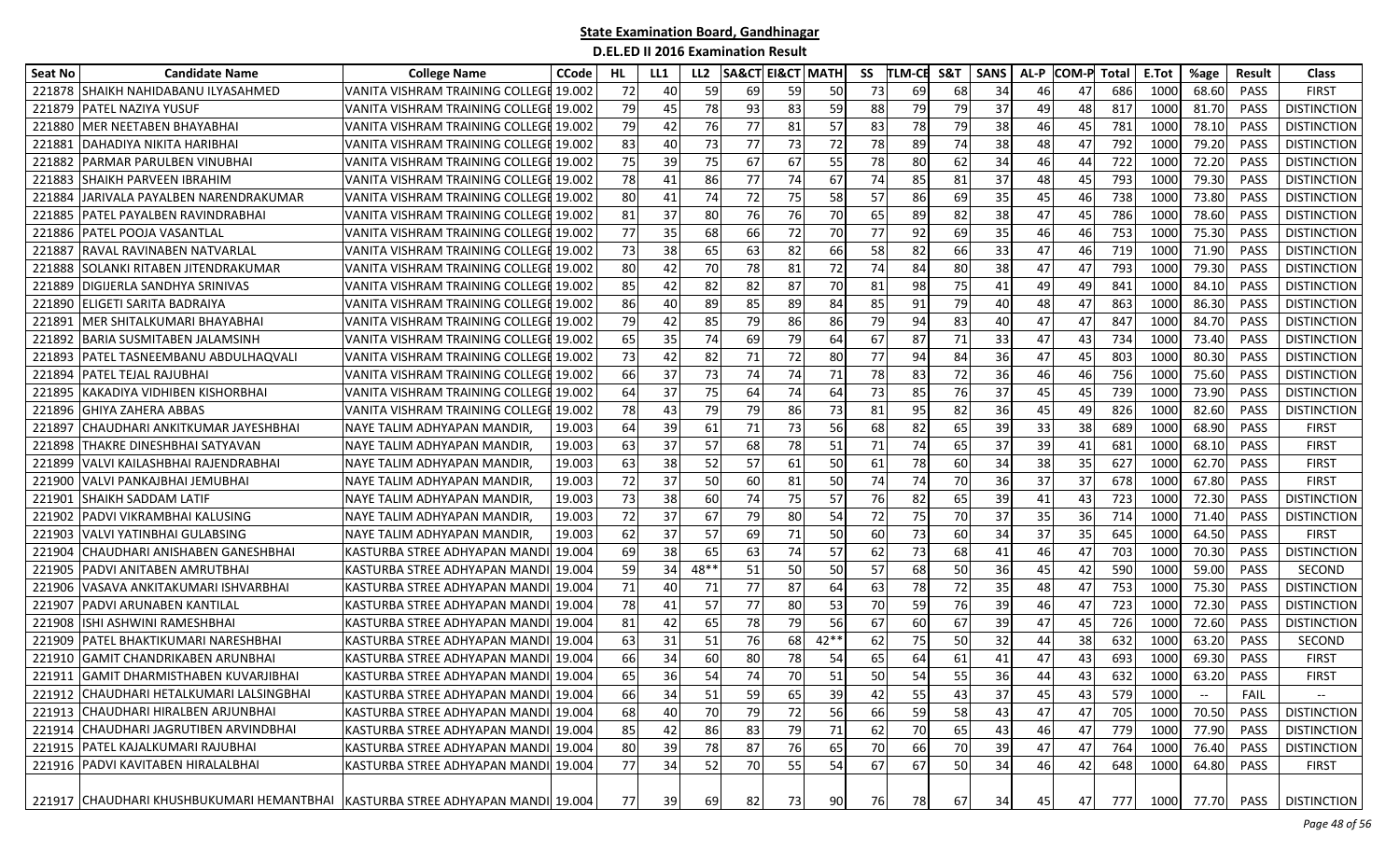| <b>Seat No</b> | <b>Candidate Name</b>                                                | <b>College Name</b>                    | CCode  | HL | LL1 | LL <sub>2</sub> | <b>SA&amp;CT EI&amp;CT MATH</b> |    |    | SS | <b>TLM-CE</b> | S&T | <b>SANS</b> | AL-P | <b>COM-P</b> | Total | E.Tot | %age                                                | <b>Result</b> | <b>Class</b>       |
|----------------|----------------------------------------------------------------------|----------------------------------------|--------|----|-----|-----------------|---------------------------------|----|----|----|---------------|-----|-------------|------|--------------|-------|-------|-----------------------------------------------------|---------------|--------------------|
| 221918         | VASAVA KRISHNABEN KUVARSING                                          | KASTURBA STREE ADHYAPAN MANDI          | 19.004 | 78 | 39  | 64              | 65                              | 71 | 55 | 74 | 72            | 60  | 42          | 47   | 43           | 710   | 1000  | 71.00                                               | <b>PASS</b>   | <b>DISTINCTION</b> |
| 221919         | PADVI LAXMIBEN RAVINDRABHAI                                          | KASTURBA STREE ADHYAPAN MANDI 19.004   |        | 76 | 31  | 50              | 34                              | 50 | 50 | 40 | 42            | 50  | 36          | 45   | 42           | 546   | 1000  | $- -$                                               | FAIL          |                    |
| 221920         | VALVI MAMTABEN MANSINGBHAI                                           | KASTURBA STREE ADHYAPAN MANDI          | 19.004 | 73 | 38  | 70              | 66                              | 66 | 51 | 68 | 62            | 52  | 40          | 47   | 41           | 674   | 1000  | 67.40                                               | PASS          | <b>FIRST</b>       |
| 221921         | <b>GANVIT MANISHABEN SEKARAMBHAI</b>                                 | KASTURBA STREE ADHYAPAN MANDI          | 19.004 | 85 | 41  | 80              | 75                              | 62 | 81 | 70 | 63            | 58  | 41          | 47   | 45           | 748   | 1000  | 74.80                                               | PASS          | <b>DISTINCTION</b> |
| 221922         | PADVI NITUBEN ANANDBHAI                                              | KASTURBA STREE ADHYAPAN MANDI          | 19.004 | 81 | 35  | 67              | 74                              | 61 | 55 | 59 | 67            | 56  | 39          | 46   | 42           | 682   | 1000  | 68.20                                               | <b>PASS</b>   | <b>FIRST</b>       |
|                | 221923 VASAVA RADHIKAKUMARI LAXMANBHAI                               | KASTURBA STREE ADHYAPAN MANDI 19.004   |        | 85 | 38  | 65              | 78                              | 83 | 82 | 76 | 77            | 79  | 38          | 48   | 47           | 796   | 1000  | 79.60                                               | <b>PASS</b>   | <b>DISTINCTION</b> |
|                |                                                                      |                                        |        |    |     |                 |                                 |    |    |    |               |     |             |      |              |       |       |                                                     |               |                    |
| 221924         | ICHAUDHARI RASHMIKABEN MUKESHBHAI                                    | IKASTURBA STREE ADHYAPAN MANDII 19.004 |        | 81 | 36  | 56              | 63                              | 70 | 61 | 79 | 71            | 65  | 39          | 47   | 47           | 715   | 1000  | 71.50                                               | PASS          | <b>DISTINCTION</b> |
| 221925         | SOLANKI ROSHANEEBAHEN JAYESHBHAI                                     | KASTURBA STREE ADHYAPAN MANDI 19.004   |        | 81 | 37  | 76              | 74                              | 72 | 69 | 75 | 74            | 77  | 41          | 49   | 47           | 772   | 1000  | 77.20                                               | PASS          | <b>DISTINCTION</b> |
| 221926         | PADVI SAPANABEN RAJUBHAI                                             | KASTURBA STREE ADHYAPAN MANDI 19.004   |        | 78 | 39  | 50              | 53                              | 65 | 65 | 67 | 73            | 63  | 39          | 45   | 41           | 678   | 1000  | 67.80                                               | <b>PASS</b>   | <b>FIRST</b>       |
| 221927         | PADVI SHITALBEN RANJITBHAI                                           | KASTURBA STREE ADHYAPAN MANDI          | 19.004 | 83 | 38  | 50              | 59                              | 64 | 63 | 72 | 68            | 54  | 37          | 45   | 41           | 674   | 1000  | 67.40                                               | PASS          | <b>FIRST</b>       |
| 221928         | SANDANSHIV SNEHAL DIPAKBHAI                                          | KASTURBA STREE ADHYAPAN MANDI          | 19.004 | 80 | 40  | 78              | 70                              | 73 | 84 | 75 | 72            | 65  | 43          | 48   | 48           | 776   | 1000  | 77.60                                               | PASS          | <b>DISTINCTION</b> |
| 221929         | PATEL SNEHALKUMARI ASHOKBHAI                                         | KASTURBA STREE ADHYAPAN MANDI          | 19.004 | 85 | 40  | 75              | 81                              | 76 | 91 | 73 | 75            | 68  | 42          | 46   | 47           | 799   | 1000  | 79.90                                               | <b>PASS</b>   | <b>DISTINCTION</b> |
| 221930         | <b>CHAUDHARI SUNITABEN RATILAL</b>                                   | KASTURBA STREE ADHYAPAN MANDI 19.004   |        | 69 | 38  | 72              | 69                              | 70 | 95 | 66 | 64            | 63  | 37          | 48   | 47           | 738   | 1000  | 73.80                                               | PASS          | <b>DISTINCTION</b> |
|                |                                                                      |                                        |        |    |     |                 |                                 |    |    |    |               |     |             |      |              |       |       |                                                     |               |                    |
| 221931         | ICHAUDHARI SURAXAKUMARI PRAVINBHAI                                   | KASTURBA STREE ADHYAPAN MANDI 19.004   |        | 82 | 39  | 64              | 79                              | 72 | 83 | 77 | 75            | 70  | 41          | 46   | 42           | 770   | 1000  | 77.00                                               | <b>PASS</b>   | <b>DISTINCTION</b> |
| 221932         | <b>GAVIT VANDANABEN TEGABHAI</b>                                     | KASTURBA STREE ADHYAPAN MANDI 19.004   |        | 69 | 41  | 67              | 80                              | 58 | 72 | 78 | 74            | 58  | 40          | 45   | 43           | 725   | 1000  | 72.50                                               | <b>PASS</b>   | <b>DISTINCTION</b> |
| 221933         | CHAUDHARI YOGITABEN JASVANTBHAI                                      | KASTURBA STREE ADHYAPAN MANDI 19.004   |        | 81 | 39  | 72              | 79                              | 65 | 64 | 74 | 74            | 73  | 39          | 46   | 47           | 753   | 1000  | 75.30                                               | <b>PASS</b>   | <b>DISTINCTION</b> |
| 221934         | DAMOR LILABEN SUKHABHAI                                              | KASTURBA STREE ADHYAPAN MANDI          | 19.004 | XO | XO  | XO              | XO                              | XO | 50 | XO | XO            | XO  | XO          | 47   | 44           | 141   | 200   | $\hspace{0.05cm} -\hspace{0.05cm} -\hspace{0.05cm}$ | PASS          |                    |
| 221935         | <b>DIVAN AARATI MANOJ</b>                                            | THAKORBHAI NATHUBHAI PATEL             | 19.009 | 92 | 47  | 73              | 89                              | 90 | 85 | 81 | 79            | 84  | 39          | 46   | 43           | 848   | 1000  | 84.80                                               | PASS          | <b>DISTINCTION</b> |
| 221936         | KHAN AAYESHASIDDIKA MOHAMEDANIS                                      | THAKORBHAI NATHUBHAI PATEL             | 19.009 | 90 | 45  | 75              | 85                              | 84 | 81 | 72 | 76            | 88  | 36          | 48   | 45           | 825   | 1000  | 82.50                                               | <b>PASS</b>   | <b>DISTINCTION</b> |
| 221937         | <b>SHEVALE BHARAT AMBUBHAI</b>                                       | THAKORBHAI NATHUBHAI PATEL             | 19.009 | 79 | 37  | 67              | 67                              | 61 | 56 | 54 | 61            | 57  | 30          | 44   | 44           | 657   | 1000  | 65.70                                               | PASS          | <b>FIRST</b>       |
| 221938         | <b>BISWAL BINODINI BANSIDHAR</b>                                     | THAKORBHAI NATHUBHAI PATEL             | 19.009 | 73 | 40  | 66              | 53                              | 64 | 71 | 54 | 65            | 51  | 37          | 46   | 44           | 664   | 1000  | 66.40                                               | PASS          | <b>FIRST</b>       |
| 221939         | CHAVHAN DIPALI GANPATBHAI                                            | THAKORBHAI NATHUBHAI PATEL             | 19.009 | 77 | 40  | 71              | 75                              | 75 | 62 | 70 | 65            | 55  | 39          | 44   | 43           | 716   | 1000  | 71.60                                               | PASS          | <b>DISTINCTION</b> |
| 221940         | PATIL DIVYA SUBHASH                                                  | THAKORBHAI NATHUBHAI PATEL             | 19.009 | 83 | 44  | 77              | 82                              | 78 | 58 | 72 | 74            | 81  | 41          | 49   | 46           | 785   | 1000  | 78.50                                               | <b>PASS</b>   | <b>DISTINCTION</b> |
| 221941         | PAWAR GAYATRI CHINTAMAN                                              | THAKORBHAI NATHUBHAI PATEL             | 19.009 | 90 | 43  | 66              | 82                              | 60 | 67 | 82 | 74            | 72  | 39          | 49   | 43           | 767   | 1000  | 76.70                                               | PASS          | <b>DISTINCTION</b> |
| 221942         | <b>GOUDA LIPU PRAKASH</b>                                            | THAKORBHAI NATHUBHAI PATEL             | 19.009 | 78 | 40  | 71              | 77                              | 69 | 61 | 59 | 71            | 69  | 34          | 46   | 44           | 719   | 1000  | 71.90                                               | PASS          | <b>DISTINCTION</b> |
| 221943         | <b>METHE MANOJ PITAMBAR</b>                                          | THAKORBHAI NATHUBHAI PATEL             | 19.009 | 86 | 38  | 67              | 72                              | 54 | 50 | 64 | 65            | 65  | 35          | 45   | 45           | 686   | 1000  | 68.60                                               | PASS          | <b>FIRST</b>       |
| 221944         | <b>PAWAR MAYA KISHOR</b>                                             | THAKORBHAI NATHUBHAI PATEL             | 19.009 | 83 | 39  | 76              | 82                              | 69 | 60 | 67 | 76            | 80  | 40          | 46   | 42           | 760   | 1000  | 76.00                                               | PASS          | <b>DISTINCTION</b> |
| 221945         | <b>PATIL MINAKSHI SANJIV</b>                                         | THAKORBHAI NATHUBHAI PATEL             | 19.009 | 67 | 36  | 57              | 57                              | 64 | 52 | 50 | 67            | 65  | 37          | 44   | 43           | 639   | 1000  | 63.90                                               | PASS          | <b>FIRST</b>       |
| 221946         | <b>TILAKE NISHA RAMESH</b>                                           | <b>THAKORBHAI NATHUBHAI PATEL</b>      | 19.009 | 80 | 35  | 59              | 61                              | 63 | 50 | 52 | 59            | 51  | 37          | 46   | 42           | 635   | 1000  | 63.50                                               | PASS          | <b>FIRST</b>       |
| 221947         | SINGH PRIYANKA DURGAPRASHAD                                          | THAKORBHAI NATHUBHAI PATEL             | 19.009 | 61 | 32  | 54              | 60                              | 61 | 62 | 60 | 50            | 60  | 33          | 44   | 44           | 621   | 1000  | 62.10                                               | PASS          | <b>FIRST</b>       |
|                |                                                                      |                                        |        |    |     |                 |                                 |    |    |    |               |     |             |      |              |       |       |                                                     |               |                    |
|                | 221948 PATHAN RUMANABANU GULAMRASULKHAN   THAKORBHAI NATHUBHAI PATEL |                                        | 19.009 | 83 | 39  | 76              | 85                              | 73 | 73 | 76 | 76I           | 81  | 39          | 44   | 45           | 790   | 1000  | 79.00                                               | PASS          | <b>DISTINCTION</b> |
|                | 221949 RAYEEN SANA KALEEM                                            | <b>THAKORBHAI NATHUBHAI PATEL</b>      | 19.009 | 65 | 34  | <b>62</b>       | 50                              | 52 | 64 | 57 | 53            | 61  | <b>36</b>   | 471  | 45           | 626   | 1000  | 62.60                                               | PASS          | <b>FIRST</b>       |
|                | 221950 BAGUL SARASWATI NAMDEV                                        | THAKORBHAI NATHUBHAI PATEL             | 19.009 | 80 | 34  | 70              | 68                              | 67 | 63 | 68 | 60            | 73  | 33          | 46   | 45           | 707   | 1000  | 70.70                                               | PASS          | <b>DISTINCTION</b> |
|                | 221951 KOTHAWADE SAURABH ANIL                                        | THAKORBHAI NATHUBHAI PATEL             | 19.009 | 80 | 37  | 66              | 63                              | 65 | 72 | 59 | 55            | 63  | 36          | 43   | 46           | 685   | 1000  | 68.50                                               | PASS          | <b>FIRST</b>       |
|                | 221952 SHAIKH SUMAIYA SHAIKHHARUN                                    | THAKORBHAI NATHUBHAI PATEL             | 19.009 | 81 | 45  | 70              | 75                              | 73 | 77 | 62 | 68            | 67  | 40          | 45   | 42           | 745   | 1000  | 74.50                                               | PASS          | <b>DISTINCTION</b> |
|                | 221953 SHA TABASSUMBANO GULABMASTAN                                  | THAKORBHAI NATHUBHAI PATEL             | 19.009 | 77 | 42  | 67              | 70                              | 56 | 73 | 57 | 73            | 64  | 34          | 45   | 47           | 705   | 1000  | 70.50                                               | PASS          | <b>DISTINCTION</b> |
|                | 221954 PATIL VILAS BHARAT                                            | THAKORBHAI NATHUBHAI PATEL             | 19.009 | 74 | 36  | 61              | 52                              | 50 | 55 | 51 | 59            | 51  | 30          | 45   | 45           | 609   | 1000  | 60.90                                               | PASS          | <b>FIRST</b>       |
|                | 221955 BHAMRE YOGITA SANJAY                                          | THAKORBHAI NATHUBHAI PATEL             | 19.009 | 64 | 36  | 59              | 53                              | 50 | 50 | 52 | 55            | 56  | 36          | 45   | 44           | 600   | 1000  | 60.00                                               | PASS          | <b>FIRST</b>       |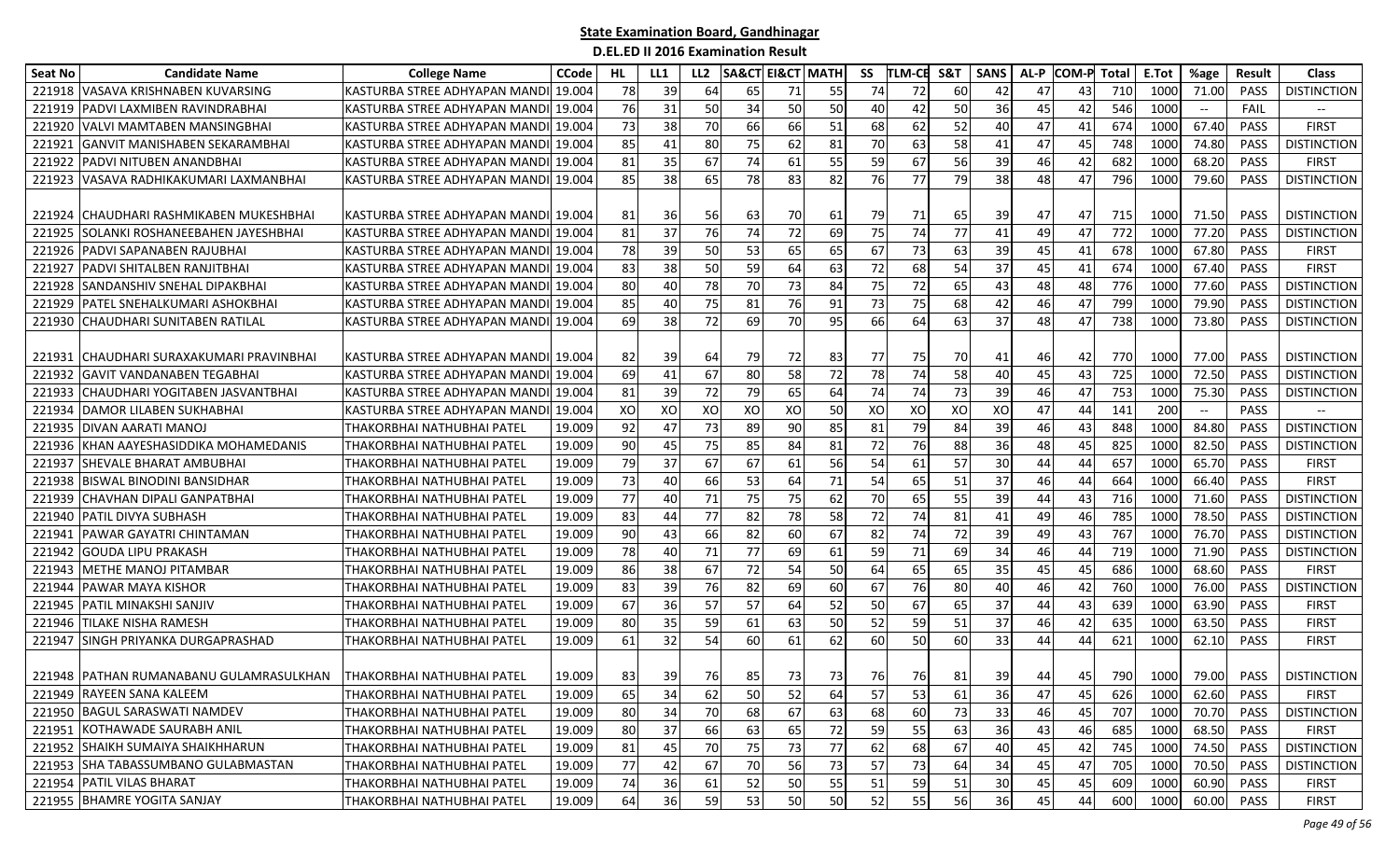| <b>Seat No</b> | <b>Candidate Name</b>                                                           | <b>College Name</b>                                              | <b>CCode</b>     | HL       | LL1      | LL <sub>2</sub> |          | <b>SA&amp;CT EI&amp;CT MATH</b> |          | SS       | <b>TLM-CE</b> | S&T       | <b>SANS</b> | AL-P     | <b>COM-P</b> | Total | E.Tot        | %age                                                | Result              | <b>Class</b>             |
|----------------|---------------------------------------------------------------------------------|------------------------------------------------------------------|------------------|----------|----------|-----------------|----------|---------------------------------|----------|----------|---------------|-----------|-------------|----------|--------------|-------|--------------|-----------------------------------------------------|---------------------|--------------------------|
| 221956         | SAIYED INAMULHAQUE AMIRALI                                                      | THAKORBHAI NATHUBHAI PATEL                                       | 19.009           | XO       | XO       | XO              | XO       | XO                              | XO       | XO       | XO            | 67        | XO          | XO       | XO           | 67    | 100          |                                                     | <b>PASS</b>         | $\overline{\phantom{a}}$ |
| 221957         | MAURYA JYOTI SATYANARAYAN                                                       | THAKORBHAI NATHUBHAI PATEL                                       | 19.009           | XO       | XO       | XO              | XO       | XO                              | XO       | XO       | XO            | 50        | XO          | XO       | XO           | 50    | 100          | $\hspace{0.05cm} -\hspace{0.05cm} -\hspace{0.05cm}$ | PASS                | $\overline{\phantom{a}}$ |
| 221958         | MAURYA KMSADHNA DINESH                                                          | THAKORBHAI NATHUBHAI PATEL                                       | 19.009           | XO       | XO       | XO              | XO       | XO                              | XO       | XO       | XO            | 52        | XO          | XO       | XO           | 52    | 100          | $\hspace{0.05cm} -\hspace{0.05cm} -\hspace{0.05cm}$ | <b>PASS</b>         | $\overline{\phantom{a}}$ |
|                | <b>QUAZI MOHAMMADSAJID</b>                                                      |                                                                  |                  |          |          |                 |          |                                 |          |          |               |           |             |          |              |       |              |                                                     |                     |                          |
| 221959         | MOHAMMADNAFEES                                                                  | THAKORBHAI NATHUBHAI PATEL                                       | 19.009           | XO       | XO       | XO              | XO       | xol                             | XO       | XO       | XO            | 50        | XO          | XO       | XO           | 50    | 100          | $\hspace{0.05cm} -\hspace{0.05cm} -\hspace{0.05cm}$ | PASS                |                          |
| 221960         | <b>BADGUJAR RANI MANOHAR</b>                                                    | THAKORBHAI NATHUBHAI PATEL                                       | 19.009           | XO       | XO       | XO              | XO       | XO                              | XO       | XO       | XO            | 59        | XO          | XO       | XO           | 59    | 100          |                                                     | <b>PASS</b>         | $\overline{\phantom{a}}$ |
|                | 221961 PATHAN SANAFIRDOS MUHAMMEDIRFAN                                          | THAKORBHAI NATHUBHAI PATEL                                       | 19.009           | XO       | XO       | XO              | XO       | XO                              | 51       | XO       | XO            | 51        | XO          | XO       | XO           | 102   | 200          | $-\hbox{--}$                                        | PASS                | $\overline{\phantom{a}}$ |
|                | 221962 SAYYED TEHSINAAFREEN SADIQUEALI                                          | THAKORBHAI NATHUBHAI PATEL                                       | 19.009           | XO       | XO       | XO              | XO       | XO                              | xol      | XO       | XO            | 55        | XO          | XO       | XO           | 55    | 100          | $\hspace{0.05cm} \ldots$                            | PASS                | $\overline{\phantom{a}}$ |
|                | 221963 SHAIKH YASMEENBANO MOHAMMADASLAM                                         | THAKORBHAI NATHUBHAI PATEL                                       | 19.009           | XO       | XO       | XO              | XO       | XO                              | 52       | XO       | XO            | 67        | XO          | XO       | XO           | 119   | 200          | $\hspace{0.1mm}-\hspace{0.1mm}-\hspace{0.1mm}$      | <b>PASS</b>         |                          |
| 221964         | PANDYA SHVETABEN NILESHBHAI                                                     | SWAMI VIVEKANAND PTC COLLEGE,                                    | 19.016           | 33       | 27       | 51              | 50       | 44                              | 38       | 54       | 64            | 40        | 25          | 35       | 36           | 497   | 1000         | $\overline{\phantom{a}}$                            | <b>FAIL</b>         | $\hspace{0.05cm} \ldots$ |
| 221965         | <b>GAMIT ANITABEN MOHANBHAI</b>                                                 | THAKORBHAI N.PATEL PTC COLLEGE,                                  | 19.025           | XO       | XO       | XO              | XO       | XO                              | 50       | XO       | XO            | XO        | XO          | XO       | XO           | 50    | 100          | $\overline{\phantom{a}}$                            | <b>PASS</b>         | $\overline{\phantom{a}}$ |
|                | BAVALIYA ARTIBAHEN BHOPABHAI                                                    |                                                                  |                  |          |          |                 |          | 67                              | 64       |          |               |           |             | 47       |              | 727   |              |                                                     |                     |                          |
| 221966         | NAKIYA ARTIBEN CHAMANBHAI                                                       | M.L.DOSHI STREE BUN.ADH.MANDIR                                   | 20.003           | 65       | 39<br>40 | 57              | 74       | 74                              | 54       | 73<br>68 | 85            | 76<br>67  | 33<br>33    |          | 47           | 705   | 1000         | 72.70                                               | <b>PASS</b>         | <b>DISTINCTION</b>       |
| 221967         | <b>GABU BHARTI GORDHANBHAI</b>                                                  | M.L.DOSHI STREE BUN.ADH.MANDIR                                   | 20.003           | 68<br>68 |          | 52              | 75       | 69                              |          |          | 80            |           |             | 47       | 47           | 696   | 1000         | 70.50<br>69.60                                      | <b>PASS</b><br>PASS | <b>DISTINCTION</b>       |
| 221968         | RATHOD BHAVNABA NAVALSINH                                                       | M.L.DOSHI STREE BUN.ADH.MANDIR                                   | 20.003<br>20.003 | 75       | 35<br>42 | 61<br>77        | 65<br>75 | 72                              | 60<br>86 | 64<br>84 | 83<br>86      | 65<br>74  | 33<br>37    | 46       | 47<br>49     | 806   | 1000<br>1000 | 80.60                                               | PASS                | <b>FIRST</b>             |
| 221969         |                                                                                 | M.L.DOSHI STREE BUN.ADH.MANDIR<br>M.L.DOSHI STREE BUN.ADH.MANDIR |                  | 77       |          |                 |          | 61                              |          |          |               | 71        |             | 49<br>47 |              | 745   |              | 74.50                                               |                     | <b>DISTINCTION</b>       |
| 221970         | ZINZUVADIYA BHUMIKABEN RANABHAI                                                 |                                                                  | 20.003           |          | 38       | 71              | 73       |                                 | 69       | 76       | 81            |           | 33          |          | 48           | 758   | 1000         |                                                     | PASS                | <b>DISTINCTION</b>       |
| 221971         | PARMAR DEVYANIBA VIRBHADRASINH                                                  | M.L.DOSHI STREE BUN.ADH.MANDIR                                   | 20.003           | 73       | 41       | 69              | 75       | 74                              | 68       | 75       | 82            | 72        | 34          | 48       | 47           |       | 1000         | 75.80                                               | PASS                | <b>DISTINCTION</b>       |
| 221972         | NAKIYA DHARABEN MAHADEVBHAI                                                     | M.L.DOSHI STREE BUN.ADH.MANDIR                                   | 20.003           | 67       | 39       | 70              | 71       | 71                              | 66       | 73       | 84            | 74        | 34          | 47       | 47           | 743   | 1000         | 74.30                                               | PASS                | <b>DISTINCTION</b>       |
|                | 221973 MAKWANA DHARMISHTABEN AMBARAMBHAI M.L.DOSHI STREE BUN.ADH.MANDIR, 20.003 |                                                                  |                  | 63       | 41       | 70              | 56       | 67                              | 62       | 71       | 84            | <b>72</b> | 34          | 43       | 46           | 709   | 1000         | 70.90                                               | PASS                | <b>DISTINCTION</b>       |
|                | 221974   MAHALIYA DHARMISHTHABEN JAYANTIBHAI                                    | M.L.DOSHI STREE BUN.ADH.MANDIR, 20.003                           |                  | 70       | 43       | 74              | 72       | 81                              | 68       | 75       | 87            | 76        | 35          | 49       | 47           | 777   | 1000         | 77.70                                               | <b>PASS</b>         | <b>DISTINCTION</b>       |
| 221975         | SAKARIYA DIVYABEN GOVINDBHAI                                                    | M.L.DOSHI STREE BUN.ADH.MANDIR                                   | 20.003           | 67       | 42       | 68              | 70       | 78                              | 60       | 70       | 83            | 75        | 34          | 48       | 48           | 743   | 1000         | 74.30                                               | PASS                | <b>DISTINCTION</b>       |
| 221976         | PARMAR GAYATRIBEN GANPATSINH                                                    | M.L.DOSHI STREE BUN.ADH.MANDIR                                   | 20.003           | 60       | 26       | 50              | 53       | 58                              | 53       | 50       | 64            | 59        | 32          | 46       | 46           | 597   | 1000         | 59.70                                               | PASS                | SECOND                   |
| 221977         | PARMAR HETALBA NIRUBHA                                                          | M.L.DOSHI STREE BUN.ADH.MANDIR                                   | 20.003           | 59       | 36       | 72              | 62       | 74                              | 66       | 65       | 83            | 76        | 31          | 48       | 49           | 721   | 1000         | 72.10                                               | PASS                | <b>DISTINCTION</b>       |
| 221978         | MAHERIYA HETALBEN ODHAVBHAI                                                     | M.L.DOSHI STREE BUN.ADH.MANDIR,                                  | 20.003           | 66       | 39       | 69              | 83       | 78                              | 62       | 66       | 82            | 74        | 34          | 48       | 49           | 750   | 1000         | 75.00                                               | PASS                | <b>DISTINCTION</b>       |
| 221979         | PARMAR HETALBEN BAKULBHAI                                                       | M.L.DOSHI STREE BUN.ADH.MANDIR                                   | 20.003           | 81       | 39       | 75              | 84       | 84                              | 71       | 77       | 89            | 80        | 38          | 49       | 48           | 815   | 1000         | 81.50                                               | PASS                | <b>DISTINCTION</b>       |
| 221980         | CHIHALA JAGRUTIBEN DASHARATHBHAI                                                | M.L.DOSHI STREE BUN.ADH.MANDIR,                                  | 20.003           | 67       | 44       | 72              | 72       | 65                              | 59       | 64       | 74            | 78        | 37          | 48       | 47           | 727   | 1000         | 72.70                                               | PASS                | <b>DISTINCTION</b>       |
| 221981         | DOMADA JAGRUTIBEN GORDHANBHAI                                                   | M.L.DOSHI STREE BUN.ADH.MANDIR                                   | 20.003           | 69       | 37       | 51              | 65       | 56                              | 54       | 58       | 67            | 69        | 33          | 47       | 46           | 652   | 1000         | 65.20                                               | PASS                | <b>FIRST</b>             |
| 221982         | OLAKIYA JASHUBEN UKABHAI                                                        | M.L.DOSHI STREE BUN.ADH.MANDIR                                   | 20.003           | 62       | 39       | 62              | 60       | 51                              | 59       | 55       | 68            | 69        | 32          | 43       | 47           | 647   | 1000         | 64.70                                               | PASS                | <b>FIRST</b>             |
| 221983         | RATHOD JIGNA VIKRAMBHAI                                                         | M.L.DOSHI STREE BUN.ADH.MANDIR                                   | 20.003           | 57       | 34       | 60              | 52       | 50                              | 56       | 54       | 62            | 74        | 27          | 47       | 45           | 618   | 1000         | 61.80                                               | PASS                | <b>FIRST</b>             |
|                | 221984 PARMAR JIGNASA AMUBHAI                                                   | M.L.DOSHI STREE BUN.ADH.MANDIR, 20.003                           |                  | 68       | 38       | 63              | 63       | 50                              | 51       | 53       | 68            | 65        | 31          | 45       | 47           | 642   | 1000         | 64.20                                               | PASS                | <b>FIRST</b>             |
|                | 221985 BAVALIYA KAJALBEN MATHURBHAI                                             | M.L.DOSHI STREE BUN.ADH.MANDIR, 20.003                           |                  | 65       | 35       | 68              | 73       | 79                              | 84       | 75       | 75            | 69        | 39          | 49       | 48           | 759   |              | 1000 75.90                                          | PASS                | <b>DISTINCTION</b>       |
|                | 221986 NINAMA KALPANABEN AMRUTLAL                                               | M.L.DOSHI STREE BUN.ADH.MANDIR, 20.003                           |                  | 66       | 36       | 68              | 82       | 82                              | 74       | 72       | 77            | 62        | 35          | 49       | 48           | 751   | 1000         | 75.10                                               | PASS                | <b>DISTINCTION</b>       |
|                | 221987 SOLANKI KARISHMA NAZIRHUSEN                                              | M.L.DOSHI STREE BUN.ADH.MANDIR, 20.003                           |                  | 66       | 37       | 68              | 75       | 85                              | 69       | 74       | 79            | 75        | 37          | 44       | 47           | 756   | 1000         | 75.60                                               | PASS                | <b>DISTINCTION</b>       |
|                | 221988 PARALIYA KHUSBUBEN SHANKARBHAI                                           | M.L.DOSHI STREE BUN.ADH.MANDIR, 20.003                           |                  | 67       | 35       | 73              | 80       | 72                              | 80       | 76       | 72            | 69        | 40          | 44       | 46           | 754   | 1000         | 75.40                                               | PASS                | <b>DISTINCTION</b>       |
|                | 221989 KAMEJALIYA KIRANBAHEN RAMESHBHAI                                         | M.L.DOSHI STREE BUN.ADH.MANDIR, 20.003                           |                  | 70       | 33       | 66              | 75       | 75                              | 80       | 66       | 74            | 62        | 32          | 46       | 46           | 725   | 1000         | 72.50                                               | PASS                | <b>DISTINCTION</b>       |
|                | 221990 SAKARIYA KIRANBAHEN DHUDABHAI                                            | M.L.DOSHI STREE BUN.ADH.MANDIR, 20.003                           |                  | 68       | 38       | 69              | 74       | 73                              | 78       | 58       | 66            | 62        | 32          | 47       | 47           | 712   | 1000         | 71.20                                               | PASS                | <b>DISTINCTION</b>       |
|                | 221991 PADHIYAR MANHARBA KANUBHAI                                               | M.L.DOSHI STREE BUN.ADH.MANDIR, 20.003                           |                  | 75       | 36       | 64              | 67       | 71                              | 57       | 62       | 81            | 58        | 35          | 47       | 48           | 701   | 1000         | 70.10                                               | PASS                | <b>DISTINCTION</b>       |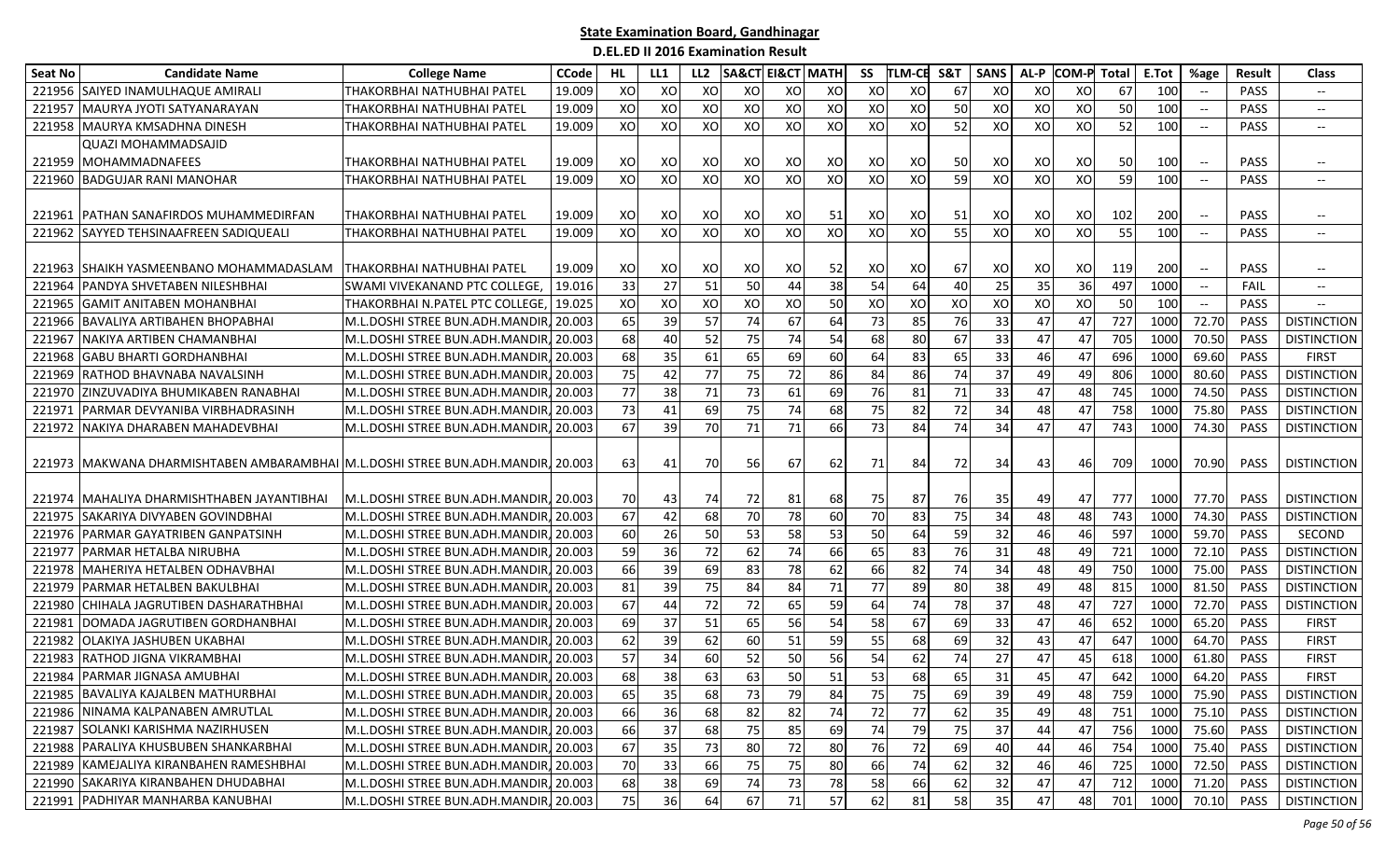| Seat No | <b>Candidate Name</b>                  | <b>College Name</b>                     | CCode    | HL. | LL1 | LL <sub>2</sub> | SA&CT | <b>EI&amp;CT MATH</b> |                        | SS | TLM-CE | S&T    | <b>SANS</b> | AL-P | <b>COM-P Total</b> |     | E.Tot | %age                          | Result      | <b>Class</b>             |
|---------|----------------------------------------|-----------------------------------------|----------|-----|-----|-----------------|-------|-----------------------|------------------------|----|--------|--------|-------------|------|--------------------|-----|-------|-------------------------------|-------------|--------------------------|
| 221992  | MER MANISHA ISHABHAI                   | M.L.DOSHI STREE BUN.ADH.MANDIR          | 20.003   | 77  | 40  | 66              | 73    | 70                    | 60                     | 66 | 66     | 58     | 33          | 48   | 48                 | 705 | 1000  | 70.50                         | <b>PASS</b> | <b>DISTINCTION</b>       |
| 22199   | PARMAR MANISHABEN HAMIRBHAI            | M.L.DOSHI STREE BUN.ADH.MANDIR          | 20.003   | 76  | 39  | 67              | 83    | 81                    | 59                     | 61 | 83     | 67     | 39          | 48   | 48                 | 751 | 1000  | 75.10                         | PASS        | <b>DISTINCTION</b>       |
| 221994  | MER NAYANABEN TIDABHAI                 | M.L.DOSHI STREE BUN.ADH.MANDIR.         | 20.003   | 68  | 35  | 59              | 50    | 68                    | 53                     | 50 | 81     | 70     | 35          | 47   | 48                 | 664 | 1000  | 66.40                         | <b>PASS</b> | <b>FIRST</b>             |
| 221995  | <b>MER NIRALIBEN SHANKARBHI</b>        | M.L.DOSHI STREE BUN.ADH.MANDIR, 20.003  |          | 69  | 27  | 60              | 66    | 73                    | 66                     | 72 | 80     | 71     | 34          | 47   | 48                 | 713 | 1000  | 71.30                         | <b>PASS</b> | <b>DISTINCTION</b>       |
| 221996  | KAMEJALIYA PAYALBAHEN BHARATBHAI       | M.L.DOSHI STREE BUN.ADH.MANDIR, 20.003  |          | 78  | 35  | 65              | 67    | 62                    | 57                     | 73 | 78     | 65     | 32          | 49   | 48                 | 709 | 1000  | 70.90                         | <b>PASS</b> | <b>DISTINCTION</b>       |
| 22199   | ROZIYA RADHABEN VIHABHAI               | M.L.DOSHI STREE BUN.ADH.MANDIR, 20.003  |          | 85  | 39  | 75              | 81    | 75                    | 75                     | 79 | 83     | 77     | 37          | 49   | 47                 | 802 | 1000  | 80.20                         | <b>PASS</b> | <b>DISTINCTION</b>       |
| 221998  | DEKAVADIYA REEJHVANA FAREEDBHAI        | M.L.DOSHI STREE BUN.ADH.MANDIR,         | 20.003   | 76  | 40  | 75              | 84    | 76                    | 70                     | 70 | 87     | 78     | 40          | 46   | 48                 | 790 | 1000  | 79.00                         | <b>PASS</b> | <b>DISTINCTION</b>       |
| 221999  | RATHOD SAHISTA AJITBHAI                | M.L.DOSHI STREE BUN.ADH.MANDIR,         | 20.003   | 78  | 40  | 66              | 84    | 72                    | 56                     | 71 | 78     | 81     | 39          | 42   | 49                 | 756 | 1000  | 75.60                         | <b>PASS</b> | <b>DISTINCTION</b>       |
| 22200   | NAKIYA SAROJBEN HARAJIBHAI             | M.L.DOSHI STREE BUN.ADH.MANDIR.         | 20.003   | 76  | 40  | 62              | 76    | 71                    | 61                     | 70 | 79     | 81     | 38          | 47   | 47                 | 748 | 1000  | 74.80                         | PASS        | <b>DISTINCTION</b>       |
| 22200   | VIDJA TEJALBEN RAJESHBHAI              | M.L.DOSHI STREE BUN.ADH.MANDIR,         | 20.003   | 80  | 41  | 68              | 85    | 83                    | 68                     | 74 | 84     | 80     | 36          | 45   | 49                 | 793 | 1000  | 79.30                         | PASS        | <b>DISTINCTION</b>       |
| 22200   | <b>GABU UMABAHEN KALUBHAI</b>          | M.L.DOSHI STREE BUN.ADH.MANDIR.         | 20.003   | 81  | 38  | 65              | 76    | 83                    | 80                     | 76 | 78     | 81     | 37          | 48   | 46                 | 789 | 1000  | 78.90                         | <b>PASS</b> | <b>DISTINCTION</b>       |
| 222003  | ICHAVDA URMILA RAMESHBHAI              | M.L.DOSHI STREE BUN.ADH.MANDIR. 20.003  |          | 70  | 38  | 59              | 83    | 78                    | 78                     | 68 | 80     | 63     | 35          | 47   | 49                 | 748 | 1000  | 74.80                         | <b>PASS</b> | <b>DISTINCTION</b>       |
| 222004  | MER VANDANABEN VITTHALBHAI             | M.L.DOSHI STREE BUN.ADH.MANDIR, 20.003  |          | 71  | 32  | 54              | 54    | 71                    | 61                     | 62 | 69     | 62     | 31          | 49   | 48                 | 664 | 1000  | 66.40                         | PASS        | <b>FIRST</b>             |
| 222005  | <b>GONDALIYA POOJABEN LAXMANDAS</b>    | M.L.DOSHI STREE BUN.ADH.MANDIR.         | 20.003   | XO  | XO  | XO              | XO    | XO                    | XO                     | 39 | XO     | XO     | XO          | XO   | XO                 | 39  | 100   | $\overline{\phantom{a}}$      | <b>FAIL</b> | $\overline{\phantom{a}}$ |
| 222006  | <b>SOLANKI ANUBEN GANESHBHAI</b>       | SMT S.C.U.SHAH ADHYAPAN MANDIR          | 20.004   | 71  | 37  | 57              | 69    | 75                    | 50                     | 68 | 84     | 59     | 36          | 48   | 43                 | 697 | 1000  | 69.70                         | PASS        | <b>FIRST</b>             |
| 222007  | VADGAMA ARTIBEN DHIRUBHAI              | SMT S.C.U.SHAH ADHYAPAN MANDIR          | 20.004   | 65  | 36  | 53              | 71    | 65                    | 50                     | 62 | 81     | 51     | 34          | 47   | 44                 | 659 | 1000  | 65.90                         | PASS        | <b>FIRST</b>             |
| 22200   | SAKARIYA ASMITABEN TEJABHAI            | <b>SMT S.C.U.SHAH ADHYAPAN MANDI</b>    | 20.004   | 71  | 38  | 50              | 78    | <b>66</b>             | $41**$                 | 62 | 82     | 53     | 35          | 45   | 43                 | 664 | 1000  | 66.40                         | PASS        | SECOND                   |
| 222009  | DORIYA BHARTIBEN BALVANTBHAI           | SMT S.C.U.SHAH ADHYAPAN MANDI           | 20.004   | 74  | 39  | 66              | 84    | 77                    | 51                     | 75 | 83     | 63     | 40          | 44   | 48                 | 744 | 1000  | 74.40                         | <b>PASS</b> | <b>DISTINCTION</b>       |
| 222010  | <b>GOHIL DARSHANABA KIRITSINH</b>      | <b>SMT S.C.U.SHAH ADHYAPAN MANDI</b>    | 20.004   | 74  | 39  | 61              | 67    | 69                    | 50                     | 67 | 77     | 58     | 34          | 44   | 44                 | 684 | 1000  | 68.40                         | PASS        | <b>FIRST</b>             |
| 222011  | <b> PARMAR JAYABEN KANJIBHAI</b>       | SMT S.C.U.SHAH ADHYAPAN MANDIR 20.004   |          | 64  | 31  | 59              | 67    | 67                    | 30                     | 72 | 50     | 50     | 35          | 40   | 43                 | 608 | 1000  | $\hspace{0.05cm} \textbf{--}$ | FAIL        | $\hspace{0.05cm} \ldots$ |
| 222012  | PARMAR KINJALBEN MANHARSINH            | SMT S.C.U.SHAH ADHYAPAN MANDIR 20.004   |          | 67  | 37  | 54              | 73    | 68                    | $38*$                  | 77 | 61     | 60     | 37          | 48   | 46                 | 666 | 1000  | 66.60                         | <b>PASS</b> | SECOND                   |
| 222013  | <b>BAVALIYA MANJUBEN HEMANTBHAI</b>    | SMT S.C.U.SHAH ADHYAPAN MANDIR 20.004   |          | 69  | 37  | 51              | 74    | 66                    | $36*$                  | 74 | 66     | 65     | 34          | 44   | 42                 | 658 | 1000  | 65.80                         | PASS        | SECOND                   |
| 22201   | OLAKIYA PARITABEN DEVASHIBHAI          | SMT S.C.U.SHAH ADHYAPAN MANDIR          | 20.004   | 75  | 38  | 58              | 82    | 71                    | 50                     | 79 | 73     | 64     | 37          | 47   | 45                 | 719 | 1000  | 71.90                         | <b>PASS</b> | <b>DISTINCTION</b>       |
| 22201   | BAGODARIYA PAYALBEN RAMBHAI            | SMT S.C.U.SHAH ADHYAPAN MANDIR 20.004   |          | 69  | 40  | 66              | 60    | 66                    | 50                     | 72 | 82     | 57     | 37          | 43   | 46                 | 688 | 1000  | 68.80                         | <b>PASS</b> | <b>FIRST</b>             |
| 222016  | OLAKIYA RAMILABEN DHIRUBHAI            | SMT S.C.U.SHAH ADHYAPAN MANDI           | 20.004   | 70  | 37  | 50              | 80    | 73                    | 51                     | 72 | 77     | 59     | 37          | 44   | 45                 | 695 | 1000  | 69.50                         | PASS        | <b>FIRST</b>             |
| 22201   | ZANPADIYA RAMILABEN CHATURBHAI         | <b>SMT S.C.U.SHAH ADHYAPAN MANDI</b>    | 20.004   | 71  | 35  | 51              | 86    | 67                    | 51                     | 80 | 85     | 61     | 38          | 45   | 45                 | 715 | 1000  | 71.50                         | <b>PASS</b> | <b>DISTINCTION</b>       |
| 222018  | <b>SOMANI RAVINA BAKULBHAI</b>         | SMT S.C.U.SHAH ADHYAPAN MANDIR 20.004   |          | 71  | 35  | 62              | 67    | 66                    | 51                     | 65 | 86     | 50     | 31          | 46   | 46                 | 676 | 1000  | 67.60                         | <b>PASS</b> | FIRST                    |
| 222019  | IPARMAR SMITABEN PRABHABEN             | SMT S.C.U.SHAH ADHYAPAN MANDIR 20.004   |          | 69  | 34  | 55              | 67    | 75                    | 56                     | 68 | 79     | 50     | 37          | 47   | 48                 | 685 | 1000  | 68.50                         | PASS        | <b>FIRST</b>             |
| 222020  | ADVALIYA TARUNABEN DHANJIBHAI          | SMT S.C.U.SHAH ADHYAPAN MANDIR 20.004   |          | 63  | 38  | 63              | 79    | 72                    | 63                     | 77 | 70     | 61     | 36          | 47   | 45                 | 714 | 1000  | 71.40                         | PASS        | <b>DISTINCTION</b>       |
| 22202   | JADAV ALPESH BABUBHAI                  | SHRI MA SHARDA ADH. MANDIR P T          | 20.014   | 57  | 25  | 58              | 65    | 70                    | 53                     | 69 | 58     | 50     | 33          | 42   | 43                 | 623 | 1000  | 62.30                         | PASS        | <b>FIRST</b>             |
| 222022  | PARMAR ARTI JASVANTBHAI                | SHRI MA SHARDA ADH. MANDIR P T          | 20.014   | 62  | 35  | 56              | 57    | 67                    | 56                     | 66 | 65     | 56     | 34          | 46   | 42                 | 642 | 1000  | 64.20                         | PASS        | <b>FIRST</b>             |
| 22202   | SOLANKI ARTIBEN BATUKBHAI              | SHRI MA SHARDA ADH. MANDIR P T          | 20.014   | 67  | 36  | 50              | 58    | 61                    | 53                     | 54 | 58     | 52     | 32          | 47   | 41                 | 609 | 1000  | 60.90                         | PASS        | <b>FIRST</b>             |
| 222024  | SOLANKI BADHIBEN JAGABHAI              | SHRI MA SHARDA ADH. MANDIR P T          | 20.014   | 61  | 34  | 54              | 61    | 62                    | 54                     | 63 | 51     | 50     | 33          | 43   | 41                 | 607 | 1000  | 60.70                         | PASS        | <b>FIRST</b>             |
|         | 222025 TRIVEDI BHARAT UMIYASHANKAR     | SHRI MA SHARDA ADH. MANDIR P T          | 20.014   | 63  | 34  | 62              | 69    | 64                    | 65                     | 63 | 59     | 53     | 33          | 45   | 46                 | 656 | 1000  | 65.60                         | PASS        | <b>FIRST</b>             |
|         | 222026 RATHOD BHAVNABEN GANPATBHAI     | SHRI MA SHARDA ADH. MANDIR P T 0 20.014 |          | 72  | 38  | 71              | 62    | 65                    | 71                     | 73 | 69     | 64     | 33          | 46   | 44                 | 708 | 1000  | 70.80                         | PASS        | <b>DISTINCTION</b>       |
|         | 222027 JADAV DILIPBHAI JIVANBHAI       | SHRI MA SHARDA ADH. MANDIR P T (20.014  |          | 61  | 36  | 68              | 69    | 58                    | 58                     | 65 | 50     | 36     | 32          | 45   | 45                 | 623 | 1000  |                               | <b>FAIL</b> |                          |
|         | 222028 PARMAR JAGDISHBHAI KALABHAI     | SHRI MA SHARDA ADH. MANDIR P T (20.014  |          | 57  | 37  | 64              | 74    | $71\,$                | 65                     | 75 | 59     | 50     | 34          | 49   | 42                 | 677 | 1000  | 67.70                         | PASS        | <b>FIRST</b>             |
|         | 222029 MAKWANA KANTABEN KHANJEEBHAI    | SHRI MA SHARDA ADH. MANDIR P T (20.014  |          | 65  | 36  | 61              | 61    | 65                    | 51                     | 64 | 51     | $39**$ | 34          | 47   | 40                 | 614 | 1000  | 61.40                         | PASS        | SECOND                   |
|         | 222030 CHAUHAN KETANKUMAR HARESHBHAI   | SHRI MA SHARDA ADH. MANDIR PT (20.014   |          | 71  | 35  | 57              | 50    | 63                    | 64                     | 61 | 54     | $44**$ | 32          | 48   | 47                 | 626 | 1000  | 62.60                         | PASS        | SECOND                   |
|         | 222031 DHANDHUKIYA KOMALBEN DINESHBHAI | SHRI MA SHARDA ADH. MANDIR PT (20.014   |          | AB  | AB  | AB              | AB    | AB                    | $\mathsf{A}\mathsf{B}$ | AB | AB     | AB     | AB          | 45   | 40                 | 85  | 1000  |                               | FAIL        | $\overline{\phantom{a}}$ |
|         | 222032 SADADIYA MAHESHKUMAR GATORBHAI  | SHRI MA SHARDA ADH. MANDIR P T          | (20.014) | 66  | 38  | 59              | 72    | 57                    | 60                     | 69 | 64     | $43**$ | 35          | 43   | 41                 | 647 | 1000  | 64.70                         | PASS        | SECOND                   |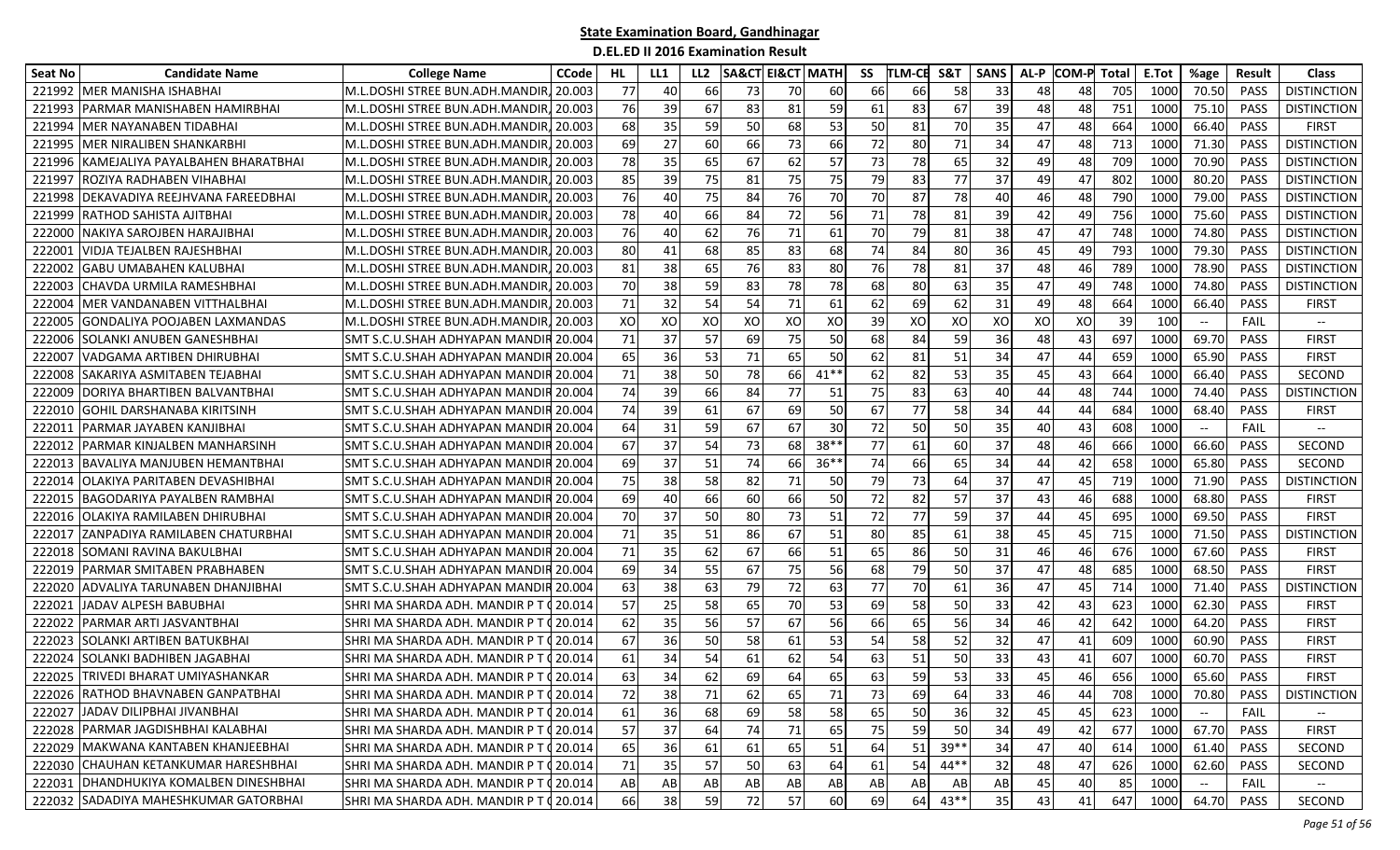| <b>Seat No</b> | <b>Candidate Name</b>                | <b>College Name</b>                     | <b>CCode</b>   | HL. | LL1 | LL <sub>2</sub> |    | <b>SA&amp;CT EI&amp;CT   MATH</b> |    | SS | <b>TLM-CE</b> | S&T    | <b>SANS</b> | AL-P | <b>COM-P</b> | Total | E.Tot           | %age                                                | <b>Result</b> | <b>Class</b>                      |
|----------------|--------------------------------------|-----------------------------------------|----------------|-----|-----|-----------------|----|-----------------------------------|----|----|---------------|--------|-------------|------|--------------|-------|-----------------|-----------------------------------------------------|---------------|-----------------------------------|
| 222033         | ISOLANKI MANSUKHBHAI PUNJABHAI       | SHRI MA SHARDA ADH. MANDIR P T          | 20.014         | 72  | 42  | 58              | 54 | 50                                | 60 | 60 | 72            | 50     | 43          | 44   | 47           | 652   | 1000            | 65.20                                               | <b>PASS</b>   | <b>FIRST</b>                      |
| 222034         | SADADIYA MEHULKUMAR VITHALBHAI       | SHRI MA SHARDA ADH. MANDIR P T          | 20.014         | 61  | 35  | 54              | 73 | 54                                | 57 | 38 | 55            | 38     | 32          | 38   | 42           | 577   | 1000            | $\hspace{0.05cm} \ldots$                            | FAIL          | $\overline{\phantom{a}}$          |
| 222035         | SOLANKI NEHALBEN MANSUKHBHAI         | SHRI MA SHARDA ADH. MANDIR P T          | 20.014         | 64  | 32  | 52              | 68 | 44                                | 50 | 39 | 53            | 39     | 34          | 45   | 43           | 563   | 1000            | $\overline{\phantom{a}}$                            | FAIL          | $\overline{\phantom{a}}$          |
| 222036         | RATHOD NIRUBEN DALAPATBHAI           | SHRI MA SHARDA ADH. MANDIR P T          | 20.014         | 68  | 33  | 51              | 57 | 62                                | 55 | 35 | 51            | 50     | 35          | 43   | 42           | 582   | 1000            | $\hspace{0.1mm}-\hspace{-0.1mm}-\hspace{-0.1mm}$    | FAIL          | $\hspace{0.05cm} \textbf{--}$     |
| 22203          | PARMAR TUSHARKUMAR MAGANBHAI         | SHRI MA SHARDA ADH. MANDIR P T ( 20.014 |                | 71  | 36  | 73              | 78 | 63                                | 70 | 51 | 80            | 50     | 37          | 44   | 44           | 697   | 1000            | 69.70                                               | <b>PASS</b>   | <b>FIRST</b>                      |
| 222038         | JADAV VIJAYBHAI PALABHAI             | SHRI MA SHARDA ADH. MANDIR PT           | <b>020.014</b> | 72  | 38  | 77              | 82 | 78                                | 76 | 73 | 86            | 60     | 38          | 45   | 40           | 765   | 1000            | 76.50                                               | <b>PASS</b>   | <b>DISTINCTION</b>                |
| 222039         | <b>SADADIYA VIKRAMBHAI GATORBHAI</b> | SHRI MA SHARDA ADH. MANDIR PT           | 120.014        | 72  | 37  | 70              | 73 | 61                                | 66 | 53 | 80            | 51     | 38          | 44   | 44           | 689   | 1000            | 68.90                                               | PASS          | <b>FIRST</b>                      |
| 222040         | MERIYA VIVEK PARSOTTAMBHAI           | SHRI MA SHARDA ADH. MANDIR P T          | 20.014         | 75  | 36  | 64              | 77 | 64                                | 67 | 63 | 76            | 51     | 37          | 43   | 45           | 698   | 1000            | 69.80                                               | <b>PASS</b>   | <b>FIRST</b>                      |
| 22204          | IZALA ARCHANA HARSHADBHAI            | SHRI MA SHARDA ADH. MANDIR PT           | 20.014         | XO  | XO  | XO              | XO | XO                                | 50 | XO | XO            | XO     | XO          | XO   | XO           | 50    | 100             | $\hspace{0.05cm} -\hspace{0.05cm} -\hspace{0.05cm}$ | PASS          | $\hspace{0.05cm} \dashrightarrow$ |
| 222042         | RATHOD GAUTAMBHAI GIRDHARBHAI        | SHRI MA SHARDA ADH. MANDIR P T          | 20.014         | XO  | XO  | XO              | XO | XO                                | 54 | XO | XO            | XO     | XO          | XO   | XO           | 54    | 10 <sub>C</sub> | $\overline{\phantom{a}}$                            | <b>PASS</b>   | $- -$                             |
| 222043         | JADAV GHANSHYAMBHAI PANCHABHAI       | SHRI MA SHARDA ADH. MANDIR P T          | 20.014         | 50  | 28  | 63              | 53 | 52                                | 37 | AB | 50            | 18     | 25          | 43   | 45           | 464   | 1000            |                                                     | FAIL          | --                                |
|                |                                      |                                         |                |     |     |                 |    |                                   |    |    |               |        |             |      |              |       |                 |                                                     |               |                                   |
| 222044         | PARMAR HARIPRASHAD MAHESHCHANDRA     | SHRI MA SHARDA ADH. MANDIR P T (20.014  |                | XO  | XO  | XO              | XO | XO                                | 56 | xo | XO            | XO     | 26          | XO   | XO           | 82    | 150             | $\hspace{0.1mm}-\hspace{-0.1mm}-\hspace{-0.1mm}$    | <b>PASS</b>   | $\overline{\phantom{a}}$          |
| 222045         | DAMA JAGDISHBHAI RATUBHAI            | JILLA-SHIKSHAN & TALIM BHAVAN,          | 21.001         | XO  | XO  | XO              | XO | 53                                | 50 | XO | XO            | XO     | XO          | XO   | XO           | 103   | 200             |                                                     | <b>PASS</b>   | --                                |
| 222046         | RATHVA JAYANTIBHAI SHANKARBHAI       | JILLA-SHIKSHAN & TALIM BHAVAN,          | 21.001         | XO  | XO  | XO              | XO | 41                                | 50 | XO | XO            | 51     | XO          | XO   | XO           | 142   | 300             |                                                     | FAIL          | $- -$                             |
| 222047         | PATEL PRAKASHBHAI BHAILALBHAI        | JILLA-SHIKSHAN & TALIM BHAVAN,          | 21.001         | XO  | XO  | XO              | XO | XO                                | AB | XO | XO            | XO     | XO          | XO   | XO           | - 0   | 100             | $-$                                                 | <b>ABST</b>   | --                                |
| 222048         | HARIJAN RITESHKUMAR CHHATRASINH      | JILLA-SHIKSHAN & TALIM BHAVAN.          | 21.001         | XO  | XO  | XO              | XO | XO                                | 50 | XO | XO            | XO     | XO          | XO   | XO           | 50    | 100             | $\hspace{0.05cm} -\hspace{0.05cm} -\hspace{0.05cm}$ | <b>PASS</b>   | $\overline{\phantom{a}}$          |
| 222049         | RATHAVA AMINABEN RUMALBHAI           | SARKARI BUNI.STREE ADHY.MANDIR          | 21.002         | 68  | 34  | 50              | 62 | 55                                | 54 | 63 | 70            | 60     | 34          | 45   | 42           | 637   | 1000            | 63.70                                               | PASS          | <b>FIRST</b>                      |
| 222050         | <b>SOLANKI APURVA RAJENDRASINH</b>   | SARKARI BUNI.STREE ADHY.MANDIR          | 21.002         | 77  | 35  | 52              | 72 | 67                                | 57 | 59 | 65            | 54     | 37          | 49   | 43           | 667   | 1000            | 66.70                                               | PASS          | <b>FIRST</b>                      |
| 22205          | MAKAWANA ARPITA RAMANBHAI            | SARKARI BUNI.STREE ADHY.MANDIR          | 21.002         | 77  | 38  | 57              | 63 | 62                                | 51 | 62 | 60            | 51     | 29          | 42   | 40           | 632   | 1000            | 63.20                                               | PASS          | <b>FIRST</b>                      |
| 222052         | BARIA BHAGYASHRIBEN CHANDRASINH      | SARKARI BUNI.STREE ADHY.MANDIR          | 21.002         | 77  | 33  | 50              | 81 | 72                                | 66 | 71 | 64            | 57     | 33          | 46   | 45           | 695   | 1000            | 69.50                                               | PASS          | <b>FIRST</b>                      |
| 222053         | BARIA DARSHNABEN SARDARSINH          | SARKARI BUNI.STREE ADHY.MANDIR          | 21.002         | 70  | 35  | 50              | 74 | 73                                | 62 | 68 | 64            | 50     | 32          | 43   | 43           | 664   | 1000            | 66.40                                               | PASS          | <b>FIRST</b>                      |
|                |                                      |                                         |                |     |     |                 |    |                                   |    |    |               |        |             |      |              |       |                 |                                                     |               |                                   |
| 222054         | PARMAR DHARMISHATABEN RAGHUVIRSINH   | SARKARI BUNI.STREE ADHY.MANDIR,  21.002 |                | 75  | 39  | 62              | 75 | 72                                | 74 | 68 | 64            | 56     | 39          | 46   | 41           | 711   | 1000            | 71.10                                               | <b>PASS</b>   | <b>DISTINCTION</b>                |
| 22205          | PARMAR DIPIKABEN MAHESHBHAI          | SARKARI BUNI.STREE ADHY.MANDIR          | 21.002         | 69  | 35  | 53              | 54 | 58                                | 60 | 62 | 62            | 50     | 43          | 46   | 44           | 636   | 1000            | 63.60                                               | <b>PASS</b>   | <b>FIRST</b>                      |
| 222056         | BARIA GANITABEN JASHVANTBHAI         | SARKARI BUNI.STREE ADHY.MANDIR          | 21.002         | 72  | 38  | 50              | 69 | 50                                | 52 | 60 | 63            | $43**$ | 37          | 44   | 43           | 621   | 1000            | 62.10                                               | PASS          | SECOND                            |
| 22205          | PARMAR GRISHMA ARVINDBHAI            | SARKARI BUNI.STREE ADHY.MANDIR          | 21.002         | 77  | 40  | 71              | 72 | 64                                | 74 | 67 | 76            | 59     | 35          | 45   | 42           | 722   | 100             | 72.20                                               | <b>PASS</b>   | <b>DISTINCTION</b>                |
| 222058         | PATEL HASMITABEN JASVANTSINH         | SARKARI BUNI.STREE ADHY.MANDIR          | 21.002         | 74  | 36  | 51              | 66 | 62                                | 53 | 68 | 75            | 55     | 38          | 44   | 41           | 663   | 1000            | 66.30                                               | PASS          | <b>FIRST</b>                      |
| 222059         | RATHAVA INDIRABEN JIVANBHAI          | SARKARI BUNI.STREE ADHY.MANDIR          | 21.002         | 75  | 35  | 62              | 57 | 65                                | 62 | 71 | 73            | 61     | 33          | 44   | 42           | 680   | 1000            | 68.00                                               | PASS          | <b>FIRST</b>                      |
| 222060         | RATHAVA LAKSHMIBEN VARSANBHAI        | SARKARI BUNI.STREE ADHY.MANDIR          | 21.002         | 76  | 40  | 59              | 75 | 69                                | 62 | 72 | 79            | 54     | 35          | 41   | 40           | 702   | 1000            | 70.20                                               | PASS          | <b>DISTINCTION</b>                |
| 22206          | SOLANKI MAMTA SURESHBHAI             | SARKARI BUNI.STREE ADHY.MANDIR          | 21.002         | 79  | 37  | 65              | 63 | 71                                | 75 | 72 | 84            | 54     | 37          | 46   | 43           | 726   | 1000            | 72.60                                               | PASS          | <b>DISTINCTION</b>                |
| 222062         | BARIA MINALBEN PRABHATSINH           | SARKARI BUNI.STREE ADHY.MANDIR          | 21.002         | 83  | 40  | 65              | 81 | 76                                | 65 | 73 | 84            | 63     | 35          | 43   | 44           | 752   | 1000            | 75.20                                               | <b>PASS</b>   | <b>DISTINCTION</b>                |
| 222063         | KAMOL NAYANABEN BHEMABHAI            | SARKARI BUNI.STREE ADHY.MANDIR          | 21.002         | 81  | 38  | 54              | 79 | 71                                | 74 | 65 | 83            | 70     | 33          | 42   | 42           | 732   | 1000            | 73.20                                               | PASS          | <b>DISTINCTION</b>                |
| 222064         | MUNIYA NAYNABEN KALUBHAI             | SARKARI BUNI.STREE ADHY.MANDIR          | 21.002         | 65  | 28  | 50              | 76 | 69                                | 53 | 70 | 74            | 52     | 33          | 44   | 42           | 656   | 1000            | 65.60                                               | PASS          | <b>FIRST</b>                      |
|                | 222065 DHANKA NEETABEN RAMANBHAI     | SARKARI BUNI.STREE ADHY.MANDIR, 21.002  |                | 79  | 36  | 50              | 61 | 60                                | 52 | 72 | 71            | 62     | 35          | -39  | 41           | 658   | 1000            | 65.80                                               | PASS          | <b>FIRST</b>                      |
|                | 222066 PARMAR NEHALBEN KALUBHAI      | SARKARI BUNI.STREE ADHY.MANDIR, 21.002  |                | 78  | 39  | 53              | 65 | 57                                | 62 | 68 | 79            | 66     | 35          | 42   | 41           | 685   | 1000            | 68.50                                               | PASS          | <b>FIRST</b>                      |
| 222067         | UMA NITABEN RAVJIBHAI                | SARKARI BUNI.STREE ADHY.MANDIR, 21.002  |                | 70  | 37  | 51              | 57 | 50                                | 50 | 68 | 67            | 57     | 32          | 42   | 43           | 624   | 1000            | 62.40                                               | PASS          | <b>FIRST</b>                      |
|                | 222068 PARMAR PRAKRUTIBEN UDESINH    | SARKARI BUNI.STREE ADHY.MANDIR, 21.002  |                | 84  | 41  | 61              | 79 | 77                                | 80 | 76 | 80            | 65     | 38          | 46   | 45           | 772   | 1000            | 77.20                                               | PASS          | <b>DISTINCTION</b>                |
|                | 222069 KHANT PRIYANKABEN RAMESHBHAI  | SARKARI BUNI.STREE ADHY.MANDIR, 21.002  |                | 69  | 40  | 54              | 73 | 66                                | 61 | 80 | 84            | 62     | 38          | 47   | 42           | 716   | 1000            | 71.60                                               | PASS          | <b>DISTINCTION</b>                |
|                | 222070 MANDHRA RASMIKABEN MAGANBHAI  | SARKARI BUNI.STREE ADHY.MANDIR, 21.002  |                | 75  | 41  | 68              | 77 | 67                                | 55 | 73 | 76            | 64     | 35          | 43   | 44           | 718   | 1000            | 71.80                                               | PASS          | <b>DISTINCTION</b>                |
|                | 222071 RATHAVA REKHABEN BHAVSINGBHAI | SARKARI BUNI.STREE ADHY.MANDIR, 21.002  |                | 75  | 40  | 53              | 69 | 71                                | 55 | 75 | 84            | 56     | 37          | 47   | 41           | 703   | 1000            | 70.30                                               | PASS          | <b>DISTINCTION</b>                |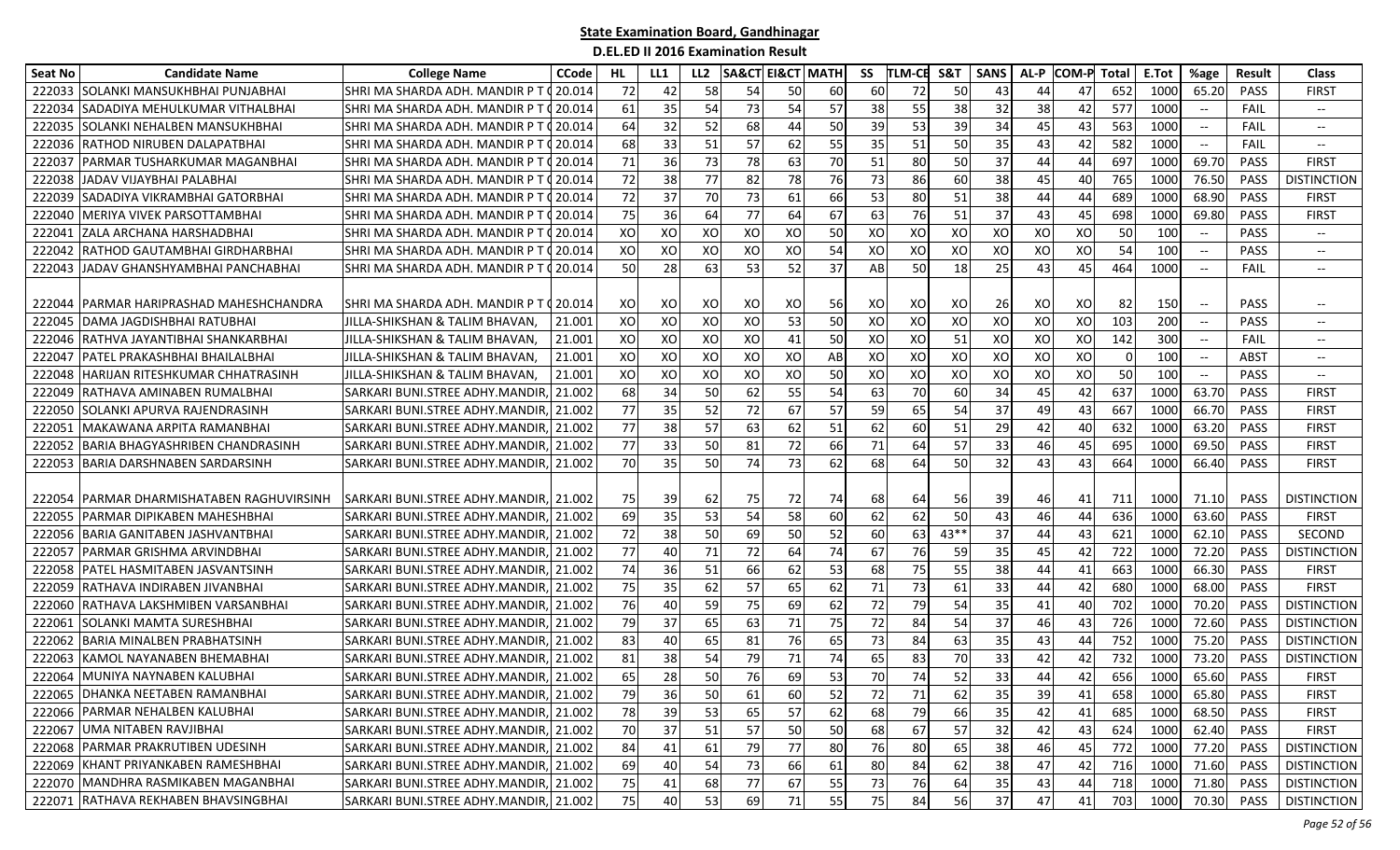| Seat No | <b>Candidate Name</b>                  | <b>College Name</b>                  | <b>CCode</b> | HL | LL1 | LL <sub>2</sub> | <b>SA&amp;CT EI&amp;CT MATH</b> |    |        | SS     | <b>TLM-CE</b> | S&T       | <b>SANS</b> | AL-P            | <b>COM-P</b> | Total | E.Tot           | %age                          | <b>Result</b> | <b>Class</b>             |
|---------|----------------------------------------|--------------------------------------|--------------|----|-----|-----------------|---------------------------------|----|--------|--------|---------------|-----------|-------------|-----------------|--------------|-------|-----------------|-------------------------------|---------------|--------------------------|
| 222072  | THAKOR RESHMABEN CHHITUBHAI            | ISARKARI BUNI.STREE ADHY.MANDIR      | 21.002       | 63 | 33  | 58              | 76                              | 70 | 51     | 71     | 69            | <b>56</b> | 32          | 40              | 41           | 660   | 1000            | 66.00                         | <b>PASS</b>   | <b>FIRST</b>             |
| 222073  | TADVI SAGUNABEN DINESHBHAI             | SARKARI BUNI.STREE ADHY.MANDIR       | 21.002       | 58 | 37  | 54              | 71                              | 71 | 50     | 71     | 73            | 59        | 36          | 40              | 41           | 661   | 1000            | 66.10                         | PASS          | <b>FIRST</b>             |
| 222074  | PATELIA SANGITABEN BALVANTBHAI         | SARKARI BUNI.STREE ADHY.MANDIR       | 21.002       | 76 | 38  | 54              | 75                              | 67 | $40**$ | 71     | 78            | 62        | 40          | 46              | 42           | 689   | 1000            | 68.90                         | PASS          | SECOND                   |
| 222075  | RATHVA SUMITRABEN CHANDRASINH          | SARKARI BUNI.STREE ADHY.MANDIR       | 21.002       | 77 | 36  | 50              | 79                              | 70 | 50     | 70     | 80            | 51        | 33          | 39              | 42           | 677   | 1000            | 67.70                         | PASS          | <b>FIRST</b>             |
| 222076  | IDAMOR TARAMATIBEN PRABHATBHAI         | ISARKARI BUNI.STREE ADHY.MANDIR      | 21.002       | 79 | 36  | 51              | 73                              | 64 | 56     | 59     | 79            | 51        | 38          | 46              | 40           | 672   | 1000            | 67.20                         | <b>PASS</b>   | <b>FIRST</b>             |
| 22207   | GAMAR TARUNABEN BALVANBHAI             | SARKARI BUNI.STREE ADHY.MANDIR       | 21.002       | 78 | 35  | 55              | 63                              | 69 | 58     | 62     | 79            | 66        | 36          | 45              | 41           | 687   | 1000            | 68.70                         | PASS          | <b>FIRST</b>             |
| 222078  | <b>BARIA VANDANABEN TAKHATSINH</b>     | SARKARI BUNI.STREE ADHY.MANDIR       | 21.002       | 74 | 38  | 56              | 69                              | 73 | $43**$ | 71     | 74            | 63        | 36          | 45              | 40           | 682   | 1000            | 68.20                         | PASS          | SECOND                   |
| 222079  | SOLANKI VARSHABEN VIKRAMSINH           | SARKARI BUNI.STREE ADHY.MANDIR       | 21.002       | 75 | 38  | 50              | 71                              | 68 | 65     | 64     | 57            | 72        | 35          | 47              | 42           | 684   | 1000            | 68.40                         | PASS          | <b>FIRST</b>             |
| 222080  | PATIL ANITA PURSOTTAM                  | SARKARI BUNI.STREE ADHY.MANDIR       | 21.002       | 80 | 42  | 79              | 73                              | 81 | 72     | 77     | 82            | 79        | 43          | 48              | 42           | 798   | 1000            | 79.80                         | <b>PASS</b>   | <b>DISTINCTION</b>       |
| 22208   | <b>CORADE DIPALI CHANDULAL</b>         | SARKARI BUNI.STREE ADHY.MANDIR       | 21.002       | 81 | 40  | 62              | 75                              | 80 | 62     | 79     | 86            | 77        | 38          | 45              | 41           | 766   | 1000            | 76.60                         | <b>PASS</b>   | <b>DISTINCTION</b>       |
| 22208   | ADHAV MINAKSHI BALU                    | SARKARI BUNI.STREE ADHY.MANDIR       | 21.002       | 82 | 42  | 68              | 65                              | 71 | 51     | 65     | 72            | 71        | 38          | 45              | 41           | 711   | 1000            | 71.10                         | PASS          | <b>DISTINCTION</b>       |
| 22208   | TARU NUTAN SUBHASH                     | SARKARI BUNI.STREE ADHY.MANDIR       | 21.002       | 81 | 42  | 69              | 78                              | 73 | 70     | 70     | 80            | 90        | 37          | 43 <sub>l</sub> | 42           | 775   | 1000            | 77.50                         | PASS          | <b>DISTINCTION</b>       |
| 222084  | ISHELAR SHITAL PRAKASH                 | ISARKARI BUNI.STREE ADHY.MANDIR      | 21.002       | 70 | 40  | 55              | 54                              | 66 | $39**$ | 56     | 58            | 51        | 37          | 44              | 40           | 610   | 1000            | 61.00                         | <b>PASS</b>   | SECOND                   |
| 222085  | PATIL URMILA GOPAL                     | SARKARI BUNI.STREE ADHY.MANDIR       | 21.002       | 80 | 41  | 53              | 70                              | 70 | 57     | 69     | 67            | 62        | 37          | 43              | 41           | 690   | 1000            | 69.00                         | PASS          | <b>FIRST</b>             |
| 222086  | HARIJAN SNEHALBEN GANPATBHAI           | SARKARI BUNI.STREE ADHY.MANDIR       | 21.002       | XO | XO  | XO              | XO                              | XO | 50     | XO     | XO            | XO        | XO          | XO              | XO           | 50    | 10 <sup>C</sup> | $\overline{\phantom{m}}$      | PASS          |                          |
| 22208   | PARMAR TARUNABEN DOLATSINH             | SARKARI BUNI.STREE ADHY.MANDIR       | 21.002       | 75 | 39  | 50              | 59                              | 72 | 54     | 68     | 67            | 66        | 39          | 42              | 36           | 667   | 1000            | 66.70                         | <b>PASS</b>   | SECOND                   |
| 222088  | PATEL NILESHKUMAR GIRVATSINH           | SARKARI PURUSH ADHYAPAN MANDI 21.003 |              | XO | XO  | XO              | XO                              | XO | AB     | XO     | XO            | XO        | XO          | XO              | XO           |       | 100             | $\hspace{0.05cm} \textbf{--}$ | ABST          | $\overline{\phantom{a}}$ |
| 222089  | RATHVA ANJANABEN DILIPBHAI             | M.C.PATEL STREE ADHYA.MANDIR,        | 21.004       | 67 | 34  | 66              | 61                              | 60 | 50     | 39**   | 72            | 56        | 33          | 41              | 41           | 620   | 1000            | 62.00                         | <b>PASS</b>   | <b>SECOND</b>            |
| 22209   | TAVIYAD CHANDRIKABEN KESHRABHAI        | M.C.PATEL STREE ADHYA.MANDIR,        | 21.004       | 73 | 40  | 78              | 79                              | 75 | 70     | 51     | 83            | 64        | 40          | 48              | 43           | 744   | 1000            | 74.40                         | <b>PASS</b>   | <b>DISTINCTION</b>       |
| 22209   | BHIL DARSHNABEN DAMUBHAI               | M.C.PATEL STREE ADHYA.MANDIR,        | 21.004       | 74 | 37  | 69              | 69                              | 76 | 62     | 50     | 77            | 72        | 36          | 45              | 43           | 710   | 1000            | 71.00                         | <b>PASS</b>   | <b>DISTINCTION</b>       |
| 222092  | RATHVA DAXABEN SARJANSINH              | M.C.PATEL STREE ADHYA.MANDIR,        | 21.004       | 68 | 39  | 67              | 73                              | 63 | 56     | $42**$ | 82            | 58        | 40          | 44              | 40           | 672   | 1000            | 67.20                         | <b>PASS</b>   | SECOND                   |
| 22209   | DAYRA DINABEN JESINGBHAI               | M.C.PATEL STREE ADHYA.MANDIR,        | 21.004       | 58 | 33  | 36              | 73                              | 64 | 57     | 31     | 67            | 55        | 36          | 42              | 43           | 595   | 1000            | $\overline{\phantom{a}}$      | FAIL          |                          |
| 22209   | VANKAR ILABEN THAKORBHAI               | M.C.PATEL STREE ADHYA.MANDIR,        | 21.004       | 60 | 41  | 50              | 76                              | 73 | 59     | 55     | 79            | 63        | 31          | 48              | 42           | 677   | 1000            | 67.70                         | PASS          | <b>FIRST</b>             |
| 22209   | IHAGORA JAGRUTIBEN RUPSINHBHAI         | M.C.PATEL STREE ADHYA.MANDIR,        | 21.004       | 57 | 38  | 53              | 83                              | 74 | 54     | 68     | 76            | 71        | 37          | 43              | 44           | 698   | 1000            | 69.80                         | PASS          | <b>FIRST</b>             |
| 22209   | NAYAK KAILASBEN SHANKARBHAI            | M.C.PATEL STREE ADHYA.MANDIR,        | 21.004       | 50 | 34  | 50              | 77                              | 60 | 50     | 60     | 65            | 52        | 33          | 44              | 43           | 618   | 1000            | 61.80                         | <b>PASS</b>   | <b>FIRST</b>             |
| 22209   | RATHVA KAJALBEN BHAVSINGBHAI           | M.C.PATEL STREE ADHYA.MANDIR,        | 21.004       | 51 | 38  | 68              | 71                              | 70 | 58     | 72     | 78            | 61        | 34          | 43              | 40           | 684   | 1000            | 68.40                         | PASS          | <b>FIRST</b>             |
| 222098  | RATHVA KAJALBEN KANCHANBHAI            | M.C.PATEL STREE ADHYA.MANDIR,        | 21.004       | 61 | 37  | 67              | 70                              | 66 | 56     | 50     | 71            | 65        | 37          | 44              | 41           | 665   | 1000            | 66.50                         | PASS          | <b>FIRST</b>             |
| 222099  | CHAUHAN KINJALBEN GIRISHBHAI           | M.C.PATEL STREE ADHYA.MANDIR,        | 21.004       | 59 | 38  | 76              | 81                              | 86 | 76     | 67     | 81            | 62        | 38          | 45              | 44           | 753   | 1000            | 75.30                         | <b>PASS</b>   | <b>DISTINCTION</b>       |
| 222100  | BARIA KRISHNABEN JASVANTSINH           | M.C.PATEL STREE ADHYA.MANDIR,        | 21.004       | 63 | 37  | 69              | 77                              | 75 | 57     | 54     | 80            | 60        | 38          | 45              | 41           | 696   | 1000            | 69.60                         | PASS          | <b>FIRST</b>             |
| 22210   | NAYAK LATABEN KANUBHAI                 | M.C.PATEL STREE ADHYA.MANDIR,        | 21.004       | 55 | 40  | 50              | 53                              | 71 | 50     | 50     | 71            | 64        | 35          | 45              | 41           | 625   | 1000            | 62.50                         | PASS          | <b>FIRST</b>             |
| 222102  | BARIA MANISHABEN BALVANTBHAI           | M.C.PATEL STREE ADHYA.MANDIR,        | 21.004       | 74 | 38  | 67              | 76                              | 79 | 50     | 60     | 79            | 65        | 34          | 41              | 40           | 703   | 1000            | 70.30                         | <b>PASS</b>   | <b>DISTINCTION</b>       |
| 222103  | PAGI MANISHABEN GALABHAI               | M.C.PATEL STREE ADHYA.MANDIR,        | 21.004       | 60 | 33  | 51              | 63                              | 61 | 50     | $42**$ | 63            | 50        | 34          | 43              | 41           | 591   | 1000            | 59.10                         | <b>PASS</b>   | SECOND                   |
| 222104  | <b>SUVAR NITABEN RAVJIBHAI</b>         | M.C.PATEL STREE ADHYA.MANDIR,        | 21.004       | 74 | 39  | 55              | 71                              | 78 | 50     | 57     | 78            | 66        | 36          | 43              | 41           | 688   | 1000            | 68.80                         | <b>PASS</b>   | <b>FIRST</b>             |
|         | 222105 THAKOR NITIKSHAKUMARI GULABSINH | M.C.PATEL STREE ADHYA.MANDIR,        | 21.004       | 78 | 39  | 56              | 71                              | 75 | 63     | 67     | 79            | 65        | 34          | 45              | 44           | 716   | 1000            | 71.60                         | PASS          | <b>DISTINCTION</b>       |
|         | 222106 BARIA PARULBEN FATESINH         | M.C.PATEL STREE ADHYA.MANDIR,        | 21.004       | 64 | 35  | 50              | 63                              | 71 | 53     | 61     | 70            | 60        | 34          | 44              | 42           | 647   | 1000            | 64.70                         | PASS          | <b>FIRST</b>             |
|         | 222107 RATHVA PARULBEN CHAKUBHAI       | M.C.PATEL STREE ADHYA.MANDIR,        | 21.004       | 68 | 37  | 50              | 69                              | 68 | 62     | 65     | 81            | 70        | 35          | 43              | 41           | 689   | 1000            | 68.90                         | PASS          | <b>FIRST</b>             |
|         | 222108 PATEL PRIYANKABEN PRABHATSINH   | M.C.PATEL STREE ADHYA.MANDIR,        | 21.004       | 63 | 36  | 53              | 72                              | 78 | 55     | 68     | 80            | 67        | 36          | 42              | 44           | 694   | 1000            | 69.40                         | PASS          | <b>FIRST</b>             |
|         | 222109 RANA PRIYANKABEN ARVINDSINH     | M.C.PATEL STREE ADHYA.MANDIR,        | 21.004       | 59 | 32  | 50              | 59                              | 60 | 50     | 61     | 76            | 61        | 35          | 47              | 41           | 631   | 1000            | 63.10                         | PASS          | <b>FIRST</b>             |
|         | 222110 RATHVA PUSHPABEN BHIKHABHAI     | M.C.PATEL STREE ADHYA.MANDIR,        | 21.004       | 54 | 37  | 51              | 70                              | 71 | 50     | 61     | 73            | 54        | 38          | 43              | 42           | 644   | 1000            | 64.40                         | PASS          | <b>FIRST</b>             |
|         | 222111 DAMOR REKHABEN UJAMABHAI        | M.C.PATEL STREE ADHYA.MANDIR,        | 21.004       | 56 | 35  | 50              | 75                              | 73 | 50     | 62     | 73            | 63        | 35          | 43              | 40           | 655   | 1000            | 65.50                         | PASS          | <b>FIRST</b>             |
|         | 222112 RATHVA REKHABEN VERSINGBHAI     | M.C.PATEL STREE ADHYA.MANDIR,        | 21.004       | 50 | 28  | 50              | 70                              | 64 | 50     | 60     | 67            | 65        | 36          | 45              | 40           | 625   | 1000            | 62.50                         | PASS          | <b>FIRST</b>             |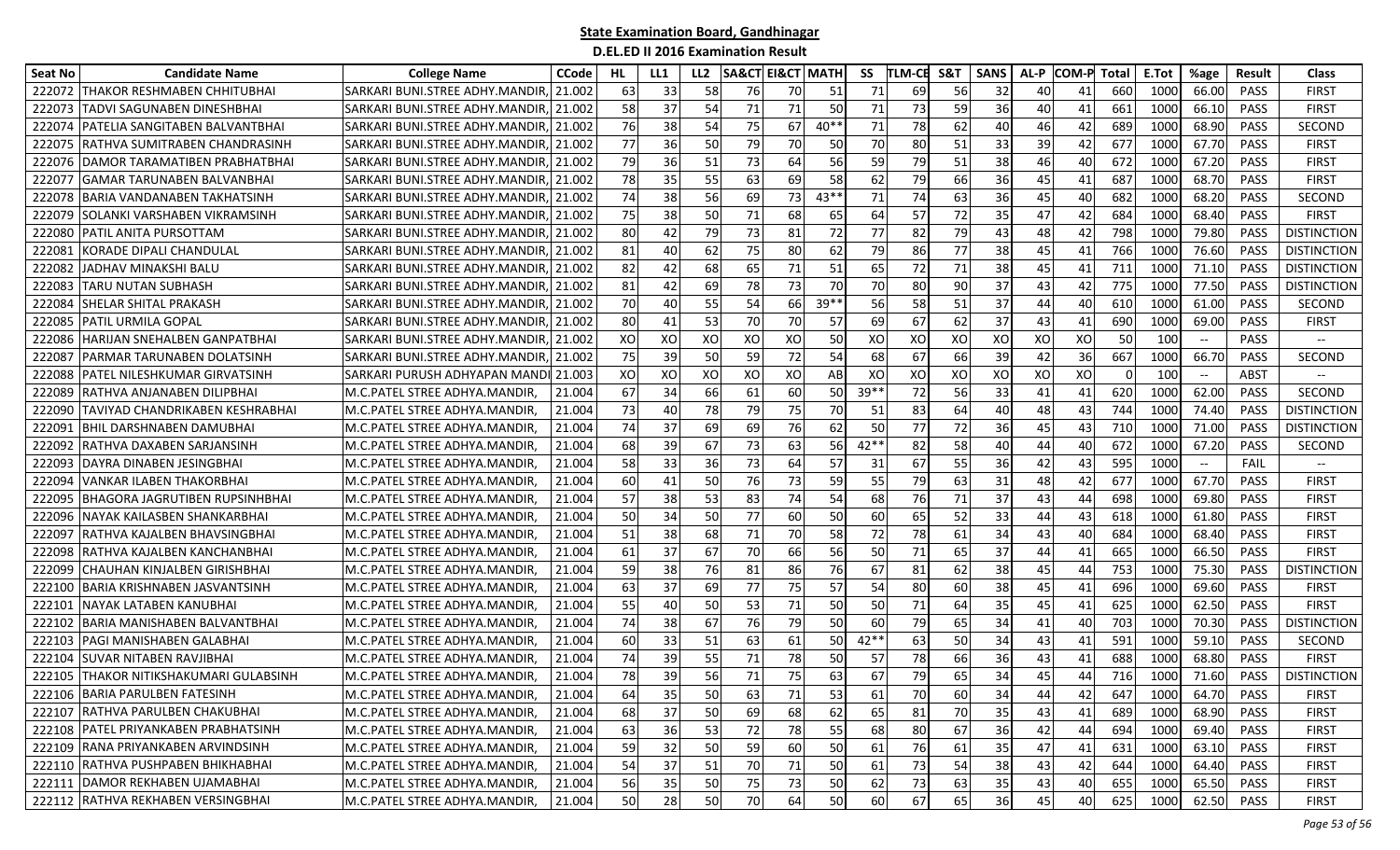| Seat No | <b>Candidate Name</b>               | <b>College Name</b>                      | <b>CCode</b> | HL   | LL1 | LL <sub>2</sub> | <b>SA&amp;CT EI&amp;CT MATH</b> |      |         | SS        | <b>TLM-CE</b> | S&T | <b>SANS</b> | AL-P            | <b>COM-P</b> | Total    | E.Tot           | %age                     | <b>Result</b> | <b>Class</b>                                        |
|---------|-------------------------------------|------------------------------------------|--------------|------|-----|-----------------|---------------------------------|------|---------|-----------|---------------|-----|-------------|-----------------|--------------|----------|-----------------|--------------------------|---------------|-----------------------------------------------------|
| 222113  | <b>RATHVA REKHABEN CHUNIBHAI</b>    | M.C.PATEL STREE ADHYA.MANDIR,            | 21.004       | 58   | 34  | 50              | 69                              | 61   | 50      | 55        | 72            | 59  | 34          | 47              | 42           | 631      | 1000            | 63.10                    | PASS          | <b>FIRST</b>                                        |
| 222114  | CHAVDA RESHMABEN RAJENDRASINH       | M.C.PATEL STREE ADHYA.MANDIR.            | 21.004       | 54   | 39  | 53              | 67                              | 70   | 57      | 63        | 78            | 57  | 37          | 43              | 41           | 659      | 1000            | 65.90                    | PASS          | <b>FIRST</b>                                        |
| 222115  | HARIJAN SAGITABEN LAXMANSINH        | M.C.PATEL STREE ADHYA.MANDIR,            | 21.004       | 57   | 38  | 50              | 73                              | 61   | 60      | $40**$    | 64            | 63  | 33          | 44              | 40           | 623      | 1000            | 62.30                    | PASS          | <b>SECOND</b>                                       |
| 222116  | RATHVA SHANTABEN MAVSINH            | M.C.PATEL STREE ADHYA.MANDIR,            | 21.004       | 57   | 40  | 51              | 73                              | 72   | 63      | 50        | 67            | 65  | 35          | 45              | 40           | 658      | 1000            | 65.80                    | PASS          | <b>FIRST</b>                                        |
| 222117  | <b>BARIA SHILPABEN NARANBHAI</b>    | M.C.PATEL STREE ADHYA.MANDIR,            | 21.004       | 59   | 39  | 54              | 67                              | 74   | 57      | 50        | 78            | 62  | 38          | 43 <sub>l</sub> | 42           | 663      | 1000            | 66.30                    | PASS          | <b>FIRST</b>                                        |
| 222118  | PATEL SHOBHANABEN RAMANBHAI         | M.C.PATEL STREE ADHYA.MANDIR,            | 21.004       | 66   | 36  | 50              | 71                              | 59   | 56      | 49**      | 67            | 60  | 36          | 47              | 40           | 637      | 1000            | 63.70                    | PASS          | <b>SECOND</b>                                       |
| 222119  | IDAMOR SONALBEN KALUBHAI            | M.C.PATEL STREE ADHYA.MANDIR,            | 21.004       | 55   | 40  | 68              | 74                              | 61   | 34      | 49        | 65            | 52  | 34          | 45              | 43           | 620      | 1000            | $\overline{\phantom{a}}$ | <b>FAIL</b>   | $\hspace{0.05cm} \dashrightarrow$                   |
| 222120  | RATHAVA SUMITRABEN LALSINGBHAI      | M.C.PATEL STREE ADHYA.MANDIR,            | 21.004       | 50   | 39  | 62              | 70                              | 55   | 36      | 43        | 54            | 50  | 28          | 44              | 39           | 570      | 1000            | $\overline{\phantom{m}}$ | FAIL          |                                                     |
| 22212   | DAYRA SUNITABEN ARVINDBHAI          | M.C.PATEL STREE ADHYA.MANDIR,            | 21.004       | 51   | 36  | 61              | 81                              | 71   | $38*$   | 50        | 60            | 56  | 33          | 46              | 40           | 623      | 1000            | 62.30                    | PASS          | SECOND                                              |
| 222122  | PATEL SUREKHABEN KESARSINHG         | M.C.PATEL STREE ADHYA.MANDIR,            | 21.004       | 61   | 36  | 59              | 70                              | 69   | 50      | 50        | 64            | 59  | 31          | 48              | 40           | 637      | 1000            | 63.70                    | <b>PASS</b>   | <b>FIRST</b>                                        |
| 222123  | NAYAKA VARSHABEN NARANBHAI          | M.C.PATEL STREE ADHYA.MANDIR,            | 21.004       | 68   | 27  | 55              | 75                              | 64   | 37      | 39        | <b>70</b>     | 52  | 28          | 42              | 40           | 597      | 1000            | $--$                     | <b>FAIL</b>   | $-\hbox{--}$                                        |
| 222124  | PATEL VARSHABEN PARVATBHAI          | M.C.PATEL STREE ADHYA.MANDIR,            | 21.004       | 70   | 36  | 68              | 84                              | 73   | $40**$  | 50        | 69            | 50  | 33          | 47              | 41           | 661      | 1000            | 66.10                    | PASS          | SECOND                                              |
| 222125  | <b>RATHOD VILASHBEN SOMABHAI</b>    | M.C.PATEL STREE ADHYA.MANDIR.            | 21.004       | 64   | 40  | 66              | 88                              | 72   | 62      | 65        | 72            | 75  | 33          | 45              | 42           | 724      | 1000            | 72.40                    | <b>PASS</b>   | <b>DISTINCTION</b>                                  |
| 222126  | <b>BARIA ARUNABEN SAYABABHAI</b>    | M.C.PATEL STREE ADHYA.MANDIR,            | 21.004       | XO   | XO  | XO              | XO                              | XO   | 52      | XO        | XO            | XO  | XO          | XO              | XO           | 52       | 10 <sup>C</sup> | $-\hbox{--}$             | PASS          | $\overline{\phantom{a}}$                            |
| 222127  | RATHOD HINABEN JASUBHAI             | M.C.PATEL STREE ADHYA.MANDIR,            | 21.004       | XO   | XO  | XO              | XO                              | XO   | 41      | XO        | XO            | XO  | XO          | XO              | XO           | 41       | 100             | $\overline{\phantom{a}}$ | <b>FAIL</b>   | $\hspace{0.05cm} \ldots$                            |
| 222128  | CHAUHAN KAMINIBEN BAHADURSINH       | M.C.PATEL STREE ADHYA.MANDIR,            | 21.004       | XO   | XO  | XO              | XO                              | XO   | 37      | XO        | XO            | XO  | XO          | XO              | XO           | 37       | 100             |                          | FAIL          |                                                     |
| 222129  | BARIA KUSUMBEN BABUBHAI             | M.C.PATEL STREE ADHYA.MANDIR.            | 21.004       | XO   | XO  | 63              | XO                              | XO   | 42      | XO        | XO            | XO  | XO          | XO              | XO           | 105      | 200             | $\overline{\phantom{a}}$ | FAIL          |                                                     |
| 222130  | lSADHU MAYABEN HASMUKHLAI           | M.C.PATEL STREE ADHYA.MANDIR,            | 21.004       | XO   | XO  | XO              | XO                              | XO   | AB      | XO        | XO            | XO  | XO          | XO              | XO           | $\Omega$ | 100             | $-\hbox{--}$             | ABST          | $\hspace{0.05cm} \dashrightarrow$                   |
| 22213   | BHEDI MINAXIBEN GULABBHAI           | M.C.PATEL STREE ADHYA.MANDIR,            | 21.004       | XO   | XO  | XO              | XO                              | XO   | 39      | XO        | XO            | XO  | XO          | XO              | XO           | 39       | 100             |                          | FAIL          | $-\hbox{--}$                                        |
| 222132  | VANKAR MITTALBEN JIVANBHAI          | M.C.PATEL STREE ADHYA.MANDIR,            | 21.004       | XO   | XO  | XO              | XO                              | XO   | 50      | XO        | XO            | XO  | XO          | XO              | XO           | 50       | 100             |                          | PASS          | $-\hbox{--}$                                        |
| 222133  | BARIA PINALBEN TARUNKUMAR           | M.C.PATEL STREE ADHYA.MANDIR,            | 21.004       | XO   | XO  | XO              | XO                              | XO   | AB      | XO        | XO            | XO  | XO          | XO              | XO           | $\Omega$ | 10 <sup>C</sup> | $-\hbox{--}$             | ABST          | $\overline{\phantom{a}}$                            |
| 222134  | <b>BHABHOR PRIYANKABEN HIMATLAL</b> | M.C.PATEL STREE ADHYA.MANDIR,            | 21.004       | XO   | XO  | XO              | XO                              | XO   | 39      | XO        | XO            | XO  | XO          | XO              | XO           | 39       | 10 <sup>C</sup> | $\overline{\phantom{a}}$ | FAIL          | $\hspace{0.05cm} \ldots$                            |
| 222135  | SINGADA TINABEN TERSINGBHA          | M.C.PATEL STREE ADHYA.MANDIR,            | 21.004       | XO   | XO  | XO              | XO                              | XO   | 53      | XO        | XO            | XO  | XO          | XO              | XO           | 53       | 100             |                          | PASS          | $\hspace{0.05cm} \ldots$                            |
| 222136  | KATARA URVASHIBEN LALSINGBHAI       | M.C.PATEL STREE ADHYA.MANDIR,            | 21.004       | XO   | XO  | XO              | XO                              | XO   | 37      | XO        | XO            | XO  | XO          | XO              | XO           | 37       | 100             |                          | FAIL          |                                                     |
| 222137  | BARIA VINABEN AMARSINH              | M.C.PATEL STREE ADHYA.MANDIR,            | 21.004       | XO   | XO  | XO              | XO                              | XO   | AB      | XO        | XO            | XO  | XO          | XO              | XO           | $\Omega$ | 10 <sup>C</sup> | $\overline{\phantom{a}}$ | ABST          |                                                     |
| 222138  | SOLANKI SUNITKUMAR VINUBHAI         | PRIMARY TECHERS COLLEGE, PIPALIYA 21.005 |              | XO   | XO  | XO              | XO                              | XO   | 37      | XO        | XO            | XO  | XO          | XO              | XO           | 37       | 100             | $\qquad \qquad -$        | FAIL          | $\hspace{0.05cm} \ldots$                            |
| 222139  | PARMAR DIVYA ASHOKKUMAR             | PURVI ROY ADHYAPAN MANDIR,               | 21.011       | 64   | 35  | 52              | 67                              | 56   | 55      | 50        | 55            | 54  | 33          | 44              | 44           | 609      | 1000            | 60.90                    | PASS          | <b>FIRST</b>                                        |
| 222140  | PATEL BHAVIKABEN PRAVINCHANDRA      | PURVI ROY ADHYAPAN MANDIR                | 21.011       | XO   | XO  | XO              | XO                              | XO   | 36      | XO        | XO            | XO  | XO          | XO              | XO           | 36       | 10 <sup>C</sup> | $-\hbox{--}$             | <b>FAIL</b>   | $- -$                                               |
| 222141  | <b>SHRIMALI KOKILABEN HARSHNAD</b>  | PURVI ROY ADHYAPAN MANDIR,               | 21.011       | XO   | XO  | XO              | XO                              | XO   | 52      | XO        | XO            | XO  | XO          | XO              | XO           | 52       | 10 <sup>C</sup> | $-\hbox{--}$             | <b>PASS</b>   | $\hspace{0.05cm} \dashrightarrow$                   |
| 222142  | SOLANKI PRAGNA LAKSHMANBHAI         | ISHRI J.C.MAHILA PTC COLLEGE.            | 21.012       | XO   | XO  | XO              | XO                              | XO   | 38      | XO        | XO            | XO  | XO          | XO              | XO           | 38       | 100             | $\overline{\phantom{a}}$ | <b>FAIL</b>   | $\hspace{0.05cm} \ldots$                            |
| 222143  | <b>VALAND PREXABEN DINESHBHAI</b>   | SHRI J.C.MAHILA PTC COLLEGE,             | 21.012       | XO   | XO  | XO              | XO                              | XO   | 36      | XO        | XO            | XO  | XO          | XO              | XO           | 36       | 100             | $\overline{\phantom{a}}$ | <b>FAIL</b>   | $\hspace{0.05cm} -\hspace{0.05cm} -\hspace{0.05cm}$ |
| 222144  | PATEL BHAVINIBAHEN BABUBHAI         | SMT S.K.BORLAIWALA MAHILA ADHY           | 22.001       | AB   | AB  | AB              | AB                              | AB   | AB      | AB        | AB            | AB  | AB          | 49              | 49           | 98       | 1000            | $-\hbox{--}$             | FAIL          |                                                     |
| 222145  | PATEL BINAKUMARI GOVINDBHAI         | SMT S.K.BORLAIWALA MAHILA ADHY 22.001    |              | 74   | 38  | 63              | 68                              | 55   | 62      | 52        | 75            | 66  | 34          | 49              | 47           | 683      | 1000            | 68.30                    | <b>PASS</b>   | <b>FIRST</b>                                        |
|         | 222146 PATEL KAJALBEN BHARATBHAI    | SMT S.K.BORLAIWALA MAHILA ADHY 22.001    |              | 76   | 38  | 70              | 73                              | 54   | 50      | 62        | 76            | 69  | 32          | 49              | 47           | 696      | 1000            | 69.60                    | PASS          | <b>FIRST</b>                                        |
|         | 222147 PATEL KAJALBEN SHAILESHBHAI  | SMT S.K.BORLAIWALA MAHILA ADHY 22.001    |              | 72 I | 34  | 64              | 67                              | 49** | 50      | <b>50</b> | 78            | 59  | 32          | 48              | 47           | 650      | 1000            | 65.00                    | PASS          | SECOND                                              |
|         | 222148 PATEL MITALBEN GANESHBHAI    | SMT S.K.BORLAIWALA MAHILA ADHY 22.001    |              | 80   | 38  | 61              | 74                              | 68   | 60      | 54        | 78            | 71  | 35          | 49              | 47           | 715      | 1000            | 71.50                    | PASS          | <b>DISTINCTION</b>                                  |
|         | 222149 PATEL SAROJBEN KANGUBHAI     | SMT S.K.BORLAIWALA MAHILA ADHY 22.001    |              | 78   | 39  | 63              | 80                              | 51   | $35***$ | 50        | 81            | 54  | 30          | 49              | 47           | 657      | 1000            | 65.70                    | PASS          | SECOND                                              |
|         | 222150 PATEL SEJAL BHARATBHAI       | SMT S.K.BORLAIWALA MAHILA ADHY 22.001    |              | 58   | 38  | 50              | 57                              | 61   | 55      | 58        | 64            | 50  | 33          | 46              | 47           | 617      | 1000            | 61.70                    | PASS          | <b>FIRST</b>                                        |
|         | 222151 PATEL SEJALBAHEN SURESHBHAI  | SMT S.K.BORLAIWALA MAHILA ADHY 22.001    |              | 61   | 40  | 52              | 70                              | 70   | 51      | 59        | 76            | 52  | 34          | 48              | 47           | 660      | 1000            | 66.00                    | PASS          | <b>FIRST</b>                                        |
|         | 222152 PATEL SHITALBEN CHAMPAKBHAI  | SMT S.K.BORLAIWALA MAHILA ADHY 22.001    |              | 62   | 37  | 50              | 72                              | 64   | 57      | 63        | <b>60</b>     | 50  | 36          | 49              | 49           | 649      | 1000            | 64.90                    | PASS          | <b>FIRST</b>                                        |
|         | 222153 PATEL SONALBEN SHAILESHBHAI  | SMT S.K.BORLAIWALA MAHILA ADHY 22.001    |              | 61   | 39  | 50              | 54                              | 57   | 66      | 61        | 66            | 53  | 37          | 48              | 47           | 639      | 1000            | 63.90                    | PASS          | <b>FIRST</b>                                        |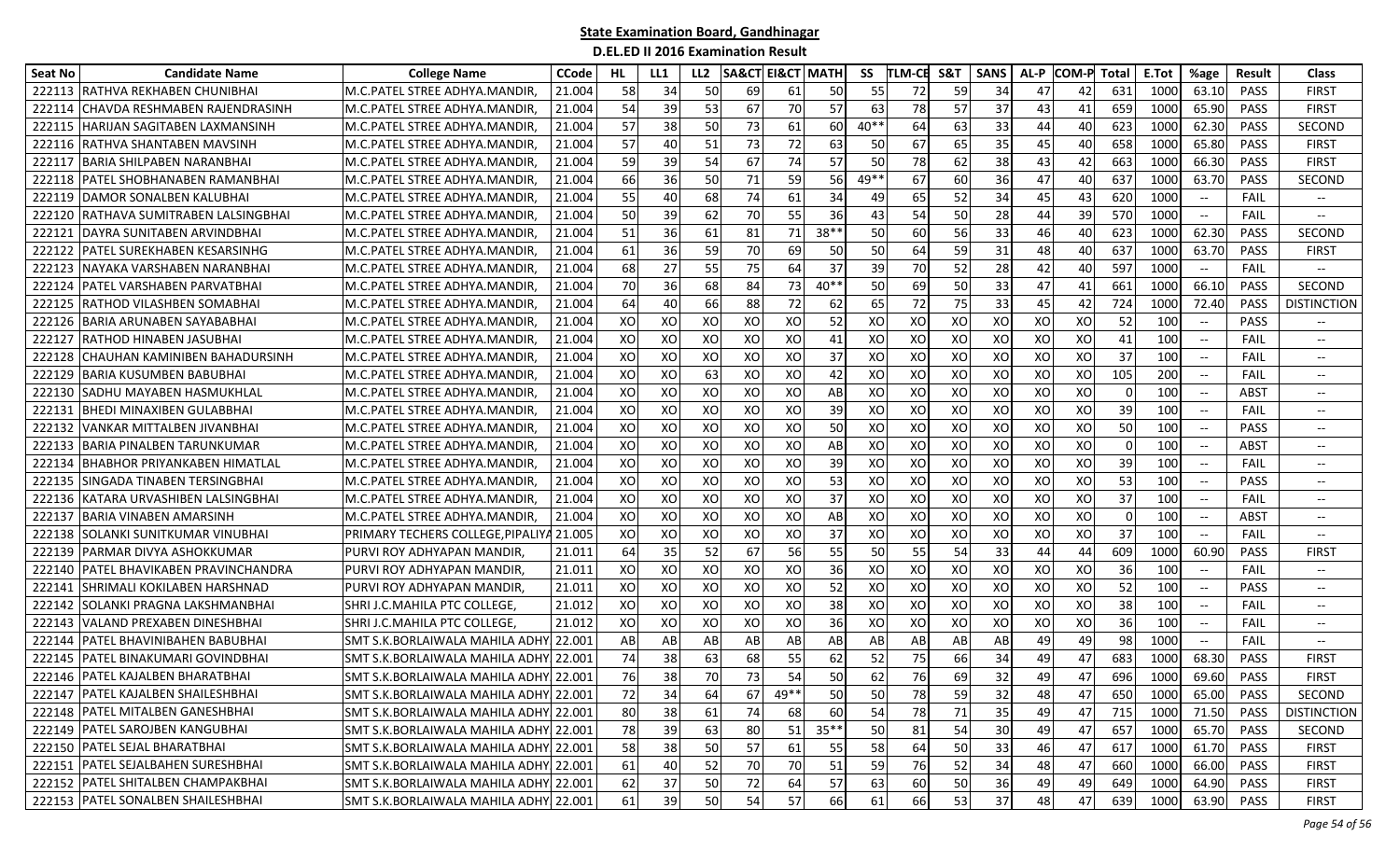| Seat No | <b>Candidate Name</b>                   | <b>College Name</b>                       | <b>CCode</b> | HL. | LL1       | LL <sub>2</sub> | <b>SA&amp;CT EI&amp;CT MATH</b> |    |    | SS   | <b>TLM-CE</b> | S&T    | <b>SANS</b> | AL-P | <b>COM-P</b> | Total | E.Tot | %age                                                | Result      | <b>Class</b>                  |
|---------|-----------------------------------------|-------------------------------------------|--------------|-----|-----------|-----------------|---------------------------------|----|----|------|---------------|--------|-------------|------|--------------|-------|-------|-----------------------------------------------------|-------------|-------------------------------|
| 222154  | PATEL SONALBEN KISHORBHAI               | SMT S.K.BORLAIWALA MAHILA ADHY            | 22.00:       | 74  | 34        | 54              | 69                              | 69 | 68 | 68   | 66            | 52     | 35          | 49   | 48           | 686   | 1000  | 68.60                                               | <b>PASS</b> | FIRST                         |
| 22215   | KHANDRA SWATIBEN SUBHASHBHAI            | <b>SMT S.K.BORLAIWALA MAHILA ADHY</b>     | 22.001       | 67  | 31        | 51              | 68                              | 69 | 60 | 73   | 54            | $40**$ | 33          | 49   | 49           | 644   | 1000  | 64.40                                               | PASS        | SECOND                        |
| 222156  | PATEL TEJALKUMARI VINODBHAI             | SMT S.K.BORLAIWALA MAHILA ADHY            | 22.001       | 70  | 33        | 50              | 80                              | 67 | 65 | 68   | 59            | 51     | 33          | 49   | 47           | 672   | 1000  | 67.20                                               | PASS        | <b>FIRST</b>                  |
| 222157  | VAGHYA AKSHAYKUMAR RAJUBHAI             | SHRI K.H.DESAI PURUSH ADHYAPAN            | 22.002       | 78  | 37        | 50              | 66                              | 62 | 53 | 70   | 63            | 56     | 32          | 48   | 48           | 663   | 1000  | 66.30                                               | PASS        | <b>FIRST</b>                  |
| 222158  | BHOGIYA BHUPENDRABHAI MAHESHBHAI        | SHRI K.H.DESAI PURUSH ADHYAPAN            | 22.002       | 75  | 41        | 60              | 78                              | 85 | 69 | 77   | 65            | 59     | 40          | 48   | 49           | 746   | 1000  | 74.60                                               | <b>PASS</b> | <b>DISTINCTION</b>            |
| 222159  | SHIRSATH HEMANT BHAIDAS                 | SHRI K.H.DESAI PURUSH ADHYAPAN            | 22.002       | 66  | 33        | 49**            | 58                              | 53 | 61 | 54   | 54            | 50     | 32          | 46   | 48           | 604   | 1000  | 60.40                                               | <b>PASS</b> | SECOND                        |
| 222160  | <b>PATEL KAMALKUMAR RAMESHCHANDRA</b>   | SHRI K.H.DESAI PURUSH ADHYAPAN            | 22.002       | 71  | 37        | 52              | 76                              | 78 | 71 | 77   | 66            | 57     | 37          | 48   | 49           | 719   | 1000  | 71.90                                               | PASS        | <b>DISTINCTION</b>            |
| 22216   | PATEL SUNILBHAI AMRATBHAI               | SHRI K.H.DESAI PURUSH ADHYAPAN            | 22.002       | 62  | 33        | 50              | 59                              | 51 | 63 | 58   | 60            | 55     | 31          | 48   | 47           | 617   | 1000  | 61.70                                               | <b>PASS</b> | <b>FIRST</b>                  |
| 222162  | PATEL VIKUNJBHAI DINKARBHAI             | SHRI K.H.DESAI PURUSH ADHYAPAN            | 22.002       | 56  | 36        | 40              | 43                              | 39 | 37 | 61   | 57            | 51     | 32          | 48   | 47           | 547   | 1000  | $\overline{\phantom{a}}$                            | FAIL        | $- -$                         |
| 222163  | PATEL VINAYANKUMAR ATULBHAI             | SHRI K.H.DESAI PURUSH ADHYAPAN            | 22.002       | 68  | 33        | 51              | 68                              | 50 | 39 | 63   | 66            | 32     | 30          | 49   | 47           | 596   | 1000  | $-\hbox{--}$                                        | FAIL        | $\hspace{0.05cm} \ldots$      |
| 22216   | GANVIT VIPULKUMAR SHUKKARBHAI           | SHRI K.H.DESAI PURUSH ADHYAPAN            | 22.002       | 64  | 39        | 50              | 64                              | 56 | 55 | 67   | 63            | 51     | 33          | 48   | 48           | 638   | 1000  | 63.80                                               | PASS        | FIRST                         |
| 222165  | <b>GANVIT NITINBHAI DHAKULBHAI</b>      | SHRI K.H.DESAI PURUSH ADHYAPAN            | 22.002       | XO  | XO        | XO              | 56                              | 37 | XO | XO   | XO            | XO     | XO          | XO   | XO           | 93    | 200   | $\hspace{0.05cm} -\hspace{0.05cm} -\hspace{0.05cm}$ | FAIL        | $\hspace{0.05cm} \textbf{--}$ |
| 222166  | AMALIYAR PRAKASHBHAI NATVARBHAI         | SHRI K.H.DESAI PURUSH ADHYAPAN            | 22.002       | XO  | XO        | XO              | XO                              | 56 | XO | XO   | XO            | XO     | XO          | XO   | XO           | 56    | 100   | $\overline{\phantom{a}}$                            | <b>PASS</b> | $-\!$                         |
| 222167  | PATEL APEXA CHANDRAKANT                 | SHREE NATHJI PRATHMIK ADHYAPAN 22.004     |              | 55  | 37        | 51              | 59                              | 61 | 54 | 53   | 65            | 57     | 33          | 48   | 46           | 619   | 1000  | 61.90                                               | PASS        | <b>FIRST</b>                  |
| 222168  | MAHYAVANSHI BHAVIKA DIPAK               | SHREE NATHJI PRATHMIK ADHYAPAN 22.004     |              | 55  | 32        | 51              | 54                              | 50 | 39 | 50   | 53            | 51     | 29          | 48   | 45           | 557   | 1000  |                                                     | FAIL        |                               |
| 222169  | PATEL BRIJAL MAHENDRA                   | SHREE NATHJI PRATHMIK ADHYAPAN 22.004     |              | 56  | 33        | 52              | 69                              | 50 | 50 | 54   | 65            | 39     | 32          | 49   | 46           | 595   | 1000  | $\hspace{0.05cm} \dashrightarrow$                   | FAIL        |                               |
| 222170  | MITNA DIKSHITA SHANTILAL                | SHREE NATHJI PRATHMIK ADHYAPAN 22.004     |              | 78  | 40        | 71              | 73                              | 80 | 83 | 79   | 80            | 75     | 37          | 49   | 49           | 794   | 1000  | 79.40                                               | <b>PASS</b> | <b>DISTINCTION</b>            |
| 22217   | PATEL DIMPAL PRAKASH                    | SHREE NATHJI PRATHMIK ADHYAPAN 22.004     |              | 78  | 42        | 56              | 70                              | 60 | 53 | 70   | 72            | 78     | 37          | 48   | 49           | 713   | 1000  | 71.30                                               | <b>PASS</b> | <b>DISTINCTION</b>            |
| 222172  | PATEL DIMPALBEN PRAKASHBHAI             | SHREE NATHJI PRATHMIK ADHYAPAN 22.004     |              | 70  | 38        | 65              | 61                              | 67 | 51 | 59   | 52            | 73     | 35          | 48   | 47           | 666   | 1000  | 66.60                                               | PASS        | <b>FIRST</b>                  |
| 222173  | <b>KAMLI DIVYABEN SURESH</b>            | SHREE NATHJI PRATHMIK ADHYAPAN 22.004     |              | 70  | 40        | 63              | 83                              | 69 | 57 | 71   | 65            | 68     | 34          | 48   | 47           | 715   | 1000  | 71.50                                               | <b>PASS</b> | <b>DISTINCTION</b>            |
| 222174  | MAHYAVANSHI DIXIKABEN MANILAL           | SHREE NATHJI PRATHMIK ADHYAPAN 22.004     |              | 69  | 38        | 60              | 78                              | 74 | 60 | 66   | 58            | 67     | 36          | 47   | 48           | 701   | 1000  | 70.10                                               | <b>PASS</b> | <b>DISTINCTION</b>            |
| 222175  | <b>PATEL HEENA PURSHOTTAM</b>           | SHREE NATHJI PRATHMIK ADHYAPAN 22.004     |              | 78  | 38        | 68              | 69                              | 71 | 58 | 70   | 61            | 61     | 36          | 48   | 45           | 703   | 1000  | 70.30                                               | <b>PASS</b> | <b>DISTINCTION</b>            |
| 222176  | <b>KAMLI HIRAL MAHESH</b>               | SHREE NATHJI PRATHMIK ADHYAPAN 22.004     |              | 66  | 36        | 55              | 58                              | 51 | 56 | 54   | 53            | 55     | 32          | 47   | 46           | 609   | 1000  | 60.90                                               | <b>PASS</b> | FIRST                         |
| 222177  | PATEL JIGNA PRAKASH                     | SHREE NATHJI PRATHMIK ADHYAPAN 22.004     |              | 73  | 35        | 61              | 66                              | 72 | 79 | 72   | 73            | 64     | 37          | 47   | 47           | 726   | 1000  | 72.60                                               | <b>PASS</b> | <b>DISTINCTION</b>            |
| 222178  | PATEL KAJAL SHIVRAM                     | SHREE NATHJI PRATHMIK ADHYAPAN 22.004     |              | 61  | 31        | 50              | 51                              | 50 | 57 | 48** | 66            | 57     | 36          | 47   | 47           | 601   | 1000  | 60.10                                               | <b>PASS</b> | SECOND                        |
| 222179  | PATEL KAMINIBEN JAGDISHBHAI             | SHREE NATHJI PRATHMIK ADHYAPAN 22.004     |              | 62  | 36        | 51              | 53                              | 61 | 55 | 53   | 56            | 64     | 34          | 48   | 48           | 621   | 1000  | 62.10                                               | PASS        | <b>FIRST</b>                  |
| 222180  | HALPATI MONIKA RAJESHBHAI               | SHREE NATHJI PRATHMIK ADHYAPAN 22.004     |              | 71  | 41        | 64              | 77                              | 71 | 58 | 63   | 71            | 72     | 36          | 46   | 48           | 718   | 1000  | 71.80                                               | <b>PASS</b> | <b>DISTINCTION</b>            |
| 222181  | PATEL NEHABEN RAJNIKANT                 | SHREE NATHJI PRATHMIK ADHYAPAN 22.004     |              | 51  | <b>30</b> | 37              | 34                              | 32 | 50 | 25   | 36            | 52     | 34          | 47   | 46           | 474   | 1000  | $- -$                                               | FAIL        |                               |
| 222182  | KAMLI PINKY RAJESH                      | SHREE NATHJI PRATHMIK ADHYAPAN 22.004     |              | 80  | 41        | 60              | 63                              | 62 | 53 | 61   | 76            | 59     | 33          | 47   | 49           | 684   | 1000  | 68.40                                               | PASS        | <b>FIRST</b>                  |
| 22218   | MISTRY PINKYKUMARI MOHANLAL             | SHREE NATHJI PRATHMIK ADHYAPAN 22.004     |              | 75  | 41        | 59              | 78                              | 72 | 51 | 60   | 74            | 70     | 34          | 48   | 47           | 709   | 1000  | 70.90                                               | PASS        | <b>DISTINCTION</b>            |
| 222184  | PATEL PRIYANKA MANSUKH                  | SHREE NATHJI PRATHMIK ADHYAPAN 22.004     |              | 82  | 39        | 60              | 53                              | 64 | 66 | 50   | 70            | 58     | 35          | 48   | 48           | 673   | 1000  | 67.30                                               | <b>PASS</b> | <b>FIRST</b>                  |
| 22218   | DAMANIYA REENABEN RAMESHBHAI            | SHREE NATHJI PRATHMIK ADHYAPAN 22.004     |              | 84  | 39        | 73              | 74                              | 72 | 58 | 64   | 72            | 76     | 37          | 49   | 47           | 745   | 1000  | 74.50                                               | <b>PASS</b> | <b>DISTINCTION</b>            |
| 222186  | DUBLA SEJALKUMARI VASANTBHAI            | SHREE NATHJI PRATHMIK ADHYAPAI            | 22.004       | AB  | AB        | AB              | AB                              | AB | AB | AB   | AB            | AB     | AB          | 48   | 45           | 93    | 1000  | $\overline{\phantom{a}}$                            | FAIL        |                               |
| 222187  | <b>KAMLI SONALBEN UTTAM</b>             | SHREE NATHJI PRATHMIK ADHYAPAN 22.004     |              | 65  | 42        | 64              | 70                              | 76 | 52 | 61   | 72            | 58     | 38          | 49   | 48           | 695   | 1000  | 69.50                                               | PASS        | FIRST                         |
|         | 222188 BHANDARI UNNATI DILIPBHAI        | SHREE NATHJI PRATHMIK ADHYAPAN 22.004     |              | 53  | 38        | 53              | 64                              | 66 | 50 | 58   | 68            | 59     | 37          | 45   | 45           | 636   | 1000  | 63.60                                               | <b>PASS</b> | <b>FIRST</b>                  |
|         | 222189 KAMLI VAISHALIBEN MAHESHBHAI     | SHREE NATHJI PRATHMIK ADHYAPAN 22.004     |              | 55  | 41        | 55              | 60                              | 66 | 50 | 54   | 73            | 62     | 36          | 49   | 46           | 647   | 1000  | 64.70                                               | PASS        | <b>FIRST</b>                  |
|         | 222190 BHOYA ANKITABEN RAMESHBHAI       | JILLA SHIKSHAN & TALIM BHAVAN,            | 22.005       | 66  | 39        | 57              | 80                              | 85 | 55 | 68   | 75            | 59     | 39          | 49   | 49           | 721   | 1000  | 72.10                                               | PASS        | <b>DISTINCTION</b>            |
|         | 222191 GOHIL BHAVIKA HITESHBHAI         | JILLA SHIKSHAN & TALIM BHAVAN,            | 22.005       | 50  | 34        | 50              | 56                              | 52 | 50 | 50   | 69            | 52     | 37          | 46   | 47           | 593   | 1000  | 59.30                                               | PASS        | SECOND                        |
|         |                                         |                                           |              |     |           |                 |                                 |    |    |      |               |        |             |      |              |       |       |                                                     |             |                               |
|         | 222192 THORAT DHARMISHTHABEN CHANDUBHAI | JILLA SHIKSHAN & TALIM BHAVAN,            | 22.005       | 64  | 39        | 53              | 77                              | 65 | 52 | 54   | 75            | 63     | 37          | 49   | 47           | 675   | 1000  | 67.50                                               | PASS        | <b>FIRST</b>                  |
|         | 222193 PATEL DIMPALBEN RAJESHBHAI       | <b>JILLA SHIKSHAN &amp; TALIM BHAVAN,</b> | 22.005       | 75  | 41        | 60              | 73                              | 59 | 54 | 51   | 72            | 64     | 36          | 49   | 48           | 682   | 1000  | 68.20                                               | PASS        | <b>FIRST</b>                  |